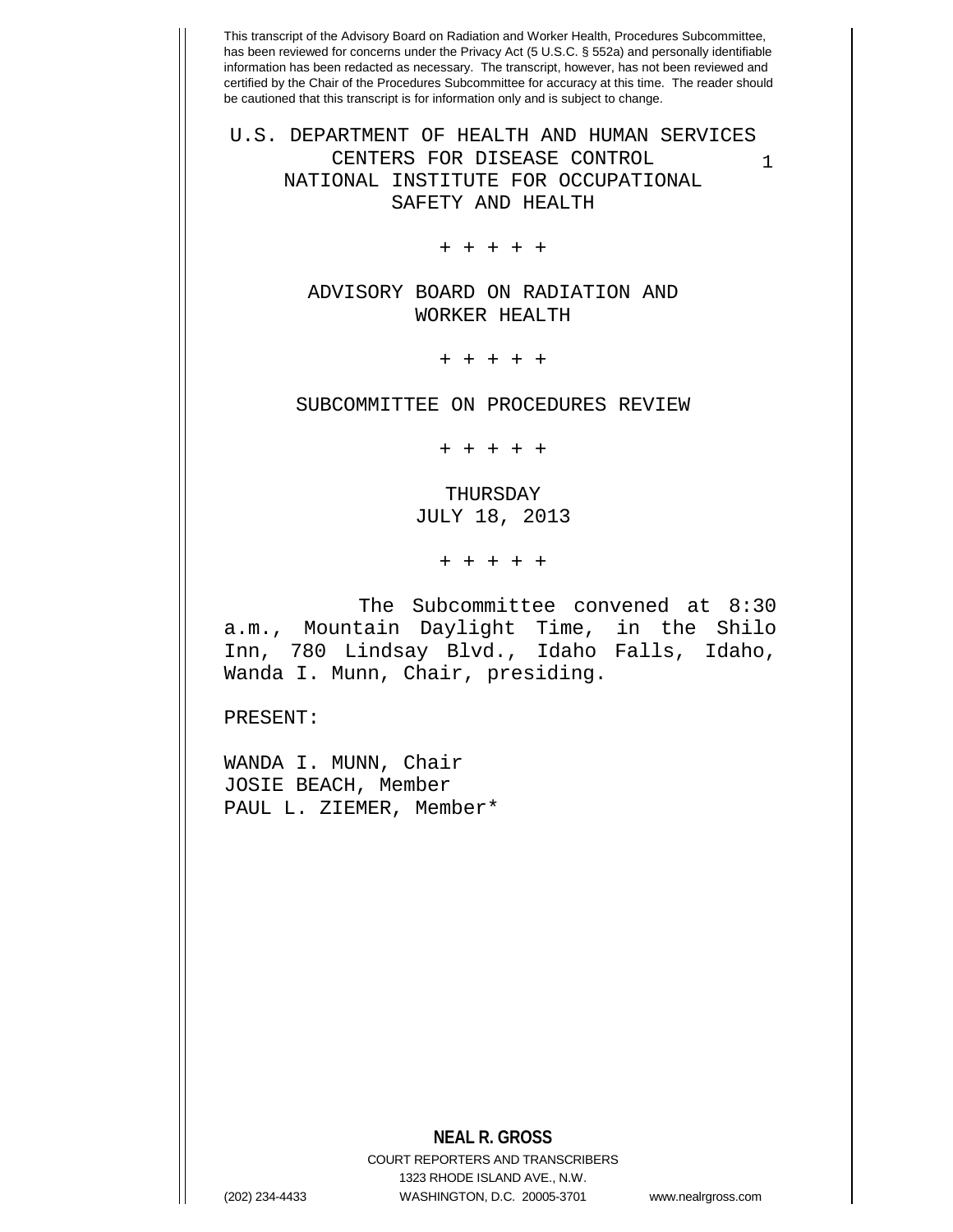ALSO PRESENT:

TED KATZ, Designated Federal Official HANS BEHLING, SC&A\* KATHY BEHLING, SC&A\* ELIZABETH BRACKETT, ORAU Team\* HARRY CHMELYNSKI, SC&A\* ROSE GOGLIOTTI, SC&A\* STU HINNEFELD, DCAS JENNY LIN, HHS STEVE MARSCHKE, SC&A\* JOHN MAURO, SC&A\* JIM NETON, DCAS STEVE OSTROW, SC&A\* MUTTY SHARFI, ORAU Team\* SCOTT SIEBERT, ORAU Team\* MATT SMITH, ORAU Team\* JOHN STIVER, SC&A ELYSE THOMAS, ORAU Team\*

\*Participating via telephone

## **NEAL R. GROSS**

COURT REPORTERS AND TRANSCRIBERS 1323 RHODE ISLAND AVE., N.W. (202) 234-4433 WASHINGTON, D.C. 20005-3701 www.nealrgross.com

2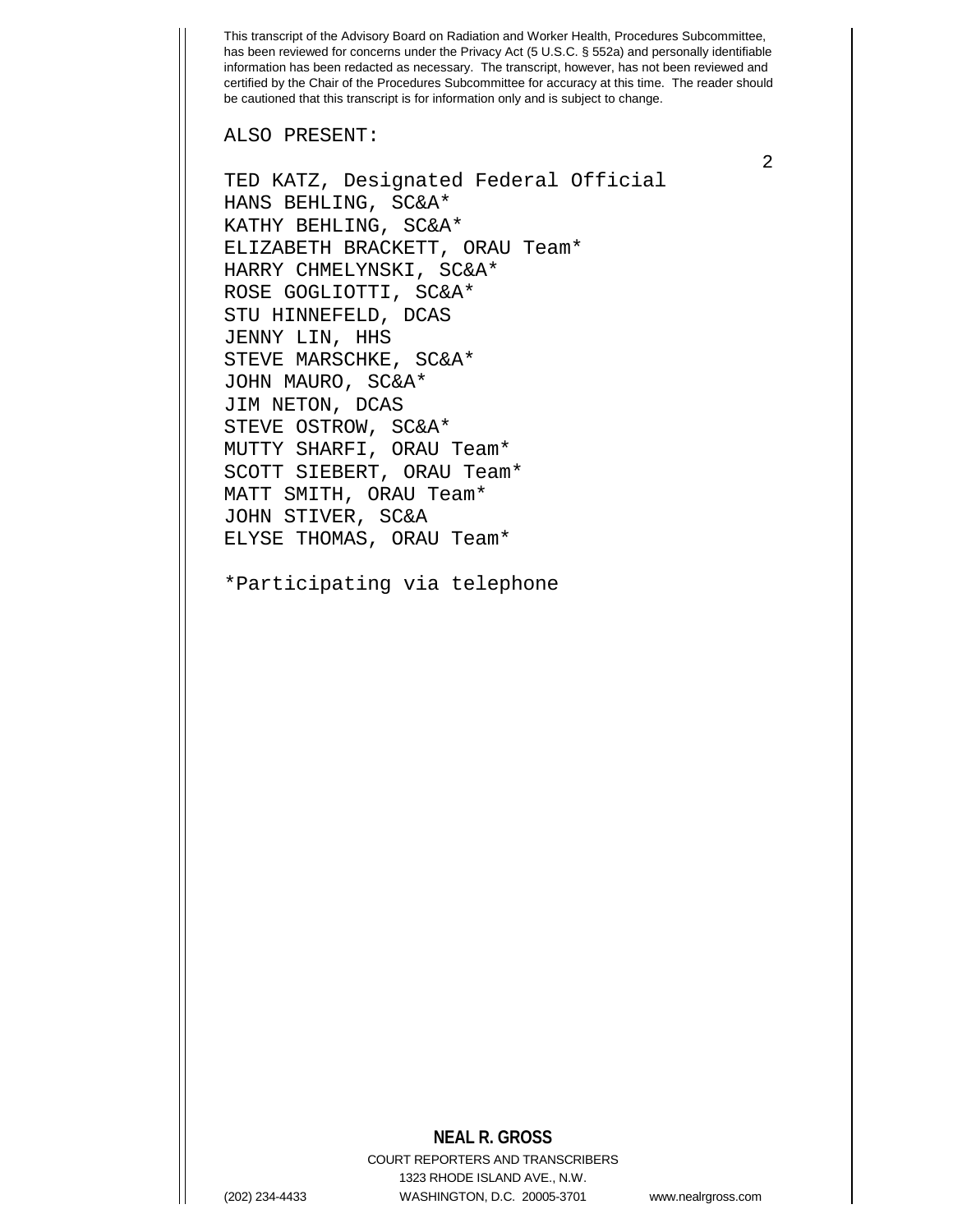## AGENDA

| 3                                                                          |
|----------------------------------------------------------------------------|
| Welcome and Roll Call 4                                                    |
|                                                                            |
| PER 0031 and 0030 74                                                       |
| Response to PER 0014 Findings 136                                          |
| PROC 0044 Status Response 178                                              |
| PER-0020 Findings 211                                                      |
| PER 0011 Responses  212                                                    |
| RPRT 0053 Status 221                                                       |
| OTIB 0055-04 Status Report 230                                             |
| OTIB 0037-02, 03, 04<br>TBP Closure Status  235                            |
| Status Reports<br>PER 0033 and 0025  238<br>PER 0037  238<br>PER 0038  242 |
| OTIB 0054 Status Report on Revision 242                                    |
| IG-003 Rev.1 256                                                           |
| Administrative Detail 260                                                  |
| the property of the property of the                                        |

Adjourn

**NEAL R. GROSS** COURT REPORTERS AND TRANSCRIBERS 1323 RHODE ISLAND AVE., N.W. (202) 234-4433 WASHINGTON, D.C. 20005-3701 www.nealrgross.com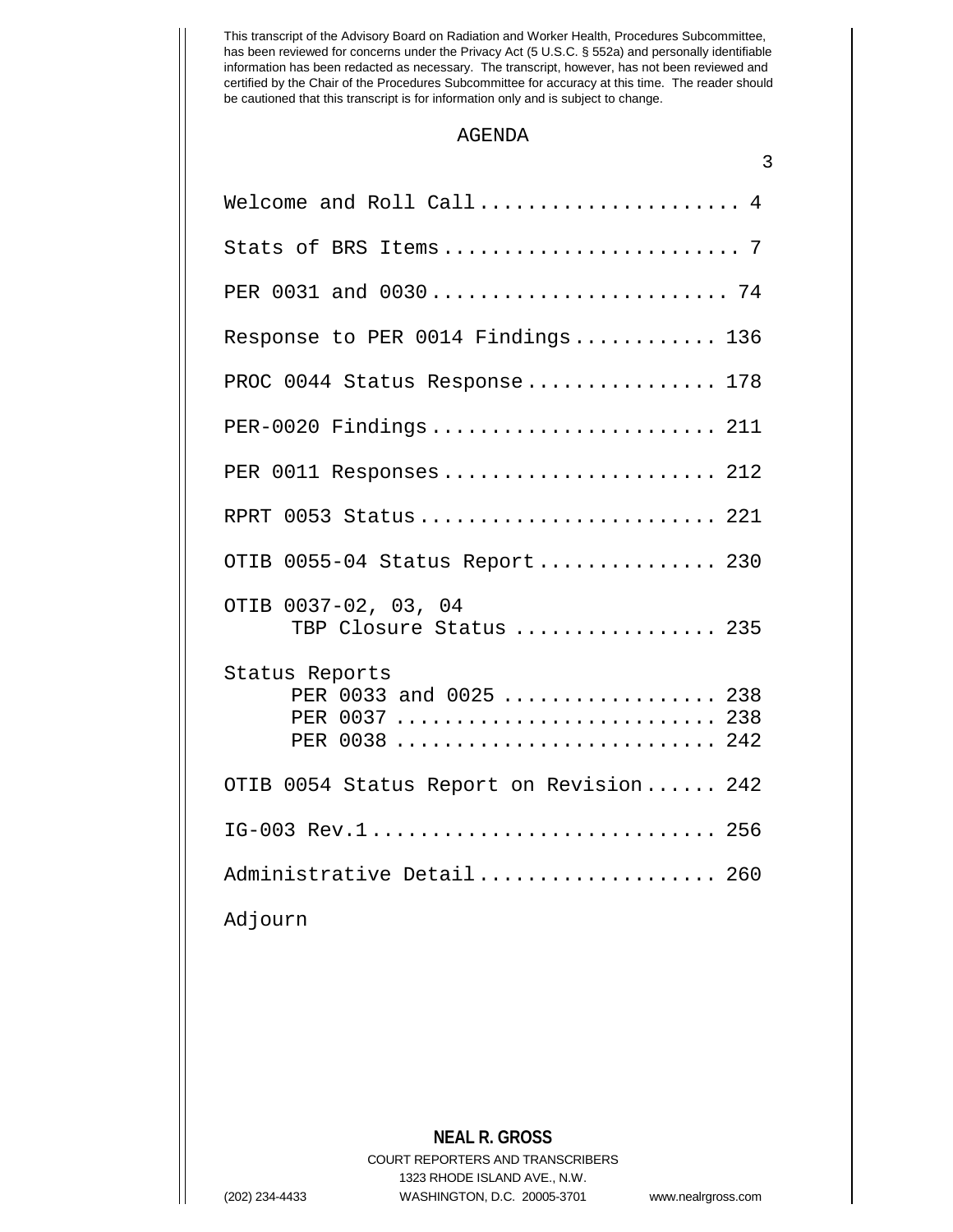This transcript of the Advisory Board on Radiation and Worker Health, Procedures Subcommittee, has been reviewed for concerns under the Privacy Act (5 U.S.C. § 552a) and personally identifiable information has been redacted as necessary. The transcript, however, has not been reviewed and certified by the Chair of the Procedures Subcommittee for accuracy at this time. The reader should be cautioned that this transcript is for information only and is subject to change. **NEAL R. GROSS** COURT REPORTERS AND TRANSCRIBERS 1323 RHODE ISLAND AVE., N.W.  $1$  | P-R-O-C-E-E-D-I-N-G-S  $2 \parallel$  (8:31 a.m.) 3 MR. KATZ: Good morning, everybody 4 on the line and in the room. This is the 5 | Advisory Board on Radiation and Worker Health, 6 | Subcommittee on Procedures Review. 7 || Roll call. 8 || So conflicts of interest, we're 9 || not speaking about any sites where any Members 10 here have conflicts, so you don't need to 11 speak to conflict of interest. Let's just do 12 attendance. 13 Wanda Munn is here to my right and 14 Josie Beach to my left and Paul Ziemer's on 15 the phone. And I'll just check and see if 16 Dick Lemen's on the line. I don't expect him 17 || but, are you there, Dick? 18 (No response.) 19 MR. KATZ: Okay. No Dick, but we 20 have a quorum, we have three. So then let's 21 just go on with role call with the NIOSH ORAU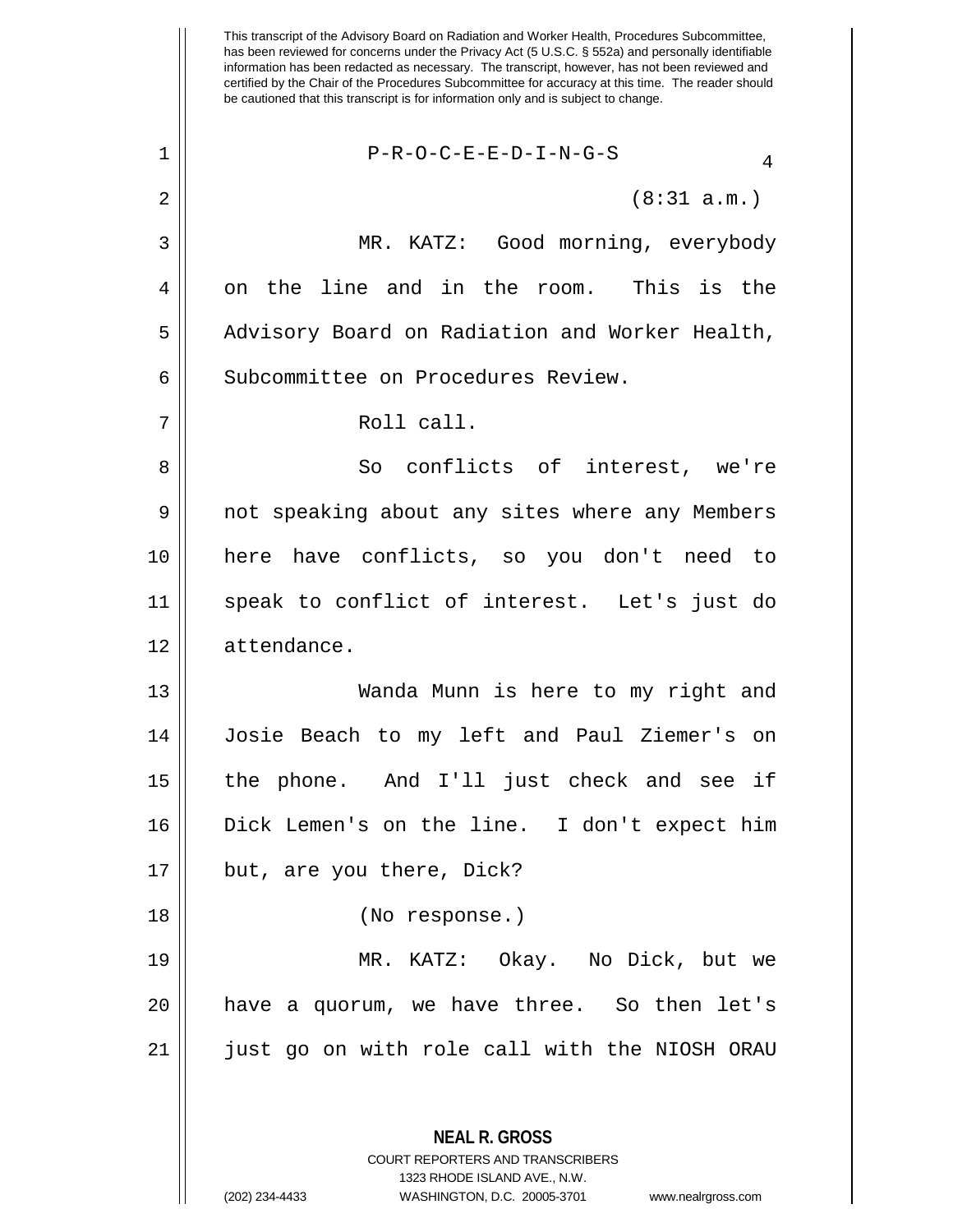This transcript of the Advisory Board on Radiation and Worker Health, Procedures Subcommittee, has been reviewed for concerns under the Privacy Act (5 U.S.C. § 552a) and personally identifiable information has been redacted as necessary. The transcript, however, has not been reviewed and certified by the Chair of the Procedures Subcommittee for accuracy at this time. The reader should be cautioned that this transcript is for information only and is subject to change. **NEAL R. GROSS** COURT REPORTERS AND TRANSCRIBERS 1323 RHODE ISLAND AVE., N.W. (202) 234-4433 WASHINGTON, D.C. 20005-3701 www.nealrgross.com  $\begin{array}{|c|c|c|c|c|}\n1 & \text{team.} & \text{5}\n\end{array}$ 2 || MR. HINNEFELD: Stu Hinnefeld from 3 NIOSH. 4 DR. NETON: Jim Neton from NIOSH. 5 MR. KATZ: And NIOSH ORAU on the 6 phone? 7 MS. THOMAS: This is Elyse Thomas, 8 || ORAU team. 9 MS. BRACKETT: Elizabeth Brackett, 10 ORAU team. 11 MR. SIEBERT: Scott Siebert, the 12 | ORAU team. 13 || MR. SHARFI: Mutty Sharfi, ORAU  $14$   $\parallel$  team. 15 MR. SMITH: Matt Smith, ORAU team. 16 MR. KATZ: Welcome all of you. 17 || SC&A team? 18 || MR. STIVER: SC&A, John Stiver. 19 MR. KATZ: And on the phone, SC&A? 20 DR. MAURO: John Mauro, SC&A. 21 || MR. MARSCHKE: Steve Marschke,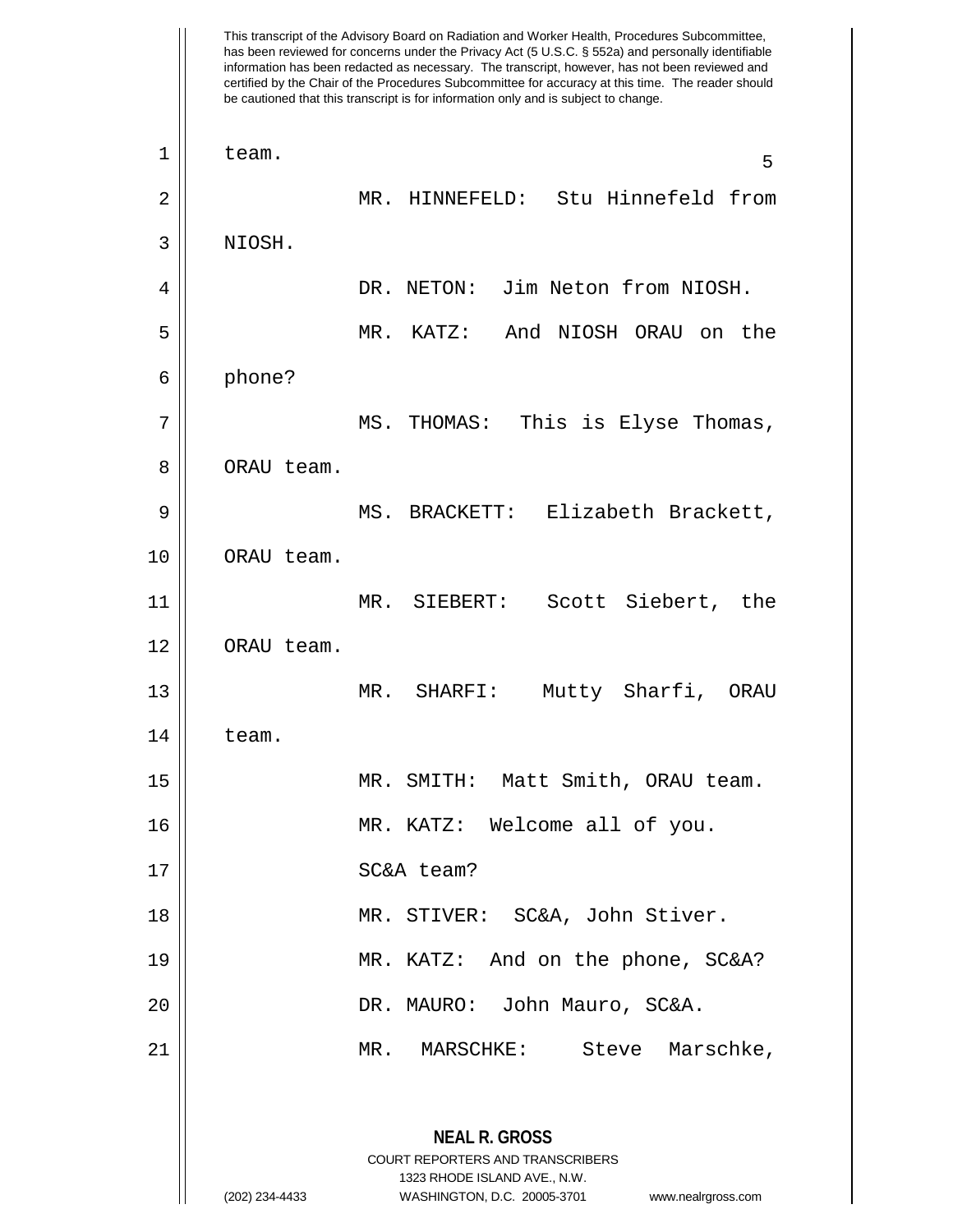This transcript of the Advisory Board on Radiation and Worker Health, Procedures Subcommittee, has been reviewed for concerns under the Privacy Act (5 U.S.C. § 552a) and personally identifiable information has been redacted as necessary. The transcript, however, has not been reviewed and certified by the Chair of the Procedures Subcommittee for accuracy at this time. The reader should be cautioned that this transcript is for information only and is subject to change. **NEAL R. GROSS** COURT REPORTERS AND TRANSCRIBERS 1323 RHODE ISLAND AVE., N.W. (202) 234-4433 WASHINGTON, D.C. 20005-3701 www.nealrgross.com  $\begin{array}{c|c}\n1 & \text{SC}\& 6\n\end{array}$ 2 DR. OSTROW: Steve Ostrow. 3 DR. H. BEHLING: Hans Behling,  $4 \parallel$  SC&A. 5 MR. KATZ: Very good. Welcome to  $6 \parallel$  all of you. 7 MS. MARION-MOSS: And -- 8 MR. KATZ: Yes, who is that? 9 MS. MARION-MOSS: Lori Marion-10 Moss, NIOSH. 11 || MR. KATZ: Oh, Marion (sic). Lori, 12 || I mean. Lori Marion-Moss. 13 || CHAIR MUNN: I was just going to 14 || ask about you, Lori. Thank you. 15 MR. KATZ: Welcome federal 16 || officials, contractors to the feds, this is 17 Ted Katz, the Federal Official for the 18 || Advisory Board. 19 MS. LIN: Jenny Lin, HHS. 20 MR. KATZ: And do we have any 21 members of the public on the line that want to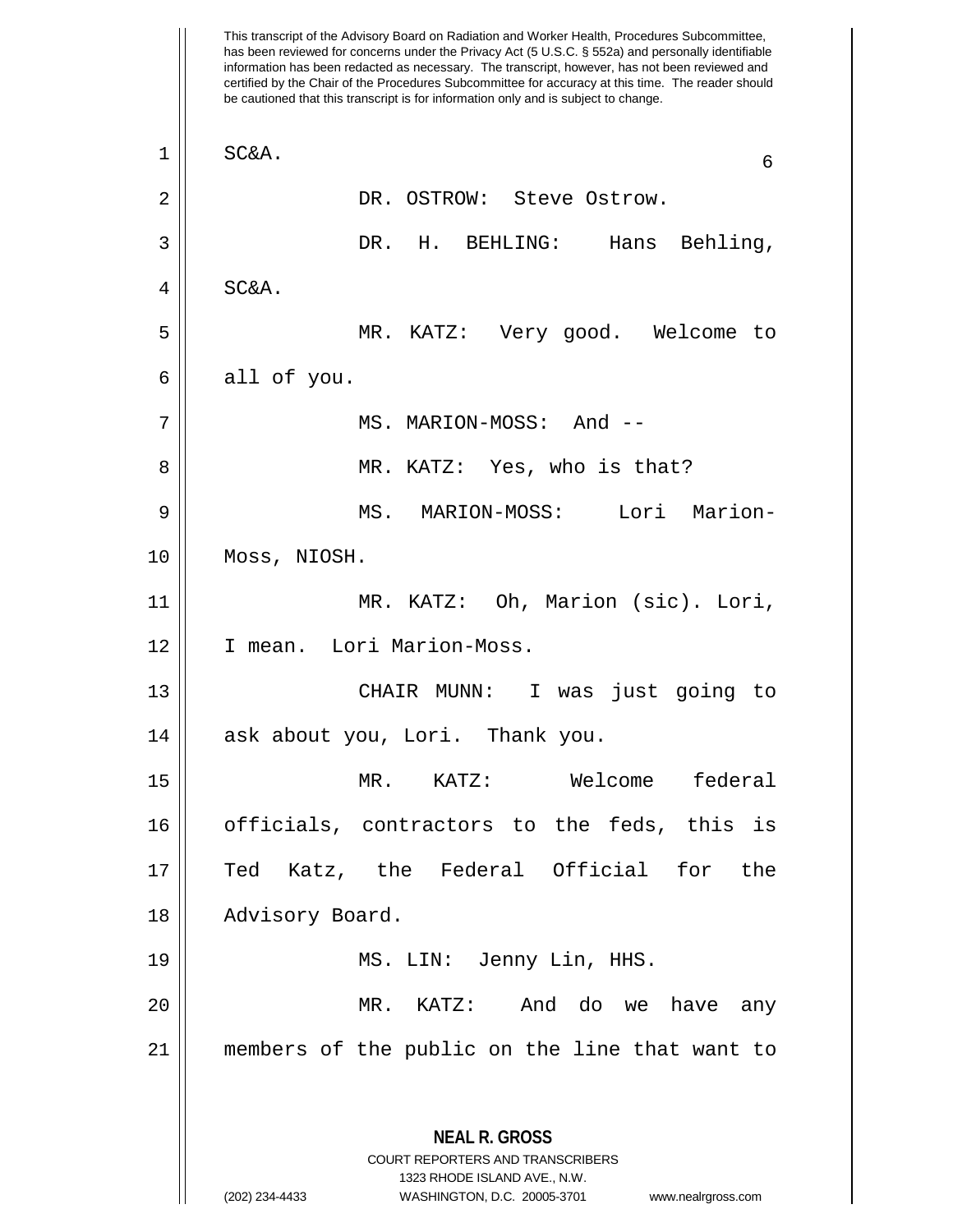This transcript of the Advisory Board on Radiation and Worker Health, Procedures Subcommittee, has been reviewed for concerns under the Privacy Act (5 U.S.C. § 552a) and personally identifiable information has been redacted as necessary. The transcript, however, has not been reviewed and certified by the Chair of the Procedures Subcommittee for accuracy at this time. The reader should be cautioned that this transcript is for information only and is subject to change.  $1 \parallel$  register their attendance? 2 (No response.) 3 MR. KATZ: Okay then. Wanda, it's 4 your agenda. 5 CHAIR MUNN: We anticipate  $6 \parallel$  following the agenda that's been posted fairly 7 closely, if we can. I'm going to rely on 8 || those of you who are out there on the  $9 \parallel$  telephone, please tell us if you cannot hear 10 us. Because of our audio situation here, we 11 want to make sure that we are adequately 12 covered. And if you're having any trouble 13 || with any of the electronics or LiveMeeting, we  $14$  | need a report-back from you on that as well. 15 I believe that we're going to 16 || start today with Stu Hinnefeld. He's going  $17$  || to, I hope, bring us up to date briefly on any 18 progress that's been made with respect to how 19 overarching issues are going to be recorded or 20 if there's any new thinking about how we can 21 follow through with the BRS and overarching

> **NEAL R. GROSS** COURT REPORTERS AND TRANSCRIBERS

> > 1323 RHODE ISLAND AVE., N.W.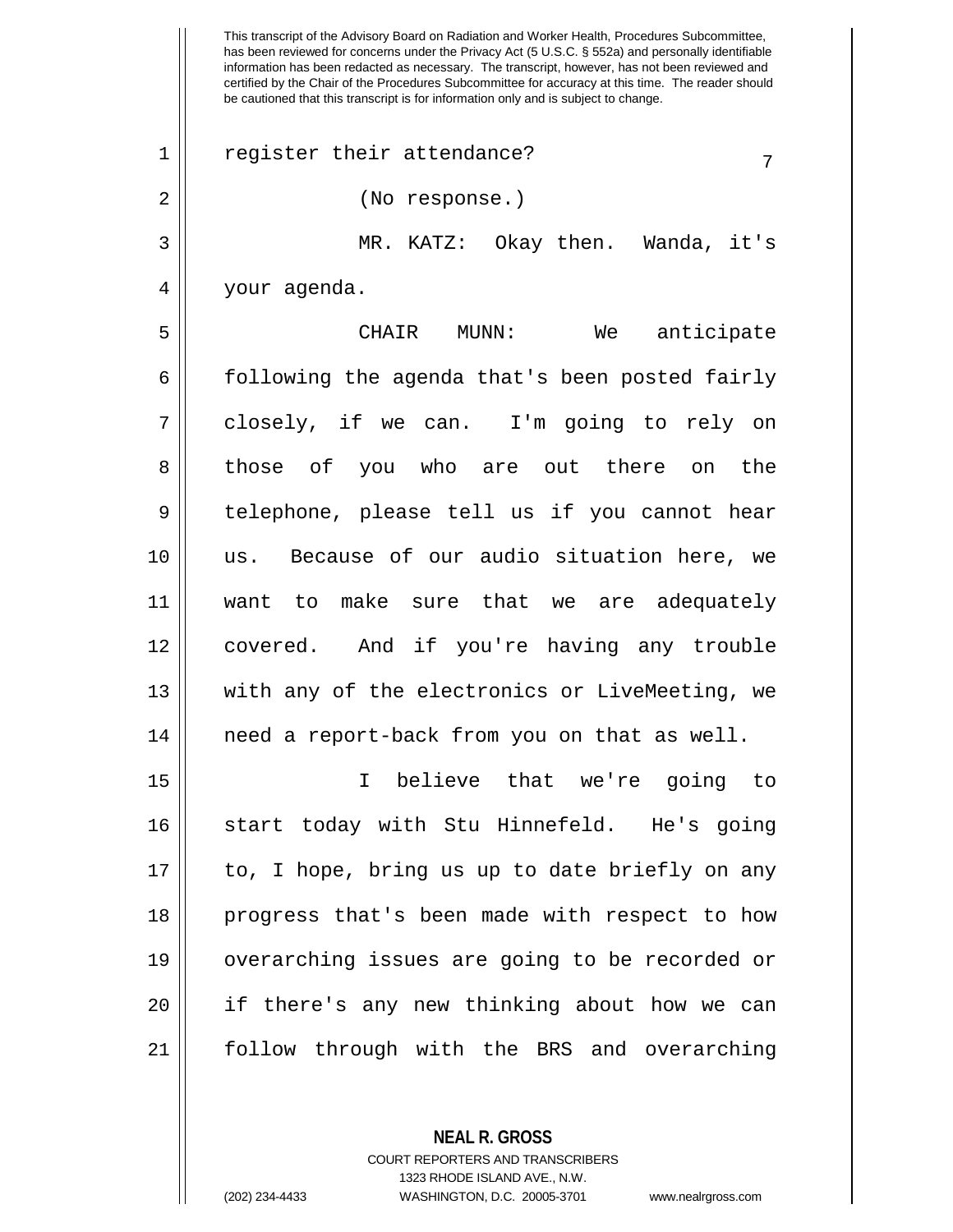This transcript of the Advisory Board on Radiation and Worker Health, Procedures Subcommittee, has been reviewed for concerns under the Privacy Act (5 U.S.C. § 552a) and personally identifiable information has been redacted as necessary. The transcript, however, has not been reviewed and certified by the Chair of the Procedures Subcommittee for accuracy at this time. The reader should be cautioned that this transcript is for information only and is subject to change.  $1 ||$  issues, and anything that's transpired since  $2 \parallel$  our last meeting.  $3 \parallel$  Stu? 4 MR. HINNEFELD: Okay, I'll try and 5 || give this, and if I mess it up, Lori can 6 l correct me. 7 With respect to the overarching 8 || issues, one of the things we wanted to do was 9 make sure we identified what we call an origin 10 document; where did it originate from? And we 11 have done that, Jim actually had done that 12 before. And so we've got what we call an 13  $\parallel$  origin document, and we just -- by that, we 14 || know that that was a review or something that 15 brought that issue up. It may not have been 16 || the first one, but it brought it up early on. 17 We think it's the first time. 18 || So we have -- you know, frequently 19 this will be a review of a Site Profile or a 20 || TIB or something like that. So we're adopting 21 conventions for how to enter these because we

> **NEAL R. GROSS** COURT REPORTERS AND TRANSCRIBERS 1323 RHODE ISLAND AVE., N.W.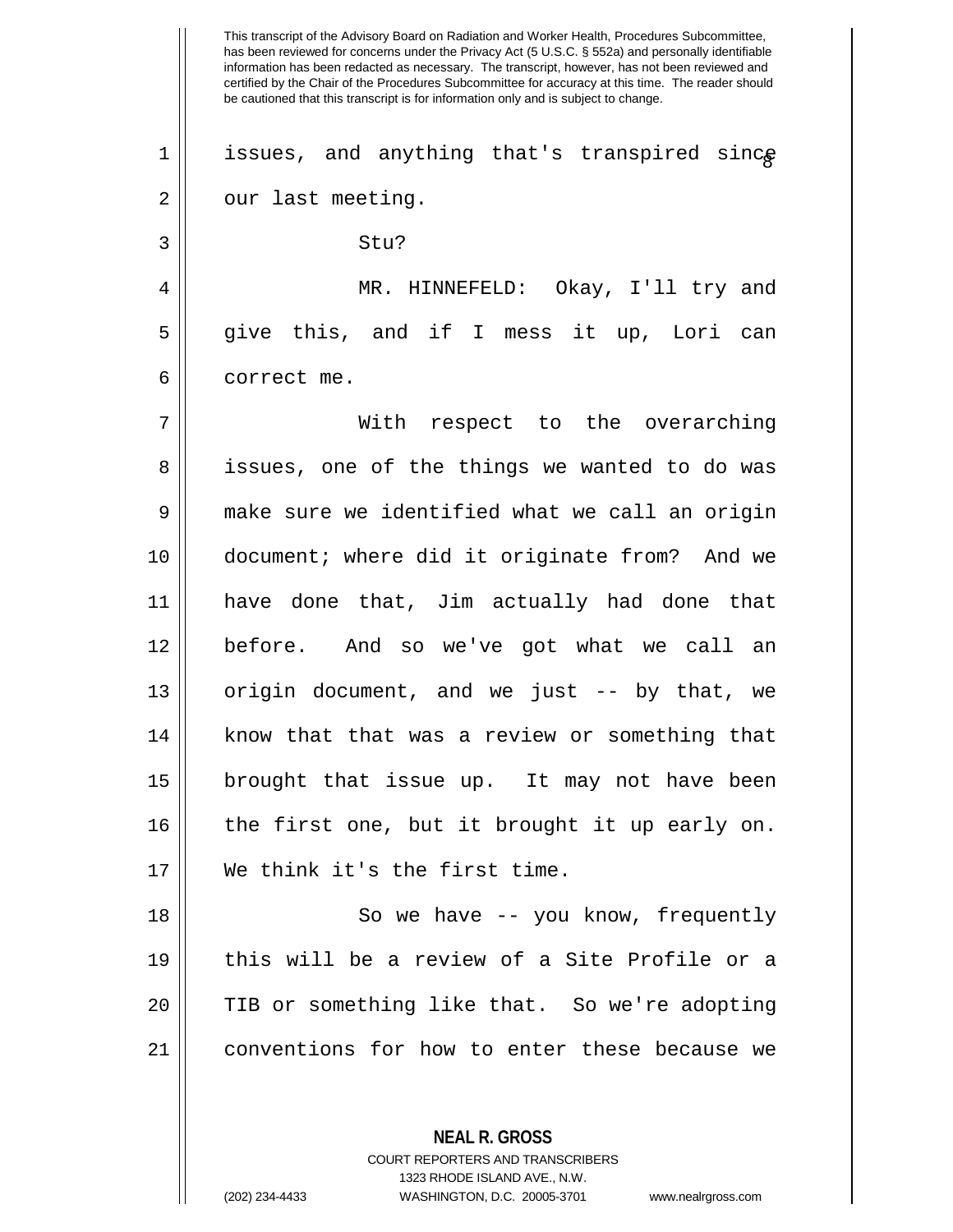| 1  | have certain conventions like when -- in the   |
|----|------------------------------------------------|
| 2  | BRS, when you have a review of a TIB, there's  |
| 3  | a PDF of that TIB up there that you can review |
| 4  | back to. For these overarching issues, it's    |
| 5  | not quite as easy to have one put out there.   |
| 6  | And so we're putting up -- I don't know if     |
| 7  | this is done yet, but we're going to put up    |
| 8  | like the review.                               |
| 9  | The issue first arose in an SC&A               |
| 10 | review of a Site Profile, then that review     |
| 11 | will be in the PDF that's stuck out there      |
| 12 | because that's where it originated, where the  |
| 13 | finding originated from.                       |
| 14 | So that was one of the things we               |
| 15 | were going to do.                              |
| 16 | Other than that -- and<br>I don't              |
| 17 | know if this has all been populated yet in     |
| 18 | terms of all these source documents, whether   |
| 19 | they've all been identified and entered in the |
| 20 | database yet, but we will be proceeding and    |
| 21 | doing that.                                    |
|    |                                                |

**NEAL R. GROSS** COURT REPORTERS AND TRANSCRIBERS 1323 RHODE ISLAND AVE., N.W.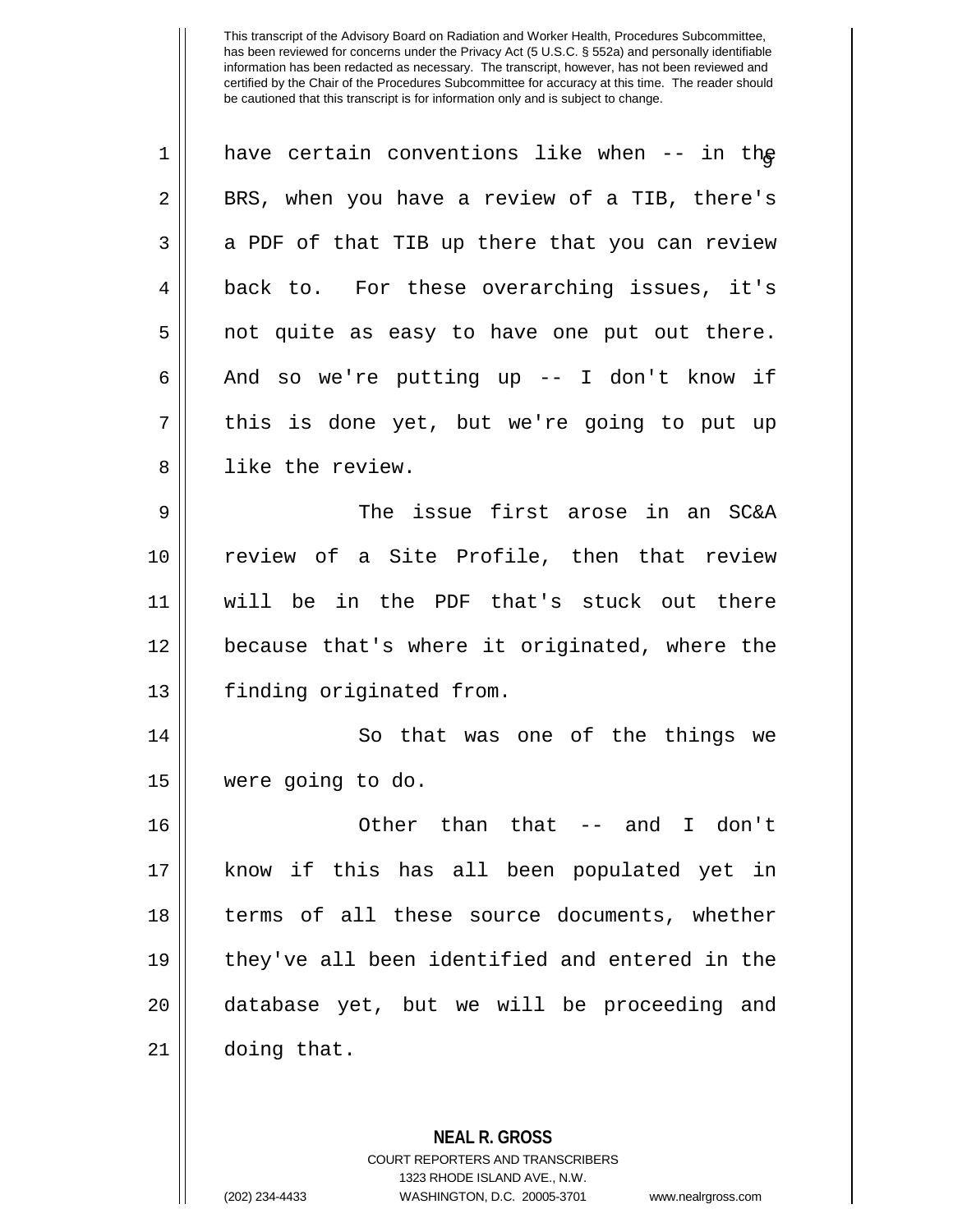This transcript of the Advisory Board on Radiation and Worker Health, Procedures Subcommittee, has been reviewed for concerns under the Privacy Act (5 U.S.C. § 552a) and personally identifiable information has been redacted as necessary. The transcript, however, has not been reviewed and certified by the Chair of the Procedures Subcommittee for accuracy at this time. The reader should be cautioned that this transcript is for information only and is subject to change. **NEAL R. GROSS** COURT REPORTERS AND TRANSCRIBERS 1323 RHODE ISLAND AVE., N.W. (202) 234-4433 WASHINGTON, D.C. 20005-3701 www.nealrgross.com <sup>10</sup> <sup>1</sup> Lori, can you give more of an 2 || update than that? 3 MEMBER ZIEMER: Wanda, this is 4 | Ziemer. Very hard to understand Stu. Am I  $5 \parallel$  the only one having that problem? Is it where  $6 \parallel$  he's located relative to the speakers? 7 MR. KATZ: He's actually right by  $8 \parallel$  the speaker. 9 DR. MAURO: This is John. I 10 agree, I'm having a little difficulty, I'm 11 having to strain. I'm following it, but it's 12 | a bit of work. 13 MR. KATZ: Okay. Let's talk into  $14$   $\parallel$  the mic. 15 MR. HINNEFELD: Can you hear me 16 || any better now? 17 || DR. MAURO: Yes, for me. 18 MS. MARION-MOSS: Yes, that sounds 19 better. 20 MR. HINNEFELD: Okay. So I have a 21 microphone that is not a very good one, then.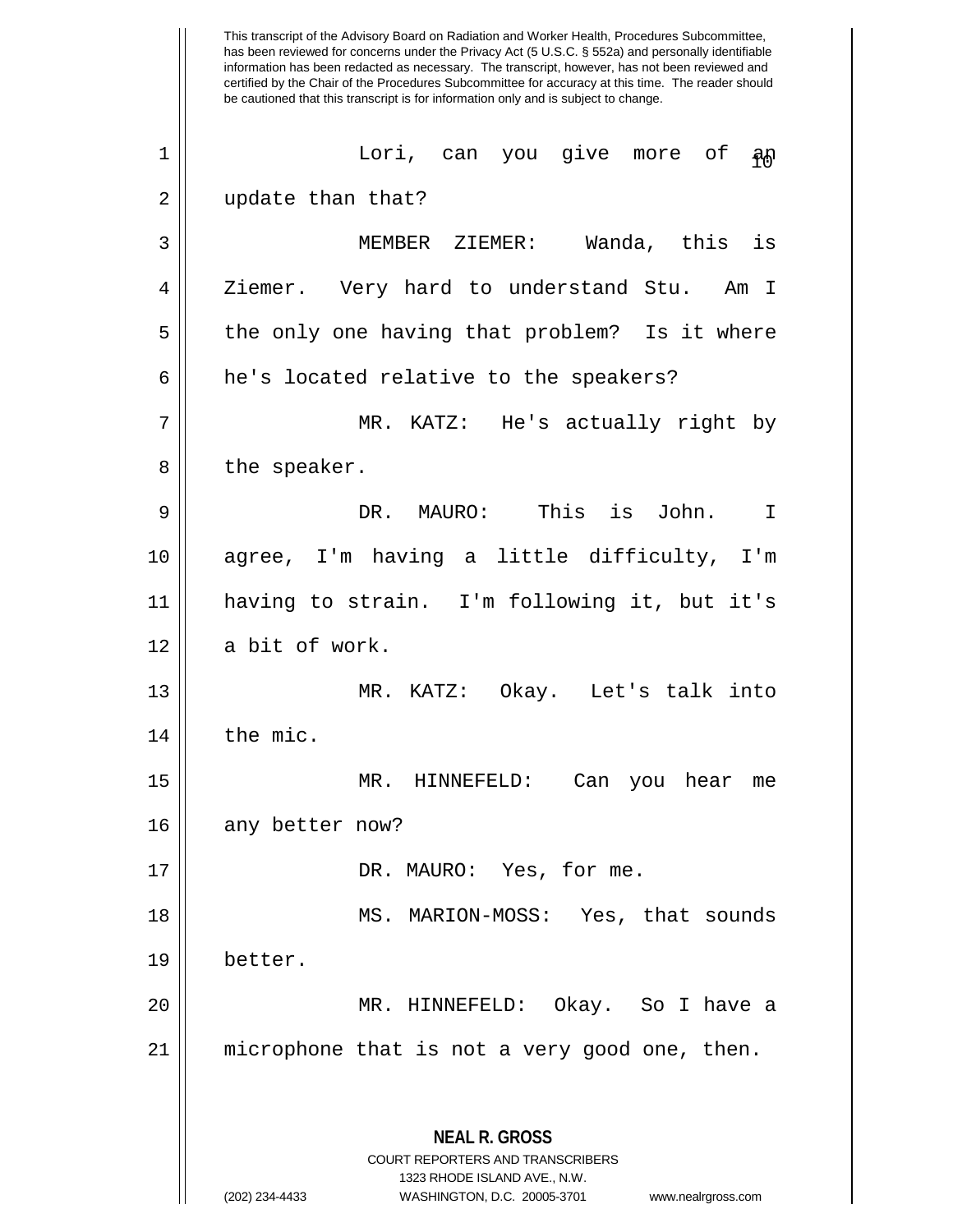1 || I'll try to go back through  $\mathfrak{m}$ 2 || update here.

3 For the overarching issues and  $4 \parallel$  entering them in the database, we have  $-$  I 5 || think we have most of the issues entered. And  $6 \parallel$  the origin document, in other words, the point 7 || of origin of that particular overarching issue 8 Jim had identified already, and we have that 9 || list and we're entering those origins into the 10 database so we know where this particular 11 issue arose, we believe, the first time it 12 | came up.

13 || The terms of, you know, putting 14 || things in the database similar to other 15 findings, when we do -- when there is a review 16 || of, say, a TIB or something, and we enter 17 those findings in the database -- SC&A 18 actually enters them -- we have a link to a 19 PDF of the TIB that was reviewed. And for 20 || these overarching issues, that's not -- you 21 don't have the same sort of analogue; you

> **NEAL R. GROSS** COURT REPORTERS AND TRANSCRIBERS 1323 RHODE ISLAND AVE., N.W.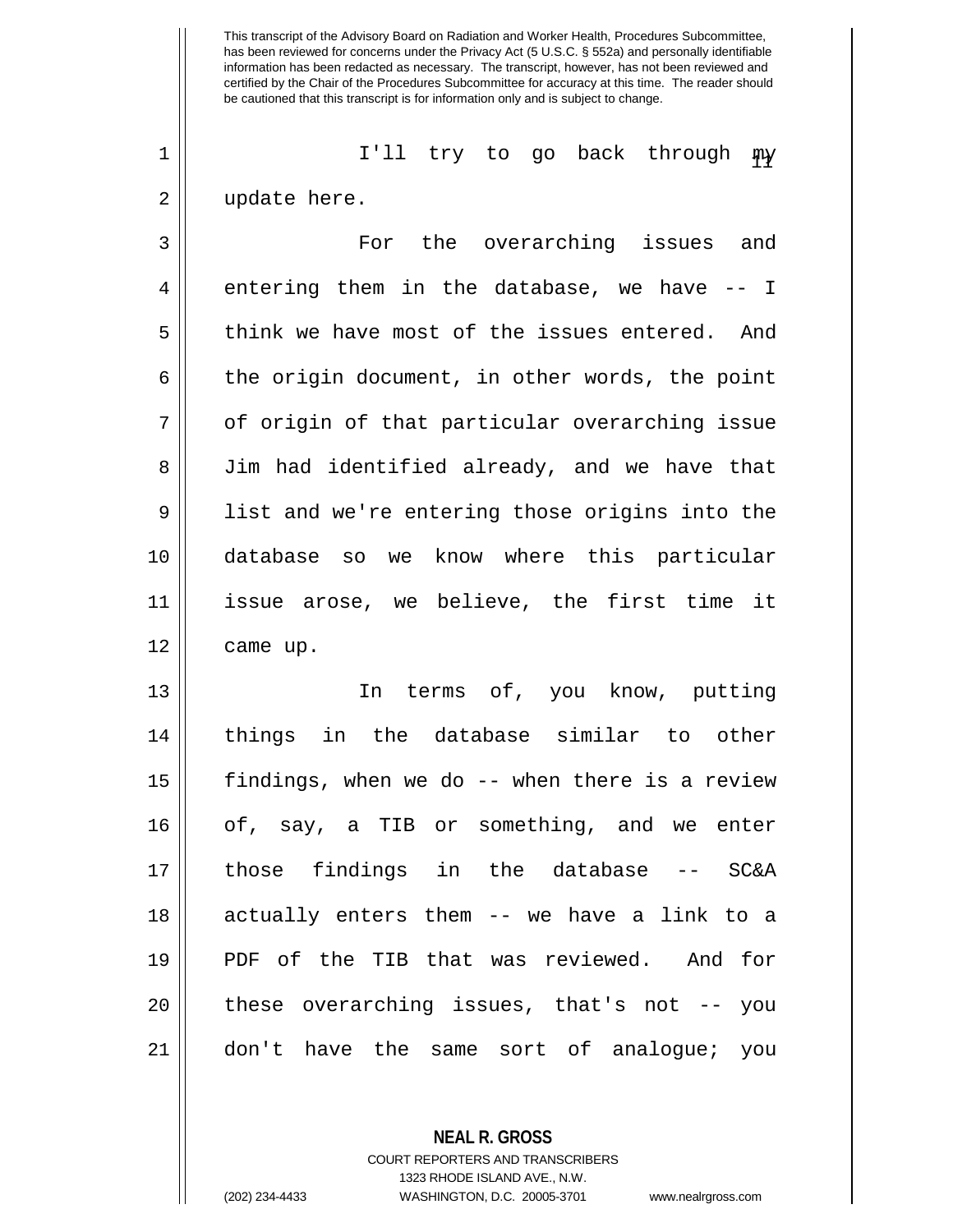| $\mathbf 1$    | don't have a TIB to put there. So what we've   |
|----------------|------------------------------------------------|
| $\overline{2}$ | decided we would do to start would be to put a |
| 3              | link to the document that originally -- the    |
| 4              | originating document for the overarching       |
| 5              | issue. It might be an SC&A review of a Site    |
| 6              | Profile, for instance.                         |
| 7              | So that is the progress we've made             |
| 8              | so far. And I don't know exactly how far       |
| 9              | along we are on populating it. We made these   |
| 10             | decisions to make those entries to<br>the      |
| 11             | database, but right now I'm not so sure how    |
| 12             | far along we are. And I wondered if Lori       |
| 13             | could give more of an update than that.        |
| 14             | MS. MARION-MOSS: This is Lori.                 |
| 15             | What we've done so far since the               |
| 16             | last meeting is basically we've populated      |
| 17             | Jim's matrix that he provided to us at the     |
| 18             | February meeting. And if you go to each        |
| 19             | overarching issue that's in the BRS and you    |
| 20             | actually click on the document title, you will |
| 21             | see that matrix come up. And in that matrix,   |
|                |                                                |

**NEAL R. GROSS** COURT REPORTERS AND TRANSCRIBERS

1323 RHODE ISLAND AVE., N.W.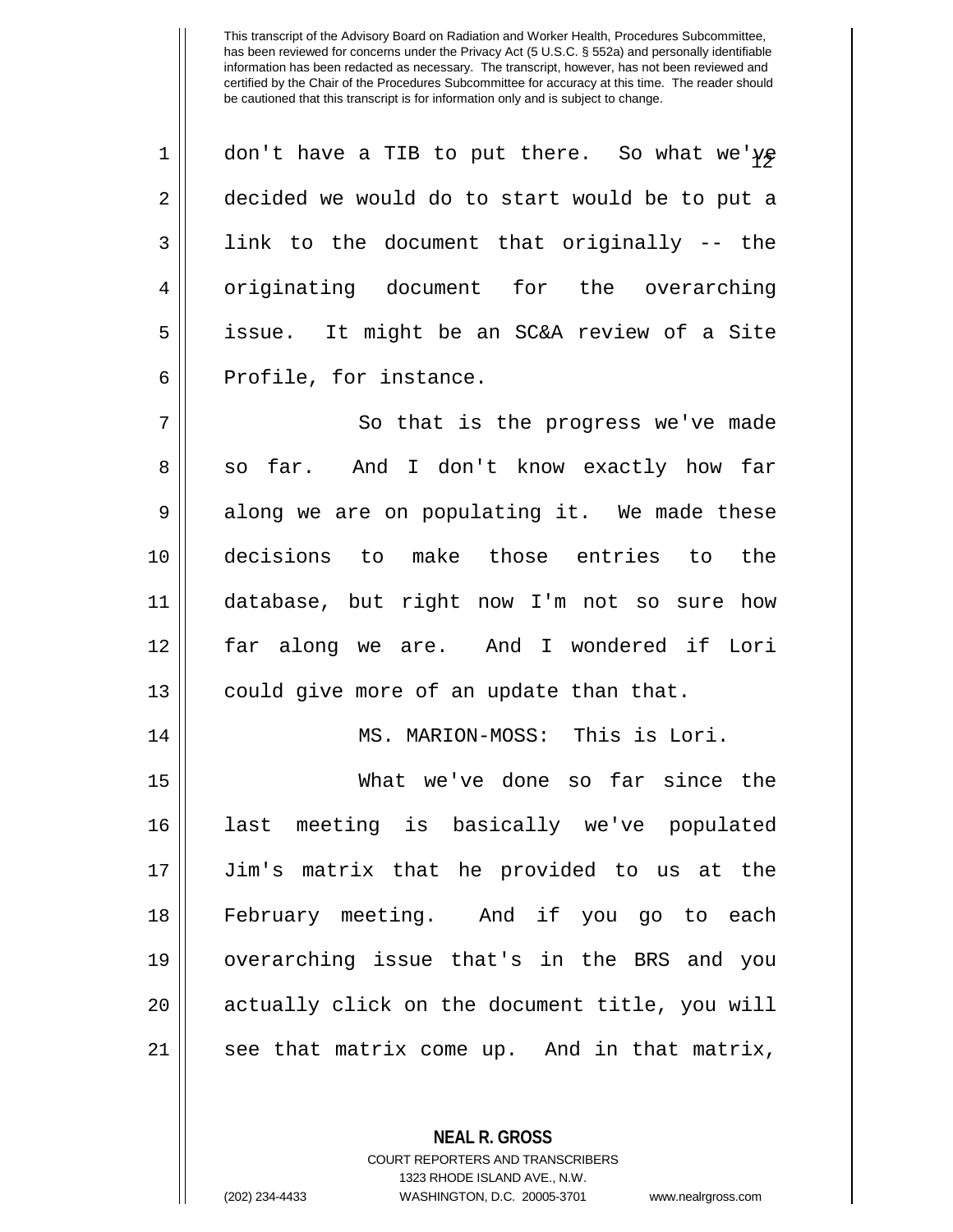1 $\parallel$  like Stu just mentioned, it basically talks 2 about the overarching issue, where it was  $3 \parallel$  first identified, and what has been done, the  $4 \parallel$  status of that issue. So you'll see that for  $5 \parallel$  each one of them, each of the overarching 6 issues. 7 So far, that's all we've done

8 || since the last meeting.

 CHAIR MUNN: So Lori, I'm looking 10 || at my document list here under the BRS. And I see under total findings only two postings. There are two findings under oronasal breathing and one finding under workplace 14 || ingestion. And the other items don't appear to be populated. Am I looking at the wrong 16 || thing? Where can I go to find the matrix that you mentioned?

18 MS. MARION-MOSS: You actually 19 have to go, Wanda, to the overarching filter, 20 || which will pull up all seven, I believe, 21 | overarching issues.

> **NEAL R. GROSS** COURT REPORTERS AND TRANSCRIBERS 1323 RHODE ISLAND AVE., N.W. (202) 234-4433 WASHINGTON, D.C. 20005-3701 www.nealrgross.com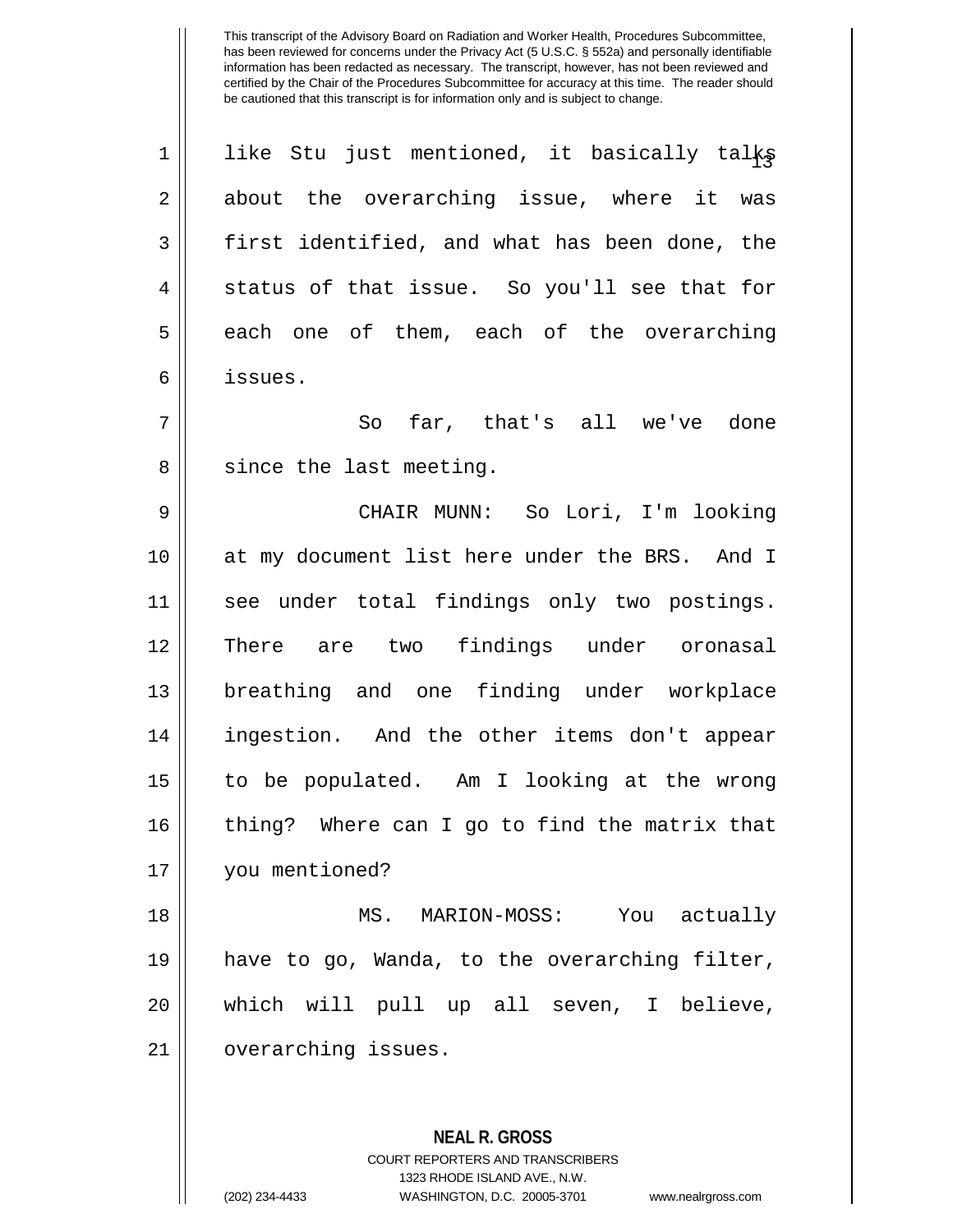| 1  | CHAIR MUNN: Well, I can find                                                                                                                                           |
|----|------------------------------------------------------------------------------------------------------------------------------------------------------------------------|
| 2  | them, they're all together on the primary list                                                                                                                         |
| 3  | anyway. So I'm looking at that here right                                                                                                                              |
| 4  | now. And all I see, the only entries that are                                                                                                                          |
| 5  | showing on the primary listing are two                                                                                                                                 |
| 6  | findings under oronasal breathing and one                                                                                                                              |
| 7  | under workplace ingestion. And I'm just                                                                                                                                |
| 8  | wondering whether there are more that have                                                                                                                             |
| 9  | been populated that are somehow not                                                                                                                                    |
| 10 | translating to this main list.                                                                                                                                         |
| 11 | MS. MARION-MOSS: No, those are                                                                                                                                         |
| 12 | the only ones we've done so far.                                                                                                                                       |
| 13 | CHAIR MUNN: Okay, good. That's                                                                                                                                         |
| 14 | what I wanted confirmation of. Thank you very                                                                                                                          |
| 15 | much.                                                                                                                                                                  |
| 16 | Anyone else?                                                                                                                                                           |
| 17 | (No response.)                                                                                                                                                         |
| 18 | CHAIR<br>Any questions,<br>MUNN:                                                                                                                                       |
| 19 | comments or additions?                                                                                                                                                 |
| 20 | Just<br>MS. K. BEHLING:<br>quick<br>a                                                                                                                                  |
| 21 | question about the --                                                                                                                                                  |
|    | <b>NEAL R. GROSS</b><br><b>COURT REPORTERS AND TRANSCRIBERS</b><br>1323 RHODE ISLAND AVE., N.W.<br>WASHINGTON, D.C. 20005-3701<br>(202) 234-4433<br>www.nealrgross.com |
|    |                                                                                                                                                                        |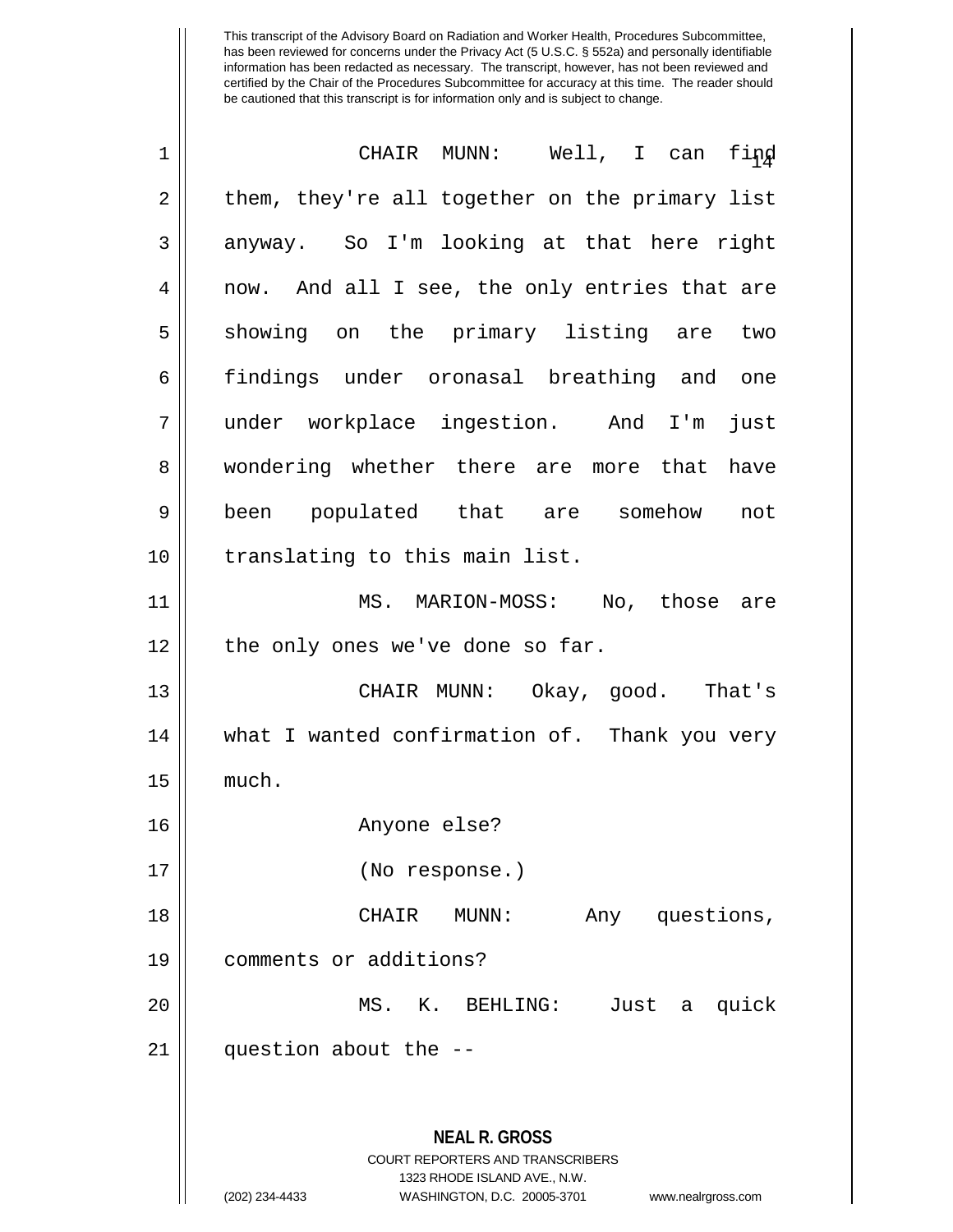This transcript of the Advisory Board on Radiation and Worker Health, Procedures Subcommittee, has been reviewed for concerns under the Privacy Act (5 U.S.C. § 552a) and personally identifiable information has been redacted as necessary. The transcript, however, has not been reviewed and certified by the Chair of the Procedures Subcommittee for accuracy at this time. The reader should be cautioned that this transcript is for information only and is subject to change. **NEAL R. GROSS** COURT REPORTERS AND TRANSCRIBERS 1323 RHODE ISLAND AVE., N.W. (202) 234-4433 WASHINGTON, D.C. 20005-3701 www.nealrgross.com <sup>15</sup> <sup>1</sup> MR. KATZ: Wait, we can't hear you 2 || very well. Can you speak closer to your 3 phone. 4 MS. K. BEHLING: Okay. Is that  $5 \parallel$  any better? 6 CHAIR MUNN: Yes. 7 MR. KATZ: That's better. Thanks. 8 | Okay. 9 MS. K. BEHLING: Okay. Just a 10 quick question. Recently I had gone into the 11 || BRS and I was actually trying to, I guess, get 12 || a list of the PERs that we have been assigned 13 | to review. 14 MR. KATZ: Kathy, can you speak 15 up? I don't know if you're using a speaker 16 phone, but it's -- you're fading away again. 17 MS. K. BEHLING: Okay, hold on one 18 | second. 19 MR. KATZ: Thanks. 20 MS. K. BEHLING: Is that any 21 better?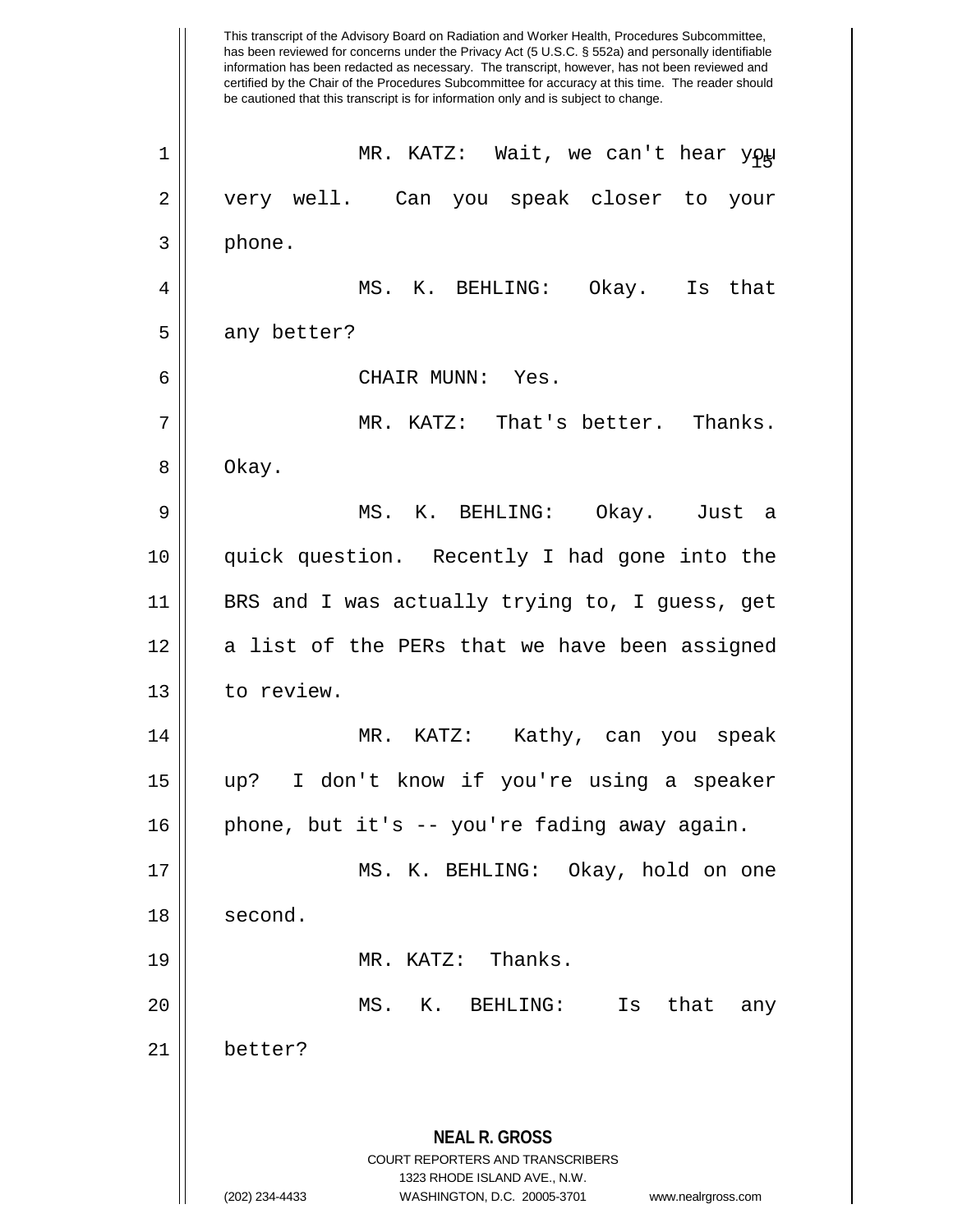| $\mathbf 1$ | MR. KATZ: Yes.<br>16                           |
|-------------|------------------------------------------------|
| 2           | CHAIR MUNN: Much, yes.                         |
| 3           | MS. K. BEHLING: Okay. I guess I                |
| 4           | was curious as to why -- or when you go about  |
| 5           | putting something into the BRS system, I was   |
| 6           | going to go into the system to look for a list |
| 7           | of the PERs that SC&A has been assigned        |
| 8           | throughout the years. And I believe Steve      |
| 9           | Marschke indicated to me that just because     |
| 10          | it's in the BRS system doesn't necessarily     |
| 11          | mean we've already been assigned to do that.   |
| 12          | And so what drives you to put                  |
| 13          | something in the BRS system, the PERs?         |
| 14          | MR. HINNEFELD: What drives us to               |
| 15          | put something in the BRS? Normally, I think    |
| 16          | what the process is supposed to be is that     |
| 17          | when it gets assigned for review, it gets      |
| 18          | placed in the BRS. Alternatively, there is a   |
| 19          | place to put things that are available for a   |
| 20          | review but not yet been assigned.              |
| 21          | I don't know. I'm not exactly<br>So            |
|             |                                                |

COURT REPORTERS AND TRANSCRIBERS 1323 RHODE ISLAND AVE., N.W. (202) 234-4433 WASHINGTON, D.C. 20005-3701 www.nealrgross.com

**NEAL R. GROSS**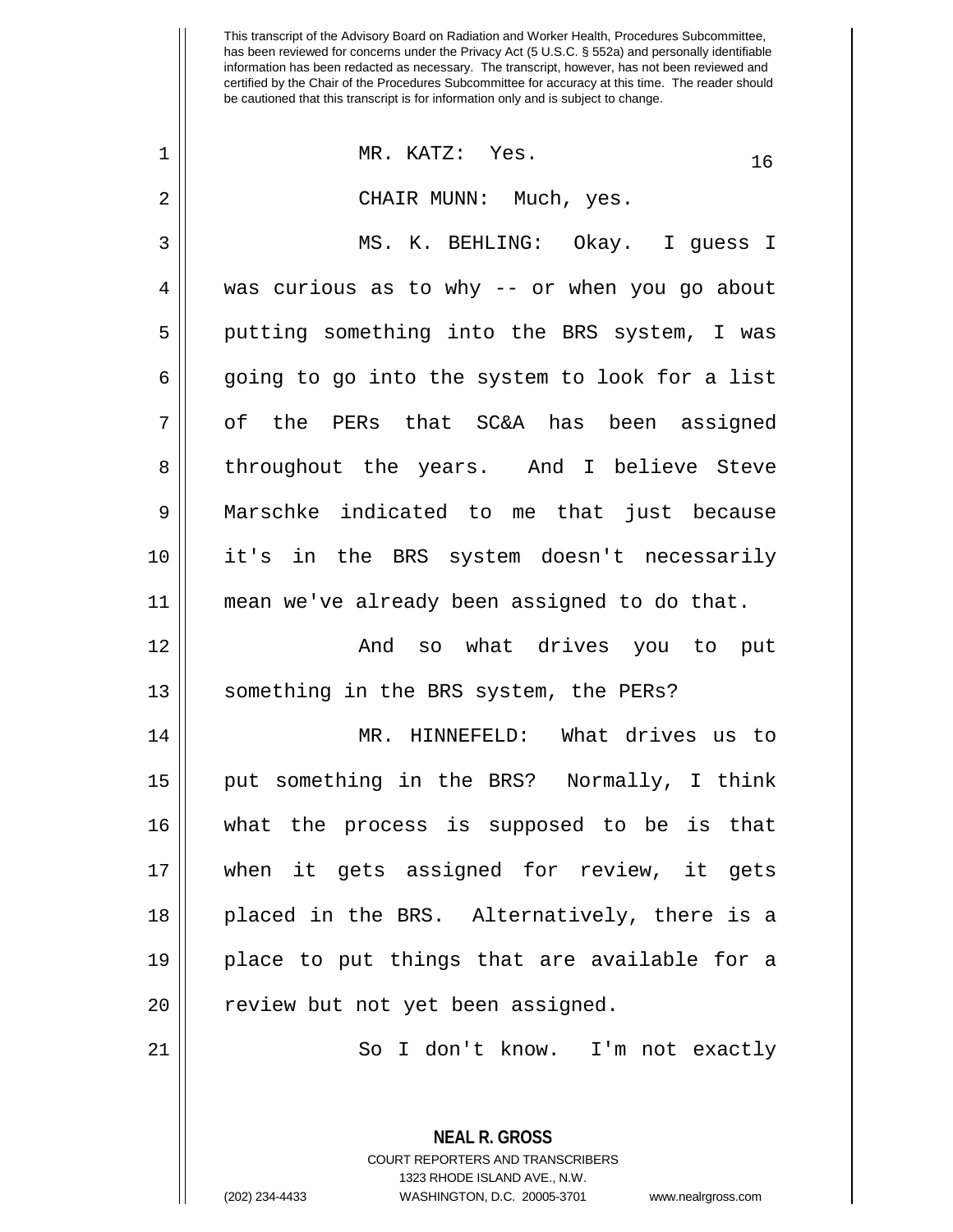1| sure which category of PER you're talking 2 about.

**NEAL R. GROSS** COURT REPORTERS AND TRANSCRIBERS 1323 RHODE ISLAND AVE., N.W. 3 MS. K. BEHLING: Okay. Because 4 what I was trying to do is get a full list of 5 || those that have been -- where we have been 6 tasked to review them. And I thought that 7 would be the genesis of them being entered 8 || into the BRS system. But at least Steve 9 Marschke said to me that that's not 10 necessarily true, that there could be other 11 PERs out there that, you know, have been 12 issued but that we have not been assigned to 13 | review. 14 MR. KATZ: Yes, I would think they 15 would only go on the BRS, Kathy, after we 16 receive a review from SC&A, right? I mean, 17 not when they're tasked? 18 MR. MARSCHKE: I don't think  $19 \parallel$  that's true, Ted. 20 MR. KATZ: Okay. 21 MR. MARSCHKE: This is Steve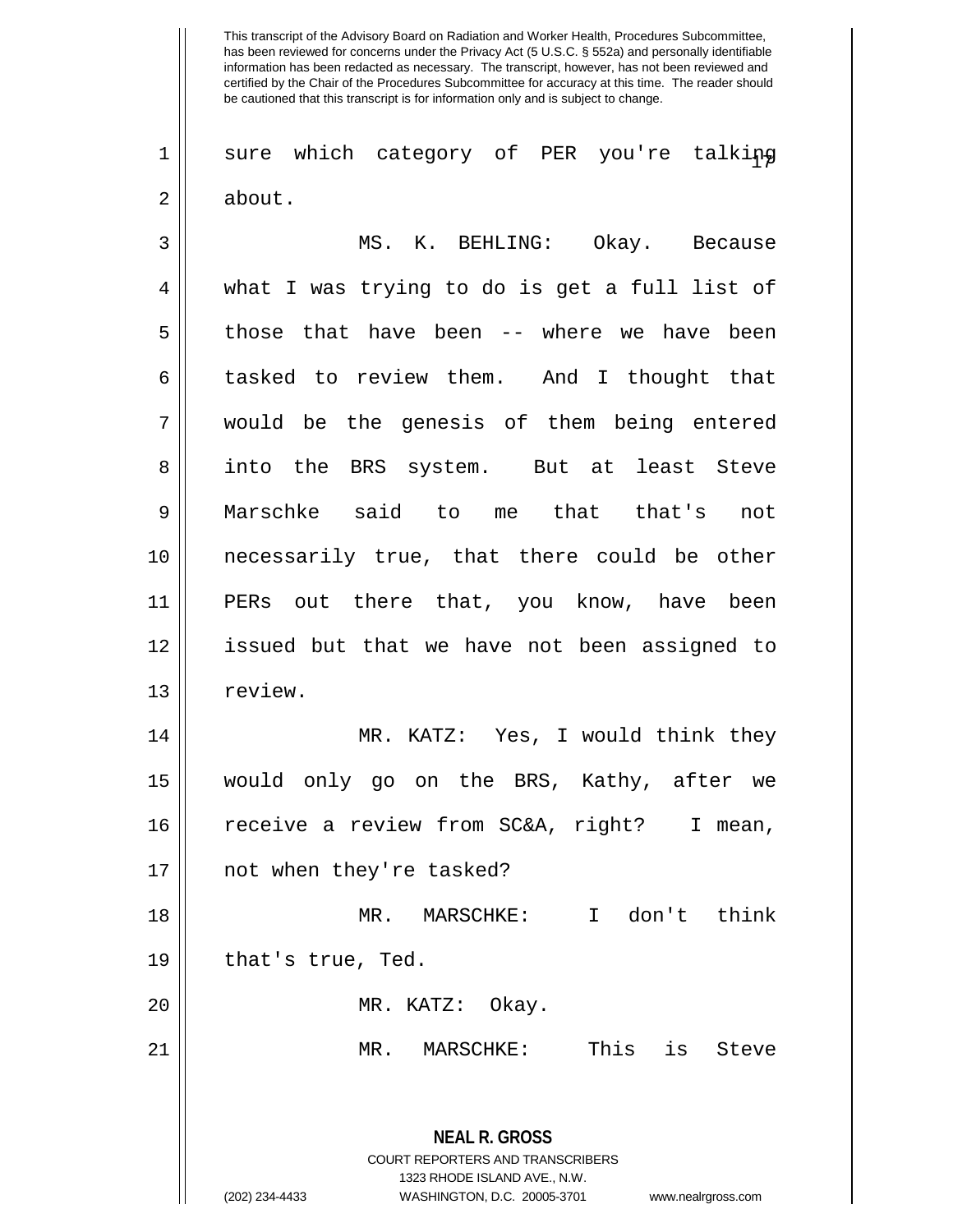| 1              | Marschke.<br>18                                |
|----------------|------------------------------------------------|
| $\overline{2}$ | I think, basically, if you look at             |
| 3              | the BRS and you check on total findings,       |
| $\overline{4}$ | there's a number of documents in there that    |
| 5              | have no total -- no findings against them,     |
| 6              | many more-so than documents that were -- SC&A  |
| 7              | reviewed and had no findings against them.     |
| 8              | I think at one point -- correct me             |
| 9              | if I'm wrong, Lori, but at one point, I think  |
| 10             | NIOSH linked a bunch of -- you know, basically |
| 11             | all the documents that they had in their       |
| 12             | system, they linked them into the BRS. So the  |
| 13             | documents are -- the documents show up in      |
| 14             | there, but it does not necessarily mean --     |
| 15             | like, there's 145 documents in the BRS right   |
| 16             | now.                                           |
| 17             | And as I recall correctly, we've               |
| 1 R            | only reviewed a little over 100 and maybe a    |

 $\parallel$  only reviewed a little over 100 and maybe a few more PERs, I don't know, maybe a dozen or 20 || so more PERs. So we're talking maybe no more 21 || than 120 documents that we reviewed. So

> COURT REPORTERS AND TRANSCRIBERS 1323 RHODE ISLAND AVE., N.W. (202) 234-4433 WASHINGTON, D.C. 20005-3701 www.nealrgross.com

**NEAL R. GROSS**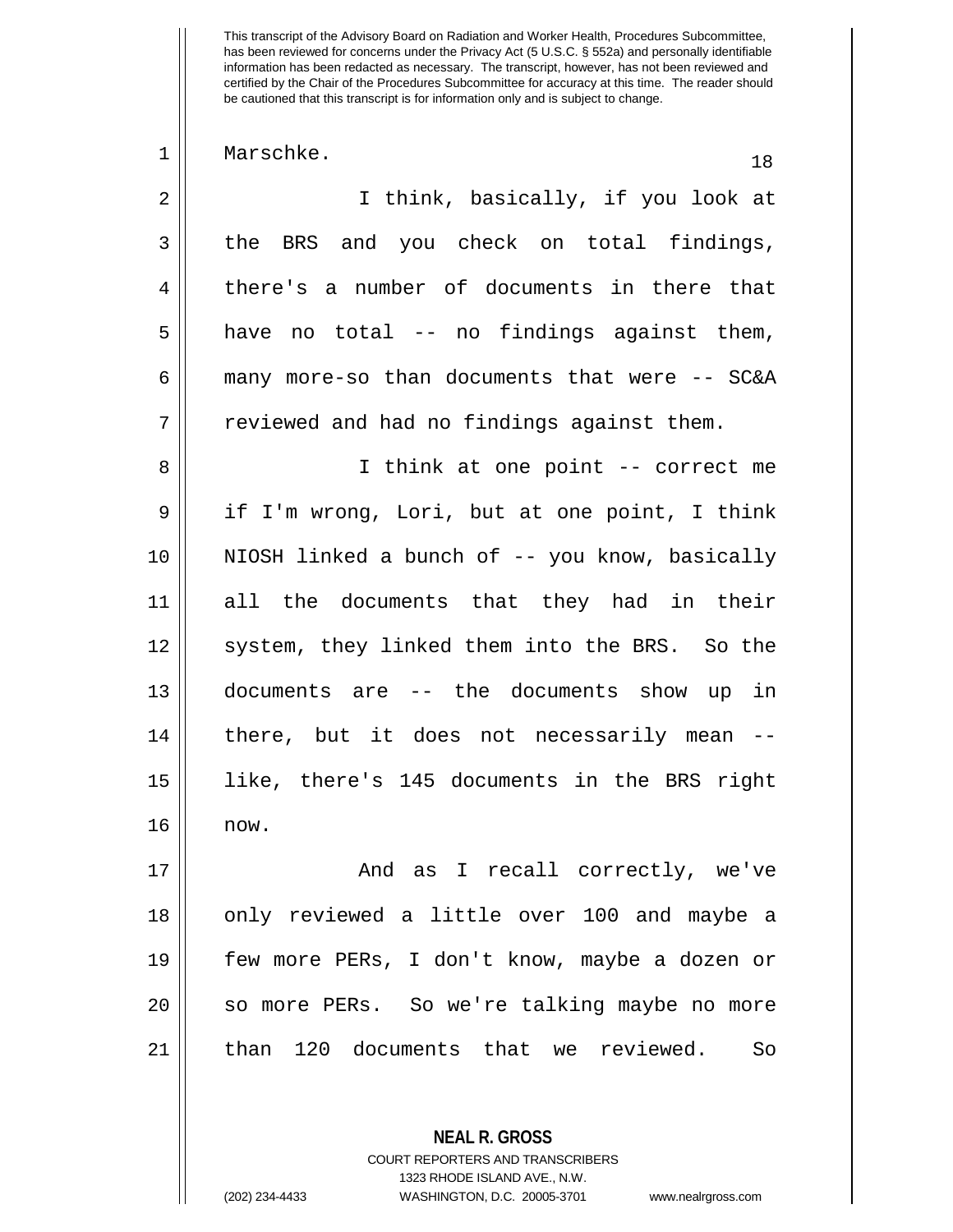1 | there's a number of documents in the BRS which 2 || I don't think have any -- have been reviewed  $3 \parallel$  by SC&A. 4 CHAIR MUNN: I think you're 5 || correct, Steve. Certainly the most recent  $6 \parallel$  PERs that have been assigned, I believe, are 7 Showing on page 8 of the Board Review System, 8 and none of them have any findings as yet, 9 which we wouldn't anticipate until we get the 10 | SC&A report. 11 || So I'm not sure how to answer 12 Kathy's question. I'm not sure what triggers 13 || the inclusion of a PER. 14 || MS. MARION-MOSS: This is Lori. 15 || Kathy, I think the answer to your 16 question is, currently, there is no report 17 that will give you a list of the PERs that 18 have been assigned to the committee for -- or 19 SC&A for review as of yet. That's something  $20$  || that we may need to  $-$  if that's something you 21 guys would like to see, what have you, the

> **NEAL R. GROSS** COURT REPORTERS AND TRANSCRIBERS 1323 RHODE ISLAND AVE., N.W. (202) 234-4433 WASHINGTON, D.C. 20005-3701 www.nealrgross.com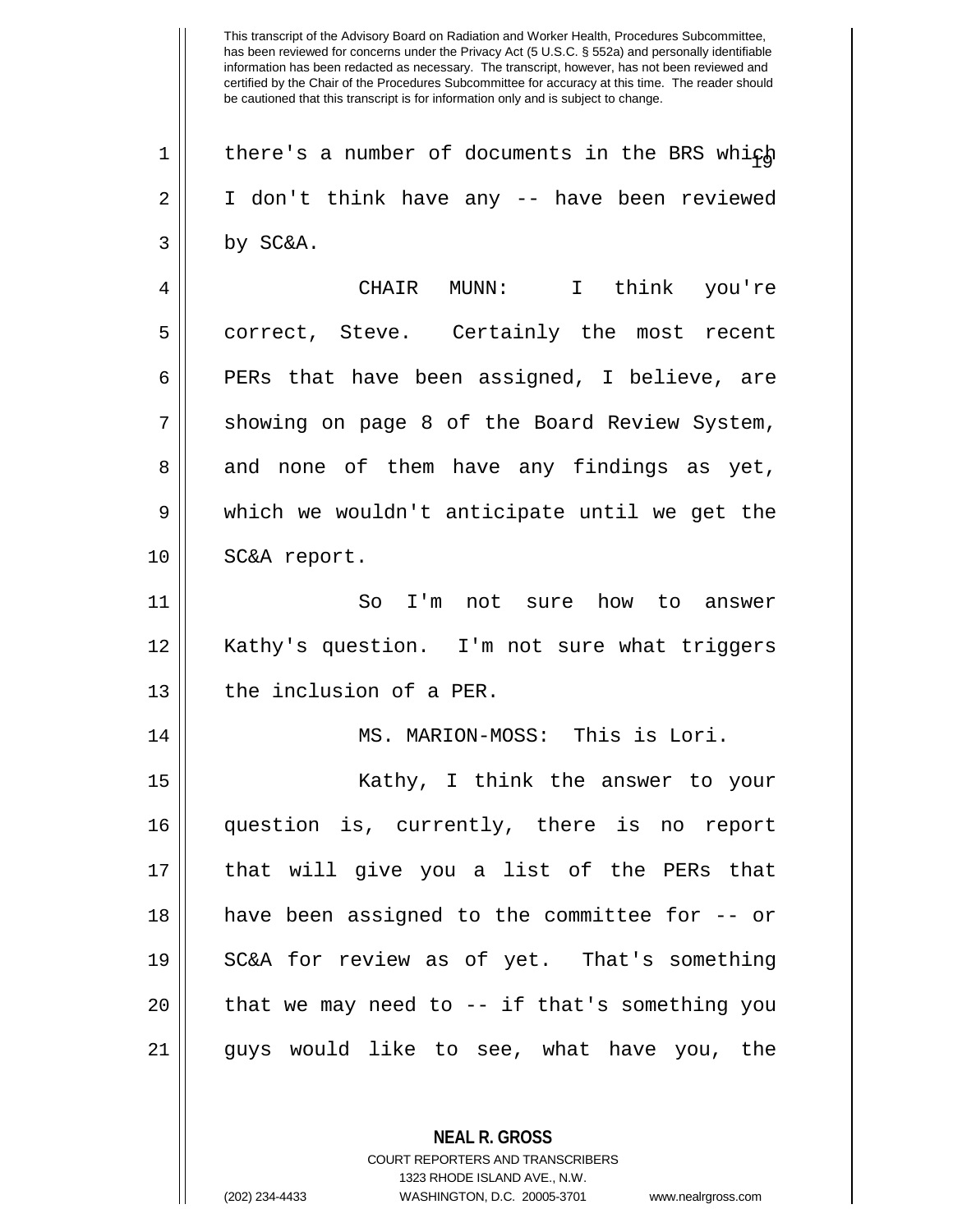$1 \parallel$  committee agrees to do, we can work on doing  $2 \parallel$  that.

3 Right now, my understanding -- 4 Steve was basically correct, we were just 5 || trying to get all the documents into the  $6 \parallel$  system. So to answer your question for now,  $7 \parallel$  no, there's no listing of all the PERs that 8 || have been assigned to SC&A for review.

9 MS. K. BEHLING: Okay. Because I 10 was wondering, those that didn't have any 11 findings associated with them, perhaps we were 12 || tasked to do them and we just hadn't presented 13 || the report yet or there were no findings or 14 | something along those lines.

15 || But you're telling me that, no, 16 || there are documents out there that we have not 17 been tasked to review yet, so it was just -- 18 you know, a question I had because I was 19 trying to get a complete tally of the PERs. 20 || But obviously, that's not appropriate to go on 21 || the BRS system for SC&A to do that. I think

> **NEAL R. GROSS** COURT REPORTERS AND TRANSCRIBERS 1323 RHODE ISLAND AVE., N.W. (202) 234-4433 WASHINGTON, D.C. 20005-3701 www.nealrgross.com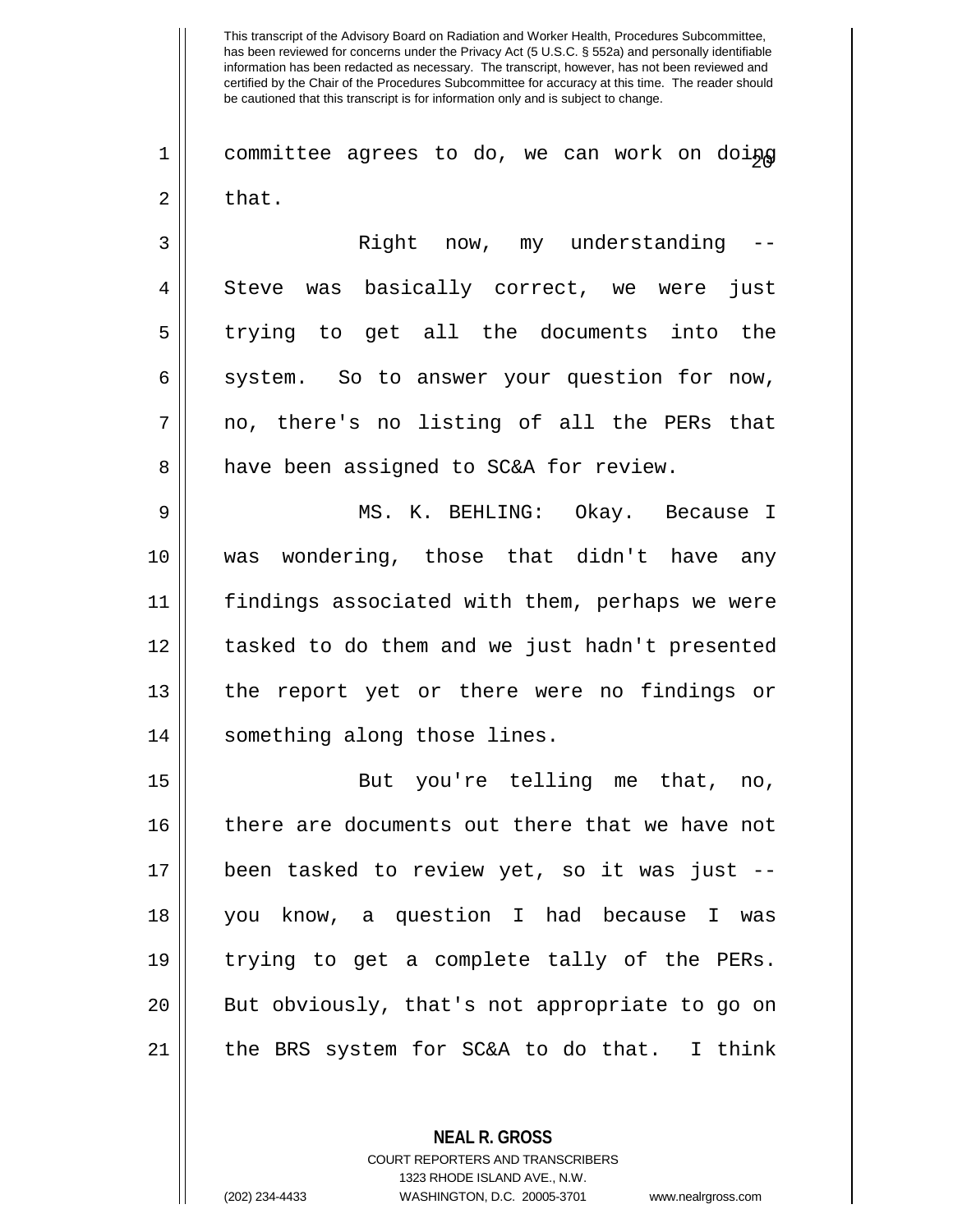| 1  | it would be nice if we were able to but, you   |
|----|------------------------------------------------|
| 2  | know, I'm not trying to burden anyone with     |
| 3  | additional, you know, items on the BRS system. |
| 4  | MR. KATZ: But Kathy, all of the                |
| 5  | PERs, if you wanted, say, a complete list of   |
| 6  | the PERs that have been done, those are on the |
| 7  | NIOSH website.                                 |
| 8  | MS. K. BEHLING: Yes.                           |
| 9  | MR. KATZ: Yes.                                 |
| 10 | MS. K. BEHLING: That I was aware               |
| 11 | of.                                            |
| 12 | MR. KATZ: Okay.                                |
| 13 | MS. K. BEHLING: I was just trying              |
| 14 | to go back and in time and be sure I had a     |
| 15 | full understanding of all of those that had    |
| 16 | been assigned to SC&A.                         |
| 17 | MR. KATZ: Okay. Okay. I mean,                  |
| 18 | otherwise, I have that information and John    |
| 19 | Stiver should have that information, because   |
| 20 | we tracked what we tasked to SC&A. So you      |
| 21 | should have that.                              |
|    |                                                |
|    | <b>NEAL R. GROSS</b>                           |

COURT REPORTERS AND TRANSCRIBERS 1323 RHODE ISLAND AVE., N.W.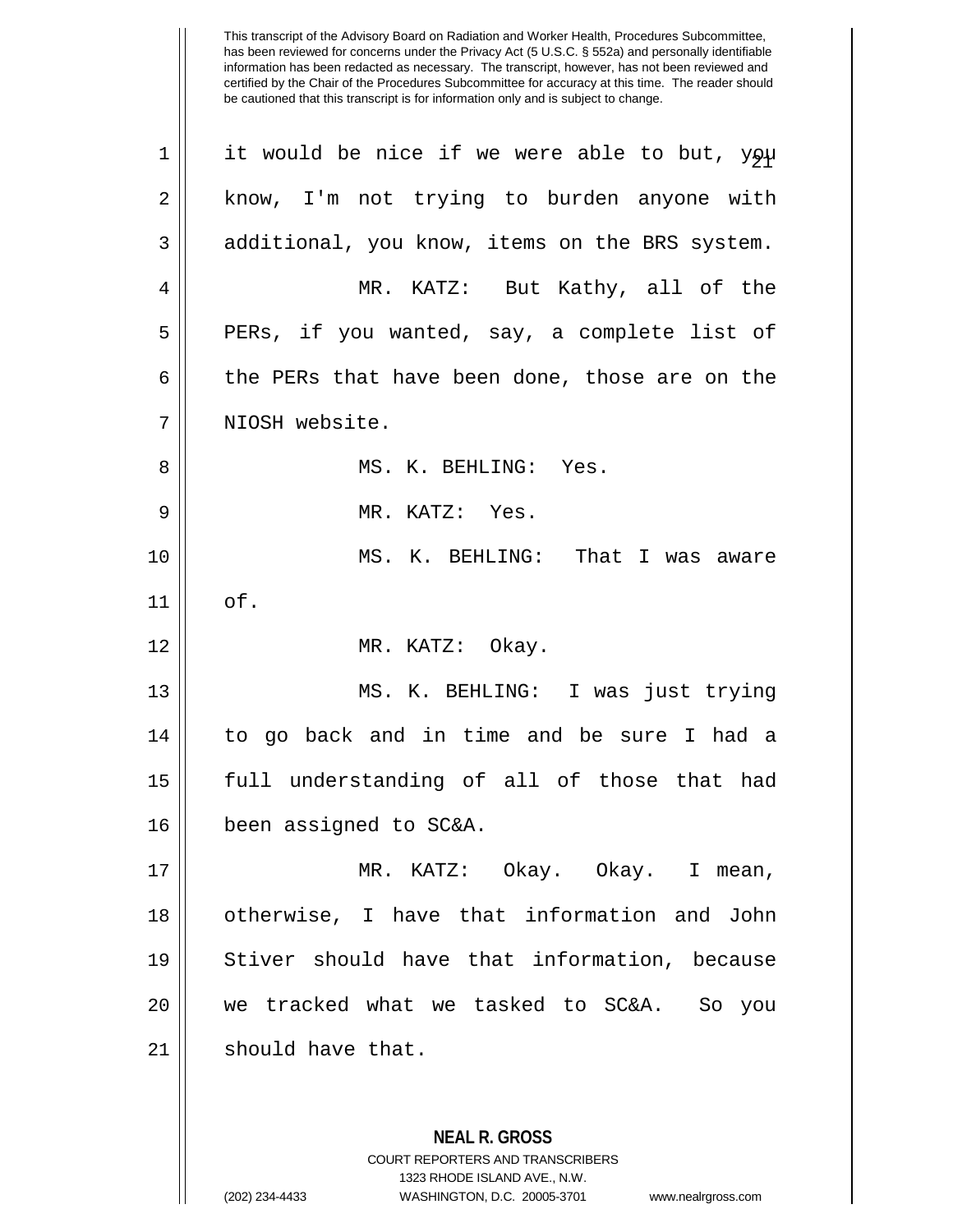This transcript of the Advisory Board on Radiation and Worker Health, Procedures Subcommittee, has been reviewed for concerns under the Privacy Act (5 U.S.C. § 552a) and personally identifiable information has been redacted as necessary. The transcript, however, has not been reviewed and certified by the Chair of the Procedures Subcommittee for accuracy at this time. The reader should be cautioned that this transcript is for information only and is subject to change.  $\begin{array}{ccc} \texttt{1} & \texttt{M} & \texttt{STIVER:} & \texttt{Yes, I've } be \texttt{gap} \end{array}$ 2 || keeping track of that. And I guess the point  $3 \parallel$  being, I mean, I'd be able to give a summary 4 || table out of BRS. 5 CHAIR MUNN: It certainly would. 6 MR. STIVER: Some of those without 7 || findings, I haven't decided where they're at, 8 || so we'll have to backtrack and look through  $9 \parallel$  those.

10 || MR. HINNEFELD: This is Stu.

| 11 | If I can offer one thing, remember             |
|----|------------------------------------------------|
| 12 | the documents in the BRS, there are two large  |
| 13 | categorizations. There's the unassigned group  |
| 14 |                                                |
| 15 | MR. STIVER: Right.                             |
| 16 | MR. HINNEFELD:<br>the<br>and                   |
| 17 | assigned group. You know, we could make it a   |
| 18 | convention that, when it is assigned for       |
| 19 | review, regardless of whether or not there are |
| 20 | findings, you move it into the under Board     |
| 21 | review. And if you've got a review with no     |

**NEAL R. GROSS** COURT REPORTERS AND TRANSCRIBERS 1323 RHODE ISLAND AVE., N.W.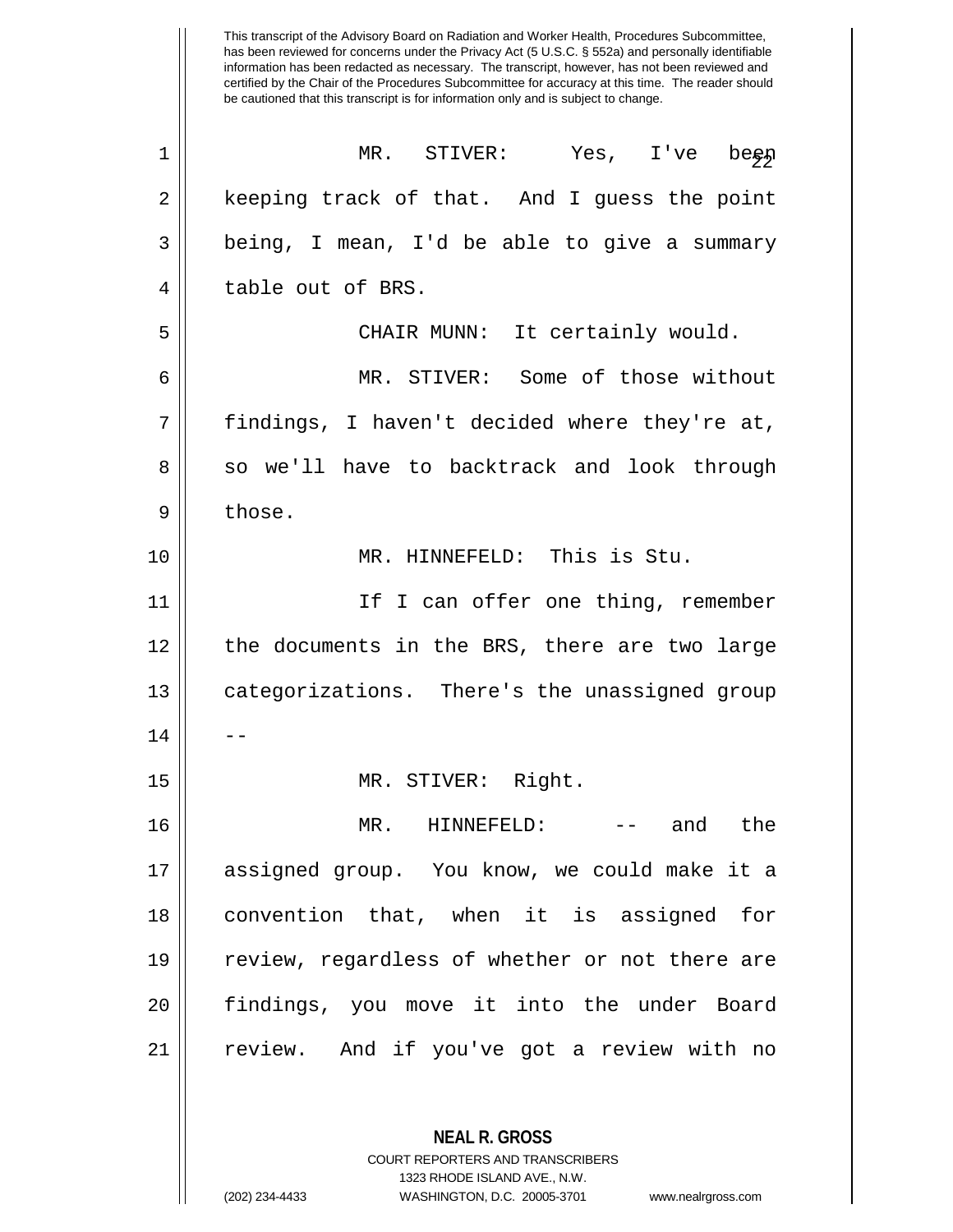1 || findings, you could write essentially  $_2$ a 2 | finding that says no findings. MR. STIVER: Yes. MR. HINNEFELD: Or something like  $5 \parallel$  that. So that it -- that way you know that 6 || it's there, and it's been reviewed and there were no findings on it. Whereas, if something hasn't been 9 assigned to you then you know it hasn't been 10 || reviewed, or assigned for review. MR. STIVER: As long as we have  $12 \parallel$  something we can -- MR. HINNEFELD: That will fall to us. I mean, we can manipulate that. In fact  $15$  MR. MARSCHKE: This is Steve. And in fact, Stu, if you'll just basically -- as I mentioned before -- I'm looking at the BRS now. And as I mentioned before, there was 145 documents in the BRS. There are only 139 of them which are for the

> COURT REPORTERS AND TRANSCRIBERS 1323 RHODE ISLAND AVE., N.W. (202) 234-4433 WASHINGTON, D.C. 20005-3701 www.nealrgross.com

**NEAL R. GROSS**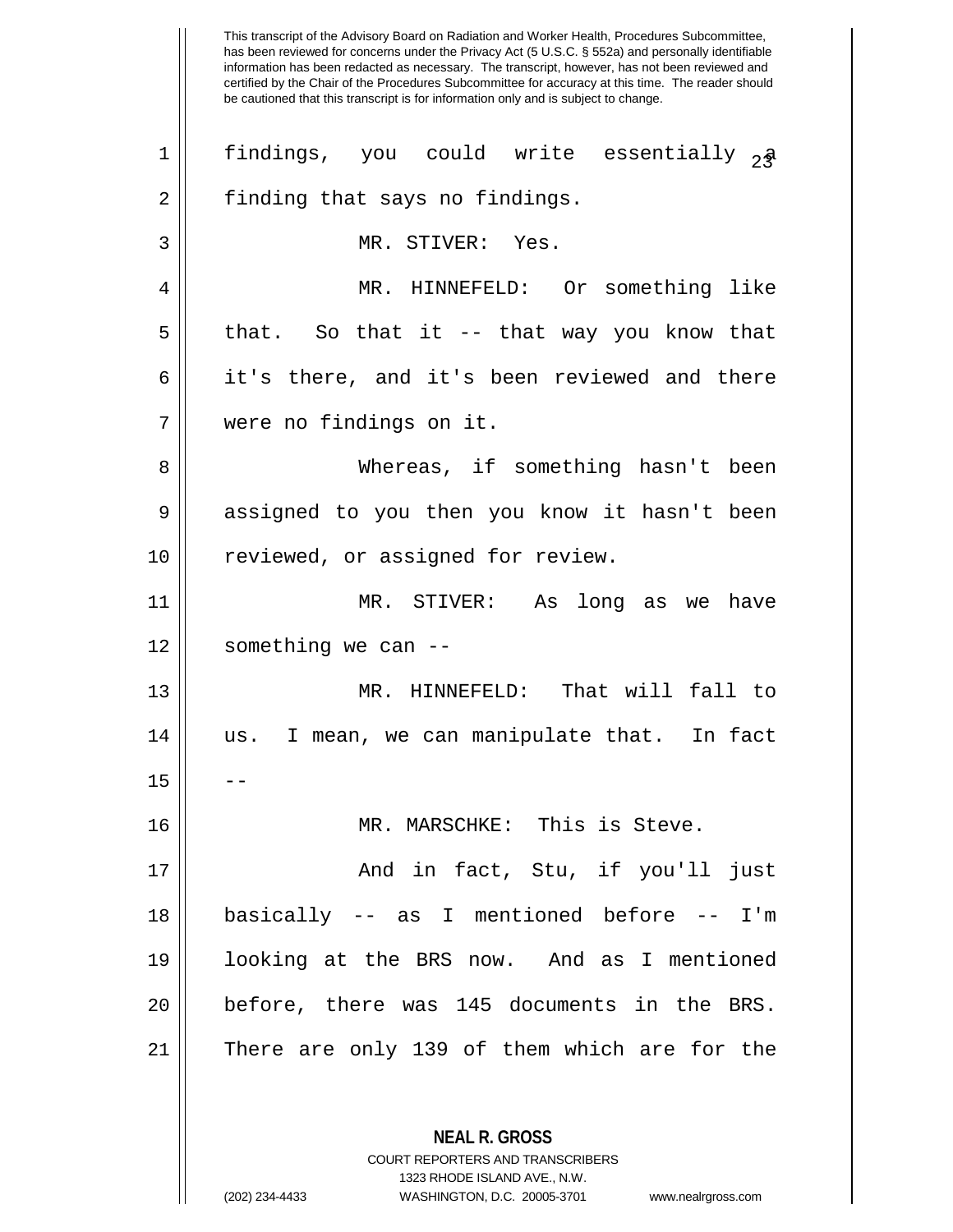| $\mathbf 1$ | Procedures Review Subcommittee. So that may    |
|-------------|------------------------------------------------|
| 2           | be -- you know, maybe if -- I don't know why   |
| 3           | those -- there were six documents that were    |
| 4           | filtered out and -- from the total inventory   |
| 5           | when it went through the procedure review      |
| 6           | committee. And I don't know what the --        |
| 7           | exactly why they were filtered out. But they   |
| 8           | -- if they haven't been assigned to the        |
| 9           | Subcommittee yet. But you know, maybe if --    |
| 10          | Kathy, maybe if you just look at the Work      |
| 11          | Group filter, there's 139.                     |
| 12          | Now again, I wouldn't guarantee                |
| 13          | that all those have been assigned for review,  |
| 14          | but we can -- but somehow they're filtering it |
| 15          | the way -- kind of like the way Stu said. I    |
| 16          | mean, there's -- the number that is assigned   |
| 17          | to the Procedures Subcommittee is fewer than   |
| 18          | the total number in the system.                |
| 19          | MR. STIVER: Steve, this is John.               |
| 20          | If you filter by those in the                  |
| 21          | Subcommittee on procedures, you get the exact  |
|             |                                                |
|             | <b>NEAL R. GROSS</b>                           |

COURT REPORTERS AND TRANSCRIBERS 1323 RHODE ISLAND AVE., N.W.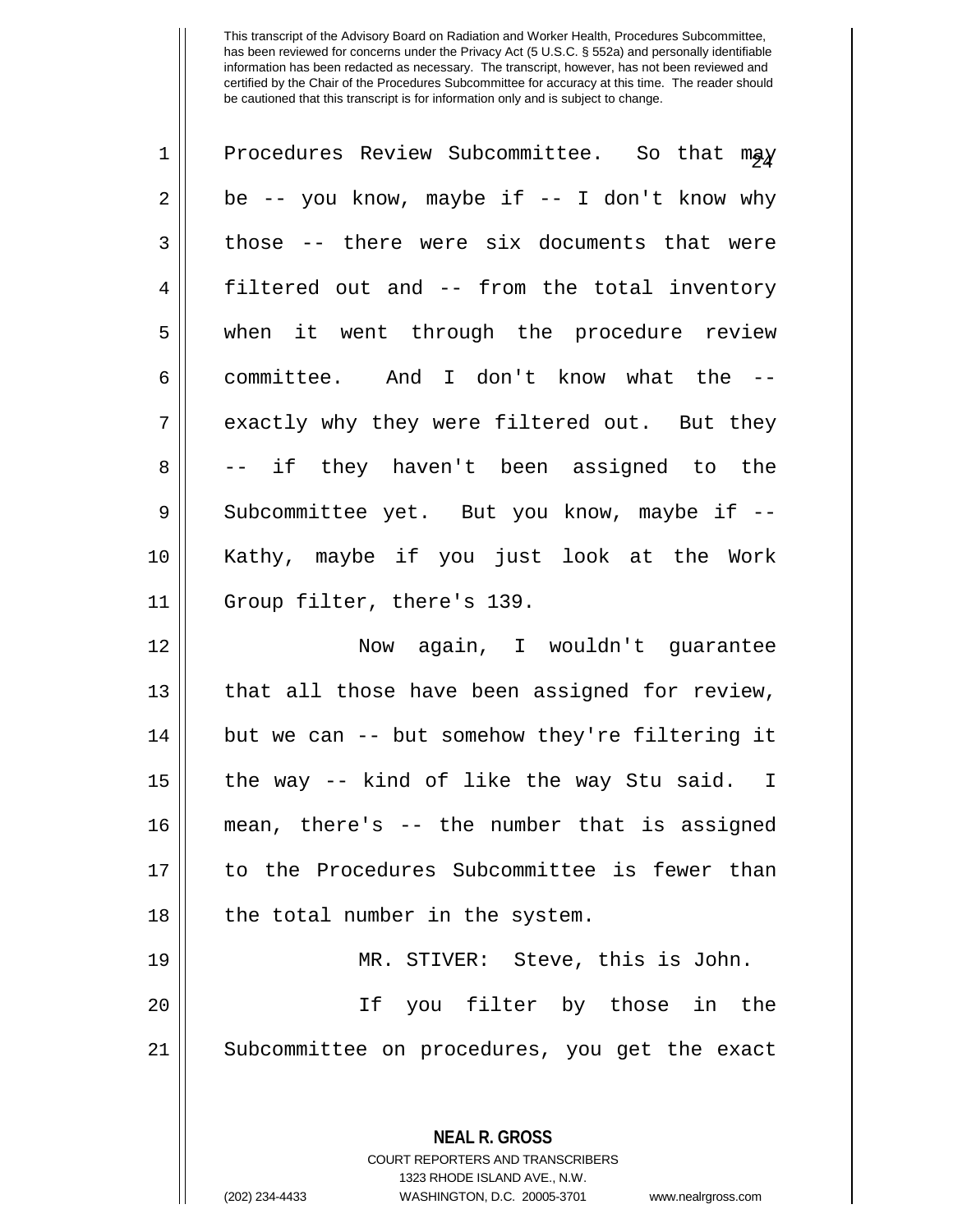1 || same numbers in all the groups. So I'm ngt  $2 \parallel$  sure that's --

| 3              | But certainly from<br>CHAIR MUNN:                        |
|----------------|----------------------------------------------------------|
| $\overline{4}$ | this Subcommittee's point of view, I think               |
| 5              | what Stu suggested with respect to PERs that             |
| 6              | are assigned is the appropriate path for us to           |
| 7              | take. Because of whether or not unassigned               |
| 8              | ones are applicable from the BRS point of                |
| $\mathsf 9$    | view, I guess it's still in my mind an open              |
| 10             | issue. But certainly anything that's been                |
| 11             | assigned seems to me should appear on this               |
| 12             | list.                                                    |
| 13             | MR. HINNEFELD: Okay. Then I'd                            |
| 14             | like to suggest this. Ted, will you send Lori            |
| 15             | and me a list of the PERs that have been                 |
| 16             | assigned?                                                |
| 17             | MR. KATZ: Yes.                                           |
| 18             | MR. HINNEFELD: And we will verify                        |
| 19             | that those are in the reviewed, under Board              |
| 20             | review part.                                             |
| 21             | MR. KATZ: Yes.                                           |
|                |                                                          |
|                | <b>NEAL R. GROSS</b><br>COURT REPORTERS AND TRANSCRIBERS |

1323 RHODE ISLAND AVE., N.W.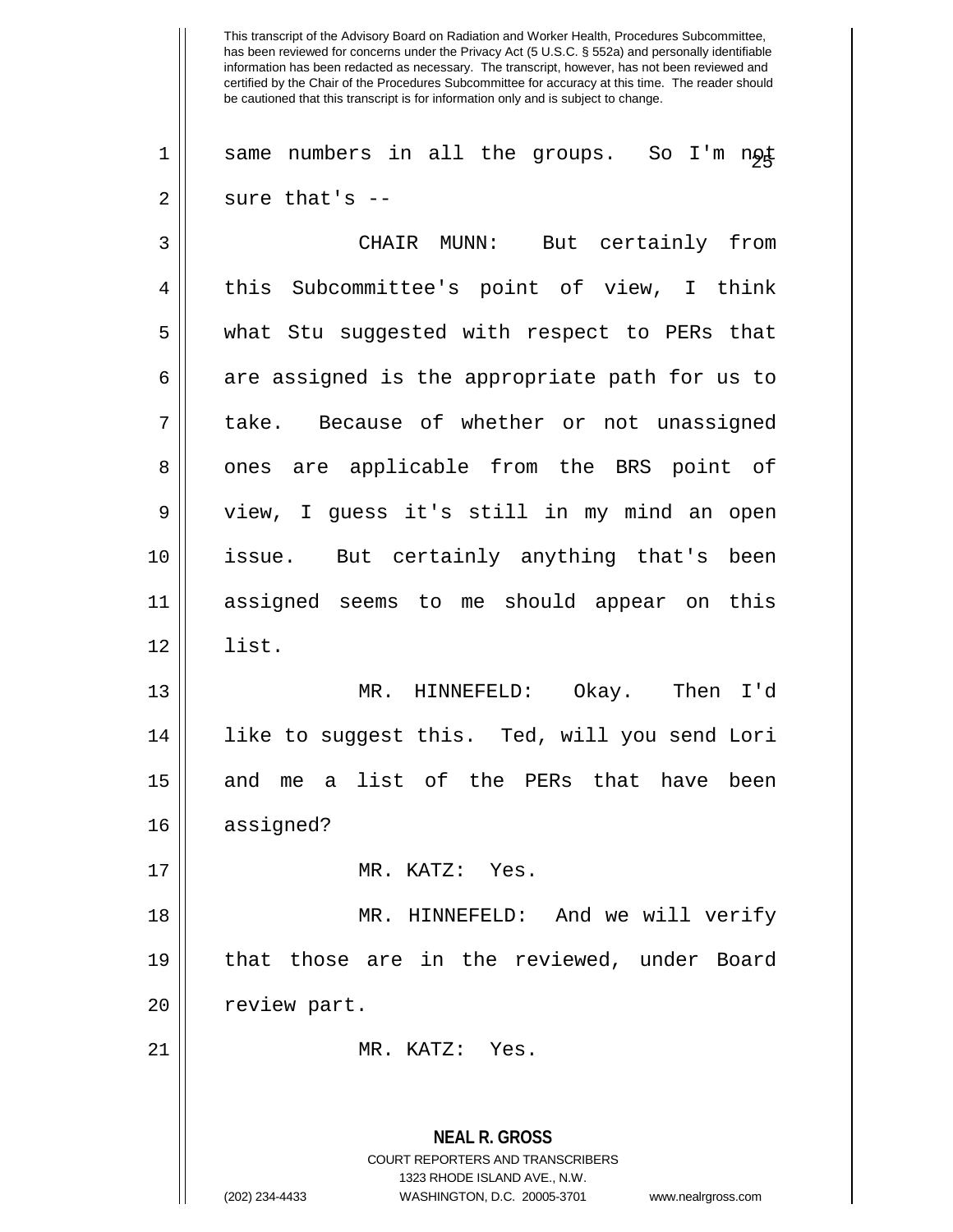This transcript of the Advisory Board on Radiation and Worker Health, Procedures Subcommittee, has been reviewed for concerns under the Privacy Act (5 U.S.C. § 552a) and personally identifiable information has been redacted as necessary. The transcript, however, has not been reviewed and certified by the Chair of the Procedures Subcommittee for accuracy at this time. The reader should be cautioned that this transcript is for information only and is subject to change. **NEAL R. GROSS** COURT REPORTERS AND TRANSCRIBERS 1323 RHODE ISLAND AVE., N.W. (202) 234-4433 WASHINGTON, D.C. 20005-3701 www.nealrgross.com <sup>26</sup> <sup>1</sup> MR. HINNEFELD: And John, if you 2 || could let us know of any that were reviewed 3 without findings? 4 MR. STIVER: Yes. 5 MR. HINNEFELD: We will gin up a 6 no-findings finding or something and write it 7 in there, closed. If the Subcommittee's okay 8 || with that, we'll enter that as closed. 9 And so then we will bifurcate PERs 10 between ones that have been assigned for 11 review and the ones that have not been 12 assigned. 13 || CHAIR MUNN: Right, yes. 14 MR. KATZ: That's easy. And John, 15 if you'll just send me a list and I'll check 16 it against mine and then - 17 || MR. STIVER: Okay. 18 MR. KATZ: -- I'll carry through. 19 MS. MARION-MOSS: Thank you. 20 CHAIR MUNN: Do the other Members 21 of the Subcommittee have any comment on that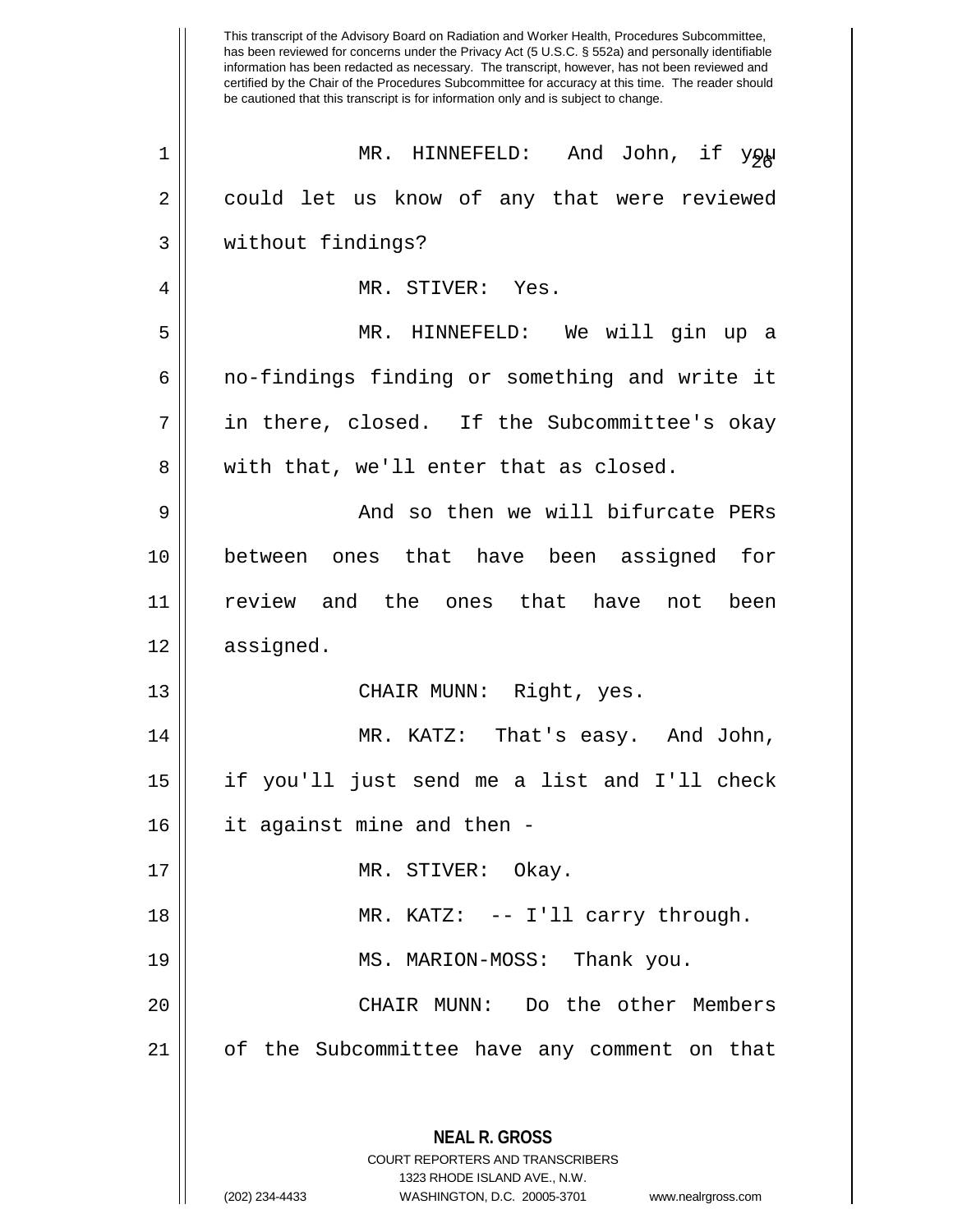This transcript of the Advisory Board on Radiation and Worker Health, Procedures Subcommittee, has been reviewed for concerns under the Privacy Act (5 U.S.C. § 552a) and personally identifiable information has been redacted as necessary. The transcript, however, has not been reviewed and certified by the Chair of the Procedures Subcommittee for accuracy at this time. The reader should be cautioned that this transcript is for information only and is subject to change. **NEAL R. GROSS** COURT REPORTERS AND TRANSCRIBERS 1323 RHODE ISLAND AVE., N.W. (202) 234-4433 WASHINGTON, D.C. 20005-3701 www.nealrgross.com  $\begin{array}{c|c} 1 & \text{course of action?} \end{array}$  27 2 || MEMBER BEACH: No, it sounds good. 3 || CHAIR MUNN: Paul? 4 MEMBER ZIEMER: No, yes, that's  $5 \parallel$  fine. 6 CHAIR MUNN: All right, fine. Then 7 we'll anticipate that for our next meeting. 8 And do we have any other 9 || information or any other discussion that's 10 necessary on the review system right now? 11 MS. MARION-MOSS: This is Lori. I 12 would like to present a new feature -- 13 || CHAIR MUNN: Good. 14 || MS. MARION-MOSS: -- that the BRS 15 | offers. 16 CHAIR MUNN: Show us. Please do, 17 Lori. 18 MS. MARION-MOSS: I guess I could 19 better demonstrate it. But -- 20 CHAIR MUNN: Do you have access 21 under LiveMeeting?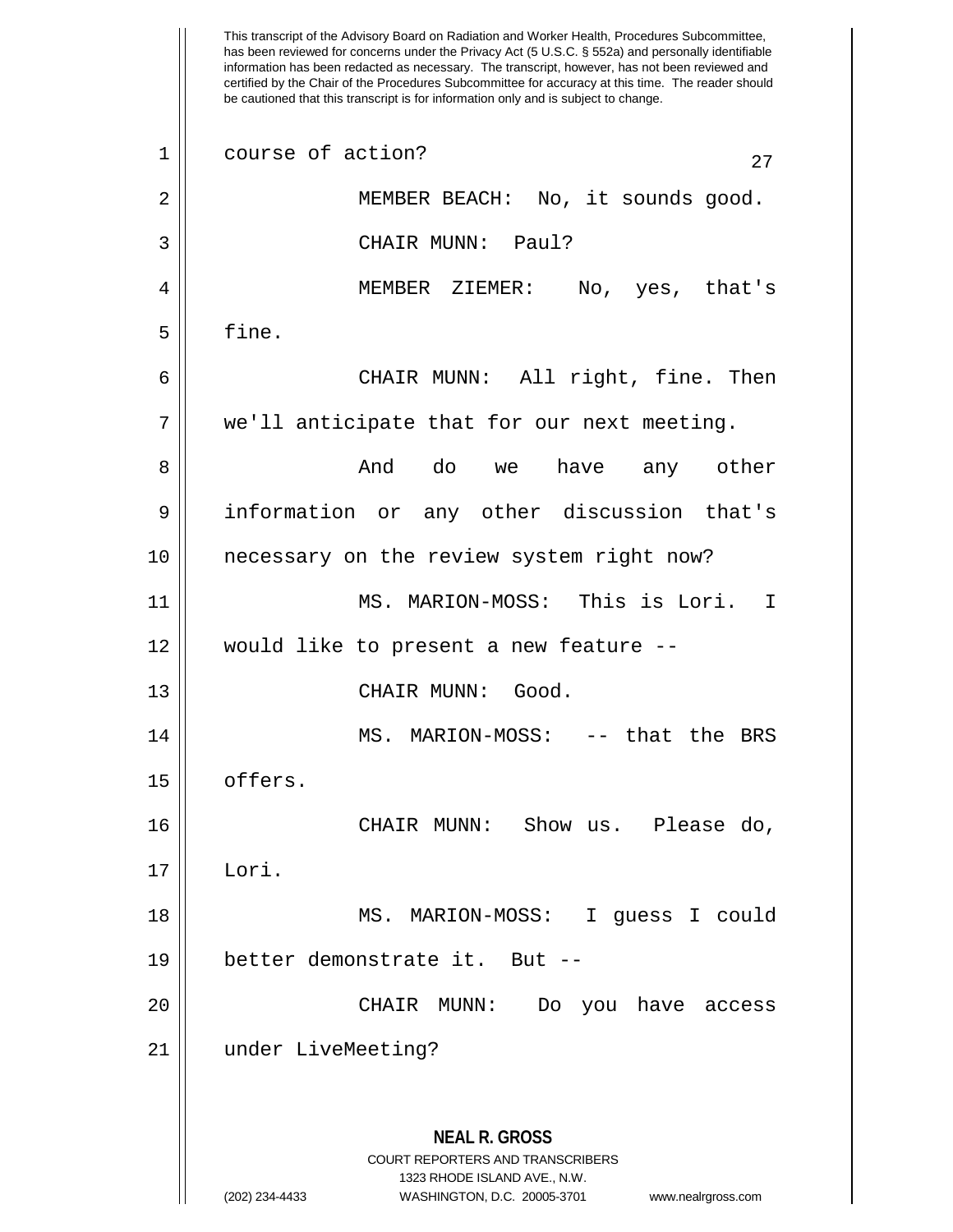This transcript of the Advisory Board on Radiation and Worker Health, Procedures Subcommittee, has been reviewed for concerns under the Privacy Act (5 U.S.C. § 552a) and personally identifiable information has been redacted as necessary. The transcript, however, has not been reviewed and certified by the Chair of the Procedures Subcommittee for accuracy at this time. The reader should be cautioned that this transcript is for information only and is subject to change. **NEAL R. GROSS** COURT REPORTERS AND TRANSCRIBERS 1323 RHODE ISLAND AVE., N.W. (202) 234-4433 WASHINGTON, D.C. 20005-3701 www.nealrgross.com <sup>28</sup> <sup>1</sup> Steve, does she -- do you know  $2 \parallel$  whether --3 MR. HINNEFELD: Someone is sharing 4 | something on LiveMeeting. 5 MR. MARSCHKE: I think what you're 6 || seeing, I don't know, I have my screen up on a 7 LiveMeeting. I don't know, I hope that's what 8 you're seeing. 9 CHAIR MUNN: Right now we've got -  $10$ 11 MEMBER ZIEMER: Is that yours, 12 || Steve? 13 || MR. MARSCHKE: Yes, and now 14 | somebody else has taken over. 15 MR. KATZ: Yes, that's fine. That 16 | should be Lori. 17 || MR. MARSCHKE: I hope so. 18 || MS. K. BEHLING: Excuse me, Ted, 19 this is Kathy Behling. I did not get an 20 || invitation to the LiveMeeting. 21 CHAIR MUNN: Oh, dear. Can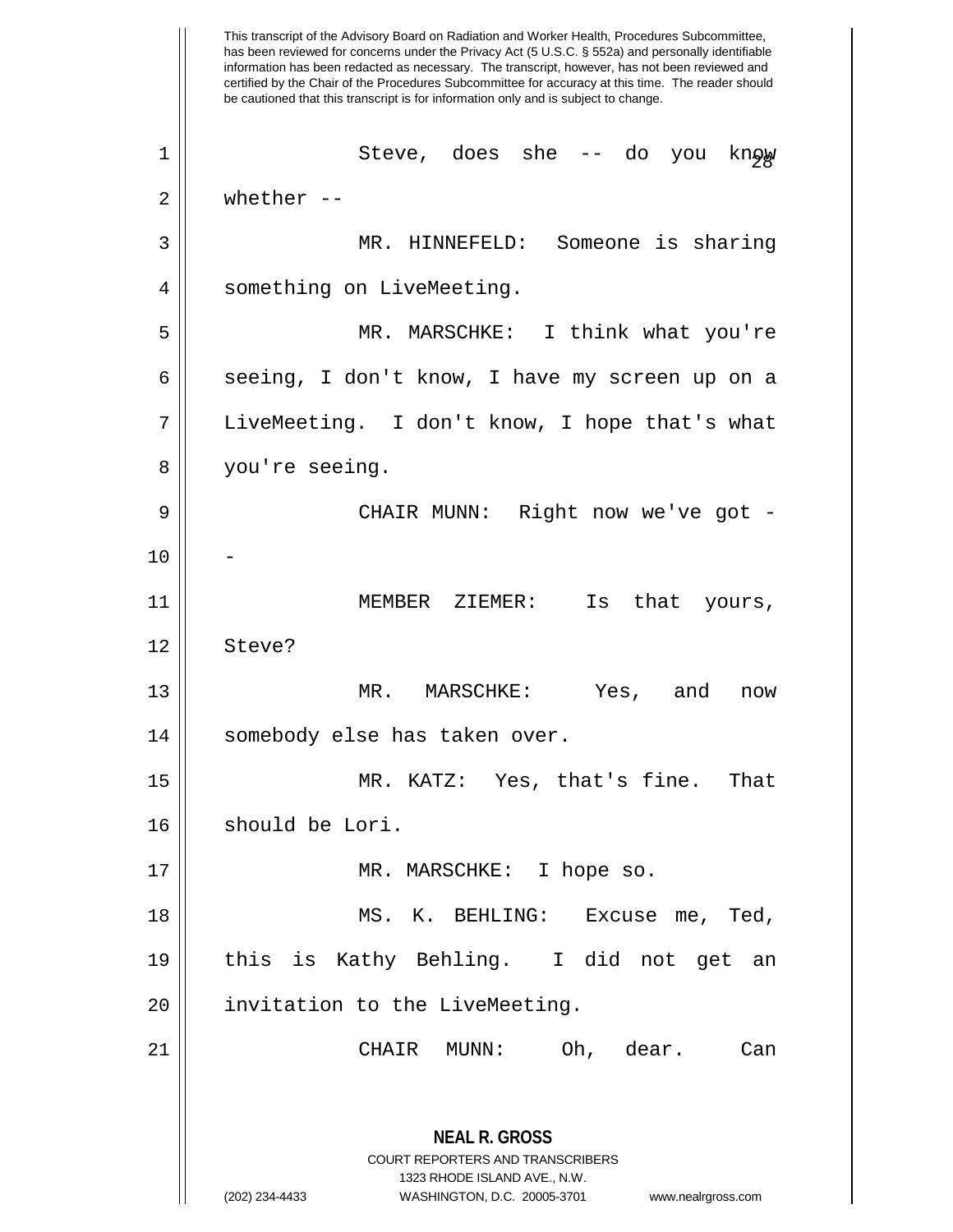This transcript of the Advisory Board on Radiation and Worker Health, Procedures Subcommittee, has been reviewed for concerns under the Privacy Act (5 U.S.C. § 552a) and personally identifiable information has been redacted as necessary. The transcript, however, has not been reviewed and certified by the Chair of the Procedures Subcommittee for accuracy at this time. The reader should be cautioned that this transcript is for information only and is subject to change. **NEAL R. GROSS** COURT REPORTERS AND TRANSCRIBERS 1323 RHODE ISLAND AVE., N.W. (202) 234-4433 WASHINGTON, D.C. 20005-3701 www.nealrgross.com 1 Someone send a copy of the invitation  $\frac{1}{2}$ 2 | LiveMeeting --3 || MR. KATZ: Yes, I'll forward mind. 4 CHAIR MUNN: Does anyone else need  $5$  || that information that doesn't have it? 6 (No response.) 7 CHAIR MUNN: All right. Jim and 8 || Kathy, I guess. 9 MS. MARION-MOSS: This is Lori. 10 Can you see my desktop? 11 CHAIR MUNN: Yes. We're looking 12 at evaluation of the effect of adding 13 || ingestion intakes at Bethlehem Steel. That's  $14$   $\parallel$  the first item on the document title. Is that 15 your screen? 16 MS. MARION-MOSS: I believe so. 17 CHAIR MUNN: Yes. 18 MR. KATZ: Okay. I just sent it 19 to you and Kathy. So you can just click on 20 || the link from my forward. 21 || I just forwarded it to you, Kathy.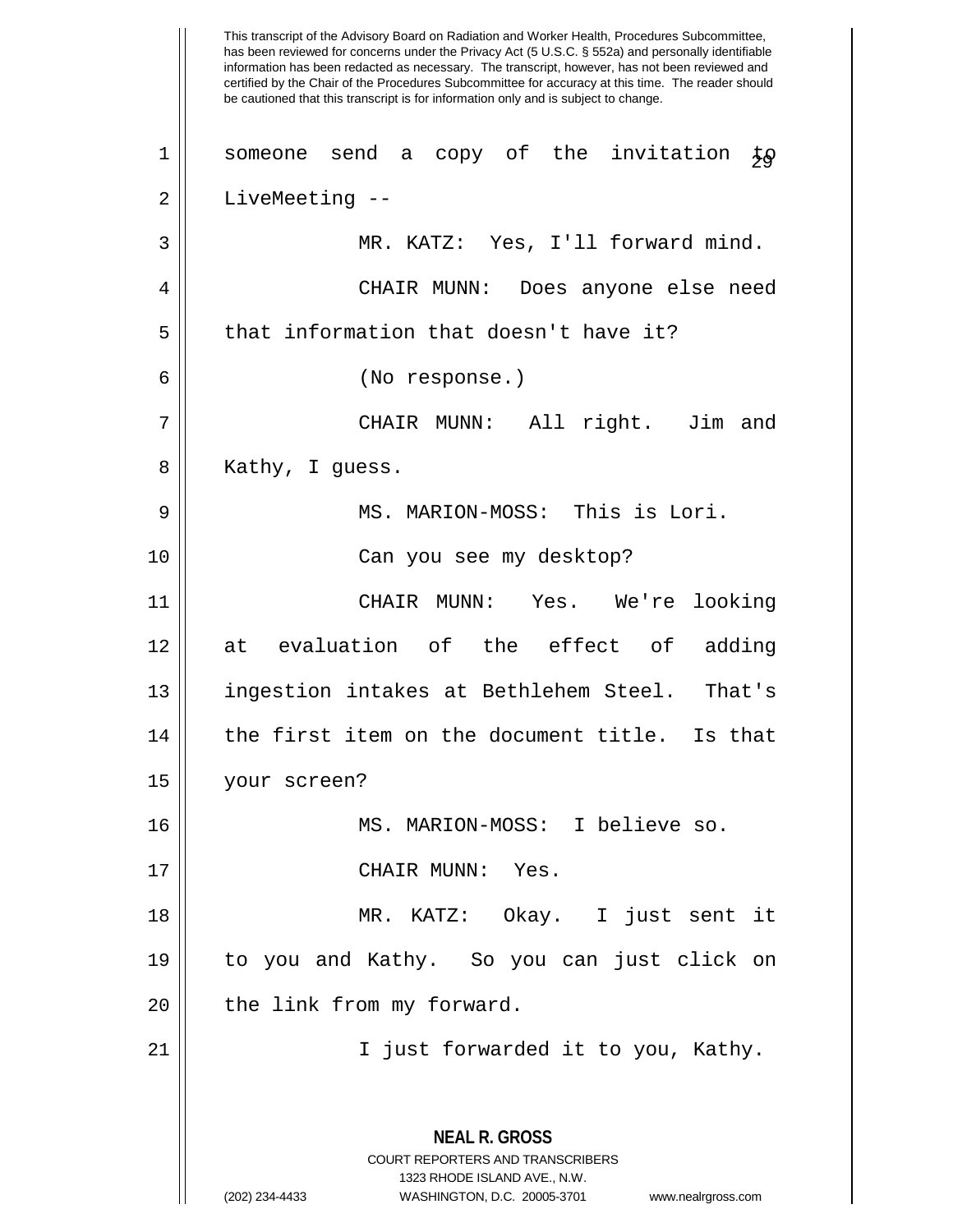This transcript of the Advisory Board on Radiation and Worker Health, Procedures Subcommittee, has been reviewed for concerns under the Privacy Act (5 U.S.C. § 552a) and personally identifiable information has been redacted as necessary. The transcript, however, has not been reviewed and certified by the Chair of the Procedures Subcommittee for accuracy at this time. The reader should be cautioned that this transcript is for information only and is subject to change. **NEAL R. GROSS** COURT REPORTERS AND TRANSCRIBERS 1323 RHODE ISLAND AVE., N.W. (202) 234-4433 WASHINGTON, D.C. 20005-3701 www.nealrgross.com <sup>30</sup> <sup>1</sup> MS. K. BEHLING: All right, thank  $2 \parallel$  you. 3 DR. MAURO: Ted, this is John. I'm 4 || still linked into yesterday's LiveMeeting. 5 MR. KATZ: Okay, that's a  $6 \parallel$  different one. You just need to  $-$ 7 DR. MAURO: Oh, okay. That's  $8 \parallel$  closed. That's why I'm -- okay, so I have a 9 different -- 10 MR. KATZ: Yes, but I'm just going 11 to forward you mine, John. So just use mine. 12 DR. MAURO: Okay, thank you. 13 MR. KATZ: I'm sending it to your 14 CDC address. 15 DR. MAURO: That's fine. Gone. It 16 || should be there in a second. 17 DR. OSTROW: This is Steve Ostrow. 18 I hate to bother you. Can you send it to me  $19 \parallel$  also? 20 MR. KATZ: No, of course. That's 21 | not a bother.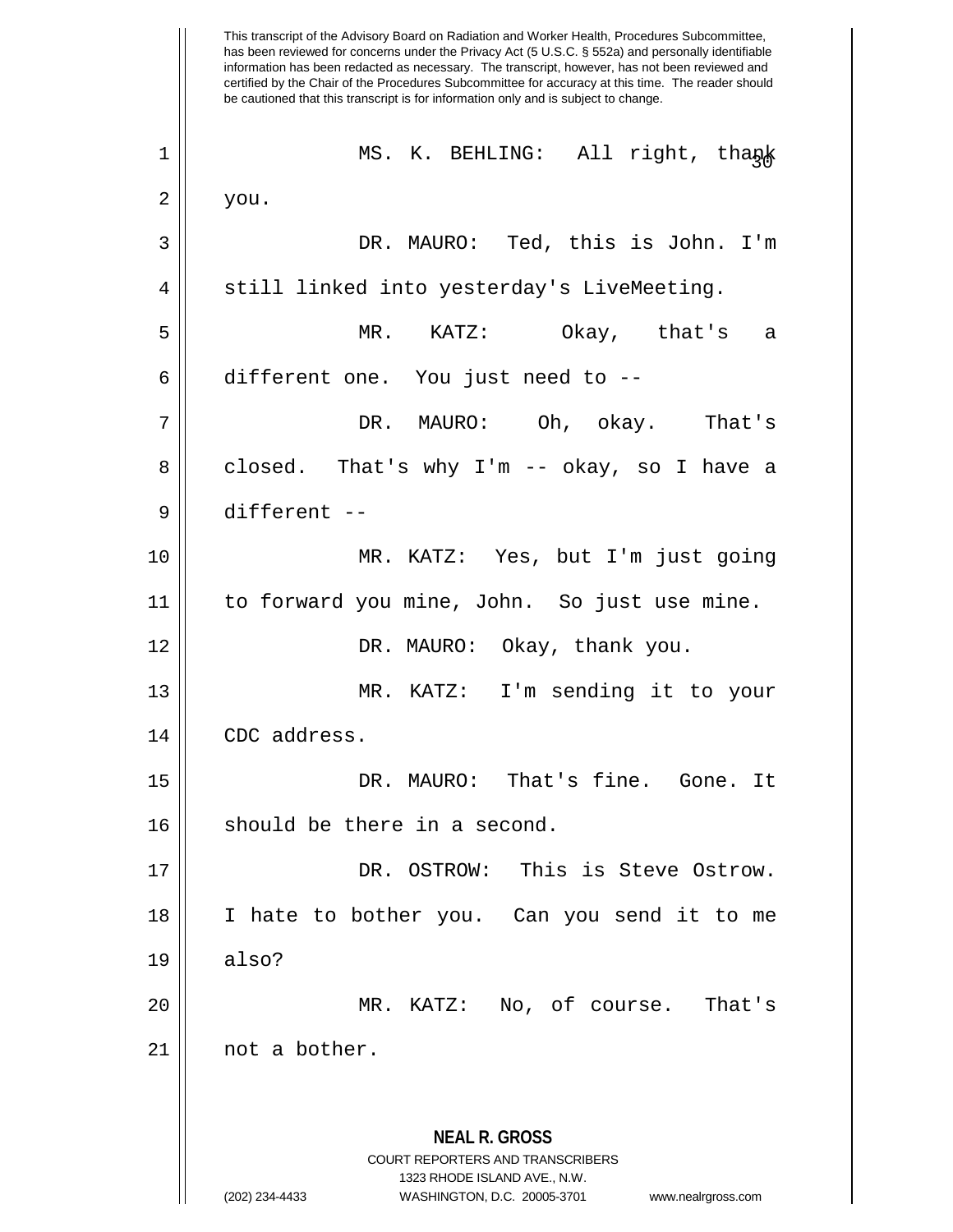|    | This transcript of the Advisory Board on Radiation and Worker Health, Procedures Subcommittee,<br>has been reviewed for concerns under the Privacy Act (5 U.S.C. § 552a) and personally identifiable<br>information has been redacted as necessary. The transcript, however, has not been reviewed and<br>certified by the Chair of the Procedures Subcommittee for accuracy at this time. The reader should<br>be cautioned that this transcript is for information only and is subject to change. |
|----|-----------------------------------------------------------------------------------------------------------------------------------------------------------------------------------------------------------------------------------------------------------------------------------------------------------------------------------------------------------------------------------------------------------------------------------------------------------------------------------------------------|
| 1  | Thanks a lot.<br>DR. OSTROW:<br>31                                                                                                                                                                                                                                                                                                                                                                                                                                                                  |
| 2  | CHAIR MUNN: So Lori, is that your                                                                                                                                                                                                                                                                                                                                                                                                                                                                   |
| 3  | control on OTIB-37?                                                                                                                                                                                                                                                                                                                                                                                                                                                                                 |
| 4  | MS. MARION-MOSS: Yes.<br>That's me.                                                                                                                                                                                                                                                                                                                                                                                                                                                                 |
| 5  | CHAIR MUNN:<br>Okay.                                                                                                                                                                                                                                                                                                                                                                                                                                                                                |
| 6  | MARION-MOSS:<br>One of the<br>MS.<br>new                                                                                                                                                                                                                                                                                                                                                                                                                                                            |
| 7  | features that our IT group has provided, and I                                                                                                                                                                                                                                                                                                                                                                                                                                                      |
| 8  | do believe, Steve, this was a result of one of                                                                                                                                                                                                                                                                                                                                                                                                                                                      |
| 9  | your previous requests. But<br>the<br>in<br>up                                                                                                                                                                                                                                                                                                                                                                                                                                                      |
| 10 | document title section, where my pointer is                                                                                                                                                                                                                                                                                                                                                                                                                                                         |
| 11 | here, you're going to see something new which                                                                                                                                                                                                                                                                                                                                                                                                                                                       |
| 12 | printer icon which was<br>there<br>is<br>not<br>a                                                                                                                                                                                                                                                                                                                                                                                                                                                   |
| 13 | previously.                                                                                                                                                                                                                                                                                                                                                                                                                                                                                         |
| 14 | CHAIR MUNN: Oh, yes.                                                                                                                                                                                                                                                                                                                                                                                                                                                                                |
| 15 | MS. MARION-MOSS: If you click on                                                                                                                                                                                                                                                                                                                                                                                                                                                                    |
| 16 | that printer icon, another window should                                                                                                                                                                                                                                                                                                                                                                                                                                                            |
| 17 | appear which gives you a total, a listing, a                                                                                                                                                                                                                                                                                                                                                                                                                                                        |
| 18 | PDF of all the findings that we have in the                                                                                                                                                                                                                                                                                                                                                                                                                                                         |
| 19 | BRS for this particular document.                                                                                                                                                                                                                                                                                                                                                                                                                                                                   |
| 20 | CHAIR MUNN: Oh, that's excellent,                                                                                                                                                                                                                                                                                                                                                                                                                                                                   |
| 21 | Lori. That's excellent.                                                                                                                                                                                                                                                                                                                                                                                                                                                                             |
|    |                                                                                                                                                                                                                                                                                                                                                                                                                                                                                                     |
|    | <b>NEAL R. GROSS</b><br>COURT REPORTERS AND TRANSCRIBERS                                                                                                                                                                                                                                                                                                                                                                                                                                            |

1323 RHODE ISLAND AVE., N.W.

 $\mathop{\text{||}}$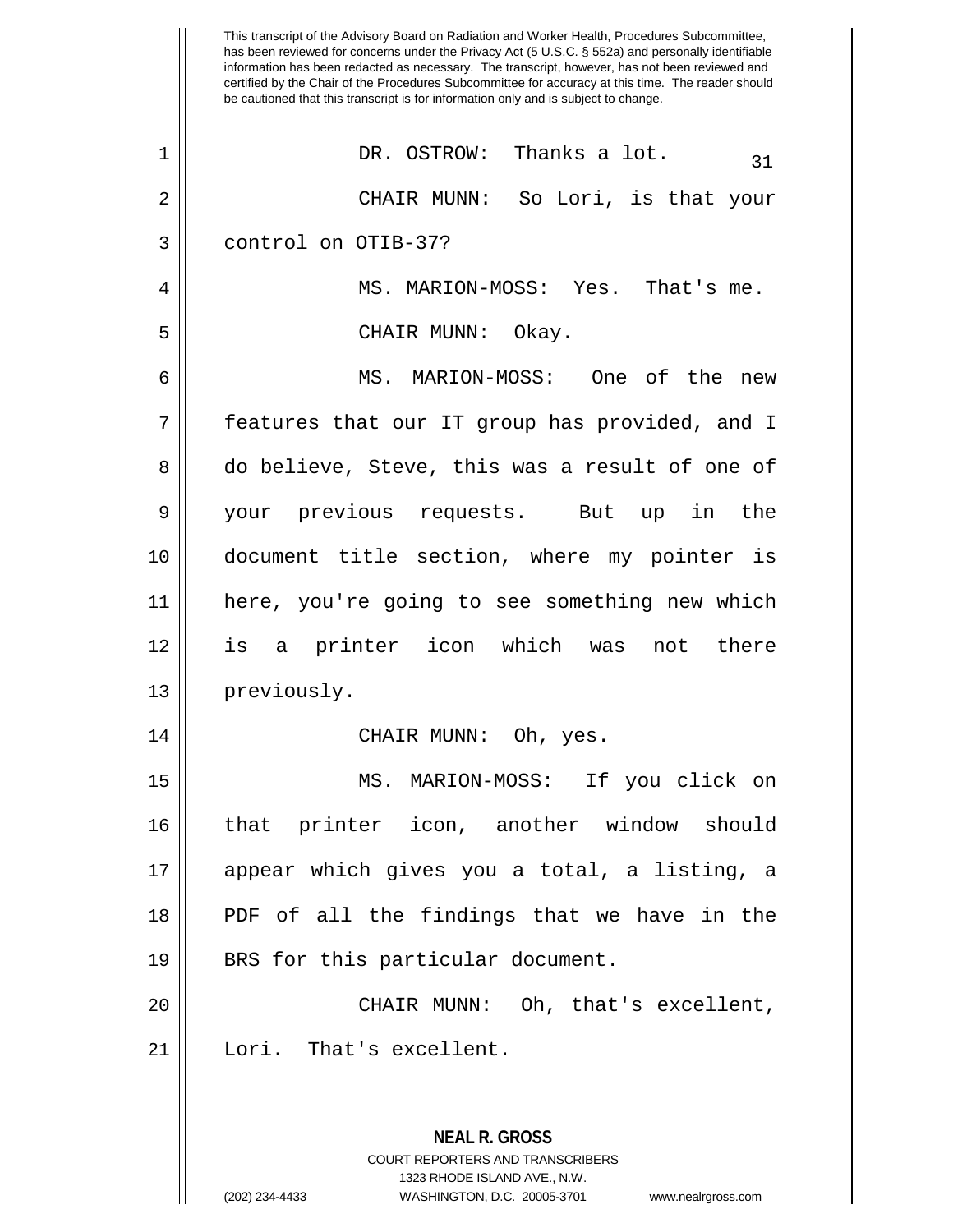This transcript of the Advisory Board on Radiation and Worker Health, Procedures Subcommittee, has been reviewed for concerns under the Privacy Act (5 U.S.C. § 552a) and personally identifiable information has been redacted as necessary. The transcript, however, has not been reviewed and certified by the Chair of the Procedures Subcommittee for accuracy at this time. The reader should be cautioned that this transcript is for information only and is subject to change. **NEAL R. GROSS** COURT REPORTERS AND TRANSCRIBERS 1323 RHODE ISLAND AVE., N.W. <sup>32</sup> <sup>1</sup> MS. MARION-MOSS: Okay. Just 2 || remember that the icons that appear under each 3 finding will only list the responses for that 4 || particular finding. 5 CHAIR MUNN: That one, right. 6 MS. MARION-MOSS: Not all the 7 || findings. 8 CHAIR MUNN: Got it. But that  $9 \parallel$  will be -- I'm sure that several of us will 10 stumble with that one, differentiating that. 11 But thank goodness for the ability to list all 12 || the findings. That's very helpful. 13 || MS. MARION-MOSS: Steve, is it to 14 your liking? 15 MR. MARSCHKE: Yes, that's great. 16 || I think that's -- that will be very handy. 17 CHAIR MUNN: Especially for those 18 || of you who are manipulating this system. Now 19 that's extremely good. Thank you so much, 20 || Lori. Gold star for that one. 21 MR. MARSCHKE: Lori, can you go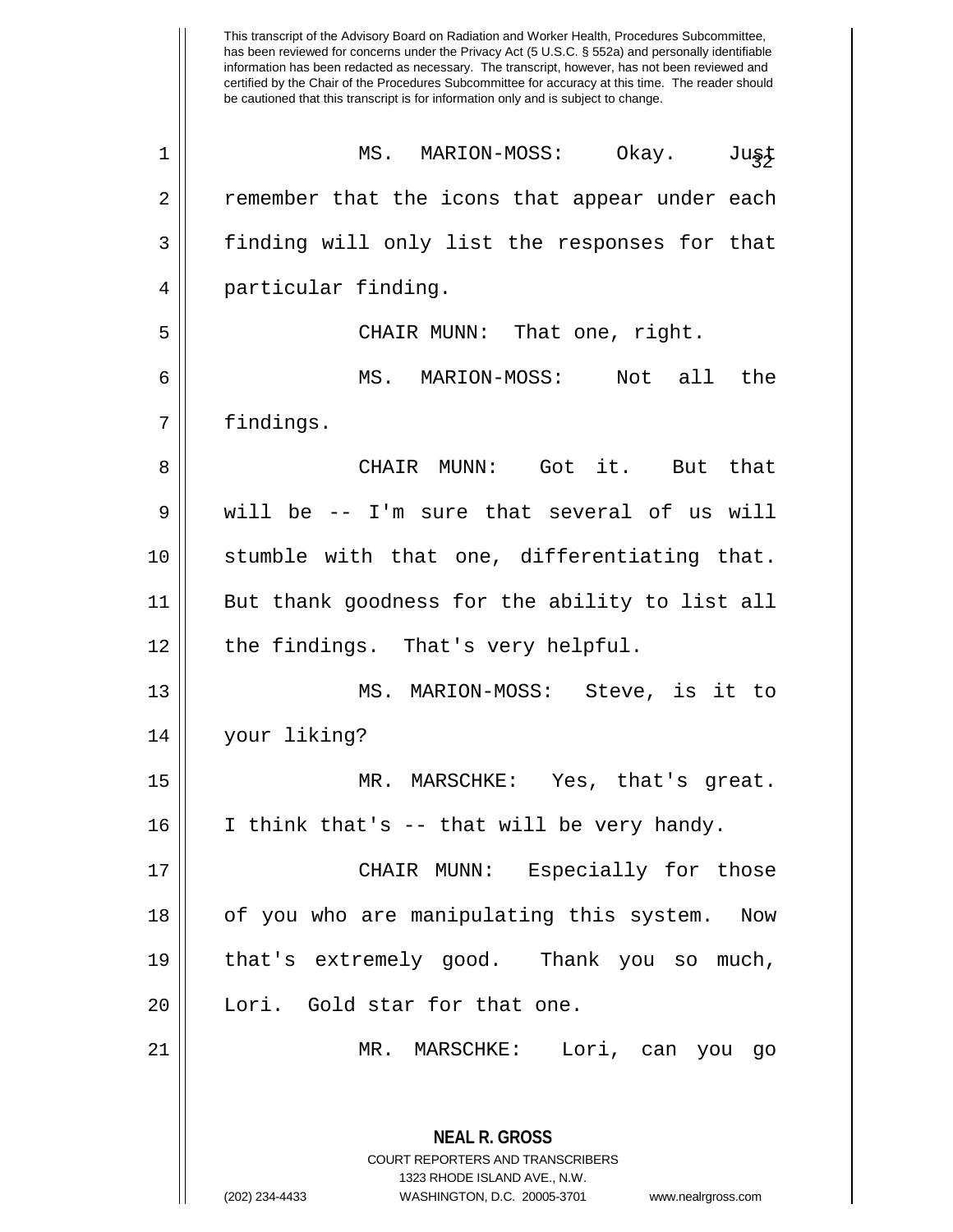| 1       | back and try all the output? Yes, try tha $\mathfrak{t}_{3}$                                    |
|---------|-------------------------------------------------------------------------------------------------|
| 2       | Yes. And then -- okay, we have finding one.                                                     |
| 3       | Can you scroll down? Four pages. Yes,                                                           |
| 4       | finding -- yes, great. And three --                                                             |
| 5       | CHAIR MUNN: That's terrific.                                                                    |
| 6       | MR. MARSCHKE: That's great. Yes,                                                                |
| 7       | that's exactly what we need. That will help                                                     |
| 8       | out a lot.                                                                                      |
| 9       | CHAIR MUNN: And I'm assuming it                                                                 |
| $10 \,$ | will print, even. How wonderful. Very good.                                                     |
| 11      | All right. So is that fully                                                                     |
| 12      | operable now for all of the listings on the                                                     |
| 13      | BRS, Lori?                                                                                      |
| 14      | Lori?                                                                                           |
| 15      | MS. MARION-MOSS: That's it.                                                                     |
| 16      | CHAIR MUNN: Okay. So that's now                                                                 |
| 17      | fully operable for any item that we pull up,                                                    |
| 18      | right?                                                                                          |
| 19      | MS. MARION-MOSS: Correct.                                                                       |
| 20      | CHAIR MUNN: Oh, you've populated                                                                |
| 21      | the whole thing. Thank you very much.                                                           |
|         | <b>NEAL R. GROSS</b><br><b>COURT REPORTERS AND TRANSCRIBERS</b><br>1323 RHODE ISLAND AVE., N.W. |
|         | (202) 234-4433<br>WASHINGTON, D.C. 20005-3701<br>www.nealrgross.com                             |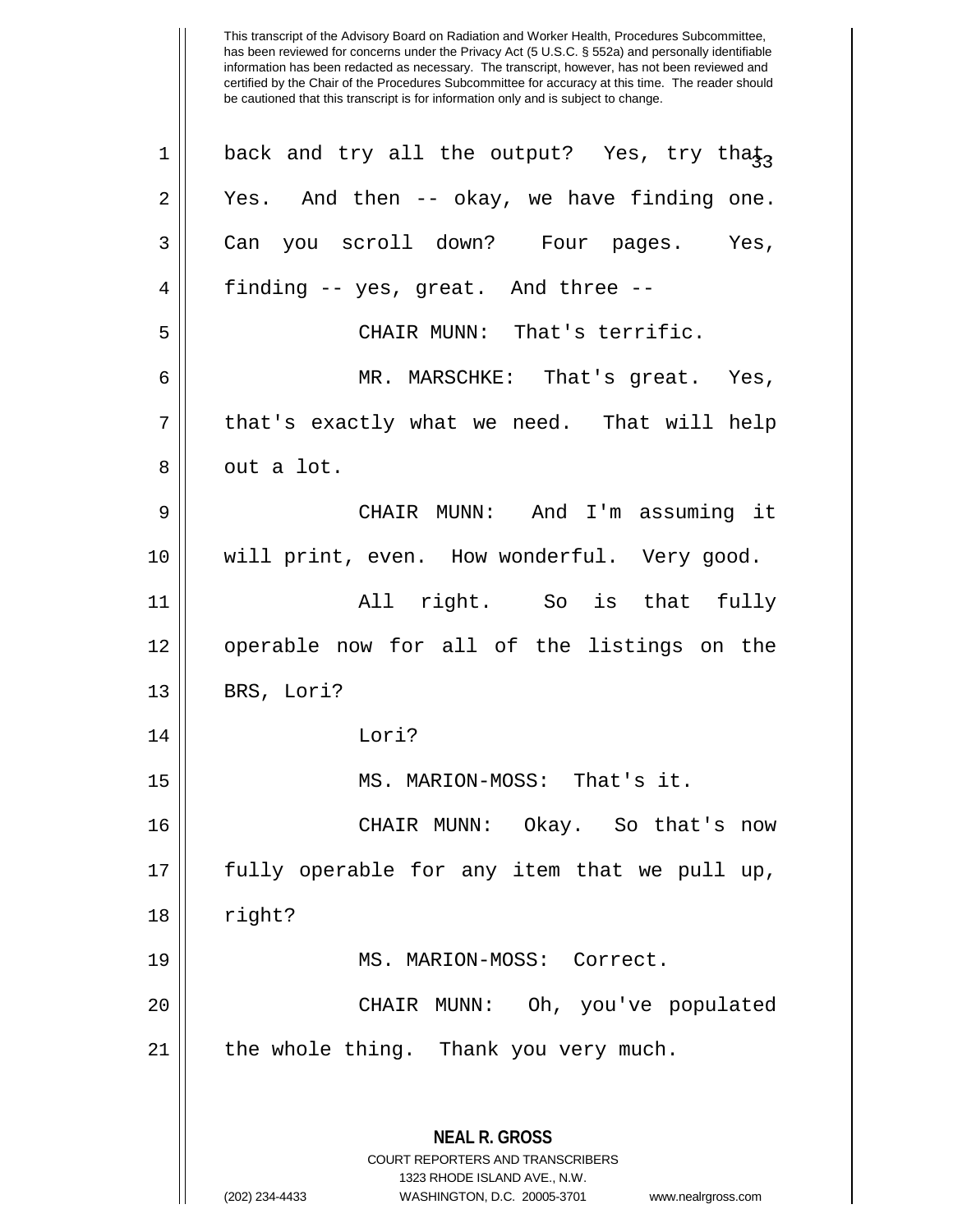<sup>34</sup> <sup>1</sup> Any others? 2 || (No response.) 3 CHAIR MUNN: If not, then let's 4 move on to our next item under the system of  $5 \parallel$  the findings. And that's the -- our folks at 6 SC&A are going to  $-$  I think John Mauro is 7 going to talk to us about the new document, 8 || estimating doses for localized skin exposures.  $9 \parallel$  John? 10 DR. MAURO: Yes. I'd be glad to. 11 I assume everyone has a copy of 12 || the report that's dated June 13th dealing with 13 || the subject. It's relatively brief. And Hans 14 and I both worked on it. And I'll give you an 15 | overview of it. 16 As you may recall, this issue 17 || regarding the direct contamination of skin,  $18$  || that's the issue, and calculating the doses 19 from that exposure scenario actually 20 || originated at the DR Subcommittee level, and 21 it was transferred over as an overarching

> COURT REPORTERS AND TRANSCRIBERS 1323 RHODE ISLAND AVE., N.W. (202) 234-4433 WASHINGTON, D.C. 20005-3701 www.nealrgross.com

**NEAL R. GROSS**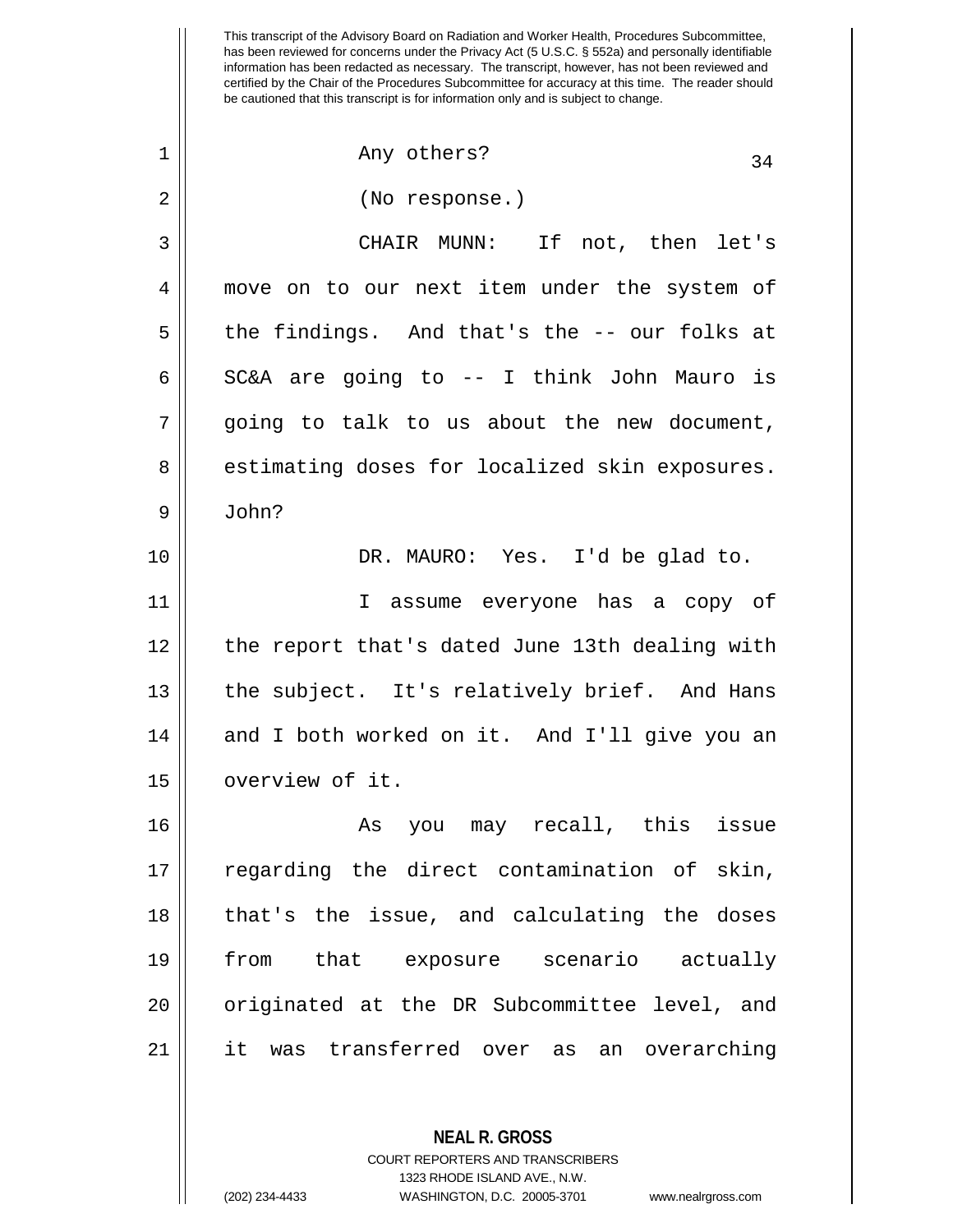$1 \parallel$  issue to the Procedures Subcommittee. So  $2 \parallel$  that's why it's here.

3 And the issue has to do with when 4 we were reviewing a case, Bridgeport Brass and 5 || Harshaw, the two of which are AWE facilities,  $6 \parallel$  that are old ones. And one of the issues that 7 came up was a recurring theme was surfacing 8 during these DR reviews and these old Site 9 Profile Reviews for these old AWE facilities 10 || that go back to the 1940s, early 1950s, where 11 folks were machining, rolling, handling 12 uranium metal, generating lots of uranium 13 dust, uranium oxide fine particles, perhaps 14 || some uranium oxide flakes becoming airborne.

15 And what we noted, one of the 16 || comments that I've had for quite some time now 17 || is that the dose reconstructions themselves of 18 || these workers, when they do the -- let's say 19 it's working with skin cancer. What's usually 20 done is, an estimate is made of the radiation 21 exposure to the skin of a person with a skin

> **NEAL R. GROSS** COURT REPORTERS AND TRANSCRIBERS 1323 RHODE ISLAND AVE., N.W. (202) 234-4433 WASHINGTON, D.C. 20005-3701 www.nealrgross.com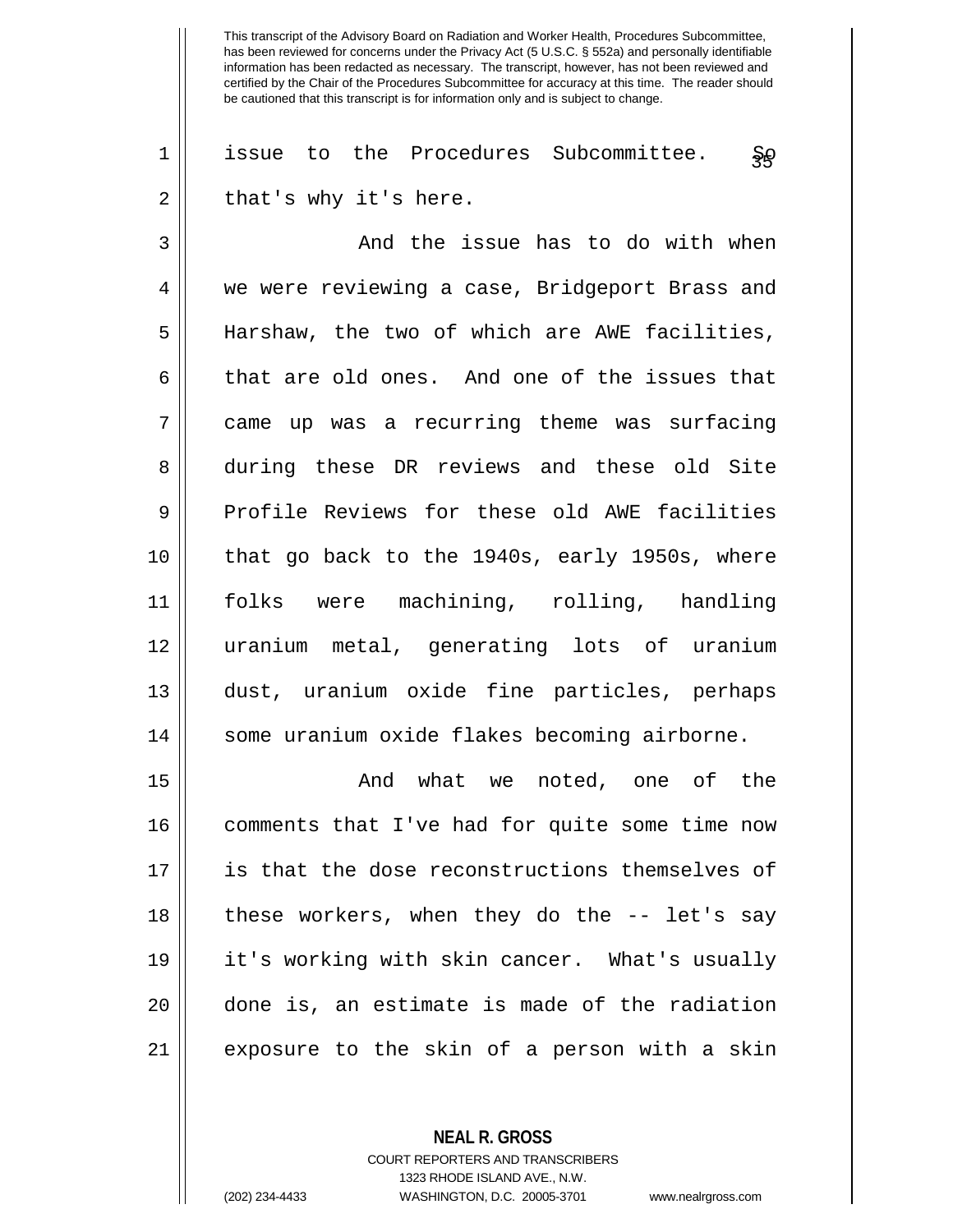| $\mathbf 1$ | cancer. Based on two methods, one of two       |
|-------------|------------------------------------------------|
| 2           | methods, one if the person was wearing film    |
| 3           | badge and had an open window reading, you'd    |
| 4           | have data on the open window reading, you'd    |
| 5           | get a non-penetrating dose and you reconstruct |
| 6           | the dose using OTIB-17.                        |
| 7           | The other method is a calculation              |
| 8           | where, for example, we know that if you're     |
| 9           | dealing with uranium and you're standing close |
| 10          | to it, you know, nearby, your skin will be     |
| 11          | exposed to both the photon exposures, much of  |
| 12          | which is Bremsstrahlung, but also there's      |
| 13          | quite a bit of beta coming off that could      |
| 14          | reach a few feet out. And you could            |
| 15          | theoretically calculate what the dose is at a  |
| 16          | distance to the skin from, let's say, a slab   |
| 17          | of uranium or an ingot. And NIOSH routinely    |
| 18          | reconstructs skin dose that way.               |
| 19          | The question that I've raised on a             |
| 20          | number of occasions is, at least in the very   |
| 21          | old AWE facilities, there's lots of evidence   |
|             |                                                |

**NEAL R. GROSS** COURT REPORTERS AND TRANSCRIBERS 1323 RHODE ISLAND AVE., N.W.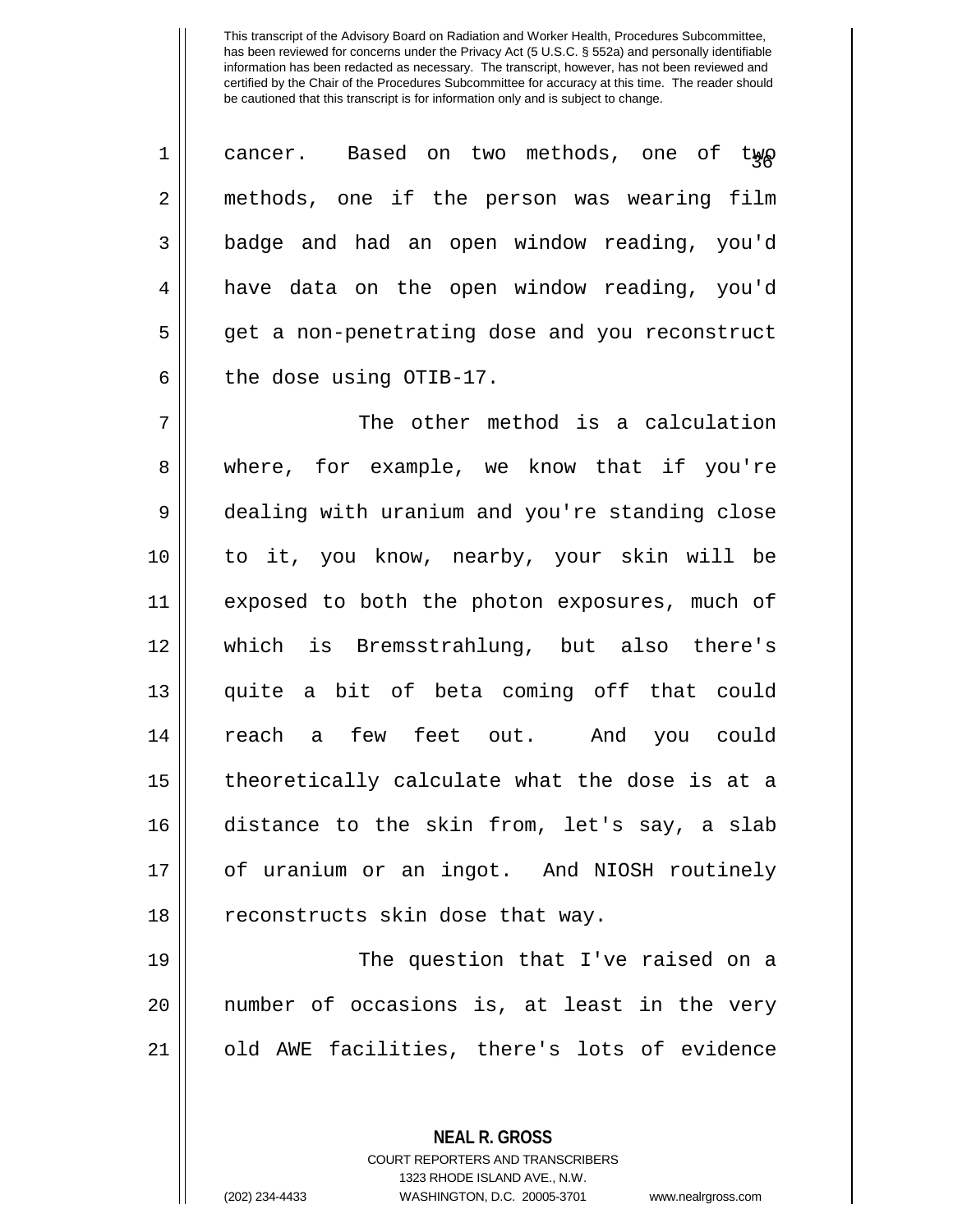| 1           | that there was a heavy dust loading and also          |
|-------------|-------------------------------------------------------|
| 2           | that there was reason to believe that some of         |
| 3           | these were flakes, not just fine particles            |
| 4           | like a five micron AMAD particle. But they            |
| 5           | were flakes. I think of them as snow coming           |
| 6           | down. It may not be that bad but, you know,           |
| 7           | the way -- when you read about Bethlehem Steel        |
| 8           | and Simonds Saw and these facilities, you get         |
| $\mathsf 9$ | the sense that they were actually visually            |
| 10          | impaired in some cases from the heavy loading,        |
| 11          | airborne loading of this material.                    |
| 12          | So one of my comments or findings                     |
| 13          | for these dose reconstructions for people,            |
| 14          | real people with skin cancer is, did you take         |
| 15          | into consideration the fact that they -- that         |
| 16          | the skin could also be exposed from direct            |
| 17          | deposition of this uranium oxide dust and             |
| 18          | flakes? And the answer is that they -- well,          |
| 19          | I can tell you that I've done about 100 of            |
| 20          | these dose reconstructions and I've never seen        |
| 21          | scenario modeled.<br>that<br>And<br>that<br>was<br>my |

**NEAL R. GROSS** COURT REPORTERS AND TRANSCRIBERS

1323 RHODE ISLAND AVE., N.W.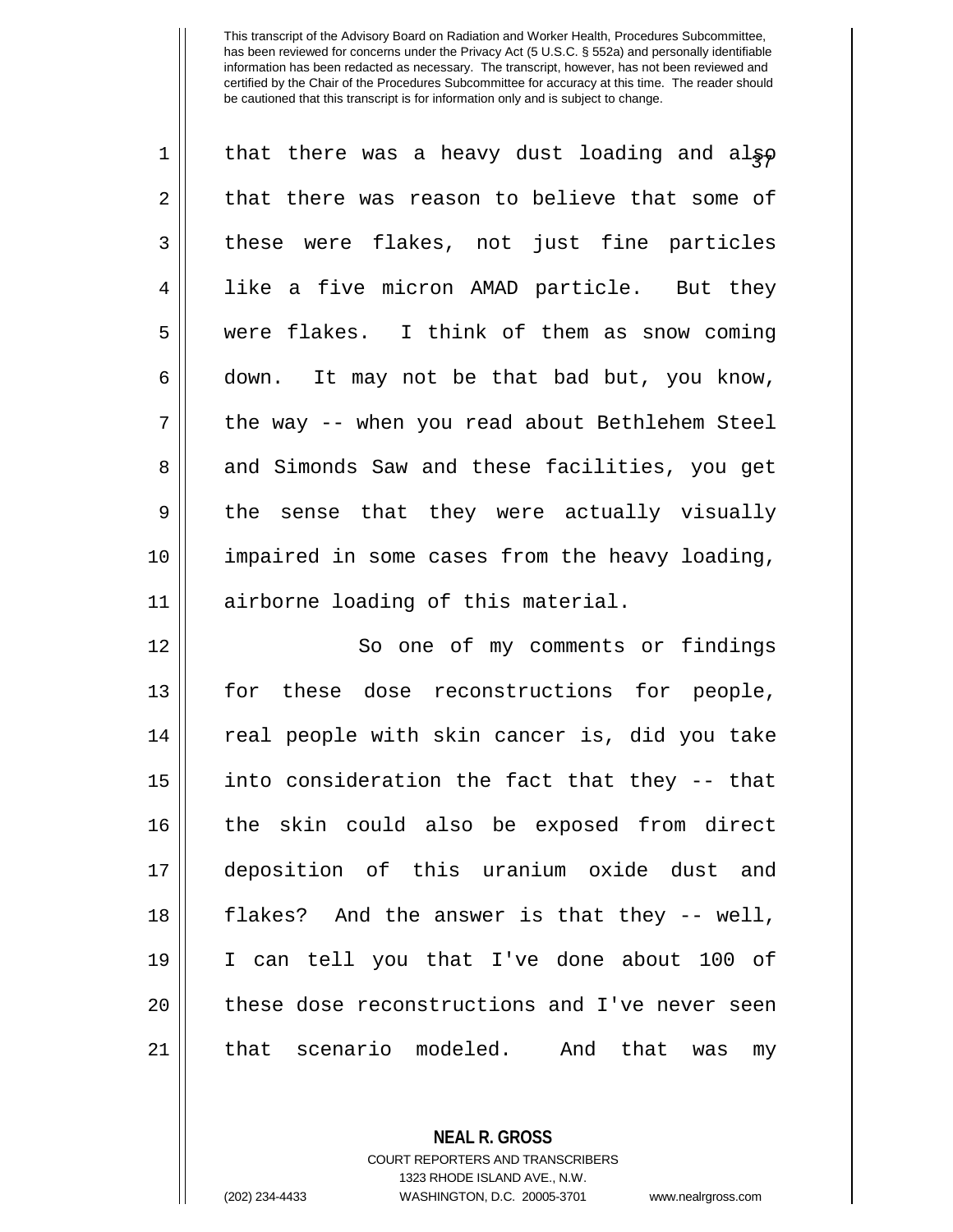| 1        | commentary at the DR Subcommittee meeting.<br>38 |
|----------|--------------------------------------------------|
| 2        | At the time -- I forget if one of                |
| 3        | the NIOSH or contractor folks presented an       |
| 4        | approach for saying, you know, you're right,     |
| 5        | we don't do that, but we're going to come up     |
| 6        | and make an offering of an approach for doing    |
| 7        | this type of calculation. And I actually have    |
| 8        | in the report, this June 2013 report, quoted     |
| 9        | directly out. This is the method that NIOSH      |
| 10       | is planning to use for reconstructing those      |
| 11       | types of doses.                                  |
|          |                                                  |
| 12       | I'd like to point out that this is               |
| 13       | a lot different than what people often refer     |
| 14       | to as the hot particle dose, where you're -- I   |
| 15       | know that Hanford has had issues where some      |
|          | high specific activity particle, ruthenium or    |
| 16<br>17 | cobalt might fall on a person's skin and         |
| 18       | deliver a very high dose locally.                |
| 19       | This is different. This is more -                |
| 20       | - this is a uranium flake which has a very low   |
| 21       | specific activity. So we're not talking about    |

**NEAL R. GROSS** COURT REPORTERS AND TRANSCRIBERS 1323 RHODE ISLAND AVE., N.W.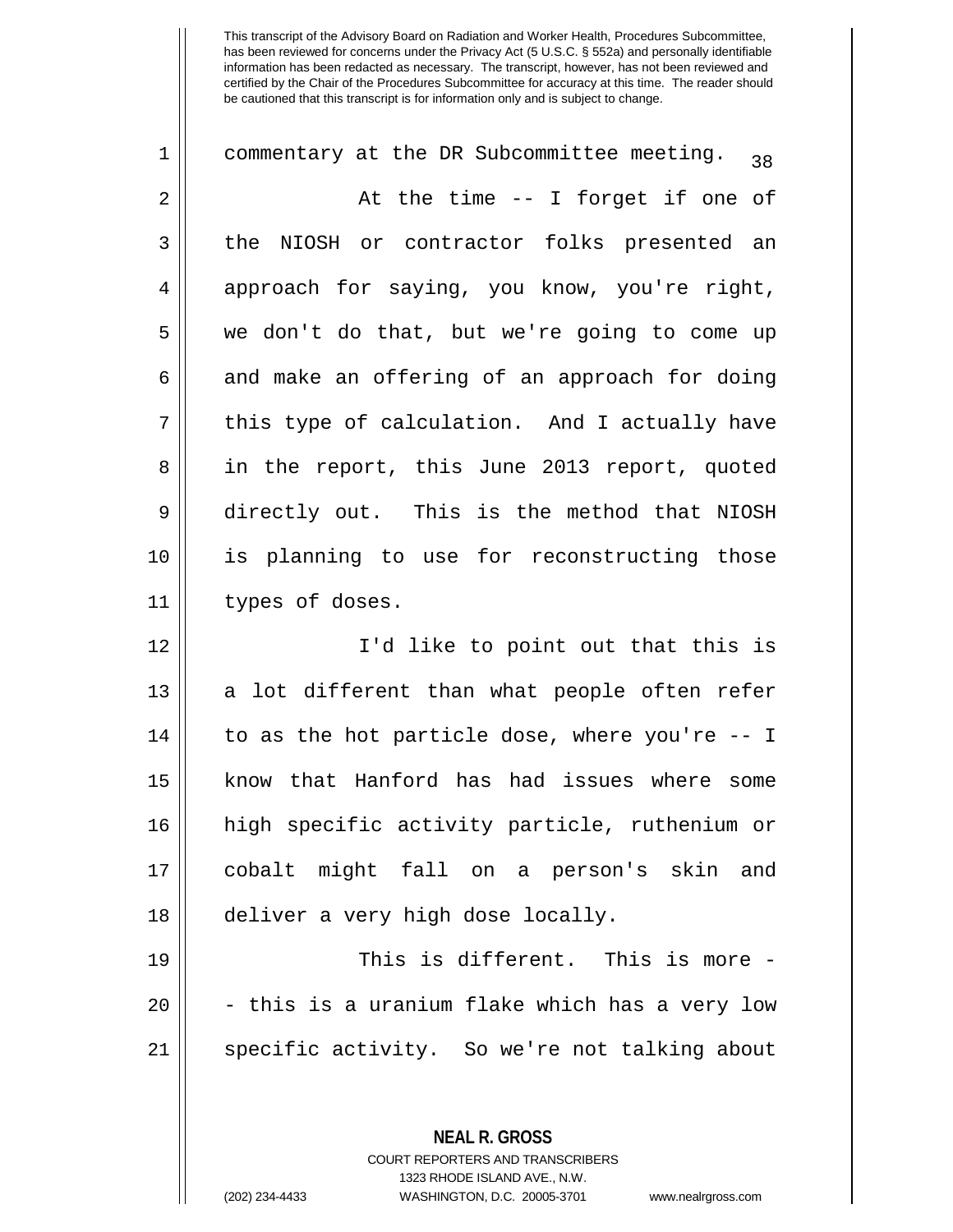$1$  | enormous localized doses, but we are talking 2 || about doses that are not insignificant and, in 3 || our opinion, we felt that should be addressed 4 in the DRs for these workers at these old 5 | facilities.

 Now during the DR Subcommittee meeting, a discussion broke out that -- 8 whether that was a plausible scenario. There were folks both on the Board and with NIOSH 10 || and their contractors that felt, well listen, we don't think it's that realistic that the -- at least these large flakes. Perhaps the fine 13 dust, you know, these five-micron very fine dust that's airborne will settle out, land on 15 || a person's hands and face, skin, ears. But 16 || this idea of a flake falling and sitting on a person, let's say a one centimeter flake falling and sitting didn't seem to be too plausible.

20 Now all I can say is that, I don't 21 know how plausible that is. But from reading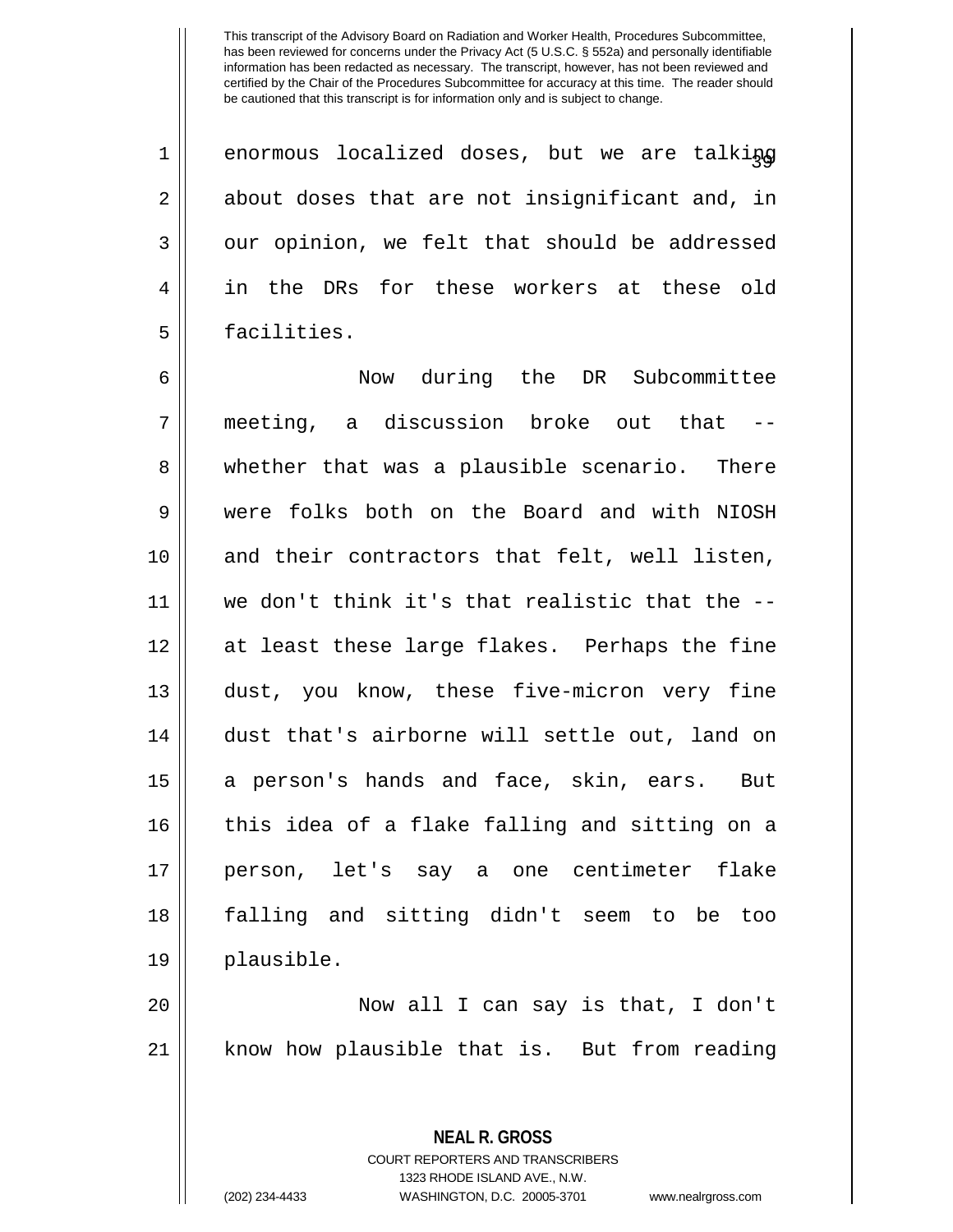| $\mathbf 1$ | a lot of the AWE old literature, at least at   |
|-------------|------------------------------------------------|
| 2           | these very old facilities, it didn't sound to  |
| 3           | be implausible. Because, visualize grinding    |
| 4           | and dragging a roller where there's all the    |
| 5           | sparks, if folks have a part of the Bethlehem  |
| 6           | Steel, which goes back to 2004, you may be     |
| 7           | remember the rolling operation and roller      |
| 8           | number one and the sparks were flying and the  |
| $\mathsf 9$ | flakes were coming off. So it was -- at least  |
| 10          | conceptually in my mind, it seemed plausible.  |
| 11          | But there is this question before              |
| 12          | us now, is that a plausible scenario? Many     |
| 13          | folks claimed during the meeting that, well,   |
| 14          | it might have been plausible then, but it's    |
| 15          | certainly not plausible now because workers    |
| 16          | are protected, they're covered in hoods, they  |
| 17          | cover their face and skin. They're surveyed    |
| 18          | when they leave and they're decontaminated     |
| 19          | when they leave, and they shower and they make |
| 20          | sure that the person is -- does not have any   |
| 21          | substantial contamination on the hands, face,  |

**NEAL R. GROSS** COURT REPORTERS AND TRANSCRIBERS

1323 RHODE ISLAND AVE., N.W.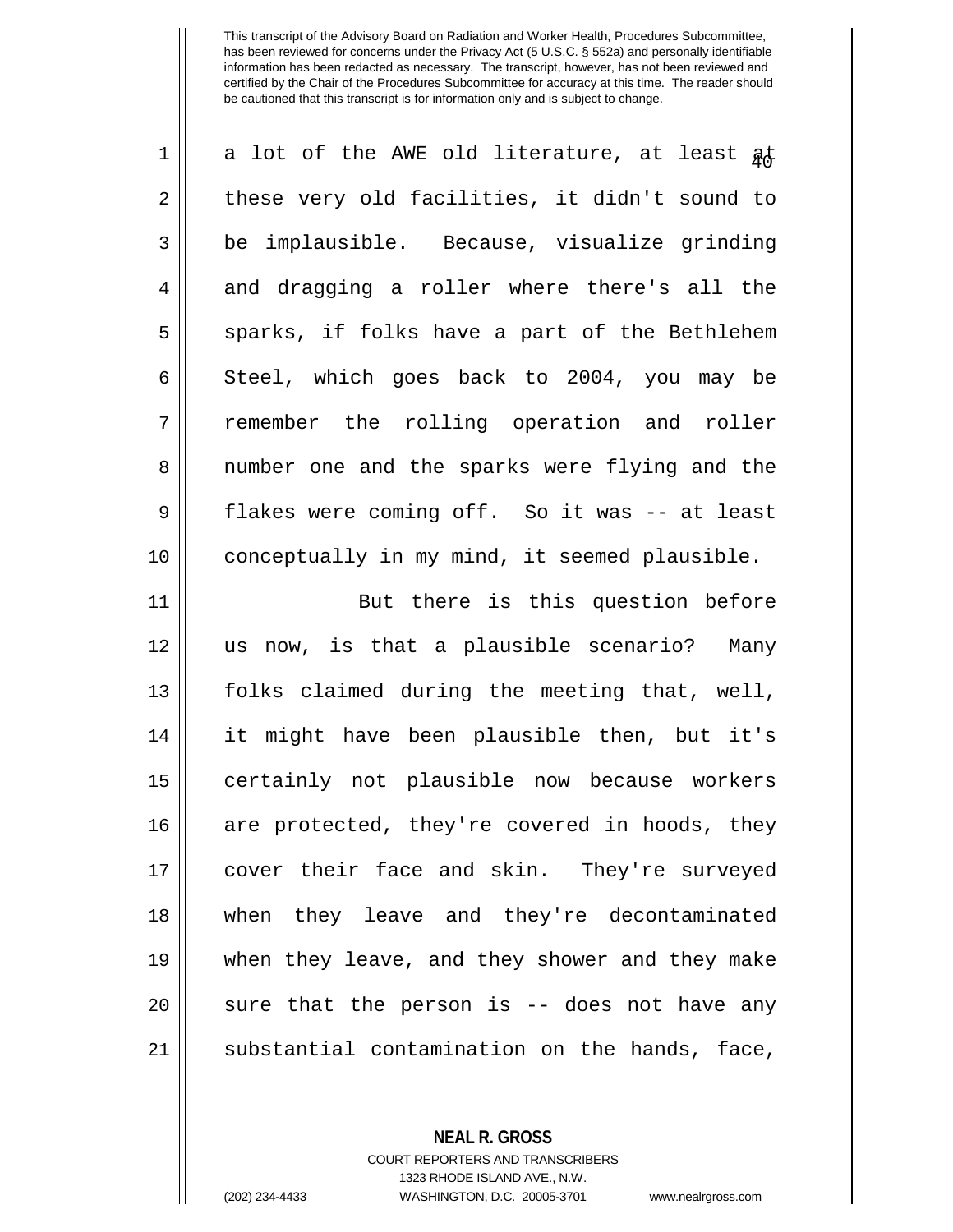$1 \parallel$  skin, et cetera.  $41$ 

2 So I would -- so our position is  $3 \parallel$  that certainly is reasonable, that that 4 || scenario perhaps is not plausible today, or  $5 \parallel$  even maybe in the '80s or the '70s. But I'm  $6 \parallel$  talking about the large number of workers that 7 fall in the category of what I call old AWE 8 || facilities, many of which have gotten SECs for  $9 \parallel$  a variety of reasons. And what we have here 10 is old facilities with SECs, they're 11 compensating everyone except people with skin 12 and prostate cancer. So they do a partial 13 dose reconstruction for skin cancer, let's 14 say. And a partial dose reconstruction 15 currently does not include the direct 16 deposition of the uranium oxide dust and 17 flakes on skin. Sort of sets the stage for 18 || the issue.

19 || And why it's an overarching issue, 20 || because it applies to a broad number of sites, 21 at least a dozen sites that I could name,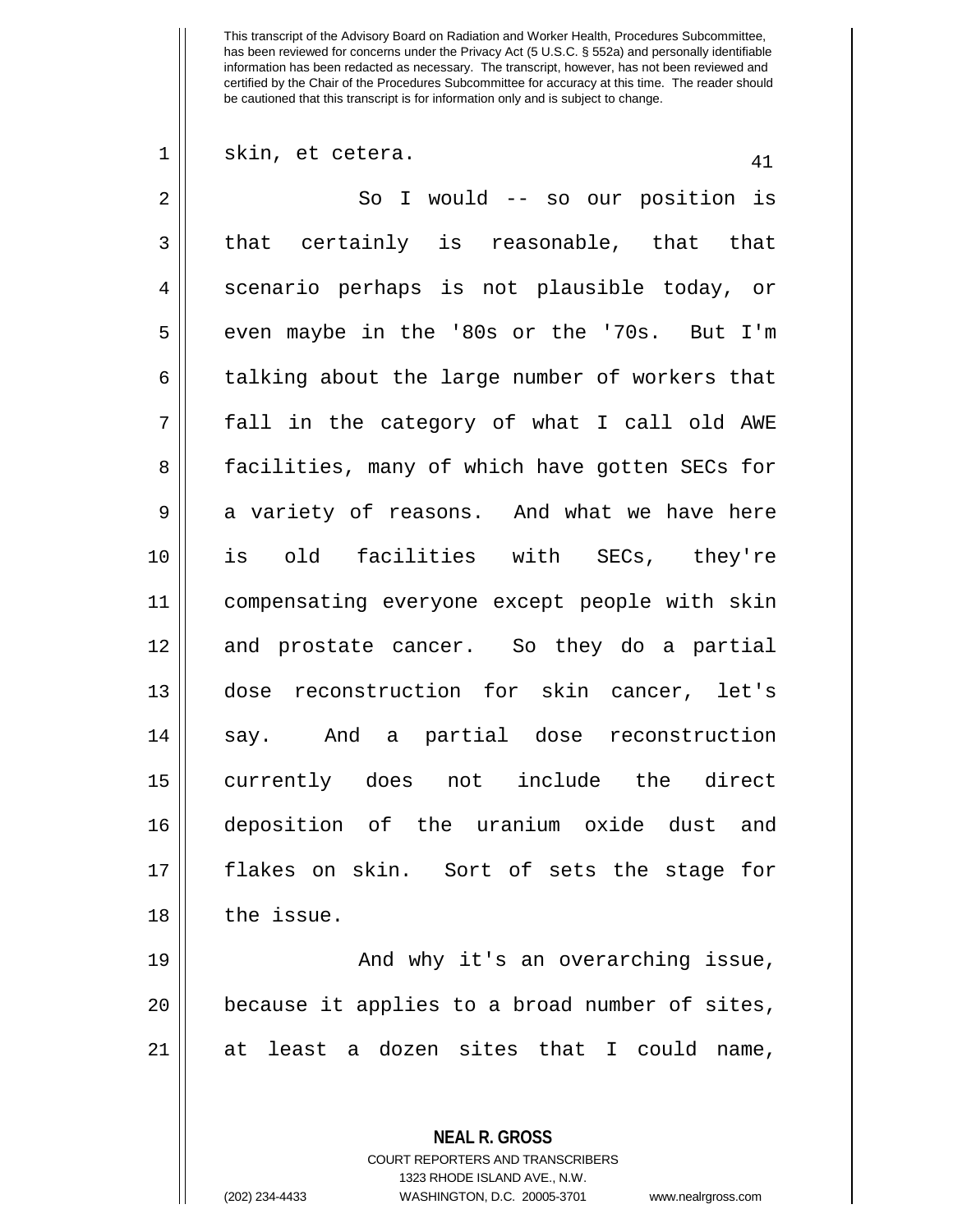1 || where that type of scenario may very well haye 2 | occurred.

3 and so the first issue that we're 4 || bringing up before the Subcommittee is the 5 || issue of plausibility. Is this a scenario  $6 \parallel$  that needs to be explicitly addressed in the 7 dose reconstruction? I think there's 8 agreement, and certainly NIOSH, please weigh  $9 \parallel$  in, that yes, the fine-particle scenario where 10 you have these small, let's say five-micron 11 AMAD dust particles that are airborne, 12 || settling down on surfaces, and they could also 13 || settle down on a person's, not only his 14 exposed skin, but also any part of his 15 || clothing. 16 || And I think there's agreement that 17 that is a plausible scenario, and certainly 18 Should be included as part of the dose 19 Feconstruction for a worker with skin cancer.

20 The question that I think is still  $21$  a little bit up in the air from a plausibility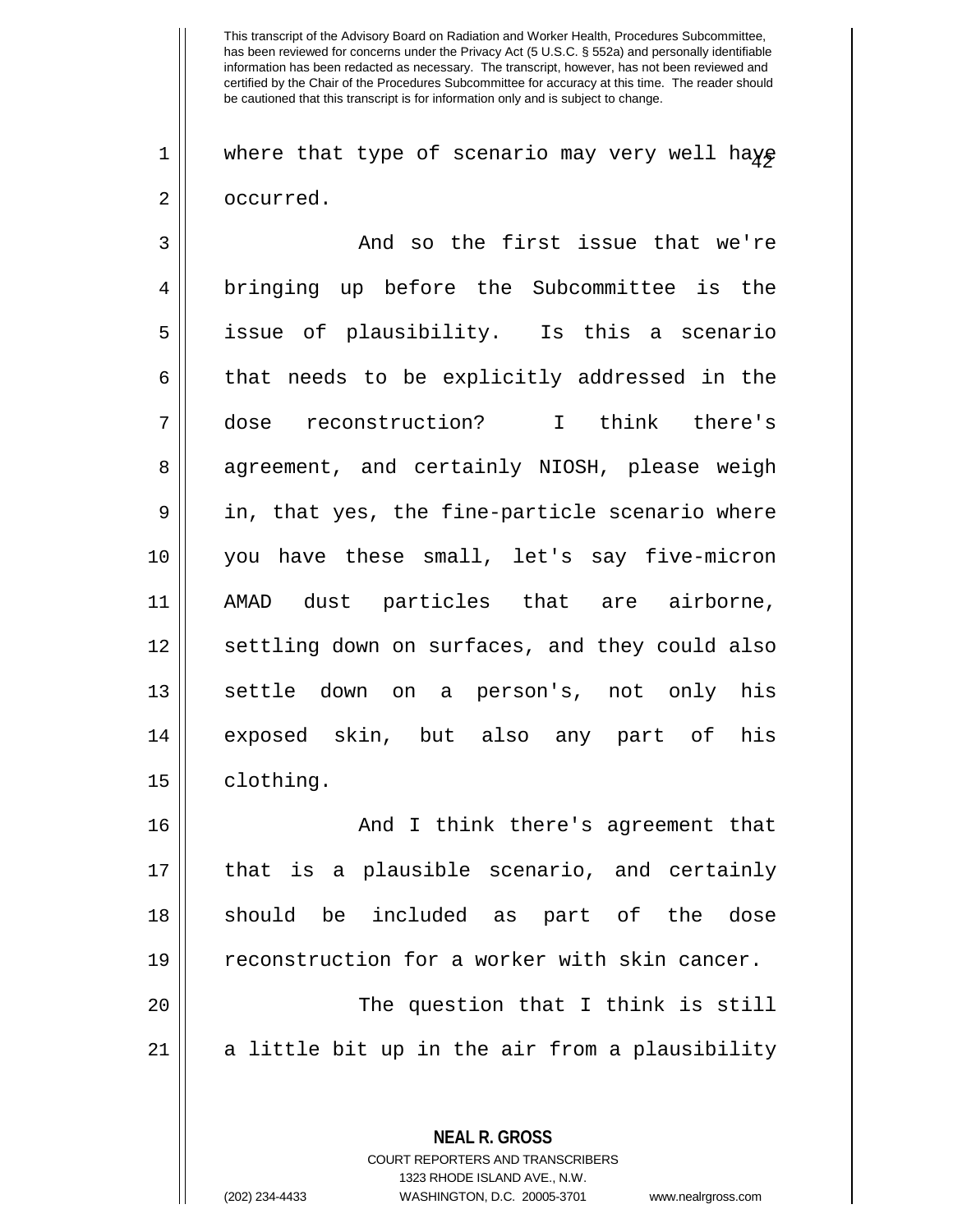| $\mathbf 1$ | point of view is, what about this large-flake  |
|-------------|------------------------------------------------|
| 2           | question? You know, is that -- let's say for   |
| 3           | example, a person has skin cancer on the ear   |
| 4           | and neck which, by the way, is extremely       |
| 5           | common primarily because of the sun. We know   |
| 6           | that. But nevertheless, we have a worker,      |
| 7           | he's a claimant, he has a skin cancer on the   |
| 8           | neck or the face or the ear, and you're        |
| 9           | reconstructing his dose for that scenario. The |
| 10          | question is -- and it's one of these old AWE   |
| 11          | facilities. Do you try to reconstruct the      |
| 12          | dose to the skin underneath the flake?         |
| 13          | Now we've done enough parametric               |
| 14          | analysis of different size/thickness flakes.   |
| 15          | And the bottom line is, it's certainly -- if   |
| 16          | it was a flake that could fall and it's on the |
| 17          | order of, say, a centimeter, and it's          |
| 18          | relatively thin but, you know, not five        |
| 19          | microns, that thick, you can deliver 240       |
| 20          | millirem per hour to the skin, the basal cell  |
| 21          | epithelial, right underneath the flake. Okay?  |

**NEAL R. GROSS**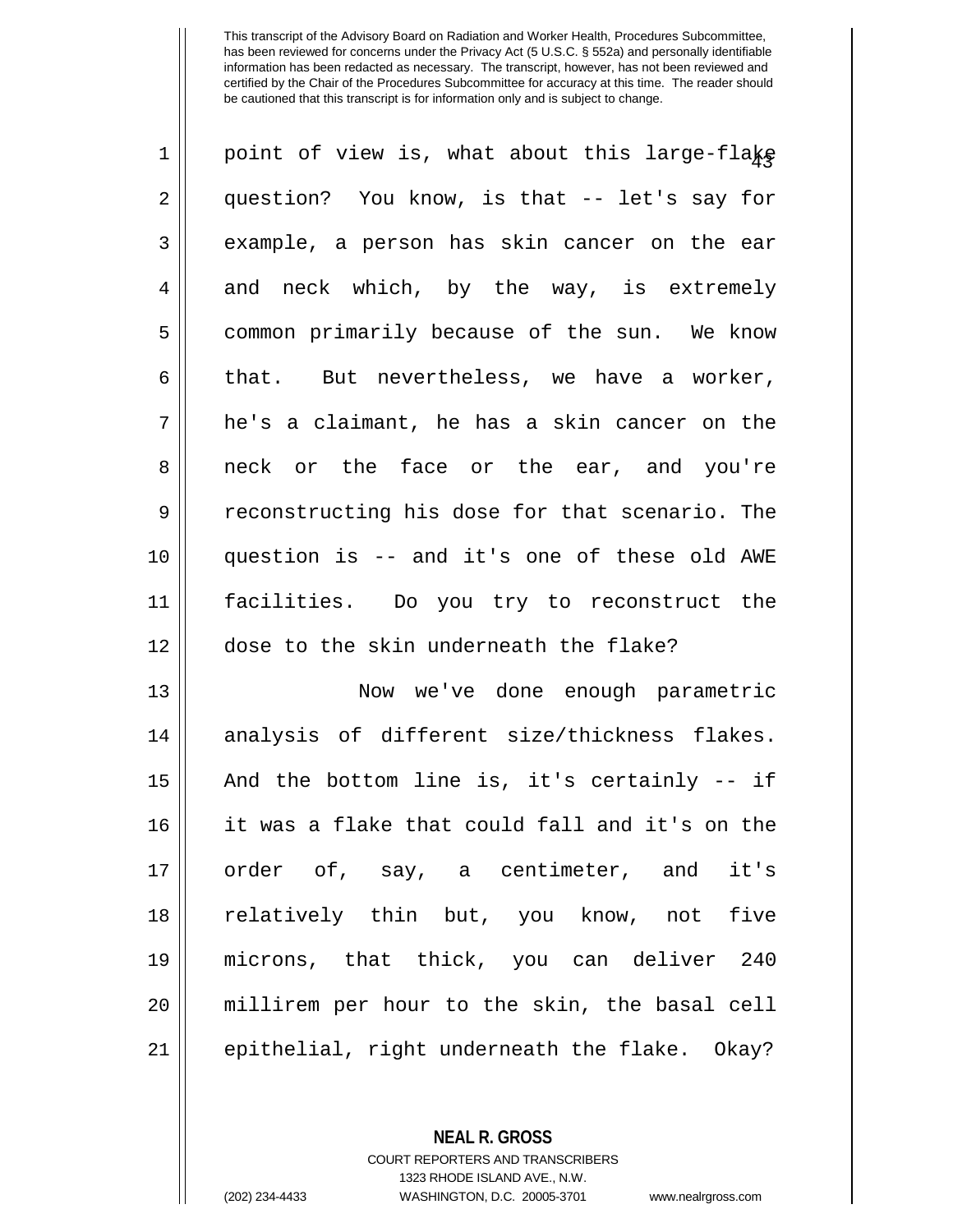| $\mathbf 1$ | So that is something that's eagy              |
|-------------|-----------------------------------------------|
| 2           | to calculate but that's not the problem. The  |
| 3           | problem is, do you believe that that could    |
| 4           | occur and -- as a real scenario? And then the |
| 5           | question becomes, if you do believe it could  |
| 6           | occur, what do you put into IREP? You know,   |
| 7           | so where we -- so we wrote this report -- I'm |
| 8           | sort of setting the big picture so you can    |
| 9           | almost visualize it.                          |
| 10          | I'd like to zero in now and talk              |
| 11          | about two different scenarios that we address |
| 12          | in our report. One is the one where you have  |
| 13          | these very fine particles that are falling on |
| 14          | a person. And I think we all agree that       |
| 15          | that's a real scenario. And you could         |
| 16          | actually calculate over the course of, let's  |
| 17          | say, an eight-hour day, if you know some      |
| 18          | estimate of the airborne dust loading, and    |
| 19          | which we usually do from TBD-6000 that gives  |
| 20          | us that information.                          |
|             |                                               |

 $\parallel$  So we have that, and we all agree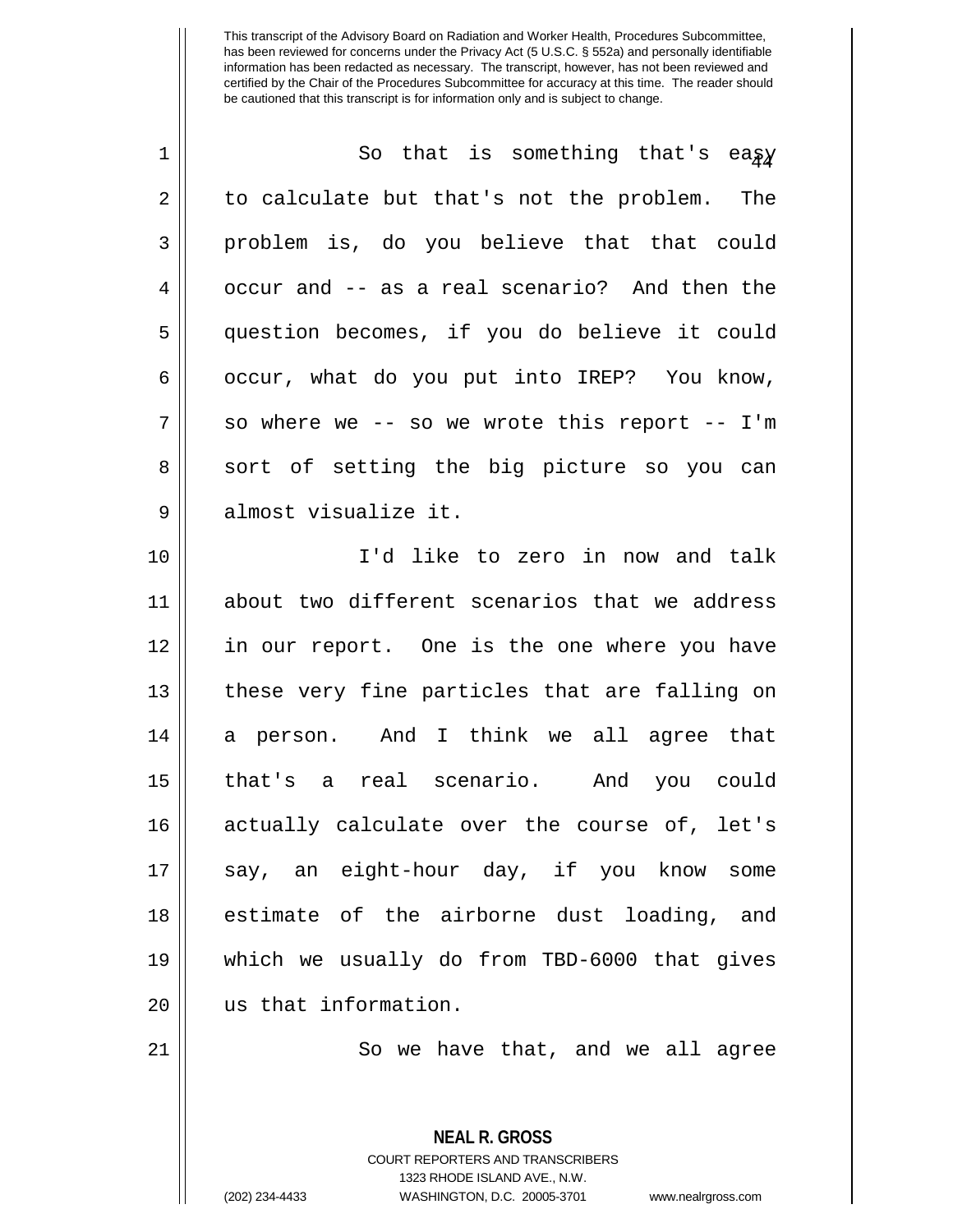| $\mathbf 1$ | that we have a pretty good handle on the       |
|-------------|------------------------------------------------|
| 2           | deposition velocity of .00075 meters per       |
| 3           | second. And we also know that the -- you       |
| 4           | know, it will build up over time.<br>The       |
| 5           | question is, how long does it build up? Well,  |
| 6           | one could say it builds up during the course   |
| 7           | of the day, and here's where the discussion    |
| 8           | starts.                                        |
| 9           | I think Hans could come in<br>And              |
| 10          | here and help out a bit.                       |
| 11          | The question is, sure you could                |
| 12          | allow it to build up for, let's say, eight     |
| 13          | hours. And then you assume it's washed off.    |
| 14          | And you calculate what the dose is to the      |
| 15          | skin, the exposed skin, from that buildup of   |
| 16          | fine uranium dust on the skin over that eight- |
| 17          | hour period. Then it's washed off because it   |
| 18          | goes home, takes a shower or whatever, or      |
| 19          | showers at the end of the day at work. And     |
| 20          | then comes back to work the next day and it    |
| 21          | happens again. And so you start off with that  |

**NEAL R. GROSS**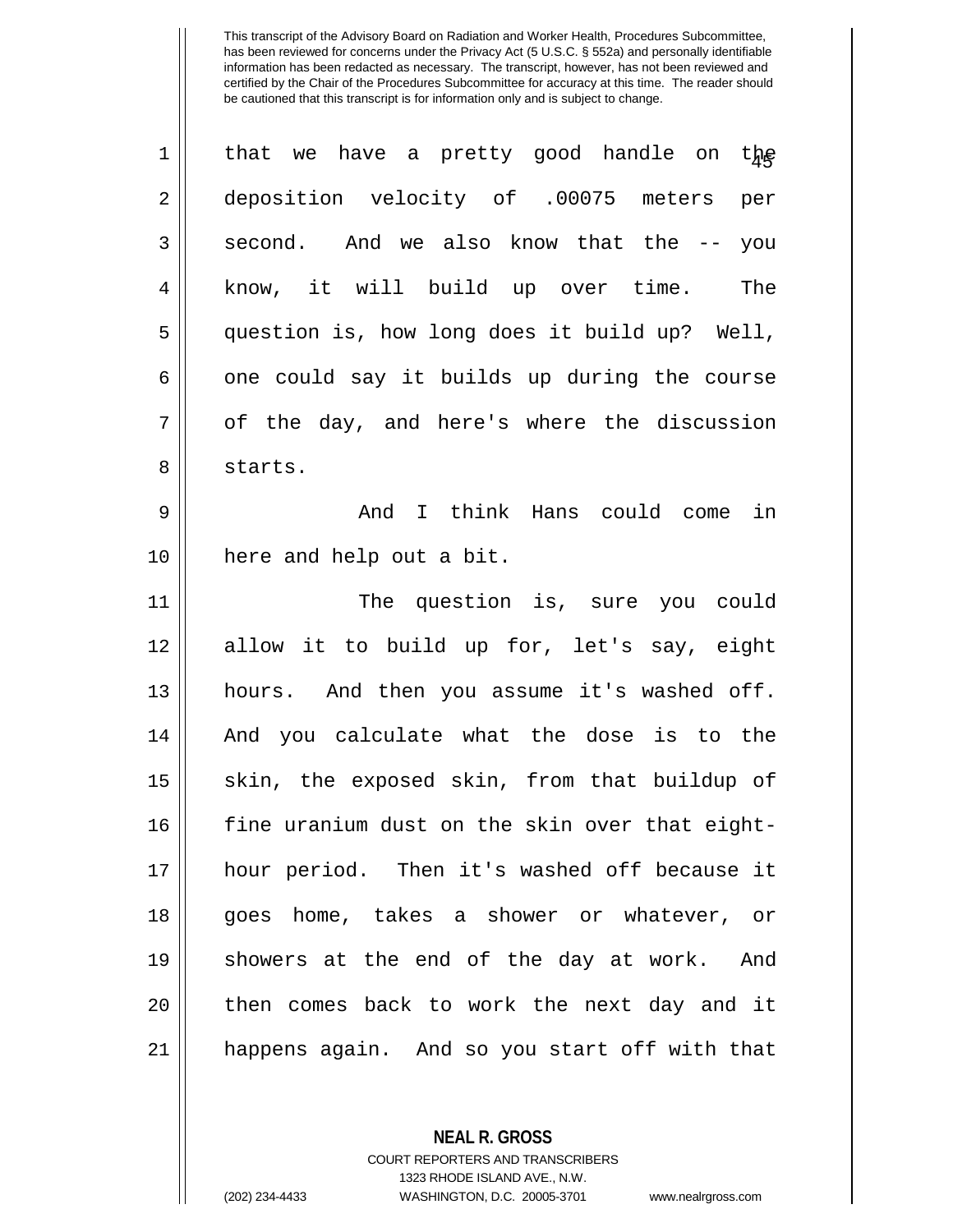1 || zero dose again. 46 2 Well, that's, I think, our first  $3 \parallel$  issue, that way of thinking about the fine 4 particle exposure scenario. And Hans has 5 || written up a very nice piece as the heart of  $6 \parallel$  our report describing why we think, that's 7 what I call that relatively simplistic 8 approach to estimating the dose to the skin as 9 || adopted by NIOSH in their write-up that's in 10 || our report, we quoted it, why there may be 11 some problems with that. 12 Hans, if you wouldn't mind, do you 13 || want to take it from here and explain why that 14 || scenario, the way NIOSH is approaching the 15 dosimetry might have some flaws? 16 DR. H. BEHLING: Yes. The issue  $17$   $\parallel$  really is one from  $-$  that comes from personal 18 experience. I spent a number of years in a 19 nuclear power plant as the manager of rad 20 health. And one of the recurrent problems 21 were obviously, among other things, skin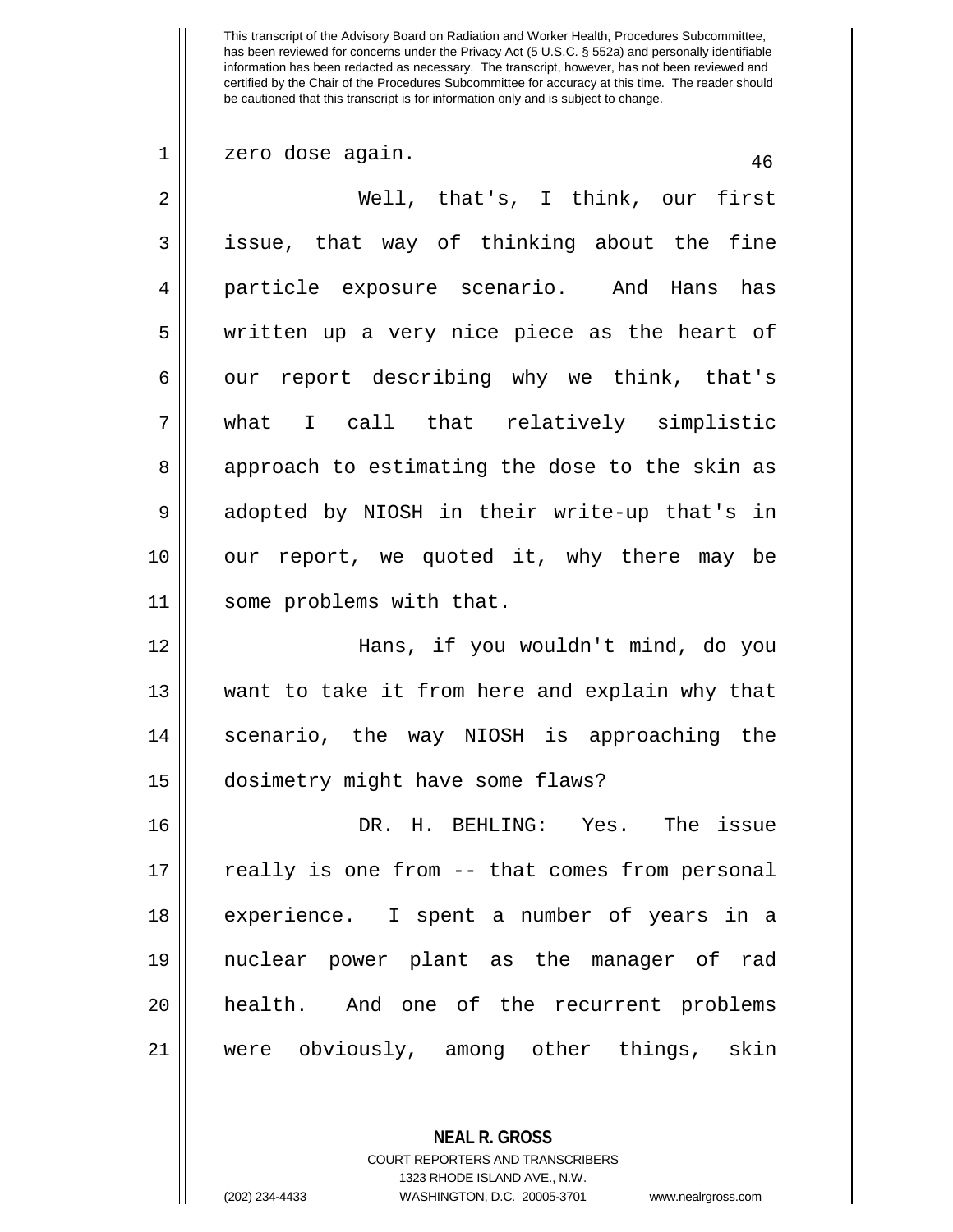| $\mathbf 1$ | contamination. And whenever we had a skin      |
|-------------|------------------------------------------------|
| 2           | contamination that was verified by research on |
| 3           | the way out of the RWP area, every attempt was |
| 4           | made to obviously eliminate that contamination |
| 5           | as quickly as possible and as efficiently as   |
| 6           | possible. And there were many, many times      |
| 7           | when a contamination required many, many       |
| 8           | washings, and these are washings that are      |
| 9           | obviously focused washings.                    |
| 10          | We're not talking about taking a               |
| 11          | shower with your Ivory soap in hand without    |
| 12          | any concern about scrubbing one particular     |
| 13          | area of the body that's obviously contaminated |
| 14          | but you don't know it. So there's the issue    |
| 15          | of the concept that every day, after an eight- |
| 16          | hour shift, a hundred percent of<br>any        |
| 17          | contamination is removed.                      |

 And I also, if -- on the assumption that you may have had a chance to 20 || read John's and my write-up on this issue, 21 || also John and I have spent years in the

> COURT REPORTERS AND TRANSCRIBERS 1323 RHODE ISLAND AVE., N.W.

**NEAL R. GROSS**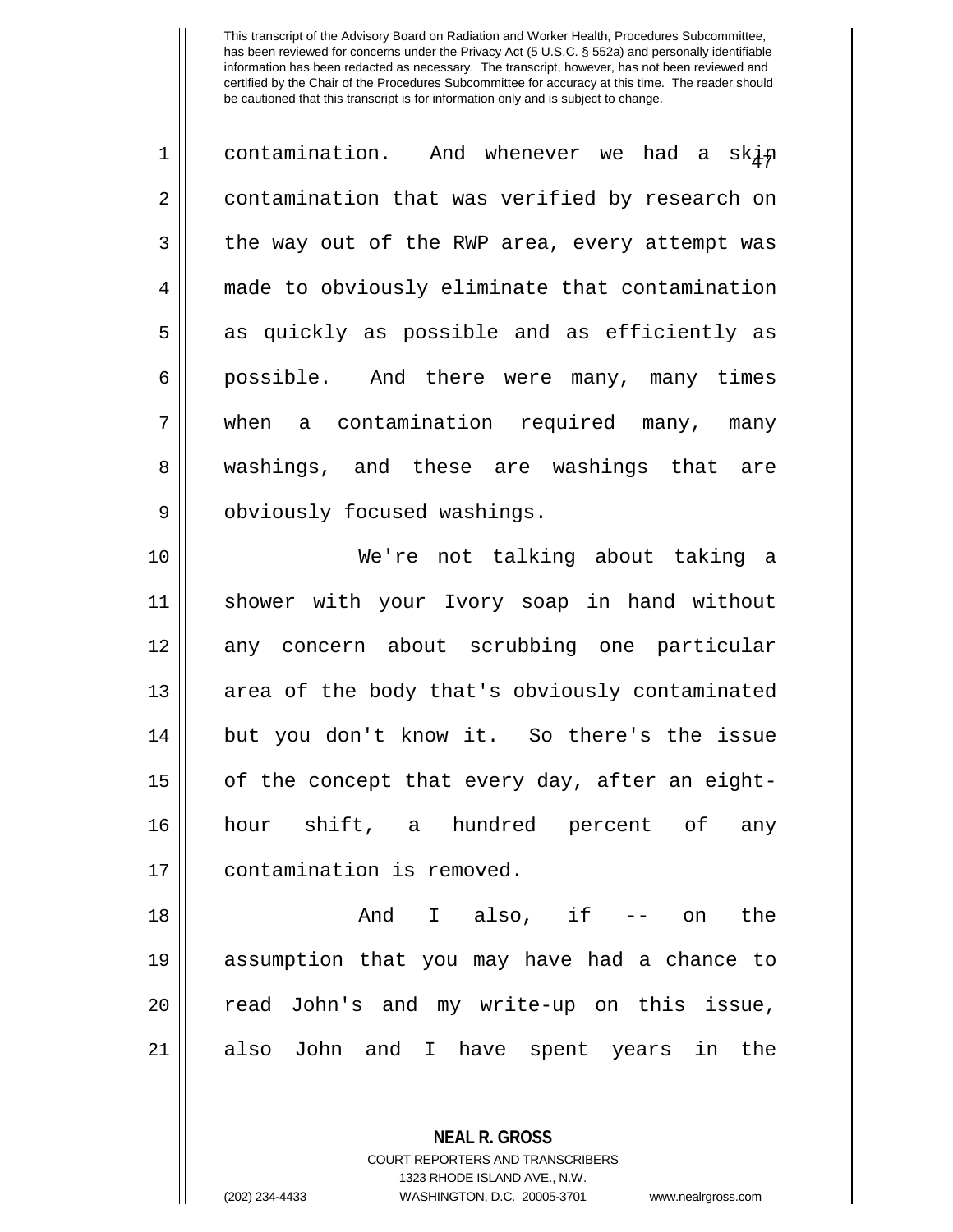| $\mathbf 1$    | Marshall Islands, and of course there the      |
|----------------|------------------------------------------------|
| $\overline{2}$ | unique aspect was the activity from fallout    |
| 3              | that people were subjected to that included    |
| 4              | the people, the indigenous people of the       |
| 5              | Marshall Islands. And of course, the one area  |
| 6              | that John and I studied extensively was Shot   |
| 7              | Bravo on March 1, 1954 and the consequences of |
| 8              | fallout that the people were subjected to as a |
| $\mathsf 9$    | result of Shot Bravo on Rongelap.              |
| 10             | And I looked at all the testimony              |
| 11             | were documented in behalf of<br>that<br>that   |
| 12             | particular event, and these people were        |
| 13             | routinely washed over and over and over again. |
| 14             | Their hair were -- body hair were shaven off,  |
| 15             | et cetera, et cetera. And it took many, many   |
| 16             | attempts to decontaminate people. And I        |
| 17             | provided some of that information that comes   |
| 18             | out in one of our reports that John and I      |
| 19             | wrote in behalf of the Nuclear Claims          |
| 20             | Tribunal.                                      |
| 21             | The other issues $-$ and so what it            |
|                | NEAL R. GROSS                                  |

COURT REPORTERS AND TRANSCRIBERS 1323 RHODE ISLAND AVE., N.W.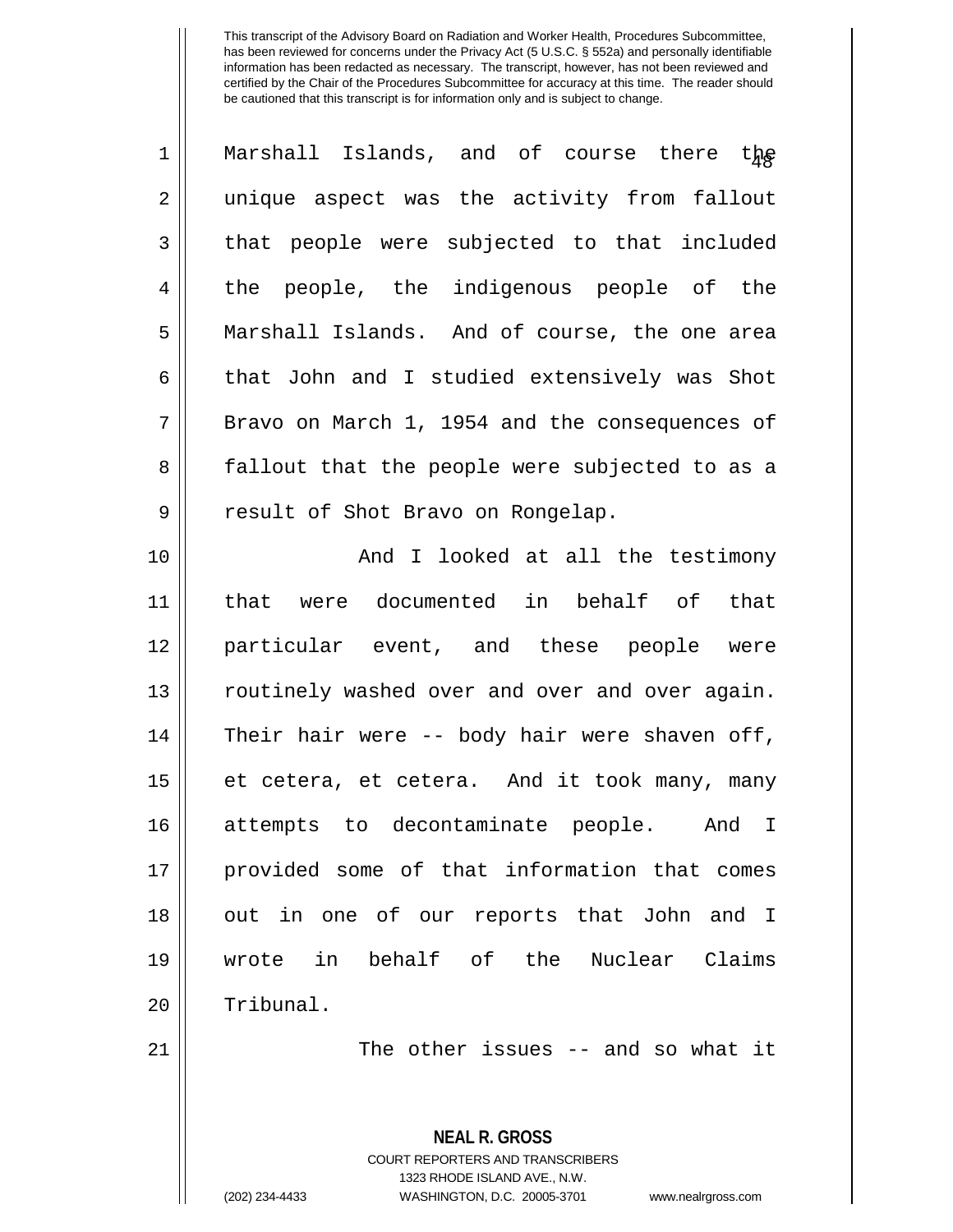| $\overline{1}$ | really comes down to is the idea that, every  |
|----------------|-----------------------------------------------|
| $\overline{2}$ | day, somebody walks into his job at a rolling |
| 3              | mill station at Bethlehem Steel and then gets |
| 4              | contaminated for eight hours. And then he     |
| 5              | leaves and goes into the shower and a hundred |
| 6              | percent is removed is an unrealistic          |
| 7              | assumption. We know that from experience.     |
|                |                                               |

8 The other thing is that the 9 | assumption was based upon only contaminated 10 skin that was not covered by clothing. And I 11 also quoted one of the documents that said -- 12 NIOSH documents where an assessment was made  $13$  as to how much potential mitigation clothing 14 does to a surface contamination on clothing. 15 || And they concluded that only about 20 percent 16 is removed, meaning that, if a person is fully 17 || clothed as we would expect them to be, with a 18 minimum of like a T-shirt and perhaps a pair 19 of pants, the contamination that would deposit 20 || on the clothing is not zero in terms of the 21 || skin doses underneath that clothing. But it

**NEAL R. GROSS**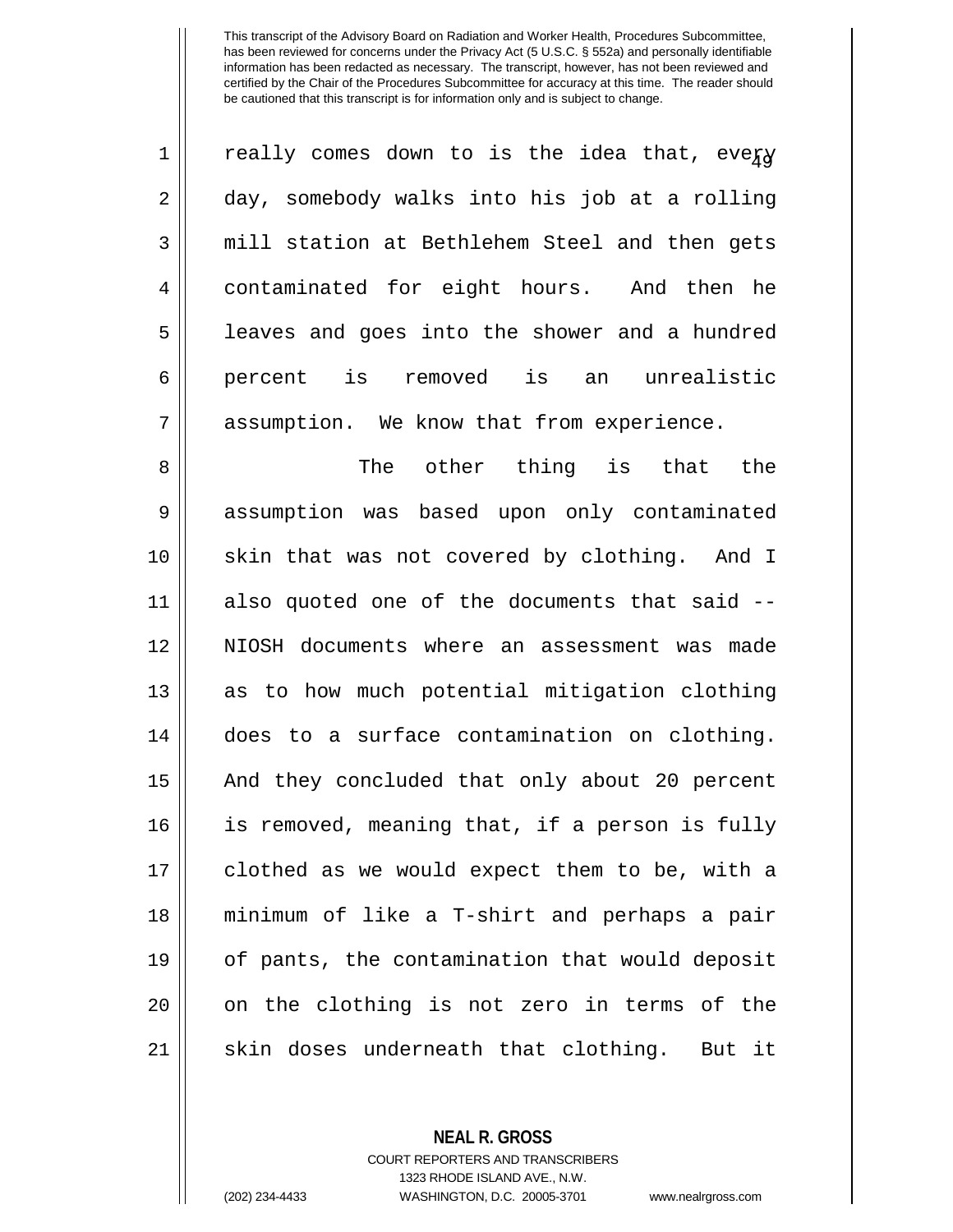| $\mathbf 1$ | would, in effect, be about 80 percent.<br>50   |
|-------------|------------------------------------------------|
| 2           | Now here's the other thing about               |
| 3           | clothing. Unlike work that it's reasonable to  |
| 4           | assume that a person who works at a very hot   |
| 5           | facility, hot meaning temperature-wise,        |
| 6           | obviously these rolling mills were either --   |
| 7           | locations where air conditioning was not a     |
| 8           | part of their environment, the work was heavy, |
| 9           | they were probably very sweaty, et cetera.     |
| 10          | A person would, in all likelihood,             |
| 11          | take a shower at least once at day whether     |
| 12          | it's at work, assuming the facility was there  |
| 13          | that would allow them to do that, or if he     |
| 14          | can't, came home and probably took a shower    |
| 15          | before he had dinner, or, worst case, next     |
| 16          | morning before he goes off to work. So the     |
| 17          | timeframe for removal of contamination that    |
| 18          | would be a hundred percent, of course, would   |
| 19          | at least be on a daily basis.                  |
| 20          | When you talk about clothing, and              |
| 21          | I went back and I thought about<br>my          |
|             |                                                |

1323 RHODE ISLAND AVE., N.W. (202) 234-4433 WASHINGTON, D.C. 20005-3701 www.nealrgross.com

**NEAL R. GROSS** COURT REPORTERS AND TRANSCRIBERS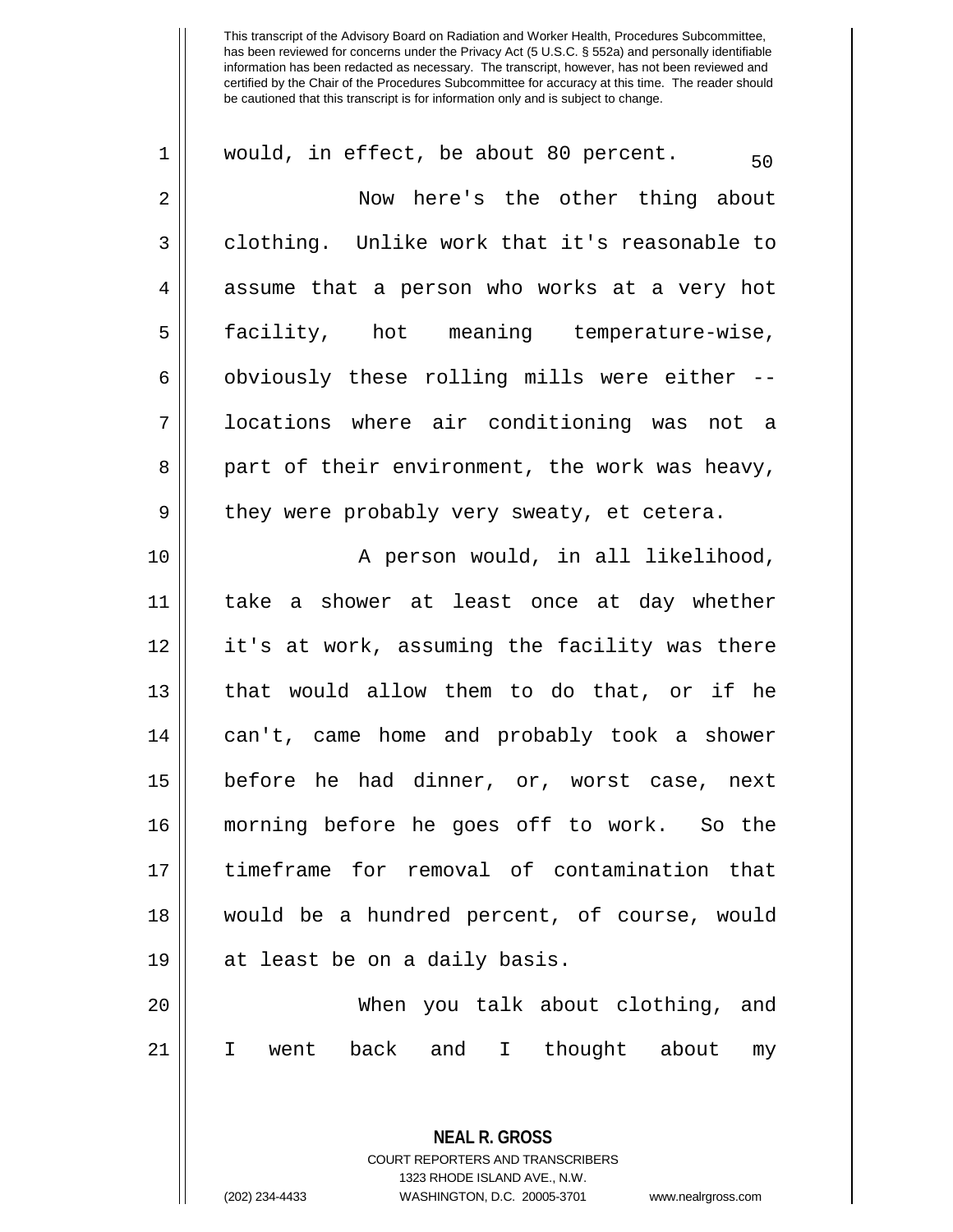| 1              | experiences. I am at this point 70 years old   |
|----------------|------------------------------------------------|
| 2 <sup>1</sup> | so I'm old enough to know what kinds of        |
| 3              | washing machines existed back in the days when |
| $\overline{4}$ | these facilities are in question.<br>We're     |
| 5              | talking about the late '40s, early '50s.       |

6 And I remember one of the washing 7 machines my mother used, was a top -- open-8 || ended unit that had wringers attached to the  $9 \parallel$  side. And these things had a very small 10 volume. And women in those days probably only 11 washed once a week. So it's possible that the 12 person who may have had contaminated clothing 13 may not have had a change of clothing for a 14 whole week, meaning that the exposure from 15 | contaminated clothing that he might have worn 16 || over and over on multiple days would remain on 17 || the clothing and therefore continue to expose  $18 \parallel$  them.

19 And only being washed maybe once a 20 week, meaning that the 80 percent dose he 21 would receive on the contamination having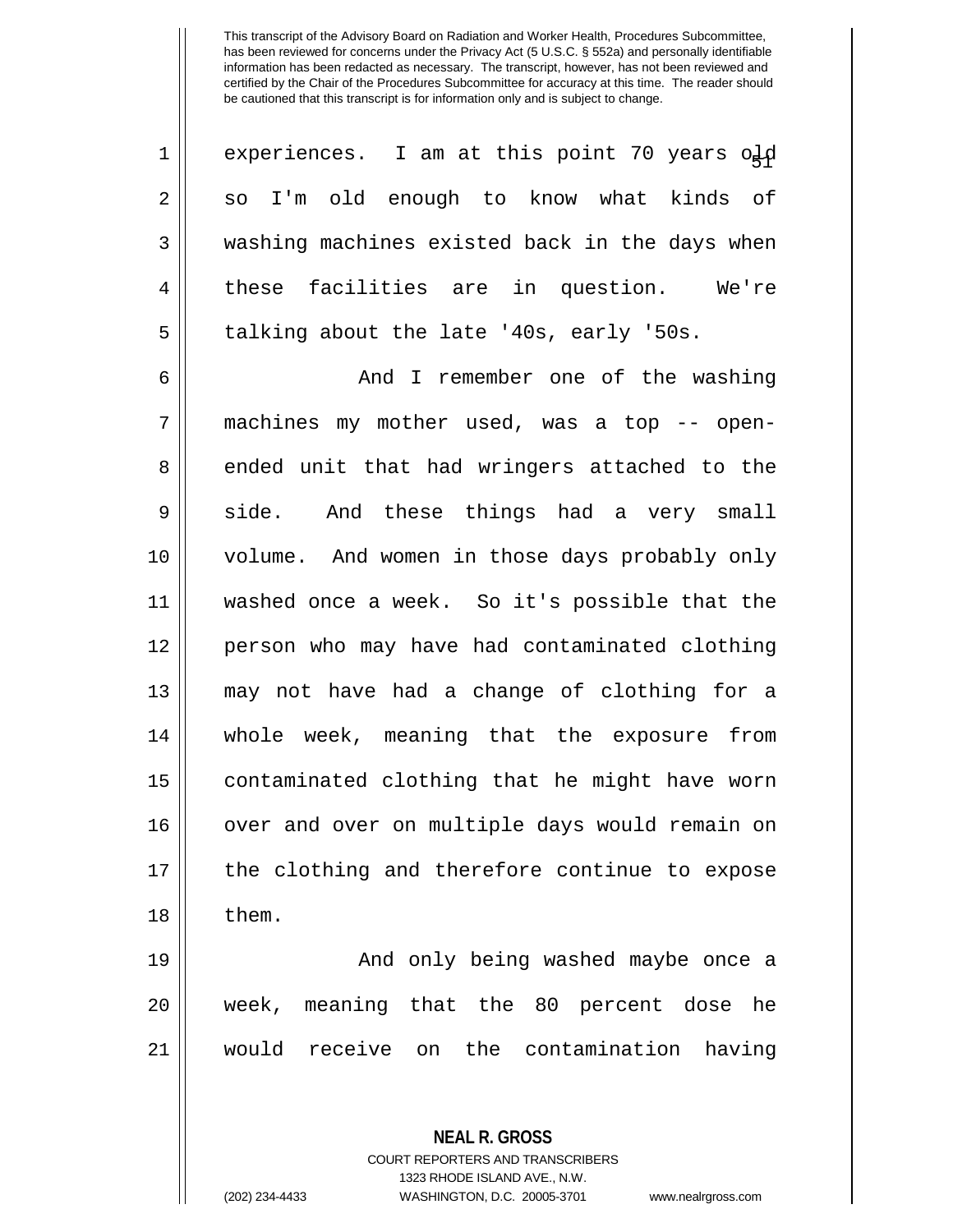| 1  | settled down on clothing would be offset by    |
|----|------------------------------------------------|
| 2  | the fact that his clothing wouldn't be washed  |
| 3  | as frequently as his body would be.            |
| 4  | So for simplicity, I would say the             |
| 5  | issue of whether or not the area of the body   |
| 6  | that may have a cancer is clothed as opposed   |
| 7  | to bare skin, such as the face, neck or        |
| 8  | forearms, et cetera, the truth is these areas  |
| 9  | of the body should be considered exposed to    |
|    |                                                |
| 10 | contamination based on the<br>fact that        |
| 11 | contamination that's airborne settles on       |
| 12 | clothing would result in exposure that was, in |
| 13 | essence, covered. So that's pretty much what   |
| 14 | we concluded.                                  |
| 15 | Also again, I went back to the                 |
| 16 | issue of the Marshall Islanders exposed to     |
| 17 | Shot Bravo, and one of the key elements that I |

COURT REPORTERS AND TRANSCRIBERS 1323 RHODE ISLAND AVE., N.W.

**NEAL R. GROSS**

19 || they were relocated from Rongelap, to quietly

| decontaminate their physical bodies, they also

21 | confiscated their clothing. You can read in

<sup>(202) 234-4433</sup> WASHINGTON, D.C. 20005-3701 www.nealrgross.com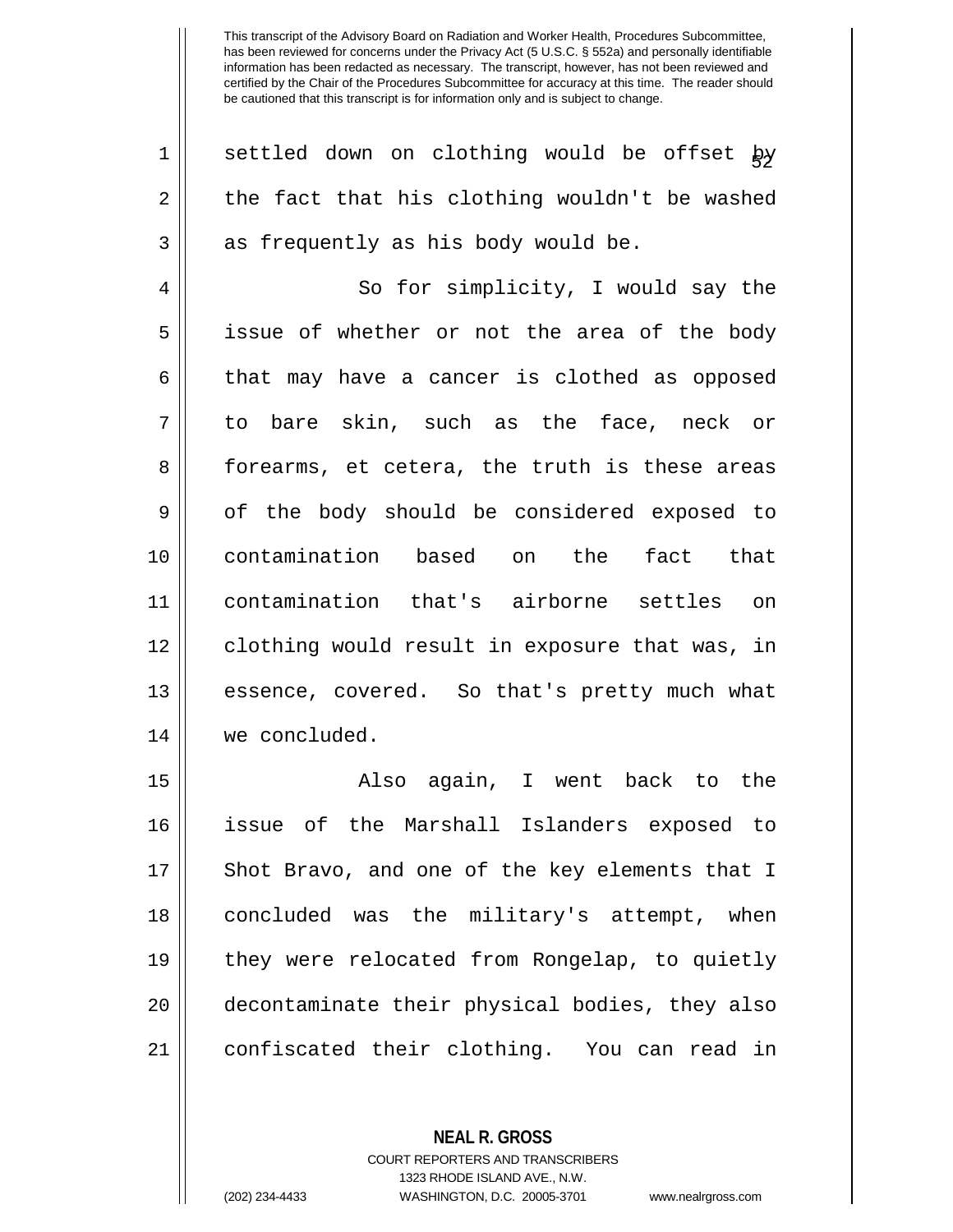1 || the write-up, multiple attempts were made  $\frac{1}{k}$ 2 | decontaminate clothing to give it back to the 3 || people from whom they were taken, and it took 4 many washings and inclusive of special 5 treatments such as acid to remove the 6 contamination.

7 || So to give an understanding of the 8 | complexity of trying to derive a skin dose 9 || that involves open areas, uncovered areas as opposed to clothing areas, and as far as I'm concerned, one could probably assume that there really isn't any significant difference based upon what I just told you about the likelihood of clothing being worn multiple days. And the difficulty of removing contamination, not just from the scene but 17 | from clothing as well. MR. HINNEFELD: This is Stu. And I'd just like to offer one || thing.

21 I'd like to talk for one thing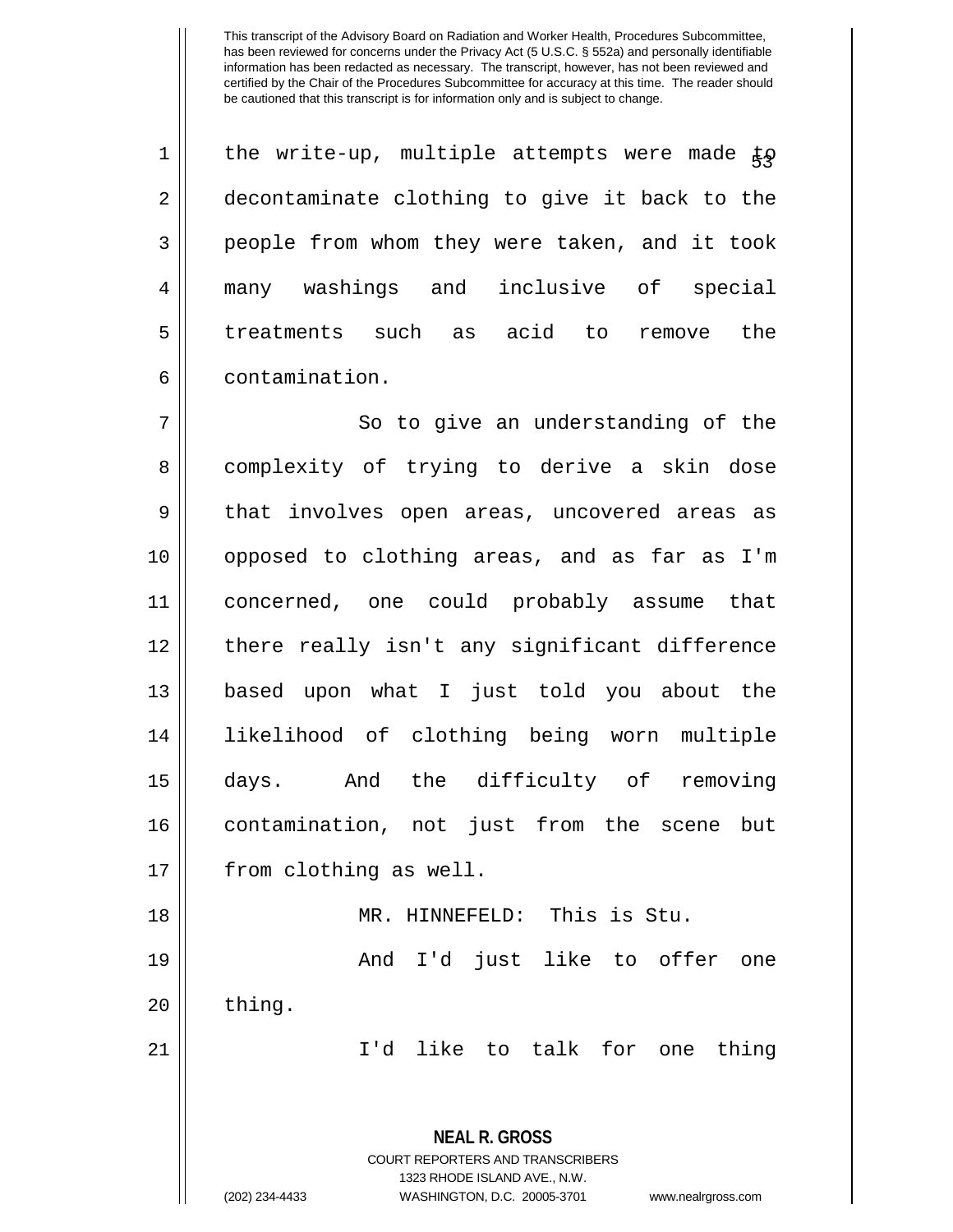has been reviewed for concerns under the Privacy Act (5 U.S.C. § 552a) and personally identifiable information has been redacted as necessary. The transcript, however, has not been reviewed and certified by the Chair of the Procedures Subcommittee for accuracy at this time. The reader should be cautioned that this transcript is for information only and is subject to change. **NEAL R. GROSS** COURT REPORTERS AND TRANSCRIBERS  $1 \parallel$  with respect to what Hans just said. 2 As a person with many years 3 experience with uranium processing plant, I 4 don't know if -- 5 MR. KATZ: Hold on. 6 MR. HINNEFELD: I don't know if 7 || everyone can hear this echo, but it's very bad 8 || on our end. 9 MS. MARION-MOSS: It is here, too. 10 Okay. The point I was going to 11 make in response to the previous discussion 12 was, as someone with many years of experience 13 || as a RadCon manager at a uranium processing 14 || facility, I can't recall any instance when it 15 was difficult to wash uranium off of intact 16 Skin. And I would relate that to the 17 difference in specific activity and probably 18 || chemical affinity from some fission products 19 for adhesion to skin and hair that uranium 20 | doesn't share. 21 || So other than that, I mean the

1323 RHODE ISLAND AVE., N.W.

This transcript of the Advisory Board on Radiation and Worker Health, Procedures Subcommittee,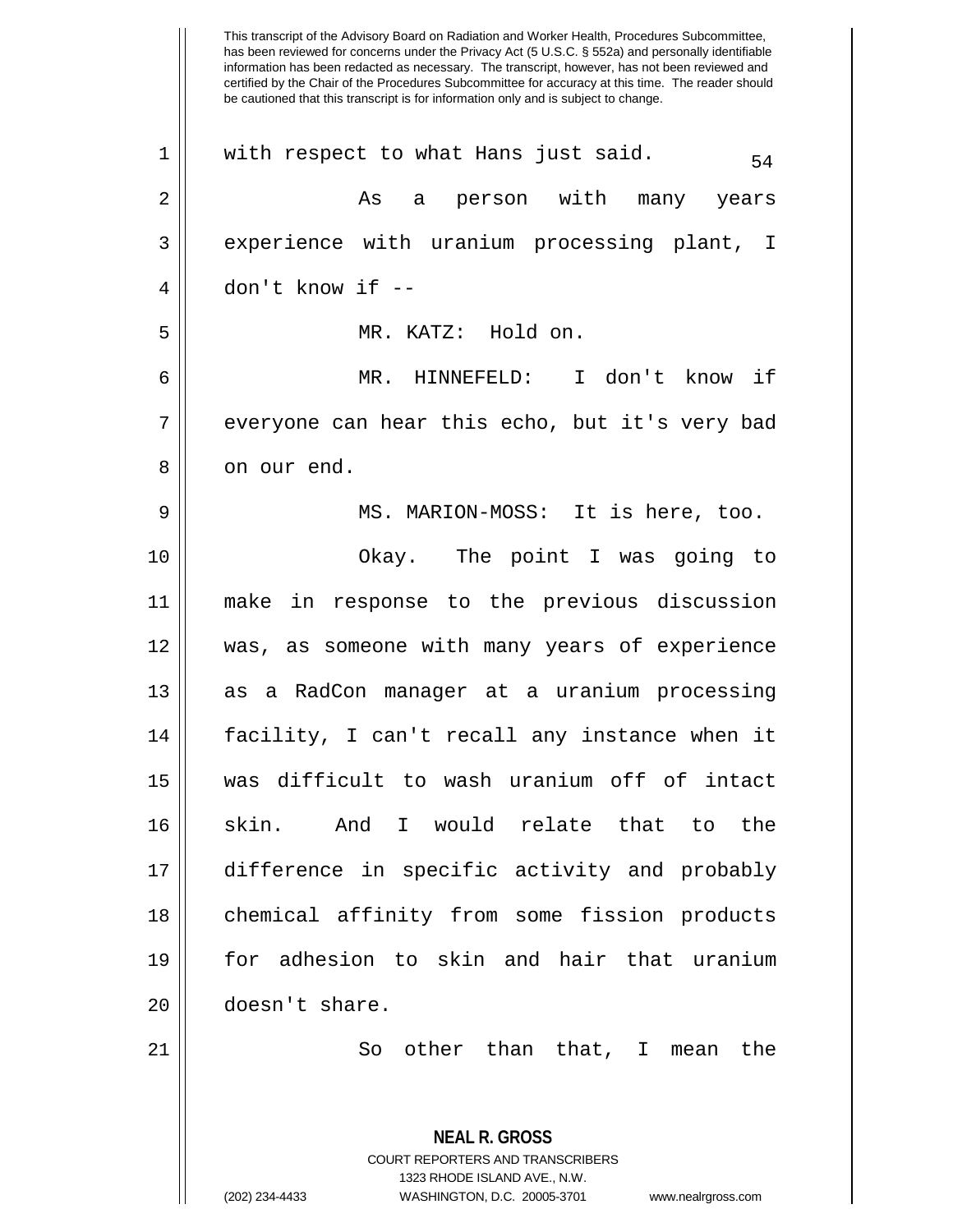| $\mathbf 1$ | clothing issue, I believe there's some weight  |
|-------------|------------------------------------------------|
| 2           | to that. But to me, the washing and the        |
| 3           | incomplete washing I don't believe is relevant |
| 4           | for a uranium facility.                        |
| 5           | DR. NETON: Can I chime in too?                 |
| 6           | MR. HINNEFELD: Absolutely.                     |
| 7           | DR. NETON: This is Jim.                        |
| 8           | I agree with Stu's first comment,              |
| $\mathsf 9$ | first of all, but I'd like to talk about the   |
| 10          | other two -- two of the other issues that were |
| 11          | brought up. The first one is the issue of the  |
| 12          | large flakes. I am of the opinion that it's    |
| 13          | not really plausible for these large flakes to |
| 14          | remain on the skin for any length of time. And |
| 15          | I recall, for some reason just recently I was  |
| 16          | reading, I believe it was a RESRAD-type        |
| 17          | document that actually did an analysis of      |
| 18          | residence time, or likely residence time on    |
| 19          | skin as a function of particle size. I can't   |
| 20          | recall exactly where I read it, but I think    |
| 21          | that's something that is worth looking into    |

COURT REPORTERS AND TRANSCRIBERS 1323 RHODE ISLAND AVE., N.W.

**NEAL R. GROSS**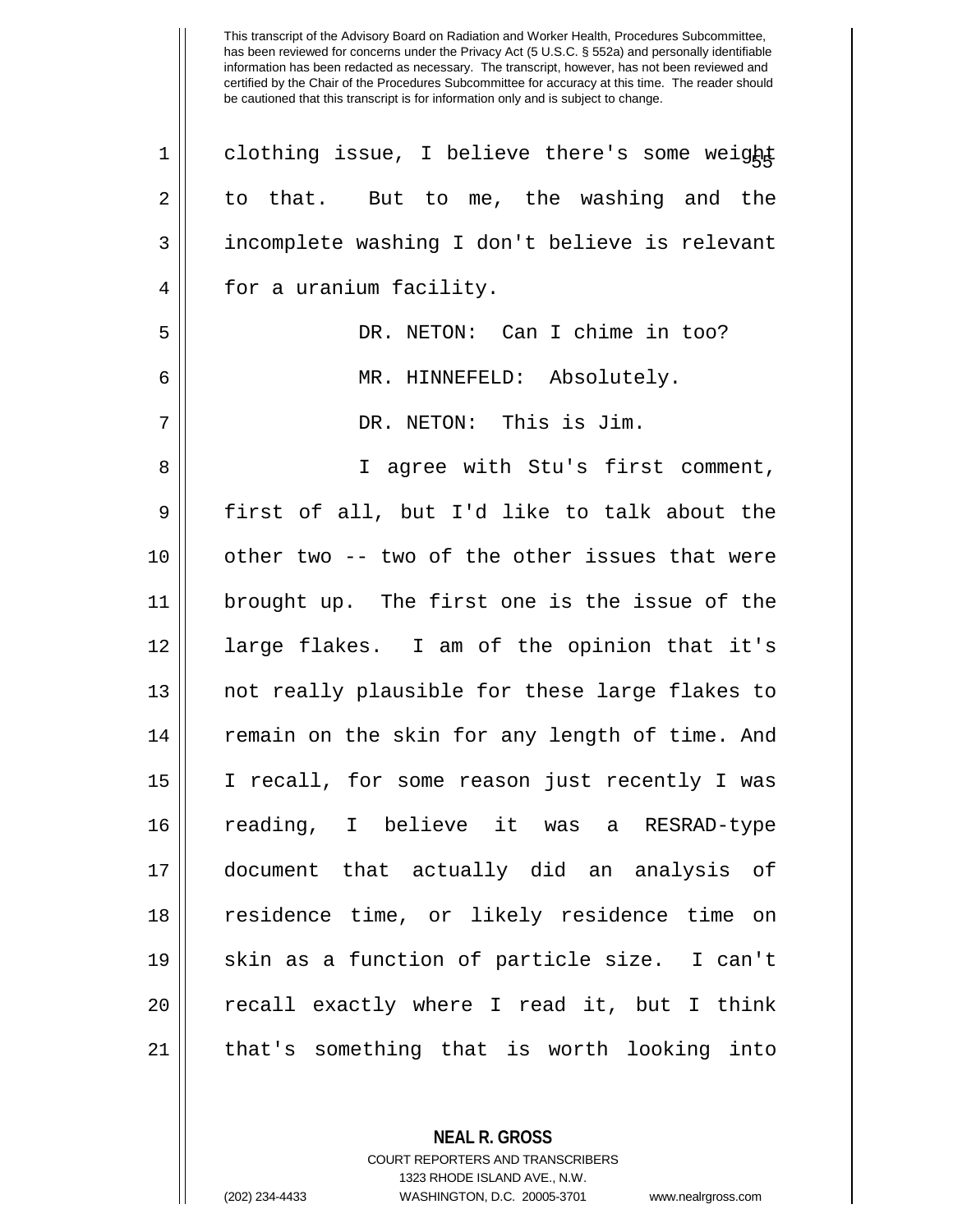| $\mathbf 1$ | because I do believe, as the particles get     |
|-------------|------------------------------------------------|
| 2           | larger and larger, it's less likely that       |
| 3           | they're going to remain, you know, on the      |
| 4           | skin. If somebody is moving around and just    |
| 5           | air currents and such, it's just not possible, |
| 6           | or not likely in my mind. So I think that's    |
| 7           | something to look into.                        |
| 8           | The third issue about clothing                 |
| 9           | contamination: we have dealt with this in the  |
| 10          | past. If you recall, way back in the           |
| 11          | Bethlehem Steel TBD, the workers were adamant  |
| 12          | that they wore very dirty clothing and wore    |
| 13          | that clothing for up to two weeks without      |
| 14          | cleaning. And I just brought up the Site       |
| 15          | Profile for Bethlehem Steel and we did account |
| 16          | for that in that particular TBD. And it was    |
| 17          | based on the dose rate measured coming off of  |
| 18          | contaminated clothing at Mallinckrodt. And it  |
| 19          | was about -- I think we ended up at something  |

21 || something else to look into in that area. But

**NEAL R. GROSS** COURT REPORTERS AND TRANSCRIBERS

20 || like one and a half mR per hour. So that's

1323 RHODE ISLAND AVE., N.W. (202) 234-4433 WASHINGTON, D.C. 20005-3701 www.nealrgross.com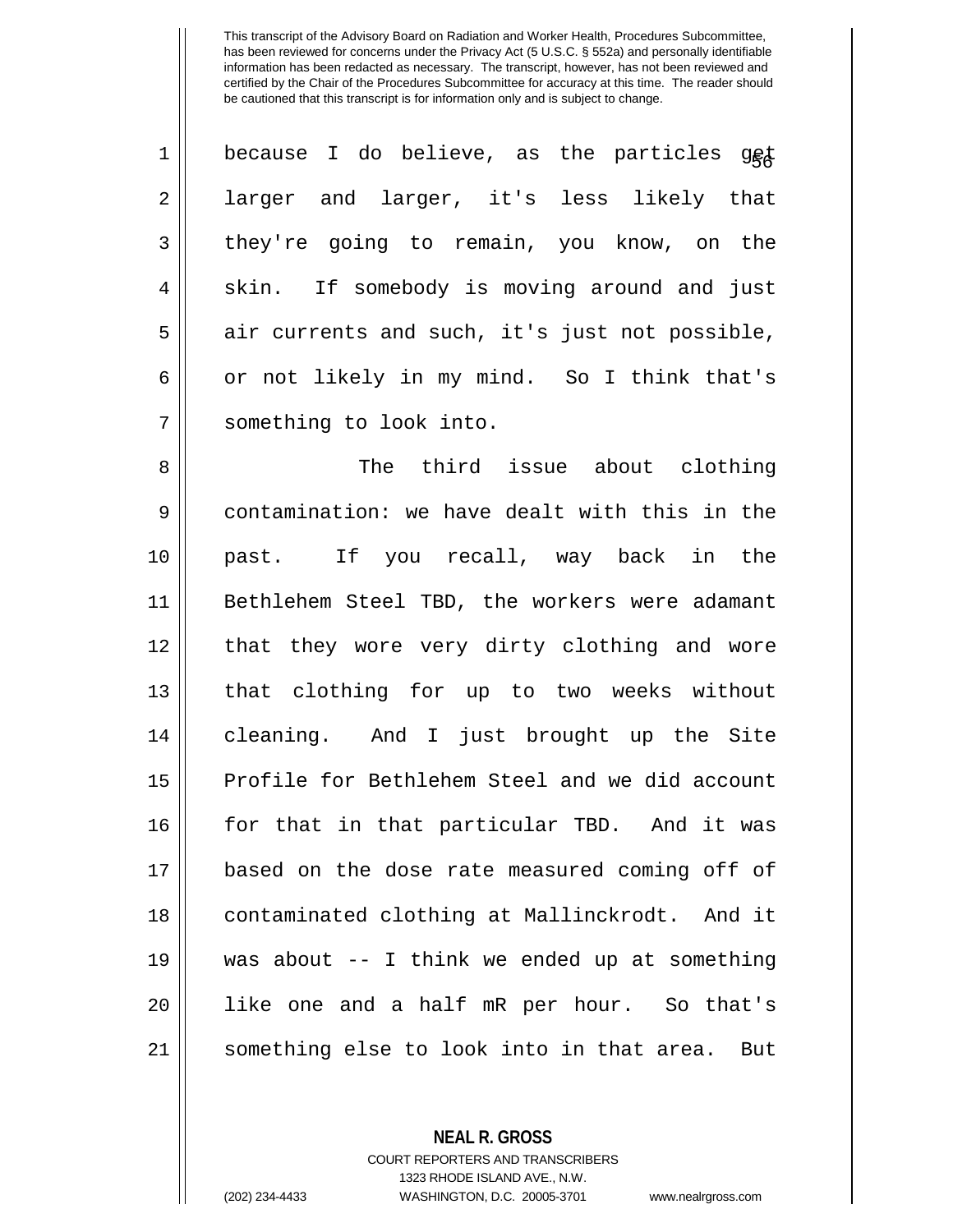This transcript of the Advisory Board on Radiation and Worker Health, Procedures Subcommittee, has been reviewed for concerns under the Privacy Act (5 U.S.C. § 552a) and personally identifiable information has been redacted as necessary. The transcript, however, has not been reviewed and certified by the Chair of the Procedures Subcommittee for accuracy at this time. The reader should be cautioned that this transcript is for information only and is subject to change. **NEAL R. GROSS** COURT REPORTERS AND TRANSCRIBERS 1323 RHODE ISLAND AVE., N.W. 1 || we can't obviously address these issues  $a\overline{t}$  $2 \parallel$  this meeting. 3 || But I do agree that clothing 4 contamination, to some degree, you know, has  $5 \parallel$  some traction. And we have dealt with it in  $6 \parallel$  the past, maybe not consistently. That may be  $7 ||$  a valid point. 8 CHAIR MUNN: So can we work on the  $9 \parallel$  -- are you hearing me all right, James? 10 Can we work on the assumption then 11 that NIOSH will have specific responses to 12 || some of these comments next time? 13 All right. We will look forward  $14$  to that. 15 || Anything else from SC&A? 16 DR. MAURO: Yes, this is John. 17 || There is a couple of more bits of 18 || this that I'd like to address, and this is 19 where I could certainly use some help in 20 NIOSH. 21 || Let's for the moment --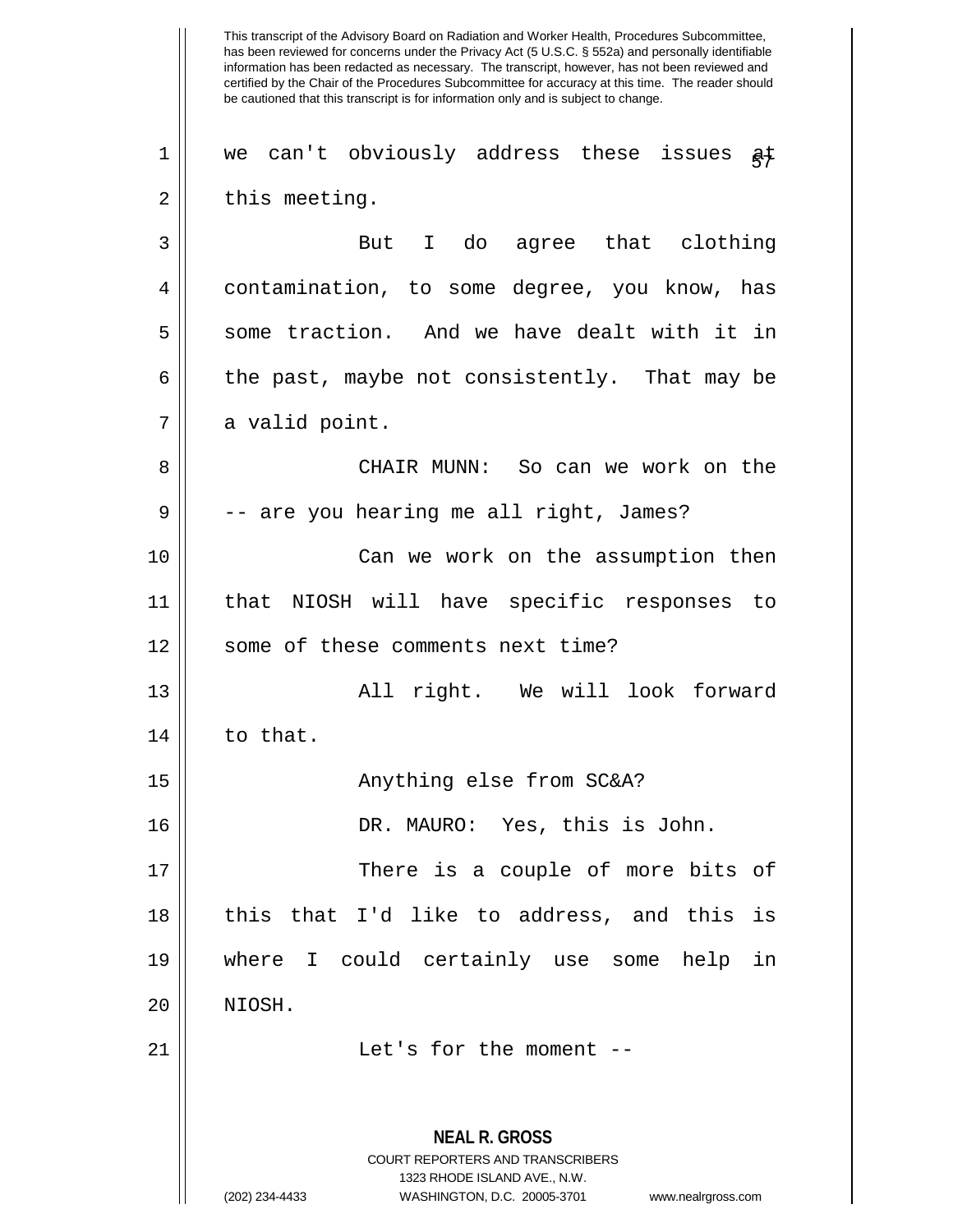This transcript of the Advisory Board on Radiation and Worker Health, Procedures Subcommittee, has been reviewed for concerns under the Privacy Act (5 U.S.C. § 552a) and personally identifiable information has been redacted as necessary. The transcript, however, has not been reviewed and certified by the Chair of the Procedures Subcommittee for accuracy at this time. The reader should be cautioned that this transcript is for information only and is subject to change. **NEAL R. GROSS** COURT REPORTERS AND TRANSCRIBERS 1323 RHODE ISLAND AVE., N.W.  $\begin{array}{ccc} 1 & \hspace{1cm} \text{CHAIR} \hspace{1.5cm} \text{MUNN:} \hspace{1.5cm} \text{Hold} \hspace{1.5cm} \text{on} \hspace{1.5cm} \text{just} \hspace{1.5cm} 58 \end{array}$ 2 moment, John. 3 || DR. MAURO: Sure. 4 CHAIR MUNN: We're having trouble  $5 \parallel$  with the pickup from the phone. 6 Okay, that's good. 7 MR. KATZ: Okay. So now, John, 8 || you can carry on. 9 DR. MAURO: Are we good? 10 MR. KATZ: Yes. 11 CHAIR MUNN: I think we're good. 12 DR. MAURO: Okay. The other part  $13$  || of the question that I'd like to just put on  $14$  | the table, and it has  $-$  actually has more to 15 do with IREP than it does with this dose 16 || scenario, and understanding IREP and how it 17 works. 18 In your example that was run for 19 the Bridgeport Brass, what was done was, it  $20$  || turns out that the scenario was, okay, the 21 person's face, arms, neck was exposed and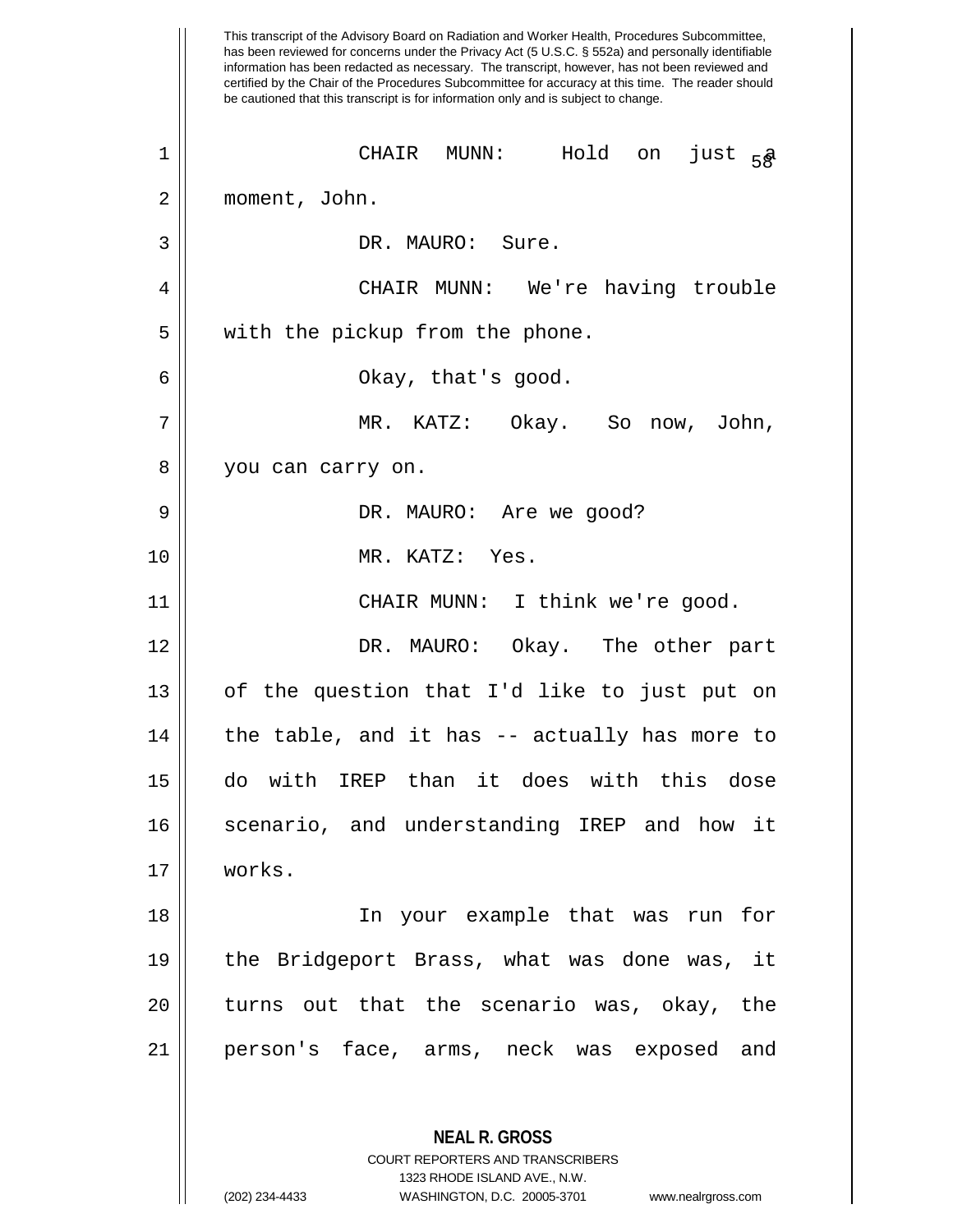| $\mathbf 1$ | received and had fine deposited uranium. Apd   |
|-------------|------------------------------------------------|
| 2           | the dose was calculated to the skin which      |
| 3           | turned out to be about some percentage, 14     |
| 4           | percent, whatever the number was -- I forget   |
| 5           | the exact number -- of the total surface area  |
| 6           | of the skin, okay?                             |
| 7           | And in order to do the Probability             |
| 8           | of Causation, they said, well, if only 14      |
| $\mathsf 9$ | percent of the skin is exposed, what we're     |
| 10          | going to do is we're going to -- and you get a |
| 11          | dose, I think it was 16 millirem per hour from |
| 12          | that -- I think it was -- or per day. The      |
| 13          | actual absolute numbers are really not         |
| 14          | important; it's the concept. And let's say     |
| 15          | it's 16 millirem per day. But you're saying    |
| 16          | that, but that's only to a portion of the      |
| 17          | skin, 14 percent of his skin.                  |
| 18          | what NIOSH did is they took<br>So              |
| 19          | that 16 and divided it by eight, you know, and |
| 20          | brought it down to two millirem per day as if  |

all the skin of his body now was exposed to

**NEAL R. GROSS**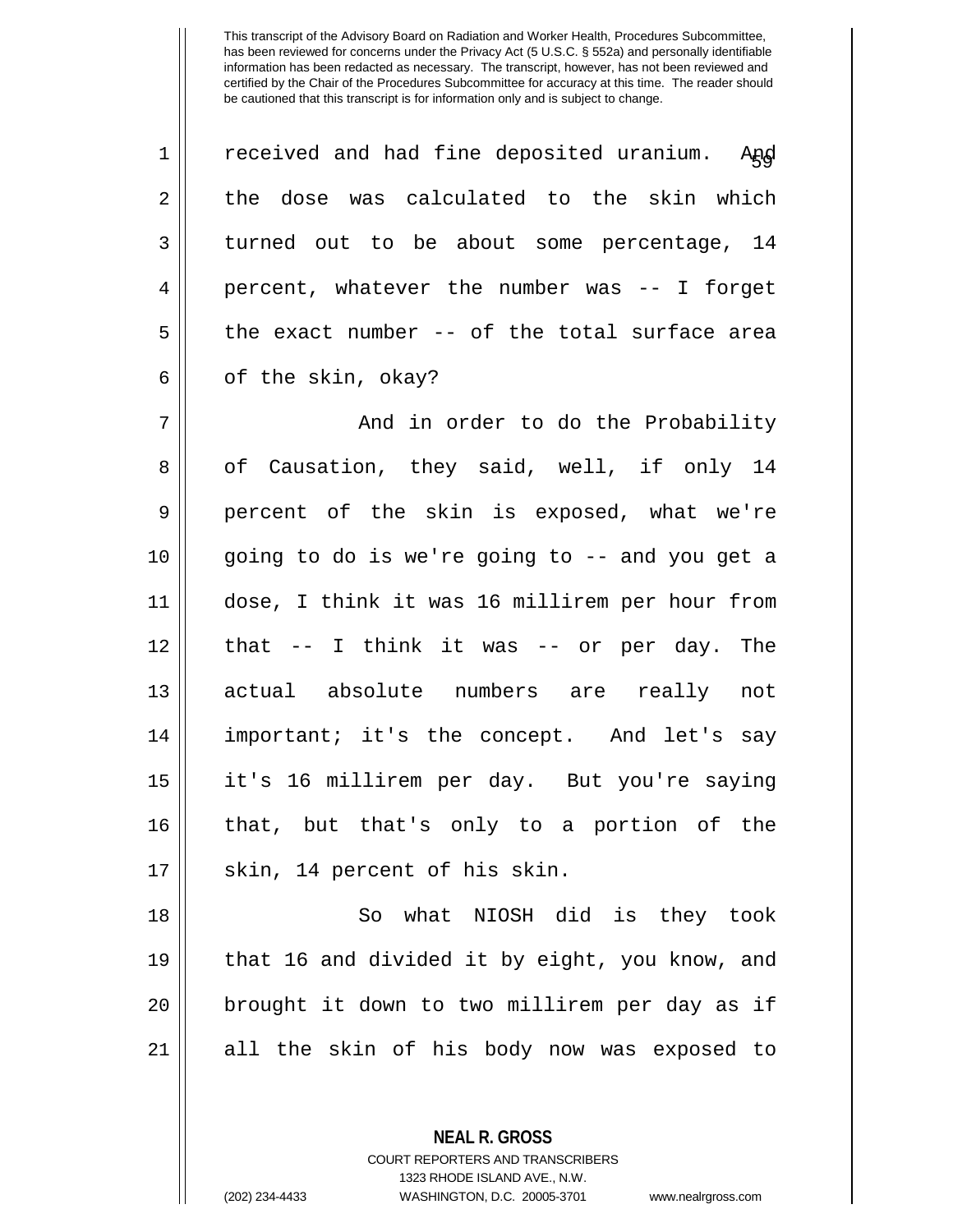| $\mathbf 1$    | two millirem per day. And that was the input   |
|----------------|------------------------------------------------|
| $\overline{2}$ | into IREP. Because, as I understand, your      |
| 3              | baseline that, when you're doing excess        |
| $\overline{4}$ | relative risk or you do your Probability of    |
| 5              | Causation, you're basically comparing the risk |
| 6              | of cancer from the radiation exposure relative |
| 7              | to the baseline risk of getting cancer to the  |
| 8              | skin anyway from all other causes.             |
| $\mathsf 9$    | So in effect, you had to normalize             |
| 10             | the skin exposure to what it would be if it    |
| 11             | was whole-body exposure, I mean all the skin   |
| 12             | was exposed. And in one respect, I understand  |
| 13             | that. But in another respect, I'm troubled by  |
| 14             | it. And I'm not saying I have the answer, but  |
| 15             | I'll tell you what my trouble is. The way I    |
| 16             | look at it is, if you have a partial exposure  |
| 17             | of the skin that, let's say, 16 millirem per   |
| 18             | day to 14 percent of the skin. Now isn't the   |
| 19             | real question the Probability of Causation or  |
| 20             | the excess relative risk, doesn't your         |
| 21             | baseline then have to be changed?              |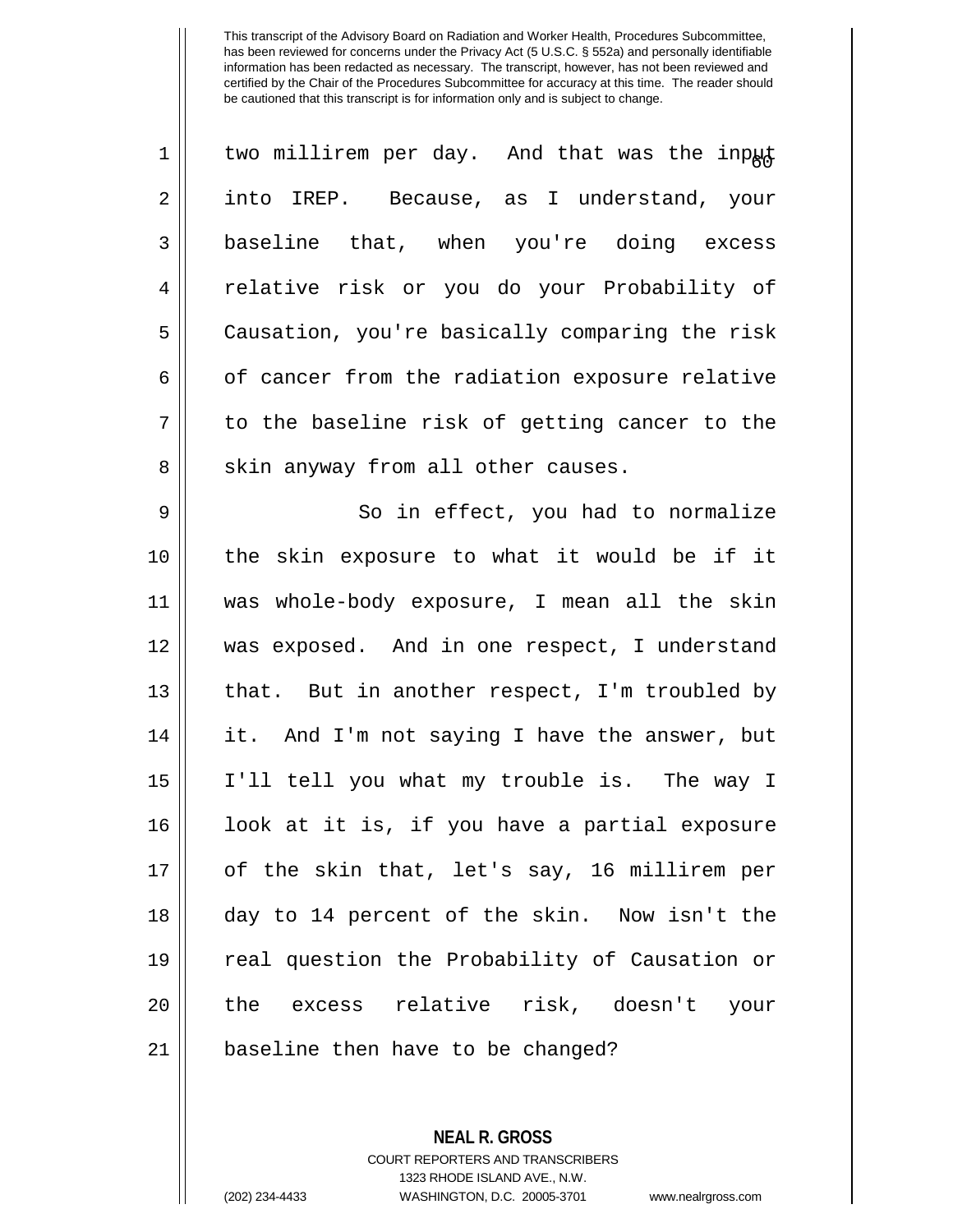| $\mathbf 1$ | In fact, for the skin cance $g_{\gamma}$        |
|-------------|-------------------------------------------------|
| 2           | doesn't it have to be reduced? Doesn't the      |
| 3           | denominator in the PoC equation have to go      |
| 4           | down, thereby increasing the PoC? Because in    |
| 5           | effect, your baseline is not the risk of        |
| 6           | cancer to the entire skin of the body, it's     |
| 7           | the risk of cancer to only the portion of the   |
| 8           | skin of the body.                               |
| 9           | Now it's a bit of a brain teaser,               |
| 10          | but $-$ so it seems to me $-$ I understood what |
| 11          | you did and why you did it. But then I asked    |
| 12          | myself, no, no, no, the baseline skin cancer    |
| 13          | that should be in the calculation should be     |
| 14          | the baseline for that portion of the skin, so   |
| 15          | it should be smaller. It can't be the full      |
| 16          | number, the baseline has to be lower. And of    |
| 17          | course, if you're going to lower the baseline   |
| 18          | you have -- that means you're going to          |
| 19          | increase the Probability of Causation.          |
| 20          | So I could see by the approach                  |
| 21          | that you folks have used, you're going to       |
|             |                                                 |

**NEAL R. GROSS** COURT REPORTERS AND TRANSCRIBERS 1323 RHODE ISLAND AVE., N.W.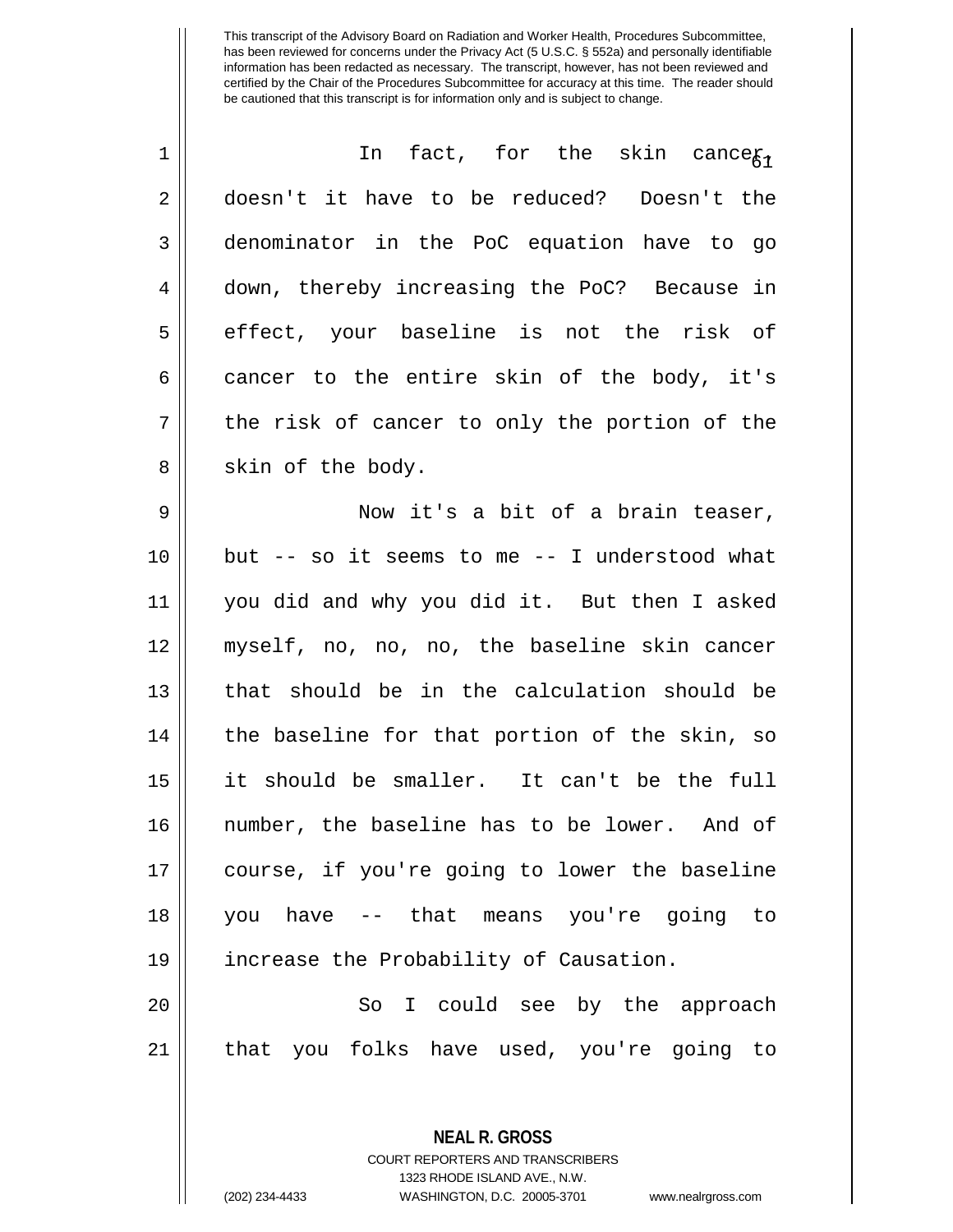| 1  | underestimate the PoC, because first of al $\frac{1}{6}$ |
|----|----------------------------------------------------------|
| 2  | you're reducing the dose when, in fact, if you           |
| 3  | -- what I would have done is say, no, no, you            |
| 4  | don't reduce the dose, you leave the dose what           |
| 5  | it is, but you reduce the baseline which                 |
| 6  | increases. So the dose stays the same, 16,               |
| 7  | and the baseline goes down because it's only a           |
| 8  | portion of the skin that you're judging your             |
| 9  | dose against.                                            |
| 10 | that has been sort of a<br>And                           |
| 11 | troubling knotty problem in my mind, and I'd             |
| 12 | love to hear -- in fact, I called David Kocher           |
| 13 | about this because David is one of the world's           |
| 14 | experts on the subject. And I have to say                |
| 15 | that I'm still confused whether or not the               |
| 16 | problem that I'm having conceptually with the            |
| 17 | approach, whether it's valid or not. And I               |
| 18 | guess I'm looking to Jim and Stu -- can you              |
| 19 | help?                                                    |
| 20 | DR. H. BEHLING: John, can I say,                         |
| 21 | that's something that I wrestle with, too.               |
|    |                                                          |
|    | <b>NEAL R. GROSS</b>                                     |

COURT REPORTERS AND TRANSCRIBERS 1323 RHODE ISLAND AVE., N.W.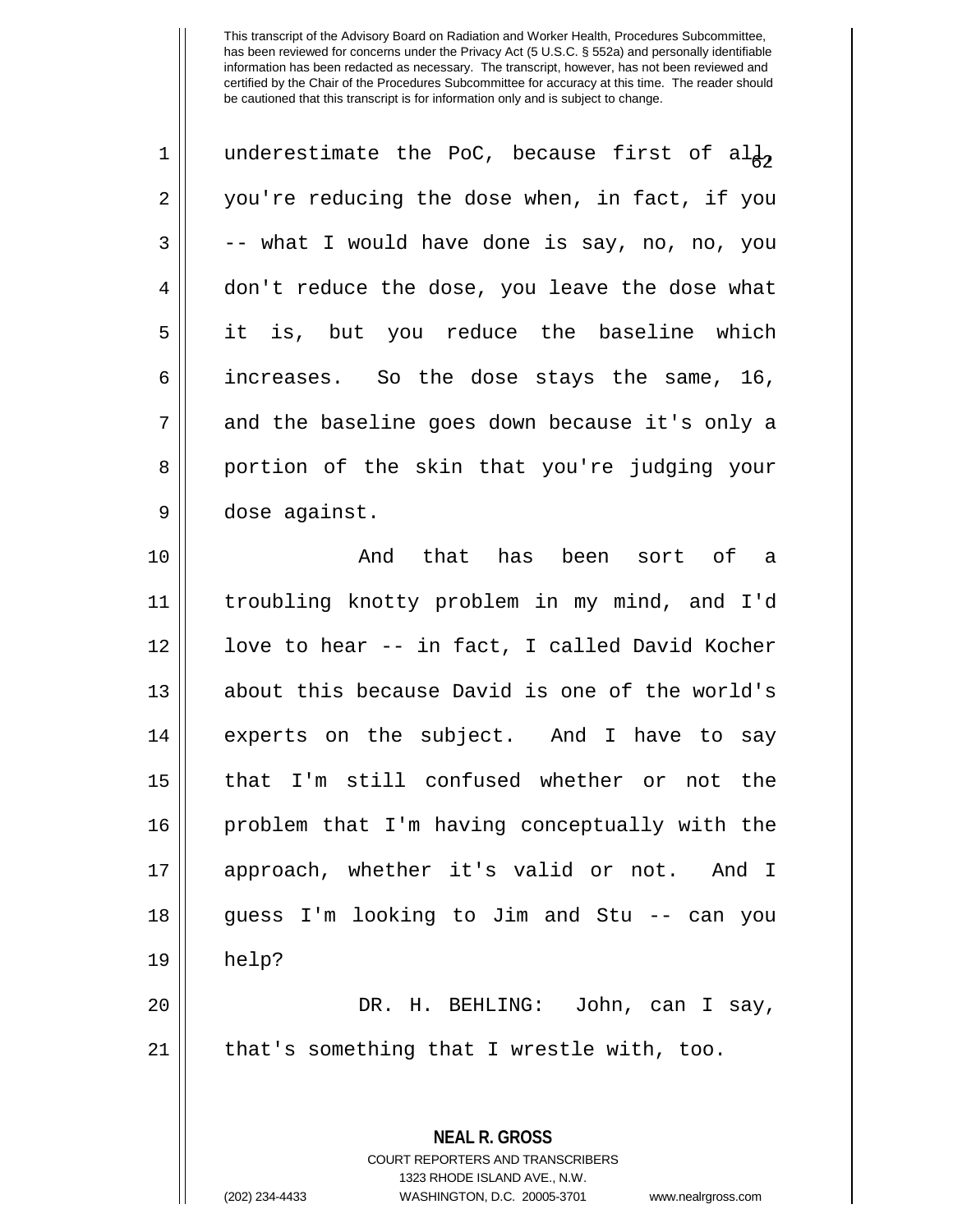| $\mathbf 1$ | DR. MAURO: Sure. Sure.<br>63                   |
|-------------|------------------------------------------------|
| 2           | DR. H. BEHLING: And given what we              |
| 3           | just talked about, and I gather from Stu in    |
| 4           | comments that they're willing to accept<br>his |
| 5           | the notion that perhaps the skin underneath    |
| 6           | the clothing is probably impacted by           |
| 7           | contamination as fair skin which would obviate |
| 8           | the need for this whole discussion that you're |
| 9           | engaging in. In other words, all the skin is   |
| 10          | now exposed.                                   |
| 11          | DR. MAURO: I agree. But it                     |
| 12          | doesn't go away when it comes to this flake    |
| 13          | issue. If the flake issue goes away, and it    |
| 14          | sounds like maybe it will as a plausible       |
| 15          | scenario, then maybe this is a moot point.     |
| 16          | But you can understand whether                 |
| 17          | it's a moot point or not, all I can say is     |
| 18          | that I find it a conceptual problem with IREP  |
| 19          | that, given that it's a real scenario, that    |
| 20          | it's a partial skin exposure, not the whole    |
| 21          | body, the whole skin surface. The way in       |

**NEAL R. GROSS** COURT REPORTERS AND TRANSCRIBERS

1323 RHODE ISLAND AVE., N.W.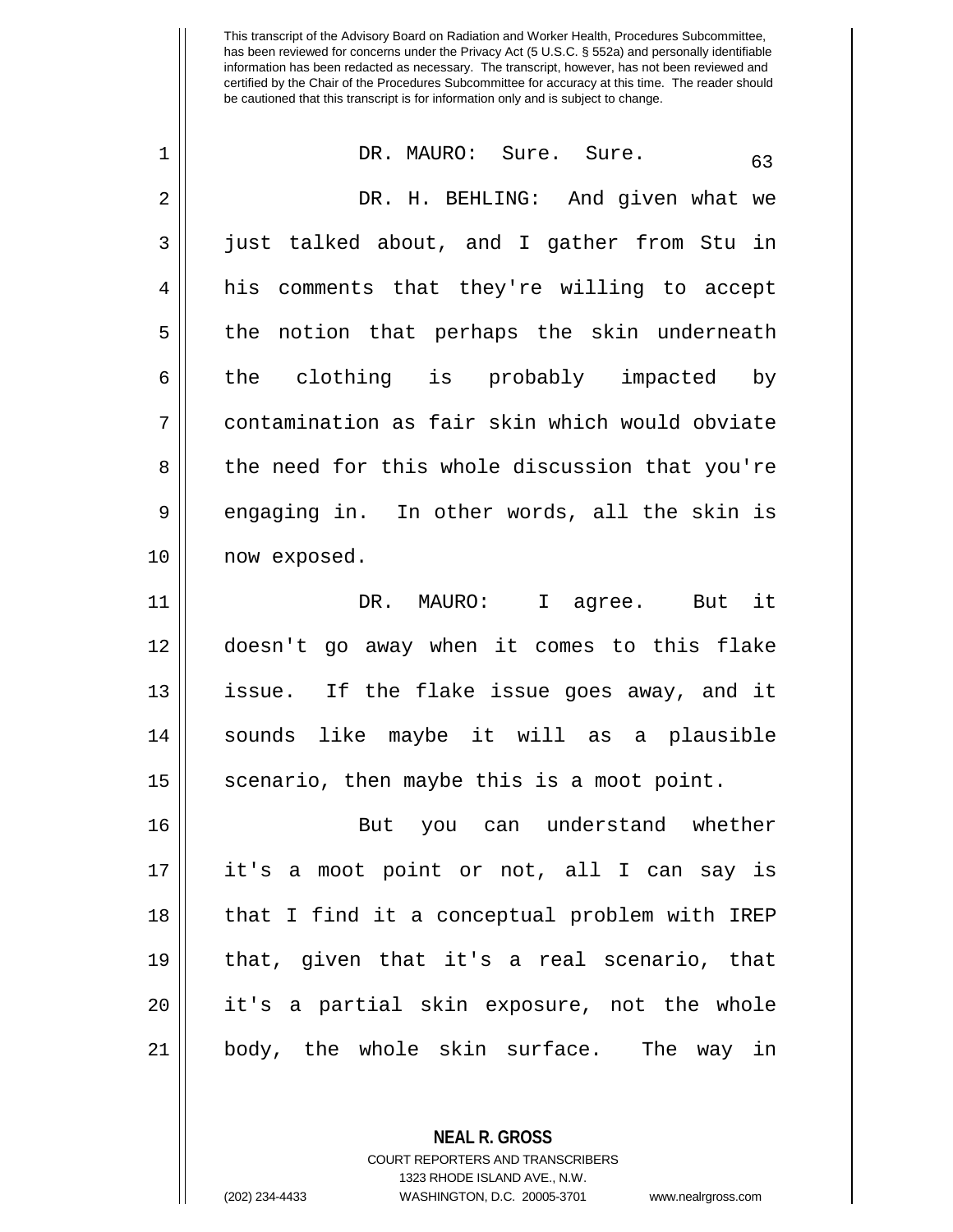| $\mathbf 1$ | which you come at the problem to do the Po $\zeta_4$ |
|-------------|------------------------------------------------------|
| 2           | and the way that it was done in the example          |
| 3           | problem for Bridgeport Brass did -- you know,        |
| 4           | Hans, I understand you're right, that might go       |
| 5           | away.                                                |
| 6           | But let's say it doesn't go away,                    |
| 7           | okay? Am I thinking about this incorrectly,          |
| 8           | how you do PoC under those circumstances?            |
| 9           | MR. HINNEFELD: John, this is --                      |
| 10          | DR. H. BEHLING: That's something                     |
| 11          | with regard to the issue of what may have been       |
| 12          | done to David Kocher. The fact of the matter         |
| 13          | is, if you were to do a revised baseline for         |
| 14          | cancer, it would probably not be proportional        |
| 15          | to the surface area of the skin. Because I           |
| 16          | believe that if you look at empirical data           |
| 17          | involving the medical data that may<br>be            |
| 18          | available out there on skin cancer, the              |
| 19          | overwhelming majority of cancer is probably in       |
| 20          | the natural population that has nothing to do        |
| 21          | with radiation. It's probably the result of          |

**NEAL R. GROSS**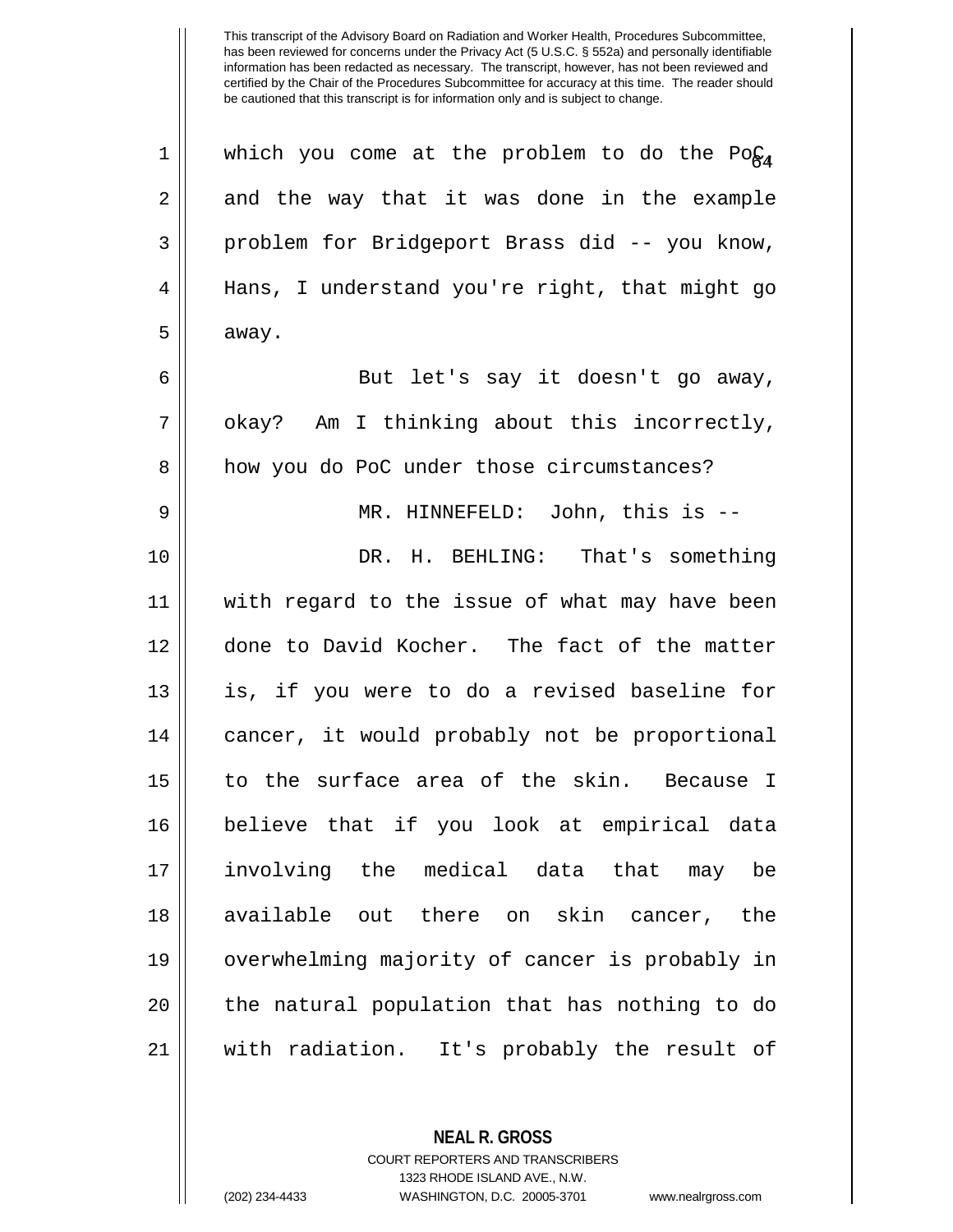| 1  | sun exposure, and those skin cancers would     |
|----|------------------------------------------------|
| 2  | probably ultimately be confined to the areas   |
| 3  | that are naturally not subject -- that are not |
| 4  | covered, namely the hands and arms, the face,  |
| 5  | the ear lobes, the neck, et cetera, et cetera. |
| 6  | So it would probably not be a                  |
| 7  | proportional percentage value of total skin    |
| 8  | because, as I said, if you look at baseline    |
| 9  | values in the natural population, those skin   |
| 10 | cancers would probably be dominated by areas   |
| 11 | of skin, not just the nose, face, ears, neck   |
| 12 | and hands.                                     |
| 13 | MR. KATZ: John, can I jump in for              |
| 14 | a second? Jim Neton wanted to say<br>just      |
| 15 | something and he hasn't had a chance to weigh  |
| 16 | in yet.                                        |
| 17 | CHAIR MUNN: Thank you, John.                   |
| 18 | DR. NETON: Thank you. Hans was                 |
| 19 | actually making the same -- having the same    |
| 20 | discussion that I was going to make about the  |
| 21 | baseline risk. And I actually think it may be  |
|    |                                                |

**NEAL R. GROSS** COURT REPORTERS AND TRANSCRIBERS 1323 RHODE ISLAND AVE., N.W.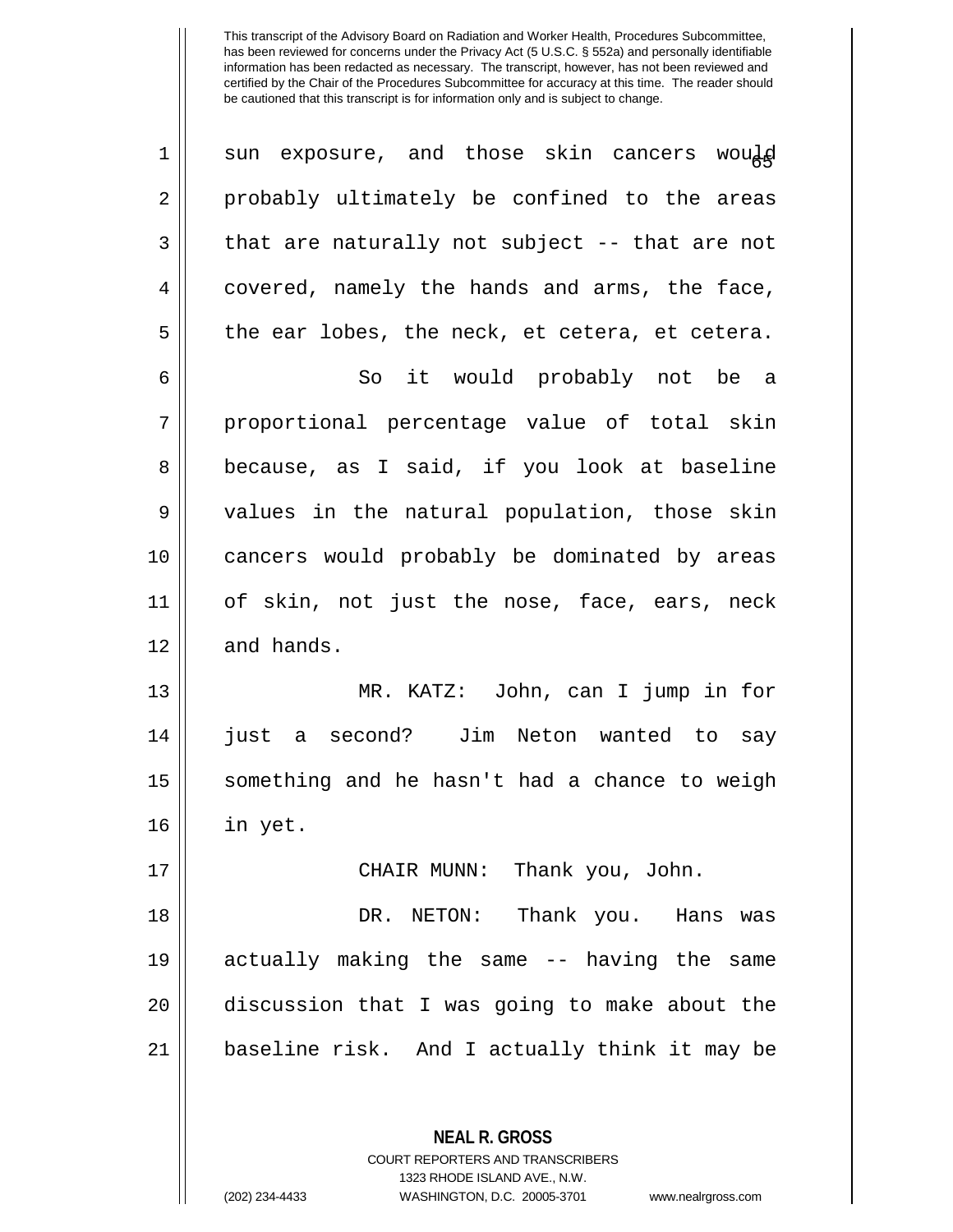This transcript of the Advisory Board on Radiation and Worker Health, Procedures Subcommittee, has been reviewed for concerns under the Privacy Act (5 U.S.C. § 552a) and personally identifiable information has been redacted as necessary. The transcript, however, has not been reviewed and certified by the Chair of the Procedures Subcommittee for accuracy at this time. The reader should be cautioned that this transcript is for information only and is subject to change.  $1 \parallel$  unknowable, the data --2 DR. MAURO: Okay. 3 DR. NETON: -- probably aren't 4 | even there. 5 But getting back to John's  $6 \parallel$  original point, it still would apply even if 7 we did accept clothing contamination, because 8 || there -- it's possible you'll have instances 9 where you'll have measurements of skin 10 contamination on a person that you could use 11 in a dose calculation. And in that case, if 12 || you look at our TIB-17, it actually provides 13 || three alternatives to doing a skin dose 14 calculation. 15 The first situation is, if the 16 contamination is directly deposited on the 17 || site where the skin cancer occurred, then we 18 would not adjust the risk value for the very 19 reason that John mentioned. Is that we 20 || believe there was competing -- a competition 21 between the background incident rate and the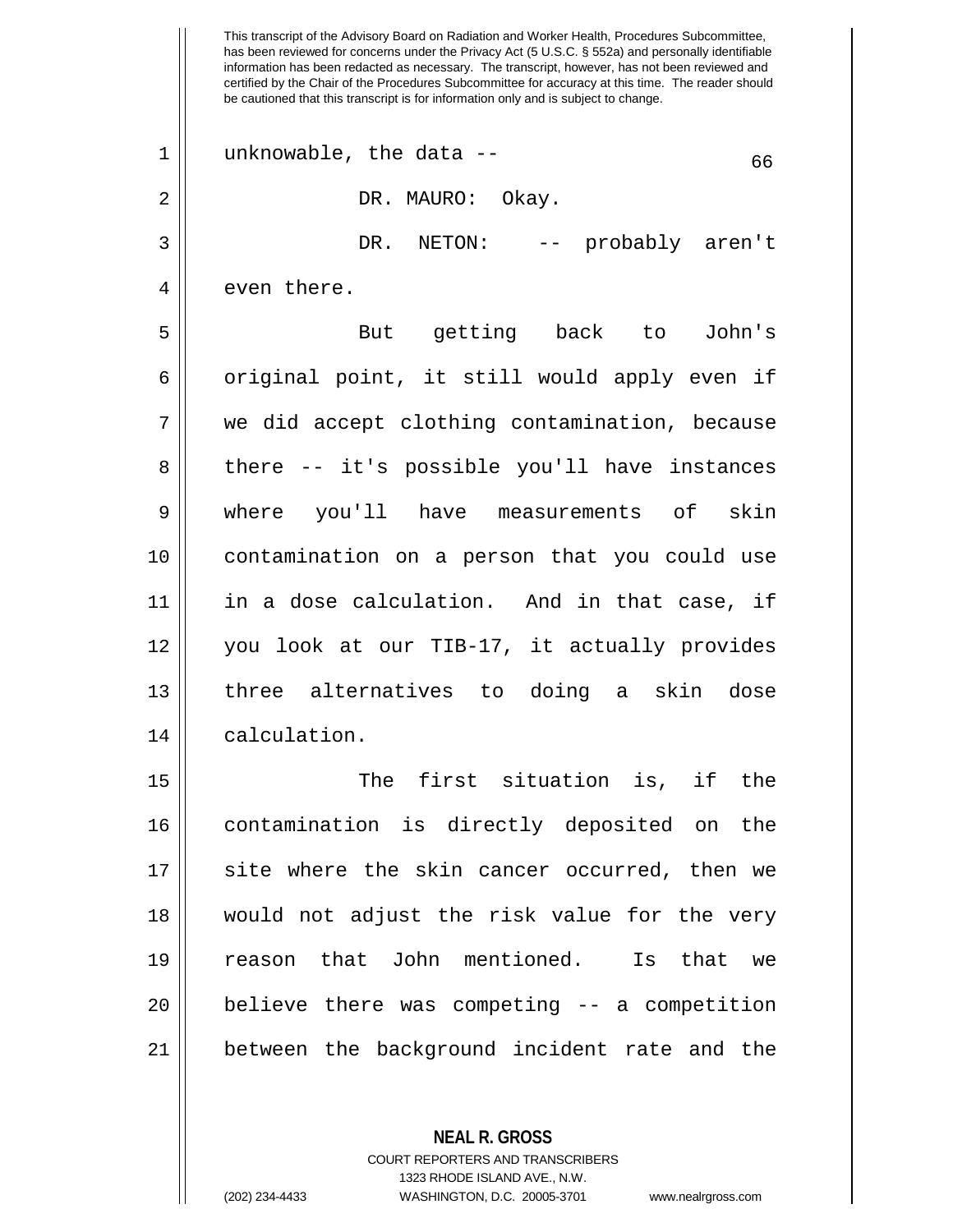| $\mathbf 1$ | risk value being reduced. Those two offsgt     |
|-------------|------------------------------------------------|
| 2           | each other roughly. We don't know if that is   |
| 3           | really true, but it made some common sense to  |
| 4           | us way back when we wrote TIB-17. So in that   |
| 5           | case, I think we're doing the best we can for  |
| 6           | the claimant in that scenario.                 |
| 7           | In the case where the skin                     |
| 8           | contamination was known to be not over the     |
| 9           | site of the skin cancer, then we would         |
| 10          | obviously assign a PoC of zero because they -- |
| 11          | DR. MAURO: Yeah.                               |
| 12          | DR. NETON: -- received no dose.                |
| 13          | Now in the case where you have                 |
| 14          | skin contamination with a cancer of an unknown |
| 15          | location, in other words you don't know        |
| 16          | whether the cancer was covered -- was directly |
| 17          | under the contamination or not, the<br>TIB     |
| 18          | provides for a distribution to be assigned. A  |
| 19          | log-normal distribution with the central       |
| 20          | estimate being the adjusted risk value, that   |
| 21          | is divide the risk value by the percentage     |

COURT REPORTERS AND TRANSCRIBERS 1323 RHODE ISLAND AVE., N.W. (202) 234-4433 WASHINGTON, D.C. 20005-3701 www.nealrgross.com

**NEAL R. GROSS**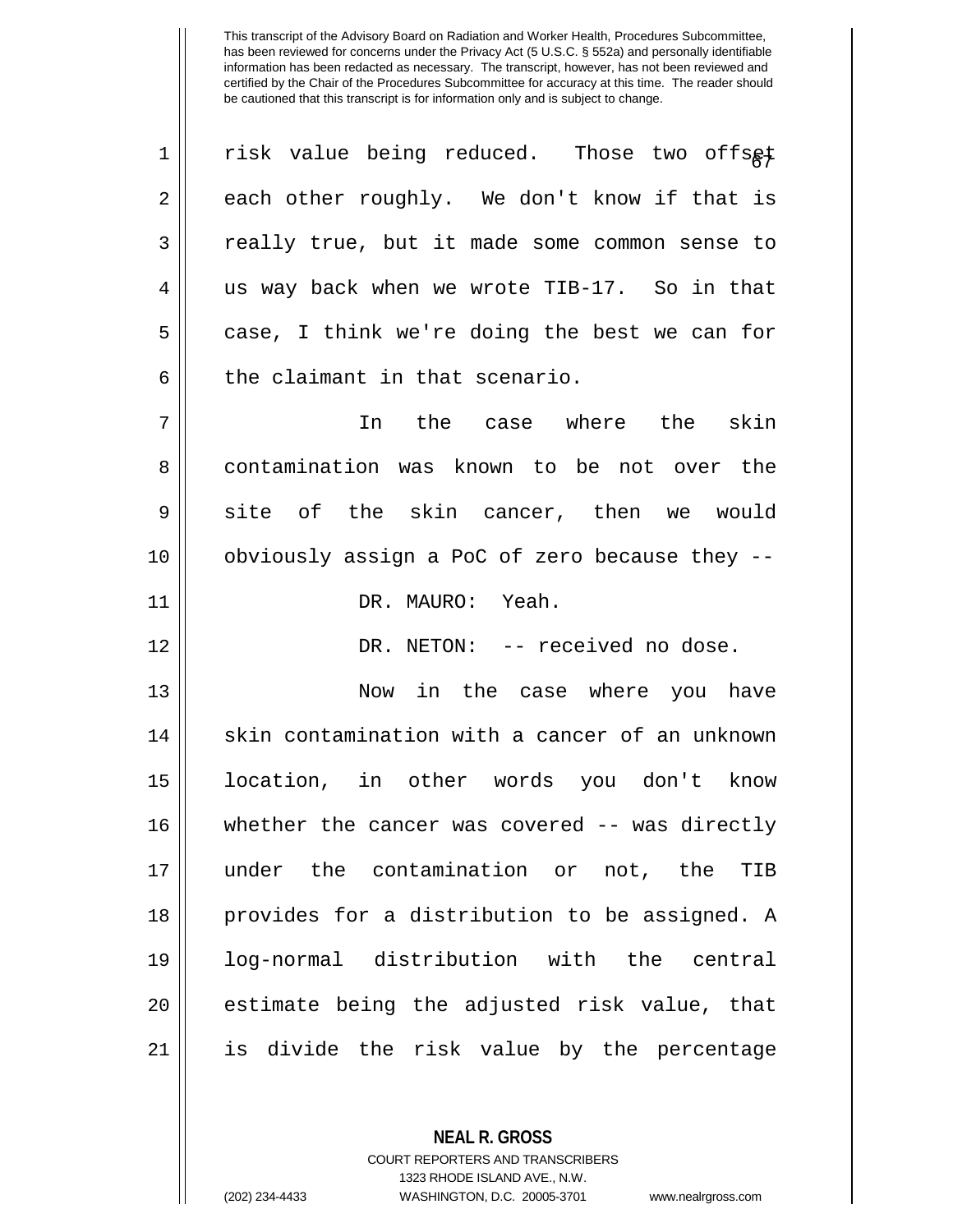| $\mathbf 1$ | ratio, the percentage of the skin that's       |
|-------------|------------------------------------------------|
| 2           | contaminated to the whole body. And the upper  |
| 3           | end of that distribution would be the full     |
| 4           | dose making no adjustments. And that's the     |
| 5           | way it's currently done.                       |
| 6           | So it seems to me that the one                 |
| 7           | that you reviewed, John, may have been done    |
| 8           | improperly, even according to our own          |
| 9           | procedures.                                    |
| 10          | DR. MAURO: Okay.                               |
| 11          | DR. NETON: So that's where our                 |
| 12          | current position stands. I do agree that       |
| 13          | there's room for discussion and further        |
| 14          | analysis of this. I intend to take this up     |
| 15          | with SENES to some degree, because they are    |
| 16          | our experts in this area, we're not. And you   |
| 17          | know, ask some basic questions, you know, like |
| 18          | first of all, even if you were to adjust for   |
| 19          | baseline cancer risk of areas exposed, is that |
| 20          | even doable? And if not, then what are your    |
| 21          | other options.                                 |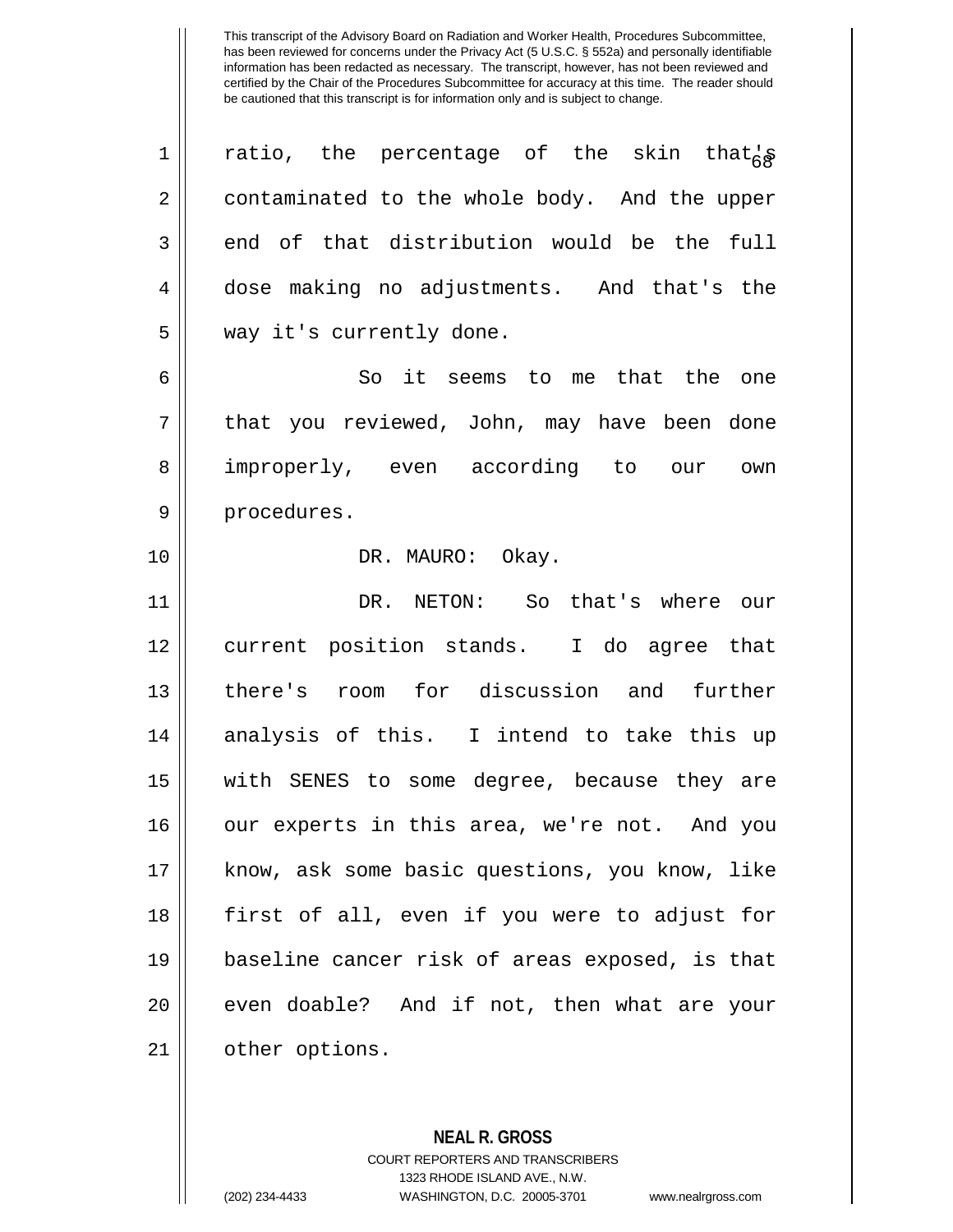| $\mathbf 1$ | DR. MAURO: Hey Jim, thank you.<br>69           |
|-------------|------------------------------------------------|
| 2           | My main goal here today was                    |
| 3           | typically to communicate what was on our mind, |
| 4           | the things that were troubling us, not that we |
| 5           | had answers. We just didn't understand         |
| 6           | completely and -- whether or not -- you know,  |
| 7           | and it sounds like you folks understand our    |
| 8           | concerns. And it sounds like you are going to  |
| 9           | address them. And for the -- and then we'll    |
| 10          | all hear a little bit more about, you know,    |
| 11          | how to deal with -- right now, I guess you do  |
| 12          | have your procedure and the -- there's a part  |
| 13          | of that OTIB-17 that talks about some of the   |
| 14          | things you mentioned.                          |
| 15          | And my concern was this business               |
| 16          | of the baseline and the -- and how do you deal |
| 17          | with that. And of course, the point that Hans  |
| 18          | made regarding the clothing. I think that      |
| 19          | once that's on the record, that is, you folks  |
| 20          | take a position and answer our concerns, for   |
| 21          | example, document why you feel the wash-off    |

COURT REPORTERS AND TRANSCRIBERS 1323 RHODE ISLAND AVE., N.W.

**NEAL R. GROSS**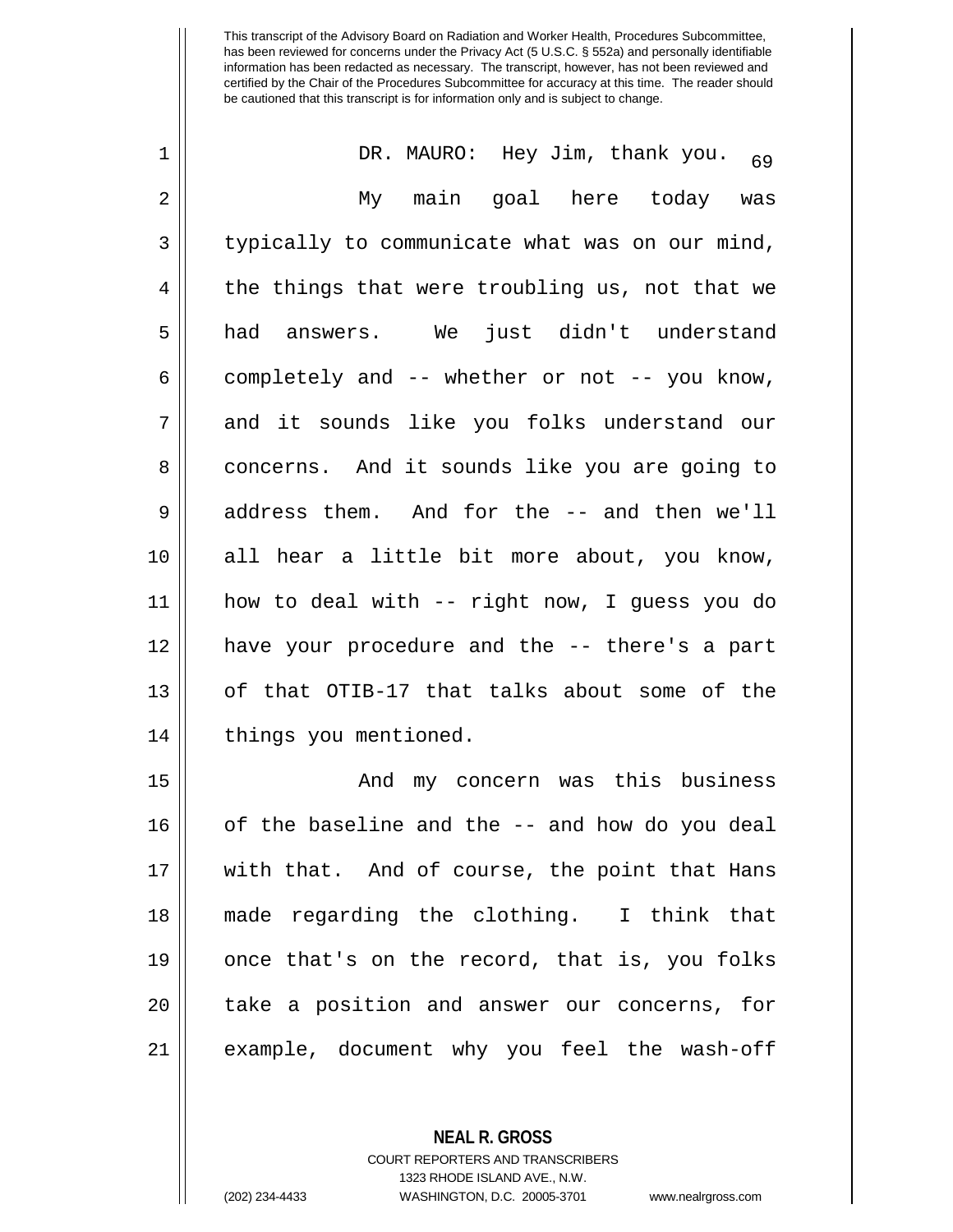This transcript of the Advisory Board on Radiation and Worker Health, Procedures Subcommittee, has been reviewed for concerns under the Privacy Act (5 U.S.C. § 552a) and personally identifiable information has been redacted as necessary. The transcript, however, has not been reviewed and certified by the Chair of the Procedures Subcommittee for accuracy at this time. The reader should be cautioned that this transcript is for information only and is subject to change. **NEAL R. GROSS** 1 || will work, the -- and the degree to which  $y \varphi \mu$  $2 \parallel$  can address the accumulation in the clothing, 3 I think we get that on the record and then we 4 move on. 5 || But this has been very helpful and 6 thank you for all the time you gave us on 7 II this. 8 CHAIR MUNN: And it's our 9 | assumption that we'll have a report from NIOSH 10 responding to this paper at our next meeting,  $11$  || right? Is that  $-$ 12 MEMBER ZIEMER: Wanda, could I ask 13 || another question on this? And I was going to 14 | make a comment. 15 CHAIR MUNN: Certainly, Paul. 16 MEMBER ZIEMER: One thing about -- 17 || and this is Ziemer, Court Recorder. 18 || Tor an argument about skin, which 19 is, in many respects sort of different from 20 || the rest of the body, because it's all over 21 the place, it's very easy for us to think

> COURT REPORTERS AND TRANSCRIBERS 1323 RHODE ISLAND AVE., N.W.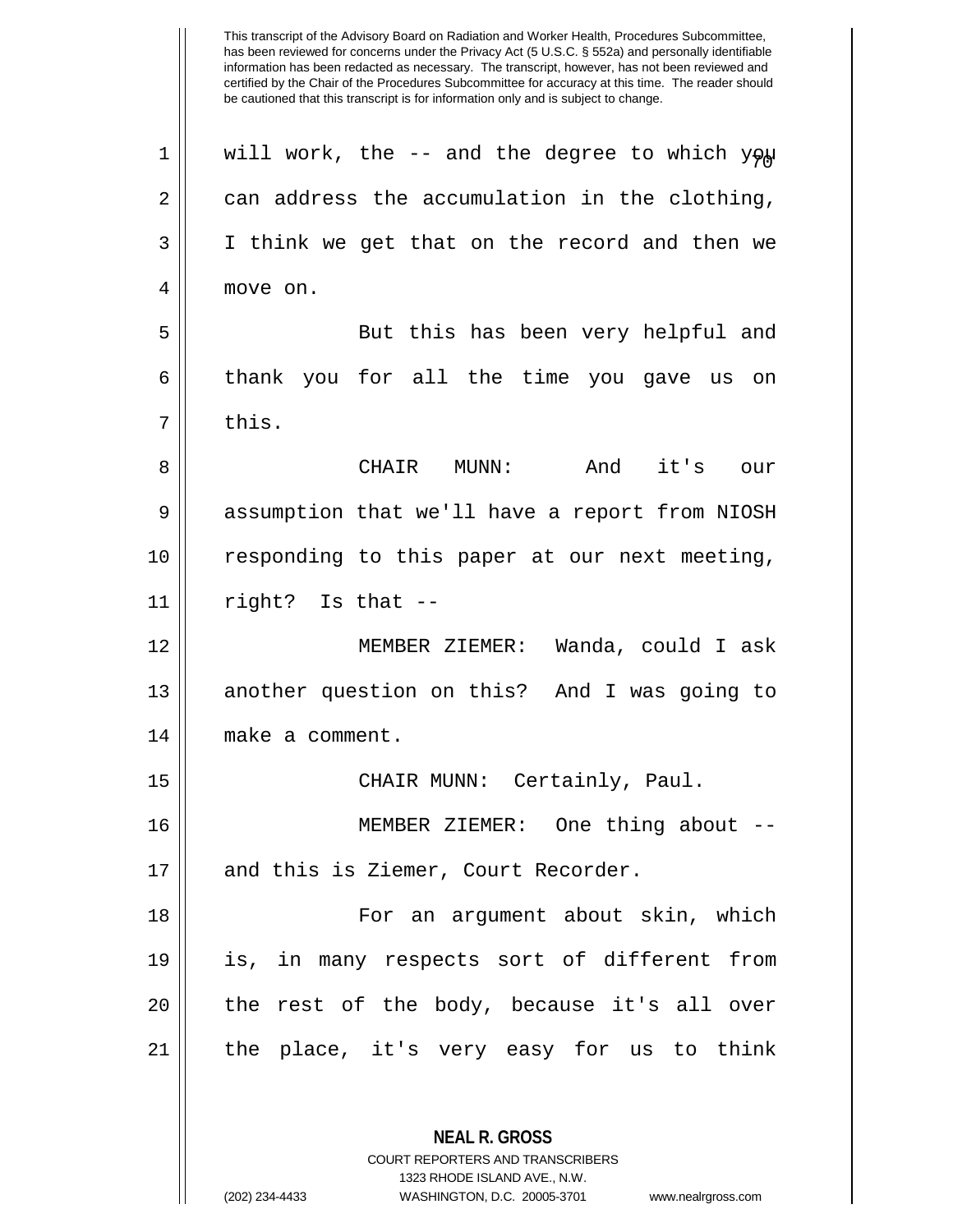| 1  | about stochastic effects such as<br>in the     |
|----|------------------------------------------------|
| 2  | Marshall Islands where there is, you know, a   |
| 3  | one-to-one relationship where the fallout hits |
| 4  | the skin and you've got skin burns.            |
| 5  | But where you have non-stochastic              |
| 6  | effects -- I got it reversed here.             |
| 7  | DR. MAURO: Reversed, yes.                      |
| 8  | MEMBER ZIEMER: I reversed it.                  |
| 9  | But where you had non-stochastic -             |
| 10 | - or where you have stochastic effects, and    |
| 11 | the skin is an organ, to what extent you're    |
| 12 | going into a one to one relationship between   |
| 13 | the base is actually delivered versus where    |
| 14 | the cancer is? The skin is actually not just   |
| 15 | a surface that has some depth and so there's a |
| 16 | volume there as well.                          |
| 17 | And is there any good research                 |
| 18 | that shows that the cancer would appear in the |
| 19 | immediate vicinity of where the dose is        |
| 20 | delivered for a stochastic effect on the skin? |
| 21 | DR. NETON: Paul, this is Jim.                  |
|    |                                                |

COURT REPORTERS AND TRANSCRIBERS 1323 RHODE ISLAND AVE., N.W. (202) 234-4433 WASHINGTON, D.C. 20005-3701 www.nealrgross.com

**NEAL R. GROSS**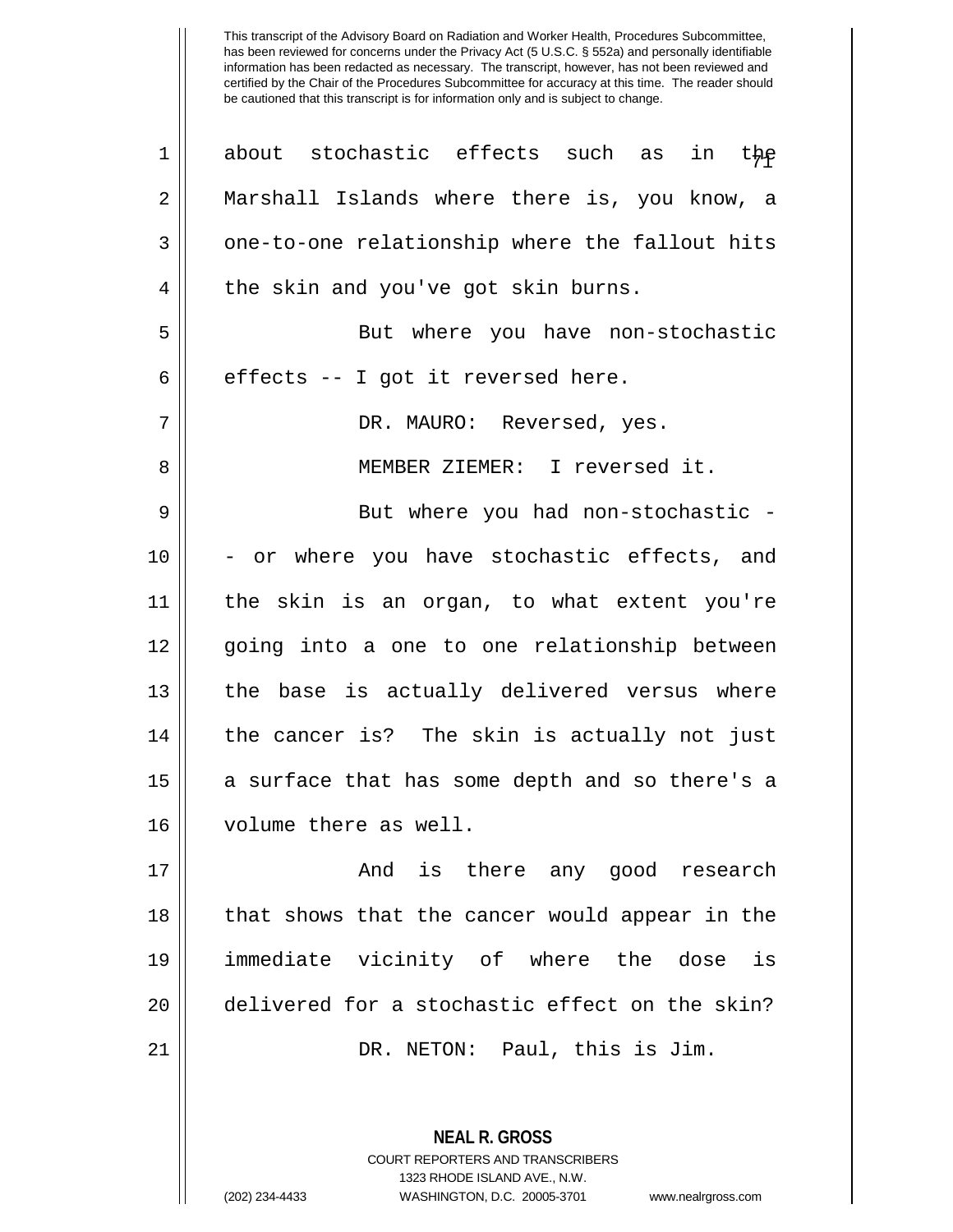This transcript of the Advisory Board on Radiation and Worker Health, Procedures Subcommittee, has been reviewed for concerns under the Privacy Act (5 U.S.C. § 552a) and personally identifiable information has been redacted as necessary. The transcript, however, has not been reviewed and certified by the Chair of the Procedures Subcommittee for accuracy at this time. The reader should be cautioned that this transcript is for information only and is subject to change. **NEAL R. GROSS** COURT REPORTERS AND TRANSCRIBERS <sup>72</sup> <sup>1</sup> MEMBER ZIEMER: The skin of the 2 whole body is an organ -- 3 DR. NETON: I think there's 4 probably some very good animal data on that. 5 || They've done research for years with pigs and 6 radiation, localized radiation. And I'm not 7 aware of what's called, I guess, these 8 abscopal effects where cancers pop up  $9 \parallel$  somewhere else other than the radiation site.  $10$  || And I don't --11 MEMBER ZIEMER: And then that -- 12 there's sort of an argument it could be 13 || cancers crop up somewhere else from where the 14 dose is delivered. 15 DR. NETON: And I don't know, but 16 my guess would be that I don't think that  $17$  || there's very -- a good body of evidence that 18 would support that. But it's something that 19 would have to be looked at in more detail. 20 DR. H. BEHLING: Yes. And with 21 || regard to the Marshall Island experience, skin

1323 RHODE ISLAND AVE., N.W.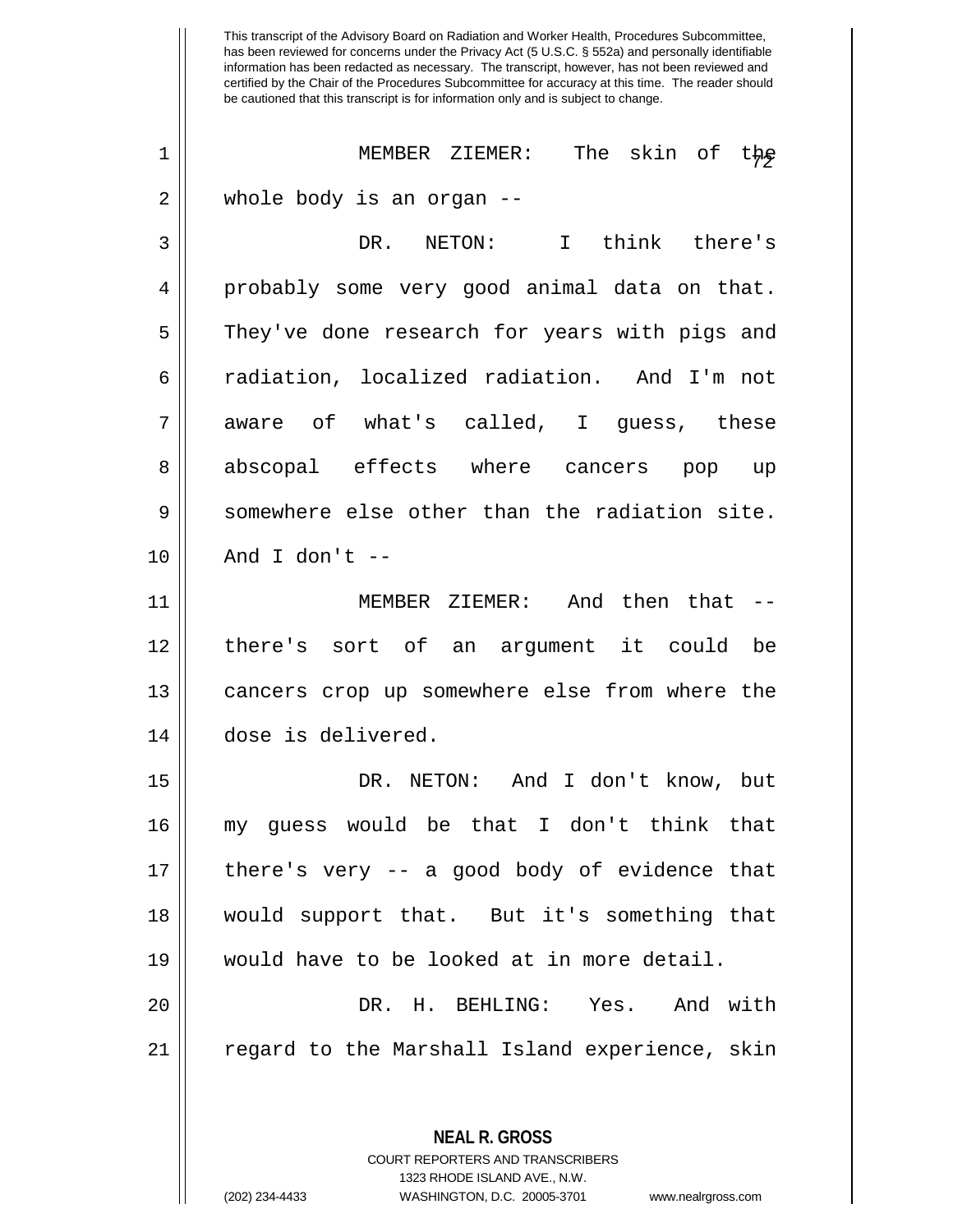| $\mathbf 1$ | cancer was really not the major issue there. <sub>7</sub> $\frac{1}{4}$ |
|-------------|-------------------------------------------------------------------------|
| 2           | think the doses were in the thousands of rads.                          |
| 3           | And most of those, the approach                                         |
| 4           | they were in contact with the<br>was                                    |
| 5           | contamination on their feet. And they don't                             |
| 6           | wear shoes most of the time --                                          |
| 7           | MEMBER ZIEMER: Right, those are                                         |
| 8           | direct burns and so on.                                                 |
| 9           | CHAIR MUNN: Somewhat different                                          |
| 10          | circumstance than what we're facing with the                            |
| 11          | current question.                                                       |
| 12          | MEMBER ZIEMER: Okay, yes, I just                                        |
| 13          | wanted to ask. You know, intuitively, we                                |
| 14          | should -- there should be a one to one                                  |
| 15          | relationship between where the dose<br>was                              |
| 16          | delivered and where the cancer occurred.<br>But                         |
| 17          | I always have trouble on the skin, you know,                            |
| 18          | as an organ, and that also goes to this issue                           |
| 19          | of whether you approximate it or not in the                             |
| 20          | way that John was describing.                                           |
| 21          | DR. NETON: Paul, you raise a good                                       |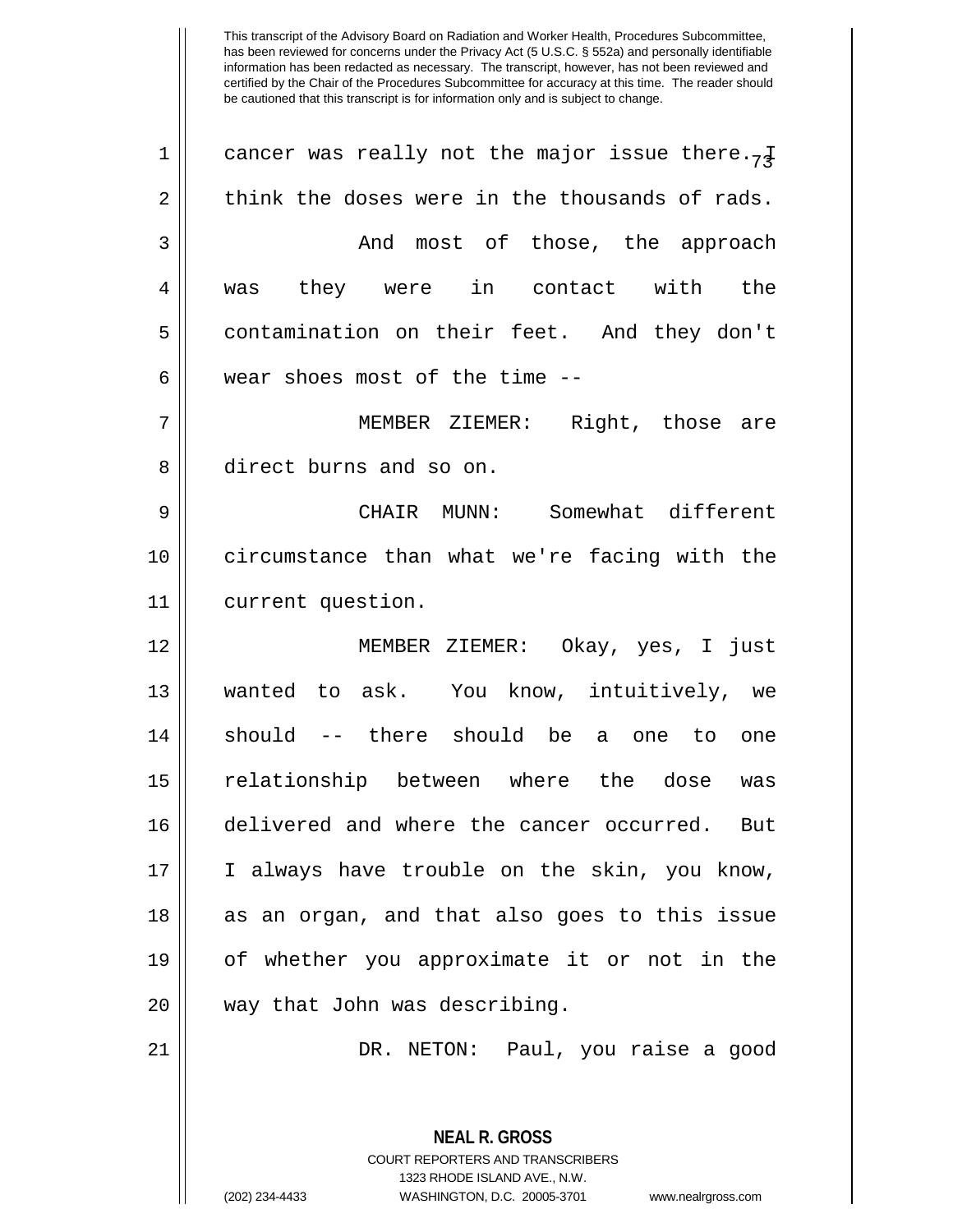| 1  | point. And it's always interesting. We treat  |
|----|-----------------------------------------------|
| 2  | all skin cancers as independent events, and   |
| 3  | we've had independent primary cancers, we've  |
| 4  | had I think -- I don't know Stu might know    |
| 5  | better, but I think there's cases where we've |
| 6  | had 100 or more individual skin cancers all   |
| 7  | treated as individual primaries.              |
| 8  | And of course, at each iteration,             |
| 9  | the PoC, the dose required to get to a PoC of |
| 10 | 50 percent goes down substantially as you go  |
| 11 | up and up.                                    |
| 12 | MEMBER ZIEMER: Yes. But we don't              |
| 13 | really do that with other organs.             |
| 14 | DR. NETON: Well, we do --                     |
| 15 | MEMBER ZIEMER: Maybe we do with               |
| 16 | blood                                         |
| 17 | DR. NETON: You can have multiple              |
| 18 | cancers in the same organ. And if they're     |
| 19 | listed individual -- as primaries, you can    |
| 20 | have two primary colon cancers, for example,  |
| 21 | quite easily.                                 |
|    |                                               |
|    | <b>NEAL R. GROSS</b>                          |

COURT REPORTERS AND TRANSCRIBERS 1323 RHODE ISLAND AVE., N.W.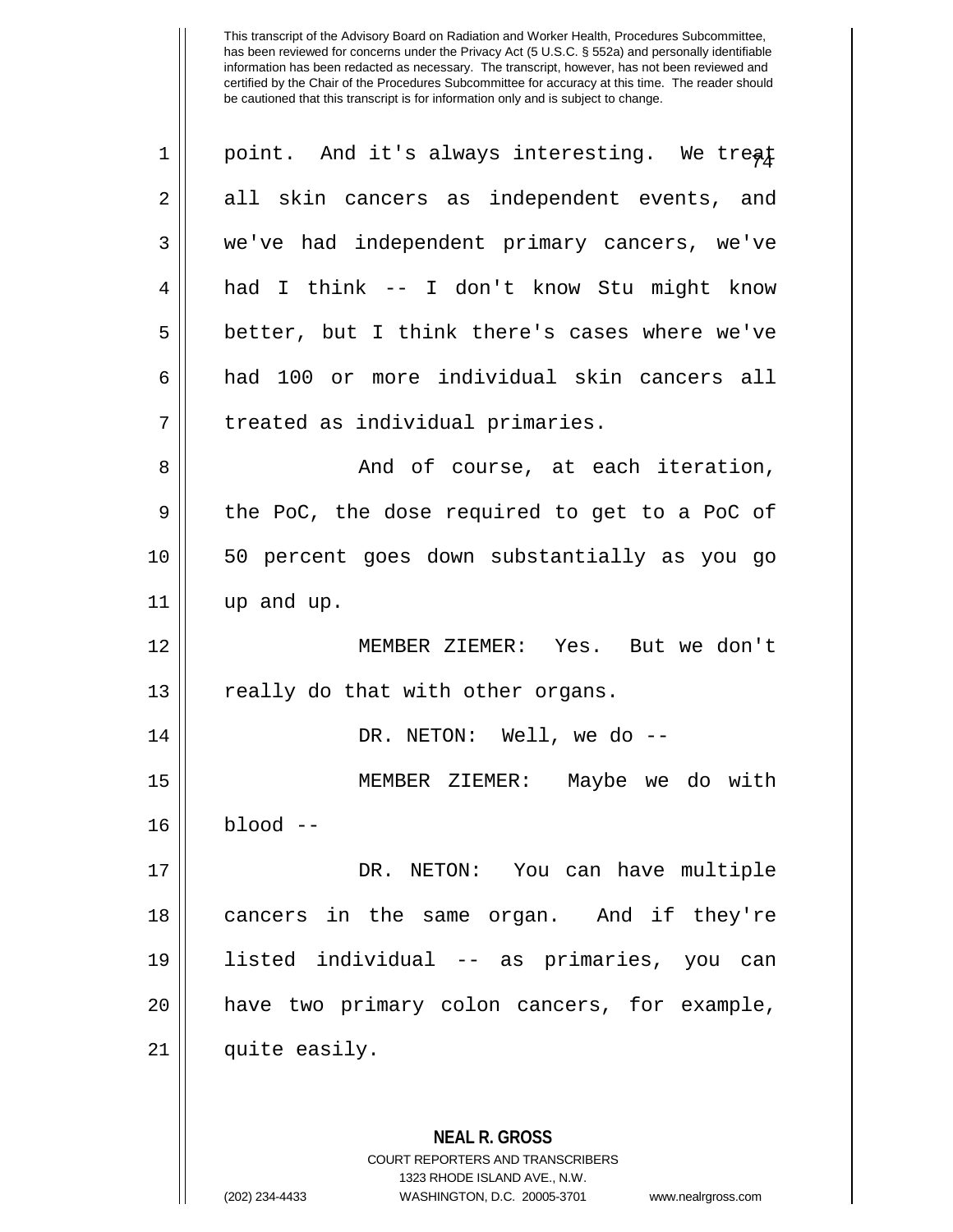| $\mathbf 1$ | MEMBER ZIEMER: Right. Right.<br>75             |
|-------------|------------------------------------------------|
| 2           | DR. H. BEHLING: But I think                    |
| 3           | coming back, using a parallel relationship     |
| 4           | between radiation and sun exposure, abscopal   |
| 5           | effects involving sun exposure and skin cancer |
| 6           | is not likely because, in most instances, when |
| 7           | you do have skin cancers, I've had multiple    |
| 8           | skin cancers removed and they all happen to be |
| 9           | in areas that were maximally exposed to        |
| 10          | sunlight. And so I believe that, you know, a   |
| 11          | sun exposure and radiation exposure probably   |
| 12          | would be very parallel in terms of which cells |
| 13          | are affected and which ones are most at risk.  |
| 14          | MEMBER ZIEMER: Right.                          |
| 15          | MR. SMITH: This is Matt Smith                  |
| 16          | with the ORAU team.                            |
| 17          | For Dr. Ziemer's question, there's             |
| 18          | information in the IREP technical document. So |
| 19          | that's one of those baseline documents back    |
| 20          | from the 2002 timeframe. Page number is 8,     |
| 21          | and this is where it is discussed that skin    |
|             |                                                |

1323 RHODE ISLAND AVE., N.W.

**NEAL R. GROSS** COURT REPORTERS AND TRANSCRIBERS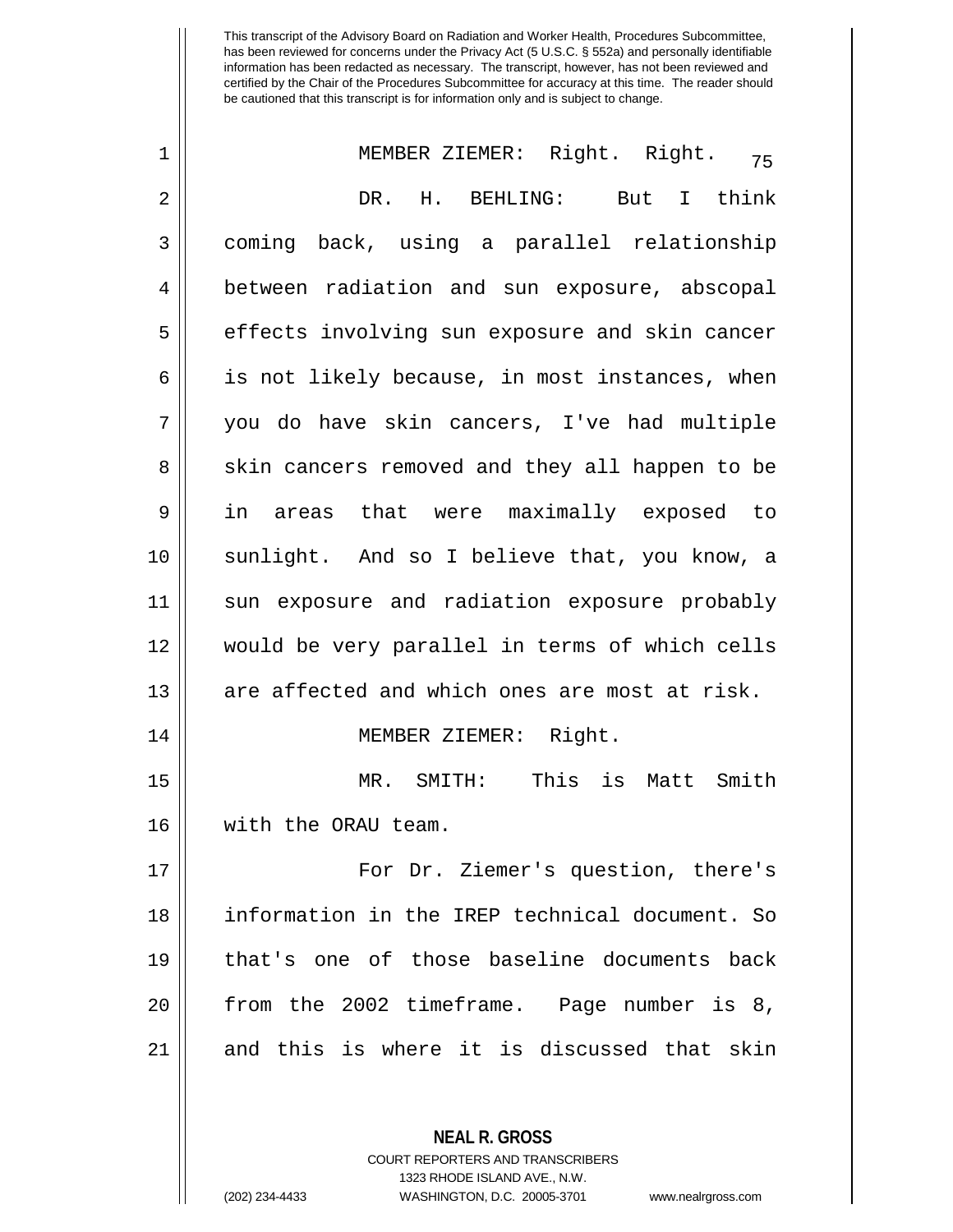This transcript of the Advisory Board on Radiation and Worker Health, Procedures Subcommittee, has been reviewed for concerns under the Privacy Act (5 U.S.C. § 552a) and personally identifiable information has been redacted as necessary. The transcript, however, has not been reviewed and certified by the Chair of the Procedures Subcommittee for accuracy at this time. The reader should be cautioned that this transcript is for information only and is subject to change. **NEAL R. GROSS** 1 || cancers tend to occur within the field  $\varphi$ 2 || radiation exposure. The citations there are 3 || based on studies of situations where people 4 were exposed under medical exposure 5 | conditions. 6 CHAIR MUNN: Thank you, Matt.  $7 ||$  That's helpful. 8 MR. SMITH: So there's about, I  $9 \parallel$  think, three or four citations there. 10 || CHAIR MUNN: Good. 11 MEMBER ZIEMER: Okay, thank you. 12 MR. SMITH: You bet. 13 CHAIR MUNN: Does that satisfy 14 | your question, Paul? 15 MEMBER ZIEMER: Yes, I think so. 16 CHAIR MUNN: Good. Then any other 17 questions before we return to the question of 18 when we might have a response from NIOSH? 19 MR. HINNEFELD: Well, we're -- I 20 don't think I can give you a schedule today. 21 We'll have to work this into the resource

> COURT REPORTERS AND TRANSCRIBERS 1323 RHODE ISLAND AVE., N.W.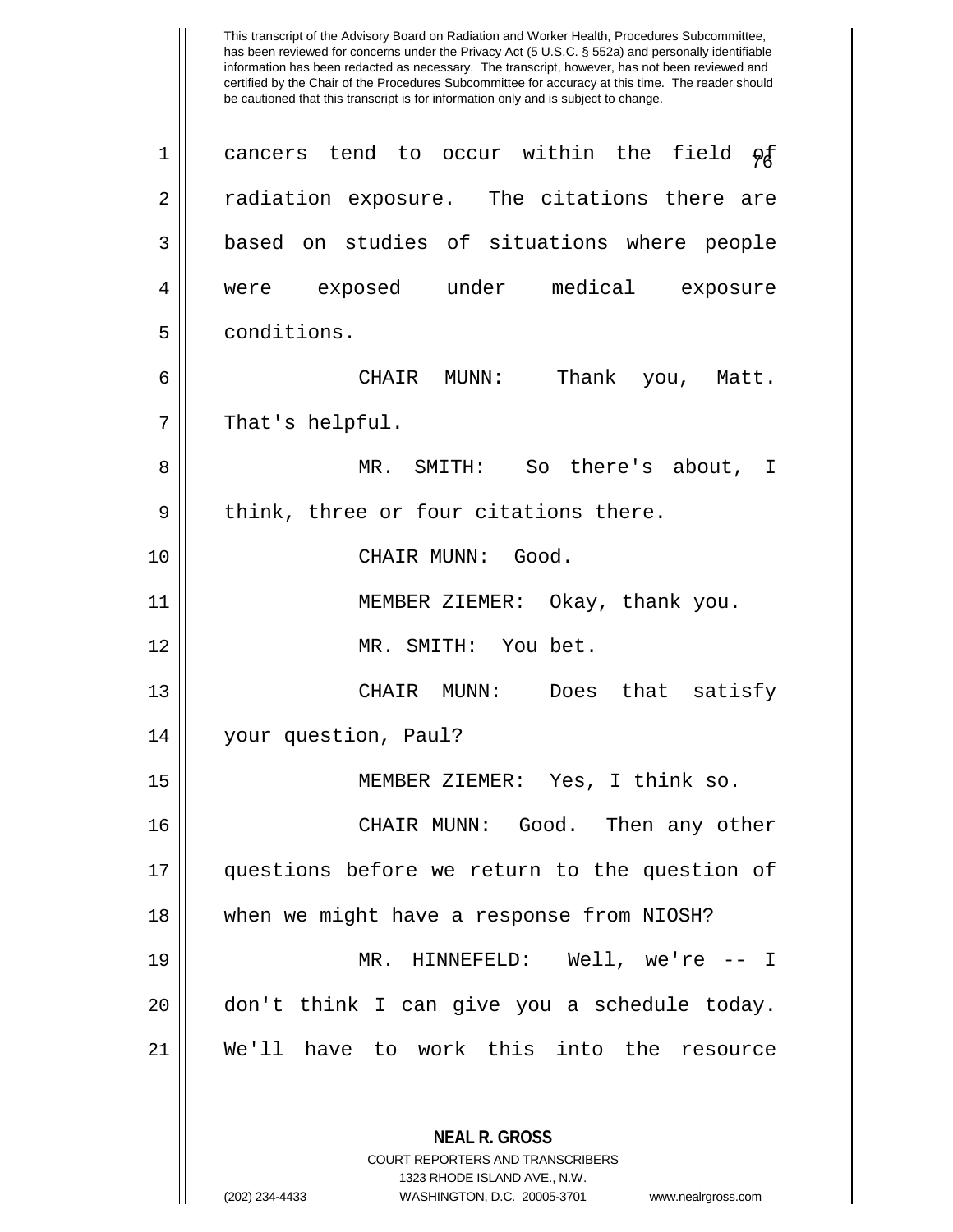This transcript of the Advisory Board on Radiation and Worker Health, Procedures Subcommittee, has been reviewed for concerns under the Privacy Act (5 U.S.C. § 552a) and personally identifiable information has been redacted as necessary. The transcript, however, has not been reviewed and certified by the Chair of the Procedures Subcommittee for accuracy at this time. The reader should be cautioned that this transcript is for information only and is subject to change. **NEAL R. GROSS** COURT REPORTERS AND TRANSCRIBERS 1323 RHODE ISLAND AVE., N.W. 1 || loading with the rest of the tasks on the 2 || project and weigh it against the resources  $3 \parallel$  available. 4 CHAIR MUNN: We'll continue to  $5 \parallel$  carry it on the agenda then. 6 MR. HINNEFELD: Sure. And we'll  $7 \parallel$  let you know if we have anything to say as the 8 || next meeting approaches. 9 CHAIR MUNN: Good. Good. Thank 10 you much, Stu. 11 || Any other comment or question with 12 || respect to this particular issue? 13 (No response.) 14 CHAIR MUNN: If not, thank you 15 || all. Thank you SC&A for the paper. And thank 16 the rest of you for the discussion and the 17 || additional information. Thanks, Matt. 18 The next item on our agenda is 19 PERs 31 and 30. We were going to have a 20 || report from SC&A on our status? 21 || MS. K. BEHLING: Yes, Wanda. This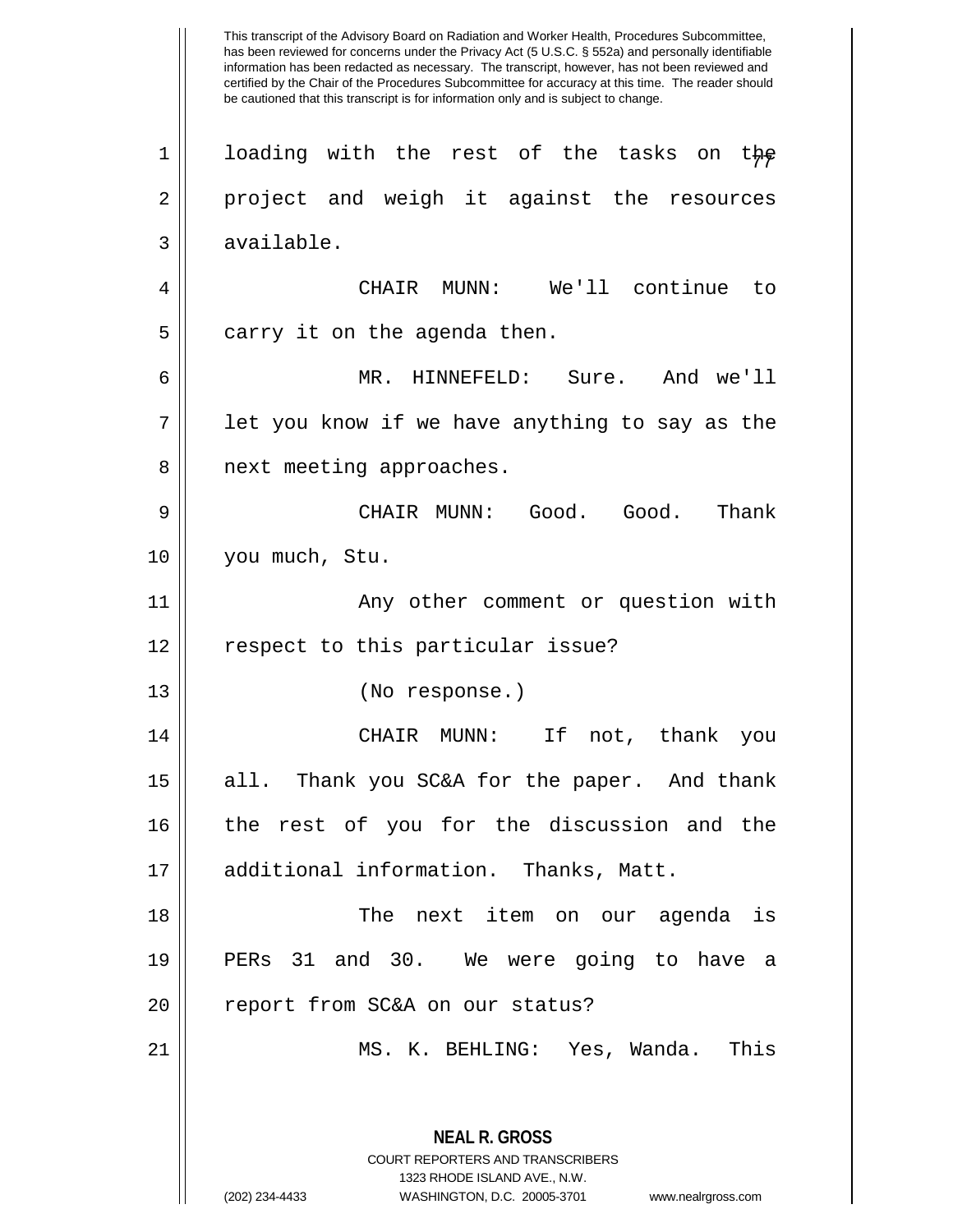| $\mathbf 1$    | is Kathy Behling.<br>78                                         |
|----------------|-----------------------------------------------------------------|
| $\overline{2}$ | And this -- I'm going to start                                  |
| $\mathbf{3}$   | with PER 30, and that was sent to Subcommittee                  |
| 4              | on July 1st of this year. I hope you'll have                    |
| 5              | that report. And I'll just preface this that                    |
| 6              | that report was done by Ron Buchanan and he                     |
| 7              | was not available to be on the line with us                     |
| 8              | today. So I'm going to try to walk you                          |
| 9              | through that.                                                   |
| 10             | CHAIR MUNN: Thank you, Kathy.                                   |
| 11             | MS. K. BEHLING: Okay. And just                                  |
| 12             | as a reminder, obviously our PER process                        |
| 13             | considers five sub-tasks. But this initial                      |
| 14             | report, we only include three sub-tasks. And                    |
| 15             | I will try to walk through those.                               |
| 16             | PER 30 was issued as a result of                                |
| 17             | the Savannah River Site Technical Basis                         |
| 18             | Document revision. The report was initially                     |
| 19             | put out in July of 2003, and as of April 2005                   |
| 20             | there were three revisions.                                     |
| 21             | And then on the -- on December                                  |
|                |                                                                 |
|                | <b>NEAL R. GROSS</b><br><b>COURT REPORTERS AND TRANSCRIBERS</b> |

1323 RHODE ISLAND AVE., N.W.

 $\mathop{\text{||}}$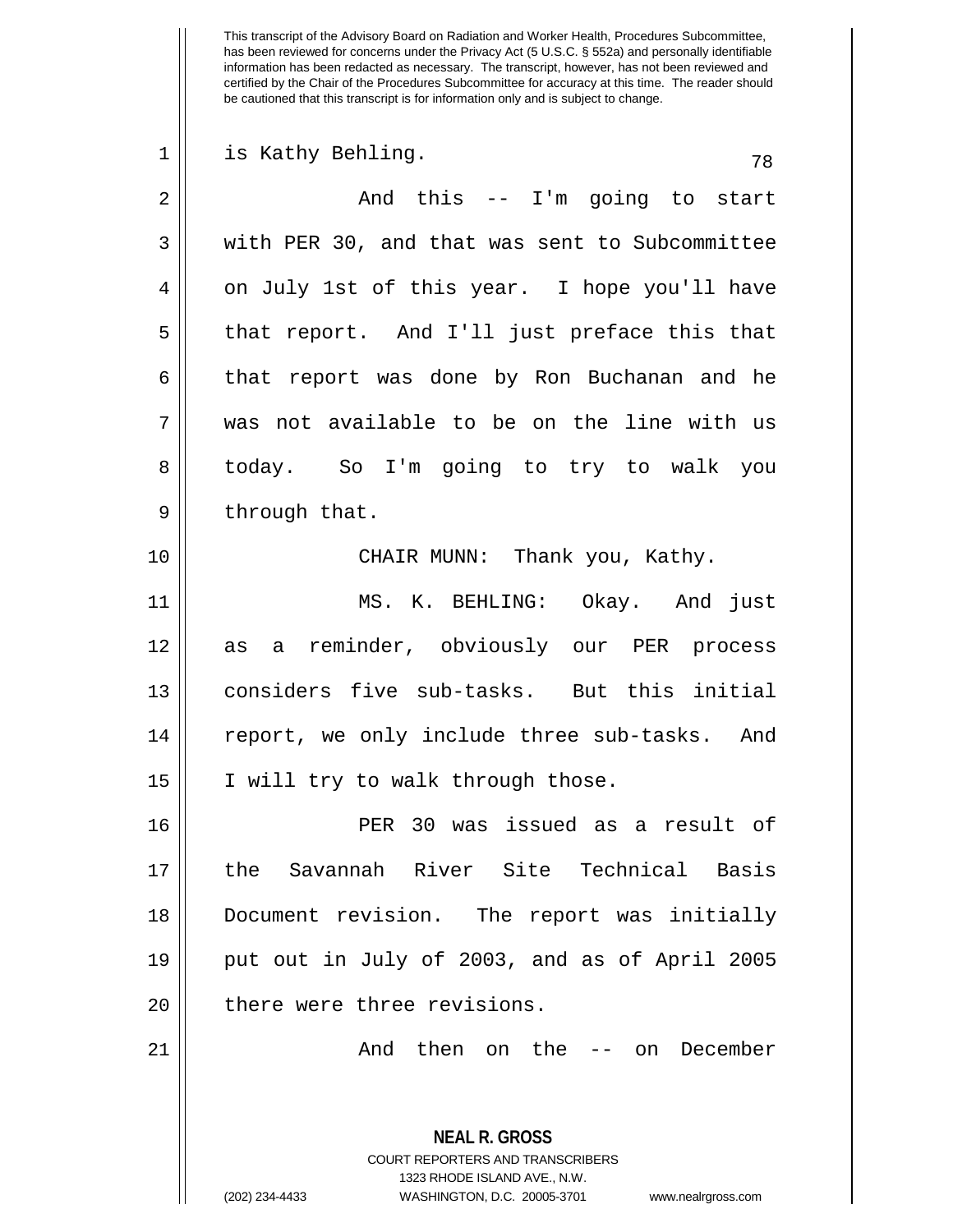1 || 18th of 2007, PER 30 was issued because  $\varphi$ f 2 changes to those revisions that would cause an 3 || increase in dose. 4 I will mention also that there is  $5 \parallel$  a -- there was a change to the occupational 6 medical dose section in 2009. Just that 7 particular section, which would constitute a 8 || Rev 4. And as part of this review, we'll 9 discuss a little later, we looked at that  $10 \parallel$  also. 11 || So to start with, the issues that 12 changed in the revisions and increased dose, 13 || there were four separate issues. And 14 || primarily those issues in summary, between Rev 15 0 and Rev 1, for the urine sample data, 16 generally the guidance in Rev 0 was to assume 17 || a daily rate of 1.4 liters per day for the 18 urine sample. However, many of the actual 19 samples that were submitted, where the 20 activity was listed as 1.5 liters per day. So  $21$  || it was assumed that, if it was 1.4 liters,

> **NEAL R. GROSS** COURT REPORTERS AND TRANSCRIBERS 1323 RHODE ISLAND AVE., N.W.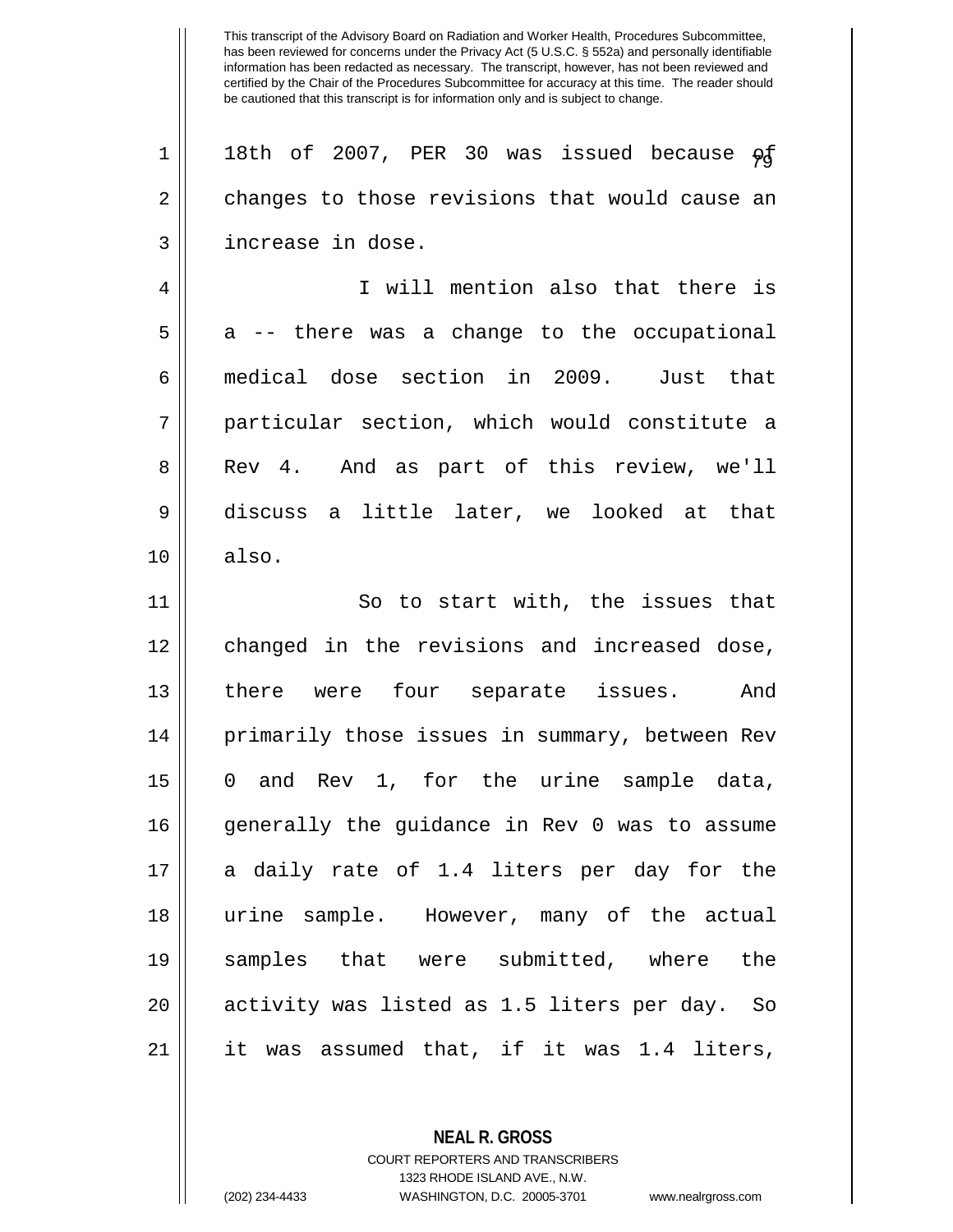| $\mathbf 1$ | that would result in a lower assigned intak $_{\mathsf{Rn}}$ |
|-------------|--------------------------------------------------------------|
| 2           | And as I said, that was corrected in Rev 1.                  |
| 3           | The second issue has to do with                              |
| 4           | environmental data. And the environmental                    |
| 5           | plutonium intake in Rev 0, if you assigned a                 |
| 6           | type-M plutonium, you would -- Rev 0 would                   |
| 7           | have a value that was actually too high. And                 |
| 8           | if the values were assigned as a type S                      |
| 9           | solubility, the values were listed -- that                   |
| 10          | were listed initially in Rev 0 were too low.                 |
| 11          | So this requires that NIOSH go                               |
| 12          | back and reassess all the DRs that use the                   |
| 13          | type S solubility for plutonium between Rev 0                |
| 14          | and Rev 1.                                                   |
| 15          | The<br>third<br>issue, also<br>an                            |
| 16          | environment issue were -- had to do with the                 |
| 17          | work hours that were assumed. In Rev 0, it                   |
| 18          | was assumed that there were 2000 work hours                  |
| 19          | per year, and in Rev 1 that changed to 2500                  |
| 20          | hours per year. That's environmental also.                   |
| 21          | And then finally, the fourth issue                           |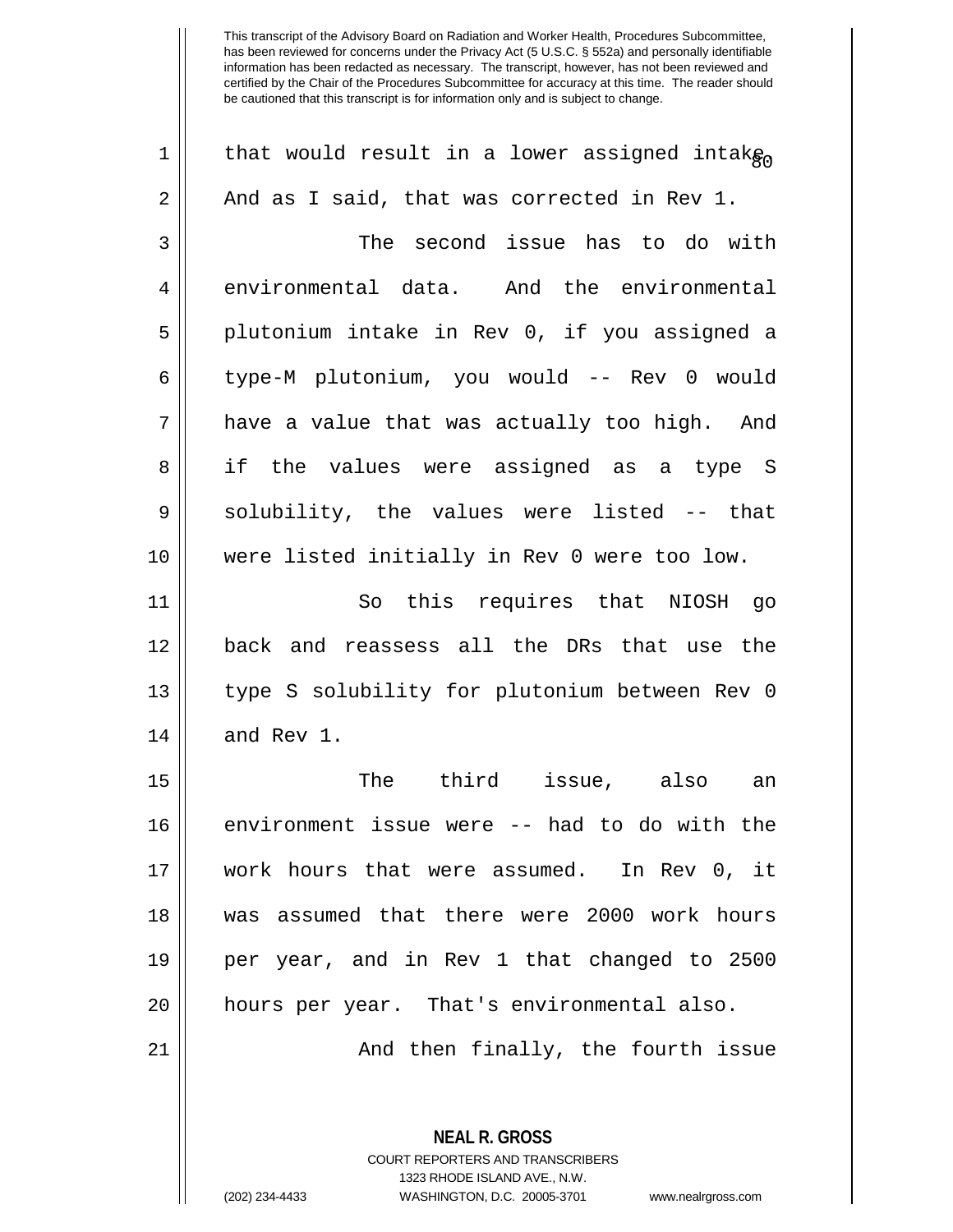1  $\parallel$  that created an increase in dose was, agai $_{\rm A\gamma}$ 2 environmental ambient intake. There was a 3 || table in Appendix B of the Site Profile where 4 the maximum site-wide ambient intakes, that 5 || the headings between the plutonium and the 6 || uranium were transposed. And so again, that 7 was corrected in Rev 1. 8 || But in addition to that, there was

9 || a dose reconstruction tool that was issued 10 about ten days after the Site Profile was 11 issued. And the tool, the workbook was 12 correct. But NIOSH did go back and look at  $13$  all of the cases that were done under Rev 0, 14 || even though the workbook would have corrected  $15 \parallel$  that.

 If we move on to our sub-task 2, which is in Section 3 of our report, here is where we look at the specific methods for 19 || corrective action that were taken.

20 Now in the case of Savannah River 21 || Site Profile, SC&A has reviewed the Site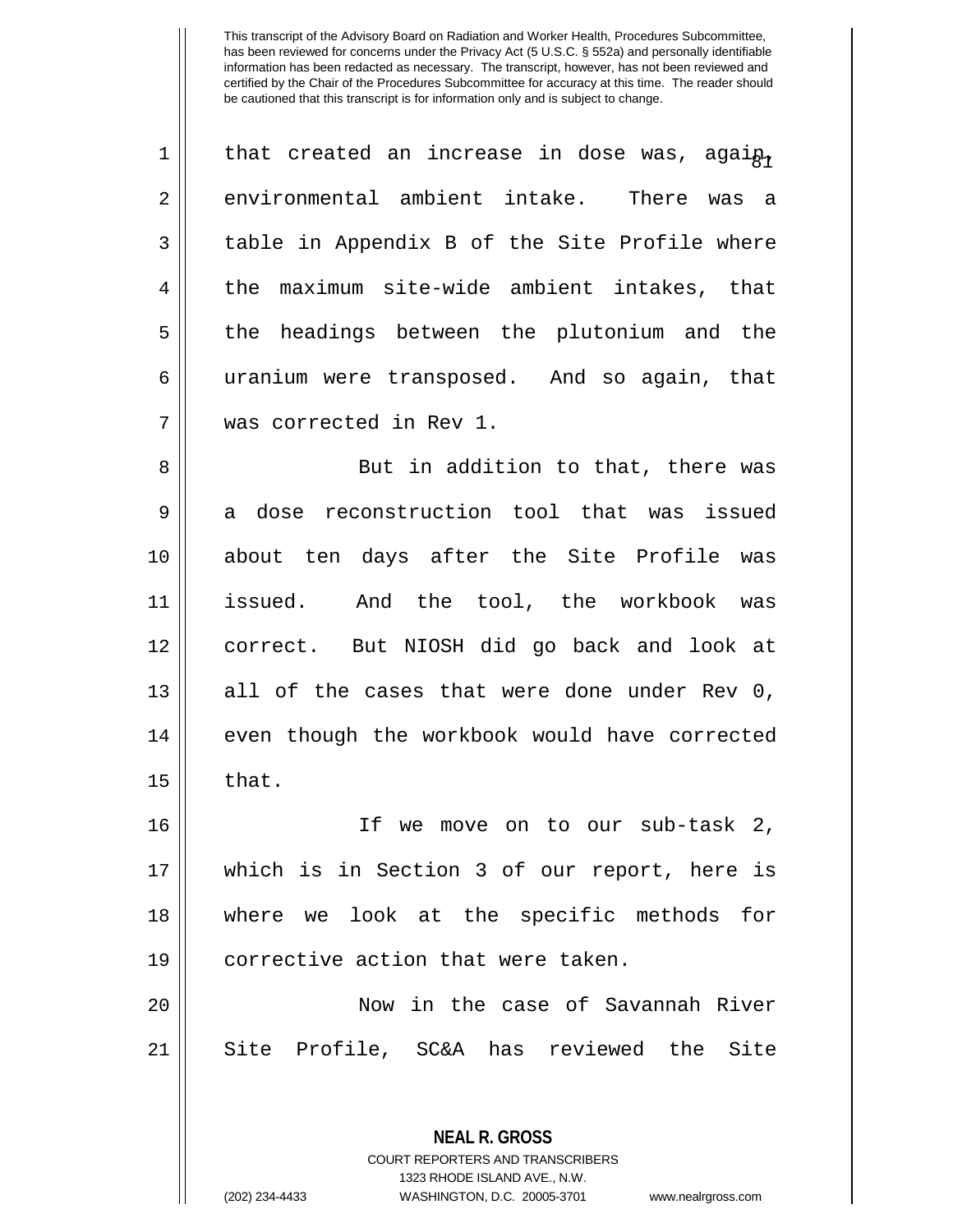| 1  | Profile in the past. There was a PER 2 that              |
|----|----------------------------------------------------------|
|    |                                                          |
| 2  | was put out back in 2003 that corrected an               |
| 3  | error regarding surrogate organs assigned for            |
| 4  | the medical dose. And we looked at that, we              |
| 5  | reviewed that, that PER 2, and we found it to            |
| 6  | be adequate.                                             |
| 7  | We also did a review of Rev 2 of                         |
| 8  | the TBD in 2005 and, in fact, Ron included an            |
| 9  | Attachment A to this PER review that just                |
| 10 | summarizes our findings. They really are                 |
| 11 | outside of the scope of this PER 30.                     |
| 12 | We also looked at a paragraph-by-                        |
| 13 | paragraph comparison between Rev 0 and Rev 1,            |
| 14 | and so on, and we did not find any other                 |
| 15 | issues or any other items that might increase            |
| 16 | the dose. So we agree with NIOSH in the fact             |
| 17 | that these four issues that were addressed are           |
| 18 | appropriate.                                             |
| 19 | I'm going to move on to our first                        |
| 20 | finding and I'll come back then to our fourth            |
| 21 | evaluation here.                                         |
|    |                                                          |
|    |                                                          |
|    | <b>NEAL R. GROSS</b><br>COURT REPORTERS AND TRANSCRIBERS |
|    |                                                          |

1323 RHODE ISLAND AVE., N.W.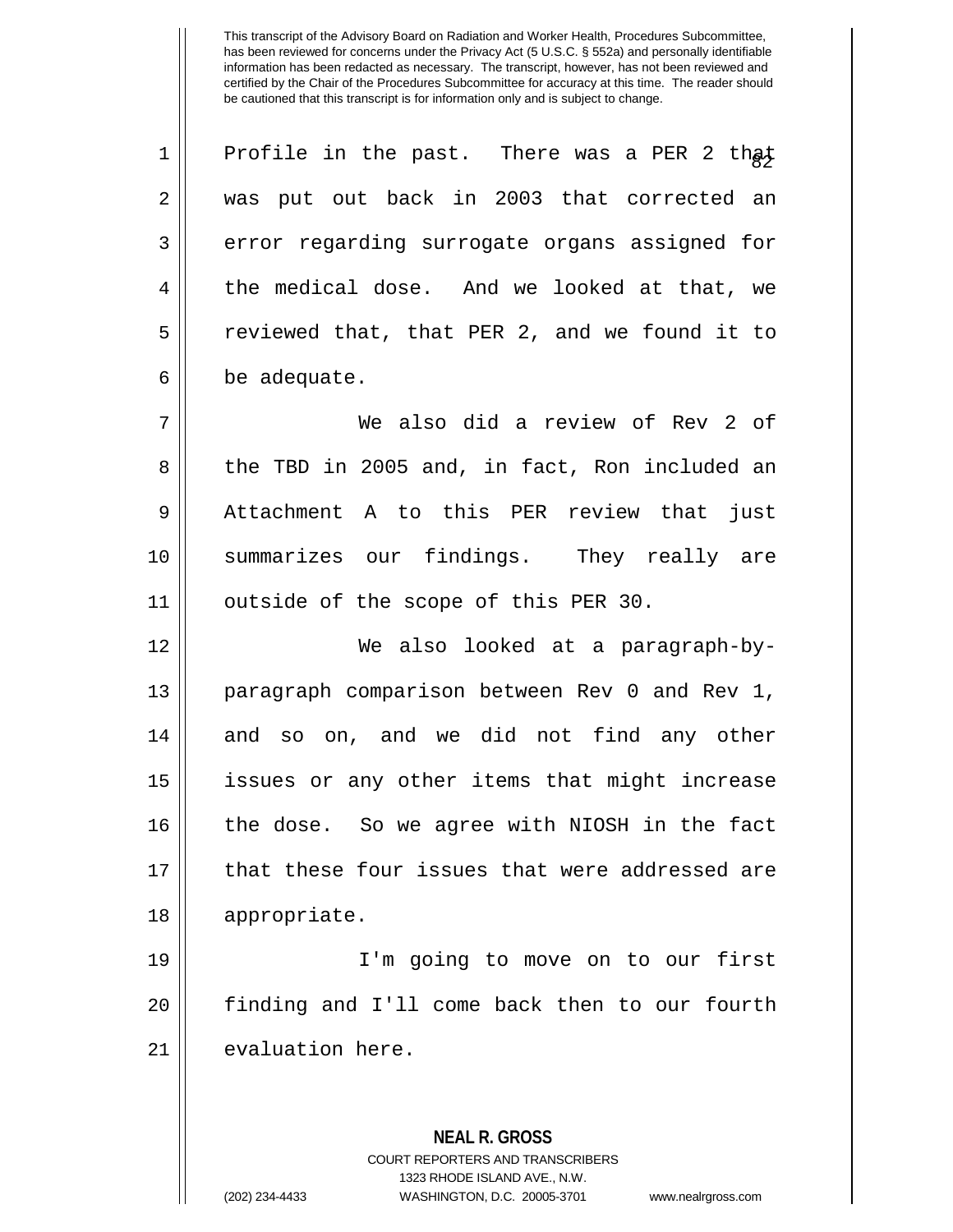| $\mathbf 1$ | our first finding has to go<br>But             |
|-------------|------------------------------------------------|
| 2           | with something that was stated in PER 30, and  |
| 3           | it's maybe just a cautionary issue in and a    |
| 4           | documentation issue. But NIOSH stated in       |
| 5           | there that there were placeholders or reserved |
| 6           | -- pages that were reserved where they did not |
| 7           | do certain dose reconstructions if they found  |
| 8           | that they didn't have a methodology for doing  |
| 9           | those reconstructions at the time. So they     |
| 10          | were -- those particular cases were set off to |
| 11          | the side and not done until there was<br>a     |
| 12          | methodology.                                   |
| 13          | I guess the first question<br>And              |
| 14          | that we have, phrasing a concern is, is there  |
| 15          | documentation available to verify that those   |
| 16          | claims were held in reserve and were not       |
| 17          | completed? And just so that we can convince    |
| 18          | ourselves that none of these cases slipped     |
| 19          | through the cracks.<br>That was our<br>first   |
| 20          | finding.                                       |
|             |                                                |
| 21          | Now I'll go back and, as I said,               |

COURT REPORTERS AND TRANSCRIBERS 1323 RHODE ISLAND AVE., N.W. (202) 234-4433 WASHINGTON, D.C. 20005-3701 www.nealrgross.com

**NEAL R. GROSS**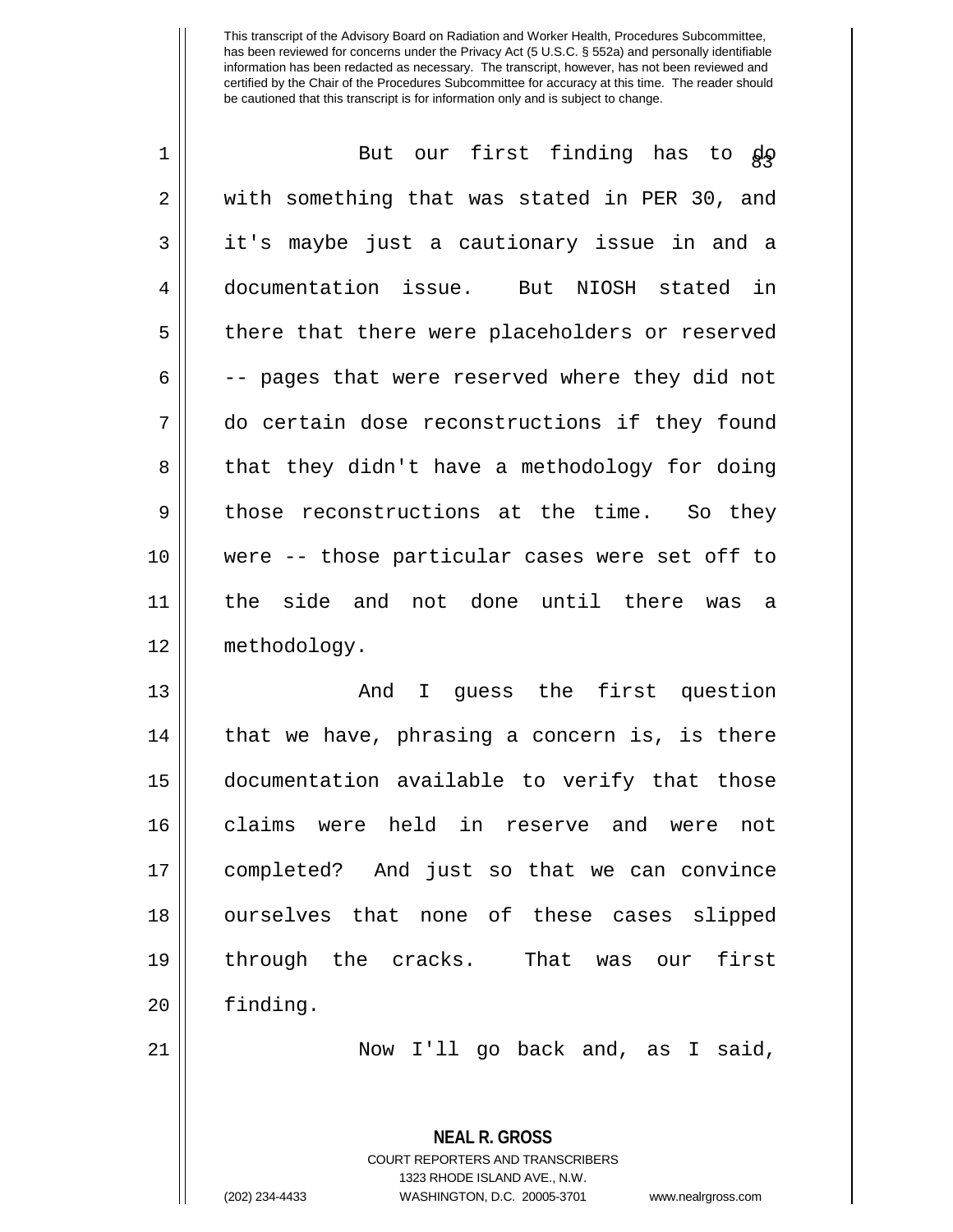| $\mathbf 1$    | this may go a little bit beyond what -- the    |
|----------------|------------------------------------------------|
| $\overline{2}$ | extent of PER 30. But we also looked at this   |
| 3              | final revision to the medical dose. And like   |
| 4              | I said, that was done before in 2009. And in   |
| 5              | looking at that, we realized that there were a |
| 6              | lot of changes being made, significant changes |
| 7              | that would increase the dose.                  |
| 8              | our second finding, which<br>And               |
| 9              | you'll see on page 11 of our report is just to |
| 10             | be sure that there will be a PER issued to     |
| 11             | cover the increase of the dose associated with |
| 12             | the occupational medical section that was      |
| 13             | revised in 2009. And Ron has listed here       |
| 14             | several of the issues that were changed and    |
| 15             | that could increase the dose.                  |
| 16             | In the past, previously NIOSH, in              |
| 17             | their publication records section up front in  |
| 18             | the -- their Site Profiles, they used to       |
| 19             | include a statement in there when there was a  |
| 20             | change made that would prompt a PER.<br>They   |
| 21             | included that kind of a statement, that there  |

**NEAL R. GROSS** COURT REPORTERS AND TRANSCRIBERS

1323 RHODE ISLAND AVE., N.W.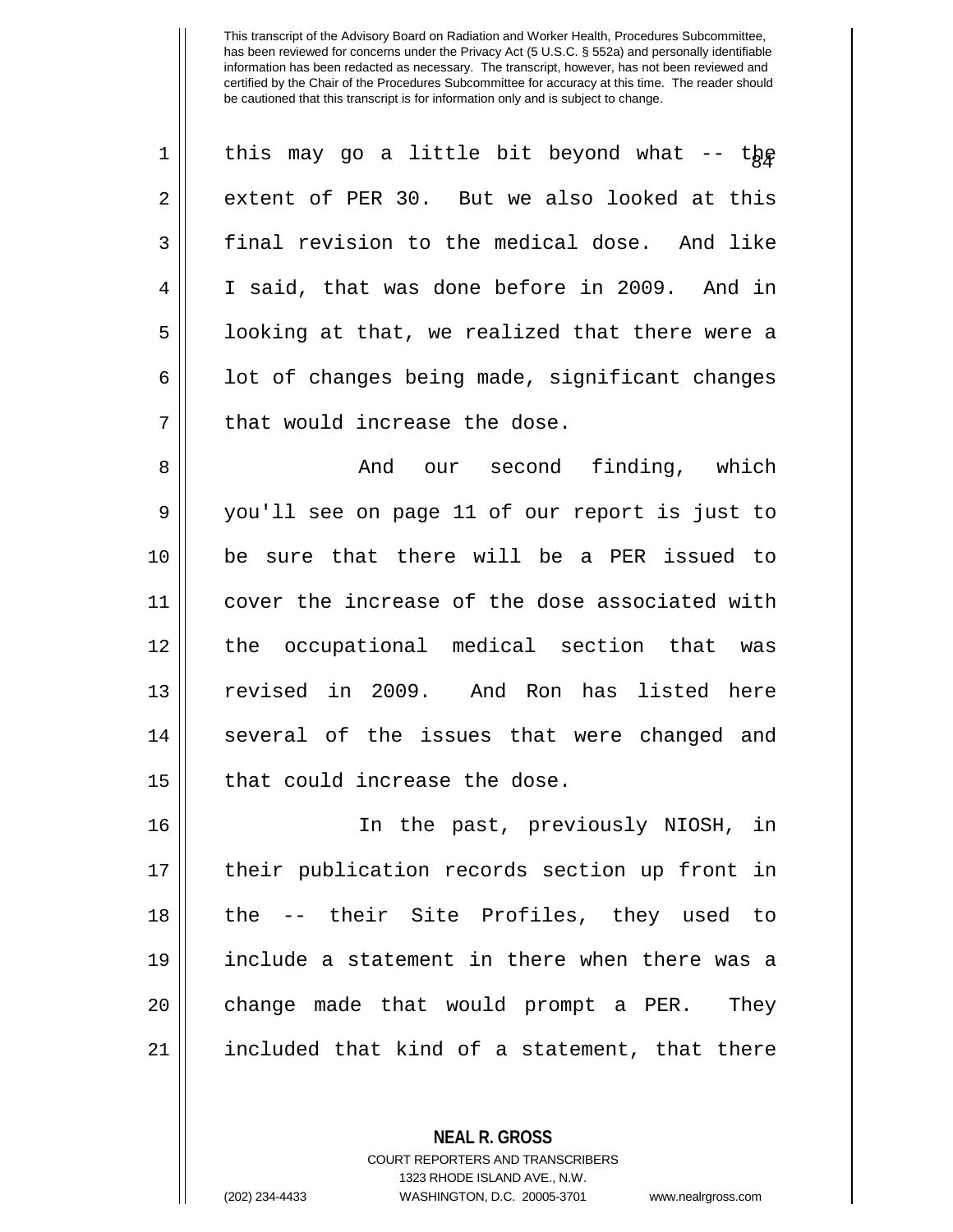| $\mathbf 1$ | was training required and that this change     |
|-------------|------------------------------------------------|
| 2           | would increase dose, perhaps, and that a PER   |
| 3           | would be issued. But that statement is no      |
| 4           | longer always being included, and it was not   |
| 5           | included in this 2009 revision. So we're not   |
| 6           | sure -- we believe that there should be a PER, |
| 7           | but we just -- we're not sure that that's been |
| 8           | initiated yet. I don't believe it has been     |
| 9           | initiated yet, and we wanted to make sure that |
| 10          | that does happen.                              |
| 11          | And then finally, we looked at the             |
| 12          | corrective action plan and Ron went through    |
| 13          | each one of the four corrective actions. And   |
| 14          | for each of the four issues, we concur with    |
| 15          | NIOSH's approach, and we didn't find any       |
| 16          | additional errors as we cited on page 12 under |
| 17          | Section 3.2.1.                                 |
| 18          | Finally, we look at the -- how                 |
| 19          | NIOSH identified a number of cases that need   |
| 20          | to be evaluated. And that's done under sub-    |
| 21          | task 3, under Section 4 of our report. And     |

**NEAL R. GROSS** COURT REPORTERS AND TRANSCRIBERS

1323 RHODE ISLAND AVE., N.W. (202) 234-4433 WASHINGTON, D.C. 20005-3701 www.nealrgross.com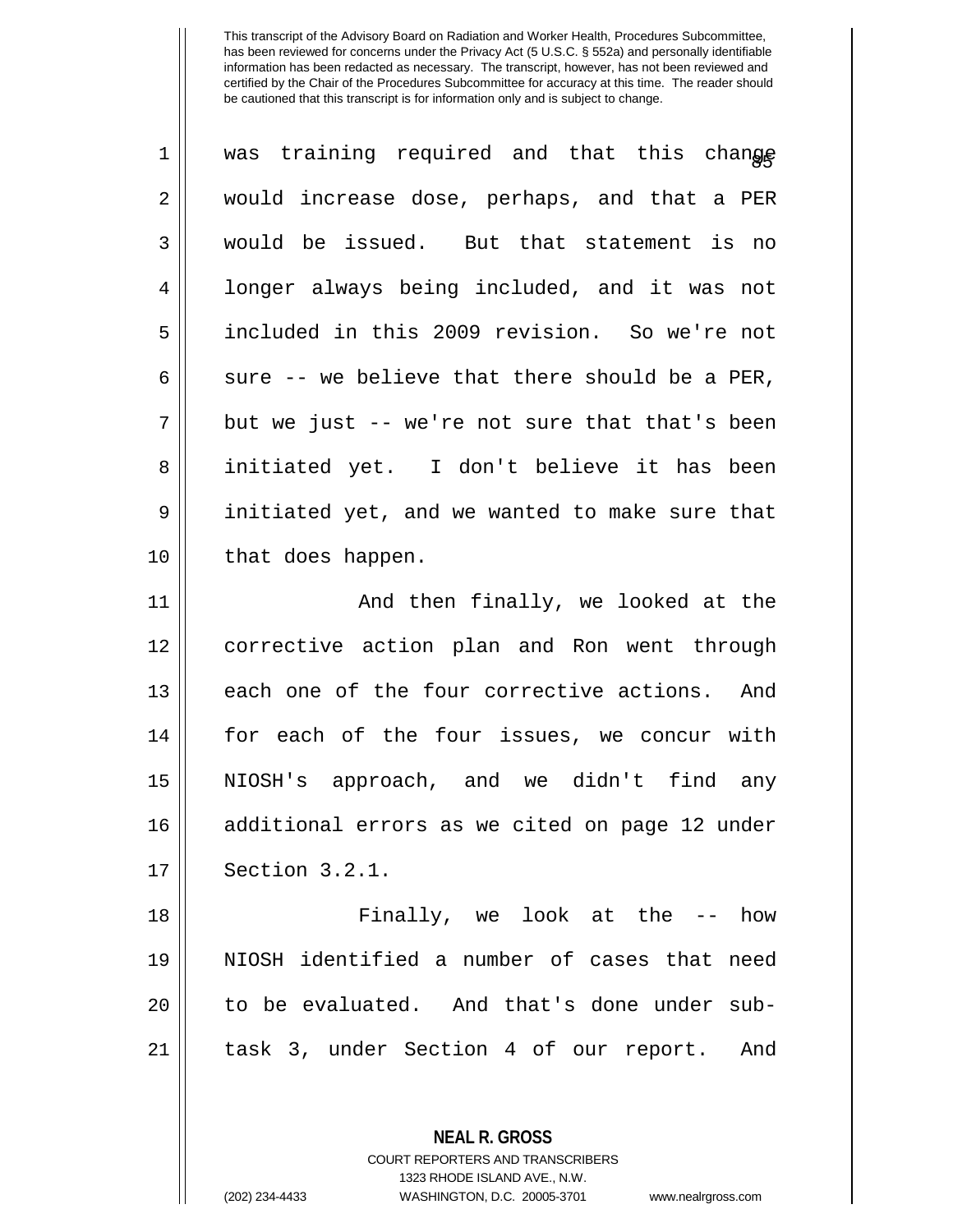| $\mathbf 1$    | what Ron did is he also went and he did $_{8}$ a |
|----------------|--------------------------------------------------|
| $\overline{2}$ | search. And his search looking at the            |
| 3              | Savannah River Site cases, anything less than    |
| 4              | a PoC of 50 percent, and looking at cases        |
| 5              | prior to Revision 1, he initially identified     |
| 6              | from that search 57 claims. And then he did a    |
| 7              | little bit more detailed manual search and       |
| 8              | identified another three.                        |
| $\mathsf 9$    | So because that number differed                  |
| 10             | from the 54 claims that NIOSH indicated, said    |
| 11             | needed to be reassessed, we went and looked a    |
| 12             | little bit closer at those, and it was           |
| 13             | determined that three of our sixty claims were   |
| 14             | returned to NIOSH for other reasons and were     |
| 15             | reworked using the Rev 01 and didn't need to     |
| 16             | be reassessed. And three of the other claims     |
| 17             | were -- oh, and they were reworked also. They    |
| 18             | used the 2500 hours per year for the ambient     |
| 19             | dose, and it was a hypothetical internal that    |
| 20             | was used for the assessment. So none of the      |
| 21             | other issues were identified under PER 30 were   |

**NEAL R. GROSS**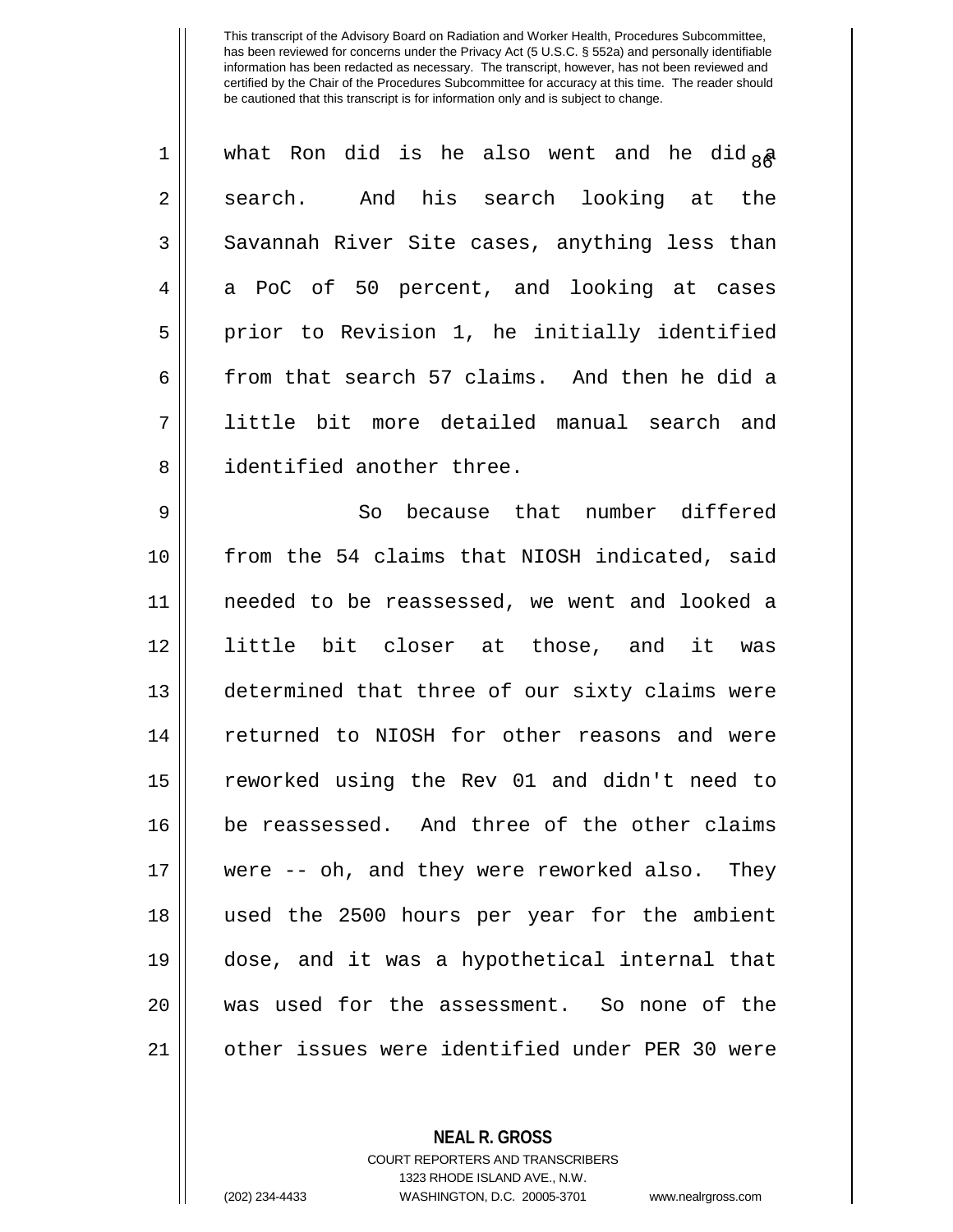This transcript of the Advisory Board on Radiation and Worker Health, Procedures Subcommittee, has been reviewed for concerns under the Privacy Act (5 U.S.C. § 552a) and personally identifiable information has been redacted as necessary. The transcript, however, has not been reviewed and certified by the Chair of the Procedures Subcommittee for accuracy at this time. The reader should be cautioned that this transcript is for information only and is subject to change.  $1 \parallel$  of a concern for those cases.  $87$ 2 So bottom line was, we did agree  $3 \parallel$  that there were 54 cases that should be 4 | reevaluated. 5 The only cautionary statement I 6 || will make, because one of the things that we 7 have seen and we mentioned before in our 8 and in review of these PERs is that there have been 9 times where we've looked back and it looked as 10 if the claims should have been reworked 11 because of being pooled for another reason. 12 And when we go into the actual file, there may  $13$  || even be a PER form in there indicating that it 14 was reevaluated. 15 But we have seen in cases, some 16 || cases, that that hasn't happened. In fact, it 17 || was something that we recognized under PER 14, 18 which was the construction trade worker. And 19 actually, right now I'm working on the

 $21$  || case in there that was selected, however the

**NEAL R. GROSS** COURT REPORTERS AND TRANSCRIBERS 1323 RHODE ISLAND AVE., N.W. (202) 234-4433 WASHINGTON, D.C. 20005-3701 www.nealrgross.com

20 || Blockson PER 20 case reviews, and there was a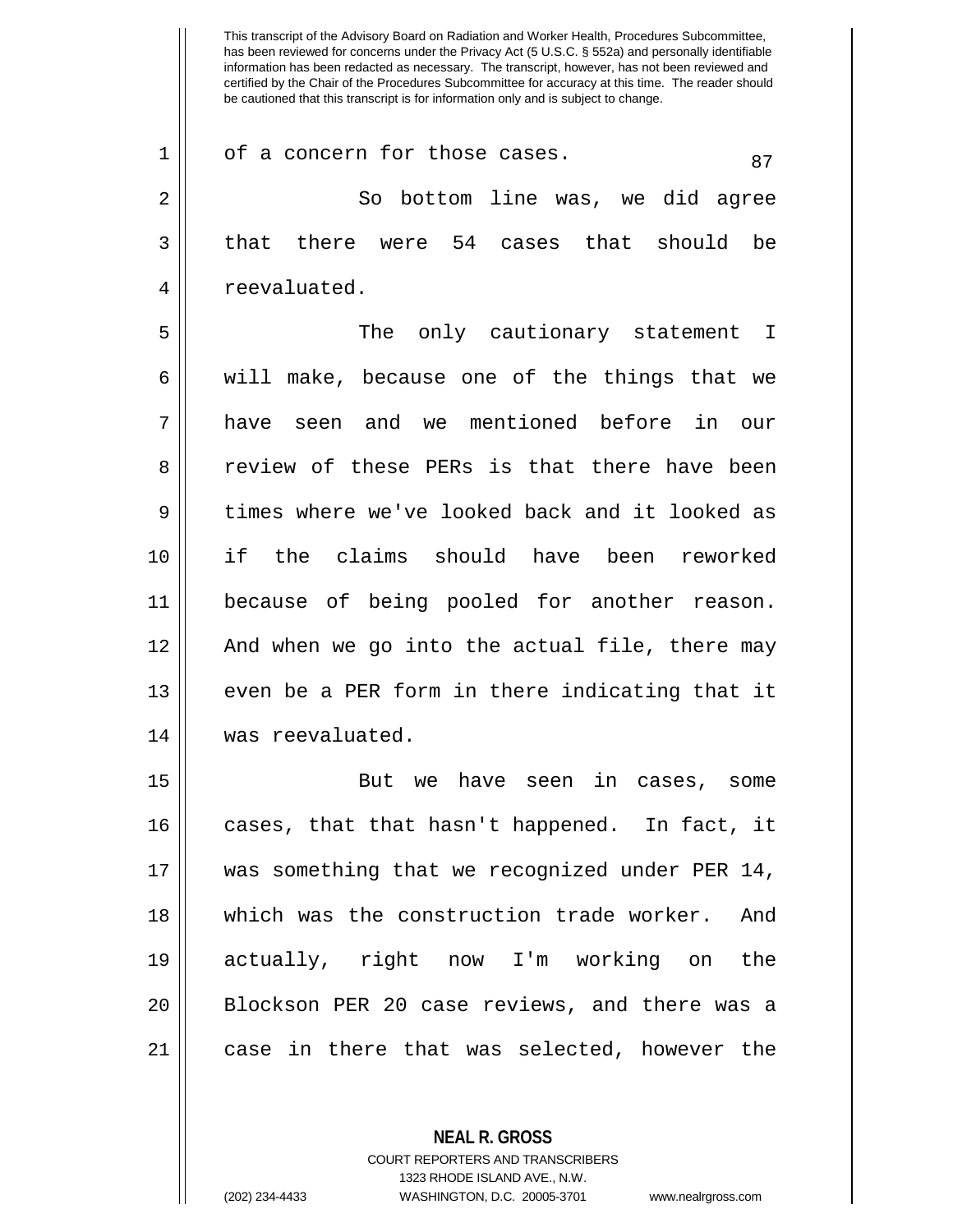This transcript of the Advisory Board on Radiation and Worker Health, Procedures Subcommittee, has been reviewed for concerns under the Privacy Act (5 U.S.C. § 552a) and personally identifiable information has been redacted as necessary. The transcript, however, has not been reviewed and certified by the Chair of the Procedures Subcommittee for accuracy at this time. The reader should be cautioned that this transcript is for information only and is subject to change. **NEAL R. GROSS** COURT REPORTERS AND TRANSCRIBERS 1323 RHODE ISLAND AVE., N.W. (202) 234-4433 WASHINGTON, D.C. 20005-3701 www.nealrgross.com 1 | review was not done, and we're not quite sure 2 || why that is. 3 So just a cautionary note that I 4 || think we really need to look at those cases  $5 \parallel$  also that seem to have been pulled for other  $6 \parallel$  reasons, just to ensure that they actually 7 were reworked. 8 And that's the summary of PER 30. 9 || If you have any questions, I'll try to answer  $10 \parallel$  them. 11 CHAIR MUNN: Thank you, Kathy. 12 Does anyone have any questions 13 before -- I believe Stu has some comment to 14 || make. But question before that? 15 (No response.) 16 || CHAIR MUNN: If not, Stu? 17 MR. HINNEFELD: I'm not real sure 18 what I can add. Lori, have we prepped  $19$  | responses to these findings yet? 20 MS. MARION-MOSS: No, we haven't. 21 MR. HINNEFELD: Okay. Just in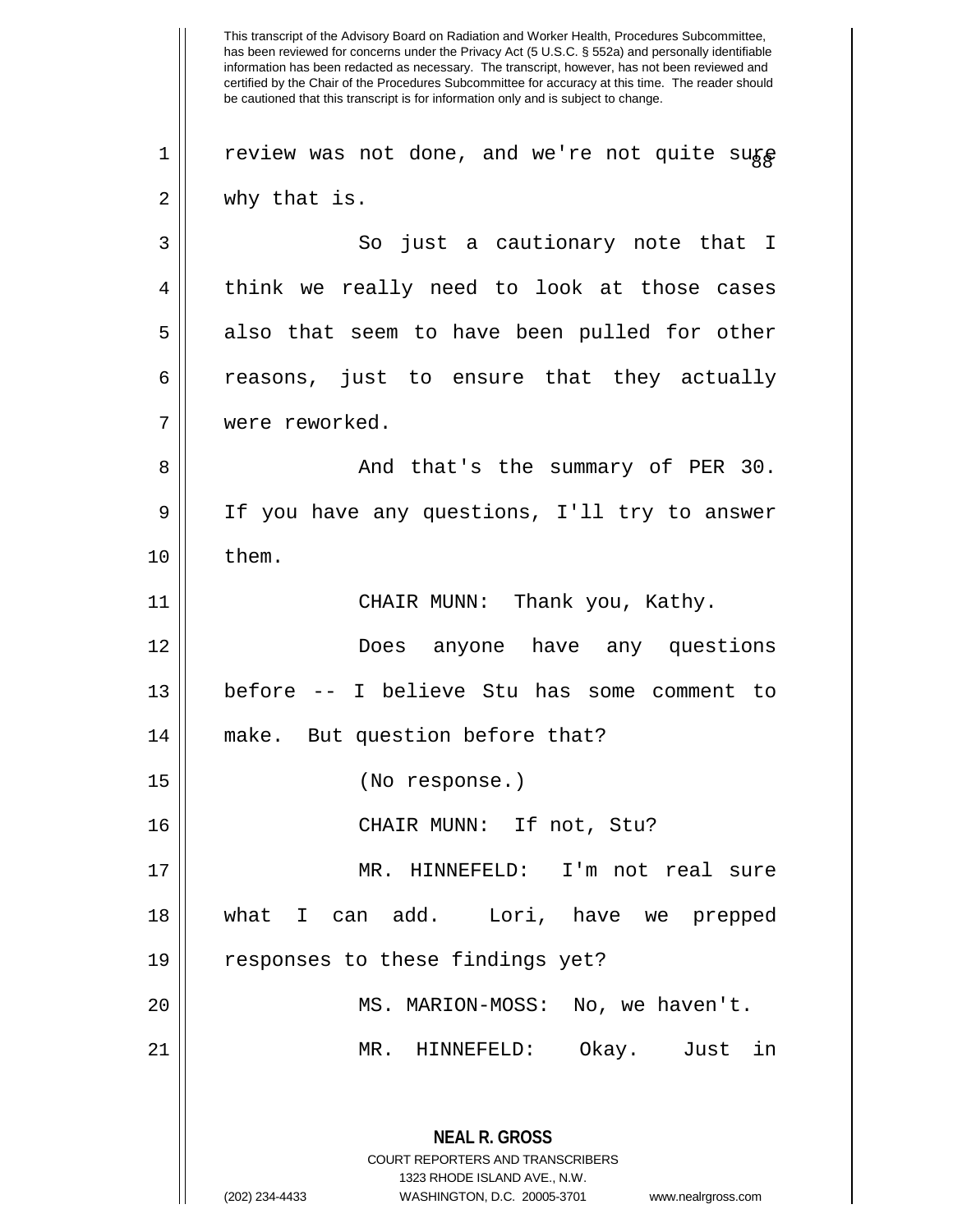| $\mathbf 1$ | reaction to this -- all you'll get is guy      |
|-------------|------------------------------------------------|
| 2           | reaction. The phased implementation of TBDs    |
| 3           | finding number one was something we did<br>as  |
| 4           | overtly because, you know, this -- these       |
| 5           | changes date back to the years 2003 and 2004   |
| 6           | when we had 10,000 claims in our inbox, okay?  |
| 7           | And so we were doing what we do to get some    |
| 8           | cases moving, and that included doing this     |
| 9           | reconstruction that we could do before we      |
| 10          | completed everything. So you know, there's no  |
| 11          | -- you know, I'm not going to complain about   |
| 12          | the phased implementation, that was something  |
| 13          | we had to do.                                  |
| 14          | The question about, is there some              |
| 15          | sort of documentation of it, and I don't know  |
| 16          | answer to that question.<br>If this<br>the     |
| 17          | situation were to occur today, in all          |
| 18          | likelihood the cases that could not go forward |
| 19          | would be pending. And there would be a "pend"  |
| 20          | on that case today. I don't know if we were    |
| 21          | sophisticated in 2003/2004 with the use of     |

**NEAL R. GROSS** COURT REPORTERS AND TRANSCRIBERS

1323 RHODE ISLAND AVE., N.W.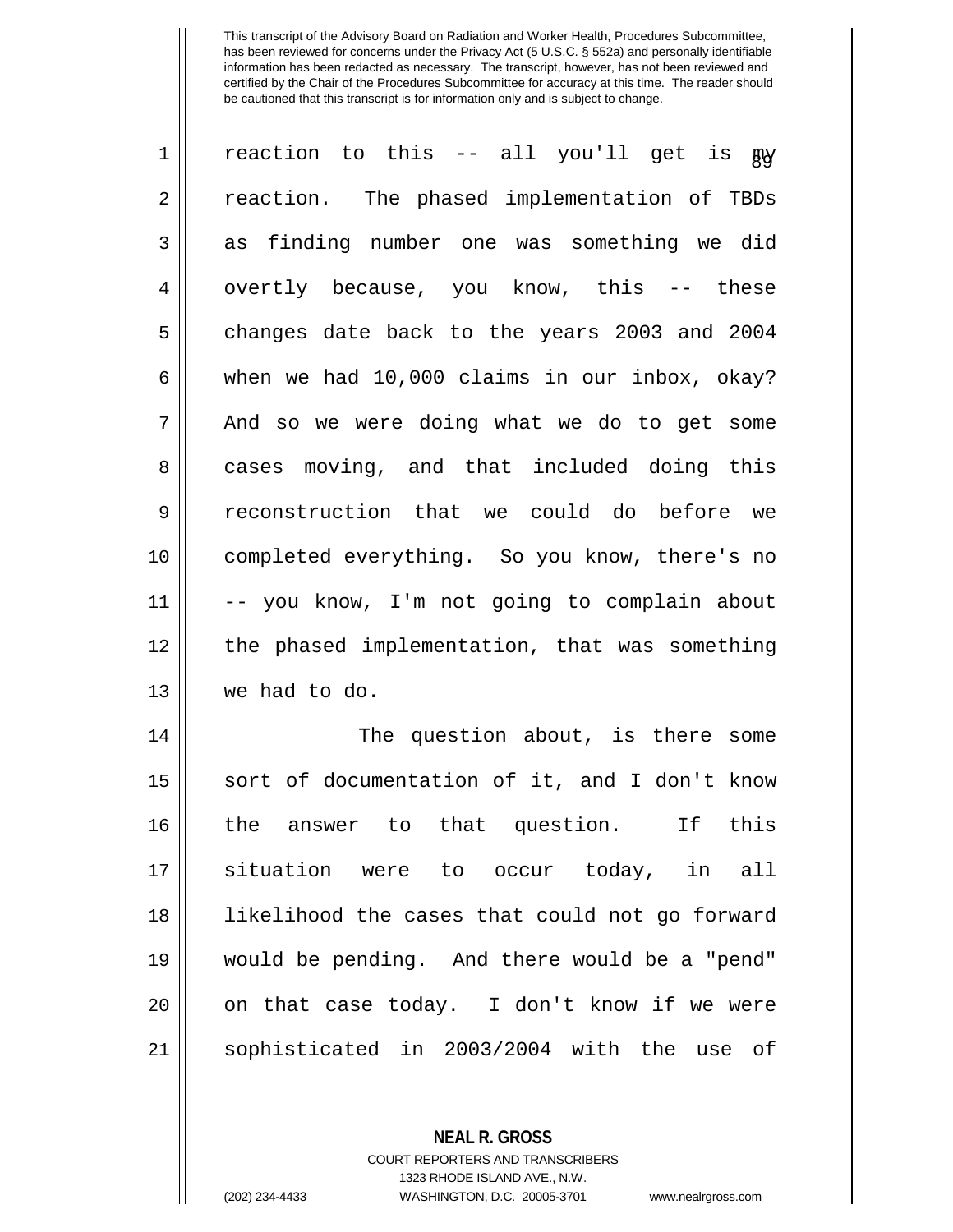| $\mathbf 1$ | "pends" and whether we did it at that time of  |
|-------------|------------------------------------------------|
| 2           | not. So I don't know if there's a document,    |
| 3           | we'll have to figure that out.                 |
| 4           | There's a comment in here, I think             |
| 5           | it had to do with the medical X-ray revision,  |
| 6           | TIB 4, changes to medical X-ray, and on the    |
| 7           | record, change record page, whether -- you     |
| 8           | know, at one point there was a notation on the |
| $\mathsf 9$ | change record page, "this change requires a    |
| 10          | PER."                                          |
| 11          | And we intentionally stopped                   |
|             |                                                |
| 12          | putting that in there because the document was |
| 13          | not given sufficient review at the time that   |
| 14          | page change was prepared to really know        |
| 15          | whether you needed a PER or not. And so given  |
| 16          | -- so the fact of the matter is, there were    |
| 17          | things that came over that said "PER required" |
| 18          | when, in fact, there was no PER required.      |
| 19          | because of the situation we<br>So              |
| 20          | were facing we said, look, we're not going to  |
| 21          | get into this, we're just -- we don't put that |

**NEAL R. GROSS** COURT REPORTERS AND TRANSCRIBERS 1323 RHODE ISLAND AVE., N.W.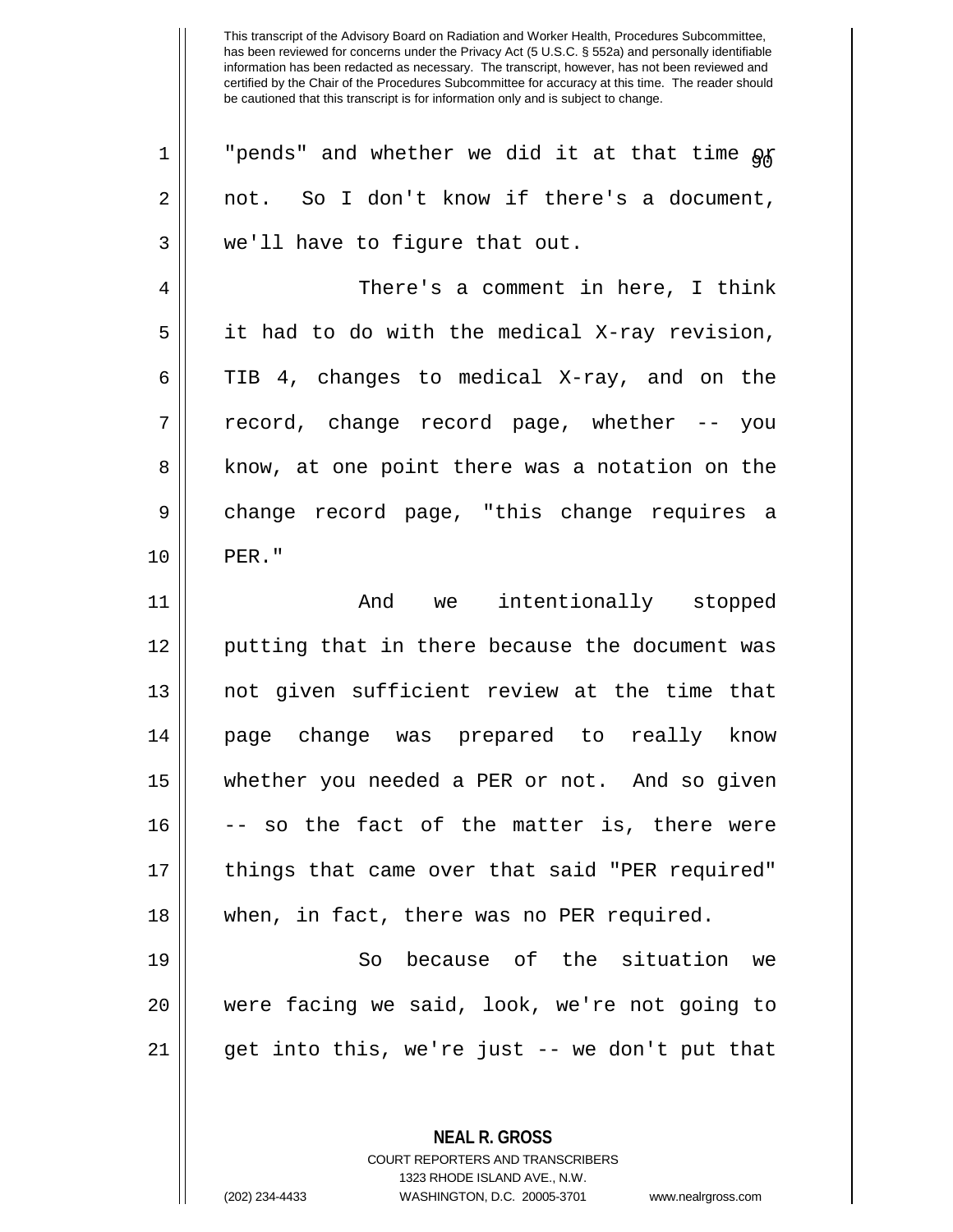This transcript of the Advisory Board on Radiation and Worker Health, Procedures Subcommittee, has been reviewed for concerns under the Privacy Act (5 U.S.C. § 552a) and personally identifiable information has been redacted as necessary. The transcript, however, has not been reviewed and certified by the Chair of the Procedures Subcommittee for accuracy at this time. The reader should be cautioned that this transcript is for information only and is subject to change.  $1 ||$  statement in there. That decision will be 2 || made later, not when we write the document 3 decision. So that was an overt decision on  $4 \parallel$  our part. 5 MR. KATZ: And we talked about  $6 \parallel$  that at the last meeting, actually. 7 MR. HINNEFELD: Did we? 8 MR. KATZ: This came up at the 9 || last meeting. 10 MR. HINNEFELD: So other than 11 that, though, I don't know that I have much 12 || else to add, and will be -- we'll prepare 13 responses to the findings in the normal 14 fashion. 15 MS. K. BEHLING: Okay, thank you. 16 Yeah, we had talked about this the 17 last time, but we've been going to -- putting  $18$  || a notion as to whether there was going to be a 19 PER or not. The only thing it does to us is 20 we don't know if that process has been 21 || initiated. So that's why it has come up in

> COURT REPORTERS AND TRANSCRIBERS 1323 RHODE ISLAND AVE., N.W.

**NEAL R. GROSS**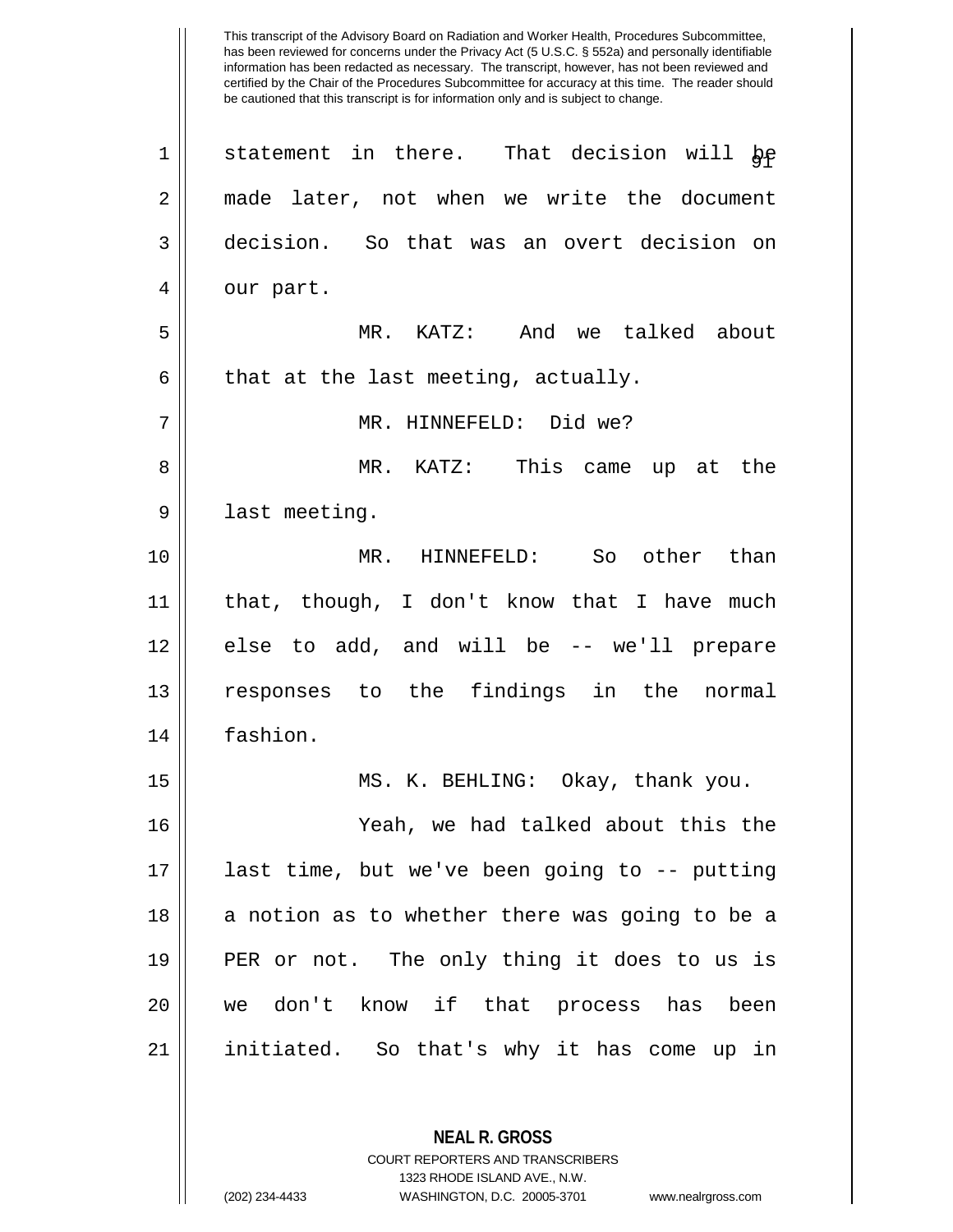has been reviewed for concerns under the Privacy Act (5 U.S.C. § 552a) and personally identifiable information has been redacted as necessary. The transcript, however, has not been reviewed and certified by the Chair of the Procedures Subcommittee for accuracy at this time. The reader should be cautioned that this transcript is for information only and is subject to change. **NEAL R. GROSS** COURT REPORTERS AND TRANSCRIBERS 1323 RHODE ISLAND AVE., N.W. 1 || this particular document. Just because  $\frac{1}{9}$ 2 || used to be that we could say, we're 3 | considering a PER so we don't have to identify 4 that as an issue. But we don't know that  $5 \parallel$  anymore. 6 MR. HINNEFELD: Right. 7 CHAIR MUNN: Thank you again, 8 | Kathy. 9 Anyone -- any further question? 10 (No response.) 11 CHAIR MUNN: If not, are you going 12 || to do 31 as well, Kathy? 13 || MS. K. BEHLING: I'm going to have 14 Hans do 31. 15 || CHAIR MUNN: All right. 16 MS. K. BEHLING: Because 31 is 17 | quite complex. 18 And let me also ask a question. I 19 hope that everyone has PER 31, because I think 20 || it's going to be very necessary to be looking 21 at some graphs and some information that's

This transcript of the Advisory Board on Radiation and Worker Health, Procedures Subcommittee,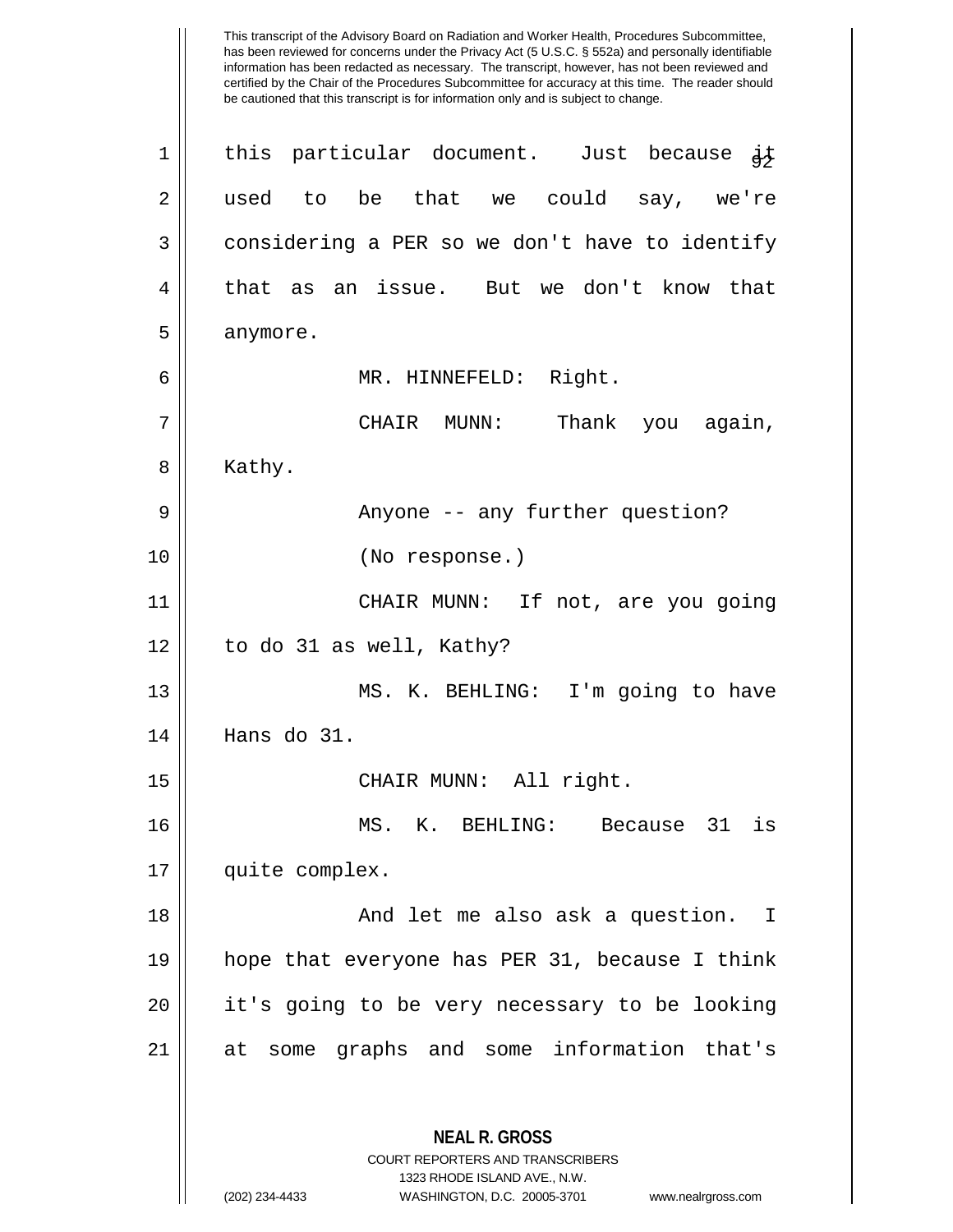This transcript of the Advisory Board on Radiation and Worker Health, Procedures Subcommittee, has been reviewed for concerns under the Privacy Act (5 U.S.C. § 552a) and personally identifiable information has been redacted as necessary. The transcript, however, has not been reviewed and certified by the Chair of the Procedures Subcommittee for accuracy at this time. The reader should be cautioned that this transcript is for information only and is subject to change. **NEAL R. GROSS** 1 provided in PER 31. 93 2 And I -- Ted, thank you for 3 || sending me the link. When I tried to get onto  $4 \parallel$  LiveMeeting, it says that the meeting is full.  $5 \parallel$  So I'm not sure if that document can be pulled  $6 \parallel$  up so that everybody can view it or if you all 7 || have your copy and Hans can proceed. 8 MR. MARSCHKE: Kathy, this is 9 | Steve. 10 When was it sent out? 11 MS. K. BEHLING: It was sent out 12 on Monday the 15th. So I'm sure no one has 13 || had an opportunity to look at this in light of  $14$  | the full Board meeting this week. It was sent  $15$   $\parallel$  out on the 15th. 16 MR. MARSCHKE: PER 31, okay, I've  $17 \parallel$  got it. 18 DR. H. BEHLING: And this is Hans. 19 I'm really hope that, because of 20 || some of the complexities that surround this 21 particular PER, that I could get people's

> COURT REPORTERS AND TRANSCRIBERS 1323 RHODE ISLAND AVE., N.W.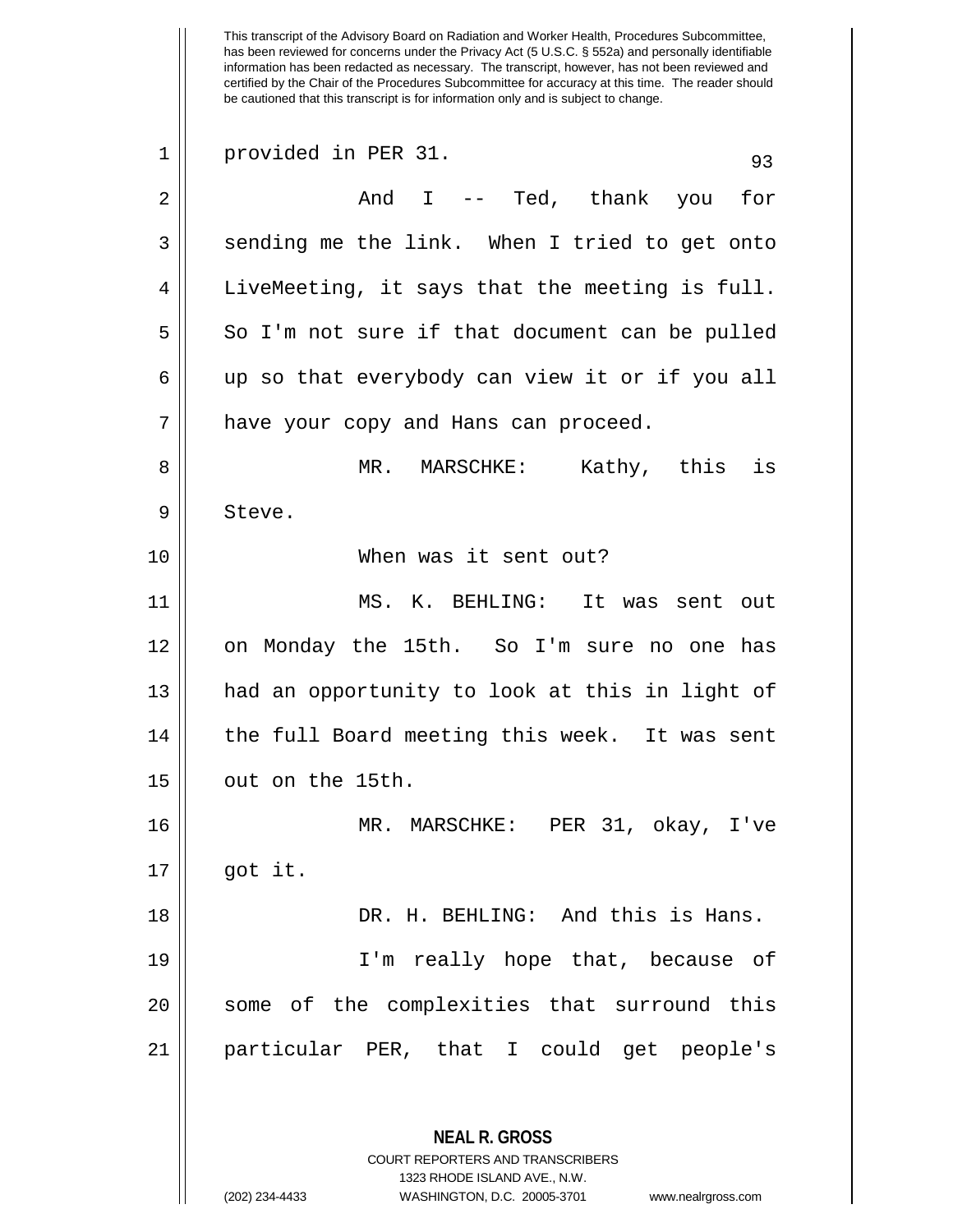1 || attention to focus on figures A, B and C that  $2 \parallel$  are part of the write-up. Because it's very 3 || important for me to identify certain elements 4 || of those figures in order for them to 5 || understand the findings that were raised by 6 || Ron Buchanan in his write-up. 7 CHAIR MUNN: We do have the 8 document up on LiveMeeting screen. And if 9 you'll make sure that you identify which 10 graphic you're wanting, Hans, as you're 11 speaking? 12 DR. H. BEHLING: Yes, I will. 13 || CHAIR MUNN: That's good.

 DR. H. BEHLING: And I guess if I may ask a quick question here, we've been on 16 || the phone for about two hours. Is there any 17 || reason for us to take a break at this time? Because it may take a while for this discussion to go through the whole spectrum. If so, if you want to take a break now or 21 continue?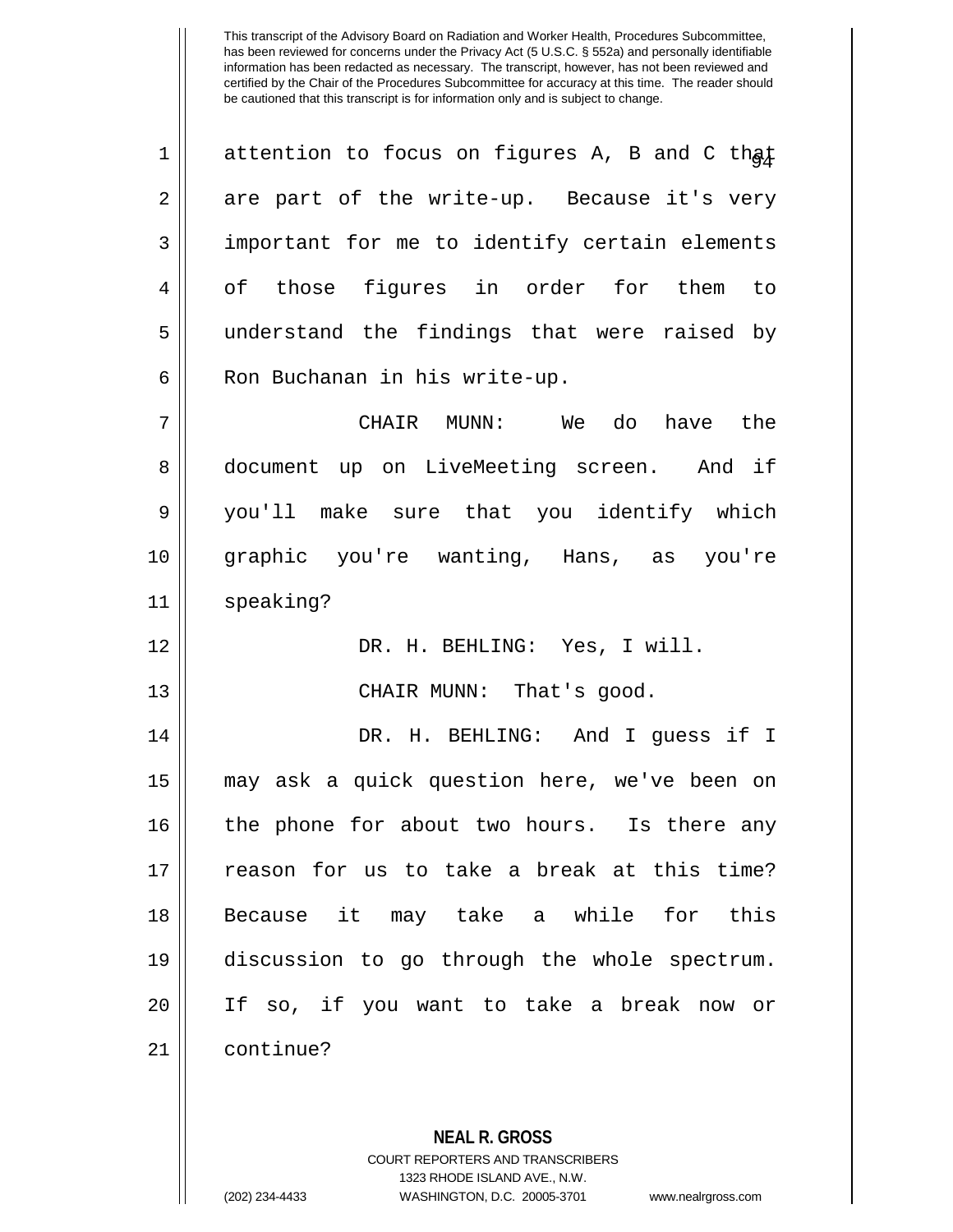| $\mathbf 1$    | CHAIR MUNN: Thank you for your                 |
|----------------|------------------------------------------------|
| $\overline{2}$ | thoughtfulness. Yes, we were scheduled for a   |
| 3              | break in another 15 minutes or so, a little    |
| 4              | more than that. But if this is going to be a   |
| 5              | long discussion, it's probably well advised to |
| 6              | take a brief meeting break right now.          |
| 7              | DR. H. BEHLING: Yeah. It could                 |
| 8              | be longer, it can be shorter, it's really --   |
| 9              | and the reason I say this is because I was     |
| 10             | brought onto this whole issue a couple days    |
| 11             | ago when we were informed that Ron wouldn't be |
| 12             | able to support this meeting.                  |
| 13             | And it's been a<br>lot of back-                |
| 14             | pedaling on my part to try to actually         |
| 15             | understand the issues that many of you are     |
| 16             | probably very, very well aware of based on the |
| 17             | fact that the issue of chest counting and      |
| 18             | thorium was a major issue regarding the        |
| 19             | Fernald situation. And I listened-in to the    |
| 20             | discussion yesterday.                          |
| 21             | So it's a question of how<br>much              |

**NEAL R. GROSS** COURT REPORTERS AND TRANSCRIBERS 1323 RHODE ISLAND AVE., N.W.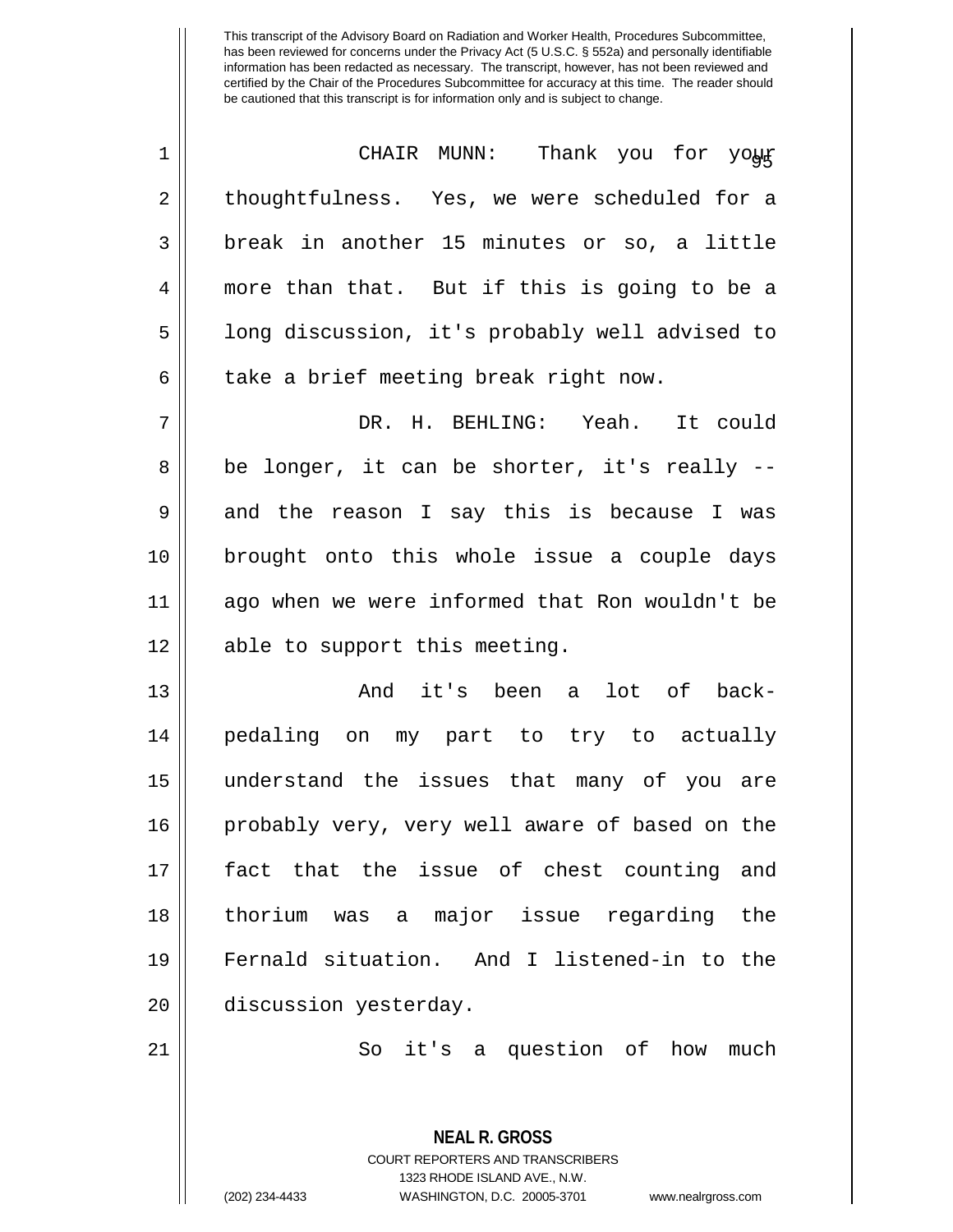**NEAL R. GROSS** COURT REPORTERS AND TRANSCRIBERS  $1$  | information do we need to discuss based  $\delta p$ 2 || what you already know about the issues 3 || regarding chest counting for Fernald persons  $4 \parallel$  at the Y-12 facility. 5 CHAIR MUNN: Well, as you well  $6 \parallel$  know, we've had a lot of intellectual exposure 7 to thorium recently. But perhaps it would be 8 wise of us to take that 15-minute break now.  $9 \parallel$  And we'll make that decision about how deeply 10 we want to go into the weeds on this when we 11 take up our discussion as we come back, if 12 || that's okay with all concerned. Is that good 13 || with you, Paul? 14 | MEMBER ZIEMER: Yes, that's fine. 15 CHAIR MUNN: All right. Very 16 good. We'll go offline for 15 minutes. We'll  $17$  | be back at 10:30 Mountain time. 18 (Whereupon, the above-entitled 19 matter went off the record at 10:17 a.m. and  $20$  | resumed at  $10:31$  a.m.) 21 CHAIR MUNN: It's 10:30, we're

1323 RHODE ISLAND AVE., N.W.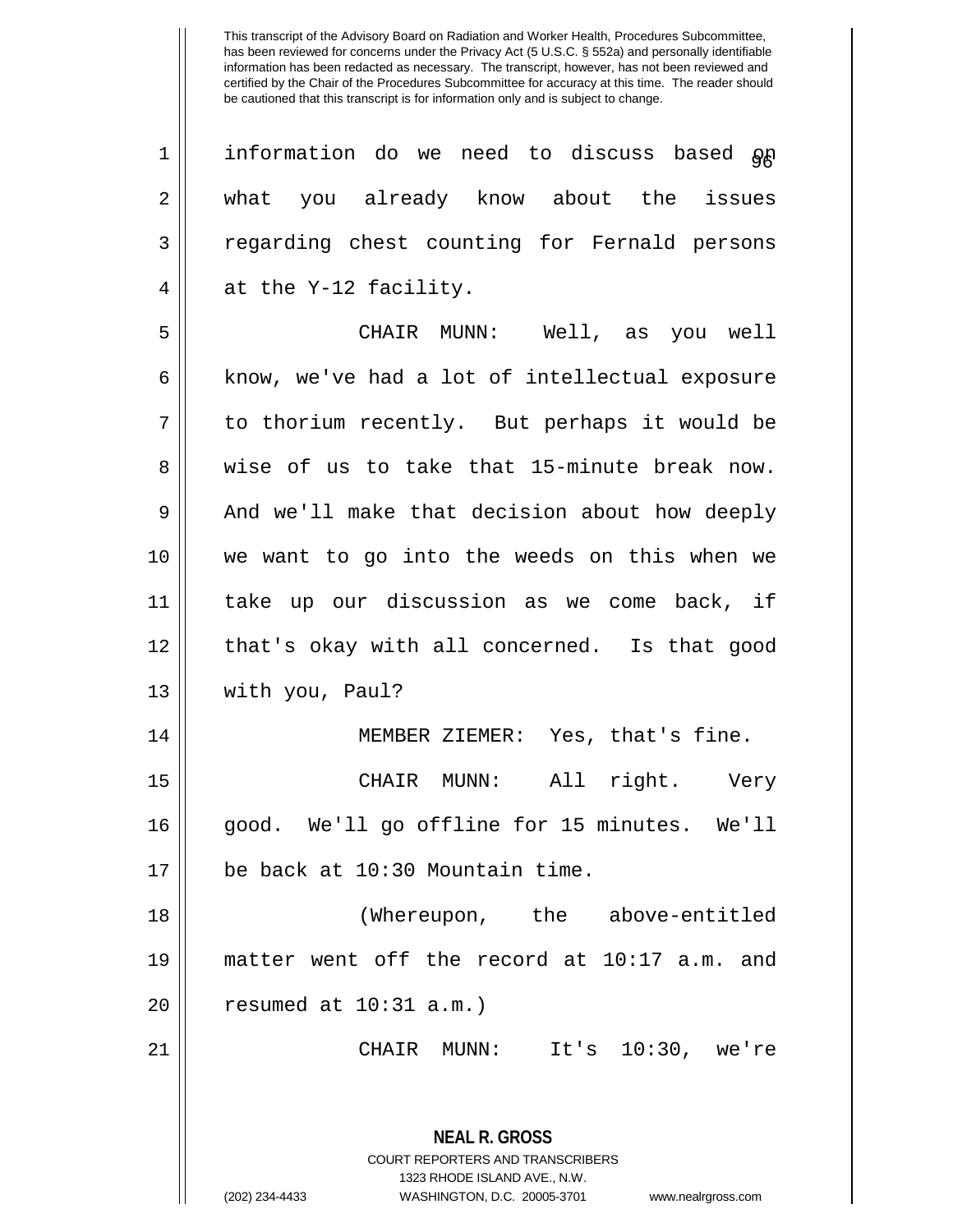This transcript of the Advisory Board on Radiation and Worker Health, Procedures Subcommittee, has been reviewed for concerns under the Privacy Act (5 U.S.C. § 552a) and personally identifiable information has been redacted as necessary. The transcript, however, has not been reviewed and certified by the Chair of the Procedures Subcommittee for accuracy at this time. The reader should be cautioned that this transcript is for information only and is subject to change. **NEAL R. GROSS** COURT REPORTERS AND TRANSCRIBERS 1323 RHODE ISLAND AVE., N.W. (202) 234-4433 WASHINGTON, D.C. 20005-3701 www.nealrgross.com  $1 \parallel$  back online. 2 || T believe I heard you, Paul, 3 verify you're on? 4 || MEMBER ZIEMER: Yes, I'm here. 5 CHAIR MUNN: And Hans, I just 6 | heard you, so I know you're on. 7 DR. H. BEHLING: Yes, I'm on. 8 CHAIR MUNN: All right. We're 9 back in session. 10 DR. H. BEHLING: Okay. And so 11 everybody who needs to be there is there? 12 CHAIR MUNN: I believe so. 13 || DR. H. BEHLING: Okay. 14 CHAIR MUNN: Oh, hold on just a 15 moment. John Stiver's not here. I just 16 | realized. 17 MR. KATZ: Yeah, but I think we 18 can go, we've got plenty of SC&A 19 | representation. 20 CHAIR MUNN: I believe we can, 21 || too. I think John probably is familiar with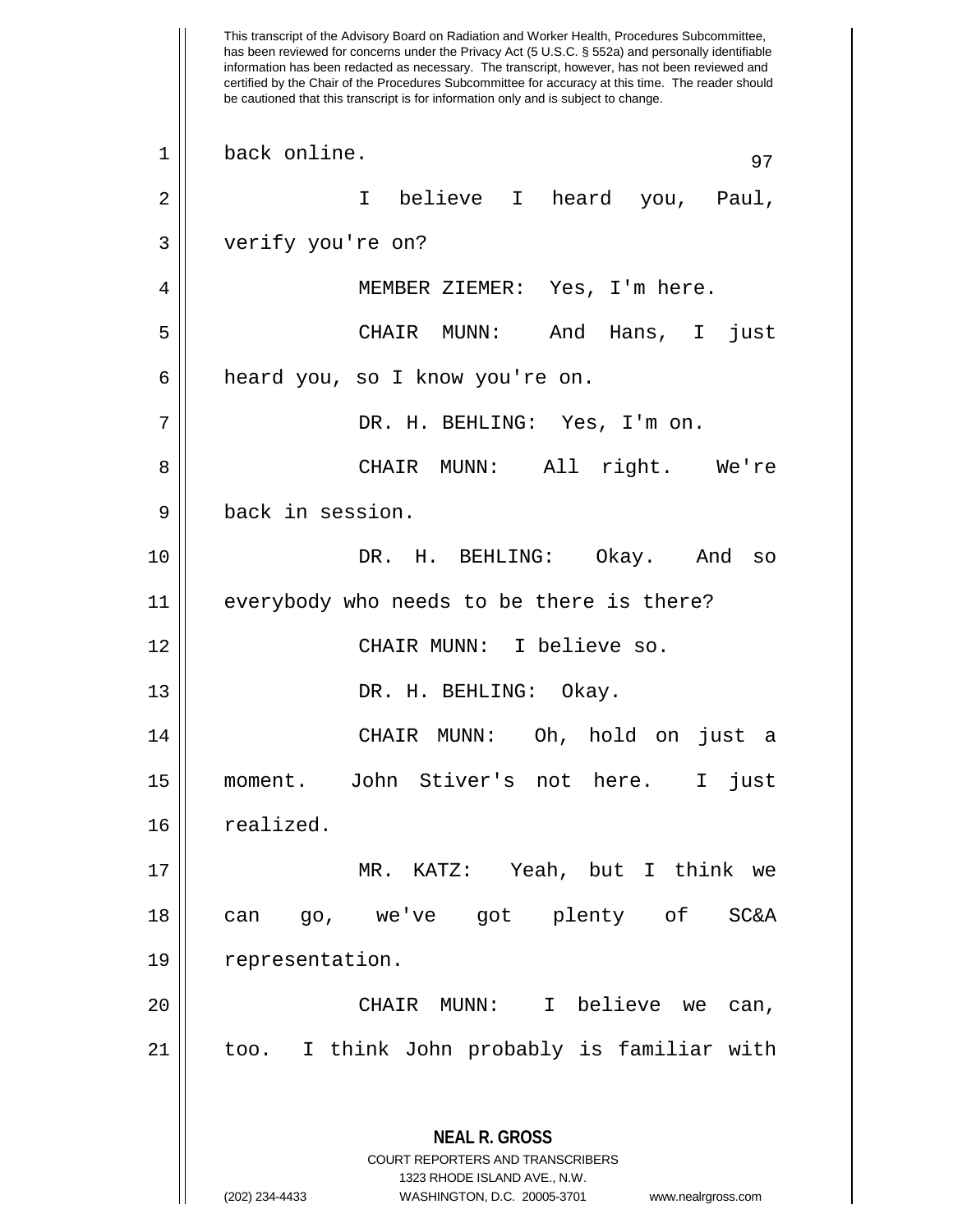has been reviewed for concerns under the Privacy Act (5 U.S.C. § 552a) and personally identifiable information has been redacted as necessary. The transcript, however, has not been reviewed and certified by the Chair of the Procedures Subcommittee for accuracy at this time. The reader should be cautioned that this transcript is for information only and is subject to change. 1 || what we're doing anyhow. Let's go ahea $\phi_{\alpha}$ 2 | Hans. 3 DR. H. BEHLING: I can start then? 4 CHAIR MUNN: Yes. 5 MR. KATZ: Yes, thanks Hans. 6 CHAIR MUNN: Go right ahead. 7 DR. H. BEHLING: Okay. And I do 8 want to ask you, Wanda, when John Stiver comes  $9 \parallel$  back, I was actually going to inform him that 10 he might want to step in at times, because I 11 realize he was very, very actively involved in 12 the issue of chest counting, and he's also co-13 || author of the White Paper that was written 14 back in April of 2012 that was authored 15 between Joyce Lipsztein and John. So he may 16 be in the position to answer certain issues or 17 || respond to certain things that I'm probably 18 not as familiar with as he is. So when he 19 comes back, would you inform him of the fact 20 || that I might call on him, or that he should 21 interrupt in areas where he might feel he has

This transcript of the Advisory Board on Radiation and Worker Health, Procedures Subcommittee,

1323 RHODE ISLAND AVE., N.W.

**NEAL R. GROSS** COURT REPORTERS AND TRANSCRIBERS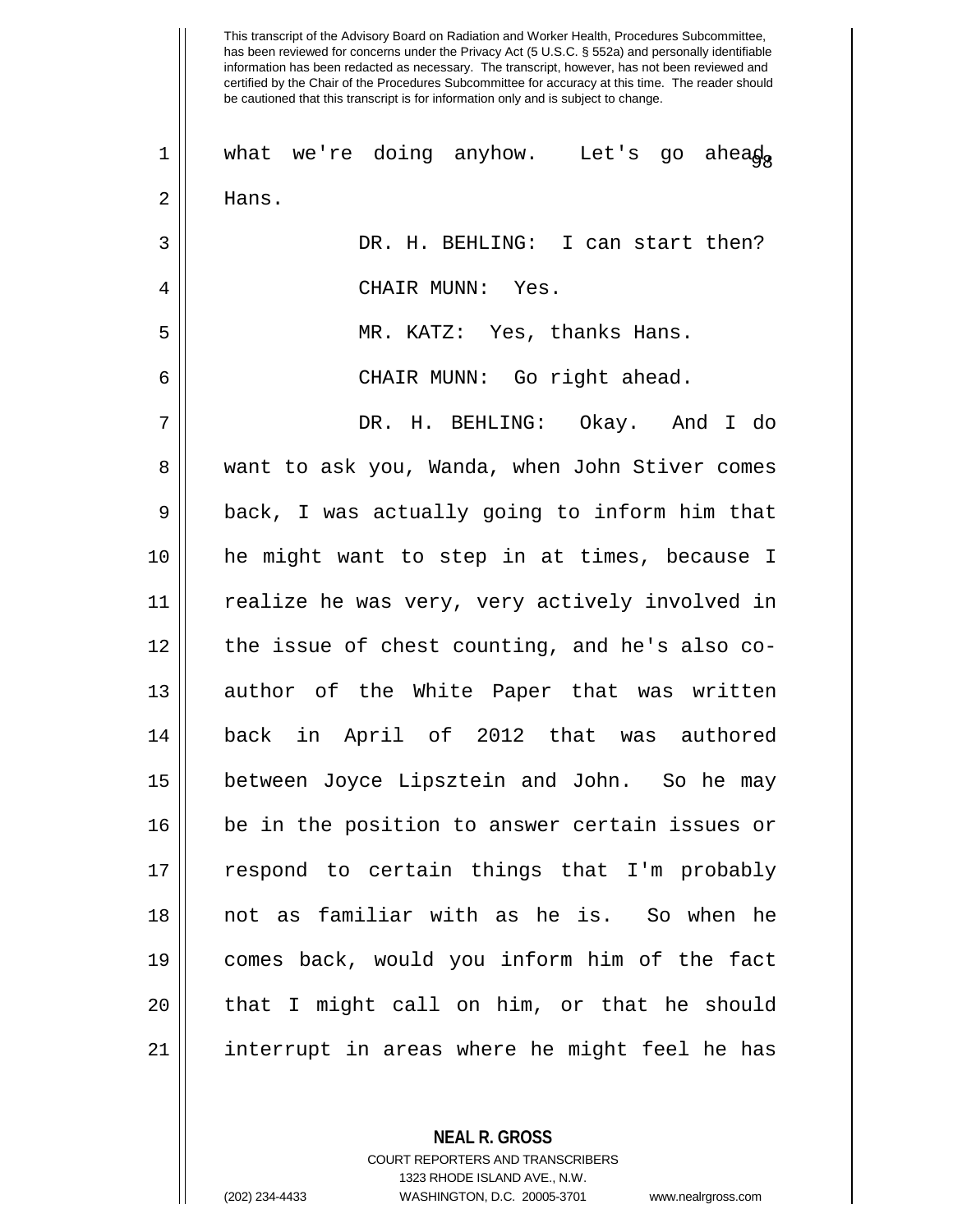This transcript of the Advisory Board on Radiation and Worker Health, Procedures Subcommittee, has been reviewed for concerns under the Privacy Act (5 U.S.C. § 552a) and personally identifiable information has been redacted as necessary. The transcript, however, has not been reviewed and certified by the Chair of the Procedures Subcommittee for accuracy at this time. The reader should be cautioned that this transcript is for information only and is subject to change. **NEAL R. GROSS** COURT REPORTERS AND TRANSCRIBERS 1323 RHODE ISLAND AVE., N.W. 1 Something to add? 99 2 MR. KATZ: Right. We'll tell him  $3 \parallel$  that. But somebody maybe is not off -- is not  $4 \parallel$  on mute, and we're getting a lot of static 5 | from one person's line. So everyone but Hans,  $6 \parallel$  can you mute your phones? 7 DR. H. BEHLING: Okay. 8 || MR. KATZ: No, we still have it so 9 maybe it's someone else. Someone else not 10 have their phone on mute? 11 Okay, that's good. Whoever just 12 went on mute, that fixed it. Thanks. 13 || DR. H. BEHLING: Okay. 14 CHAIR MUNN: And Hans, John is 15 back in the room now. I'll relay your message 16 to him, and you can go ahead with your 17 || presentation. 18 DR. H. BEHLING: Okay. All right. 19 || As Kathy already told you, both 20 PER 30 and 31 were actually authored by Ron 21 Buchanan who, unfortunately, is not able to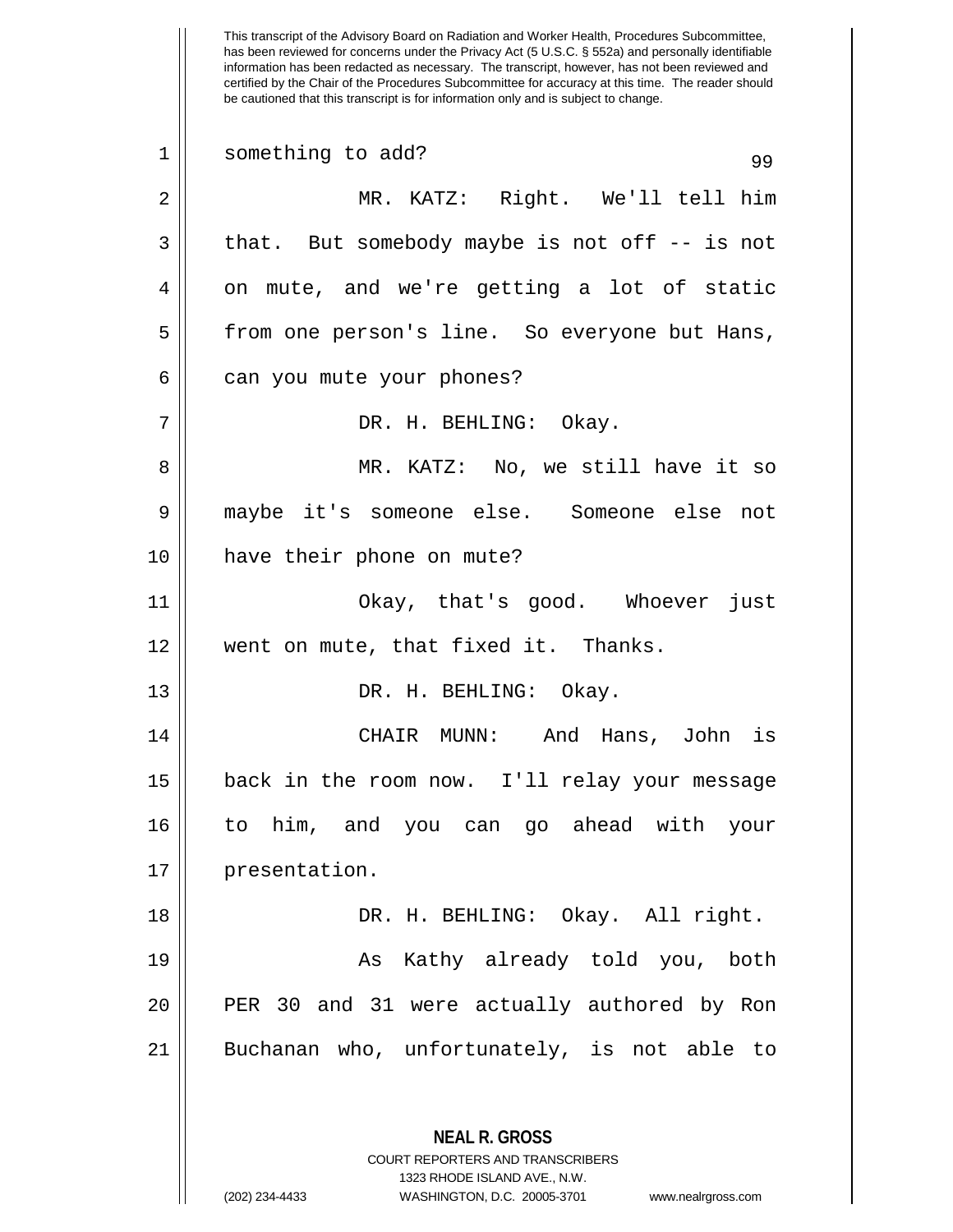| 1  | make it today because he's closing on a housen |
|----|------------------------------------------------|
| 2  | And as I'd indicated before, I hope everyone   |
| 3  | has had a chance to pull up the write-up for   |
| 4  | PER 31 that John -- I mean, that Ron Buchanan  |
| 5  | authored on your screen, so when I ask you to  |
| 6  | please consult Figure A, B or C, that you're   |
| 7  | in a position to do so because some of the     |
| 8  | comments I'm going to be making will ask you   |
| 9  | to look at certain specific items that will    |
| 10 | help you understand the issues that are being  |
| 11 | discussed.                                     |
| 12 | CHAIR MUNN:<br>We do have<br>the               |
| 13 | document up on our LiveMeeting screen.         |
| 14 | DR. H. BEHLING: Okay, great.                   |
| 15 | In areas, as I said, because this              |
| 16 | has been a subject of discussion with the      |
| 17 | Board as a whole and with various              |
| 18 | Subcommittees, I'm sort of at a loss to        |
| 19 | determine exactly how much depth I should go   |
| 20 | into. But at any time, if somebody feels that  |
| 21 | you're being bored or you're being insulted by |

**NEAL R. GROSS** COURT REPORTERS AND TRANSCRIBERS

1323 RHODE ISLAND AVE., N.W. (202) 234-4433 WASHINGTON, D.C. 20005-3701 www.nealrgross.com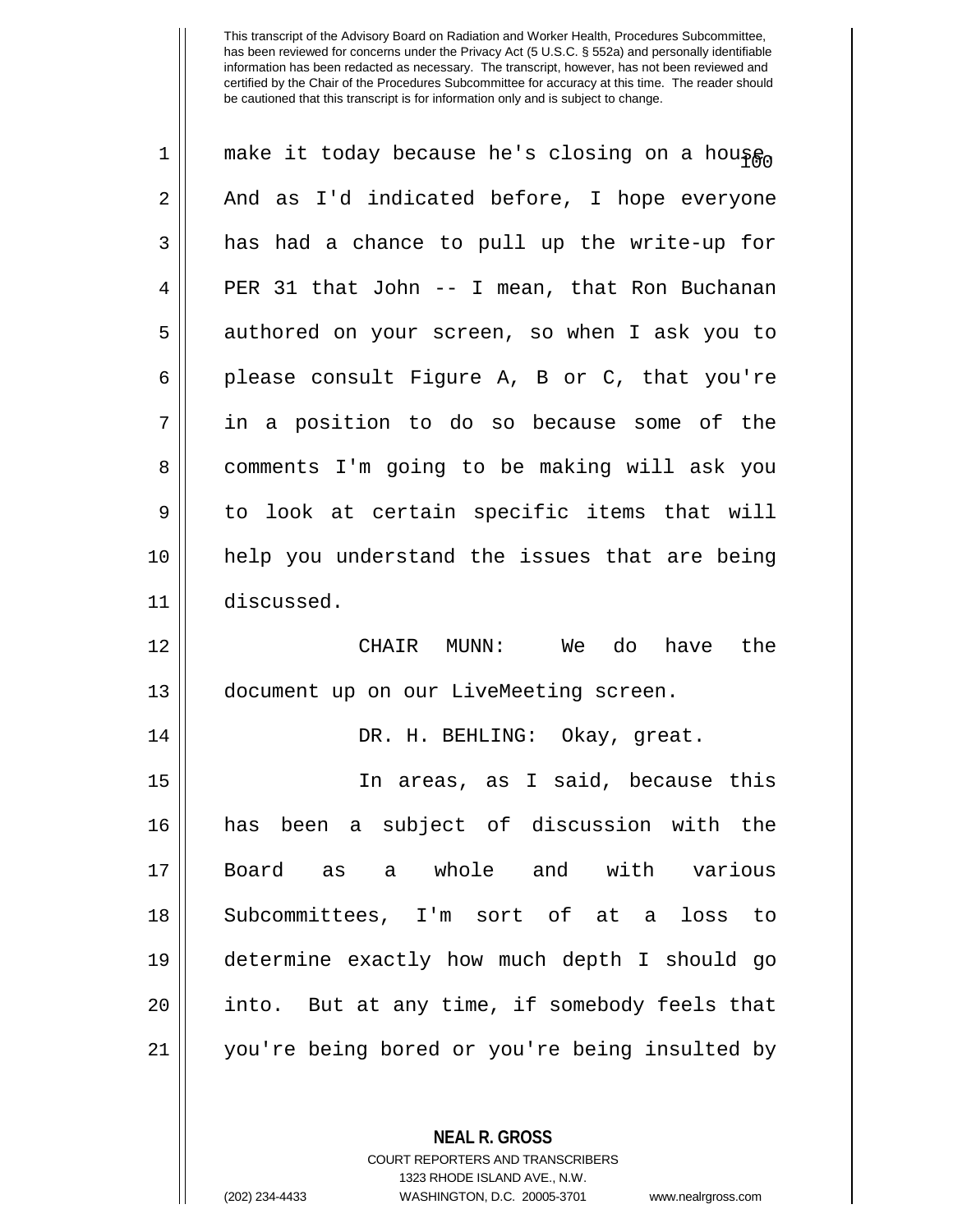| $\mathbf 1$ | these comments, please step in and give me the |
|-------------|------------------------------------------------|
| 2           | heads up so we can reduce the discussion by    |
| 3           | some measure if it turns out that people are   |
| 4           | too familiar with this, or even more familiar  |
| 5           | than I am. So please let me know.              |
| 6           | The particular PER 31 was issued               |
| 7           | back at a time when there were revisions to Y- |
| 8           | 12. And the revision, if you go to page 8 of   |
| 9           | the report in question, involved a change to   |
| 10          | the occupational internal dose that occurred   |
| 11          | on December -- no, January 12th, 2006. And     |
| 12          | that singular revision is the justification    |
| 13          | for PER 31.                                    |
| 14          | And that particular revision                   |
| 15          | really involves the single change, and that    |
| 16          | change is the assumption that thorium-228 and  |
| 17          | thorium-232 are not to be assumed to be in 100 |
| 18          | percent equilibrium but were changed to 80     |
| 19          | percent equilibrium. And so in essence, this   |
| 20          | is the core of the change that prompted PER    |
| 21          | 31. And I'll just read the very statement      |

**NEAL R. GROSS** COURT REPORTERS AND TRANSCRIBERS

1323 RHODE ISLAND AVE., N.W.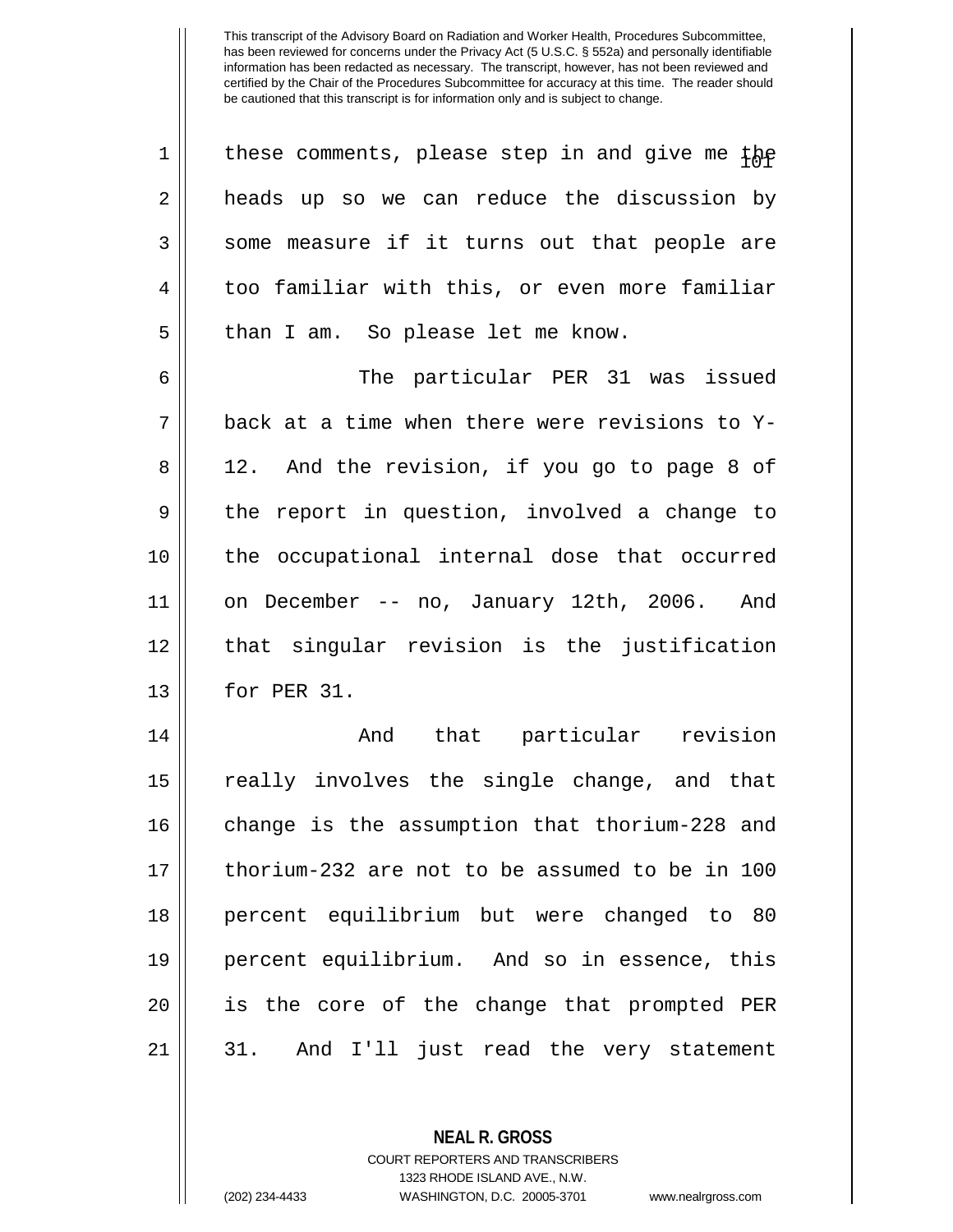1 || that appears in PER 31 in Section 2, that 2 | Treads as follows:

 "After evaluating the Y-12 documentation, one issue did arise that could 5 | increase the dose estimates for some claims. The equilibrium ratio of thorium-228 to thorium-232 was changed from assuming 100 8 percent equilibrium to assuming 80 percent 9 equilibrium. Incorporating this change, however, would increase does estimates for patients containing a thorium intake determined from chest count data."

13 || So that's really the sum total of 14 what constitutes PER 31, a change of 15 || equilibrium from an assumption of 100 percent  $16$  | to 80 percent.

17 And you can see that those dates 18 || on page 8 of the write-up, and as a result of 19 that PER, PER 31 identified that they were a 20 || total of 693 claims that had been completed 21 prior to December 18, 2007, which was the

> **NEAL R. GROSS** COURT REPORTERS AND TRANSCRIBERS

1323 RHODE ISLAND AVE., N.W.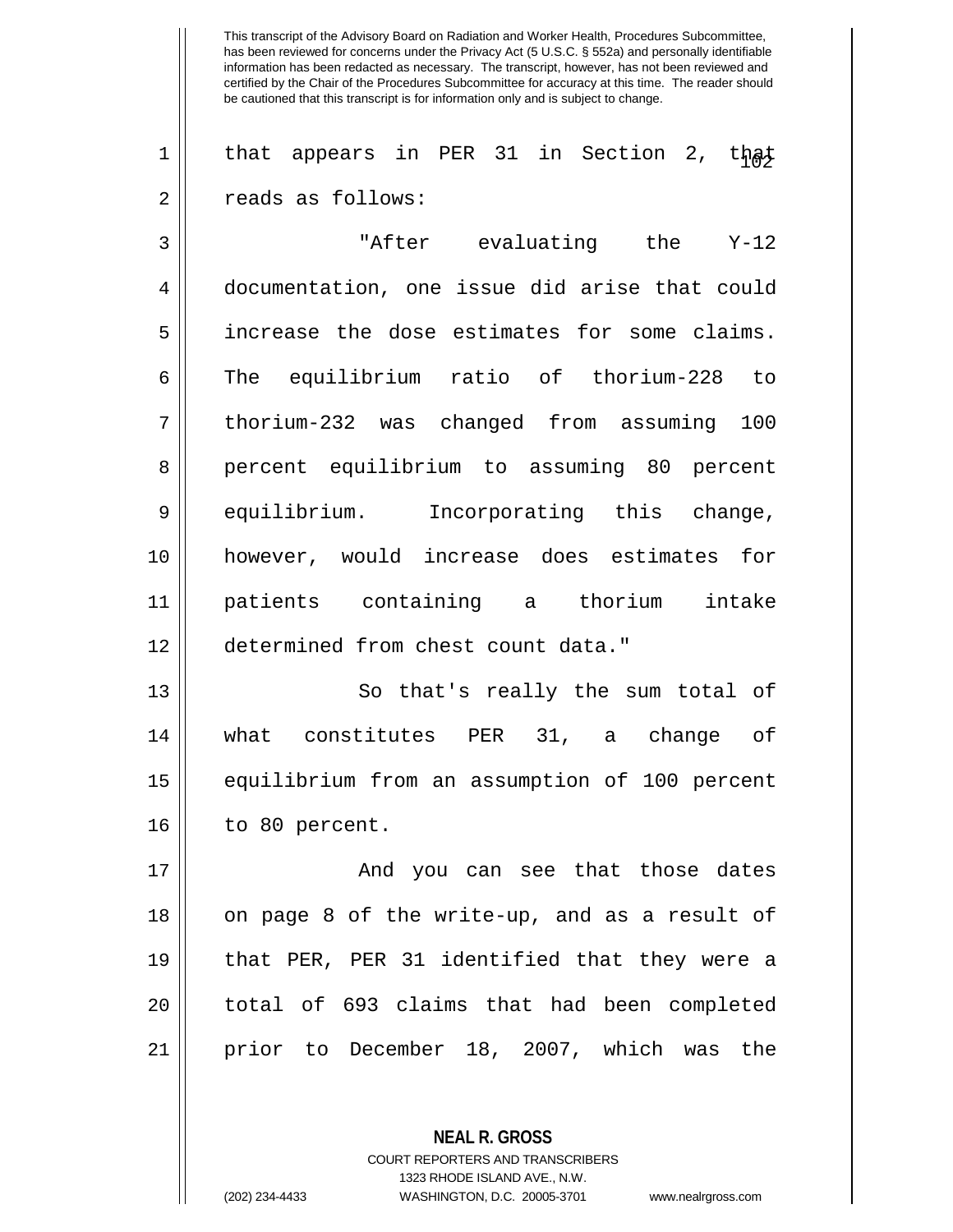| $\mathbf 1$ | issuance of PER 31, with PoCs of less than $\beta Q$ |
|-------------|------------------------------------------------------|
| 2           | percent that could be affected. In other             |
| 3           | words, this is a very global number which has        |
| 4           | not yet been, as far as I can tell, been             |
| 5           | looked at by NIOSH to determine how many of          |
| 6           | those 693 claims that had been completed prior       |
| 7           | to the issuance of PER 31 would be affected.         |
| 8           | Because they would obviously have to have            |
| 9           | something to do with thorium exposures and           |
| 10          | chest counting in Y-12. So this number is            |
| 11          | obviously a global number and would probably         |
| 12          | have to come down if NIOSH takes a very close        |
| 13          | look at this.                                        |
| 14          | On page of the write-up from Ron                     |
| 15          | Buchanan, he identified a total of<br>four           |
| 16          | issues. And the first issue of finding 1             |
| 17          | states the following. And he summarizes those        |
| 18          | findings both on page 12 of the write-up as          |
| 19          | well as on page 17. The more comprehensive           |
| 20          | definition of finding 1 is found on page 17,         |
| 21          | which I'll just quickly read to you.                 |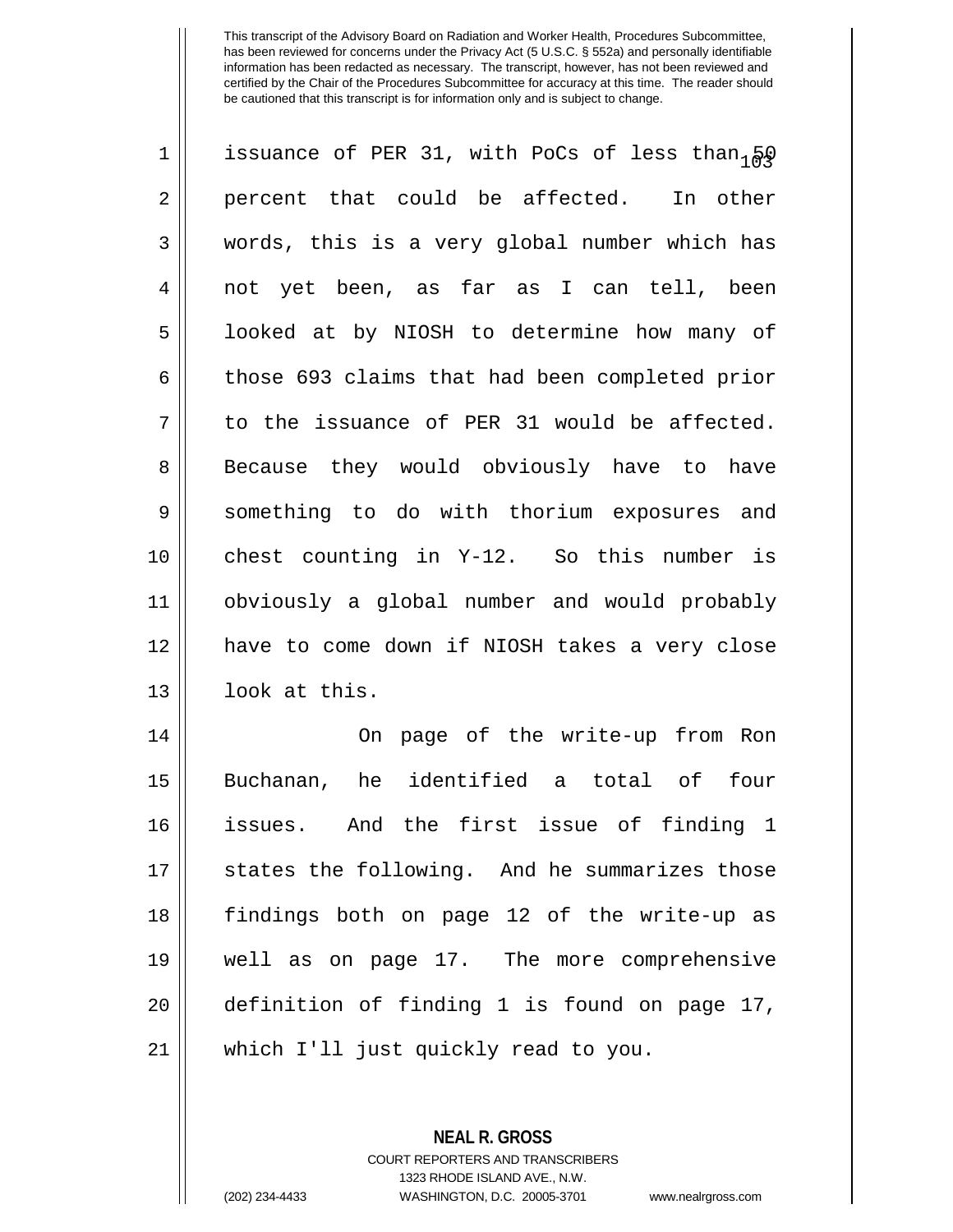$\begin{array}{ccc} \hbox{\small\it 1}\hskip 2pt \end{array}$   $\begin{array}{ccc} \hbox{\small\it 1}\hskip 2pt \end{array}$   $\begin{array}{ccc} \hbox{\small\it 1}\hskip 2pt \end{array}$   $\begin{array}{ccc} \hbox{\small\it 1}\hskip 2pt \end{array}$ 2 228/thorium-232 ratio, one-to-one to zero-3 || point-eight-to-one would actually reduce the 4 assigned dose, not increase it if thorium body 5 | burdens are based on chest count."

6 That's a very profound statement.  $7 \parallel$  And he goes on to say, "the only incidents 8 where a thorium-228/thorium-232 ratio of zero-9 point-eight-to-one would increase overall dose 10 is if only the counts from lead-212 were used 11 to determine thorium-228 body burden then the 12 thorium-232 burden would divide from those 13 results."

14 || That is basically a contradiction 15 || of the very issue that defines PER 31, which 16 Ron has stated that the conversion of 100 17 percent equilibrium to 80 percent equilibrium, 18 || rather than increase the dose would actually 19 decrease the dose. With the exception of one 20 || situation, and that is if the analysis 21 involves the use of lead-212 as the indicator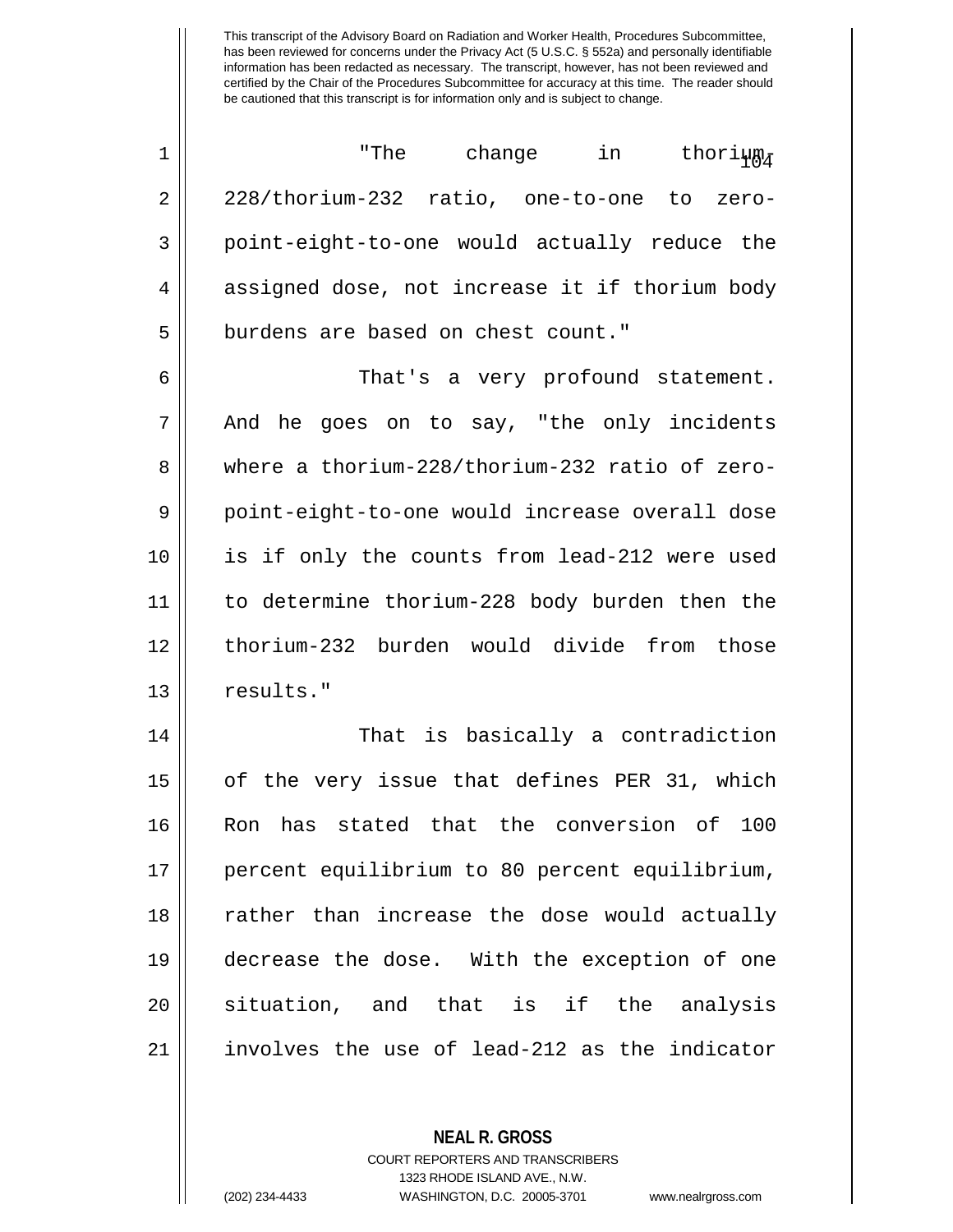1 of radium. 105 2 || I'm going to ask everyone if that 3 || is something that you have heard before, has 4 been discussed before, or if you actually 5 || already understand the concern that was raised 6 in issue one. Among the three Members, or 7 || anyone else, can I have a response? 8 MR. STIVER: Hans, this is John 9 Stiver. 10 We went through this very same 11 issue in considerable detail regarding 12 Fernald. And the problem, as I recall, NIOSH 13 was planning to use lead-212 instead of 14 || actinium-228 in order to get back -- based on 15 | presumed equilibrium to get back to a thorium-16 232 intake. 17 The problem wasn't necessarily 18 with that approach. It was that the empirical 19 formula they used to get from the count data 20 back to milligrams thorium was just found to 21 | be inadequate all the way around.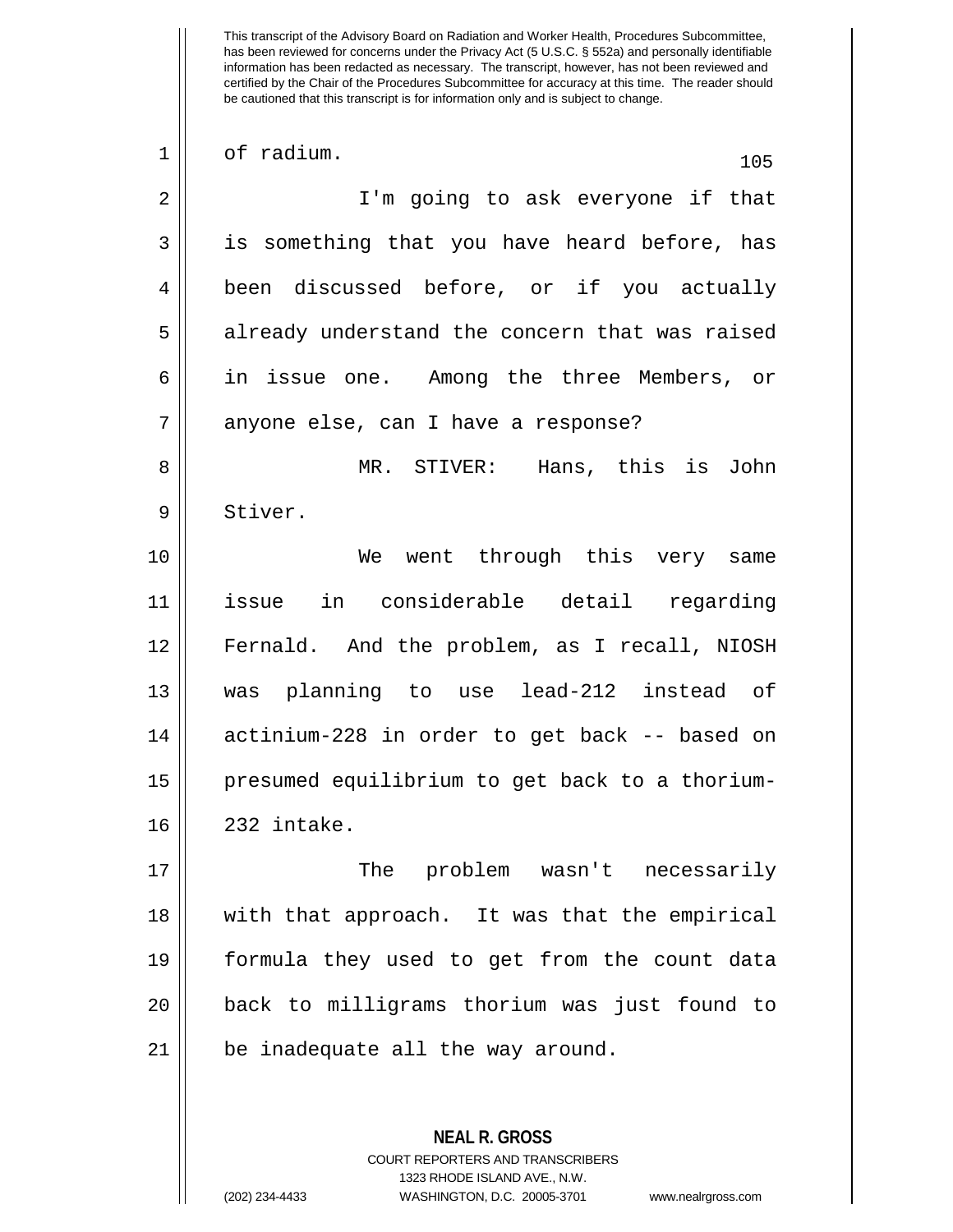| 1  | Later on -- I don't know if this               |
|----|------------------------------------------------|
| 2  | was true for Y-12, but at Fernald in 1979,     |
| 3  | they went from reporting milligrams thorium to |
| 4  | actual activity of lead-212 in the actinium-   |
| 5  | 228. And we were able to show that, by         |
| 6  | reviewing that data, you know, it is possible  |
| 7  | then to get back to a thorium intake, a        |
| 8  | plausible thorium intake, and place it up or   |
| 9  | down.                                          |
| 10 | But this is kind of a moot point               |
| 11 | in that it doesn't really make much of a       |
| 12 | difference because they're never really        |
| 13 | measuring the activity level to begin with in  |
| 14 | that earlier period. There may be some --      |
| 15 | DR. H. BEHLING: Yeah, and this is              |
| 16 | why I asked you to step in.                    |
| 17 | Anything that you've been -- that              |
| 18 | somebody doesn't understand why that -- or why |
| 19 | Ron came to that conclusion, it should be very |
| 20 | obvious. And I was just simply going to go     |
| 21 | quickly through that whole issue because of    |

COURT REPORTERS AND TRANSCRIBERS 1323 RHODE ISLAND AVE., N.W.

**NEAL R. GROSS**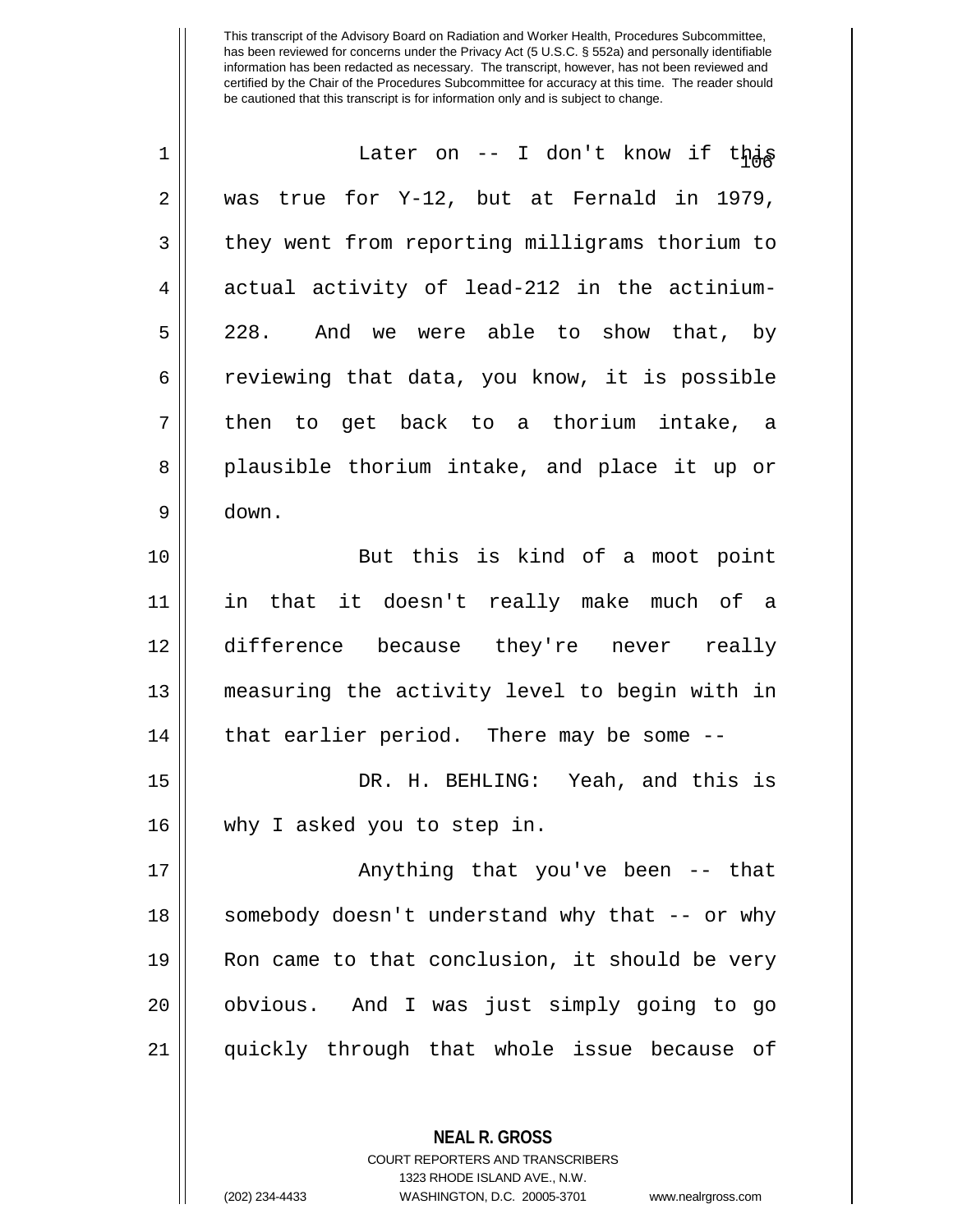| $1 \parallel$  | the fact that, when you report the body burden |
|----------------|------------------------------------------------|
| 2 <sup>1</sup> | in terms of milligrams thorium, what you're    |
| $\overline{3}$ | really measuring, or what you're really        |
| $\overline{4}$ | dealing with is a milligram quantity of        |
| 5 <sup>1</sup> | thorium-232.                                   |

6 And then that's obviously 7 Something that you can conclude based on the 8 Radon half-life. You could determine half-9 | life for thorium-232 versus obviously thorium-10 228. And on the basis of activity, you 11 realize that if we're talking about, let's 12 || say, the recorded quantity for thorium was two 13 milligrams, that that is almost 100 percent  $14$   $\parallel$  thorium-232.

15 || Then using, obviously, activity which indicates a third of 232, defined by zero-point-one-one nanocurie per milligram, you can obviously convert the milligram into nanocuries and realize you have || the value for thorium-232. If you then say they're in full equilibrium of that same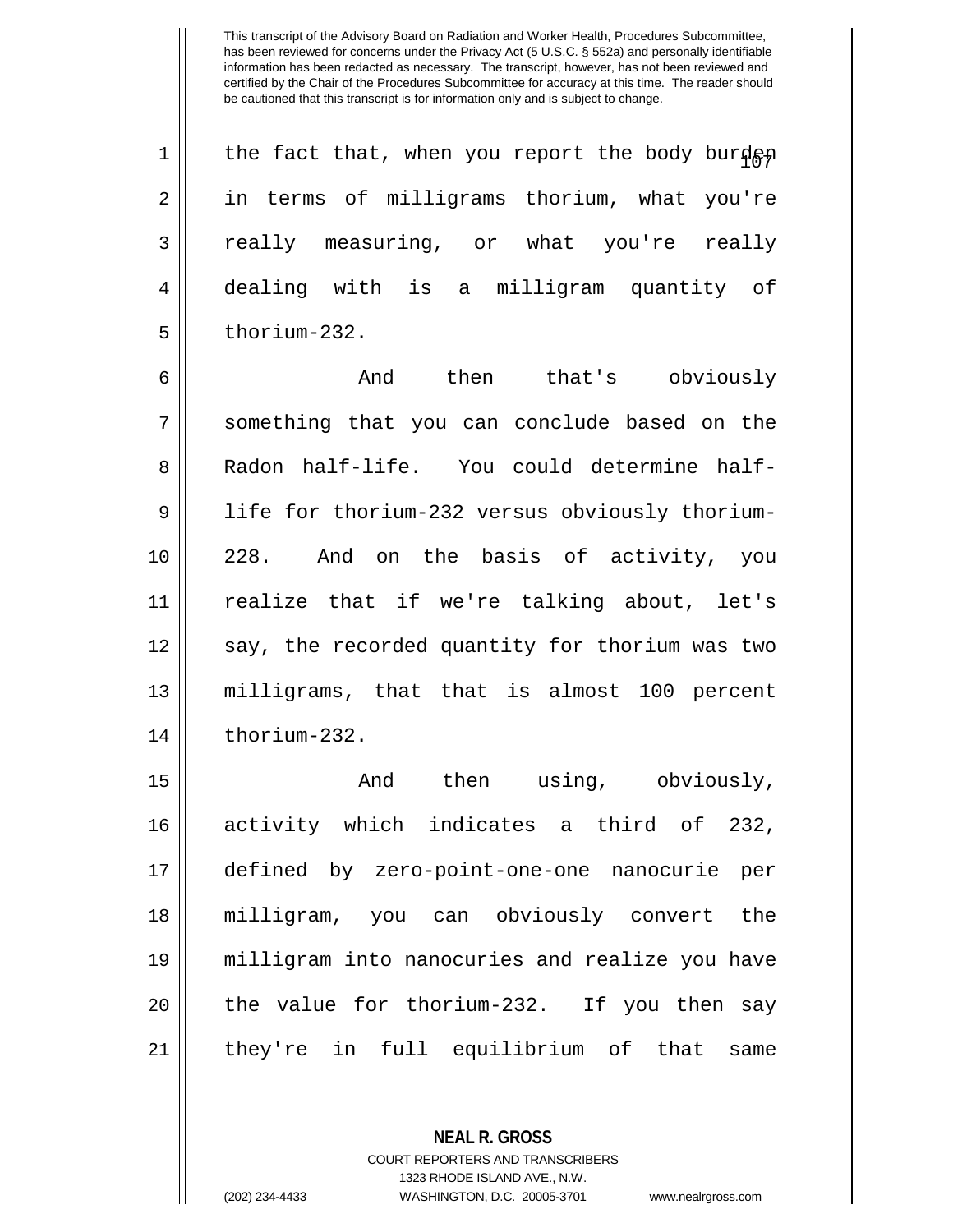| 1  | quantity of activity would now also have to <sub>1</sub> be |
|----|-------------------------------------------------------------|
| 2  | assigned to thorium-228. If you now convert                 |
| 3  | to only zero-point-eight, you would obviously               |
| 4  | reduce the dose associated with thorium-232,                |
| 5  | which in combination with the revised                       |
| 6  | equilibrium fraction would give you a lower                 |
| 7  | number.                                                     |
| 8  | So it's obviously clear to me when                          |
| 9  | you deal with milligram quantities of thorium,              |
| 10 | you're talking about 232. And if<br>you                     |
| 11 | therefore reduce the equilibrium from one-to-               |
| 12 | one to zero-point-eight-to-one, you obviously               |
| 13 | reduce the dose. So I'm not sure whether or                 |
| 14 | not that issue remains an issue or has been                 |
| 15 | looked at.                                                  |
| 16 | MR. STIVER: This is John again.                             |
| 17 | I think the problem we have is                              |
| 18 | that, you know, the PER is really looking at,               |
| 19 | if we made this change, these are the results               |
| 20 | that would occur, these are the<br>number of                |
| 21 | claims that would be affected.                              |
|    |                                                             |

**NEAL R. GROSS** COURT REPORTERS AND TRANSCRIBERS 1323 RHODE ISLAND AVE., N.W.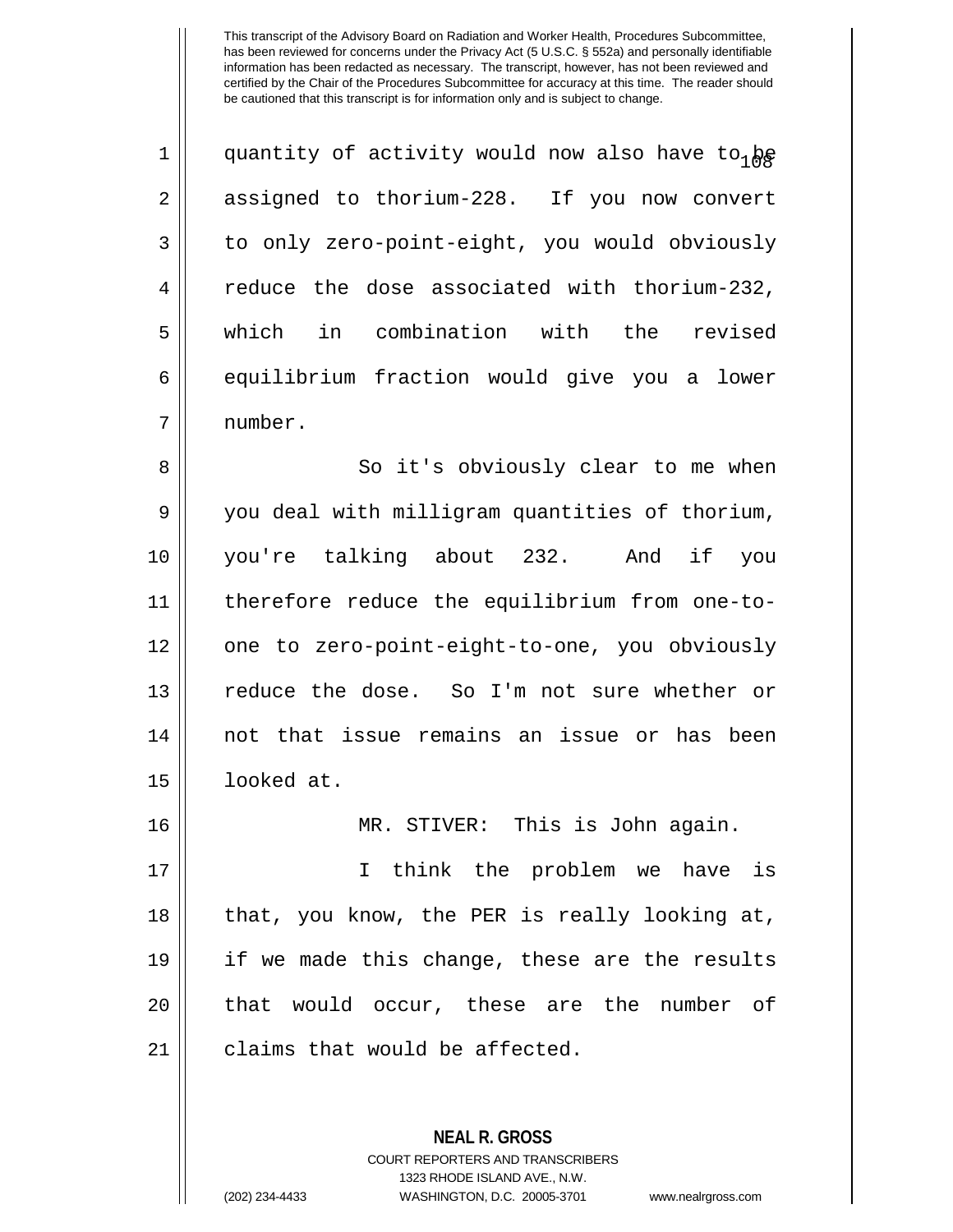| 1  | But the bigger issue is that that              |
|----|------------------------------------------------|
| 2  | approach has been found to be not a reliable   |
| 3  | dose reconstruction method to begin with.      |
| 4  | DR. H. BEHLING: Yeah. And as I                 |
| 5  | said, I'm only following --                    |
| 6  | MR. STIVER: Right. You're just                 |
| 7  | going to go through and give --                |
| 8  | DR. H. BEHLING: -- that's really               |
| 9  | the next issue that Ron identified. And that   |
| 10 | obviously involves the issue that were -- or   |
| 11 | issues that were identified in the White Paper |
| 12 | that you co-authored with Joyce Lipsztein back |
| 13 | in 2012.                                       |
| 14 | MR. STIVER: I guess you just have              |
| 15 | to keep in mind as you go through this, the    |
| 16 | historical nature of the document. This was    |
| 17 | all taking place, you know, before we came to  |
| 18 | these conclusions, you know, regarding         |
| 19 | Fernald, which are applicable. So maybe the    |
| 20 | thing to do is just kind of go through and     |
| 21 | summarize what the findings are and --         |
|    |                                                |

COURT REPORTERS AND TRANSCRIBERS 1323 RHODE ISLAND AVE., N.W. (202) 234-4433 WASHINGTON, D.C. 20005-3701 www.nealrgross.com

**NEAL R. GROSS**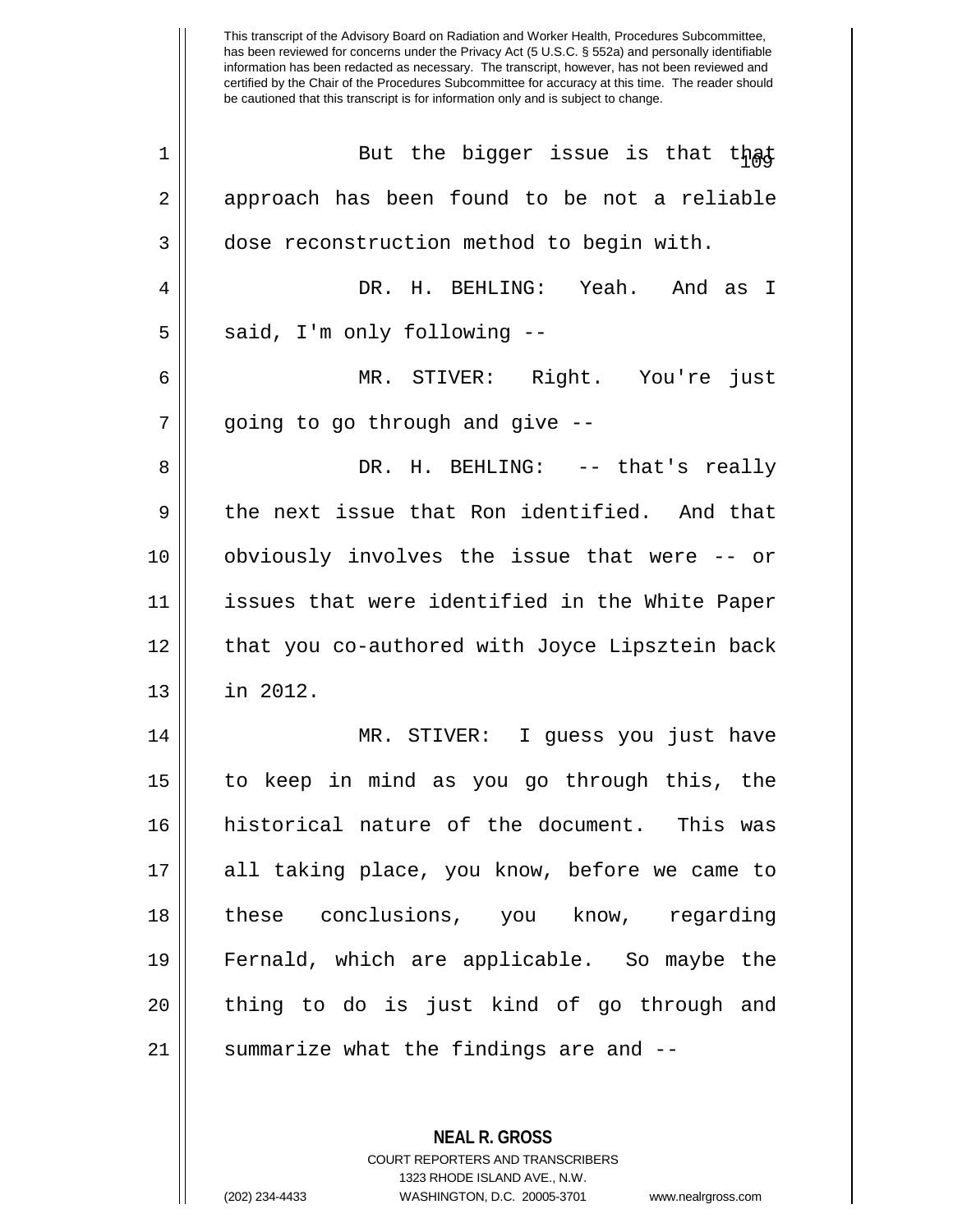| 1  | DR. H. BEHLING: Yeah. Okay. 180                |
|----|------------------------------------------------|
| 2  | the first finding is that, according to that   |
| 3  | methodology, the milligram quantities that are |
| 4  | obviously supposed to be defined on the        |
| 5  | contribution of thorium-232, you end up with a |
| 6  | lower dose based on the reduction of those     |
| 7  | assigned to 232. That is no longer now one-    |
| 8  | to-one but point-eight-to-one to those         |
| 9  | contributed from the thorium-232.              |
| 10 | So again, that what it turned out              |
| 11 | to be. And you know what was the strange       |
| 12 | thing is that the actual defined TBD makes a   |
| 13 | statement to that effect. And if I read on     |
| 14 | page 31 of the original revised TBD for Y-12,  |
| 15 | they talked about the issue of revising the    |
| 16 | equilibrium ratio from one-to-one to zero-     |
| 17 | point-eight-to-one. And in the process, the    |
| 18 | statement on page 31 gives you the following.  |
| 19 | "It was reported in 1965 that when             |
| 20 | Y-12 was processed less than one year after    |
| 21 | purification by the supplier, and<br>as<br>a   |

**NEAL R. GROSS**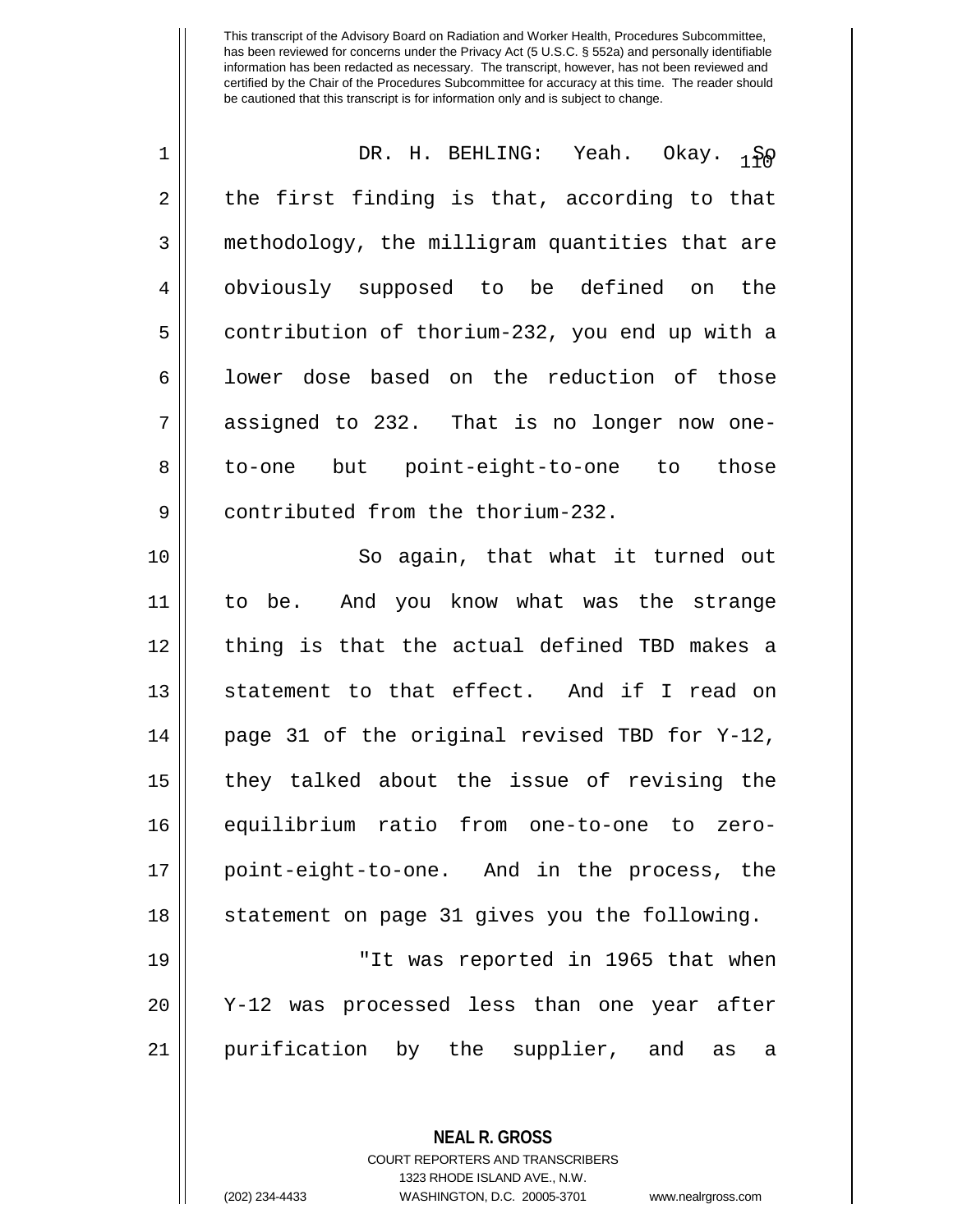| consequence had only about ten percent as much radium-228 as radium-224." And they give a 3 Feference. "This means that the maximum dose conversion factor per milligram of thorium-232 would be less than that for thorium-232 in 6 || full equilibrium with its progeny."

7 So I'm having a tough time 8 || understanding how we can reconcile that 9 || statement as it appears in a revision of 10 || Section 5 of the Y-12 TBD with the PER 31 that 11 says, we would actually raise the actual dose 12 assigned to the individual based on this 13 | change from one-to-one to zero-point-eight-to- $14$  | one. I'm having a tough time understanding 15 how that PER came to be.

## 16 CHAIR MUNN: Stu?

 MR. HINNEFELD: Yeah, Jim and I were having a bit of a sidebar conversation. What's the question exactly here? DR. H. BEHLING: Well, as I said,

 $21$  || PER 31 -- and I read the exact statement --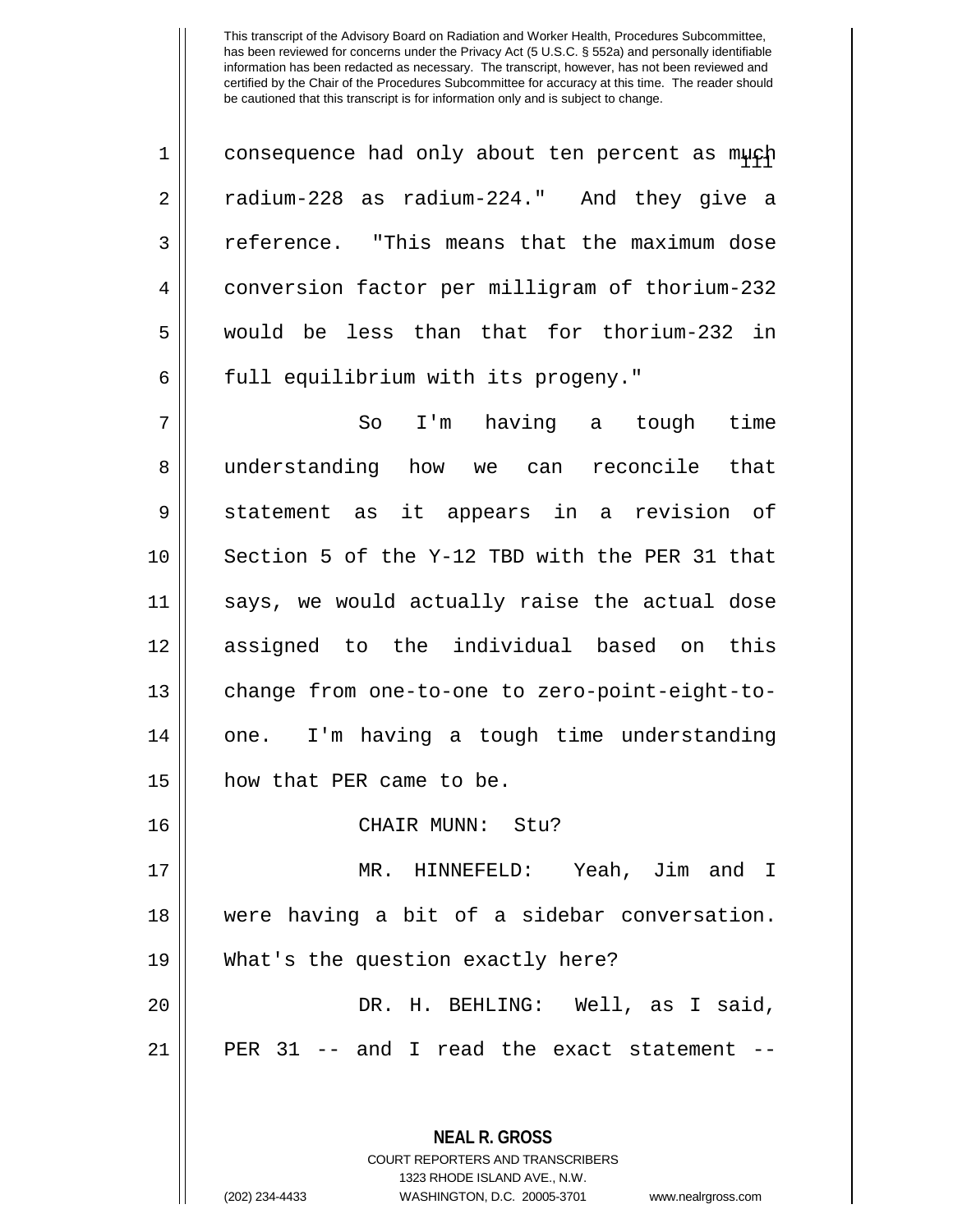| $\mathbf 1$ | says that when we convert from a equilibrium   |
|-------------|------------------------------------------------|
| 2           | ratio that was only used from one-to-one, full |
| 3           | equilibrium between thorium-232 and 228, and   |
| 4           | we change that equilibrium ratio from fully a  |
| 5           | hundred percent to eighty percent, where       |
| 6           | thorium-228 is only eighty percent of thorium- |
| 7           | 232, we would actually increase the dose. And  |
| 8           | yet -- and that's the sum total of PER 31.     |
| 9           | Yet, when I look at the revisions              |
| 10          | to the Y-12 TBD, and there were multiple       |
| 11          | revisions that respond to that change in       |
| 12          | assumed equilibrium, inclusive of the most     |
| 13          | recent version that came out in 2012. But      |
| 14          | I'll read to you the original version that     |
| 15          | came -- that was the genesis of PER 12, and it |
| 16          | states the following:                          |
| 17          | "It was reported in 1965 that                  |
| 18          | thorium Y-12 was processed less than one year  |
| 19          | after purification by the supplier, and as a   |
| 20          | consequence had only about ten percent as much |
| 21          | radium-228 as radium-224."<br>And they give a  |

COURT REPORTERS AND TRANSCRIBERS 1323 RHODE ISLAND AVE., N.W.

**NEAL R. GROSS**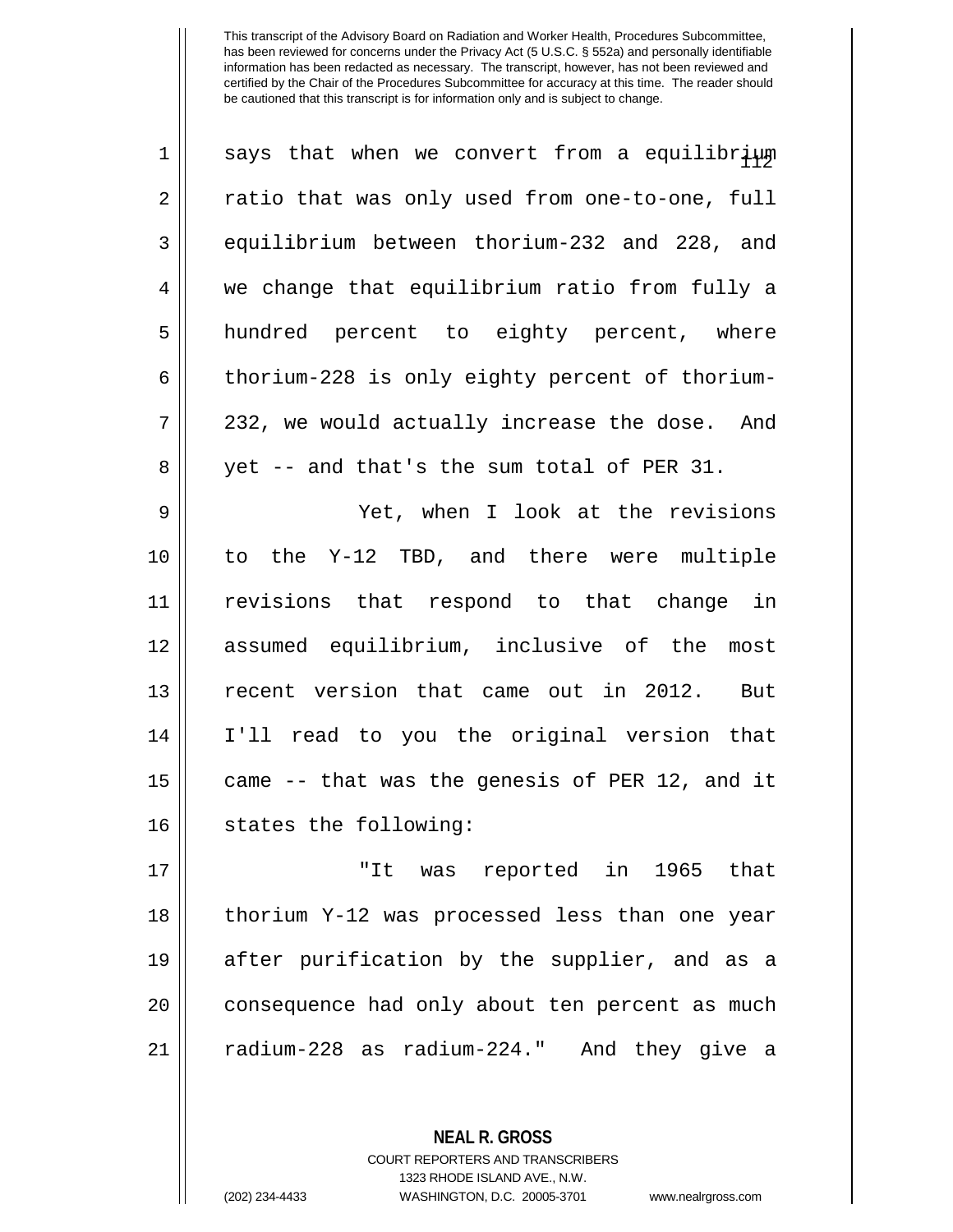| $\mathbf 1$ | reference as 1965, page 18.<br>113               |
|-------------|--------------------------------------------------|
| 2           | "This means that the maximum dose                |
| 3           | conversion factor per milligram of thorium-232   |
| 4           | would be less than that for thorium-232 in       |
| 5           | full equilibrium with its progeny." Meaning      |
| 6           | that you would reduce the dose if you go from    |
| 7           | one-to-one to zero-point-eight-to-one. And       |
| 8           | that is stated in the actual revised TBD.        |
| 9           | And therefore, I cannot reconcile                |
| 10          | the actual genesis of this particular PER        |
| 11          | because, contrary to what the PER says you       |
| 12          | would rate the dose, it's stated here in this    |
| 13          | TBD that it would reduce the dose.               |
| 14          | DR. NETON: Hans, this is Jim.                    |
| 15          | think there's two separate<br>$\mathbf I$        |
| 16          | issues here. You would reduce the dose per       |
| 17          | unit intake because there -- you know, all of    |
| 18          | those source terms are individual intakes to     |
| 19          | start with. You would intake so much thorium-    |
| 20          | 232, so much thorium-228, so much radium.<br>And |
| 21          | if it's a 50 percent equilibrium, the dose per   |
|             |                                                  |

**NEAL R. GROSS** COURT REPORTERS AND TRANSCRIBERS

1323 RHODE ISLAND AVE., N.W.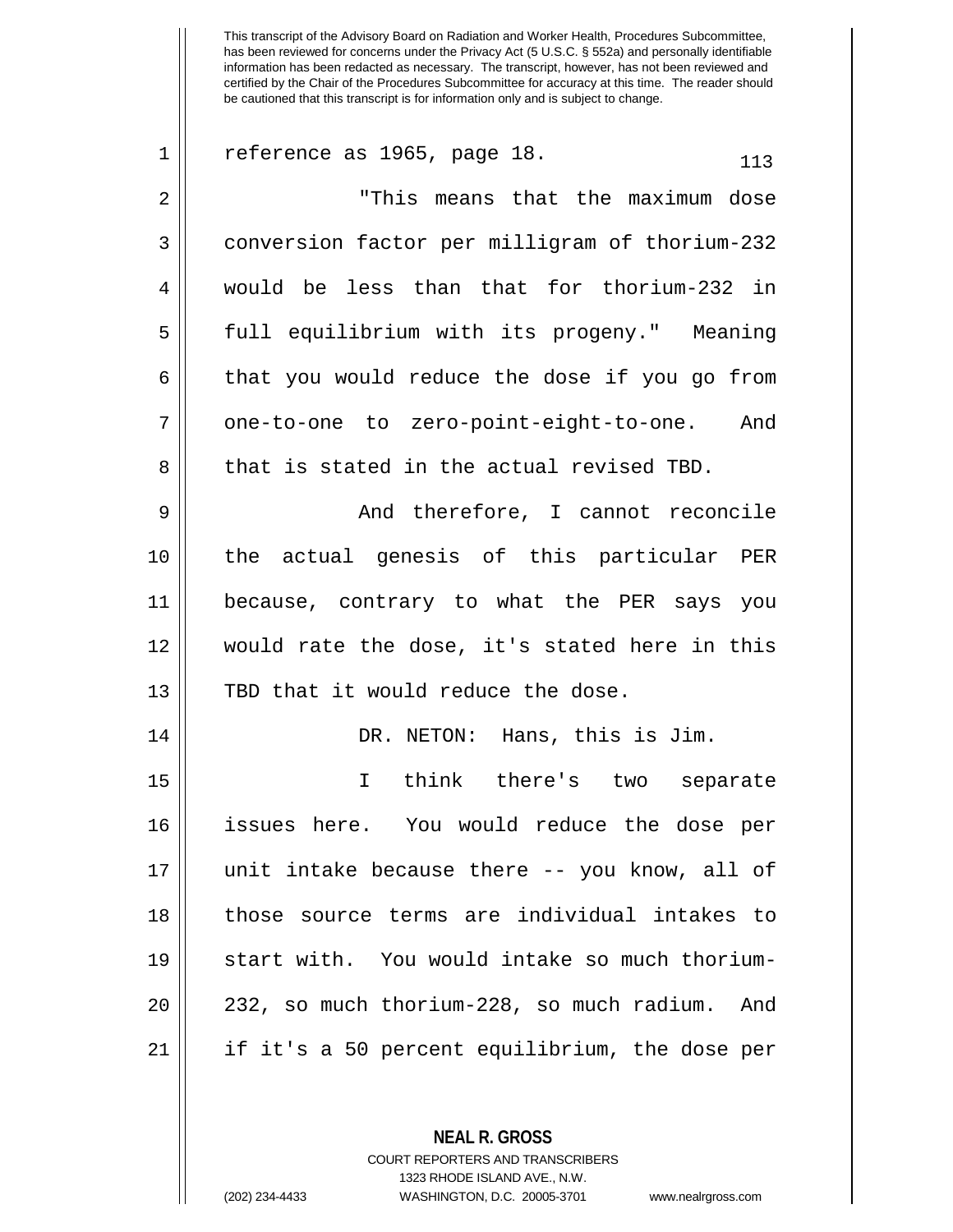| $\mathbf 1$    | unit intake of that mass of material has ${}_{1} \sharp \rho$ |
|----------------|---------------------------------------------------------------|
| 2              | be, by definition, lower because you have less                |
| 3              | intake of the daughters at the first                          |
| $\overline{4}$ | inhalation.                                                   |
| 5              | But the dose will go up, because                              |
| 6              | if you adjust -- and I say, if there's 50                     |
| 7              | percent equilibrium of thorium-228, the mass                  |
| 8              | of thorium-232 that was measured is going to                  |
| 9              | go up by a factor of two. So you have a                       |
| 10             | double intake. But the dose per unit intake                   |
| 11             | of that intake is going to be less, because                   |
| 12             | your source term has a different composition.                 |
| 13             | So they're not $-$                                            |
| 14             | DR. H. BEHLING: Yeah, that is not                             |
| 15             | too obvious, because I mean, I look at -- for                 |
| 16             | instance, in the case of Ron's write-up on                    |
| 17             | page 15, he cites a table where he looked at                  |
| 18             | the total of five dose reconstructions and                    |
| 19             | their methodology and four of the five                        |
| 20             | reported thorium in terms of milligrams. And                  |
| 21             | again, when you just assume that that number                  |

**NEAL R. GROSS** COURT REPORTERS AND TRANSCRIBERS

1323 RHODE ISLAND AVE., N.W.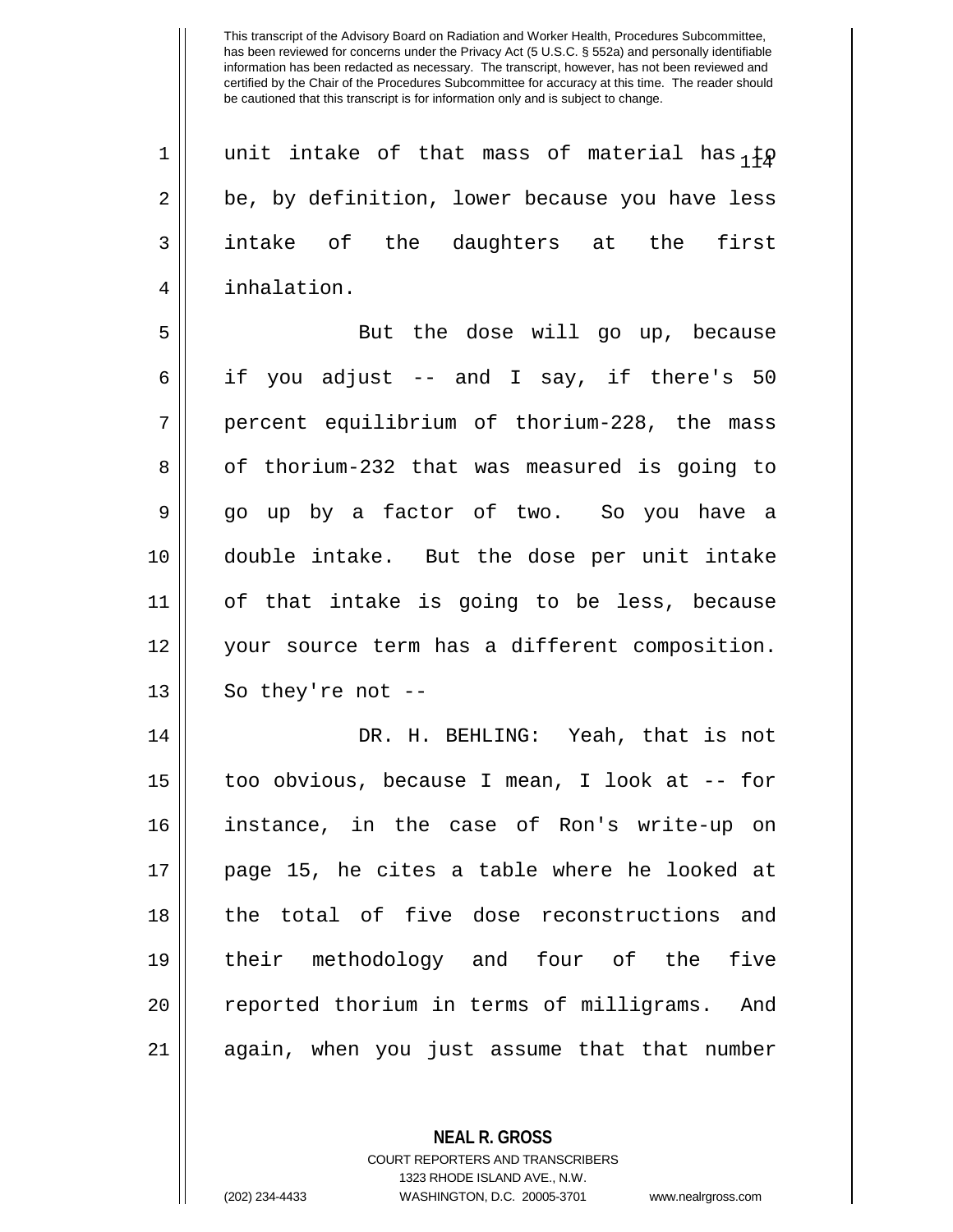| 1  | remains a constant, unless you actually now    |
|----|------------------------------------------------|
| 2  | revise those milligram quantities, according   |
| 3  | to what you're saying.                         |
| 4  | DR. NETON: Yeah, you would have                |
| 5  | to. I mean, by definition, you have to         |
| 6  | increase the amount of thorium because you're  |
| 7  | assuming that you had less equilibrium. So if  |
| 8  | I have 50 percent equilibrium thorium-228, I'm |
| 9  | going to underestimate the amount of thorium-  |
| 10 | 232 by half, right? Because it's --            |
| 11 | DR. H. BEHLING: Yeah, I                        |
| 12 | understand that.                               |
| 13 | DR. NETON: And so if I know -- if              |
| 14 | I know it's less equilibrium, though, I would  |
| 15 | double the amount of thorium that's there.     |
| 16 | DR. H. BEHLING: Okay. This goes                |
| 17 | -- I'll be back to the issue that, at one-to-  |
| 18 | one equilibrium, a working level might be      |
| 19 | defined by two-point-nine nanocuries of        |
| 20 | thorium-232. If you go --                      |
| 21 | MR. KATZ: Hey, Hans --                         |
|    |                                                |
|    |                                                |

**NEAL R. GROSS** COURT REPORTERS AND TRANSCRIBERS 1323 RHODE ISLAND AVE., N.W.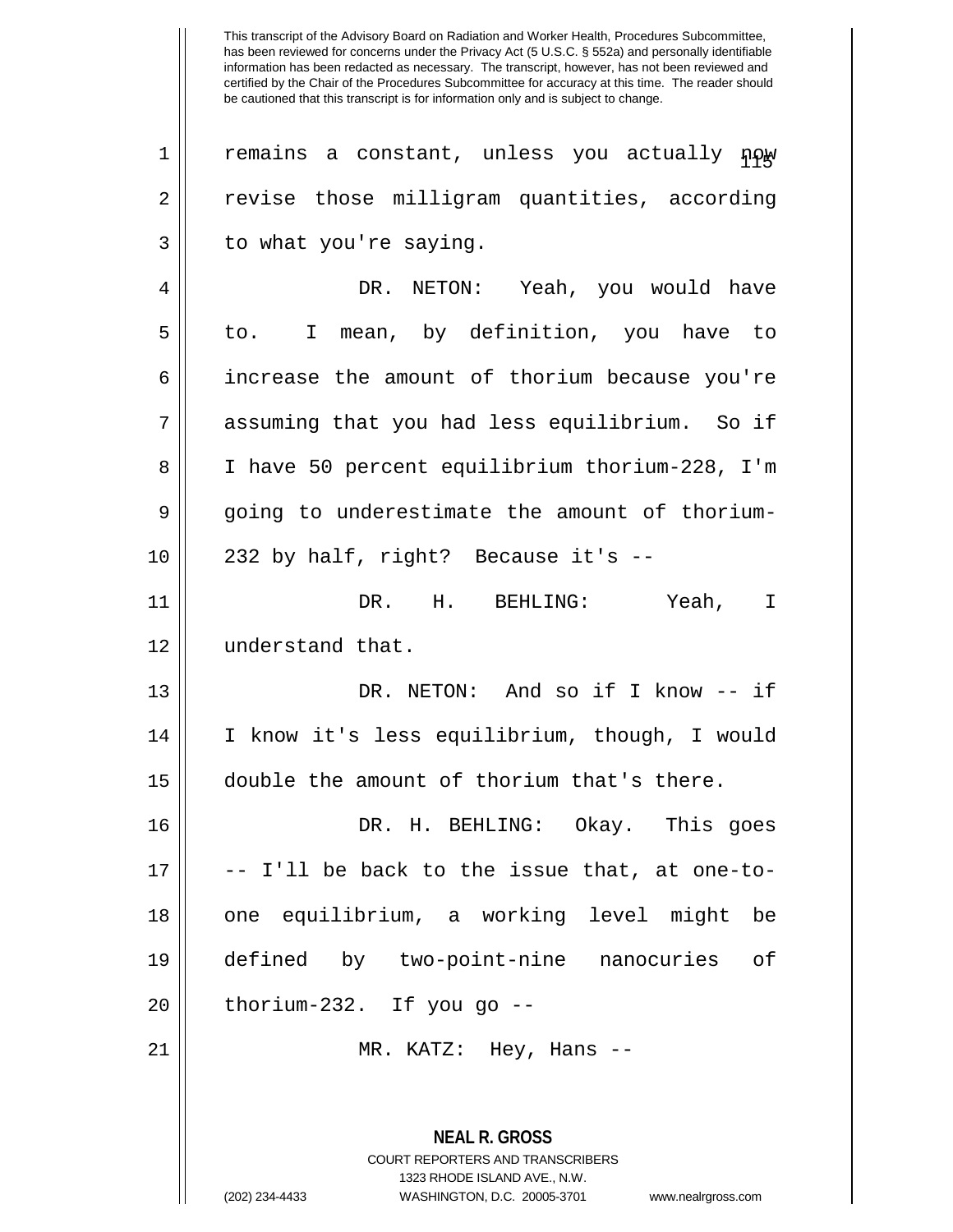| $\mathbf 1$ | DR. H. BEHLING: $--$ to 80, $i\neq$                      |
|-------------|----------------------------------------------------------|
| 2           | rises to 3.2. And then if it goes to ten                 |
| 3           | percent equilibrium, it raises it to twelve-             |
| 4           | point-some nanocuries of thorium-234. Is that            |
| 5           | what you're referring to?                                |
| 6           | DR. NETON: No. No, not at all.                           |
| 7           | MR. STIVER: The thing is, what                           |
| 8           | we're trying to get back to here is an intake            |
| $\mathsf 9$ | of thorium-232. And obviously if you're at 50            |
| 10          | percent equilibrium, you've doubled the actual           |
| 11          | thorium intake.                                          |
| 12          | DR. H. BEHLING: Yeah.                                    |
| 13          | MR. STIVER: Now the dose that you                        |
| 14          | get from that, because it is this equilibrium,           |
| 15          | there's fewer daughters. So over the course              |
| 16          | of that year or so, you have a lower dose.               |
| 17          | You're looking at two separate issues right              |
| 18          | there.                                                   |
| 19          | What we're trying to do is get                           |
| 20          | back to the thorium-232 intake, based<br>on              |
| 21          | measuring these daughter products.                       |
|             |                                                          |
|             | <b>NEAL R. GROSS</b><br>COURT REPORTERS AND TRANSCRIBERS |

1323 RHODE ISLAND AVE., N.W.

 $\mathsf{I}$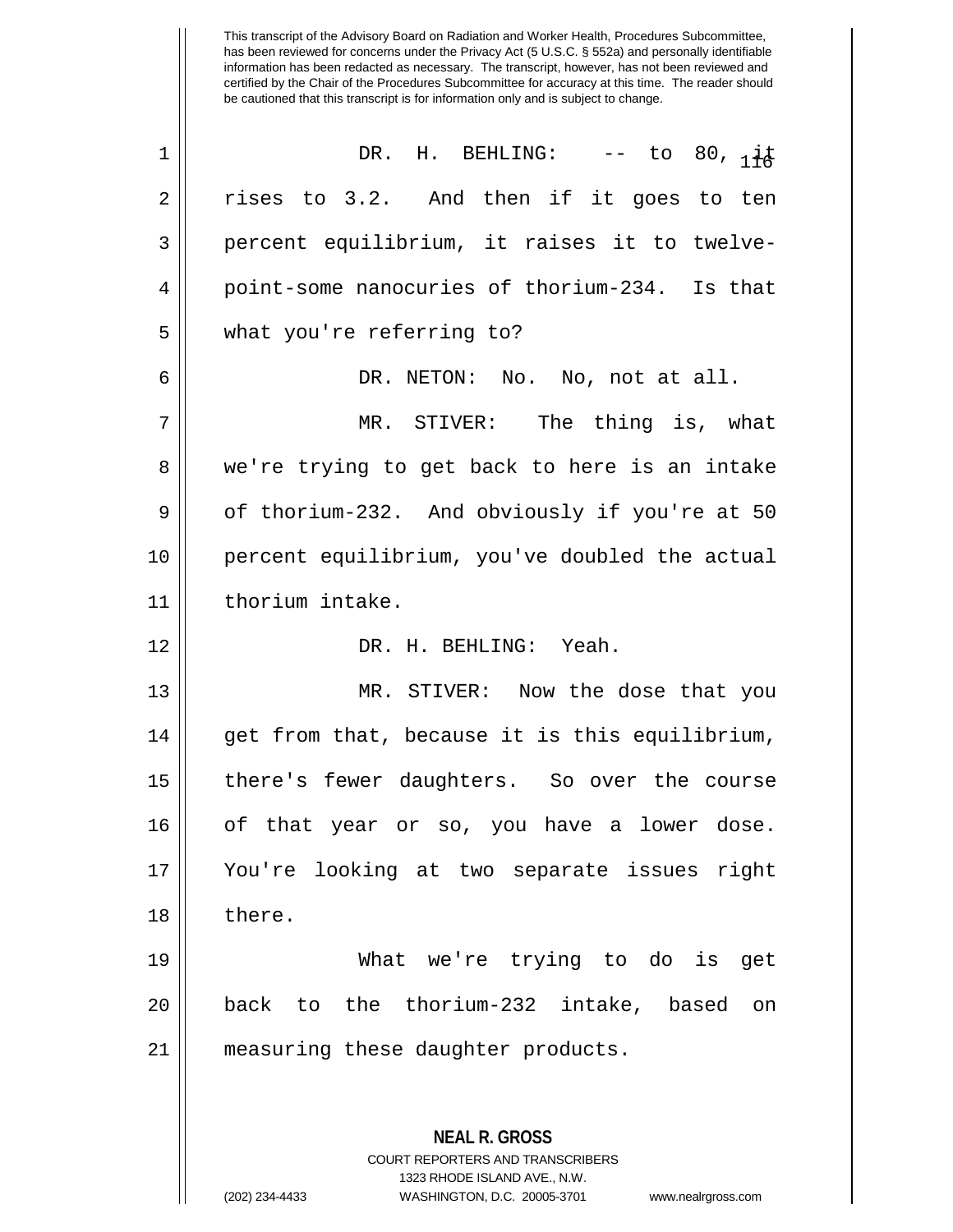<sup>117</sup> <sup>1</sup> DR. H. BEHLING: Yeah, and I get  $2 \parallel$  this, it was not really called out in this 3 || particular write-up.

4 MR. STIVER: And yeah, if there  $5 \parallel$  are a lot of different documents, a 1965 West 6 || paper is kind of the seminal one. But there's  $7 \parallel$  a lot of others. We had to go back through it 8 || to try to piece together exactly how they got 9 | to milligrams thorium from --

 DR. H. BEHLING: Yeah. And this really brings me back to the White Paper that you and Joyce authored back in 2012. And I realize that, in reading that, it sort of answers most of the issues that were 15 || addressed. And that is namely one. Lead-212 was apparently never properly assessed in terms of the spectral analysis of chest counting, or there's no documentation. And therefore, all of the assumptions that were made about what these numbers really mean have 21 || raised the question including the MDA that was

> **NEAL R. GROSS** COURT REPORTERS AND TRANSCRIBERS 1323 RHODE ISLAND AVE., N.W.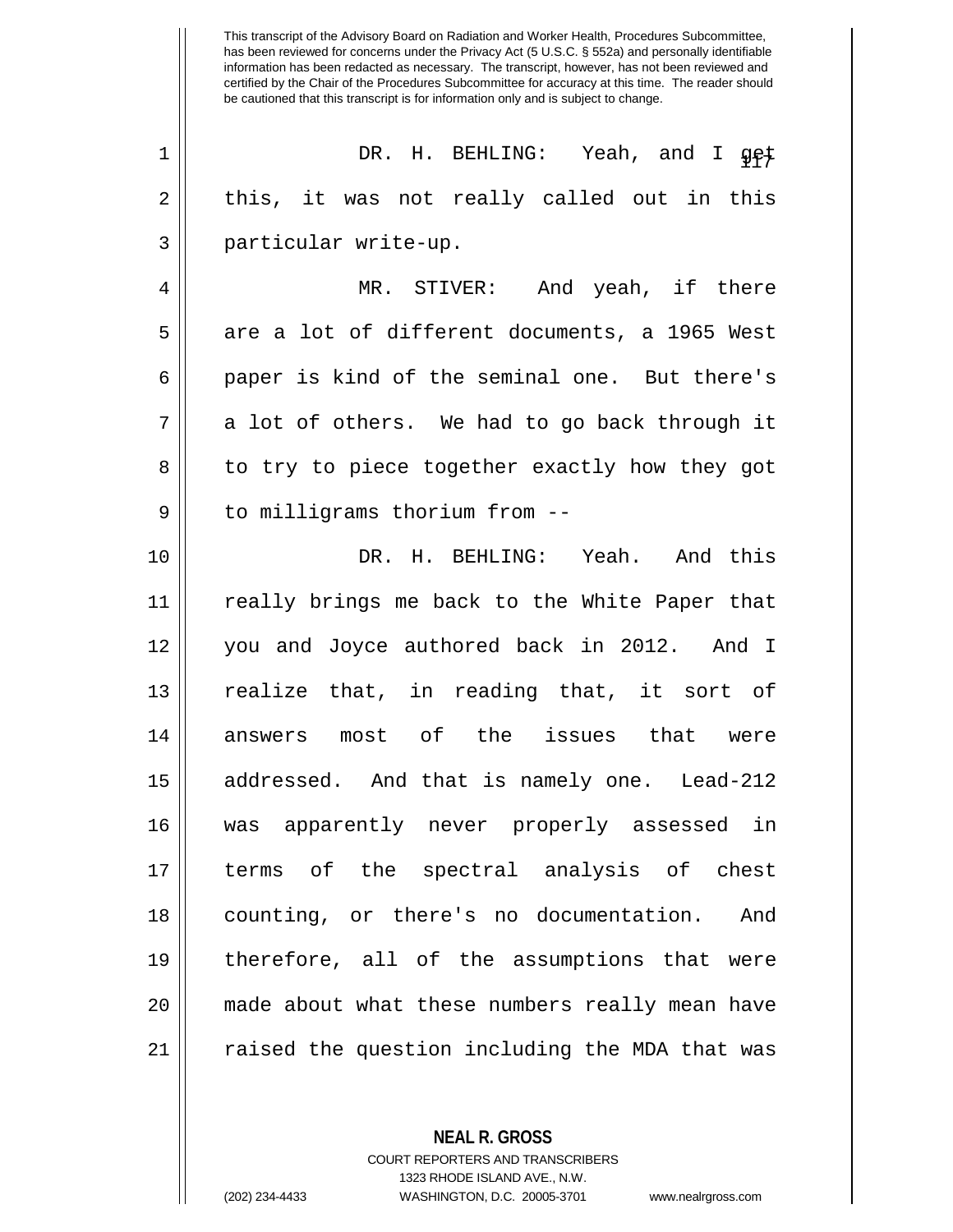| $\mathbf 1$    | assumed somewhere around 6 million grams $_1\ddagger s$ |
|----------------|---------------------------------------------------------|
| $\overline{2}$ | now reduced to microgram, according to the              |
| 3              | process you had written, and so forth.                  |
| 4              | These are all the issues that were                      |
| 5              | really raised by Ron as well. How you convert           |
| 6              | milligrams -- how were milligram quantities             |
| 7              | devised? And obviously it involves a                    |
| 8              | procedure that was raised in question that was          |
| 9              | initially cited in behalf of Scott in 1966.             |
| 10             | And the other person, West, 1965.<br>And                |
| 11             | according to what I recall reading in the               |
| 12             | White Paper, those have been obviously                  |
| 13             | discarded as perhaps not valid. Am I correct?           |
| 14             | MR. STIVER: So I've got a                               |
| 15             | question for the work in general here. How do           |
| 16             | we want to proceed on this? I mean, here we             |
| 17             | have a PER based on a methodology that's no             |
| 18             | longer considered valid for dose                        |
| 19             | reconstruction. Is it really something we               |
| 20             | want to pursue, in terms of going back and              |
| 21             | looking at the number of cases affected?<br>Or          |

**NEAL R. GROSS** COURT REPORTERS AND TRANSCRIBERS

1323 RHODE ISLAND AVE., N.W.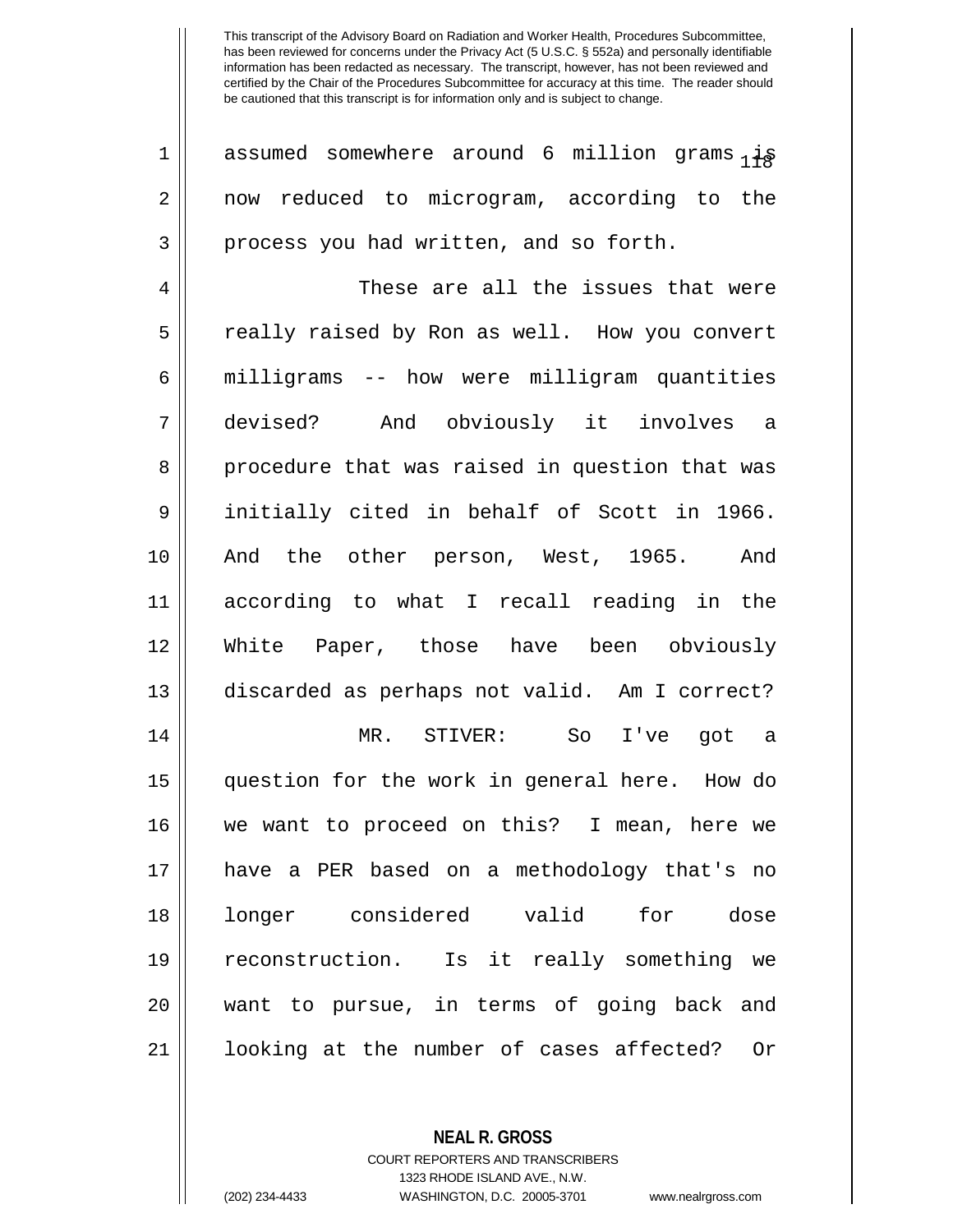| 1  | it seems like at this point, it would be time  |
|----|------------------------------------------------|
| 2  | to revise the Y-12 TBD somehow, or you know,   |
| 3  | go down a different route.                     |
| 4  | It seems like we're kind of in the             |
| 5  | same situation we were in with PER 14, about   |
| 6  | the -- you know, the construction workers      |
| 7  | based on old methodology that's no longer      |
| 8  | really applicable.                             |
| 9  | CHAIR MUNN: I do think we need to              |
| 10 | hear from NIOSH.                               |
| 11 | MR. HINNEFELD: Well, this is Stu.              |
| 12 | And I think that, to John's point,             |
| 13 | I see little point in carrying through the PER |
| 14 | and filling out claims and checking them. The  |
| 15 | key issue here is to go back to the Y-12 Site  |
| 16 | Profile, as you said, and see what kind of     |
| 17 | interpretation, if any, can be made from this  |
| 18 | MDA data. If thorium data is the only method   |
| 19 | for those reconstruction for thorium for some  |
| 20 | years, you know, take a look at it in light of |
| 21 | discussions that have occurred in other Work   |
|    |                                                |

**NEAL R. GROSS**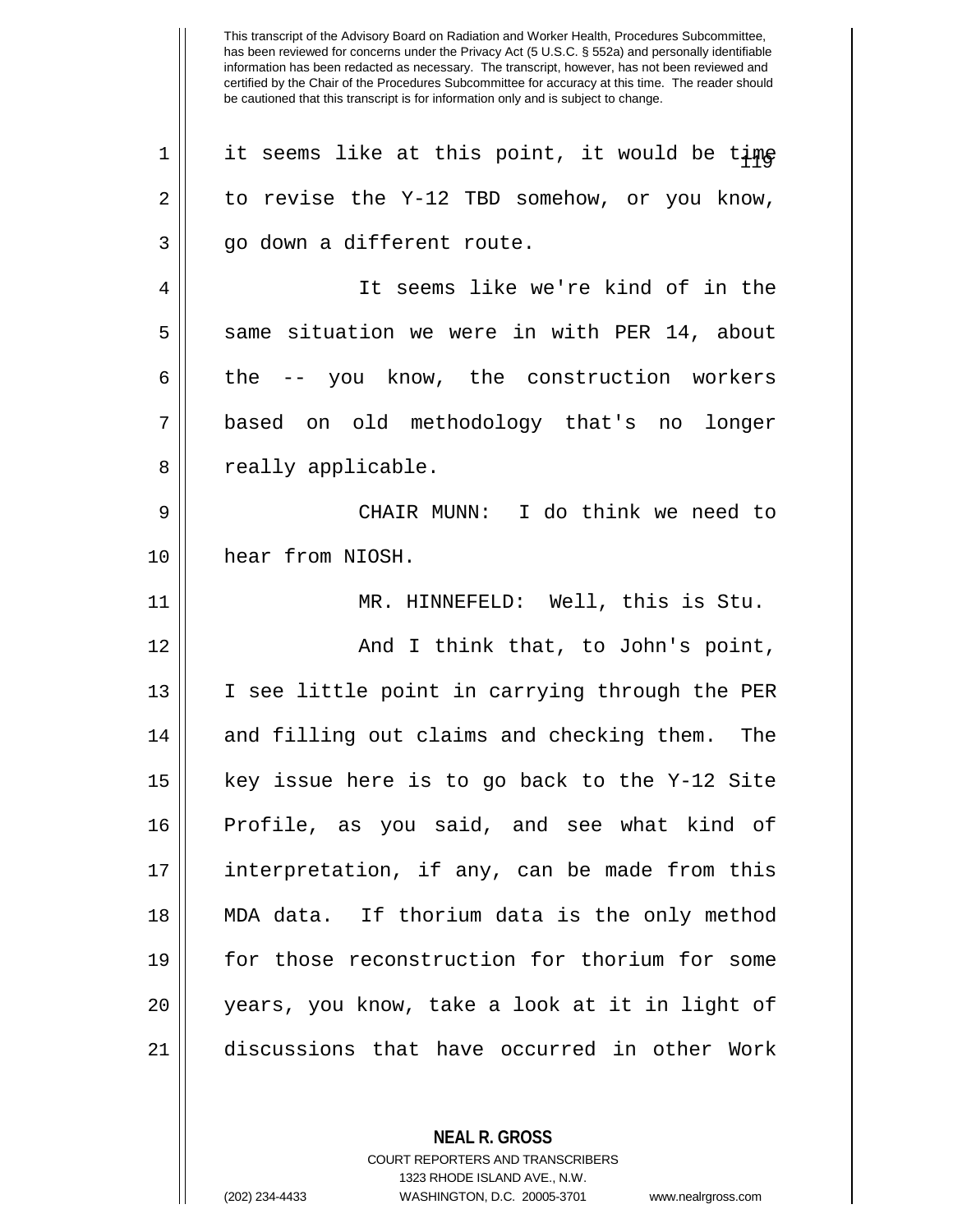This transcript of the Advisory Board on Radiation and Worker Health, Procedures Subcommittee, has been reviewed for concerns under the Privacy Act (5 U.S.C. § 552a) and personally identifiable information has been redacted as necessary. The transcript, however, has not been reviewed and certified by the Chair of the Procedures Subcommittee for accuracy at this time. The reader should be cautioned that this transcript is for information only and is subject to change. 1 Groups fairly recently. So I think that  $i \notin S$  $2 \parallel$  the logical pathway to go here. 3 I think in terms of interpreting, 4 | you know, I would have to know more about what 5 || the Site Profile says about how do you 6 || interpret this number that comes out of the in 7 vivo counter, what do you do to it? Because 8 it seems -- 9 DR. H. BEHLING: It really does 10 not. I looked at it. 11 MR. HINNEFELD: It doesn't say? 12 MR. STIVER: This is exactly the 13 || issue we went through. It's the exact same 14 methodology as Y-12. 15 MR. HINNEFELD: Right. In order 16 || to even write the PER, there must have been 17 || some understanding that, when you're doing the 18 counting, you're counting these decayed 19 products. And so the milligram thorium number 20 || that prints out has to be adjusted because of  $21$  || the equilibrium. That has to be part of it,

> COURT REPORTERS AND TRANSCRIBERS 1323 RHODE ISLAND AVE., N.W. (202) 234-4433 WASHINGTON, D.C. 20005-3701 www.nealrgross.com

**NEAL R. GROSS**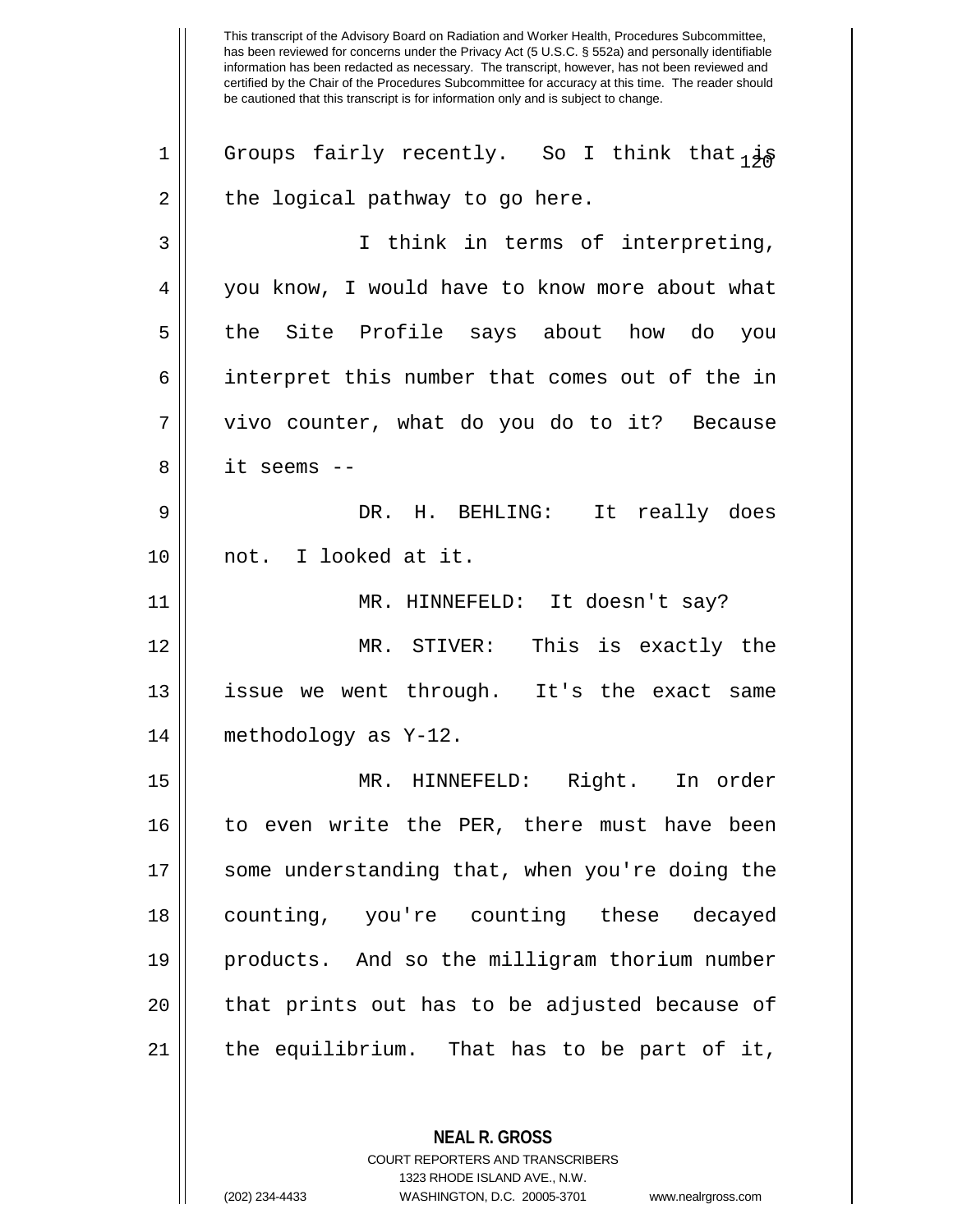This transcript of the Advisory Board on Radiation and Worker Health, Procedures Subcommittee, has been reviewed for concerns under the Privacy Act (5 U.S.C. § 552a) and personally identifiable information has been redacted as necessary. The transcript, however, has not been reviewed and certified by the Chair of the Procedures Subcommittee for accuracy at this time. The reader should be cautioned that this transcript is for information only and is subject to change. **NEAL R. GROSS** COURT REPORTERS AND TRANSCRIBERS 1 || otherwise the PER would never have been 2 written. 3 || So beside that --4 DR. H. BEHLING: Well -- 5 MR. HINNEFELD: Wait a minute, 6 Hans, let me finish. 7 Besides all that, I think the 8 action going forward would be, for this, you 9 || know, with this issue presumably would go to a 10 Y-12 Work Group if there is or was one. But 11 aside from that, it's incumbent on us at NIOSH 12 to take a look at this document, in light of 13 decisions, program decisions that have been 14 | made recently. 15 MR. STIVER: Just to add on to 16 || that, an issue that would be important is, at 17 what point in Y-12 did the stop reporting 18 milligram thorium and start going to actual 19 activity? 20 MR. HINNEFELD: Right. Exactly. 21 It sounds to me like we're going to have an

1323 RHODE ISLAND AVE., N.W.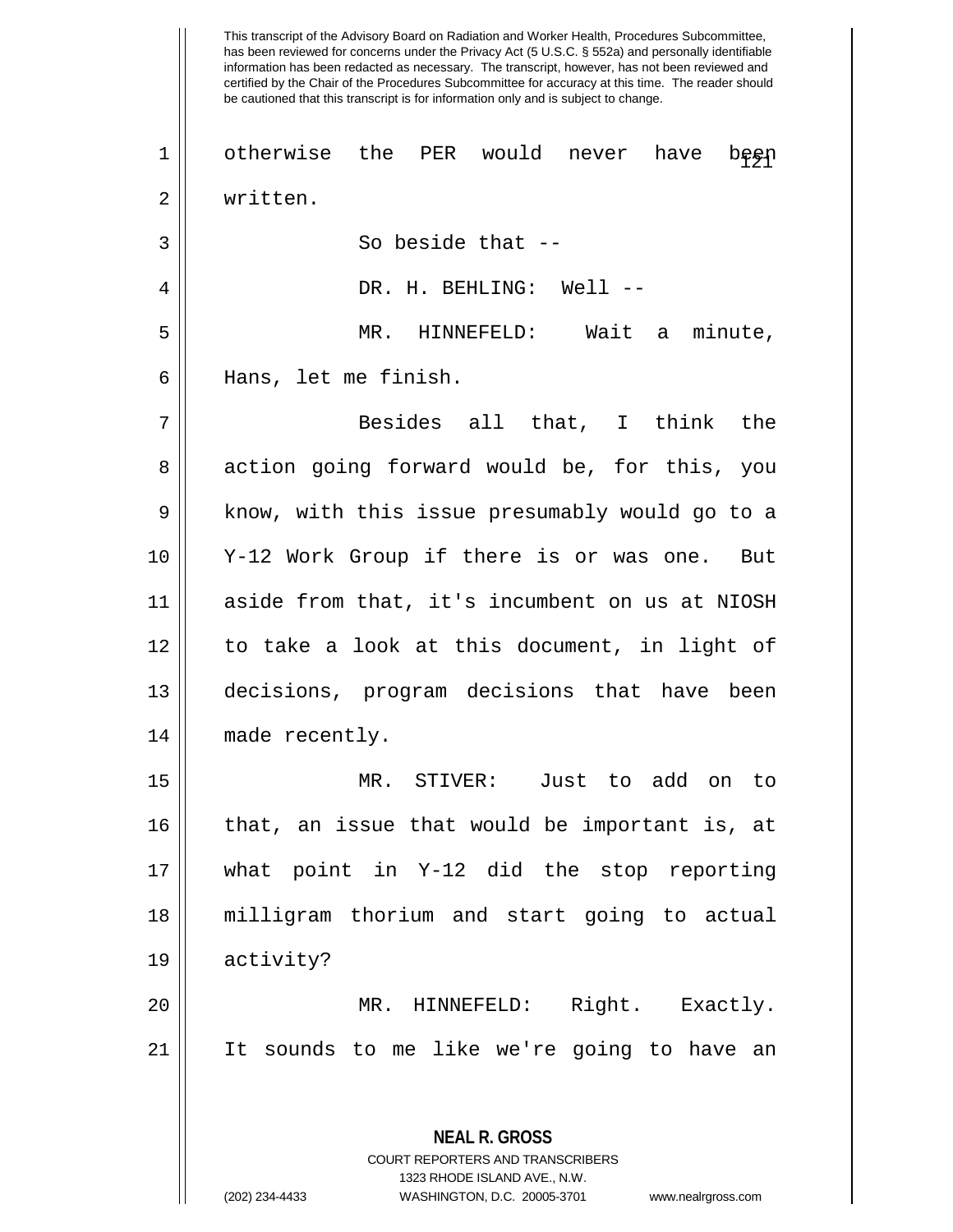This transcript of the Advisory Board on Radiation and Worker Health, Procedures Subcommittee, has been reviewed for concerns under the Privacy Act (5 U.S.C. § 552a) and personally identifiable information has been redacted as necessary. The transcript, however, has not been reviewed and certified by the Chair of the Procedures Subcommittee for accuracy at this time. The reader should be cautioned that this transcript is for information only and is subject to change.  $1 \parallel$  analog to the Fernald discussion.  $122$ 2 MR. STIVER: It will be almost  $3 \parallel$  exactly  $-$ 4 MR. HINNEFELD: And so it sounds  $5 \parallel$  to me like it's going to be an analog to that,  $6 \parallel$  and we'll just have to determine where to 7 | proceed. 8 DR. NETON: You raise a good  $9 \parallel$  point, Stu. There is a Y-12 Work Group that 10 has been idle for quite some time now. And 11 the intent was to get back and close out those 12 || Site Profile issues, I thought. There was. I 13 mean, that's how we -- it was Mark Griffon, I  $14$  | think, wasn't it? 15 CHAIR MUNN: Yeah, I think -- 16 DR. NETON: And you know, after we  $17 \parallel$  -- after the SEC Classes, then like all other 18 Work Groups, one would think you'd go back 19 and, you know, close out the Site Profile 20 issues. But I don't think it ever -- it has 21 || not convened since the SEC was added.

> **NEAL R. GROSS** COURT REPORTERS AND TRANSCRIBERS 1323 RHODE ISLAND AVE., N.W.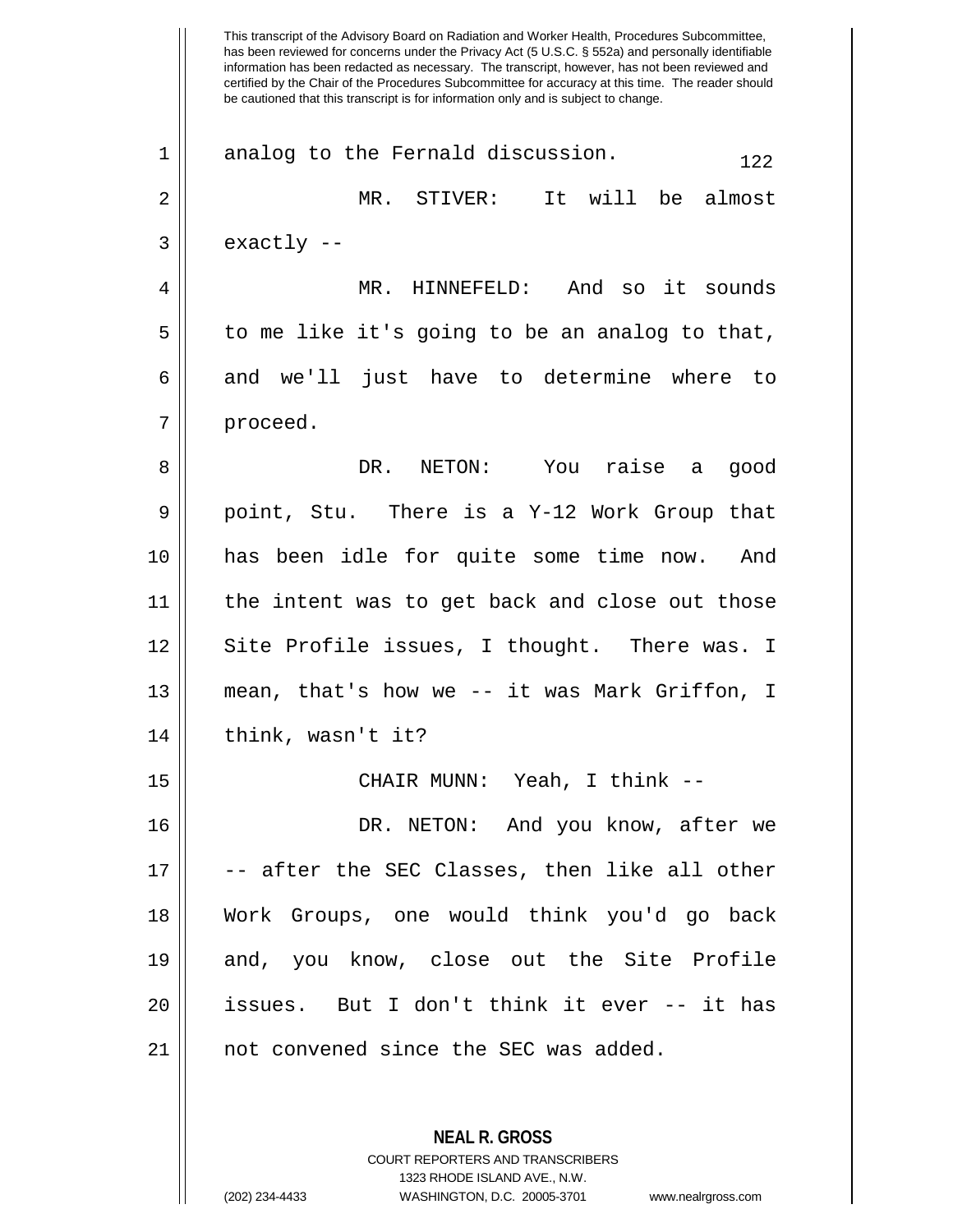| 1           | CHAIR MUNN: Well, let me suggest               |
|-------------|------------------------------------------------|
| 2           | at the outset that, clearly, we haven't had    |
| 3           | enough opportunity for NIOSH to actually       |
| 4           | review these findings, and to respond to them  |
| 5           | in any way. It appears that the best first     |
| 6           | step would be to have Hans very briefly go     |
| 7           | through the other couple of findings that we   |
| 8           | have here, just to say what they are more than |
| $\mathsf 9$ | anything else. And then we're going to have    |
| 10          | to give NIOSH time to adequately review the    |
| 11          | content of the -- the deeper content of the    |
| 12          | findings, and to respond one way or the other. |
| 13          | Personally, I would like to                    |
| 14          | postpone any further real discussion here      |
| 15          | until we simply look, for the record, at what  |
| 16          | the findings are here and ask for a NIOSH      |
| 17          | response when they can respond to that. At     |
| 18          | that time, I would like to see us make the     |
| 19          | decision as to whether or not we can close     |
| 20          | these issues out here or whether it needs to   |
| 21          | be referred back to the Y-12 Work Group.       |

**NEAL R. GROSS** COURT REPORTERS AND TRANSCRIBERS 1323 RHODE ISLAND AVE., N.W.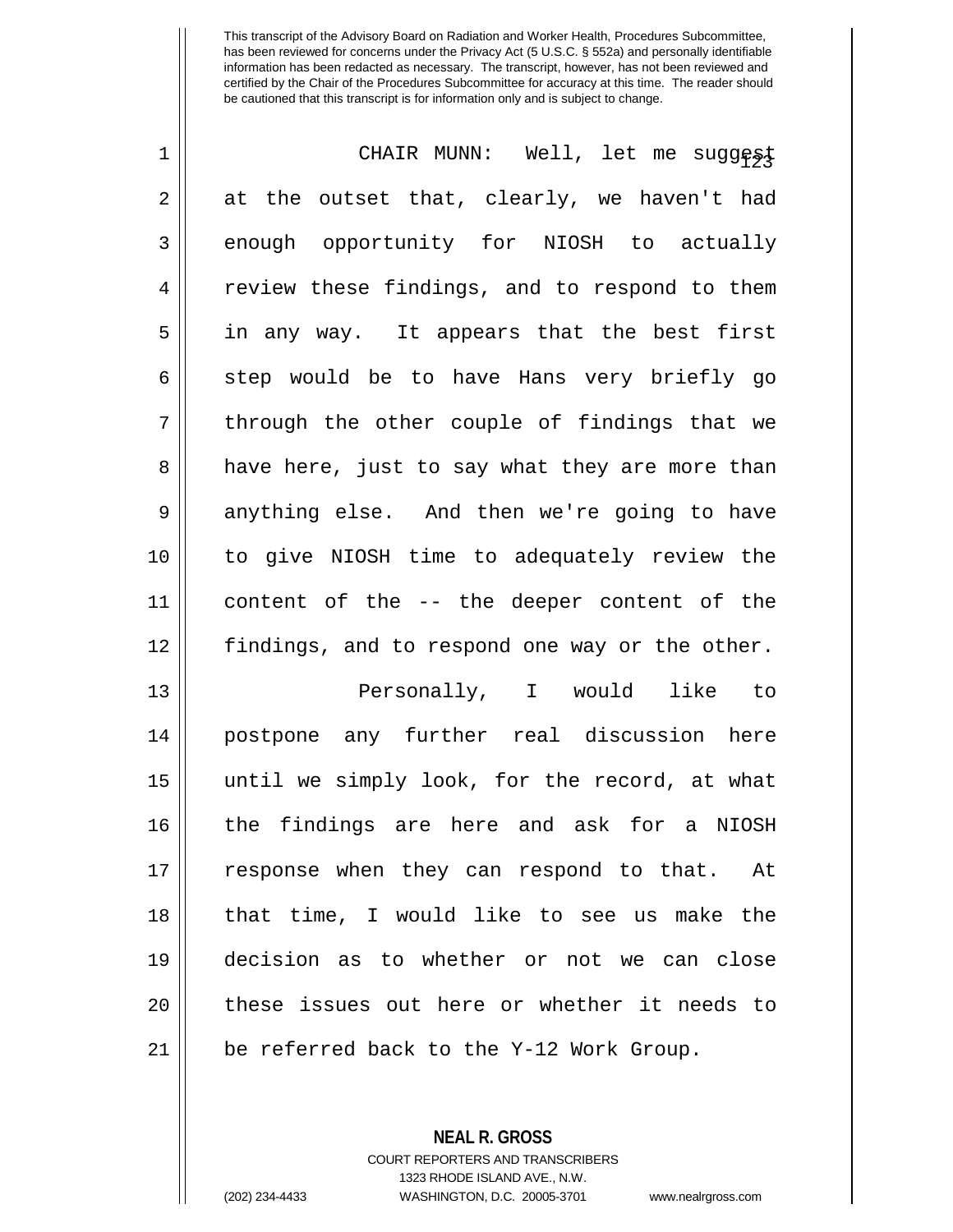This transcript of the Advisory Board on Radiation and Worker Health, Procedures Subcommittee, has been reviewed for concerns under the Privacy Act (5 U.S.C. § 552a) and personally identifiable information has been redacted as necessary. The transcript, however, has not been reviewed and certified by the Chair of the Procedures Subcommittee for accuracy at this time. The reader should be cautioned that this transcript is for information only and is subject to change. **NEAL R. GROSS** COURT REPORTERS AND TRANSCRIBERS 1323 RHODE ISLAND AVE., N.W. 1 || Is there any problem with that 2 || path of action? 3 Josie? 4 MEMBER BEACH: No, that sounds 5 | reasonable. 6 CHAIR MUNN: All right. Paul? 7 || MEMBER ZIEMER: That seems 8 || logical. I do feel at some point we've got to  $9 \parallel$  get the Y-12 Work Group involved in this,  $10$  || though, as to the particular site. 11 CHAIR MUNN: Well let's -- unless 12 we have some response, however, to these 13 || findings, even if it's just we see those and 14 || we're not ready to say anything yet. It seems 15 to me we have to have -- allow NIOSH to 16 || formulate a document in response. 17 MEMBER ZIEMER: Yeah. I think we 18 || also need to know whether SC&A has interpreted 19 | NIOSH's approach. 20 CHAIR MUNN: Fine. Is that all 21 || right with you, Hans? Just briefly --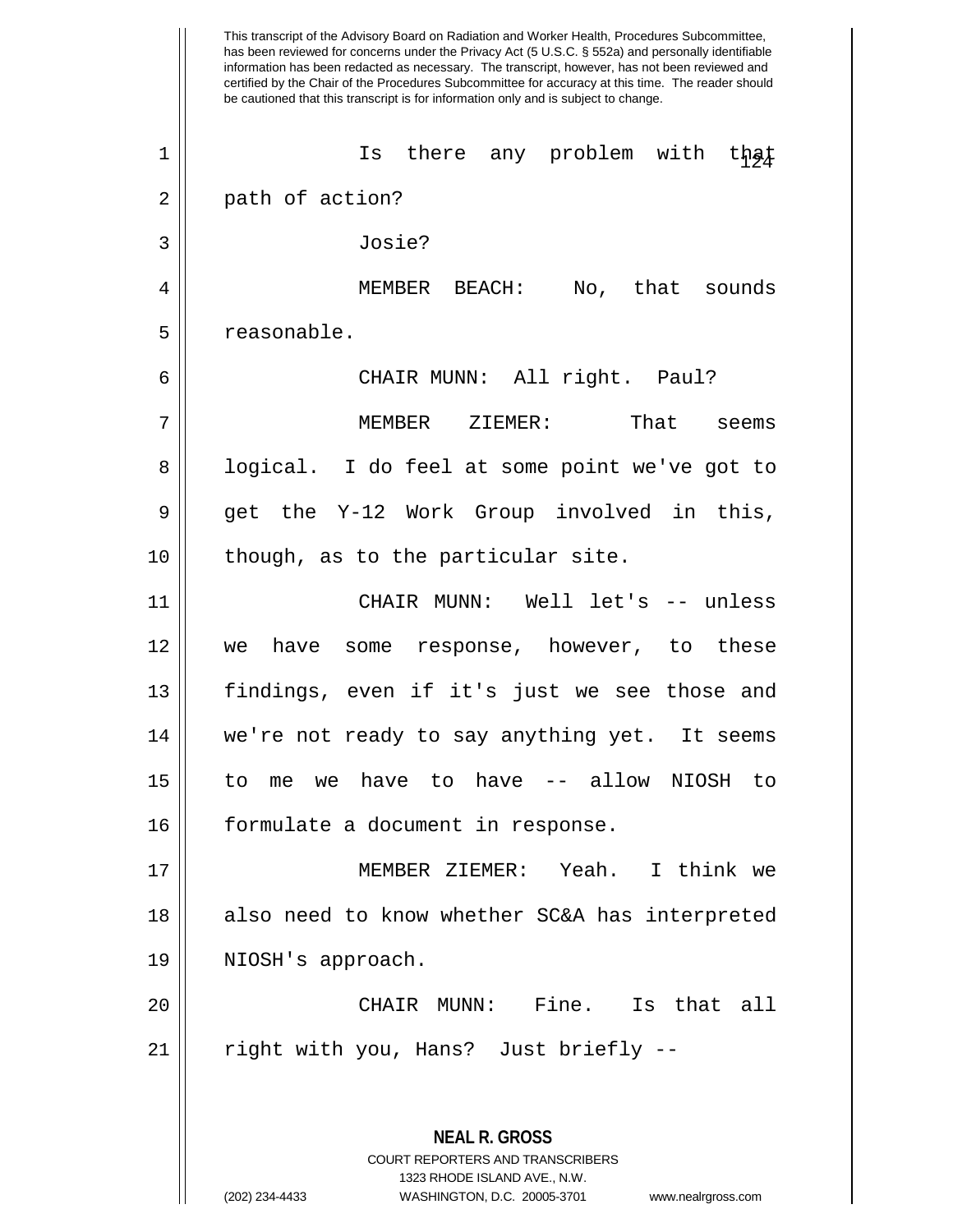This transcript of the Advisory Board on Radiation and Worker Health, Procedures Subcommittee, has been reviewed for concerns under the Privacy Act (5 U.S.C. § 552a) and personally identifiable information has been redacted as necessary. The transcript, however, has not been reviewed and certified by the Chair of the Procedures Subcommittee for accuracy at this time. The reader should be cautioned that this transcript is for information only and is subject to change.  $\begin{array}{ccc} 1 & \hspace{1.1cm} \texttt{DR.} & \texttt{H.} & \texttt{BEHLING:} & \hspace{1.5cm} \texttt{Yeah,} & \hspace{1.5cm} \texttt{I} & \hspace{1.5cm} \texttt{aph} \end{array}$ 2 | somewhat away from this whole issue. But my  $3 \parallel$  gut feeling tells me that the very issues that  $4 \parallel$  are being raised here by Ron have been raised  $5 \parallel$  by others, as in the case of Fernald. 6 CHAIR MUNN: Yes. This is not the 7 || first time we've seen these --8 DR. H. BEHLING: Yes. 9 CHAIR MUNN: -- and probably won't 10 quite be the last. But we'll try to strive 11 | for that. 12 If you'll just very briefly go  $13$  | through  $-$ 14 DR. H. BEHLING: Yeah, okay. 15 CHAIR MUNN: -- a listing of what 16 || the other issues were. And then we'll rely on 17 || NIOSH to give us some documented feedback when

18 they can. 19 DR. H. BEHLING: Yeah. The second

20 issue I'm sure has also been discussed in 21 Fernald, and that is how were these numbers,

> **NEAL R. GROSS** COURT REPORTERS AND TRANSCRIBERS 1323 RHODE ISLAND AVE., N.W.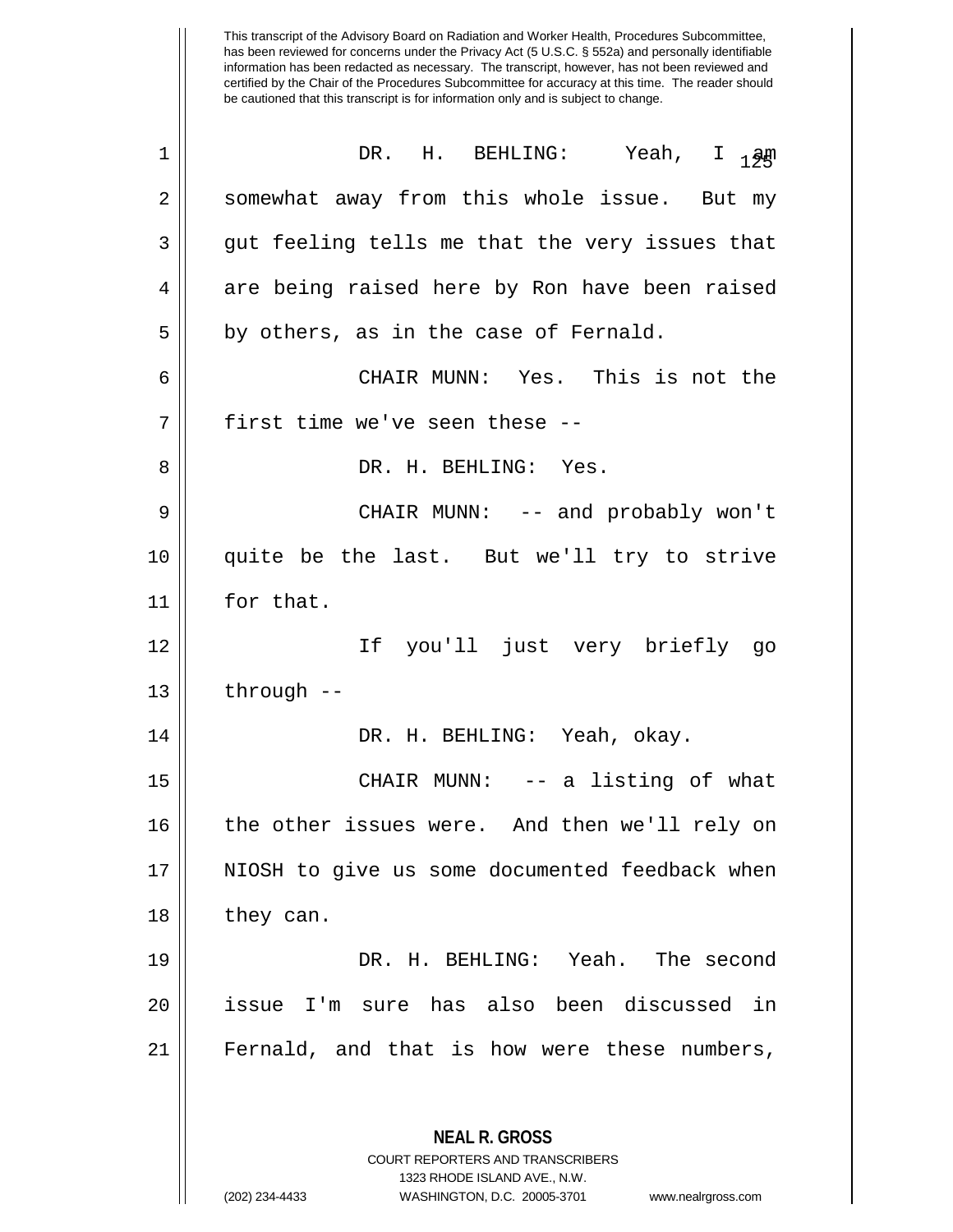| $\mathbf 1$ | when they were reported in milligrams derived? |
|-------------|------------------------------------------------|
| 2           | And what assumptions were made? And I think    |
| 3           | it goes back to what they referred to as the   |
| 4           | empirically contrived division factor which    |
| 5           | summed the ratio of counts in the case of the  |
| 6           | 240 KeV lead-212 and the two actinium-228      |
| 7           | gamma energy peaks. And then subtracting them  |
| 8           | out, and that was based on 1100 individuals    |
| 9           | who were considered not exposed.               |
| 10          | And among the assumptions that                 |
| 11          | were incorporated into that whole model, that  |
| 12          | includes a equilibrium fraction between        |
| 13          | actinium-228 and thorium-232, of having a      |
| 14          | value of zero-point-six.                       |
| 15          | And according to Ron, and if you               |
| 16          | look at the particular figure in his write-up, |
| 17          | if you look at the figure B on page 14, that   |
| 18          | equilibrium ratio between<br>indicator         |
| 19          | radionuclides, which for thorium-232 happen to |
| 20          | be actinium-228. Or you can also look at the   |
| 21          | radium-228 as well, because the two of them    |

**NEAL R. GROSS** COURT REPORTERS AND TRANSCRIBERS

1323 RHODE ISLAND AVE., N.W.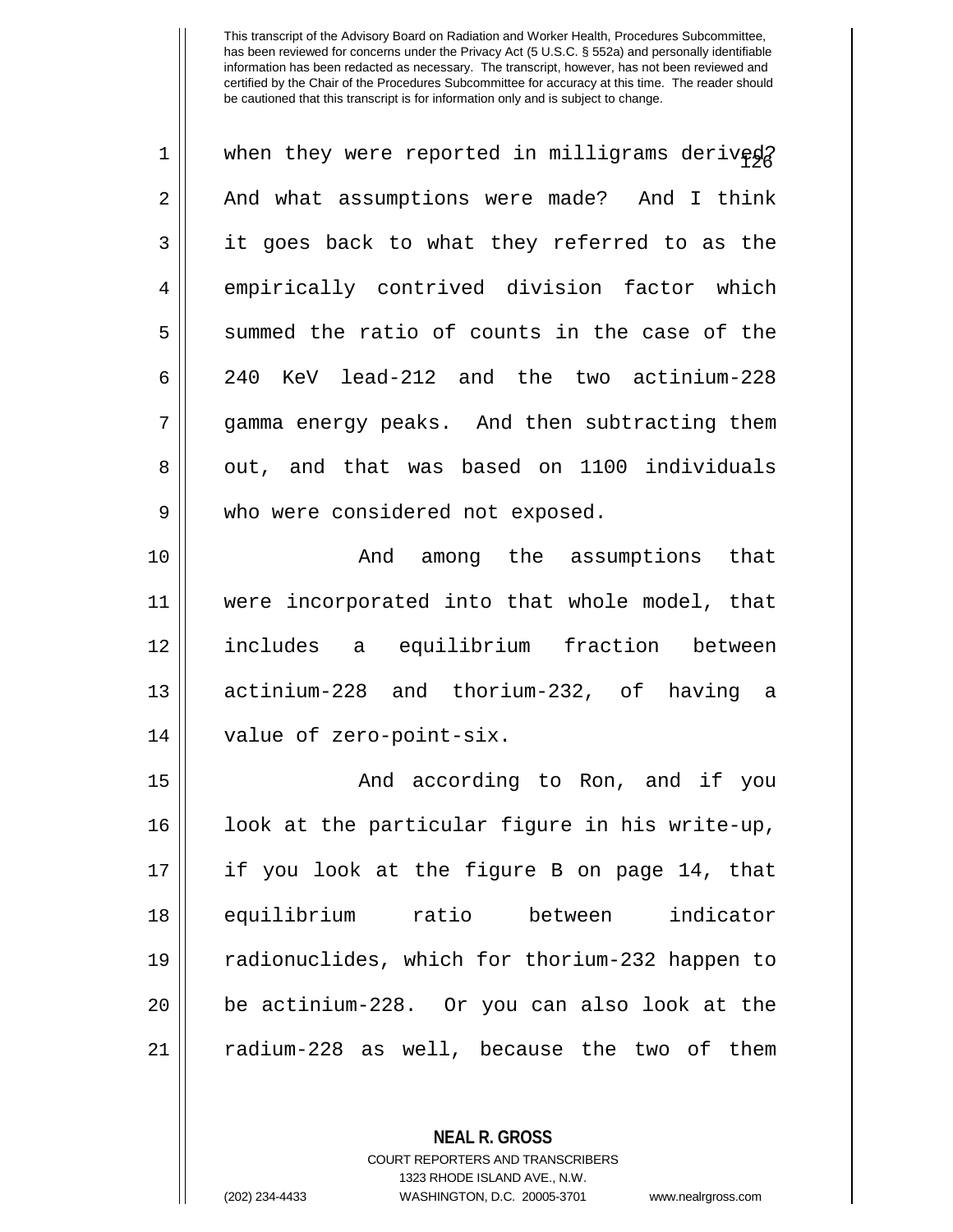| 1  | are linked to each other. That ratio only      |
|----|------------------------------------------------|
| 2  | occurs after about eight years of time.        |
| 3  | And so that would be one of the                |
| 4  | key issues that does not -- is not consistent  |
| 5  | with the other assumption that we're dealing   |
| 6  | with a disequilibrium between the two thoriums |
| 7  | that is only limited to zero-point-eight,      |
| 8  | because that would occur within the first      |
| 9  | year. So the ratio that apparently was         |
| 10 | incorporated into this impurity devised        |
| 11 | conversion factor, they used a ratio between   |
| 12 | the indicator radionuclide, actinium-228 and   |
| 13 | thorium-232 of zero-point-six. And so we have  |
| 14 | a discrepancy here in the equilibrium fraction |
| 15 | that, in one case involves point-eight for the |
| 16 | thorium, and in the case of actinium-228 and   |
| 17 | thorium-232.<br>The assumption was<br>the      |
| 18 | equilibrium of point-six which doesn't occur   |
| 19 | for a period of eight years after the physical |
| 20 | separation of thorium from ore.                |
|    |                                                |

And so I assume that that was an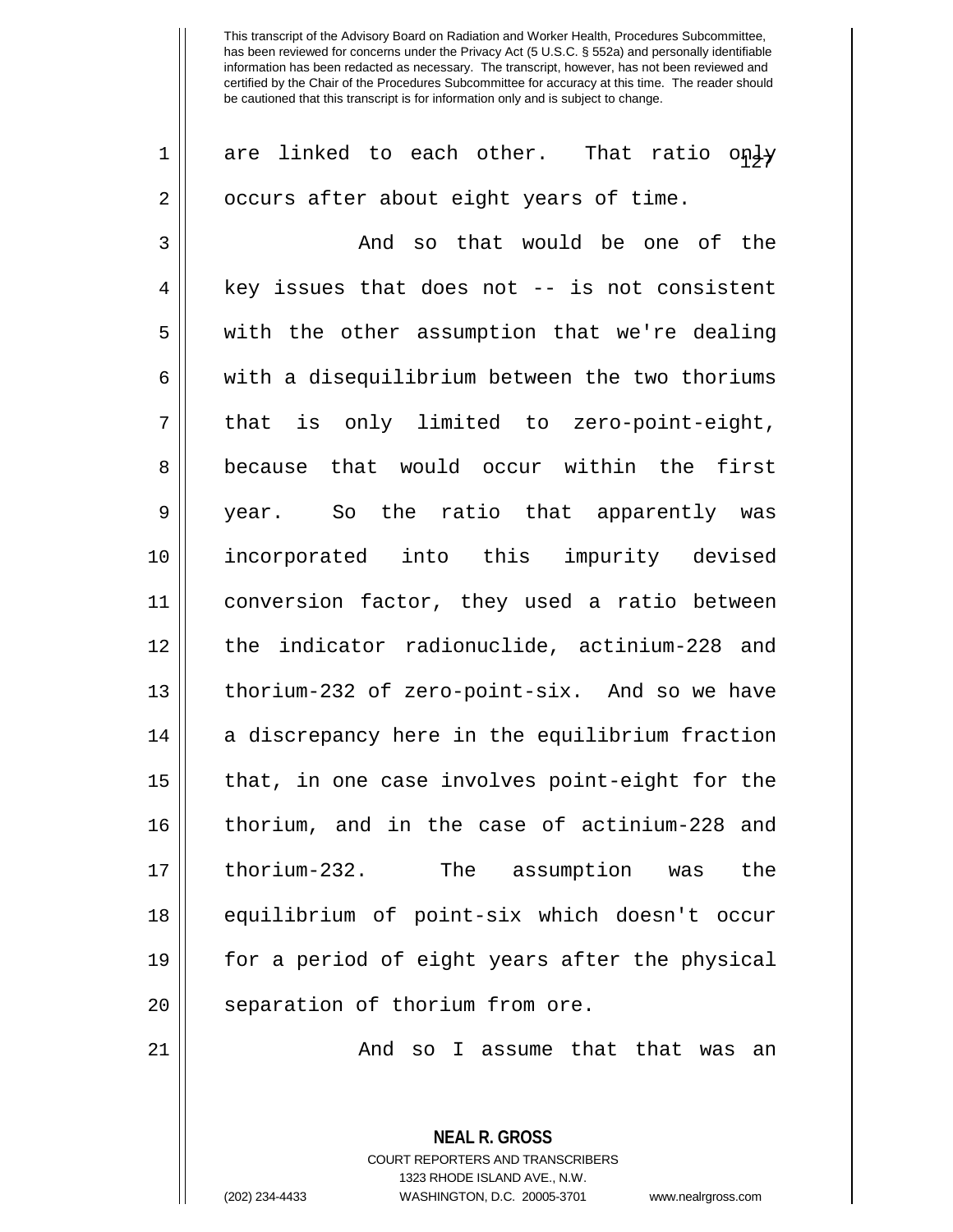$1$  | issue that was raised for the issues set 2 around the model, and that was the core of the 3 | finding number 2.

4 The finding number 3 again was a  $5 \parallel$  statement that he made regarding the different 6 || solubility of thorium decay products. And 7 what he was really referring to here in this 8 case was the issue of assumptions that can be 9 made with regard to equilibrium between the 10 indicator isotope in each of the two thoriums. 11 And there are obviously two potential problems 12 here.

13 || But the one that I think really 14 needs attention is the issue of separating 15 radium between thorium-232 and actinium-228, 16 because the intermediate product is radium- $17 \parallel 228$ . And that has a half life of five-point-18 | seven years.

19 So if you start out with, let's 20 || say, a full equilibrium between thorium-232 21 || and radium-228 and actinium-228, based on the

**NEAL R. GROSS**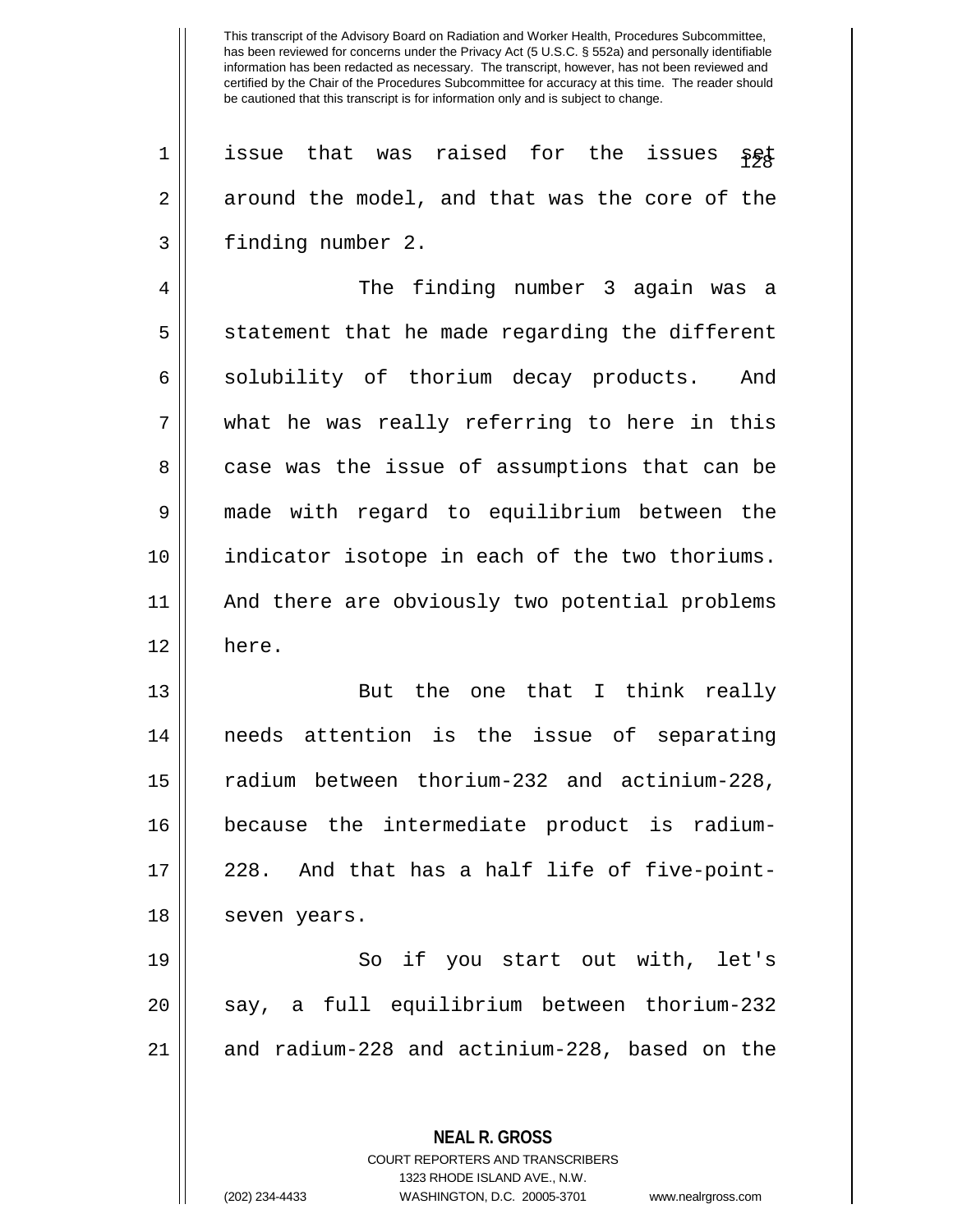| $\mathbf 1$    | short half life between radium and actinium    |
|----------------|------------------------------------------------|
| $\overline{2}$ | you can always assume there's equilibrium. But |
| 3              | is<br>cannot necessarily tell<br>what you      |
| $\overline{4}$ | equilibrium between thorium-232 and radium-228 |
| 5              | as it goes into the system as a function of    |
| б              | time after separation.                         |

 We assume that thorium is very 8 || soluble in the lung and it may not be the case  $9 \parallel$  for radium-228. And what he's raising here is that, on the assumption that radium is removed from the lung at a more rapid rate than would be expected for thorium-232, the consequence 13 || of that more rapid removal of radium-228 would potentially reduce the amount of actinium-228 that you're using as an indicator of 16 || radionuclide for actinium-232. Meaning that you would underestimate the actual quantity of thorium-232 if radium were to be removed differentially from the lung as opposed to | thorium-232.

21 For the other radium-228 that is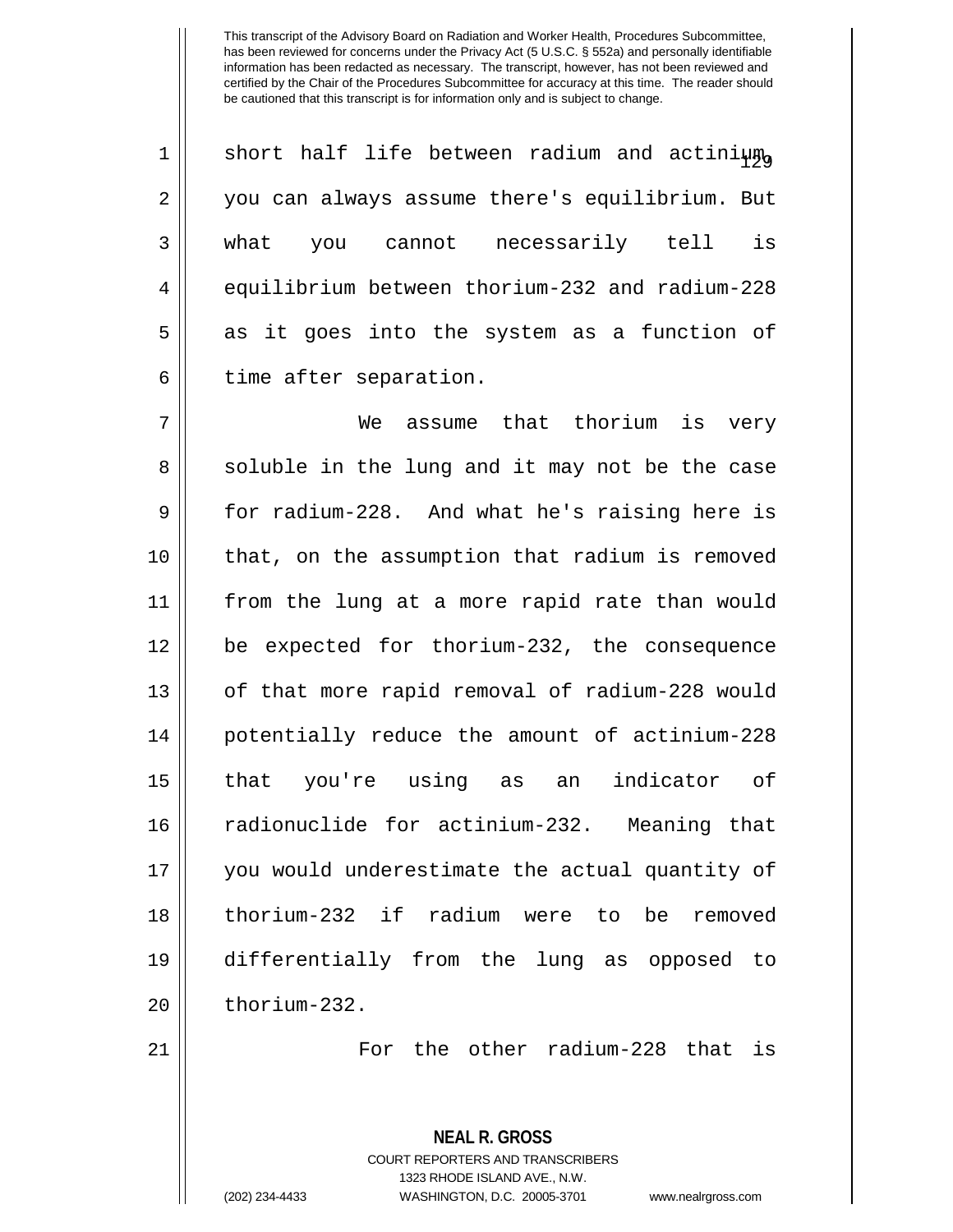| $\mathbf 1$ | the decay product of thorium-232, given $tp$   |
|-------------|------------------------------------------------|
| 2           | half life of that particular radionuclide of   |
| 3           | only three-point-six-four days of half life.   |
| 4           | And of course within seconds, it ends up being |
| 5           | transformed to lead-212. That is not an        |
| 6           | issue, and I think looking at that decay       |
| 7           | chain, the indicator radionuclide lead-212     |
| 8           | could reasonably be assumed to be a hundred    |
| 9           | percent in equilibrium with thorium-228, based |
| 10          | on the very short timeframes during which      |
| 11          | radium could be leached out or removed at an   |
| 12          | accelerated rate as opposed to thorium-228. I  |
| 13          | think that is really the issue here for        |
| 14          | finding 3. I don't know if that was discussed  |
| 15          | in Fernald, Stu, or John Stiver, if you'd      |
| 16          | comment?                                       |
| 17          | CHAIR MUNN: I think we'll give                 |
| 18          | them an opportunity to respond to that         |
| 19          | formally, since that's -- we're running out of |
| 20          | time for the morning. And let's just assume    |
| 21          | that both this item --                         |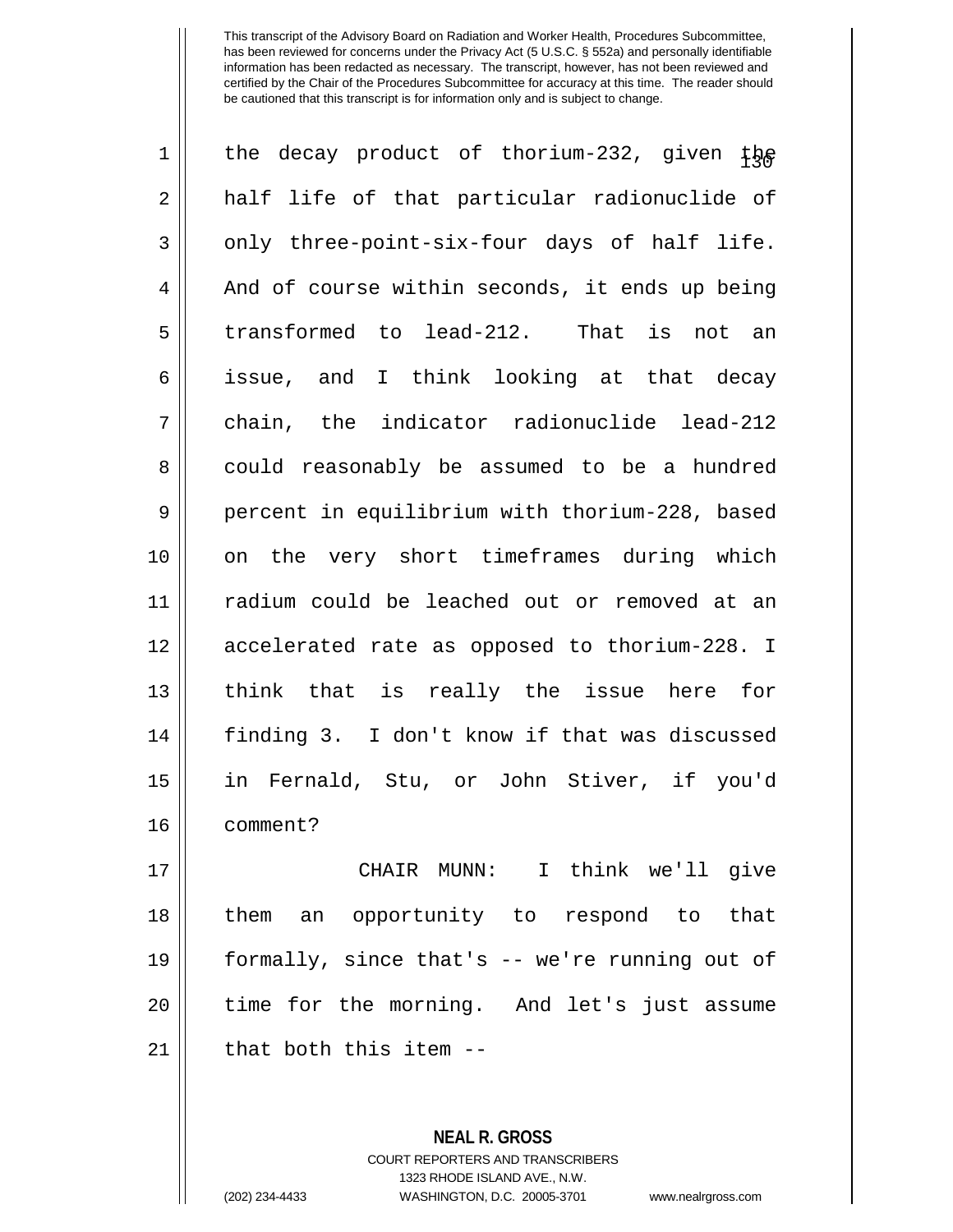This transcript of the Advisory Board on Radiation and Worker Health, Procedures Subcommittee, has been reviewed for concerns under the Privacy Act (5 U.S.C. § 552a) and personally identifiable information has been redacted as necessary. The transcript, however, has not been reviewed and certified by the Chair of the Procedures Subcommittee for accuracy at this time. The reader should be cautioned that this transcript is for information only and is subject to change.  $\begin{array}{ccc} 1 & \text{DR. H. BEHLING: } \end{array}$  Okay.  $\begin{array}{ccc} 131 & \text{D} & \text{D} & \text{D} \end{array}$ 2 CHAIR MUNN: -- and finding number  $3 \parallel 4$ , which  $-$ 4 DR. H. BEHLING: Number 4 is the 5 || issue of the MDA or LOD value. And apparently 6 West in 1965, and Scott '61 had come up with a 7 method by which they assumed that the MDA 8 || value would be somewhere around point-six 9 | nanocuries for thorium-232, which corresponds 10 to a weight of about five and a half to six 11 milligrams. 12 And then I read, obviously, the 13 White Paper that John Stiver and Joyce 14 || Lipsztein authored, and they obviously contest 15 that and make some strong statements that the 16 || actual levels would be anywhere between two to 17 three orders lower in terms of the natural 18 instance in total whole body or lung burden, 19 based on the values that they cited, rather 20 || than approximately point-six nanocuries 21 || corresponding to about six milligrams.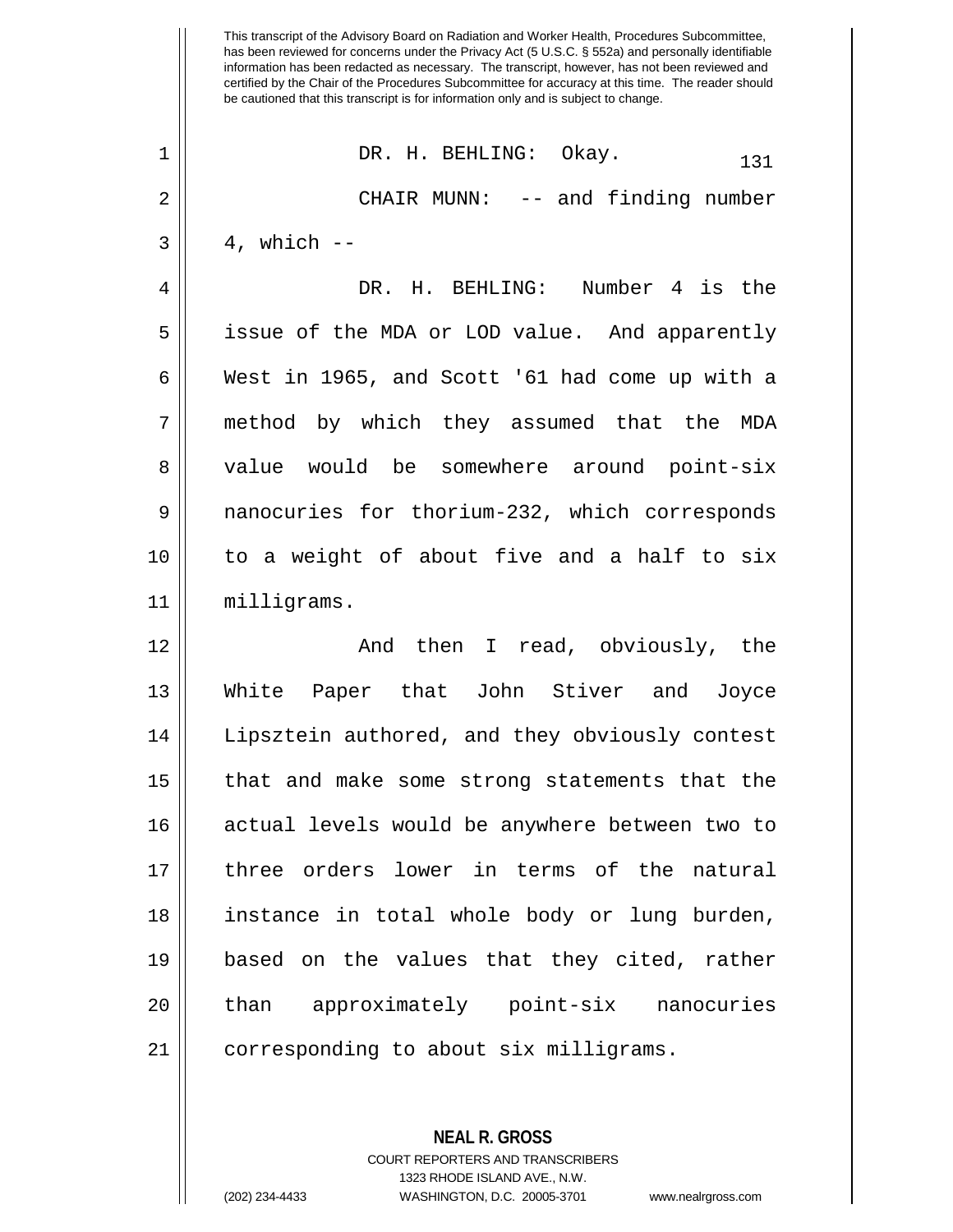| 1  | The real natural level in people                                                                                                                                |
|----|-----------------------------------------------------------------------------------------------------------------------------------------------------------------|
| 2  | unexposed would be about three micrograms for                                                                                                                   |
| 3  | the lung and thirty micrograms for the whole                                                                                                                    |
| 4  | body. That would mean that the sensitivity of                                                                                                                   |
| 5  | this whole chest counting system may be off,                                                                                                                    |
| 6  | and the uncertainty may be off by a factor of                                                                                                                   |
| 7  | 100 to 1000. And I assume that has been                                                                                                                         |
| 8  | resolved in the previous discussions regarding                                                                                                                  |
| 9  | Fernald.                                                                                                                                                        |
| 10 | MR. STIVER: Hans, this is John.                                                                                                                                 |
| 11 | All of those issues have been                                                                                                                                   |
| 12 | discussed in depth and resolved, regarding                                                                                                                      |
| 13 | Fernald.                                                                                                                                                        |
| 14 | just looking through the<br>$\mathbf I$<br>was                                                                                                                  |
| 15 | DCAS website, and it looks like there never                                                                                                                     |
| 16 | was a Y-12 Work Group.                                                                                                                                          |
| 17 | MR. HINNEFELD:<br>There was<br>one,                                                                                                                             |
| 18 | once.                                                                                                                                                           |
| 19 | MR. KATZ: Well, $it's$ -- $okay$ ,                                                                                                                              |
| 20 | there may have been one, but it was $-$ I don't                                                                                                                 |
| 21 | know when it was, because it wasn't in my                                                                                                                       |
|    | <b>NEAL R. GROSS</b><br>COURT REPORTERS AND TRANSCRIBERS<br>1323 RHODE ISLAND AVE., N.W.<br>(202) 234-4433<br>WASHINGTON, D.C. 20005-3701<br>www.nealrgross.com |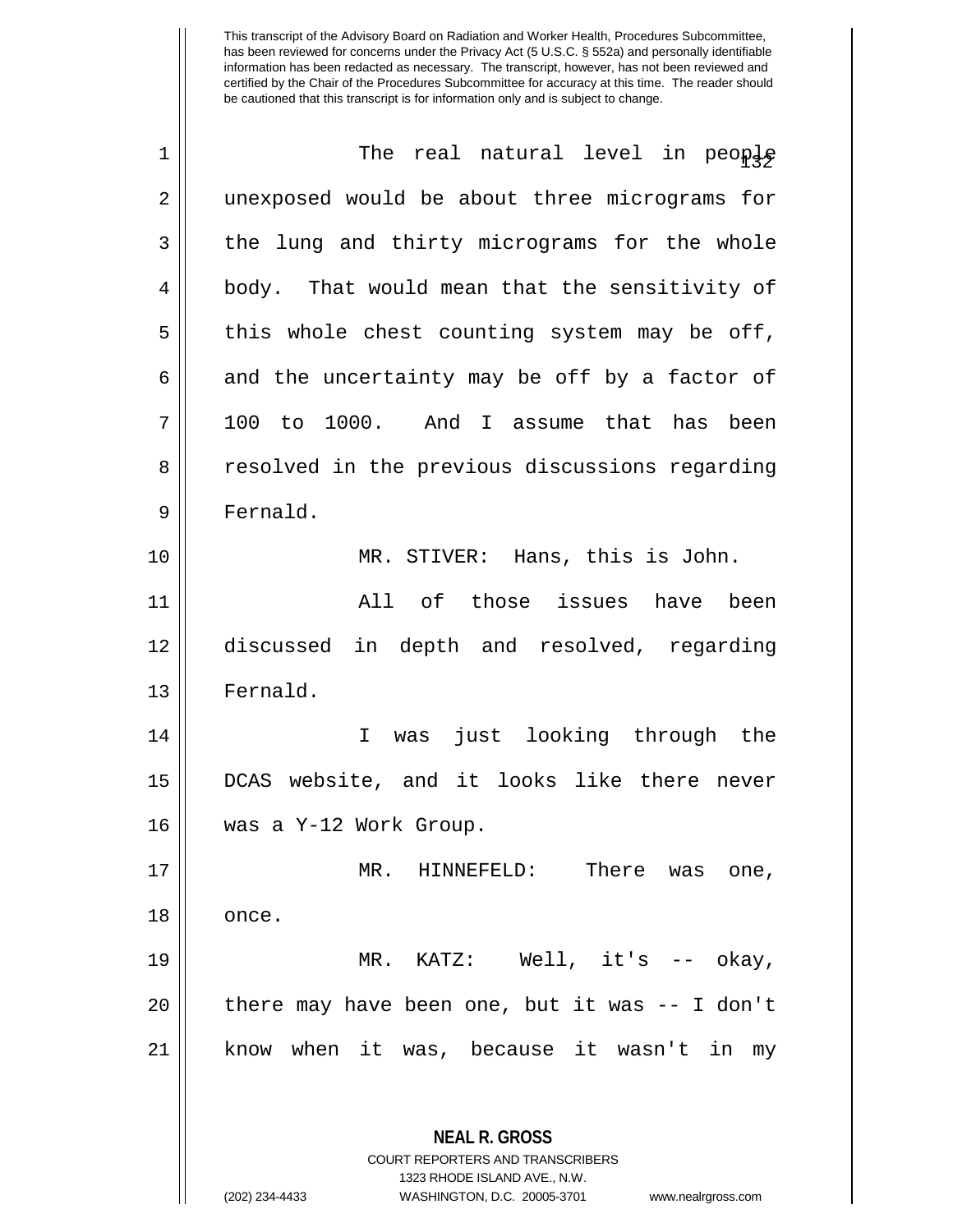| $\mathbf 1$    | time. And it wasn't even shown as a closed    |
|----------------|-----------------------------------------------|
| $\overline{2}$ | one in my time, those ones listed as closed.  |
| 3              | So it must have been a very early Work Group  |
| 4              | before things got formal.                     |
| 5              | DR. MAURO: This is John.<br>I was             |
| 6              | there, there was a Y-12 SEC and a great deal  |
| 7              | of work was done on Y-12. That Work Group,    |
| 8              | though, I think was dismantled -- if that's   |
| $\mathsf 9$    | the right word -- once all of the complex SEC |
| 10             | issues were resolved. Arjun was very much     |
| 11             | involved.                                     |
| 12             | And I think there were --<br>$\mathbf{I}$     |
| 13             | remember there were some still residual Site  |
| 14             | Profile issues that it was every intention to |
| 15             | regroup and address. So you're right, at the  |
| 16             | present time, there is not an active Y-12     |
| 17             | group. There was at that time, and I remember |
| 18             | participating.                                |
| 19             | MR. STIVER: Actually, the latest              |
| 20             | edition of the SEC was in 2011.<br>Now there  |
| 21             | must have been a Work Group at that point.    |
|                |                                               |
|                | <b>NEAL R. GROSS</b>                          |

COURT REPORTERS AND TRANSCRIBERS 1323 RHODE ISLAND AVE., N.W.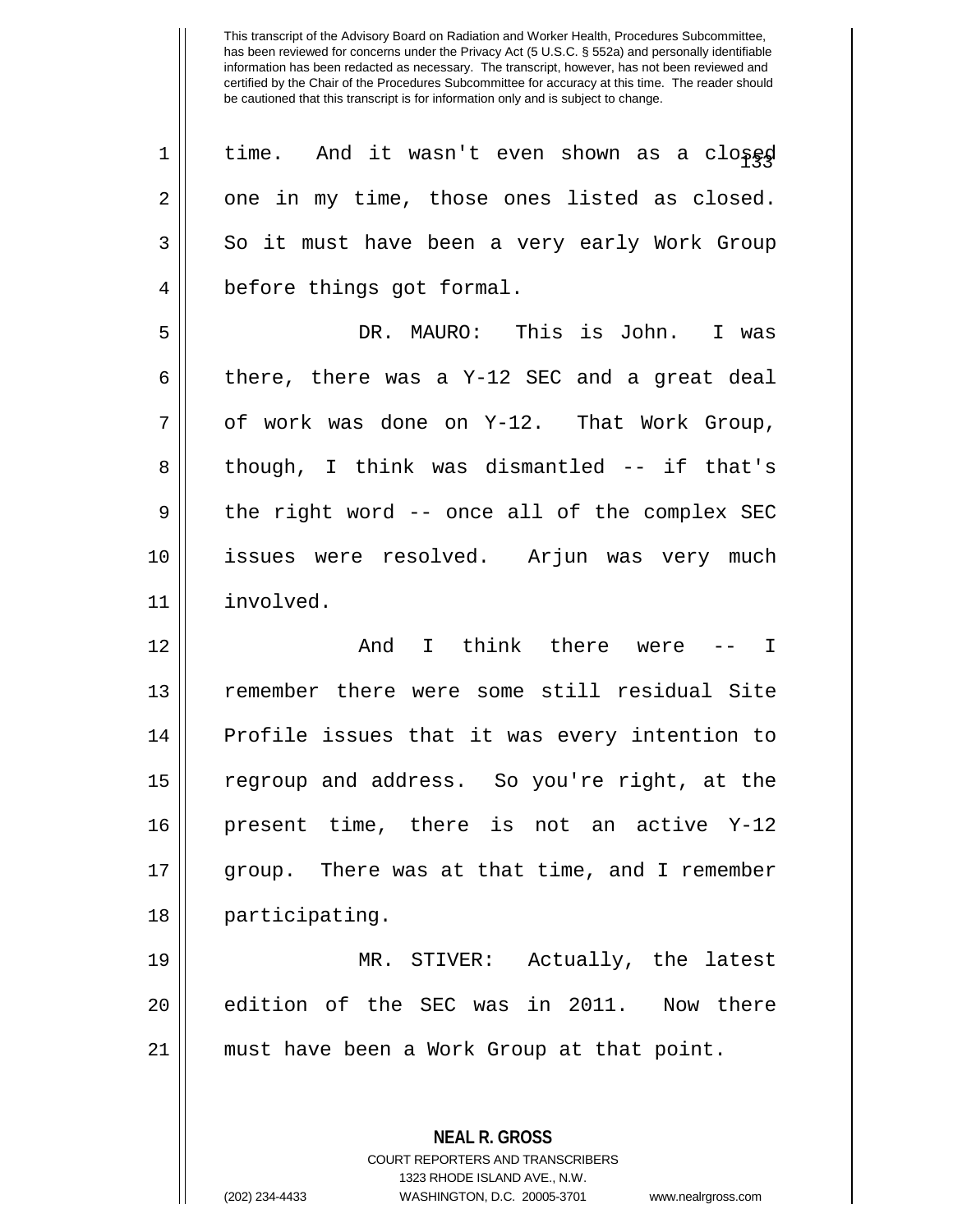This transcript of the Advisory Board on Radiation and Worker Health, Procedures Subcommittee, has been reviewed for concerns under the Privacy Act (5 U.S.C. § 552a) and personally identifiable information has been redacted as necessary. The transcript, however, has not been reviewed and certified by the Chair of the Procedures Subcommittee for accuracy at this time. The reader should be cautioned that this transcript is for information only and is subject to change. **NEAL R. GROSS** COURT REPORTERS AND TRANSCRIBERS 1323 RHODE ISLAND AVE., N.W. (202) 234-4433 WASHINGTON, D.C. 20005-3701 www.nealrgross.com 1 || MR. KATZ: No, there wasn't.  $\frac{1}{180}$ 2 | this was all done through the Advisory Board? 3 || MR. STIVER: No. 4 MR. KATZ: No, again, if there was 5 || a Work Group, I believe there was a Work Group 6 because people wouldn't have been there and 7 || see it and all that. But I mean, it predates 8 2008. So it's long ago, and it's -- and 9 nobody remembers at this point. I'm sure 10 somebody could reconstruct who the Members 11 were. 12 || But anyway, it's disbanded and we 13 || have to set up a new Work Group. 14 MR. STIVER: We'll go back through  $15$  || the transcripts, I guess. 16 DR. MAURO: Wanda, could I have 17 || one minute of process issue that has been on 18 || my mind? I'll be brief before you break. 19 CHAIR MUNN: Please do. 20 DR. MAURO: Is this the 21 appropriate time?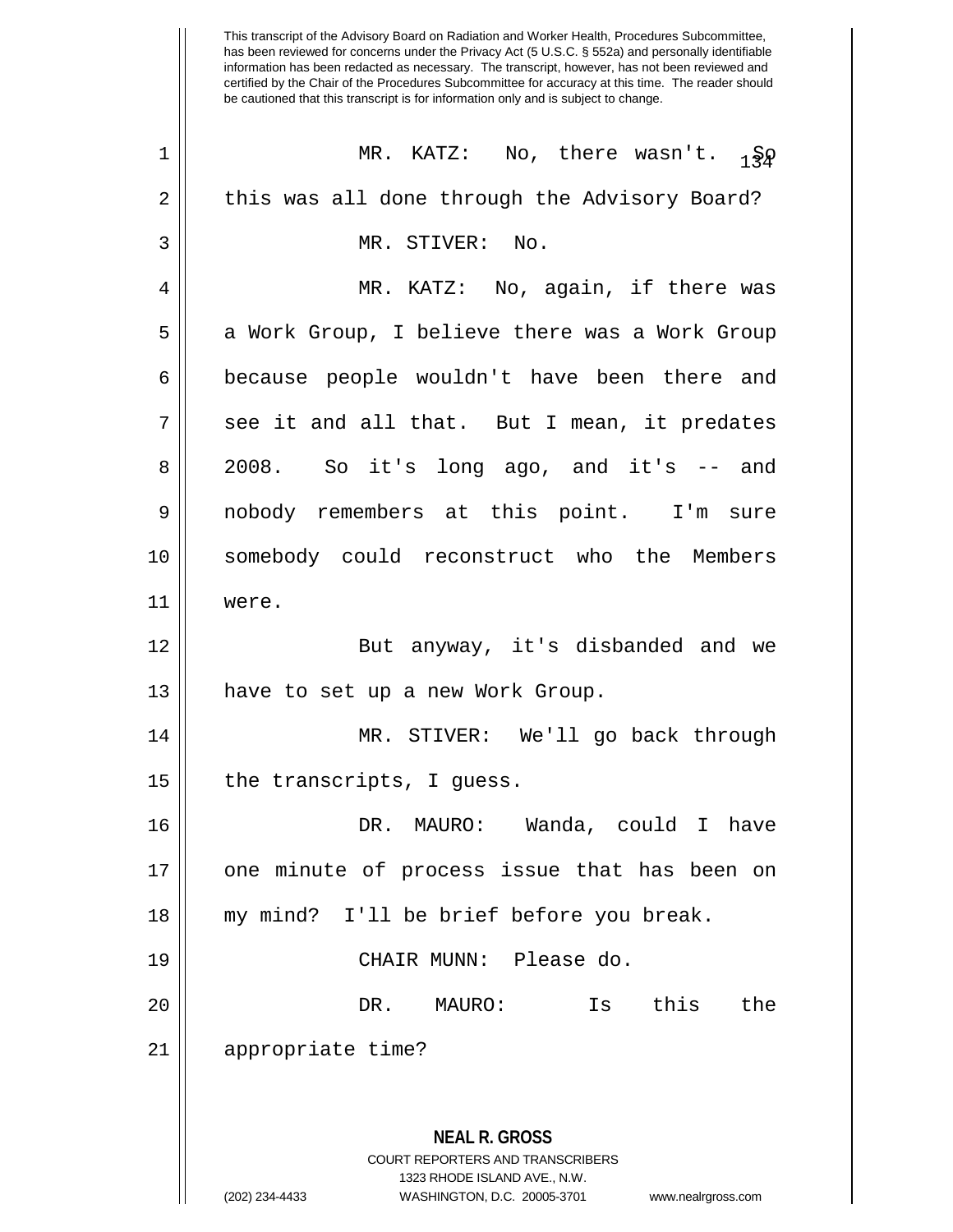| $\mathbf 1$ | CHAIR MUNN: Yes, please.<br>135                |
|-------------|------------------------------------------------|
| 2           | DR. MAURO: What we're looking at               |
| 3           | what I've been calling the stovepipe<br>is     |
| 4           | problem that we've all been struggling with.   |
| 5           | And Wanda, you know that, I think we've come   |
| 6           | way in which to deal with<br>the<br>to<br>a    |
| 7           | relationship between the DR Subcommittee and   |
| 8           | the Procedures Subcommittee?                   |
| 9           | CHAIR MUNN: Yes, we don't have a               |
| 10          | problem.                                       |
| 11          | DR. MAURO: What we're seeing now               |
| 12          | is the relationship as it might connect to     |
| 13          | some of the Site Profiles. What I'm saying     |
| 14          | is, here we're running into a stovepipe issue  |
| 15          | or DR process between the time the DR was done |
| 16          | and the time it comes before the Procedures    |
| 17          | Subcommittee, so much has occurred on Fernald  |
| 18          | that it has a direct bearing on this.          |
| 19          | What I would suggest is, the                   |
| 20          | reason we're able to deal with this type of    |
| 21          | stovepipe issue is on an ad hoc basis.<br>You  |
|             |                                                |

1323 RHODE ISLAND AVE., N.W.

**NEAL R. GROSS** COURT REPORTERS AND TRANSCRIBERS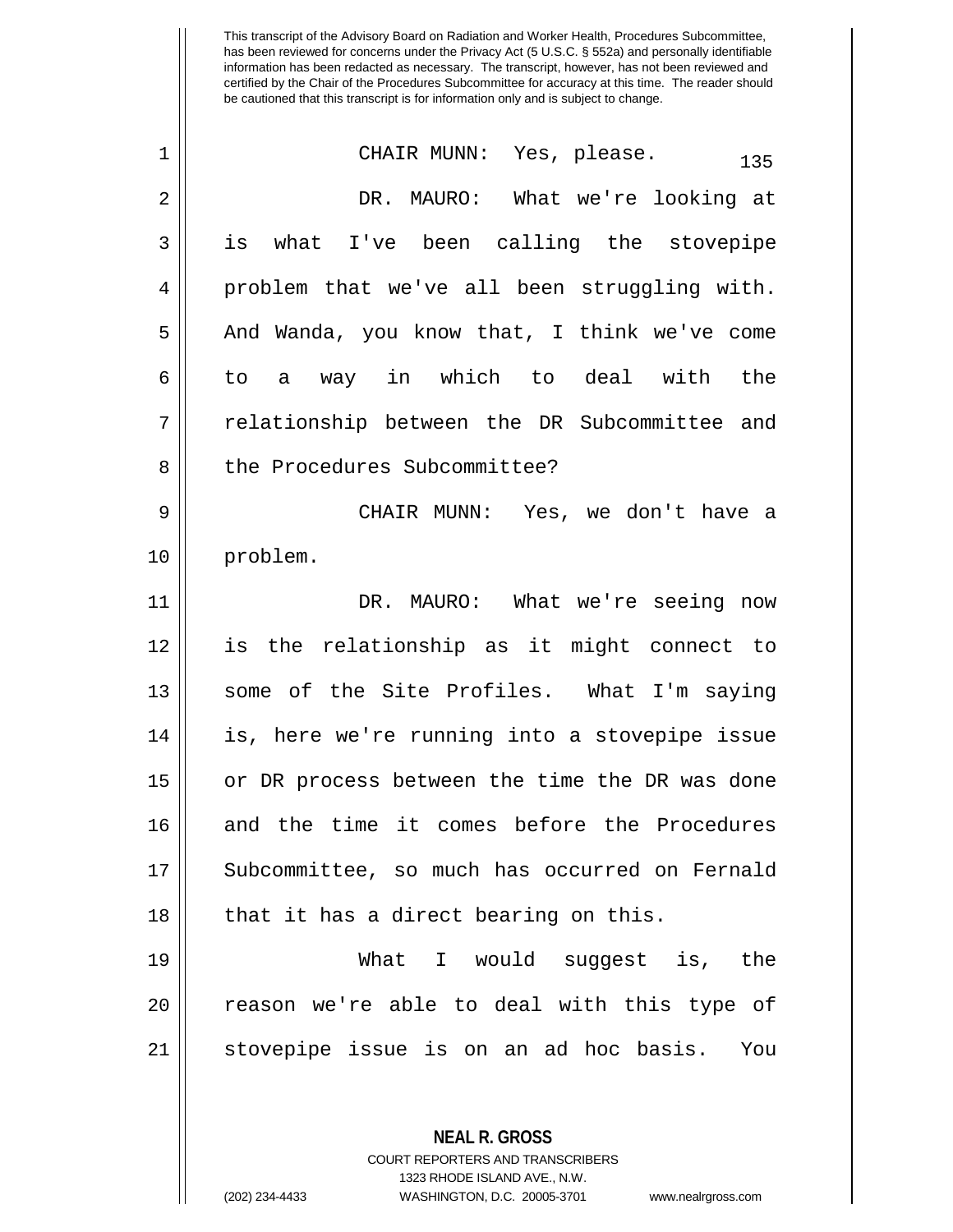1 || know, John Stiver is sitting there in the 2 || room, as is many of the other folks who have 3 || been very close to Fernald. So we're able to  $4 \parallel$  address this, I would say, in an ad hoc way,  $5 \parallel$  and it's working.

6 But I would also say that it's  $7 ||$  only ad hoc, and if you have the right people 8 || in the room at the right time, you're going to  $9 \parallel$  be able to deal with it.

 There may be a way, and that which we should consider part of the process, instituting a process that, before we meet || like this, this would be a good example, that 14 || something by way of looking at the issues and a cross pollination between the different 16 || activities that have been going on between the time the PER was reviewed and today, for example. What has happened on the program that might influence some of the work that, in || this case, Ron has done?

21 I think this is needed on every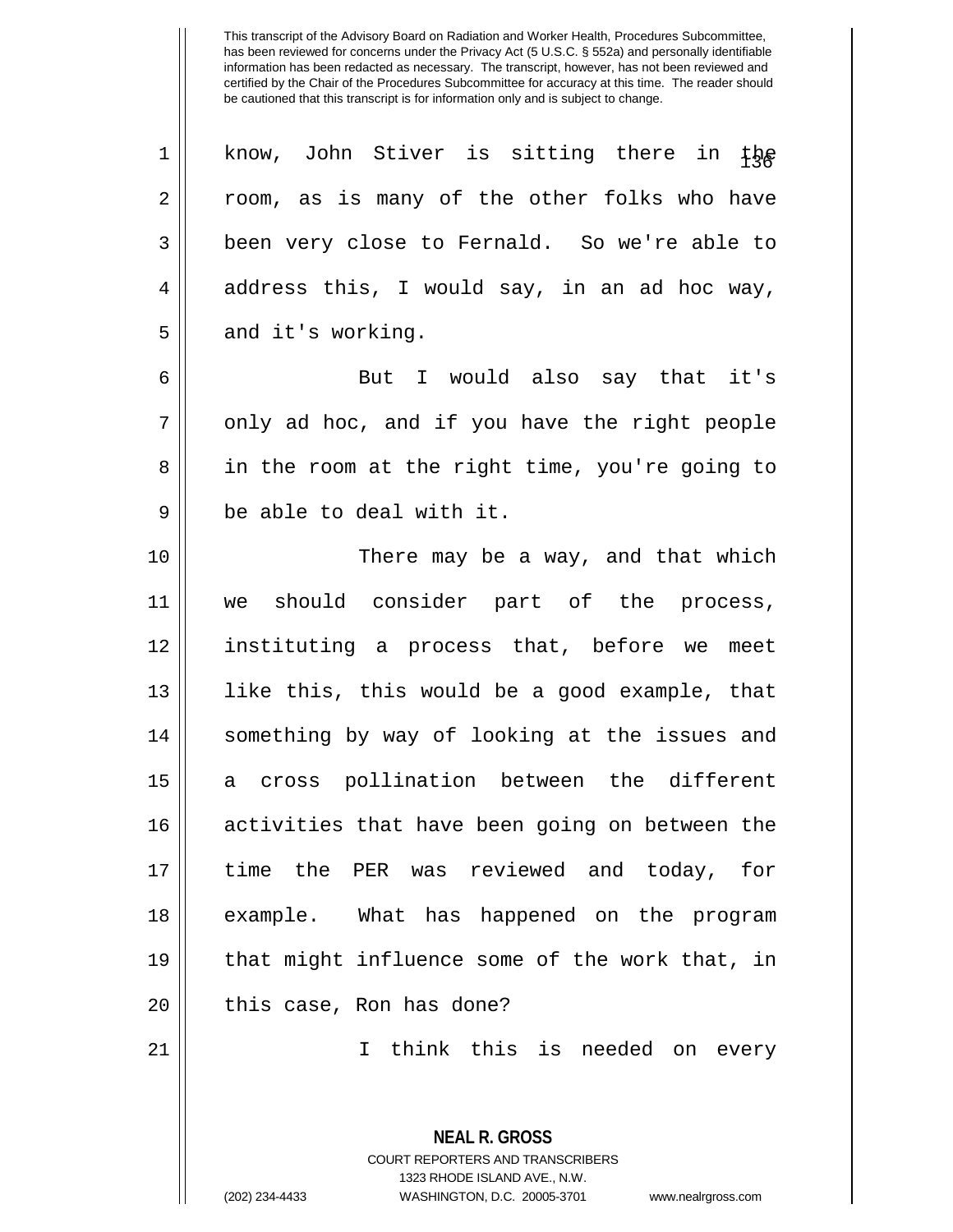| $\mathbf 1$    | Work Group so that we try to break the        |
|----------------|-----------------------------------------------|
| $\overline{2}$ | stovepipe, and not depend on, I guess,        |
| 3              | institutional knowledge that might or might   |
| 4              | not be present at a given Work Group meeting  |
| 5              | or at a given Subcommittee meeting, so forth. |
| 6              | This is just something to -- I'd              |
| 7              | like to throw on the table to think about,    |
| 8              | because we're going to run into this more and |
| 9              | more.                                         |
| 10             | MR. STIVER: Hey, John, remember               |
| 11             | when we were talking about doing that straw   |
| 12             | man type summary for GSI, as an example, is   |
| 13             | how we could --                               |
| 14             | DR. MAURO: Yes.                               |
| 15             | MR. STIVER: -- approach that.                 |
| 16             | DR. MAURO: And that would go                  |
| 17             | toward -- if there was actually a running     |
| 18             | account of each Work Group that's maintained  |
| 19             | of where we are now, and maybe updated once a |
| 20             | month or once every few months, whenever it's |
| 21             | essential. And that it becomes a resource to  |

**NEAL R. GROSS** COURT REPORTERS AND TRANSCRIBERS

1323 RHODE ISLAND AVE., N.W.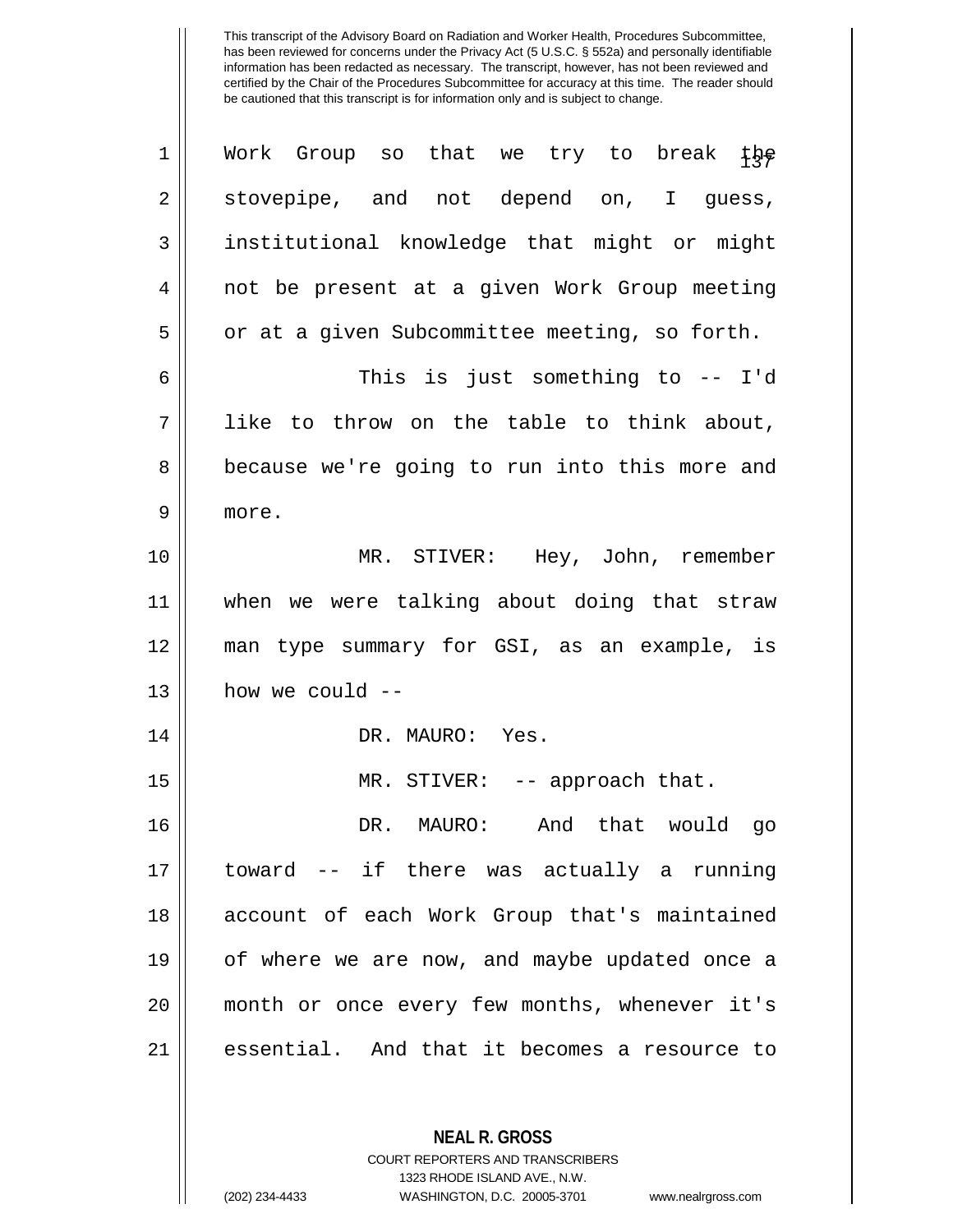| $\mathbf 1$ | everyone. You know, we're -- what's happened   |
|-------------|------------------------------------------------|
| 2           | on Fernald that might have influenced this?    |
| 3           | And it was -- all I'm saying is that, I think  |
| 4           | it's important that we break the stovepipe,    |
| 5           | and not in an ad hoc way that we're doing      |
| 6           | right now and is working, but in a way that we |
| 7           | explicitly try to deal with it.                |
| 8           | MR. STIVER: I think the time to                |
| $\mathsf 9$ | do that might have been yesterday or the day   |
| 10          | before during the full Board meeting. But,     |
| 11          | you know, we can certainly look forward to     |
| 12          | that in the future as something to $-$ -       |
|             |                                                |
| 13          | DR. MAURO: Well, I can tell you                |
| 14          | right now, it's going to happen. When we talk  |
| 15          | about PROC-44, luckily enough I was listening  |
| 16          | in to the surrogate data meeting. And then     |
|             | the Board's discussion of it yesterday, I      |
| 17<br>18    | believe it was. And by happenstance, you       |
| 19          | know, I happened to be listening in.           |
| 20          | But, you know, in reality is --                |
| 21          | the ideal circumstance is that when there is   |

1323 RHODE ISLAND AVE., N.W. (202) 234-4433 WASHINGTON, D.C. 20005-3701 www.nealrgross.com

**NEAL R. GROSS** COURT REPORTERS AND TRANSCRIBERS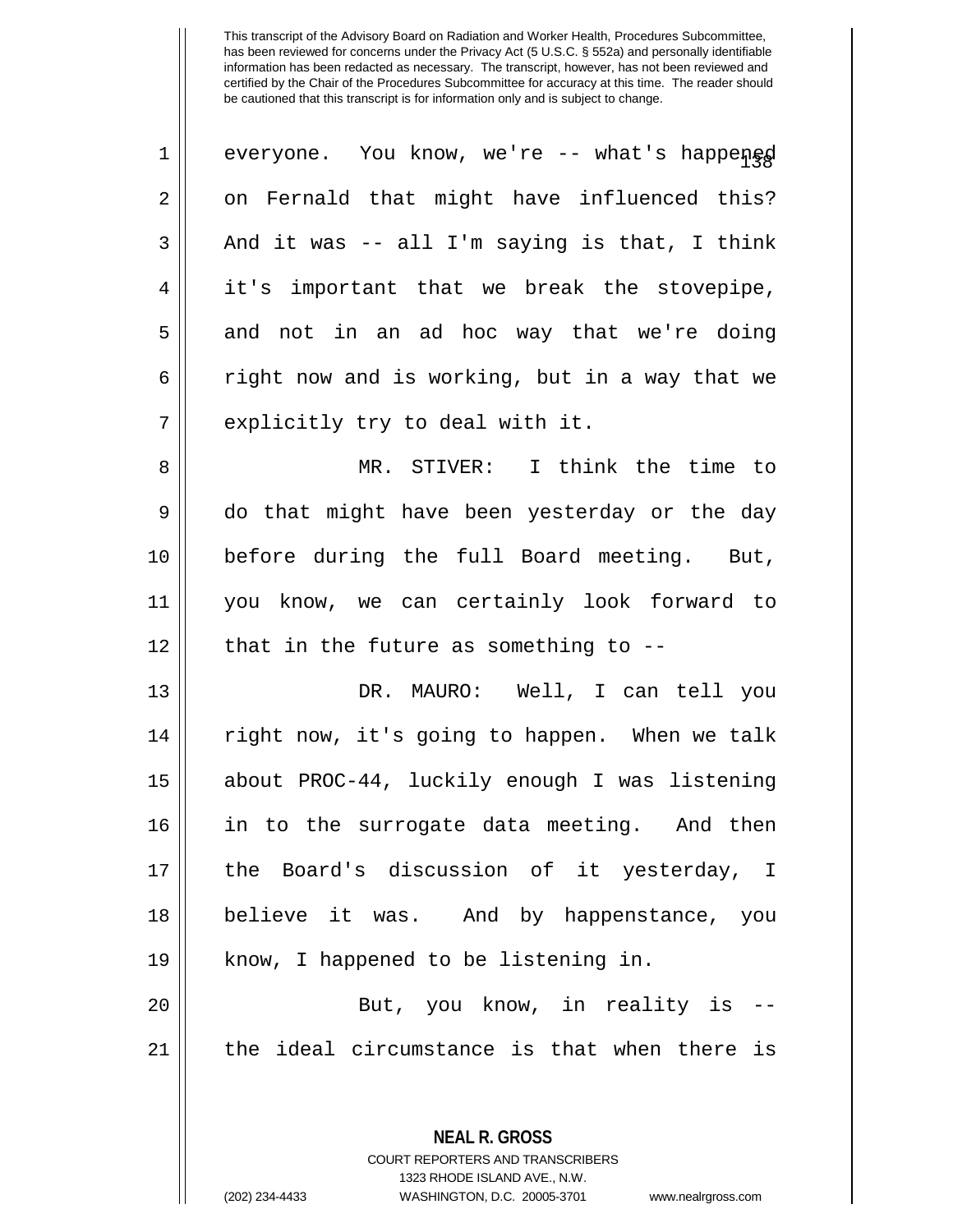| $\mathbf 1$ | this cross-connection between activities that                                                   |
|-------------|-------------------------------------------------------------------------------------------------|
| 2           | is a way to capture it to a process that                                                        |
| 3           | instituted it to the program. And all I'm                                                       |
| 4           | doing is, I want to alert folks to this,                                                        |
| 5           | because I think this is important.                                                              |
| 6           | MS. K. BEHLING: This is Kathy                                                                   |
| 7           | Behling.                                                                                        |
| 8           | This is where I believe the BRS                                                                 |
| 9           | system could be our avenue. If all of the                                                       |
| 10          | Work Groups were to feed their information                                                      |
| 11          | into that BRS system, that would certainly be                                                   |
| 12          | the first step to resolving these types of                                                      |
| 13          | issues, I believe.                                                                              |
| 14          | DR. MAURO: Yes, I agree.                                                                        |
| 15          | MR. STIVER: That process<br>is                                                                  |
| 16          | underway, too, I might add.                                                                     |
| 17          | CHAIR MUNN: The comments that are                                                               |
| 18          | made with respect to stove piping are                                                           |
| 19          | certainly understood and accepted as quite                                                      |
| 20          | valid.                                                                                          |
| 21          | At this precise moment, however,                                                                |
|             | <b>NEAL R. GROSS</b><br><b>COURT REPORTERS AND TRANSCRIBERS</b><br>1323 RHODE ISLAND AVE., N.W. |
|             | (202) 234-4433<br>WASHINGTON, D.C. 20005-3701<br>www.nealrgross.com                             |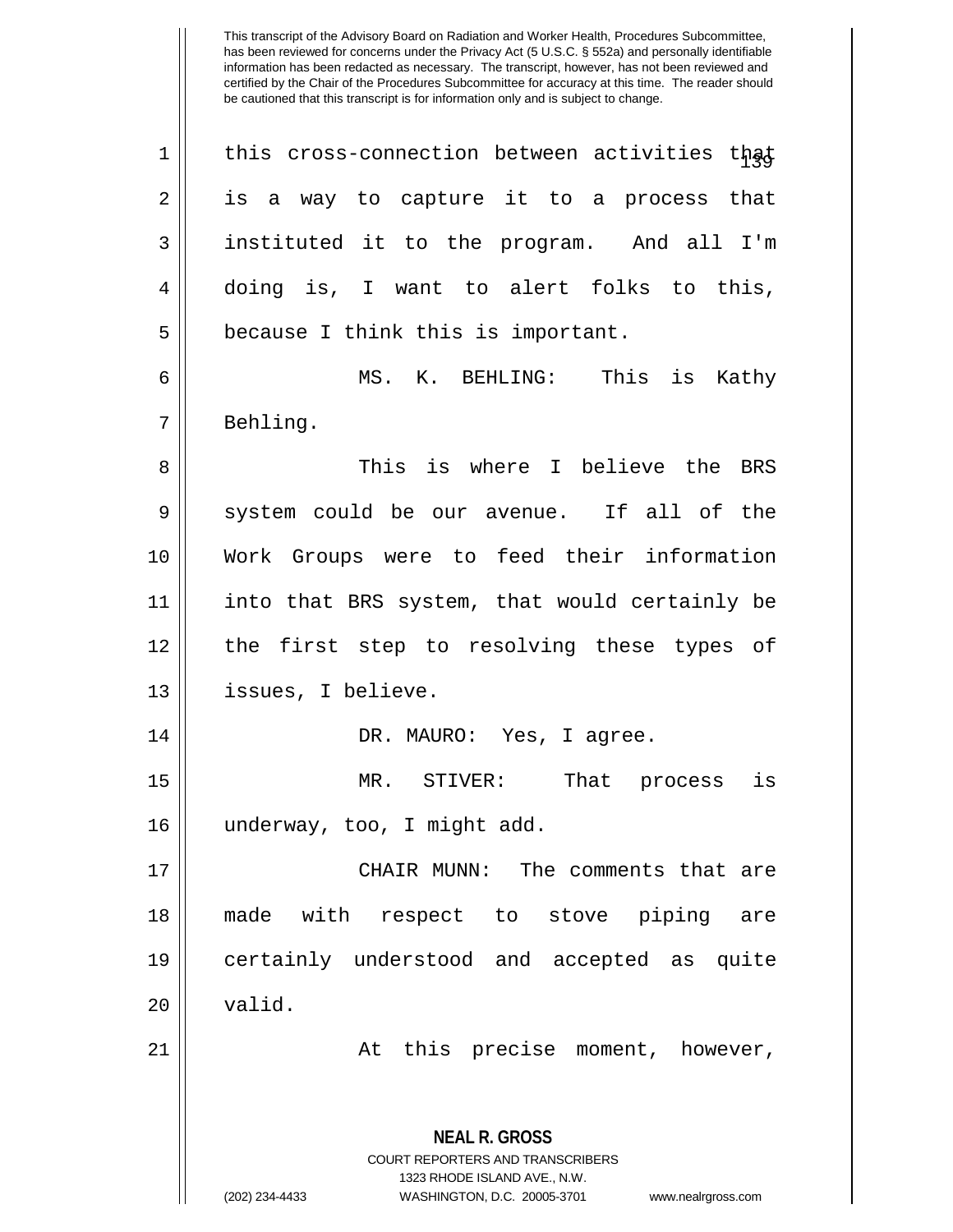| 1  | it seems that we do have a process<br>which      |
|----|--------------------------------------------------|
| 2  | hasn't been followed yet. And we are perhaps     |
| 3  | making too much of an issue out of issues that   |
| 4  | have been covered, as you said, in other areas   |
| 5  | which are not of record at the time we sit       |
| 6  | down to look at these things.                    |
| 7  | But our process is to have NIOSH                 |
| 8  | respond to these. And my gut-level feeling is    |
| 9  | that NIOSH's responses to these findings could   |
| 10 | be very straightforward and based on the fact    |
| 11 | that they've been looked at in another venue.    |
| 12 | And that's our common thread here, is that       |
| 13 | NIOSH processes the concerns that are brought    |
| 14 | to them.                                         |
| 15 | this has already been looked<br>If               |
| 16 | at, and it appears that it has been<br>very      |
| 17 | thoroughly, certainly we've had enough           |
| 18 | discussion on it in the last week, week and a    |
| 19 | half, in other Work Groups and in the full       |
| 20 | Board itself, then this is not going to turn     |
| 21 | monumental issue once we<br>have<br>into a<br>an |

COURT REPORTERS AND TRANSCRIBERS 1323 RHODE ISLAND AVE., N.W.

**NEAL R. GROSS**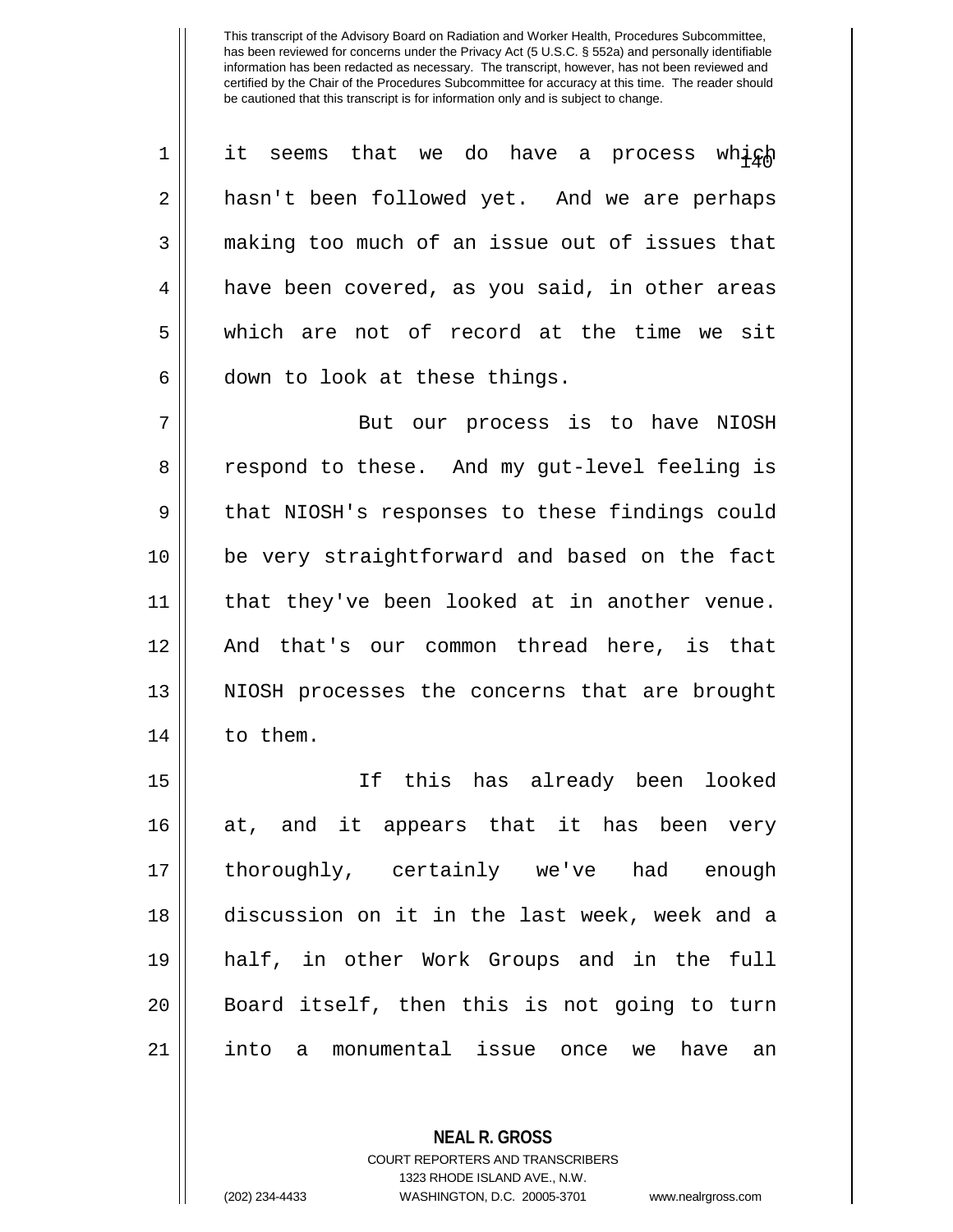$1$ | opportunity for this process to work itself  $2 \parallel$  out. Until NIOSH can say, "this has been 3 taken care of and this is where it's been 4 taken care of," then we're just spinning our 5 wheels.

 So for the good of the order, unless anyone has any objection, I would 8 || suggest that we move on with our agenda. And  $9 \parallel$  that we -- NIOSH has already accepted the fact that they will have responses to these findings. Let's see what happens when the findings come back. They may clarify the 13 || entire process for everyone. Any objection to  $\parallel$  that? 15 Paul? MEMBER ZIEMER: I have no

17 objection. I have a point of information.

18 CHAIR MUNN: Yes.

19 MEMBER ZIEMER: I'm looking at the 20 Work Group minutes from January 5th, 2006, for 21 || the Y-12 Work Group. It was chaired by Mark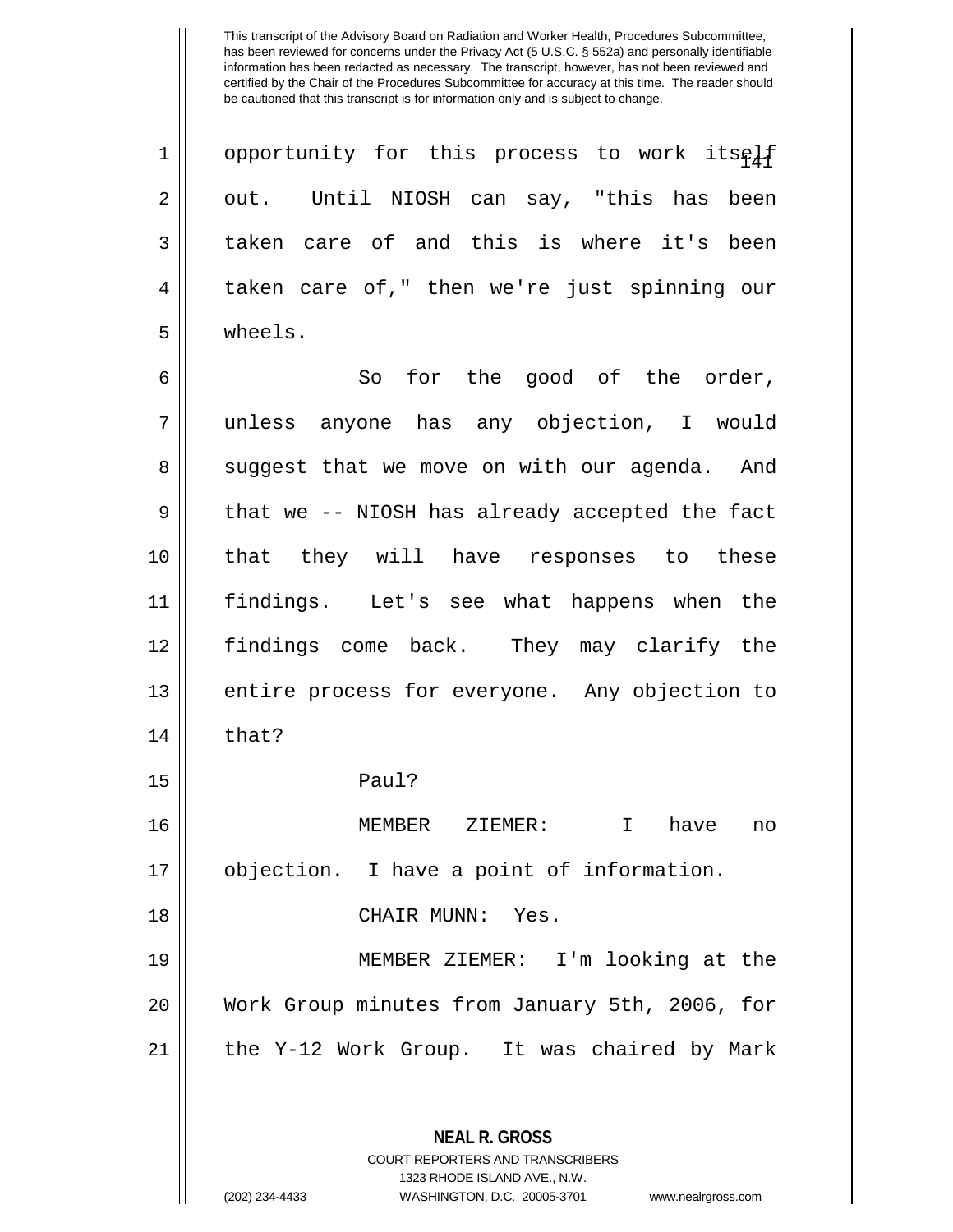This transcript of the Advisory Board on Radiation and Worker Health, Procedures Subcommittee, has been reviewed for concerns under the Privacy Act (5 U.S.C. § 552a) and personally identifiable information has been redacted as necessary. The transcript, however, has not been reviewed and certified by the Chair of the Procedures Subcommittee for accuracy at this time. The reader should be cautioned that this transcript is for information only and is subject to change. **NEAL R. GROSS** COURT REPORTERS AND TRANSCRIBERS 1323 RHODE ISLAND AVE., N.W. 1 || Griffon, Members were Wanda Munn, Mike Gibson 2 || and Robert Presley. 3 CHAIR MUNN: Yes, which accounts 4 for some of the -- 5 MEMBER ZIEMER: SC&A was John 6 Mauro, Kathy Demers. So that's 2006, but  $7 ||$  there was a Y-12 Work Group. 8 CHAIR MUNN: We had a lot to say  $9 \parallel$  about many of these things at that time. All 10 right. Thank you very much, Paul. That's 11 most illuminating, and very pleasant to have 12 | on our record. 13 If we have no further comment with 14 || respect to these particular PERs, then we'll 15 go on to ask NIOSH if they have response to 16 || the PER 0014 findings available? 17 || Before we start that, also, who is 18 manipulating the documents on Live Meeting? 19 Steve? 20 MR. MARSCHKE: Oh, that's me, 21 | Steve Marschke, yeah.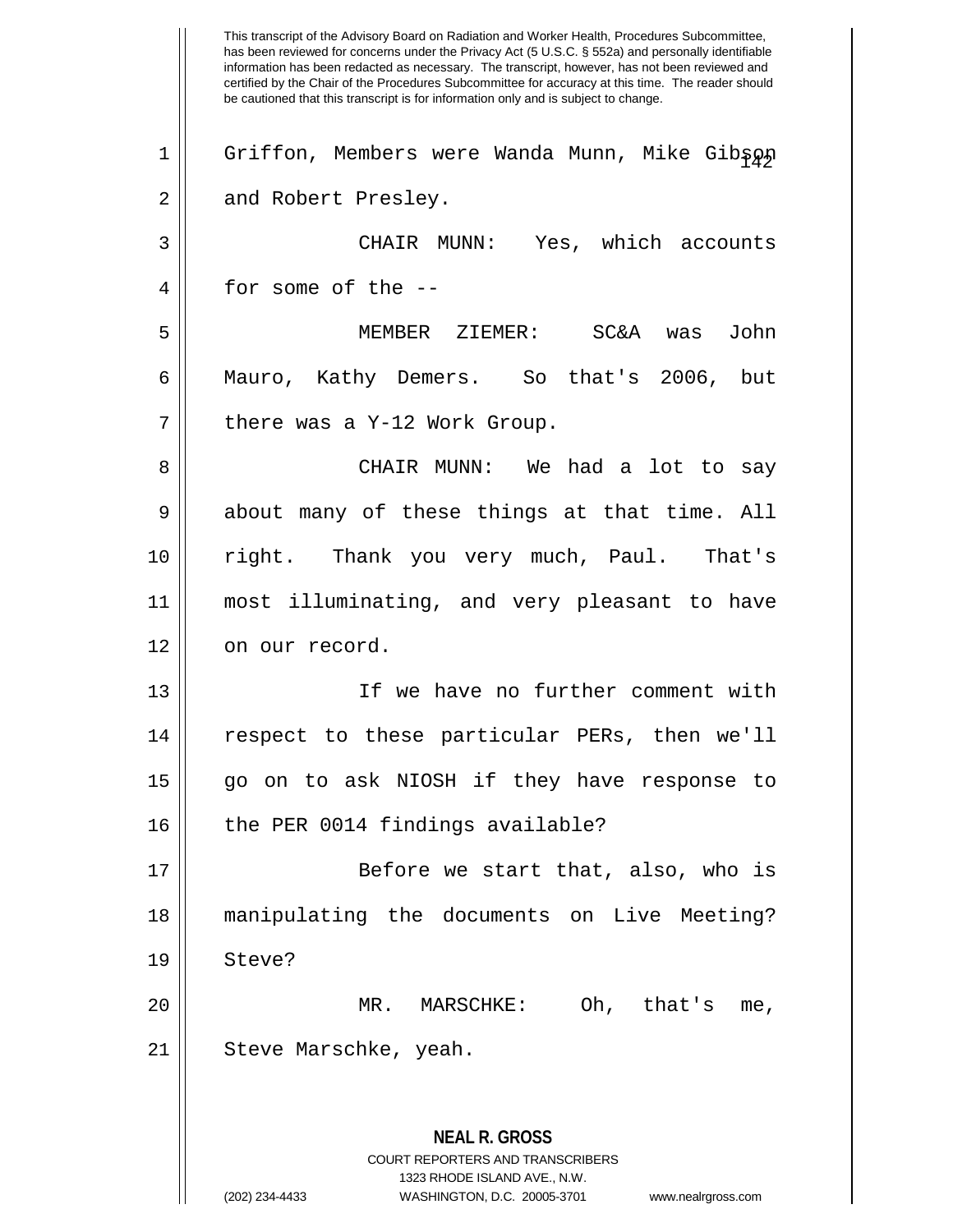| $\mathbf 1$ | CHAIR MUNN: Oh, okay. Very good,               |
|-------------|------------------------------------------------|
| 2           | I was having trouble moving it from one screen |
| 3           | to the other and wasn't seeing what I wanted   |
| 4           | to see on the Live Meeting screen while Hans   |
| 5           | was discussing the findings. Thanks.           |
| 6           | MR. MARSCHKE: Sorry.                           |
| 7           | CHAIR MUNN: That's quite all                   |
| 8           | right. I just wanted to know who was doing     |
| 9           | it.                                            |
| 10          | I'm sorry, Stu. It's<br>your                   |
| 11          | platform.                                      |
| 12          | MR. HINNEFELD: Okay. This is                   |
| 13          | Stu, I'll start this. I've been briefed on     |
| 14          | this but there's been a Board meeting in       |
| 15          | between, so we'll see how much I remember. But |
| 16          | Lori can probably correct me if I mess this up |
| 17          | very much.                                     |
| 18          | The responses were submitted to                |
|             |                                                |
| 19          | the Subcommittee on $--$ oh, there it is $--$  |
| 20          | Wednesday. That would be yesterday. Lori       |
| 21          | sent an email to the Subcommittee Members      |

**NEAL R. GROSS**

COURT REPORTERS AND TRANSCRIBERS 1323 RHODE ISLAND AVE., N.W.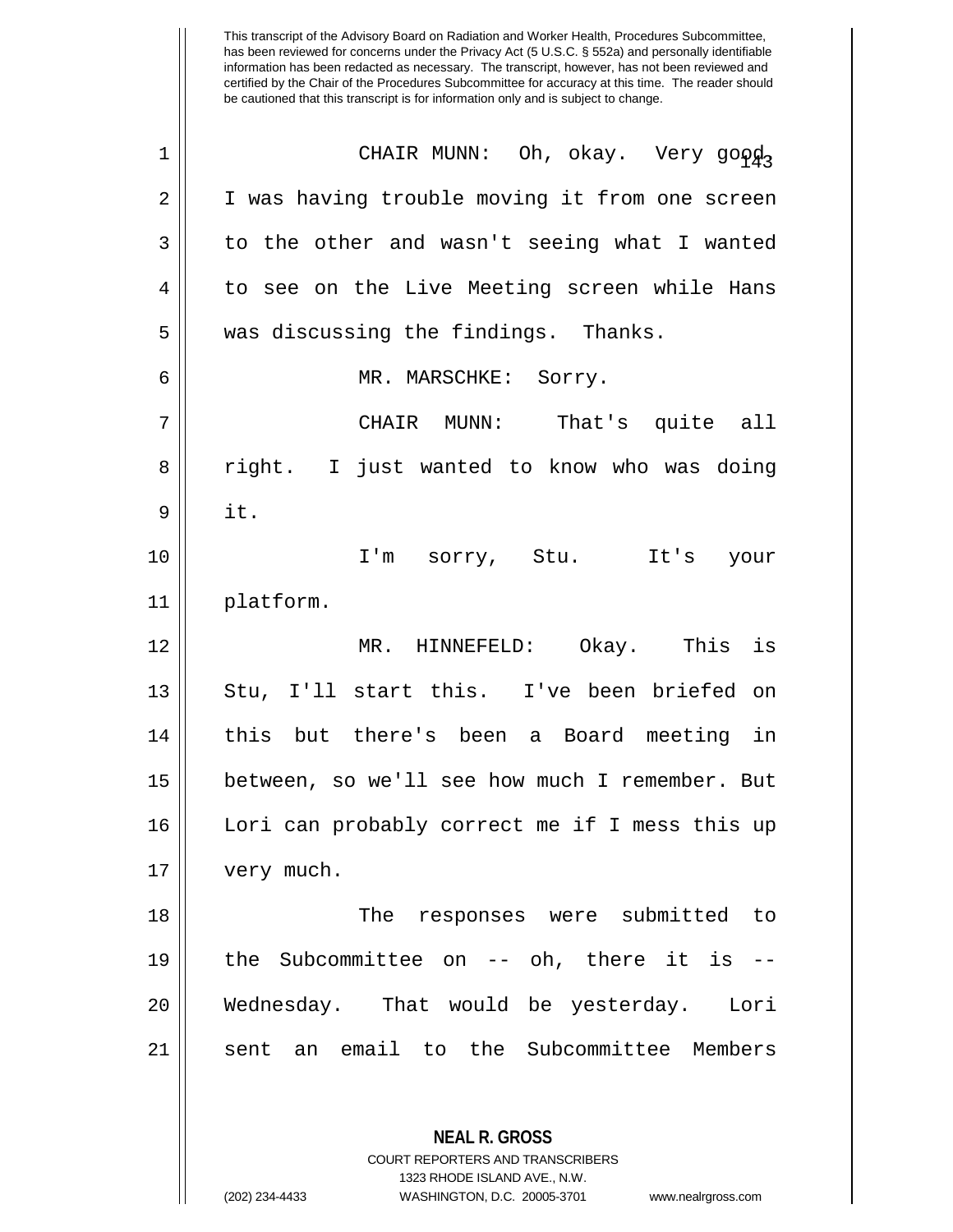| 1  | titled "Procedures Subcommittee BRS update44"                                                   |
|----|-------------------------------------------------------------------------------------------------|
| 2  | And attached to that are two files, one of                                                      |
| 3  | which is the responses to the PER 0014                                                          |
| 4  | findings from the case review. As I recall,                                                     |
| 5  | the PER had, you know, like six findings from                                                   |
| 6  | the review of the PER that are in BRS. And                                                      |
| 7  | then there were several additional findings                                                     |
| 8  | that came out from the review of the selected                                                   |
| 9  | cases, seven through, I don't know, fifteen,                                                    |
| 10 | or something. And those are not yet loaded in                                                   |
| 11 | BRS, or at least they weren't recently. And so                                                  |
| 12 | our responses were written on this Word file                                                    |
| 13 | and distributed yesterday.                                                                      |
| 14 | I can walk through them real<br>So                                                              |
| 15 | quick.                                                                                          |
| 16 | If<br>CHAIR<br>you would<br>$MUNN$ :<br>go                                                      |
| 17 | through them very briefly, since we haven't                                                     |
| 18 | had time to absorb them. And I just want to                                                     |
| 19 | know what's been responded to and roughly                                                       |
| 20 | what's been said.                                                                               |
| 21 | MR. HINNEFELD: Yeah. The first                                                                  |
|    | <b>NEAL R. GROSS</b><br><b>COURT REPORTERS AND TRANSCRIBERS</b><br>1323 RHODE ISLAND AVE., N.W. |
|    | (202) 234-4433<br>WASHINGTON, D.C. 20005-3701<br>www.nealrgross.com                             |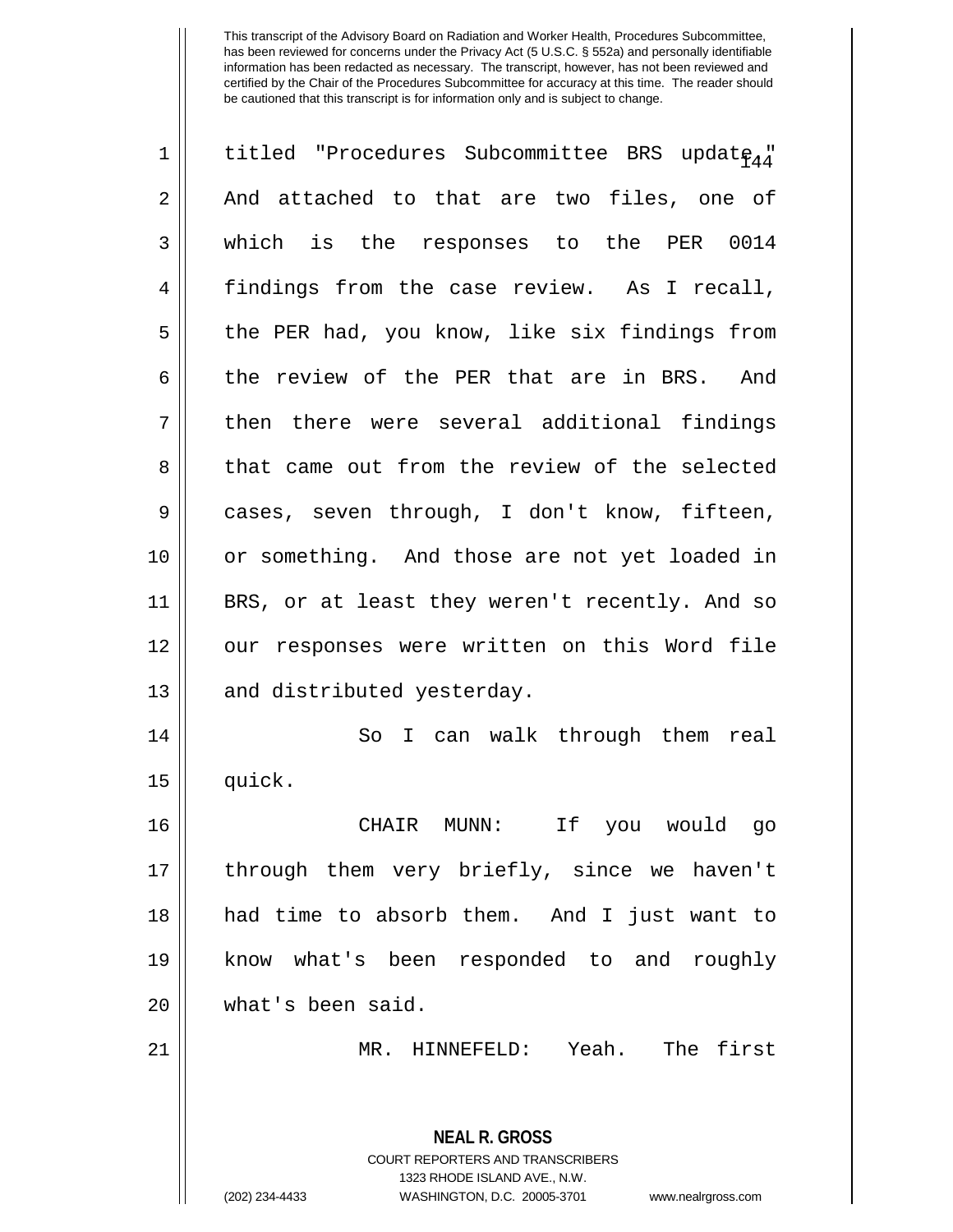| $\mathbf 1$    | finding, which is finding number 7 because the   |
|----------------|--------------------------------------------------|
| $\overline{2}$ | enumeration follows the numbering of the six     |
| 3              | findings that were done on the PER itself, was   |
| 4              | that SC&A questions why cases that did not       |
| 5              | meet the selection criteria were included in     |
| 6              | the set of cases requiring reevaluation.<br>This |
| 7              | PER I believe had a selection criteria that      |
| 8              | said that there's no point in reviewing cases    |
| $\mathsf 9$    | that have a PoC less than this value because     |
| 10             | the amount of change can't possibly raise them   |
| 11             | up to compensability. So it's a way to kind      |
| 12             | of have a smaller set of cases to look at.       |
| 13             | But the PER also said that, for                  |
| 14             | cases that are under that threshold, we will     |
| 15             | look to see if those could have been affected    |
| 16             | by additional PERs or additional changes so      |
| 17             | that we can do all those reevaluations at        |
| 18             | once. Because when you start adding              |
| 19             | additional PERs, then your threshold doesn't     |
| 20             | matter anymore.                                  |
| 21             | So the reason why cases below the                |

**NEAL R. GROSS** COURT REPORTERS AND TRANSCRIBERS 1323 RHODE ISLAND AVE., N.W. (202) 234-4433 WASHINGTON, D.C. 20005-3701 www.nealrgross.com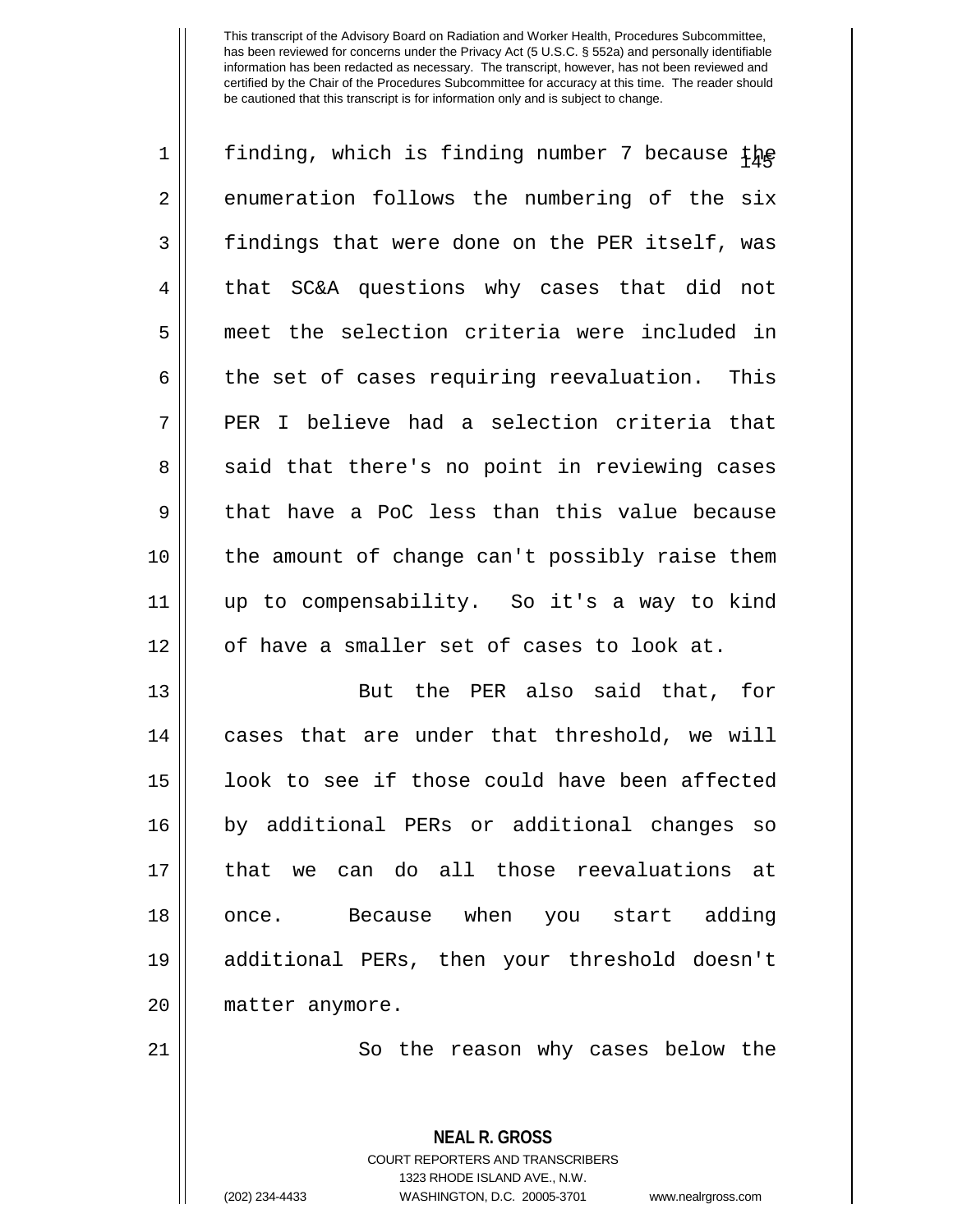1 $\parallel$  selection criteria were selected was because  $2 \parallel$  they were looked at as judged that they might  $3 \parallel$  be affected by another PER, and so we'd better 4 || look at this one too. So that's why the 5 || additional cases were selected.

6 The next one is not all cases 7 returned for PER 14 were reworked. I think 8 || what actually the situation is, is not all the 9 cases that were requested to be returned were 10 returned. You know, because when we get a 11 case back, we do a reworking. The reason why 12 we might request a case back and we don't get 13 || it back; there are essentially two main 14 | reasons why that would occur.

15 One is that the claim has been 16 || swept into an SEC in the meantime, and so a 17 || dose reconstruction is no longer necessary. 18 || And the second is that the claimant has died 19 and there is not a survivor and so the case is 20 || no longer active. It's pulled. So those are 21 | the two cases.

> **NEAL R. GROSS** COURT REPORTERS AND TRANSCRIBERS 1323 RHODE ISLAND AVE., N.W. (202) 234-4433 WASHINGTON, D.C. 20005-3701 www.nealrgross.com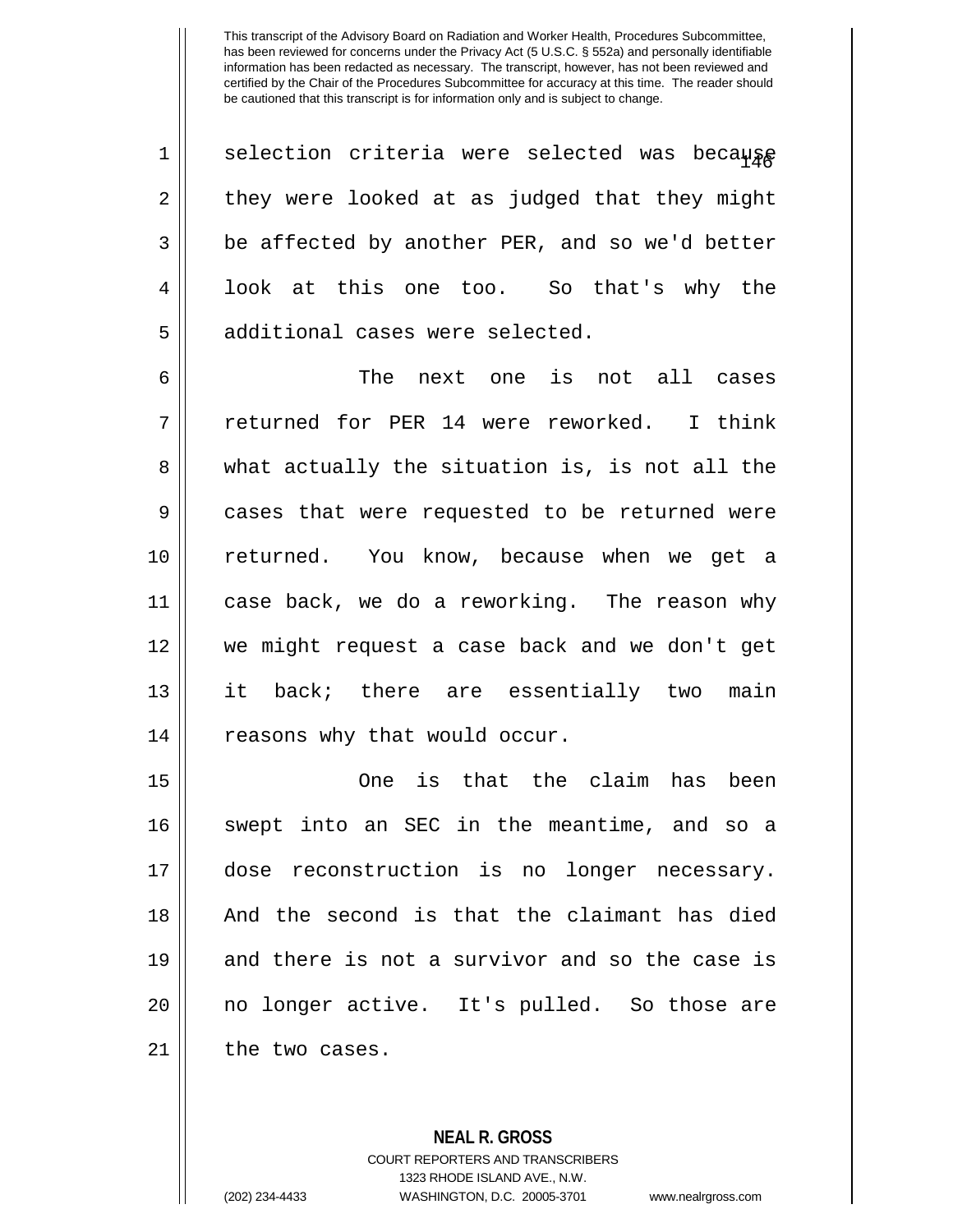| 1  | And when this first time when $_{1}\mu$ e      |
|----|------------------------------------------------|
| 2  | started doing PERs and we had an occasion like |
| 3  | this, when we would request cases and we       |
| 4  | didn't get them back, we went back to DOL and  |
| 5  | we said, "why didn't we get these back?" And   |
| 6  | they told us, in every case, why we didn't get |
| 7  | it back. So after a couple or three times of   |
| 8  | doing that, we didn't check on them anymore.   |
| 9  | So that's the situation on these. There's no   |
| 10 | record of us going back and forth with DOL on  |
| 11 | these other PERs.                              |
| 12 | Okay. The next grouping, there                 |
| 13 | are several findings that are essentially the  |
| 14 | same finding for different sites. This is      |
| 15 | findings 9, 10, 11 and 16. And the finding     |
| 16 | here is that the reviewers couldn't            |
| 17 | conclusively confirm that the CTW adjustment   |
| 18 | factor was built into the TIB or Site Profile  |
| 19 | document where the CTW adjustment<br>was       |
| 20 | incorporated. The reason being that not all    |
| 21 | the raw data, in terms of the -- you know, the |

**NEAL R. GROSS** COURT REPORTERS AND TRANSCRIBERS 1323 RHODE ISLAND AVE., N.W.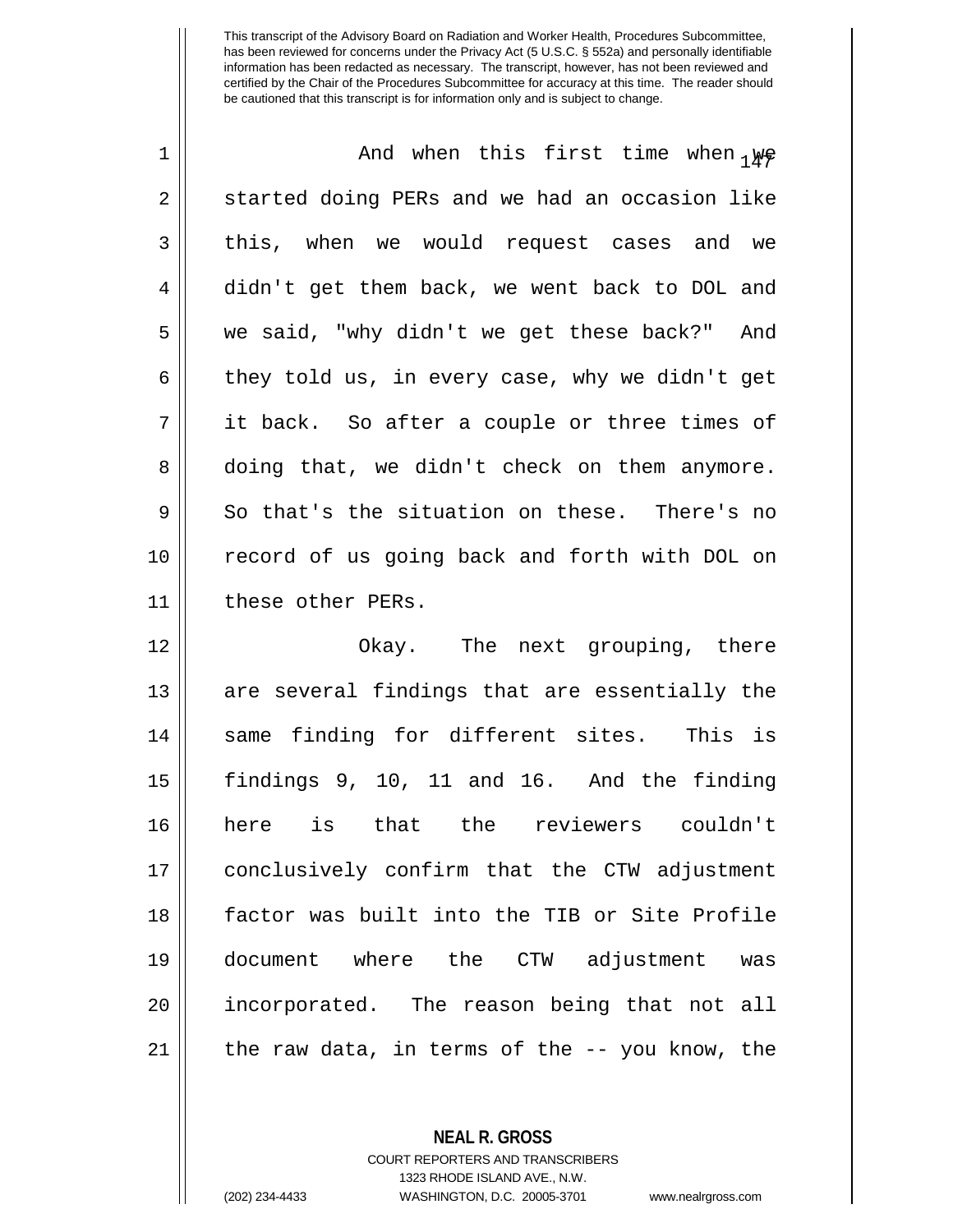| $\mathbf 1$ | bioassay or measuring data as it is printeda   |
|-------------|------------------------------------------------|
| 2           | and the number exchanges. You have             |
| 3           | essentially two sets of data. They weren't     |
| 4           | individually provided so that the two could be |
| 5           | combined and figure out, did we generate a     |
| 6           | correct combined table? All we provided in     |
| 7           | these documents was a combined table.          |
| 8           | Our view is that these documents               |
| 9           | really should be reviewed for that aspect as   |
| 10          | the document review out of the PER review. We  |
| 11          | think we did them right. Several of these      |
| 12          | technical documents have been reviewed by this |
| 13          | Subcommittee. And so we think that that issue  |
| 14          | would have come up in those. And we believe    |
| 15          | that review should occur in that forum rather  |
| 16          | than for the site -- first of all, the         |
| 17          | Procedures Subcommittee has done some of that  |
| 18          | review of those documents. And, secondly, if   |
| 19          | it's a Site Profile, we can maybe pass that to |
| 20          | the Site Profile, or to the site Working       |
| 21          | Group. But it just doesn't seem an action for  |

**NEAL R. GROSS** COURT REPORTERS AND TRANSCRIBERS

1323 RHODE ISLAND AVE., N.W.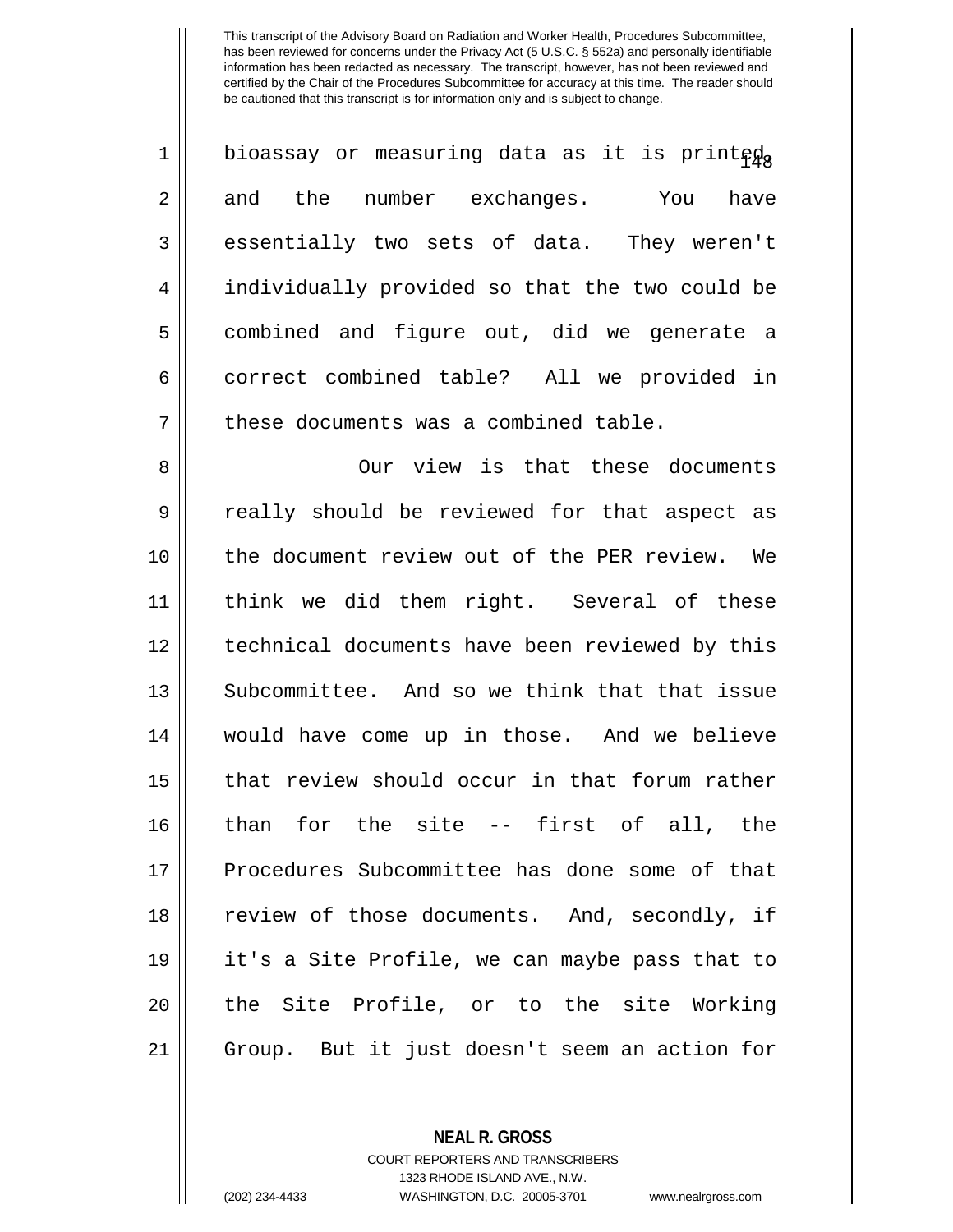$1 \parallel$  PER review. That's our opinion on those 2 | findings.

| 3              | CHAIR MUNN: Before you go on,                                                                                                                                          |
|----------------|------------------------------------------------------------------------------------------------------------------------------------------------------------------------|
| $\overline{4}$ | Stu, a format question from the Chair. In our                                                                                                                          |
| 5              | desire to hear these responses, I don't want                                                                                                                           |
| 6              | to lose track of the fact that we are                                                                                                                                  |
| 7              | responding to issues that have been raised by                                                                                                                          |
| 8              | SC&A. And I'd like to have a feel from the                                                                                                                             |
| 9              | Subcommittee as to whether or not you would                                                                                                                            |
| 10             | like to look at these individually, and ask                                                                                                                            |
| 11             | for a response, immediate discussion from SC&A                                                                                                                         |
| 12             | whether or not we might be able to close --                                                                                                                            |
| 13             | whether any of the responses are acceptable as                                                                                                                         |
| 14             | given, whether we can clear any of these items                                                                                                                         |
| 15             | now.                                                                                                                                                                   |
| 16             | I personally would like to have                                                                                                                                        |
| 17             | that done, if it's possible to do that. But                                                                                                                            |
| 18             | I'll follow the Subcommittee's reaction to                                                                                                                             |
| 19             | that.                                                                                                                                                                  |
| 20             | Josie?                                                                                                                                                                 |
| 21             | MEMBER BEACH: Well, I think some                                                                                                                                       |
|                | <b>NEAL R. GROSS</b><br><b>COURT REPORTERS AND TRANSCRIBERS</b><br>1323 RHODE ISLAND AVE., N.W.<br>WASHINGTON, D.C. 20005-3701<br>(202) 234-4433<br>www.nealrgross.com |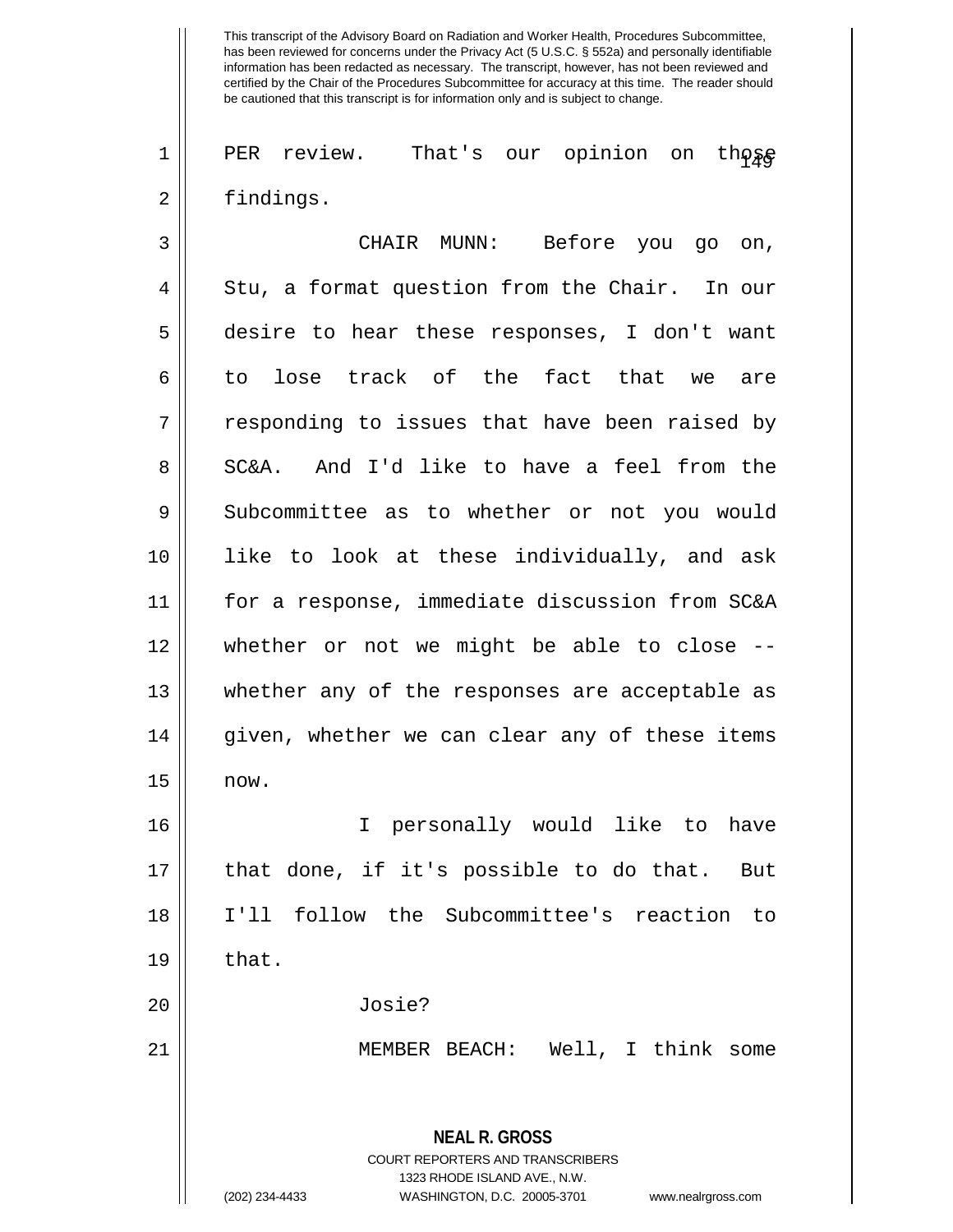**NEAL R. GROSS** COURT REPORTERS AND TRANSCRIBERS 1323 RHODE ISLAND AVE., N.W. (202) 234-4433 WASHINGTON, D.C. 20005-3701 www.nealrgross.com 1 || of them may be able to be answered on  $tp$  $2 \parallel$  spot, but I don't want to speak for John. So  $3 \parallel - -$ 4 CHAIR MUNN: Well, that's my  $5 \parallel$  point. If we can close them here today then 6 that's fine. If we can't, then that's a 7 different issue at all. 8 || MEMBER BEACH: And I'm fine with  $9 \parallel$  that. 10 || CHAIR MUNN: Paul? 11 MEMBER ZIEMER: Yes, I'd be 12 willing to do that. I guess we need to -- if 13 || there's any particular heartache from SC&A, we 14 || need to do that, but otherwise it looks fine  $15 \parallel$  to me. 16 CHAIR MUNN: That's fine. 17 MR. STIVER: Let's just go through 18 || this list. This is John. And the ones we can 19 close, we'll close. 20 CHAIR MUNN: All right. Let's do  $21$   $\vert$  -- then before we go any further, let's go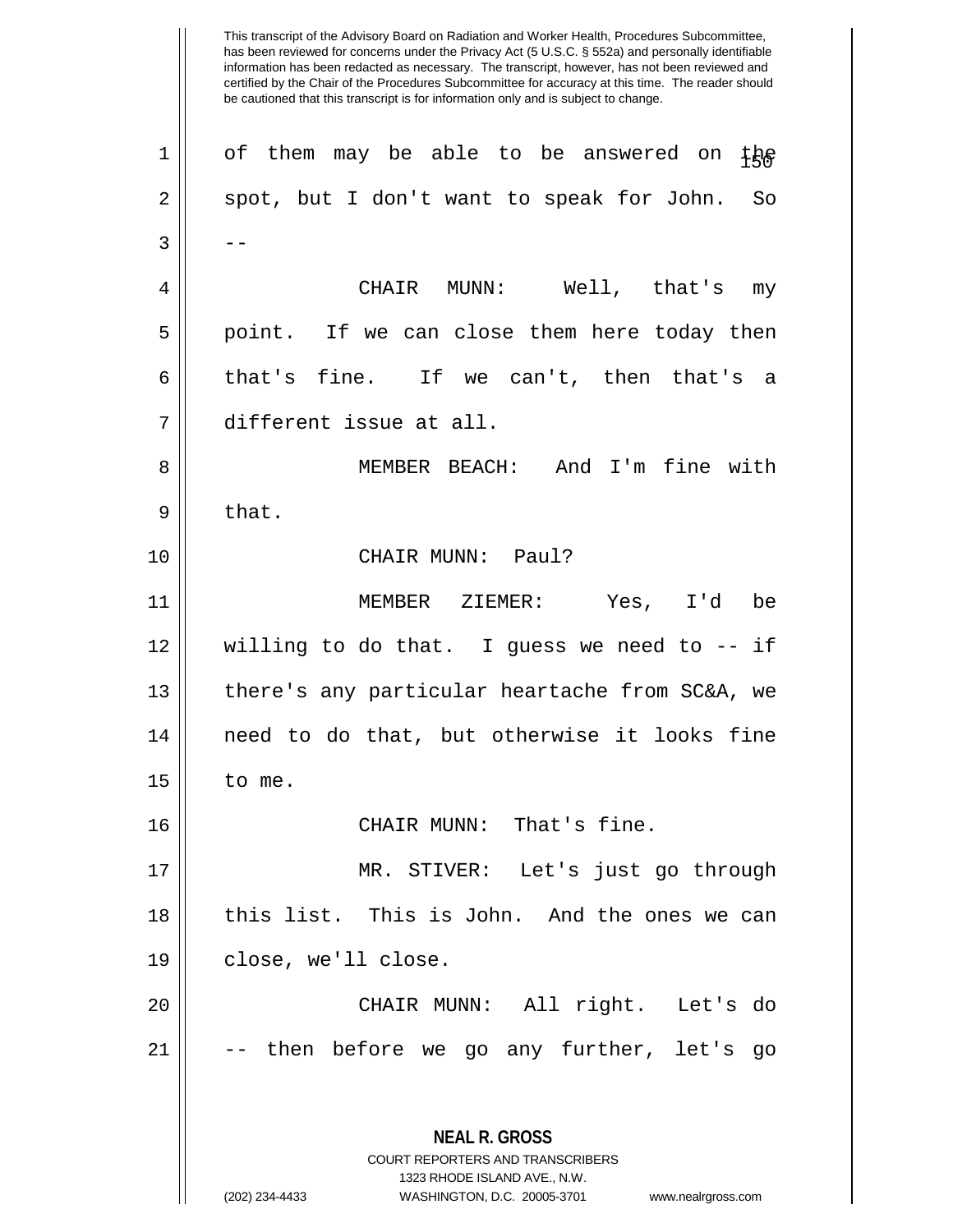2 || sufficient response to the finding as it was 3 written. 4 John? Do you have a response? 5 MR. STIVER: I have no problem 6 || with the response. It provides the 7 || explanation we were looking for, unless Kathy 8 || has some more information or has an opinion  $9 \parallel$  she'd --10 || MS. K. BEHLING: I'm on the line. 11 I have no problem with the response to finding  $12 \parallel 7$ . 13 CHAIR MUNN: Then can we assume 14 || that finding 7 will be shown as closed by 15 action of the Subcommittee, when it is 16 uploaded? Is that acceptable? 17 MEMBER ZIEMER: Yes. 18 CHAIR MUNN: I have two yeses and 19 my yes. At the time that we populate the BRS, 20 || we can show that the Subcommittee closed this,  $21$  | that SC&A accepted the response this date.

> **NEAL R. GROSS** COURT REPORTERS AND TRANSCRIBERS 1323 RHODE ISLAND AVE., N.W.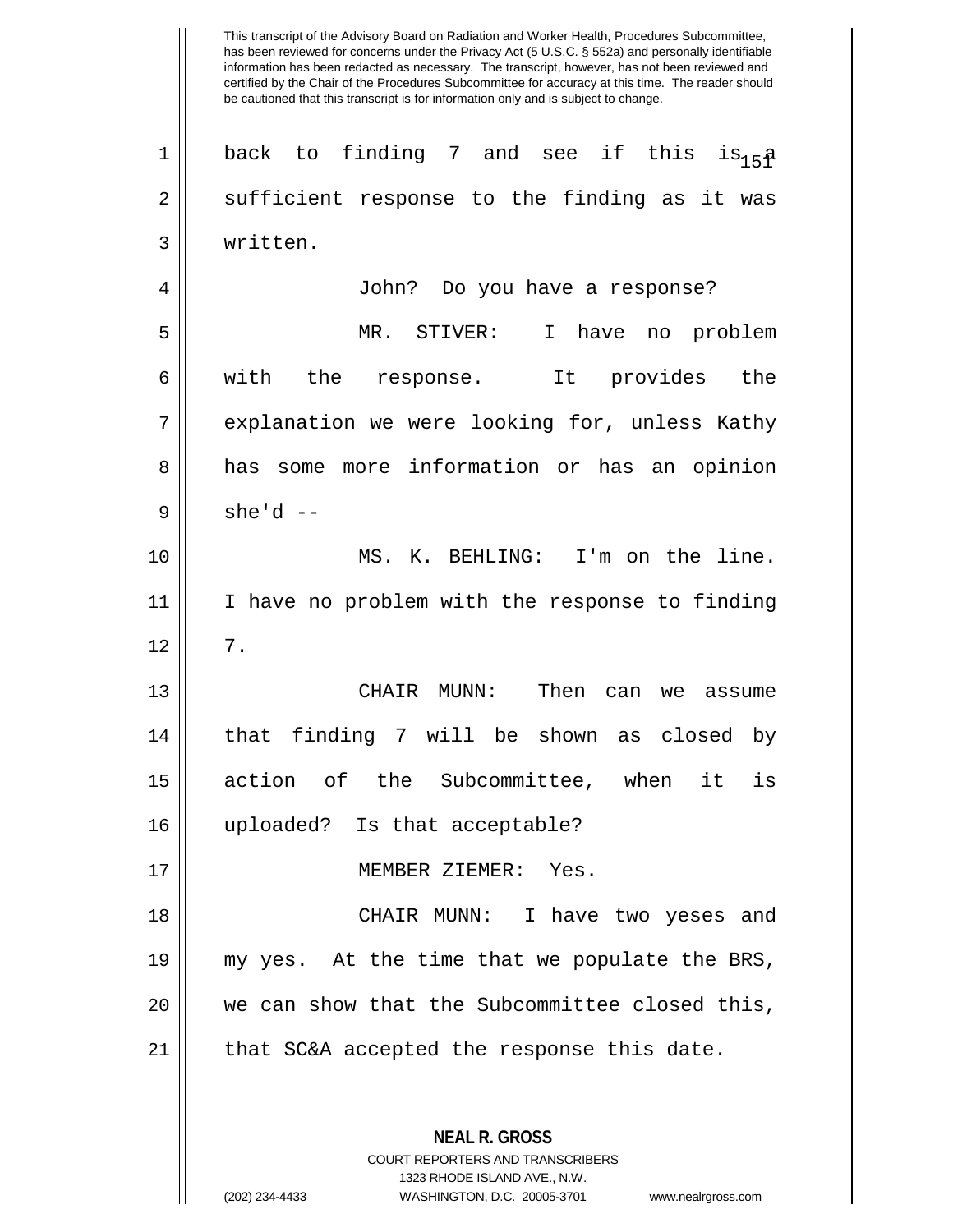This transcript of the Advisory Board on Radiation and Worker Health, Procedures Subcommittee, has been reviewed for concerns under the Privacy Act (5 U.S.C. § 552a) and personally identifiable information has been redacted as necessary. The transcript, however, has not been reviewed and certified by the Chair of the Procedures Subcommittee for accuracy at this time. The reader should be cautioned that this transcript is for information only and is subject to change.  $1 \parallel$  And now finding 8?  $152$ 2 MS. K. BEHLING: This is Kathy. 3 I would prefer to look a little closer at  $4 \parallel$  this, because -- and again, I presented this  $5$  || and I know Rose was the initial author. 6 MS. GOGLIOTTI: Kathy, I'm on the 7 line as well. 8 MS. K. BEHLING: Oh, okay, Rose. 9 || Very good, you can maybe interject here. 10 || The But I would almost like to keep 11 this particular finding open to look at it a 12 little closer, because -- and Rose, correct me  $13$  || if I'm wrong, but I think we were actually 14 || looking at cases that had a form in the file  $15$  || that indicated, yes, this was reevaluated, but 16 it wasn't. And perhaps that was because of an 17 || SEC, I'm not sure. But I just feel we need to 18 || 100k a little closer at that. 19 MS. GOGLIOTTI: I agree with you.

20 MS. MARION-MOSS: Kathy, this is 21 Lori. I have a question. Could you clarify

> **NEAL R. GROSS** COURT REPORTERS AND TRANSCRIBERS 1323 RHODE ISLAND AVE., N.W. (202) 234-4433 WASHINGTON, D.C. 20005-3701 www.nealrgross.com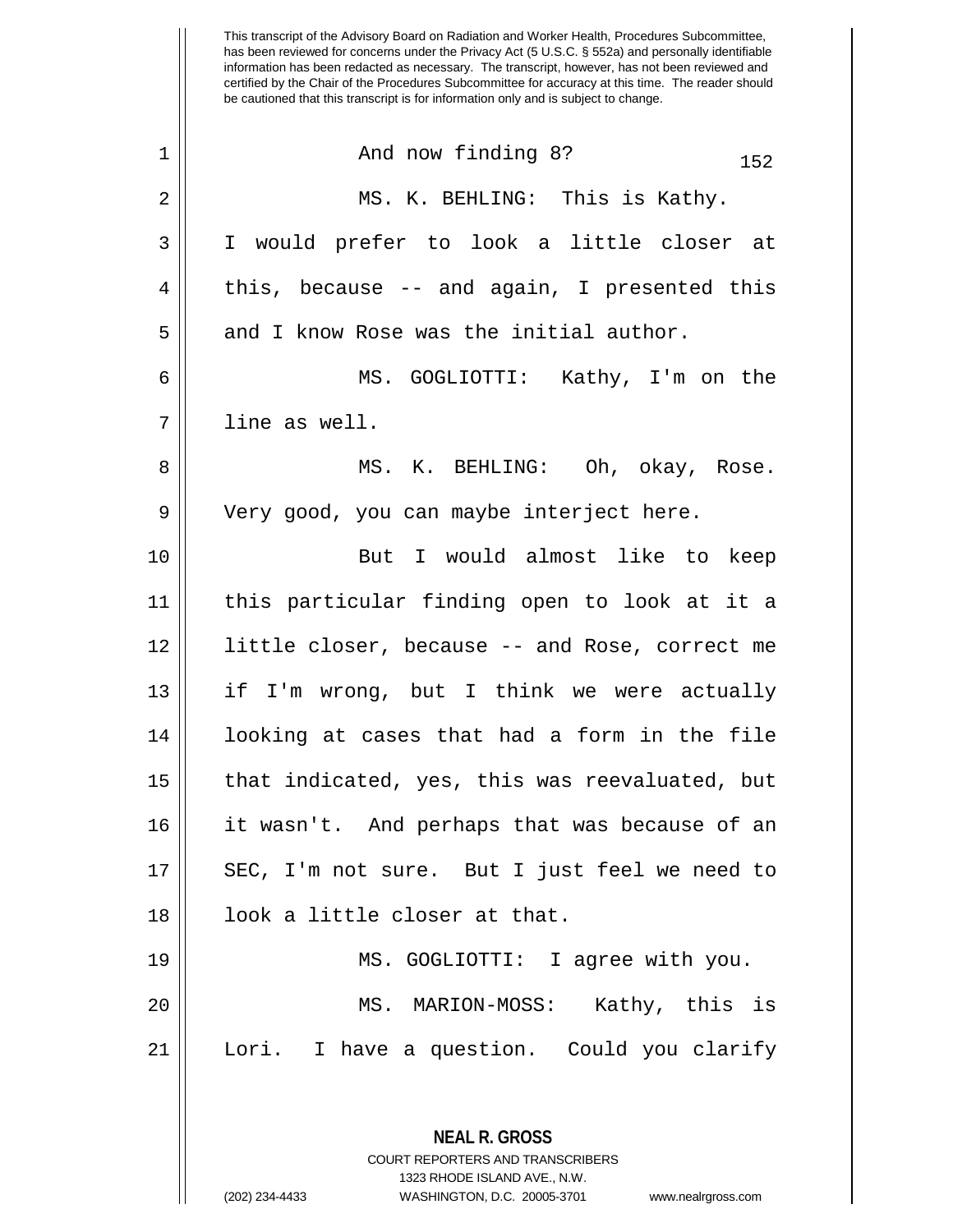has been reviewed for concerns under the Privacy Act (5 U.S.C. § 552a) and personally identifiable information has been redacted as necessary. The transcript, however, has not been reviewed and certified by the Chair of the Procedures Subcommittee for accuracy at this time. The reader should be cautioned that this transcript is for information only and is subject to change. **NEAL R. GROSS** COURT REPORTERS AND TRANSCRIBERS  $1$  where you're saying that the case was not 2 || reevaluated? What are you basing that on? A 3 || reworked DR or --4 MS. K. BEHLING: Yes, a reworked  $5 \parallel$  DR. 6 MS. MARION-MOSS: Okay. 7 MS. K. BEHLING: In other words, I 8 || will go into a file and I will see an 9 individual case evaluation form in there. It 10 will have a letter in there either stating 11 that it was not necessary to reevaluate this 12 because it was pulled for another PER, PER  $13$  | 0012 or whatever. But in some of these cases, 14 || there was a form in there that said, "this 15 case was pulled for this PER and it was 16 reevaluated under this PER," but there's no 17 reevaluation in the file. I can give you 18 || several examples of that. 19 And, again, now, maybe I should 20 have dug further to see if it fell under an 21 || SEC. I have to look at that, I don't believe

1323 RHODE ISLAND AVE., N.W.

This transcript of the Advisory Board on Radiation and Worker Health, Procedures Subcommittee,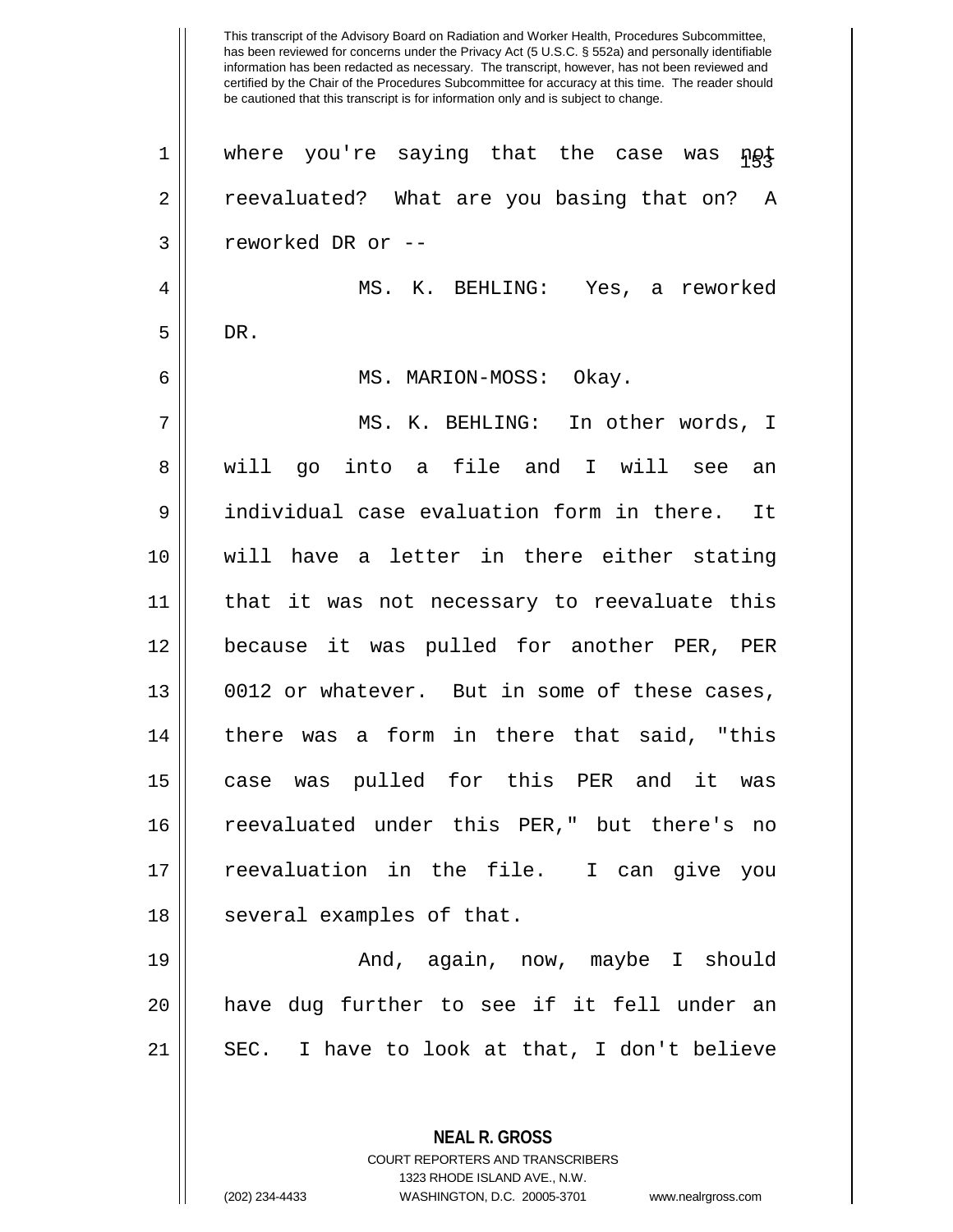| $\mathbf 1$ | I did that.<br>154                           |
|-------------|----------------------------------------------|
| 2           | MS. MARION-MOSS: Thank you.                  |
| 3           | MR. SIEBERT: Scott Siebert.                  |
| 4           | I think I can clarify this                   |
| 5           | slightly, if Stu would like me to?           |
| 6           | MR. HINNEFELD: Yes.                          |
| 7           | CHAIR MUNN: Please do.                       |
| 8           | MR. SIEBERT: Okay. When we're                |
| 9           | talking about those ICE forms in PER, then I |
| 10          | can speak specifically to the ones that ORAU |
| 11          | does for DCAS. I believe their system is the |
| 12          | same. When we get the list of claims to      |
| 13          | review under a PER, we do the assessment and |
| 14          | review on our side and give the results to   |
| 15          | DCAS.                                        |
| 16          | Those files are not uploaded to              |
| 17          | the system because they are interim files.   |
| 18          | They are not a reassessment. Once DCAS has   |
| 19          | the decision and reviews that, that is when  |
| 20          | the ICE form is created by Dave Allen that   |
| 21          | states we have reviewed. So we actually have |
|             |                                              |

**NEAL R. GROSS** COURT REPORTERS AND TRANSCRIBERS 1323 RHODE ISLAND AVE., N.W.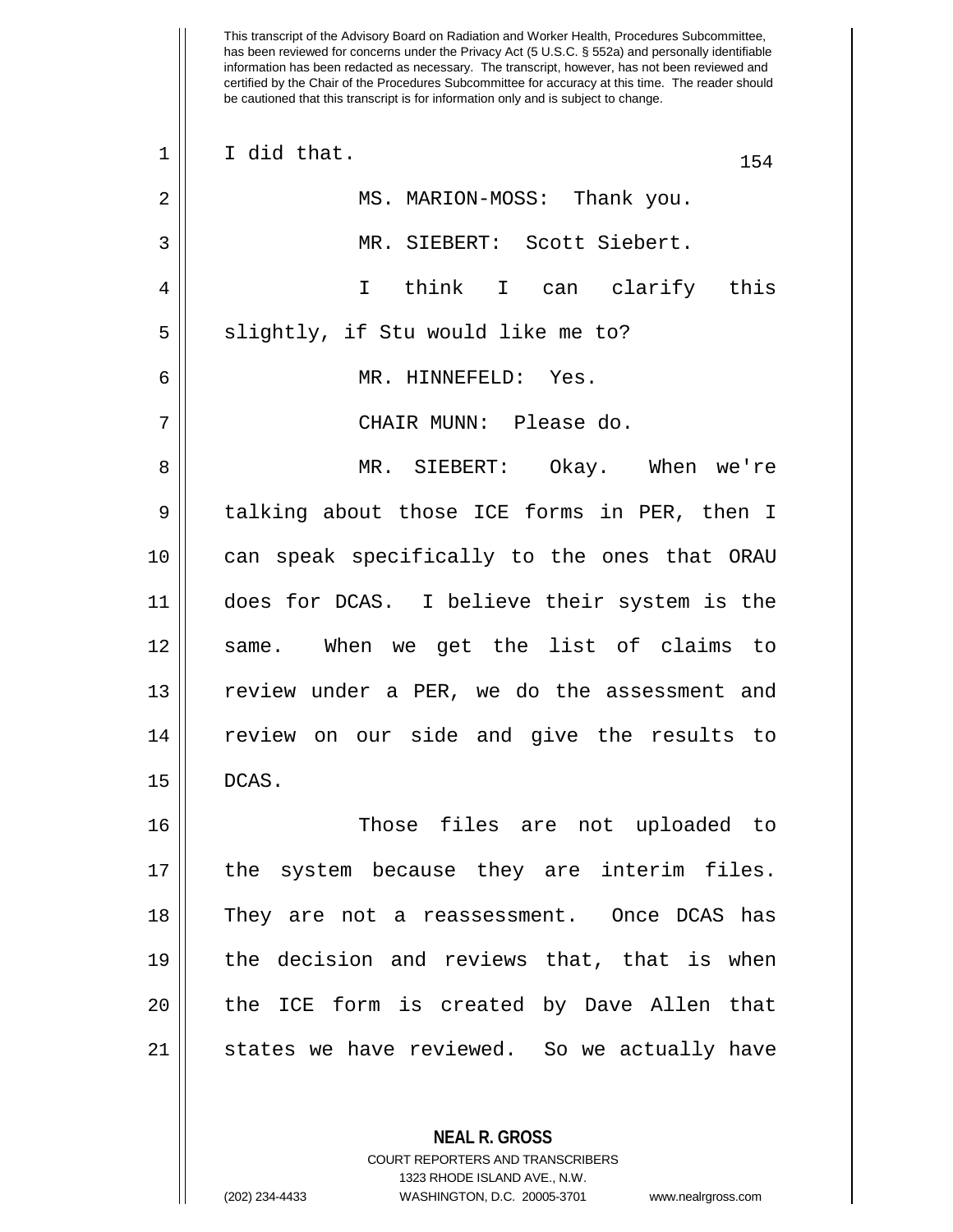| $\mathbf 1$ | reviewed that claim, and that is when Ne       |
|-------------|------------------------------------------------|
| 2           | request it back from DOL. And as Stu has       |
| 3           | said, we have no control as to whether DOL     |
| 4           | returns it or not.                             |
| 5           | So there may not be a full dose                |
| 6           | reconstruction listing it in the record when   |
| 7           | the ICE form comes out because we are not      |
| 8           | required to do a full dose reconstruction      |
| 9           | until DOL returns the claim.                   |
| 10          | MS. K. BEHLING: Okay. And what                 |
| 11          | kind of a timeframe are we -- but, ultimately, |
| 12          | once you've reevaluated the claim, that claim  |
| 13          | will go into the case files and we can look at |
| 14          | that on our system, is that correct?           |
| 15          | MR. SIEBERT: That information --               |
| 16          | I defer to Stu for sure. But I do not believe  |
| 17          | that information is an interim step. So I      |
| 18          | can't -- go ahead.                             |
| 19          | MR. HINNEFELD: This is Stu.                    |
| 20          | I can't really shed a lot of light on this,    |
| 21          | but we will look into exactly what's being     |
|             |                                                |
|             | <b>NEAL R. GROSS</b>                           |

COURT REPORTERS AND TRANSCRIBERS 1323 RHODE ISLAND AVE., N.W.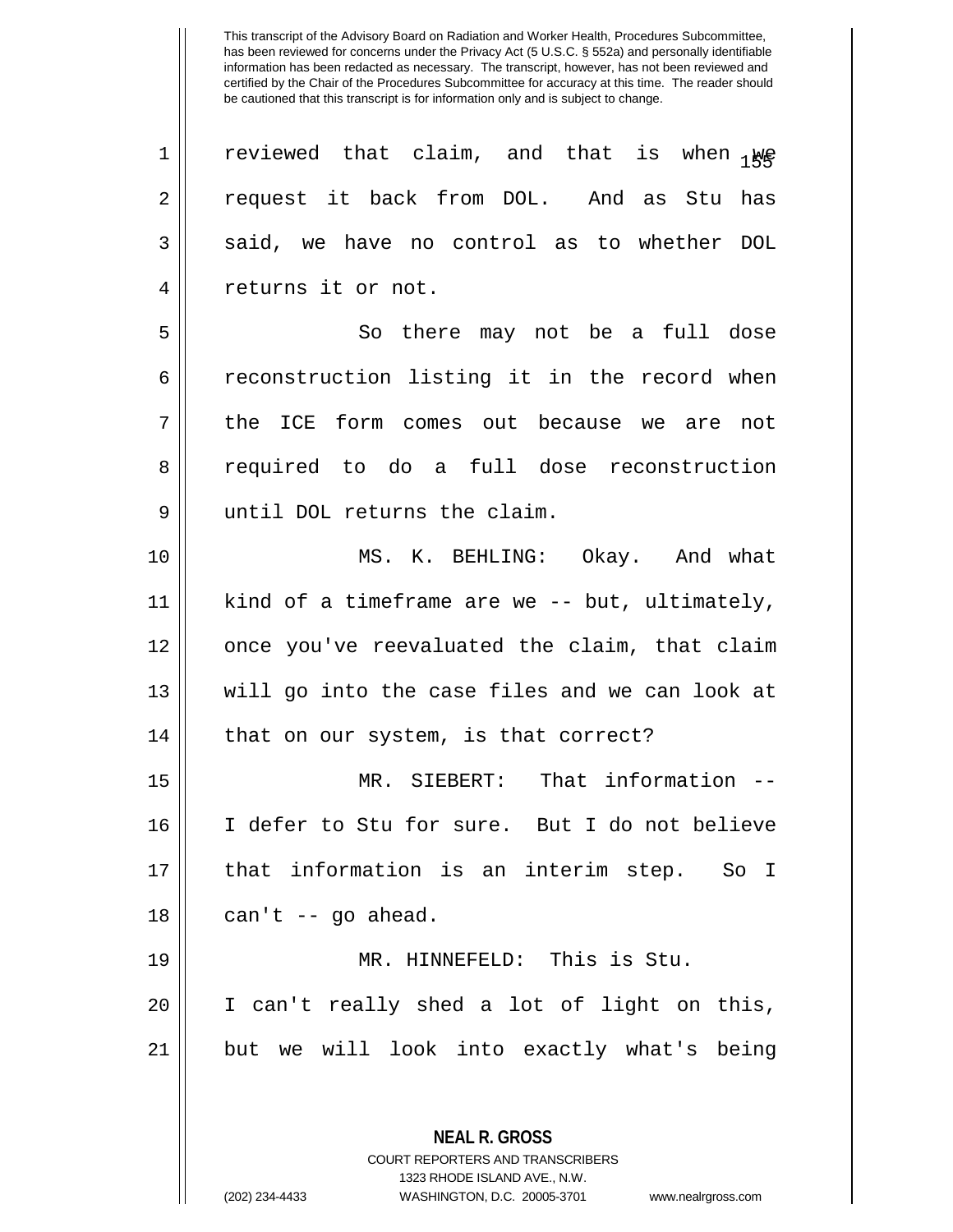| 1  | done here. I have an idea about how I think    |
|----|------------------------------------------------|
| 2  | things are working, but it could be completely |
| 3  | wrong, and I just need to go find out.         |
| 4  | CHAIR MUNN: All right. Can we --               |
| 5  | MS. K. BEHLING: That said, I just              |
| 6  | think that it should remain open.              |
| 7  | CHAIR MUNN: Yes. It's an open                  |
| 8  | item. And NIOSH has the action on it.          |
| 9  | And now we'll take up where we                 |
| 10 | left off with your report, Stu. With findings  |
| 11 | 9, 11, 16, et cetera.                          |
| 12 | MR. HINNEFELD: Yeah, I was kind                |
| 13 | of done saying what I was going to say. These  |
| 14 | documents, several of them have been reviewed  |
| 15 | by the Subcommittee and some of them are Site  |
| 16 | Profile documents. And so, in our view, the    |
| 17 | continuation of these -- you know, the         |
| 18 | resolution of these findings, A, they may have |
| 19 | already been looked at in the in the<br>TIB    |
| 20 | review, or in the Site Profile review. I       |
| 21 | don't know that sitting here, but they could   |

**NEAL R. GROSS** COURT REPORTERS AND TRANSCRIBERS

1323 RHODE ISLAND AVE., N.W.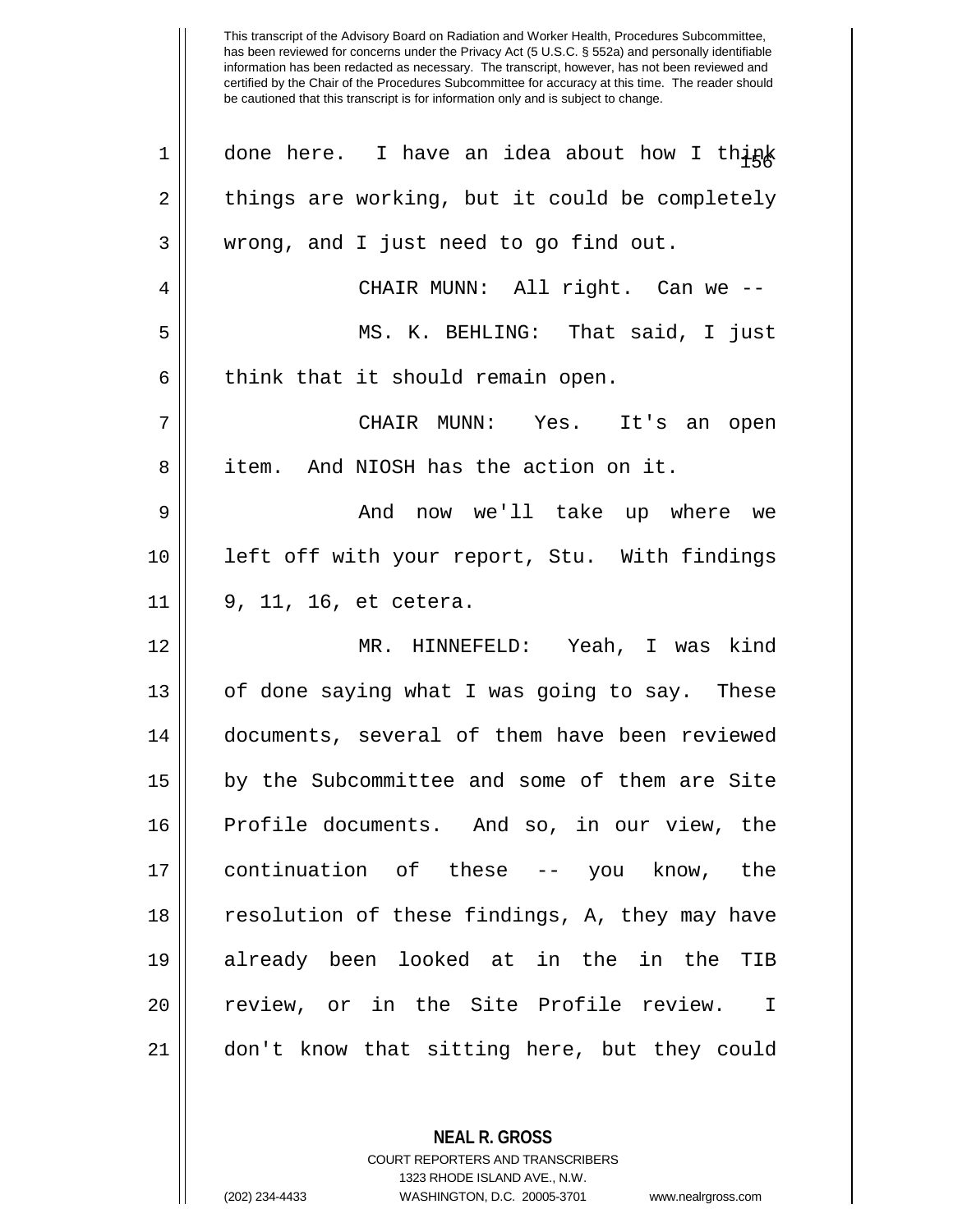1 || have been. I would think that the TIB review 2 || would have looked at that. 3 And, alternatively, if it hasn't 4 | been, I would suggest a different assignment  $5 \parallel$  to actually look at that, if it's done 6 correctly. It just seems like we're getting 7 far kind of afield of what I thought a PER  $8 \parallel$  should be doing in this instance. 9 MR. STIVER: This is John. I'd 10 just say that Rose and I and Kathy checked 11 those values, based on the assumption that the 12 right number is applied and just algebraically  $13$  | checked to see what we'd get. 14 || MR. HINNEFELD: Right. 15 MR. STIVER: And it all came out 16 | as planned. 17 I guess the concern was you could 18 have any combination of adjustments that could 19 || together to yield the value of the table. 20 Rose, did you want to say anything 21 more about that? I know you spent a lot of

> **NEAL R. GROSS** COURT REPORTERS AND TRANSCRIBERS 1323 RHODE ISLAND AVE., N.W.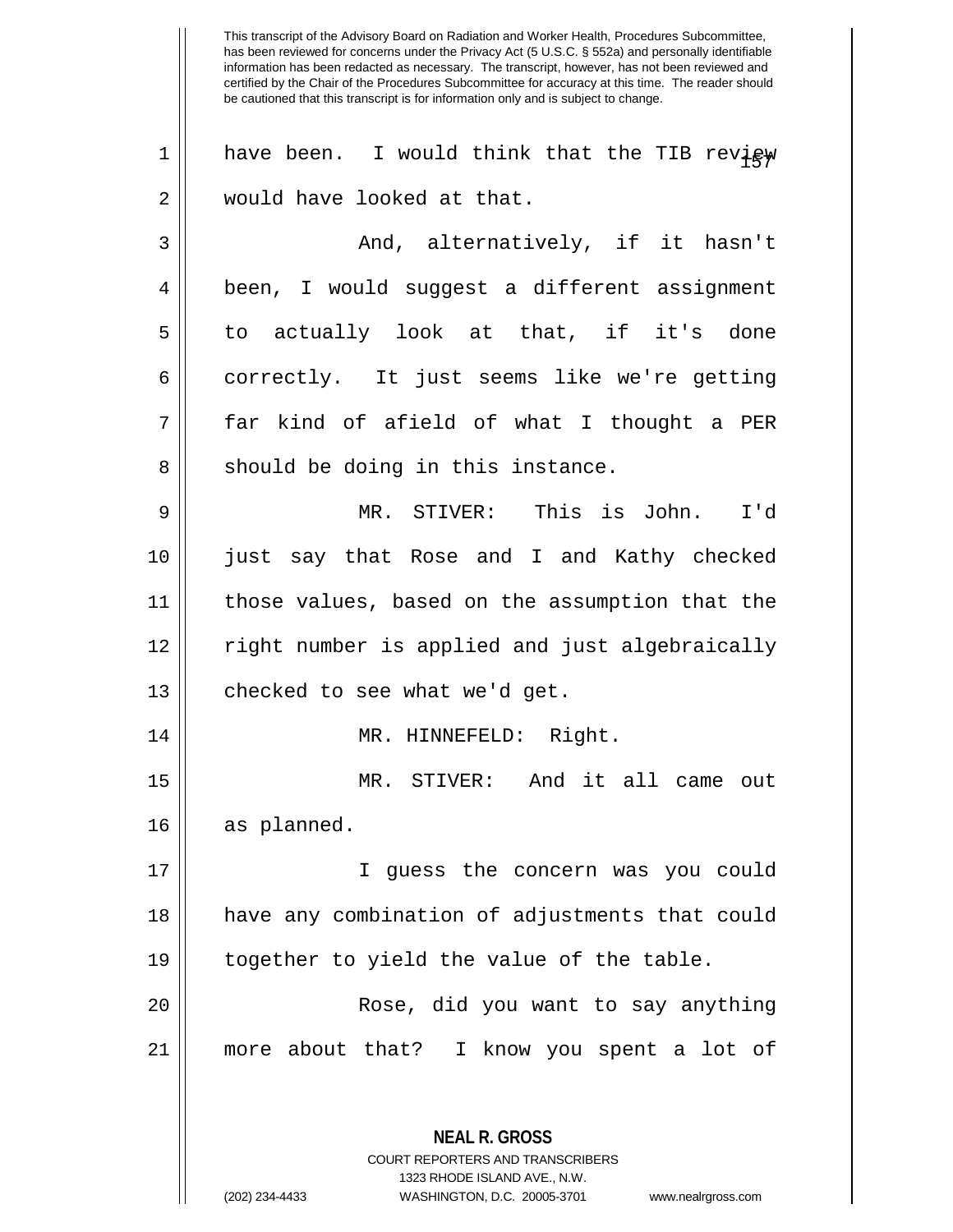| $\mathbf 1$ | time looking at this.<br>158                   |
|-------------|------------------------------------------------|
| 2           | MS. GOGLIOTTI: Well, essentially,              |
| 3           | we were tasked with making sure that these     |
| 4           | were appropriately executed. But unless you    |
| 5           | have access to the raw data, you can't confirm |
| 6           | that, you can only make assumptions based on   |
| 7           | the information we have, which appear to be    |
| 8           | done correctly.                                |
| 9           | MR. STIVER: This is John again.                |
| 10          | I would say that, you know, I like Stu's idea. |
| 11          | It really is -- if it's going to be an issue   |
| 12          | and it's going to be pursued, it's probably    |
| 13          | more appropriate to do it in Site Profile than |
| 14          | PER.                                           |
| 15          | MS. K. BEHLING: This is Kathy                  |
| 16          | again.                                         |
| 17          | The only comment I would make here             |
| 18          | is, yes, we have a Site Profile process, we    |
| 19          | have a Procedures process. But it's not until  |
| 20          | we get to the dose reconstruction review       |
| 21          | process that we're actually able to confirm    |
|             |                                                |
|             | <b>NEAL R. GROSS</b>                           |

COURT REPORTERS AND TRANSCRIBERS 1323 RHODE ISLAND AVE., N.W.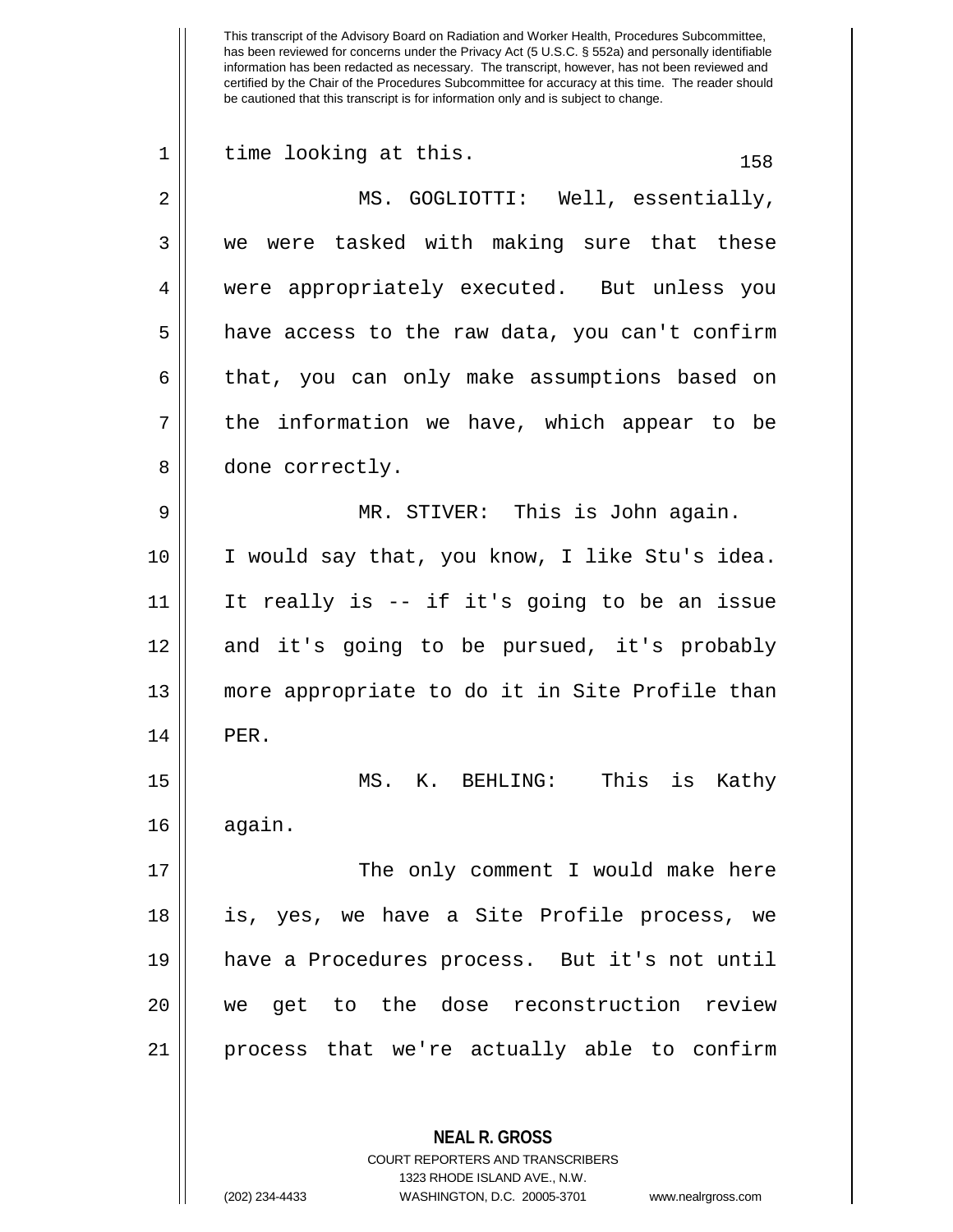| $\mathbf 1$ | that everything that is done and decided $_1$ in |
|-------------|--------------------------------------------------|
| 2           | the TBDs and Procedures and so on, is the        |
| 3           | final step to confirming that everything is      |
| 4           | being implemented correctly.                     |
| 5           | And I believe that's what Rose is                |
| 6           | trying to do with this particular case is get    |
| 7           | the raw data to verify that. And so although     |
| 8           | I understand what you're saying, and I agree,    |
| 9           | I don't want to duplicate efforts here, but      |
| 10          | you do have to remember the dose                 |
| 11          | reconstruction is the final, where we put this   |
| 12          | -- where we are actually applying everything     |
| 13          | that we have, hopefully, put into these          |
| 14          | procedures. And so I don't want to discourage    |
| 15          | us from sticking to these.                       |
| 16          | MR. HINNEFELD: The thought just                  |
| 17          | occurs to me, I did not do this, but I wonder    |
| 18          | if anyone looked at the dates of the most        |
| 19          | recent review of these TIBs versus the dates     |
| 20          | of the TIBs that contain this combined data      |
| 21          | If it has been reviewed since the<br>set?        |

**NEAL R. GROSS**

COURT REPORTERS AND TRANSCRIBERS 1323 RHODE ISLAND AVE., N.W. (202) 234-4433 WASHINGTON, D.C. 20005-3701 www.nealrgross.com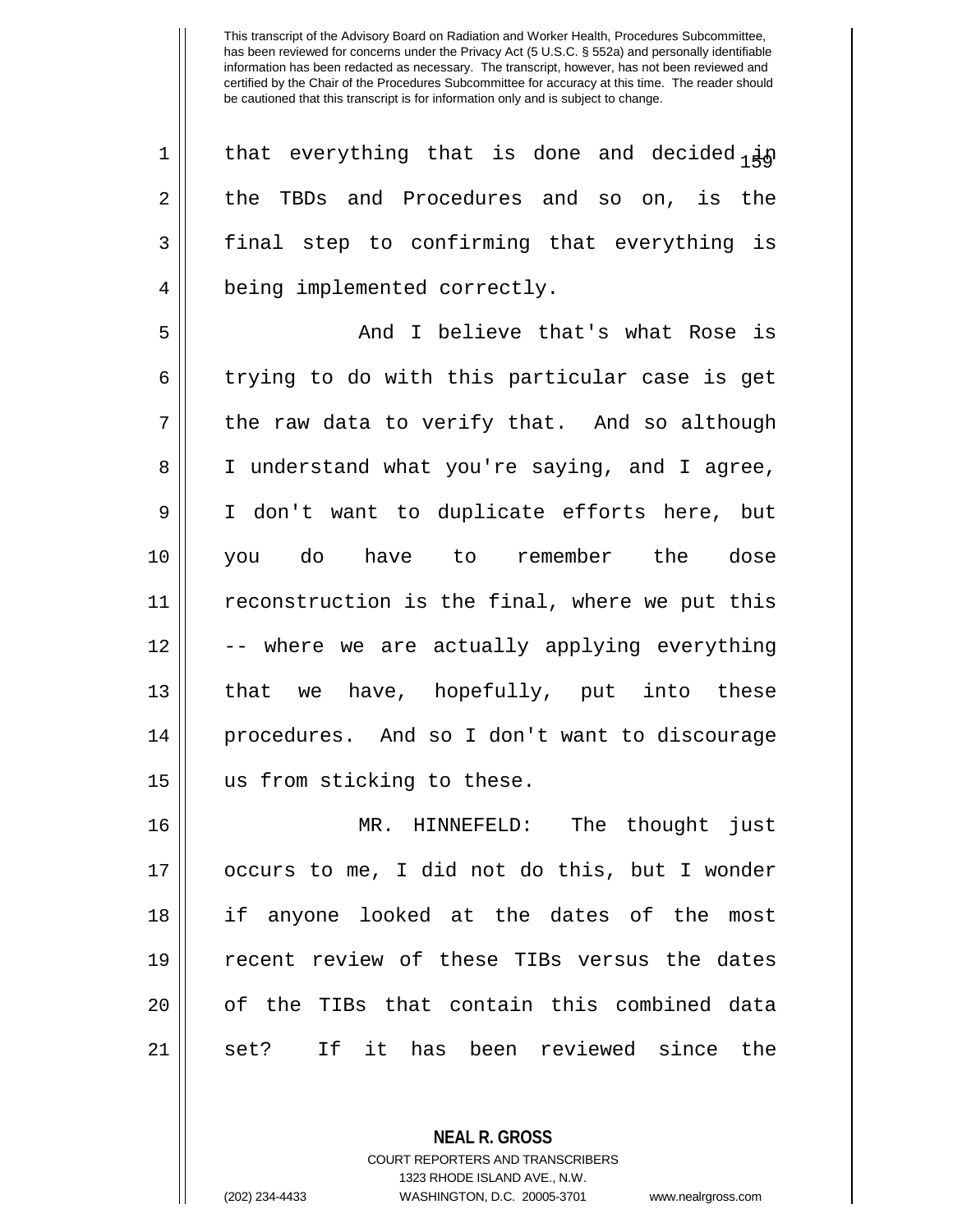1 || combined data set has been added, then  $\frac{1}{16}$  would seem to me that the review of this documents has been done and there's no need to 4 || pursue it. If it has not been reviewed, if it was an earlier version of this TIB that was  $7 \parallel$  reviewed, then it would seem that -- well, A, it would have seemed that the revision would have been reviewed, because that's kind of what we do. But maybe not. So, I mean, the history of it is kind of relevant to is there more work to do | here or not? But, again, it's -- MR. MARSCHKE: This is Steve Marschke. I just want, a couple things

 pointed out. One of them, which is what Stu was just talking about, is I know that when Ron Buchanan did some reviews way back when we did the third set of reviews -- I'm not sure when that was, but that was 2006, 2007.

> **NEAL R. GROSS** COURT REPORTERS AND TRANSCRIBERS 1323 RHODE ISLAND AVE., N.W. (202) 234-4433 WASHINGTON, D.C. 20005-3701 www.nealrgross.com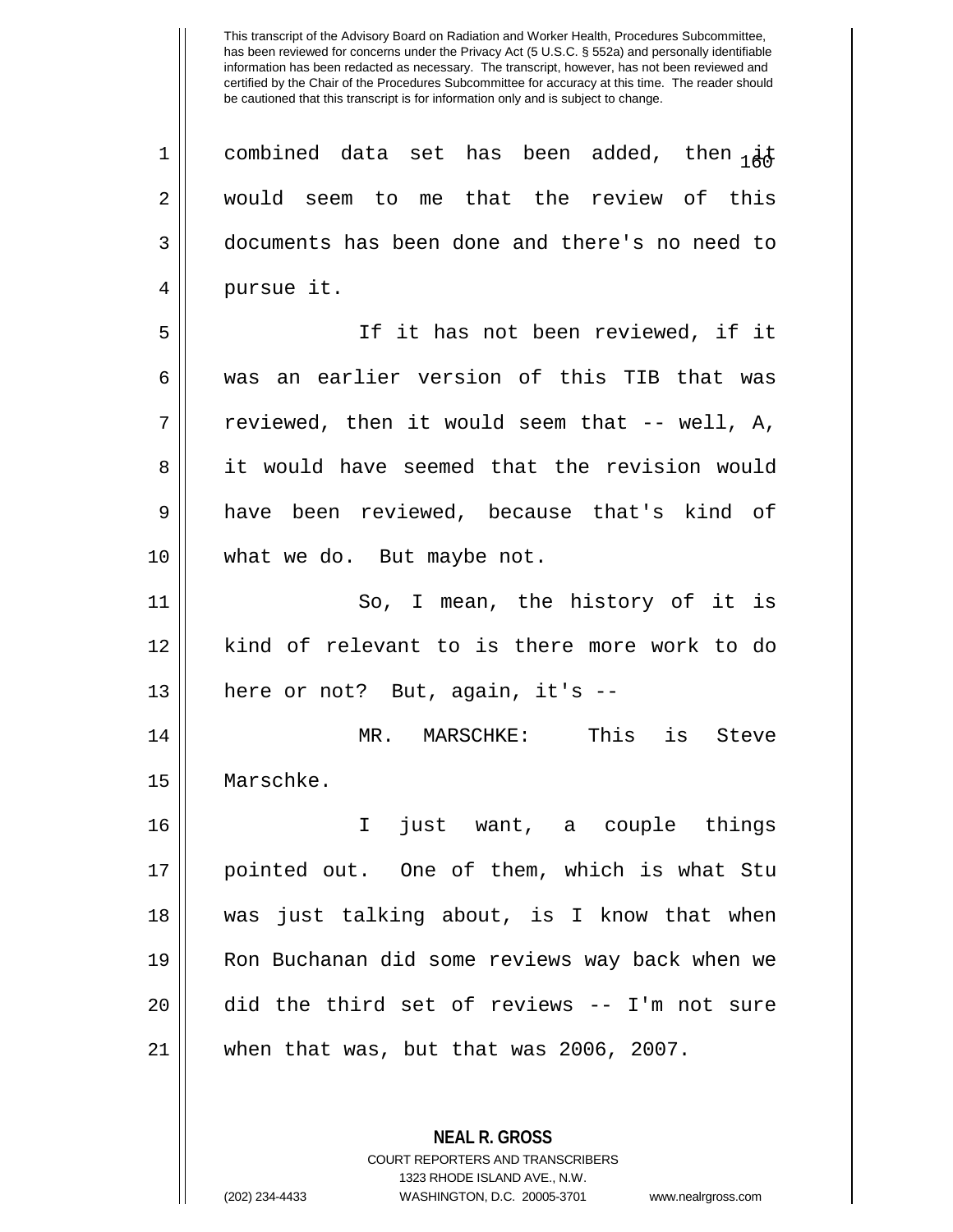|                | MR. HINNEFELD:<br>I was a young man <sub>gi</sub> |
|----------------|---------------------------------------------------|
| $\overline{2}$ | He did -- he<br>MARSCHKE:<br>MR.                  |
| 3              | checked some of these adjustment factors. So      |
| 4              | if you go back and look into that document,       |
| 5              | there was some checking at some sites, two or     |
| 6              | three, maybe, that Ron Buchanan did back in       |
| 7              | that day.                                         |

8 The other thing, as far as I'm 9 concerned, my own personal opinion is, you 10 || know, I think the purpose of the PER, the 11 purpose of our checking the PER is to make 12 || sure that the calculations were done 13 || correctly. And, really, the only heavy 14 || calculation that is done here that is done 15 differently is the calculation of the 16 | adjustment factor.

17 || Cone of the reasons for looking at  $18$  || the specific cases is to make sure that, you 19 know, the change in the calculation hasn't 20 || resulted in errors being made. Because, you 21 know, really, there's no change in the

> **NEAL R. GROSS** COURT REPORTERS AND TRANSCRIBERS 1323 RHODE ISLAND AVE., N.W. (202) 234-4433 WASHINGTON, D.C. 20005-3701 www.nealrgross.com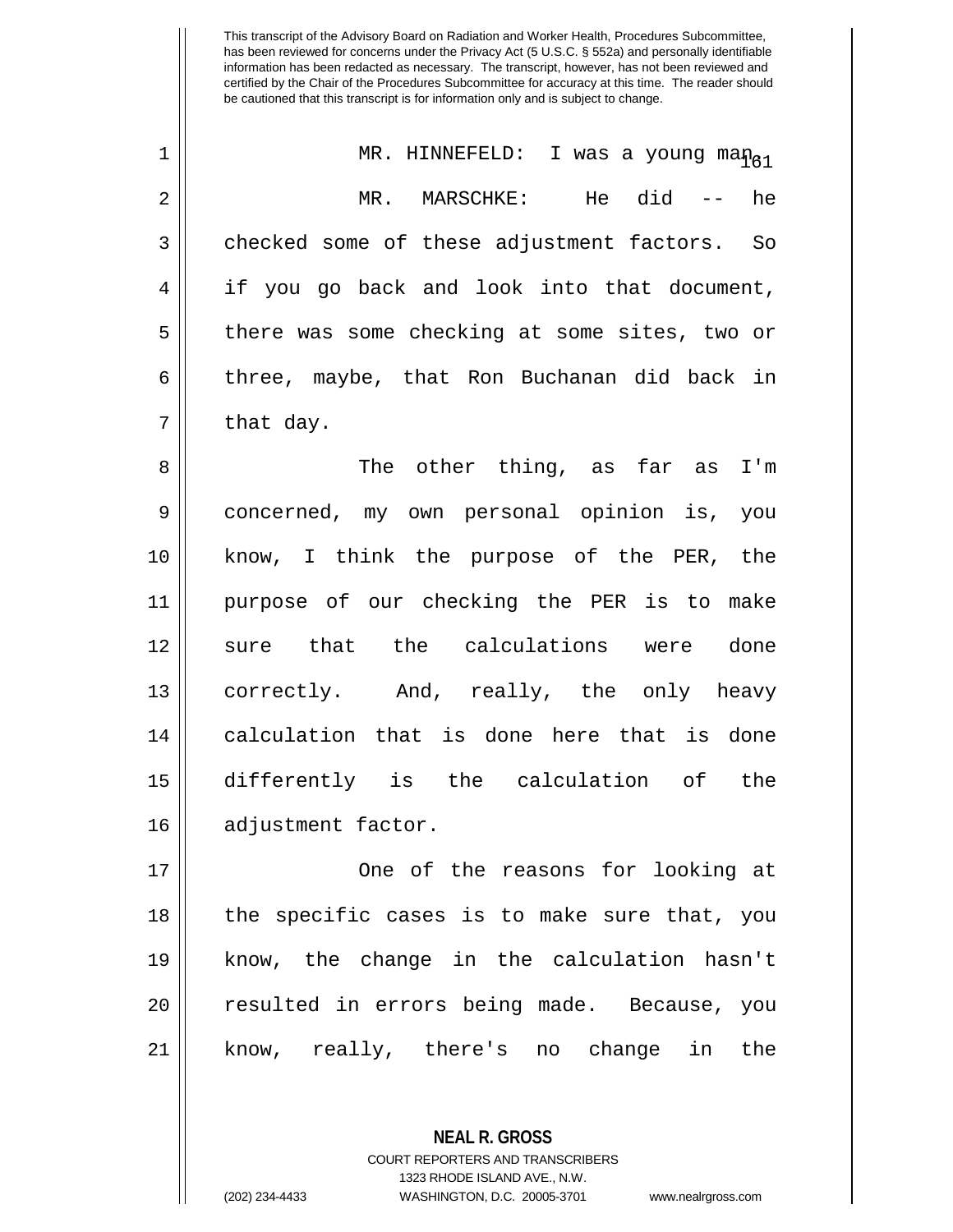| $\mathbf 1$ | calculation, there's just a change in the      |
|-------------|------------------------------------------------|
| 2           | number that you use in the multiplier for the  |
| 3           | dose reconstruction itself. Really, the        |
| 4           | change in the calculation occurs in<br>the     |
| 5           | calculation of the adjustment factor or the    |
| 6           | calculation of the construction trade worker   |
| 7           | default doses.                                 |
| 8           | So I see the calculation of these              |
| 9           | construction trade worker doses as really the  |
| 10          | critical check.                                |
| 11          | MR. STIVER: Yeah, this is John.                |
| 12          | I tend to agree with you, Steve. I understand  |
| 13          | what Kathy's saying, and this is really --     |
| 14          | everything feeds into dose reconstruction and  |
| 15          | we really need to use the PER process to make  |
| 16          | sure that things that were intended to be done |
| 17          | were, indeed, done according to plan or are    |
| 18          | actually in use.                               |
| 19          | But in this situation, I think we              |
| 20          | have pretty good empirical evidence that the   |
| 21          | right values are in those tables, and I don't  |
|             |                                                |
|             | <b>NEAL R. GROSS</b>                           |

COURT REPORTERS AND TRANSCRIBERS 1323 RHODE ISLAND AVE., N.W.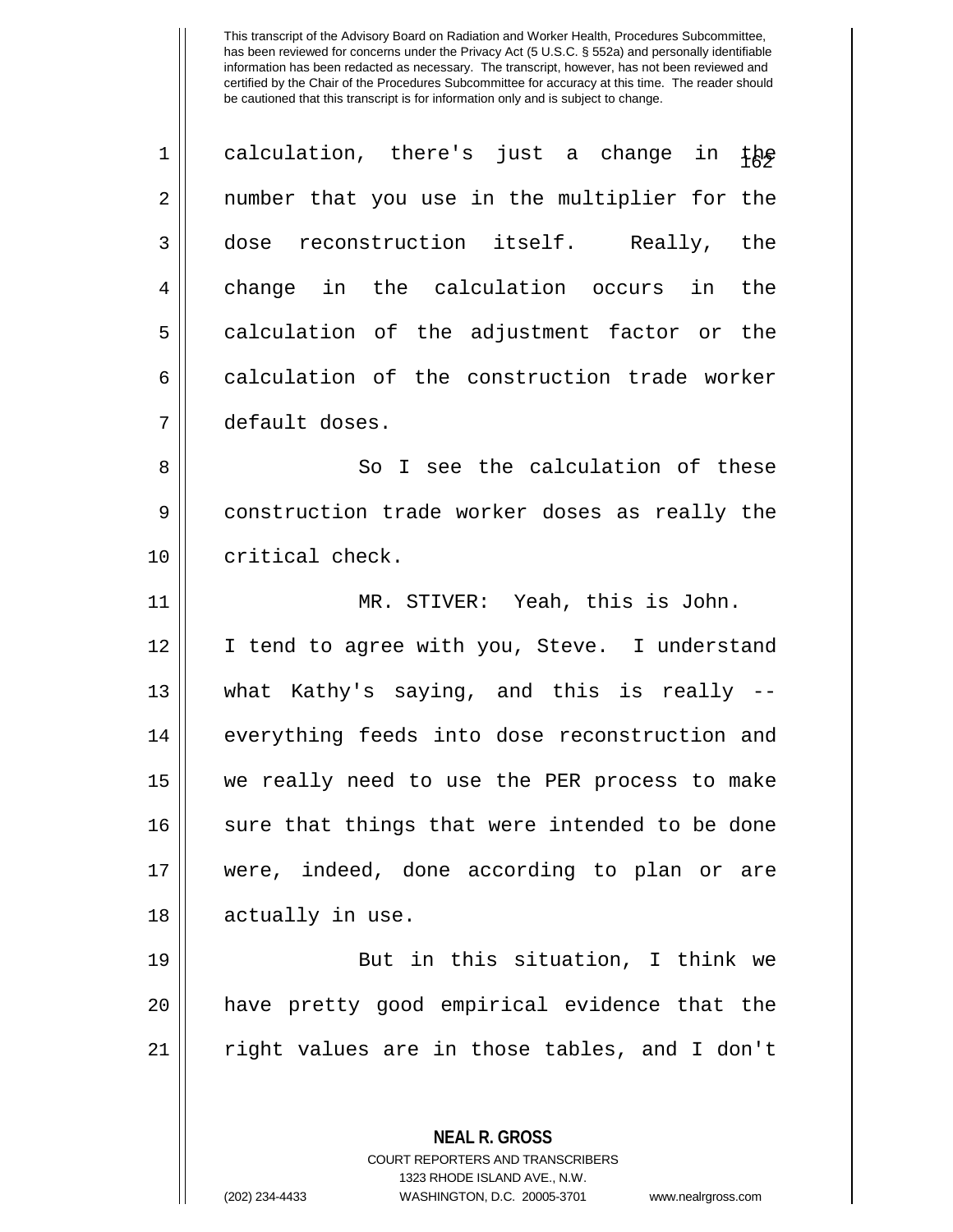| 1  | know whether it would really be worth our time                                                      |
|----|-----------------------------------------------------------------------------------------------------|
| 2  | and the effort required to go back and check                                                        |
| 3  | each and every one of them, check the source                                                        |
| 4  | data. You know, Stu's comment that we might                                                         |
| 5  | look at the review dates and at least see                                                           |
| 6  | which ones have been reviewed more recently of                                                      |
| 7  | those ten different locations might worth                                                           |
| 8  | taking -- it might be worth it to do that to                                                        |
| 9  | kind of narrow down a list of possible                                                              |
| 10 | reviews. But my personal opinion is that I                                                          |
| 11 | don't see that this is really going to buy us                                                       |
| 12 | much.                                                                                               |
| 13 | MR. MARSCHKE: John, I can't hear                                                                    |
| 14 | you.                                                                                                |
| 15 | MR. STIVER: Steve, can you hear                                                                     |
| 16 | me now?                                                                                             |
| 17 | MR. MARSCHKE: Yeah.                                                                                 |
| 18 | MR. STIVER: Okay, I was a little                                                                    |
| 19 | too far from the mic.                                                                               |
| 20 | Basically, to restate everything,                                                                   |
| 21 | I kind of agree with you. I understand                                                              |
|    | <b>NEAL R. GROSS</b><br><b>COURT REPORTERS AND TRANSCRIBERS</b>                                     |
|    | 1323 RHODE ISLAND AVE., N.W.<br>WASHINGTON, D.C. 20005-3701<br>(202) 234-4433<br>www.nealrgross.com |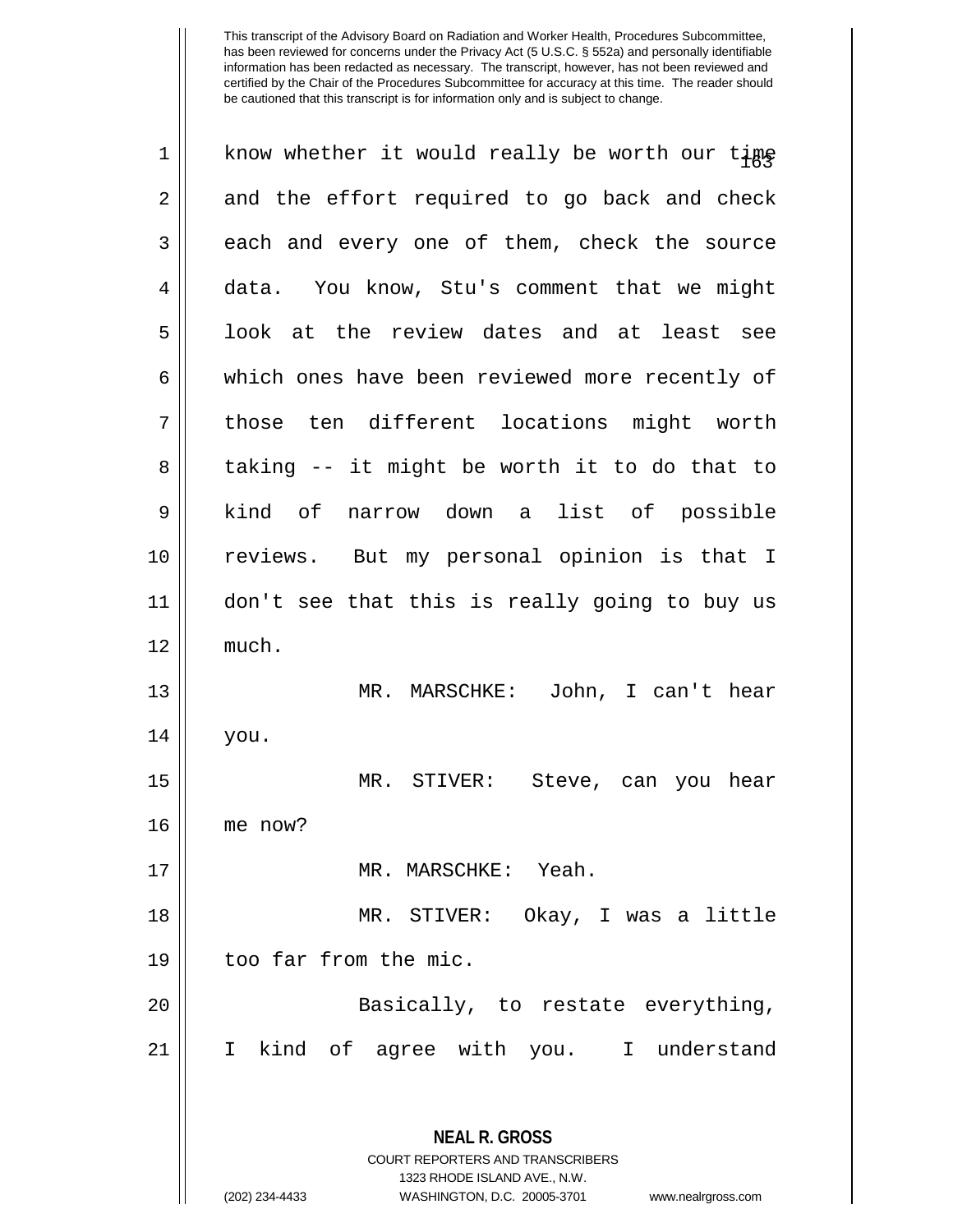**NEAL R. GROSS** COURT REPORTERS AND TRANSCRIBERS 1323 RHODE ISLAND AVE., N.W. 1 || Kathy's concerns. But I just don't think that  $2 \parallel$  the effort required would really justify what 3 we would find. I think that our preliminary  $4 \parallel$  checks of those tables indicate that the right 5 || values were used. It would be a big project 6 to go back and go through all the source data 7 || to confirm that. 8 And if that were to be done, I  $9 \parallel$  think it should be done, you know, at the Site 10 | Profile level. 11 MEMBER BEACH: So you recommend 12 close? 13 || MR. STIVER: I recommend closing,  $14 \parallel$  yeah. 15 CHAIR MUNN: Do we have any 16 || objection from anyone with respect to closure 17 | of these items? 18 MEMBER ZIEMER: I agree with 19 | closing them. 20 CHAIR MUNN: Very good. Then, 21 please, when they are uploaded, will you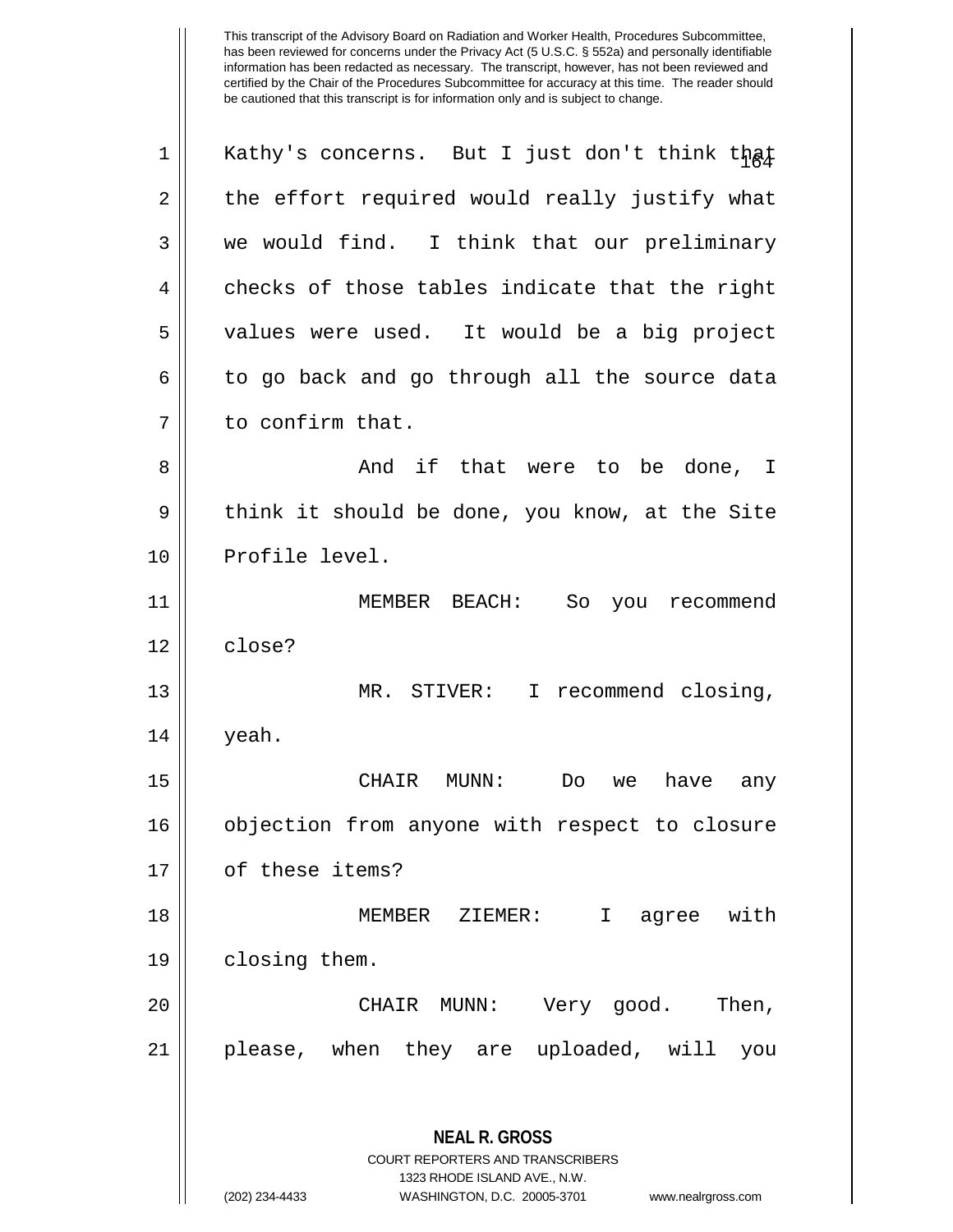This transcript of the Advisory Board on Radiation and Worker Health, Procedures Subcommittee, has been reviewed for concerns under the Privacy Act (5 U.S.C. § 552a) and personally identifiable information has been redacted as necessary. The transcript, however, has not been reviewed and certified by the Chair of the Procedures Subcommittee for accuracy at this time. The reader should be cautioned that this transcript is for information only and is subject to change. **NEAL R. GROSS** COURT REPORTERS AND TRANSCRIBERS 1323 RHODE ISLAND AVE., N.W. (202) 234-4433 WASHINGTON, D.C. 20005-3701 www.nealrgross.com 1|| indicate that SC&A has accepted the NIQSH 2 || response and that these three items are now 3 closed? 4 MEMBER ZIEMER: I think it's four  $5 \parallel$  here. 6 CHAIR MUNN: Four. Four, sorry. 7 My eyes are not wide enough, I guess. Nine, 8 || ten, eleven and sixteen. 9 Now finding 12, Stu? 10 MR. HINNEFELD: Okay. I think our 11 response is fairly straightforward here. This 12 is a finding about one of the particular cases 13 identified as being requested to be returned 14 and not having another rework. Well, the fact 15 is, it didn't get returned. Probably it's 16 from a site that's been added to the SEC and 17 || probably was swept up into the SEC. So that's  $18 \parallel 12$ . 19 CHAIR MUNN: Is that acceptable to 20 you, John? 21 MR. STIVER: How hard would it be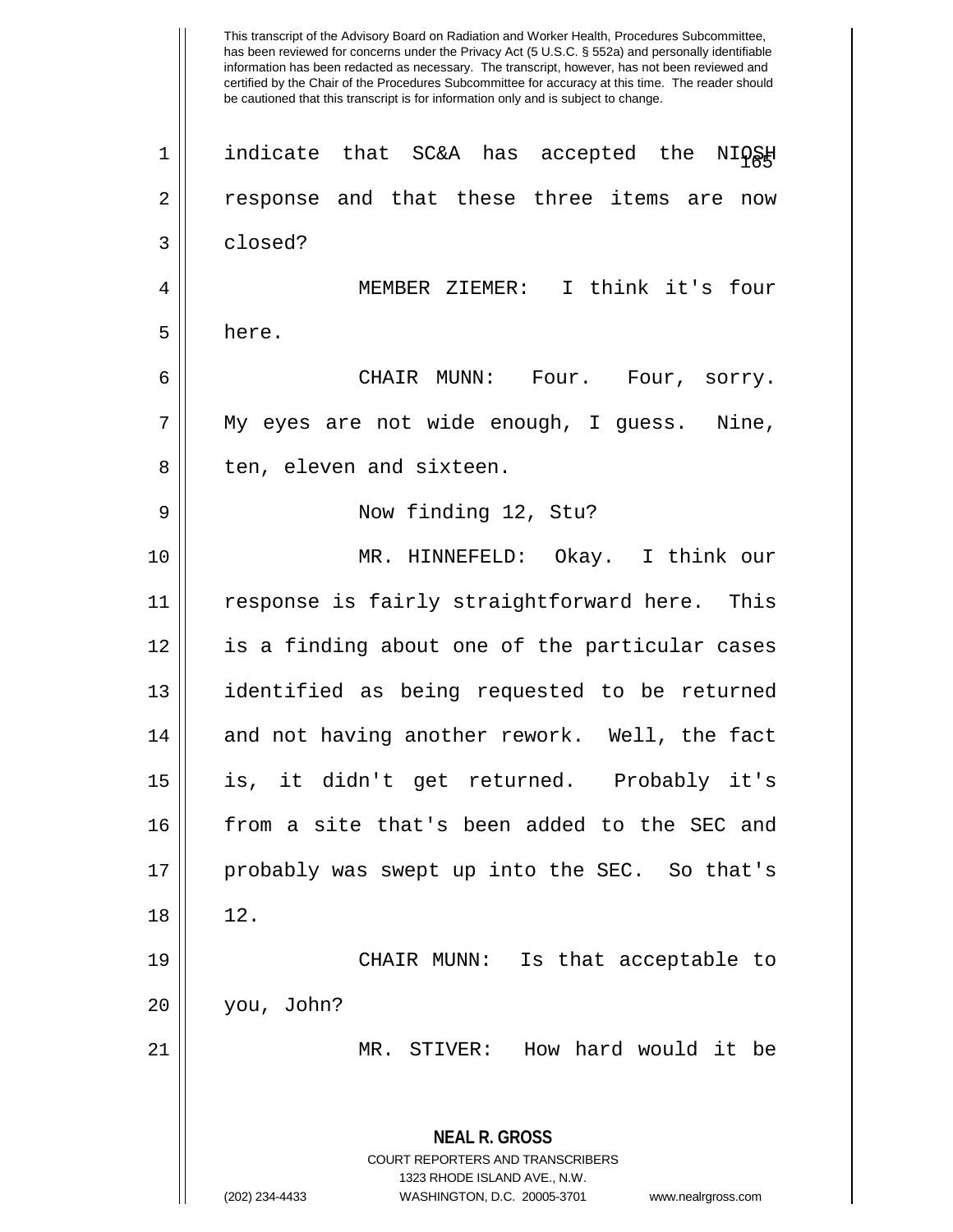has been reviewed for concerns under the Privacy Act (5 U.S.C. § 552a) and personally identifiable information has been redacted as necessary. The transcript, however, has not been reviewed and certified by the Chair of the Procedures Subcommittee for accuracy at this time. The reader should be cautioned that this transcript is for information only and is subject to change. **NEAL R. GROSS** COURT REPORTERS AND TRANSCRIBERS 1323 RHODE ISLAND AVE., N.W.  $1 \parallel$  to check and see?  $166$ 2 MR. HINNEFELD: It will take me a 3 || little time because of the clunkiness, but I 4 can do it at lunchtime. 5 MR. STIVER: Okay. Why don't we 6 || just hold that in abeyance until then? 7 MR. HINNEFELD: Or maybe I can do 8 it at lunchtime. 9 CHAIR MUNN: We'll set aside 10 finding 12 for a response after lunch. 11 MR. SIEBERT: Hello, this is Scott 12 || Siebert, am I off mute? 13 || MR. KATZ: Yes. 14 MR. SIEBERT: Okay, sorry about  $15 \parallel$  that. 16 || Stu, we actually did check on that 17 at the last meeting and it's in the transcript 18 || of the last meeting. And we did verify that 19 it is an SEC claim and that's the reason it 20 || appears it was not returned. 21 MR. STIVER: Okay. Let's close it

This transcript of the Advisory Board on Radiation and Worker Health, Procedures Subcommittee,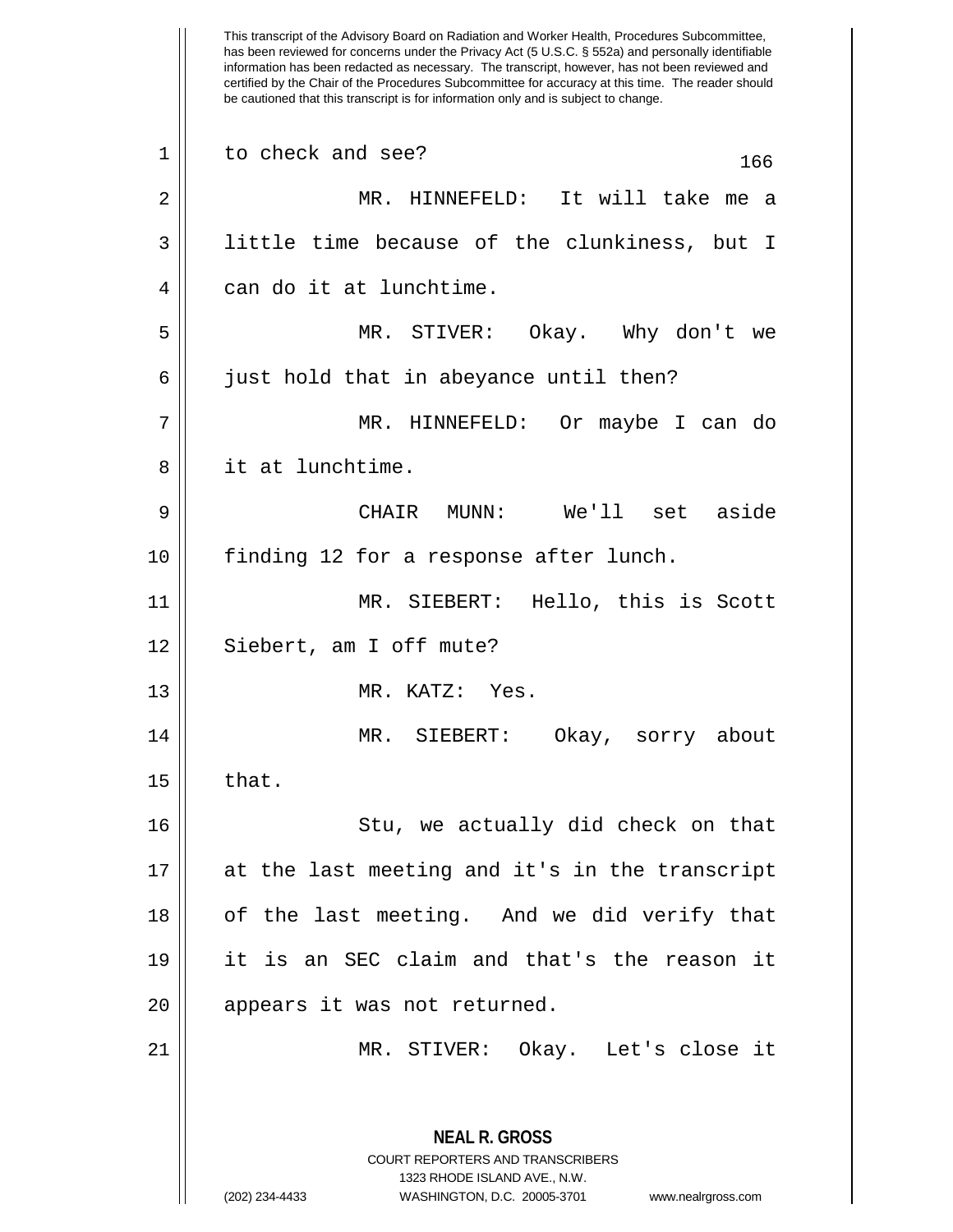has been reviewed for concerns under the Privacy Act (5 U.S.C. § 552a) and personally identifiable information has been redacted as necessary. The transcript, however, has not been reviewed and certified by the Chair of the Procedures Subcommittee for accuracy at this time. The reader should be cautioned that this transcript is for information only and is subject to change. **NEAL R. GROSS** COURT REPORTERS AND TRANSCRIBERS 1323 RHODE ISLAND AVE., N.W.  $\begin{array}{|c|c|c|c|c|}\n1 & \text{then.} & \text{167}\n\end{array}$ 2 || MR. HINNEFELD: Thanks, Scott. 3 MR. SIEBERT: Sure. 4 CHAIR MUNN: In that case, I'm 5 | presuming we can close this finding? 6 MEMBER BEACH: Yes. 7 CHAIR MUNN: Correct? 8 MR. HINNEFELD: See, you don't  $9 \parallel$  have to be that smart if the people working 10 with you are smart. 11 CHAIR MUNN: That's very good. 12 That's the whole purpose in hiring them,  $13$  || right? 14 And Paul? 15 MEMBER ZIEMER: Yeah. Oh, yeah. 16 Close it. 17 || CHAIR MUNN: All right, very good. 18 When it is uploaded, indicate that the 19 response is acceptable and it was closed by 20 || the Subcommittee on this date. 21 Finding 13.

This transcript of the Advisory Board on Radiation and Worker Health, Procedures Subcommittee,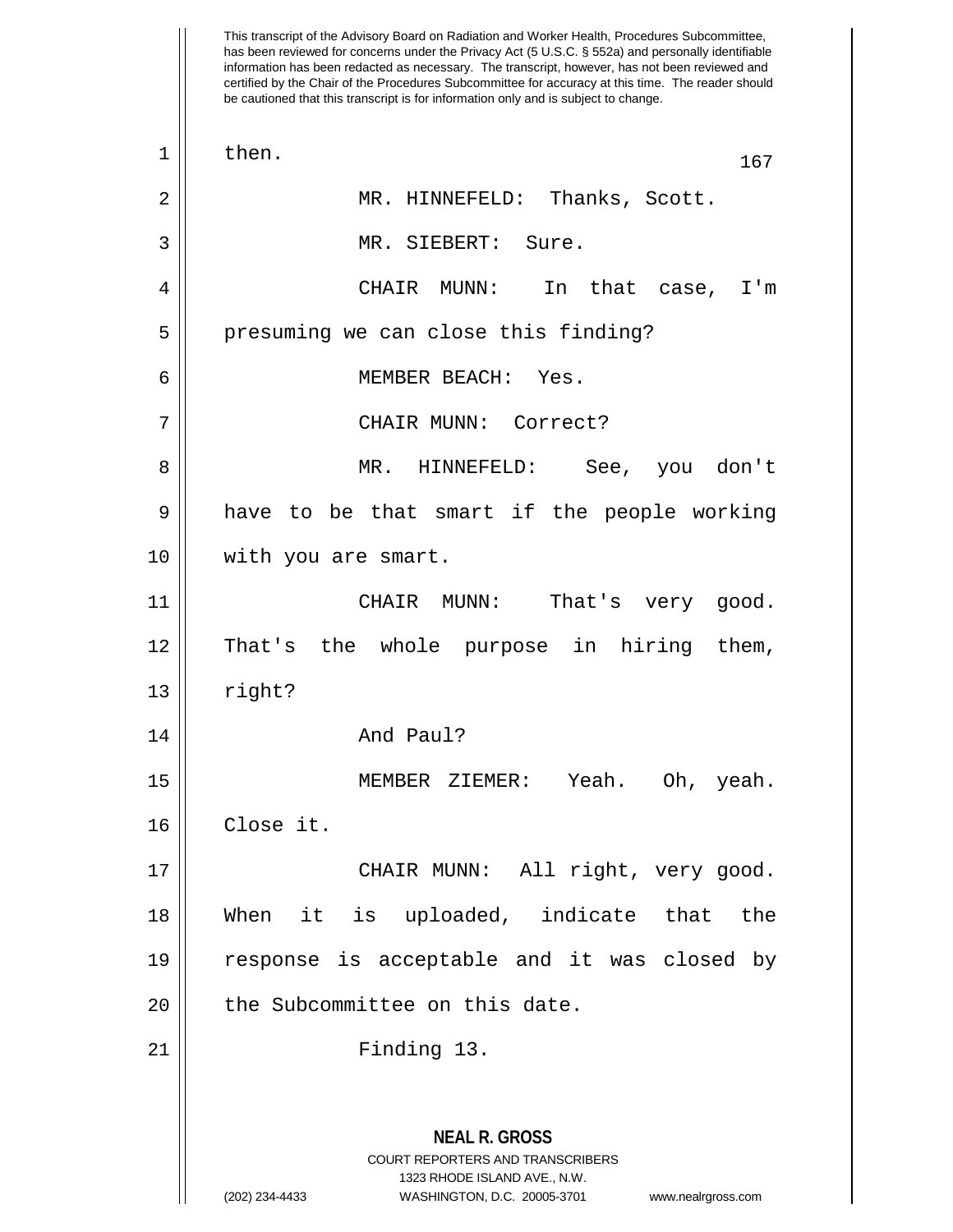This transcript of the Advisory Board on Radiation and Worker Health, Procedures Subcommittee, has been reviewed for concerns under the Privacy Act (5 U.S.C. § 552a) and personally identifiable information has been redacted as necessary. The transcript, however, has not been reviewed and certified by the Chair of the Procedures Subcommittee for accuracy at this time. The reader should be cautioned that this transcript is for information only and is subject to change.  $\begin{array}{ccc} 1 & \hspace{1.5cm} \mid & \hspace{1.5cm} \texttt{MS.} \hspace{1.5cm} \texttt{K.} \hspace{1.5cm} \texttt{BEHLING:} \hspace{1.5cm} \texttt{Can} \hspace{1.5cm} \texttt{I} \hspace{1.5cm} \texttt{j} \texttt{ys} \texttt{t} \end{array}$ 2 | interject here? This is Kathy. 3 || One question, and maybe I'm asking  $4 \parallel$  a very naive question, maybe I should know the  $5 \parallel$  answer to this. But when we go onto NOCTS,  $6 \parallel$  will you be able to see that a particular case 7 was part of an SEC? Because I just a question 8 || it, and then we wouldn't have these -- such 9 | findings.

 MR. HINNEFELD: Yeah, this is Stu. And I don't think from NOCTS there is a definite way to say -- to know that. On -- || there will be  $-$ -

14 MS. K. BEHLING: I realize that if 15 we were to get into the case and look at this, 16 || the cancer and so on and so forth, and go back 17 into the SEC process to see who qualified, we 18 || could dig that out. I just wondered if there 19 was an easier way for us to be able to confirm 20 || that and then not have these types of 21 findings.

> **NEAL R. GROSS** COURT REPORTERS AND TRANSCRIBERS 1323 RHODE ISLAND AVE., N.W. (202) 234-4433 WASHINGTON, D.C. 20005-3701 www.nealrgross.com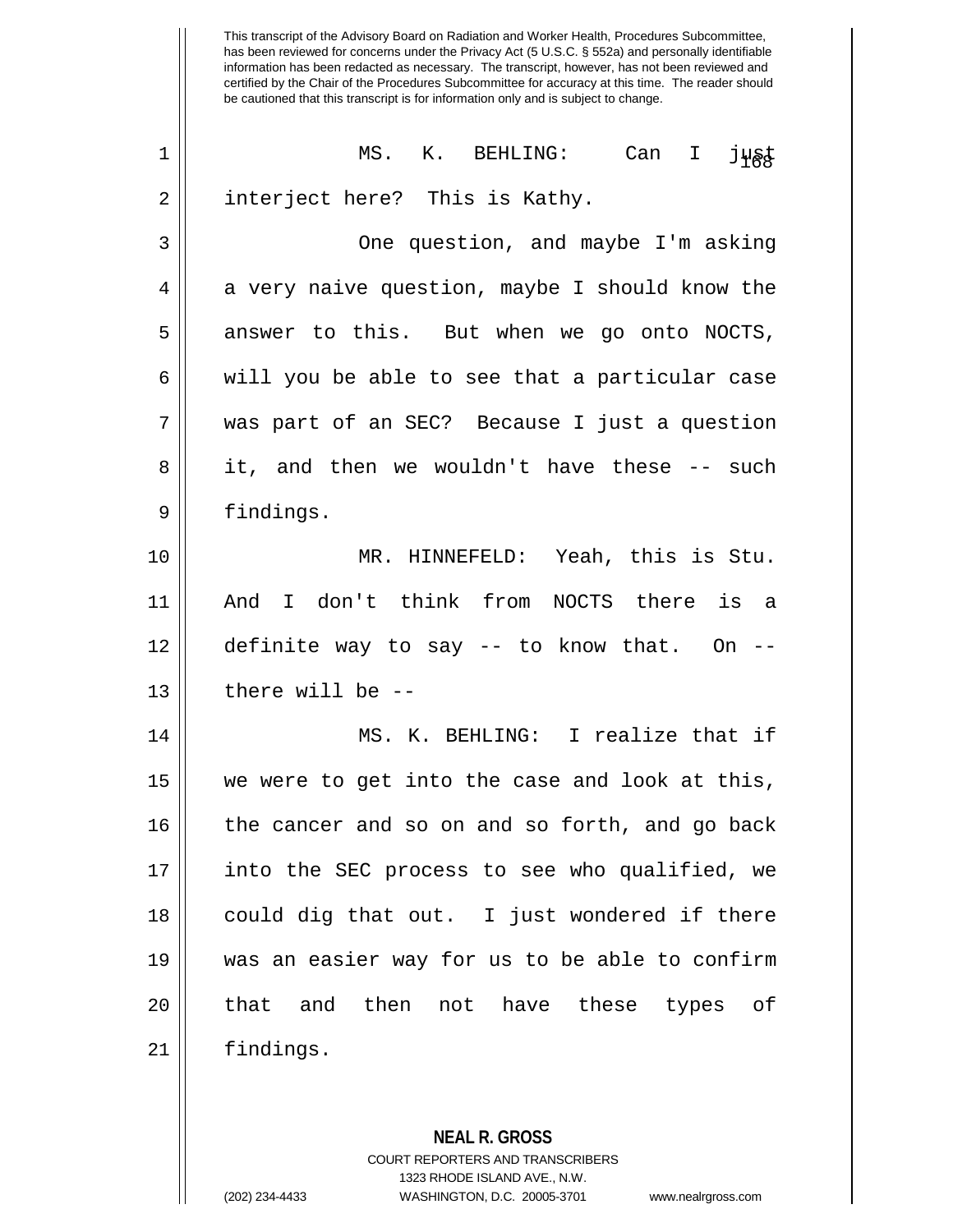| $\mathbf 1$ | MR. HINNEFELD: It's<br><u>ngt</u>              |
|-------------|------------------------------------------------|
| 2           | universally -- you're not universally able to  |
| 3           | do that. There would be some cases we had      |
| 4           | us that were waiting for dose<br>with          |
| 5           | reconstruction when a Class was added. And     |
| 6           | its status, that case's status will be "SEC    |
| 7           | pulled." So that's a pretty good indication    |
| 8           | that the case was in the SEC. That means we    |
| 9           | sent it back to DOL without working a dose     |
| 10          | reconstruction because it looked to us like it |
| 11          | was going to be in the SEC.                    |
| 12          | However, a case that we had done a             |
| 13          | dose reconstruction on and then it went back   |
| 14          | to DOL. And then while it was back at DOL, it  |
| 15          | was swept into an SEC, there will be nothing   |
| 16          | in our claim file that would indicate that     |
| 17          | that happened. We would have to make that      |
| 18          | judgment based on the cancer and<br>the        |
| 19          | parameters of the SEC.                         |
| 20          | MR.<br>KATZ: So, Stu, I'm<br>just              |
| 21          | wondering, is there -- when they send -- when  |
|             |                                                |

COURT REPORTERS AND TRANSCRIBERS 1323 RHODE ISLAND AVE., N.W. (202) 234-4433 WASHINGTON, D.C. 20005-3701 www.nealrgross.com

**NEAL R. GROSS**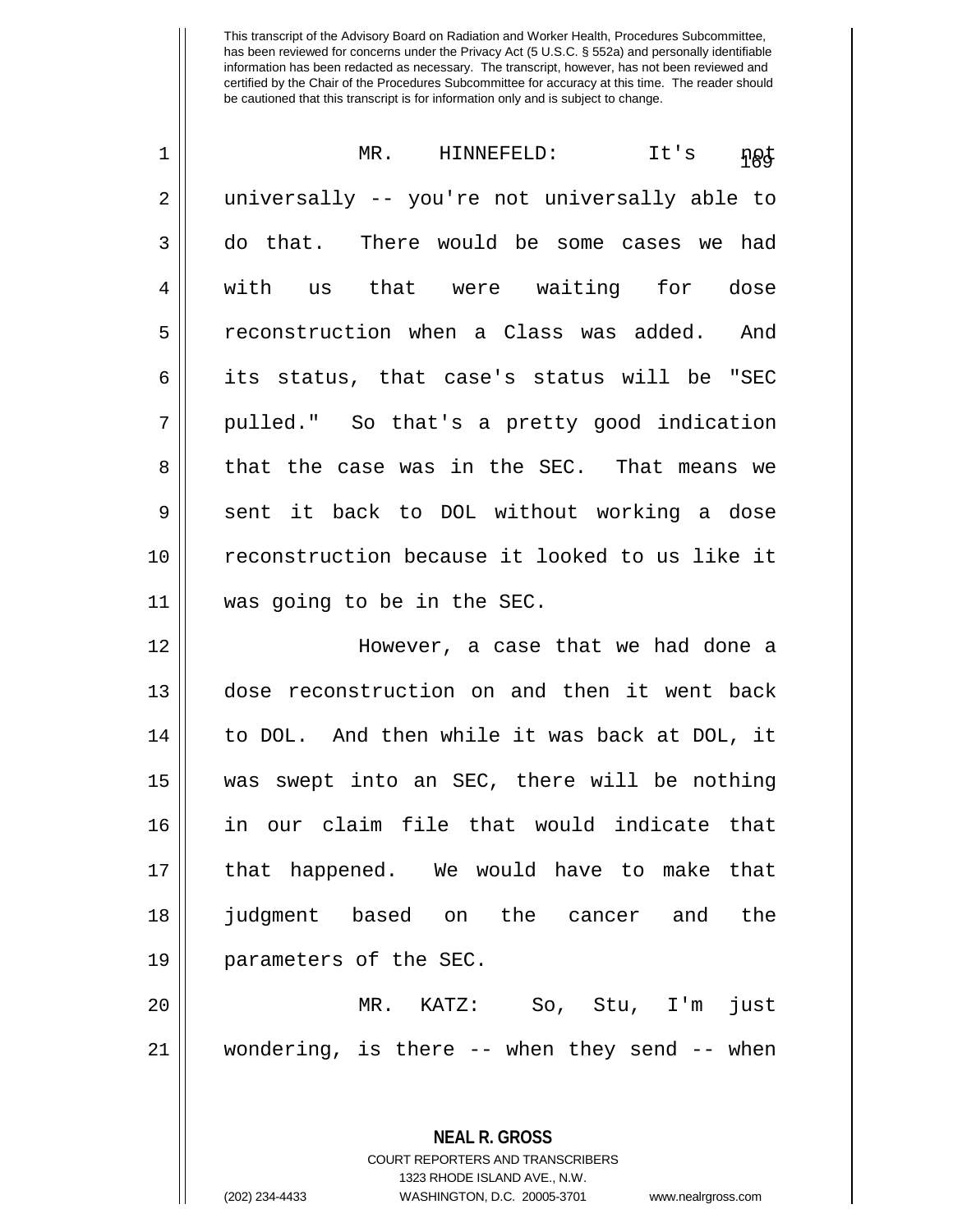| 1  | DOL sends cases back to you in response to $7a$                                                                                                                 |
|----|-----------------------------------------------------------------------------------------------------------------------------------------------------------------|
| 2  | PER, is there a master list that's sent back                                                                                                                    |
| 3  | to you of the cases that are returned?                                                                                                                          |
| 4  | MR. HINNEFELD: I don't know.                                                                                                                                    |
| 5  | MR. KATZ: Because that would be a                                                                                                                               |
| 6  | way to cut out all this nonsense. Because                                                                                                                       |
| 7  | then SC&A would know what was returned, and                                                                                                                     |
| 8  | they would do the same thing you would. They                                                                                                                    |
| 9  | would assume that DOL did their job and --                                                                                                                      |
| 10 | MR. HINNEFELD: I don't think DOL                                                                                                                                |
| 11 | sends us a master list.                                                                                                                                         |
| 12 | MR. KATZ: Okay. And you don't                                                                                                                                   |
| 13 | make a master list, either, of what was                                                                                                                         |
| 14 | returned?                                                                                                                                                       |
| 15 | MR. HINNEFELD: No.                                                                                                                                              |
| 16 | MR. KATZ: Okay.                                                                                                                                                 |
| 17 | MR. HINNEFELD:<br>No.<br>I mean, they                                                                                                                           |
| 18 | only show up once.                                                                                                                                              |
| 19 | MR. KATZ: Oh, I see. They just -                                                                                                                                |
| 20 |                                                                                                                                                                 |
| 21 | They come<br>MR.<br>HINNEFELD:<br>in<br>as                                                                                                                      |
|    | <b>NEAL R. GROSS</b><br>COURT REPORTERS AND TRANSCRIBERS<br>1323 RHODE ISLAND AVE., N.W.<br>(202) 234-4433<br>WASHINGTON, D.C. 20005-3701<br>www.nealrgross.com |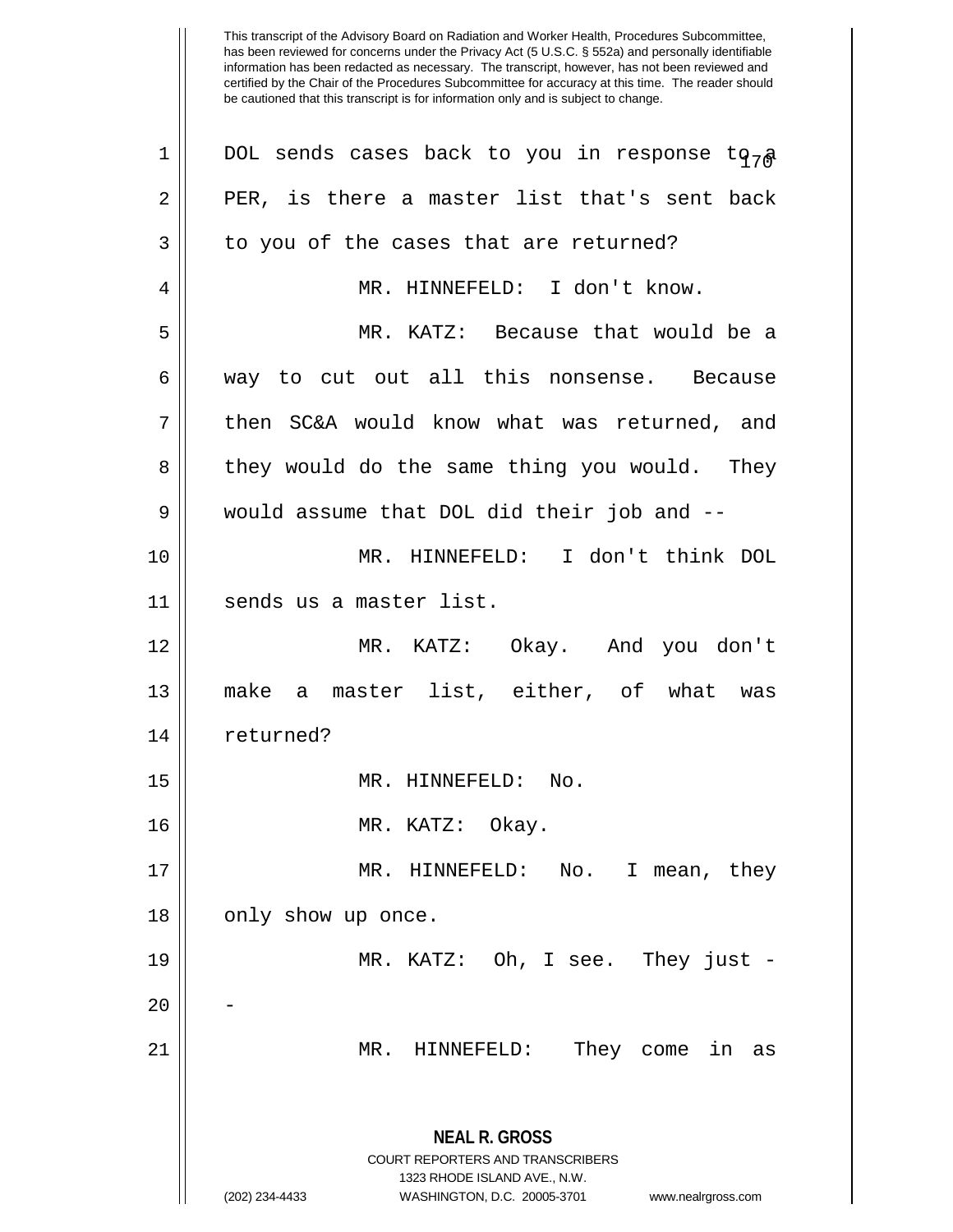This transcript of the Advisory Board on Radiation and Worker Health, Procedures Subcommittee, has been reviewed for concerns under the Privacy Act (5 U.S.C. § 552a) and personally identifiable information has been redacted as necessary. The transcript, however, has not been reviewed and certified by the Chair of the Procedures Subcommittee for accuracy at this time. The reader should be cautioned that this transcript is for information only and is subject to change. **NEAL R. GROSS** COURT REPORTERS AND TRANSCRIBERS 1 || they come in, because they're coming in from 2 || four different district offices. 3 MR. KATZ: Got it. 4 MR. HINNEFELD: And a given 5 district office probably doesn't send all  $6 \parallel$  theirs at once. 7 MR. KATZ: Okay. Thanks. 8 MS. K. BEHLING: Thank you, Stu. 9 I was just hoping that we could avoid this 10 || type of finding in the future. 11 || MR. HINNEFELD: Understand. 12 Understand. 13 || Chay. So are we ready for finding  $14$   $13?$ 15 || CHAIR MUNN: We are ready for 13. 16 MR. HINNEFELD: Okay. This is a 17 || finding that in one particular case we did not 18 || apply the construction trade worker adjustment 19 to someone who had a job title that fit in the 20 || construction job title. When we generate the 21 || list of construction job titles for -- I think

1323 RHODE ISLAND AVE., N.W.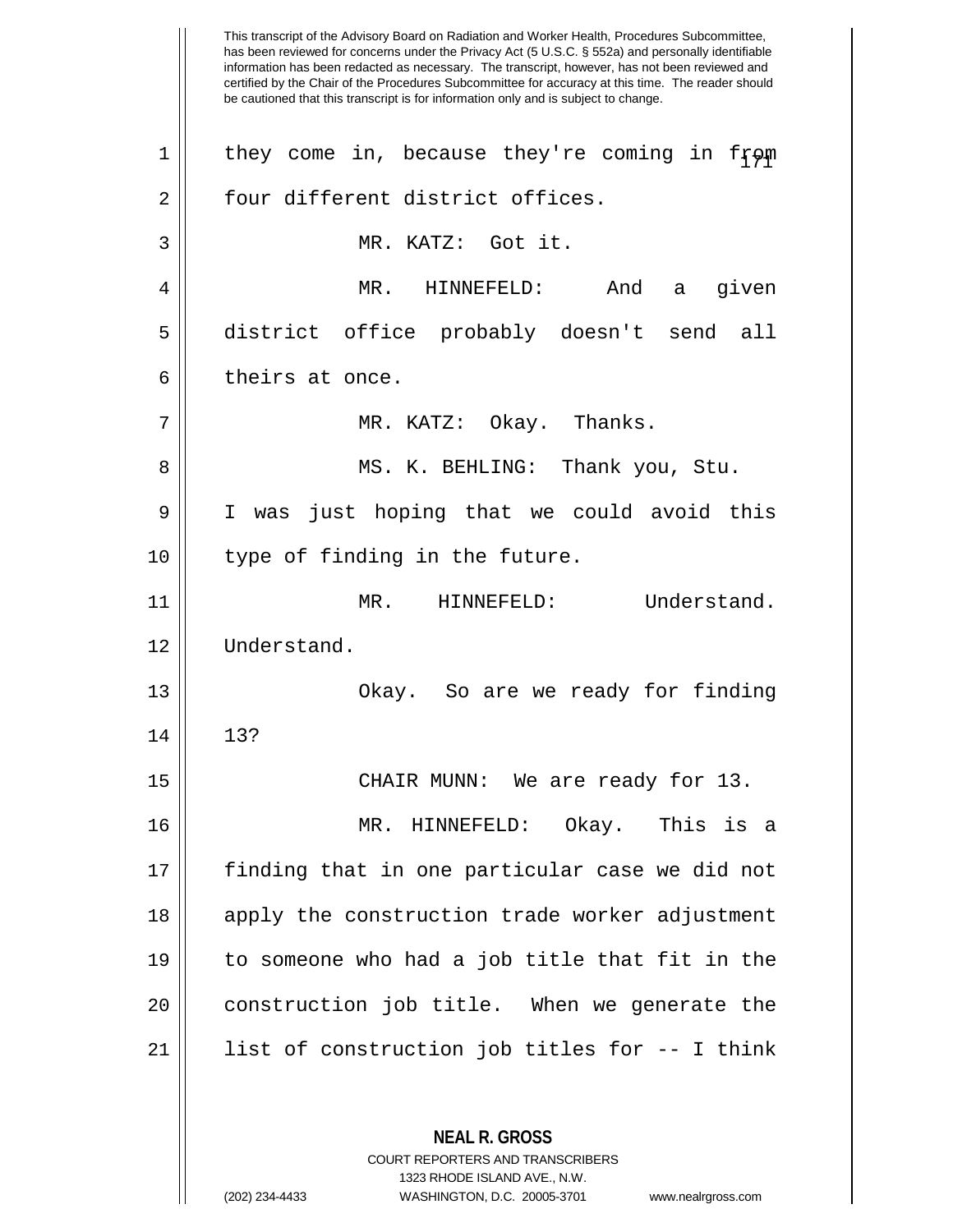| 1  | we did it for this PER -- we wanted to make              |
|----|----------------------------------------------------------|
| 2  | sure we caught everybody so we made a broad,             |
| 3  | you know, list that we thought would encompass           |
| 4  | all construction job titles.                             |
| 5  | There are also in-house workers                          |
| 6  | who use those job titles. There are many                 |
| 7  | construction trade workers jobs where the in-            |
| 8  | house contractor will also have people in that           |
| 9  | job title. And that was the case in this                 |
| 10 | case. I won't get into job titles for giving             |
| 11 | out information and stuff, but it's in our               |
| 12 | response.                                                |
| 13 | And this person had a job title                          |
| 14 | that was on the list, but in reading his CATI            |
| 15 | where he describes his work, it seemed pretty            |
| 16 | clear from the description of the work that he           |
| 17 | was an in-house employee, not a construction             |
| 18 | contractor.                                              |
| 19 | based on that, that's the<br>So                          |
| 20 | reason why the CTW adjustment wasn't applied             |
| 21 | in this case.                                            |
|    |                                                          |
|    | <b>NEAL R. GROSS</b><br>COURT REPORTERS AND TRANSCRIBERS |

1323 RHODE ISLAND AVE., N.W.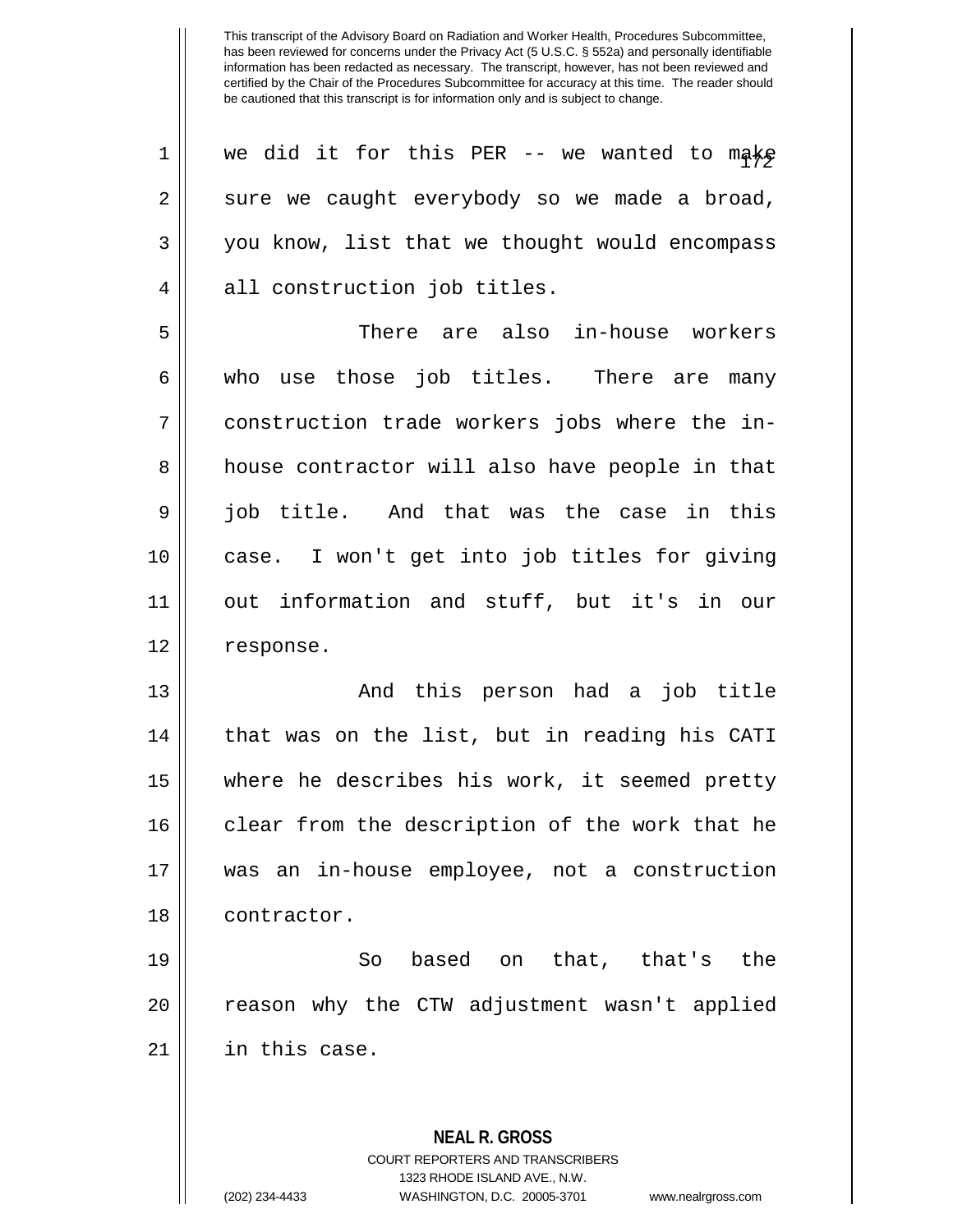This transcript of the Advisory Board on Radiation and Worker Health, Procedures Subcommittee, has been reviewed for concerns under the Privacy Act (5 U.S.C. § 552a) and personally identifiable information has been redacted as necessary. The transcript, however, has not been reviewed and certified by the Chair of the Procedures Subcommittee for accuracy at this time. The reader should be cautioned that this transcript is for information only and is subject to change. **NEAL R. GROSS** <sup>173</sup> <sup>1</sup> MR. STIVER: So basically you have 2 || additional information and you go ahead and 3 || use that and determined --4 MS. K. BEHLING: John, if you're  $5 \parallel$  talking to me, I can't hear you. 6 MR. STIVER: Sorry, I keep 7 || forgetting to turn the microphone on here. 8 MS. K. BEHLING: Oh, I could just 9 barely hear someone in the background, and I 10 don't even know if you were speaking to me. 11 MR. STIVER: I was responding to 12 || Stu. I was just saying that in a situation 13 || where you have somebody in that job title, for 14 whom you have additional information, like 15 || this guy here, you'd go ahead and make that 16 determination. But say if you didn't have 17 || that, you would have just gone ahead and given 18 him, you know, the claim in favor of 19 adjustment factors. 20 MR. HINNEFELD: Right. I mean, if 21 we don't have indication that he's not a

> COURT REPORTERS AND TRANSCRIBERS 1323 RHODE ISLAND AVE., N.W.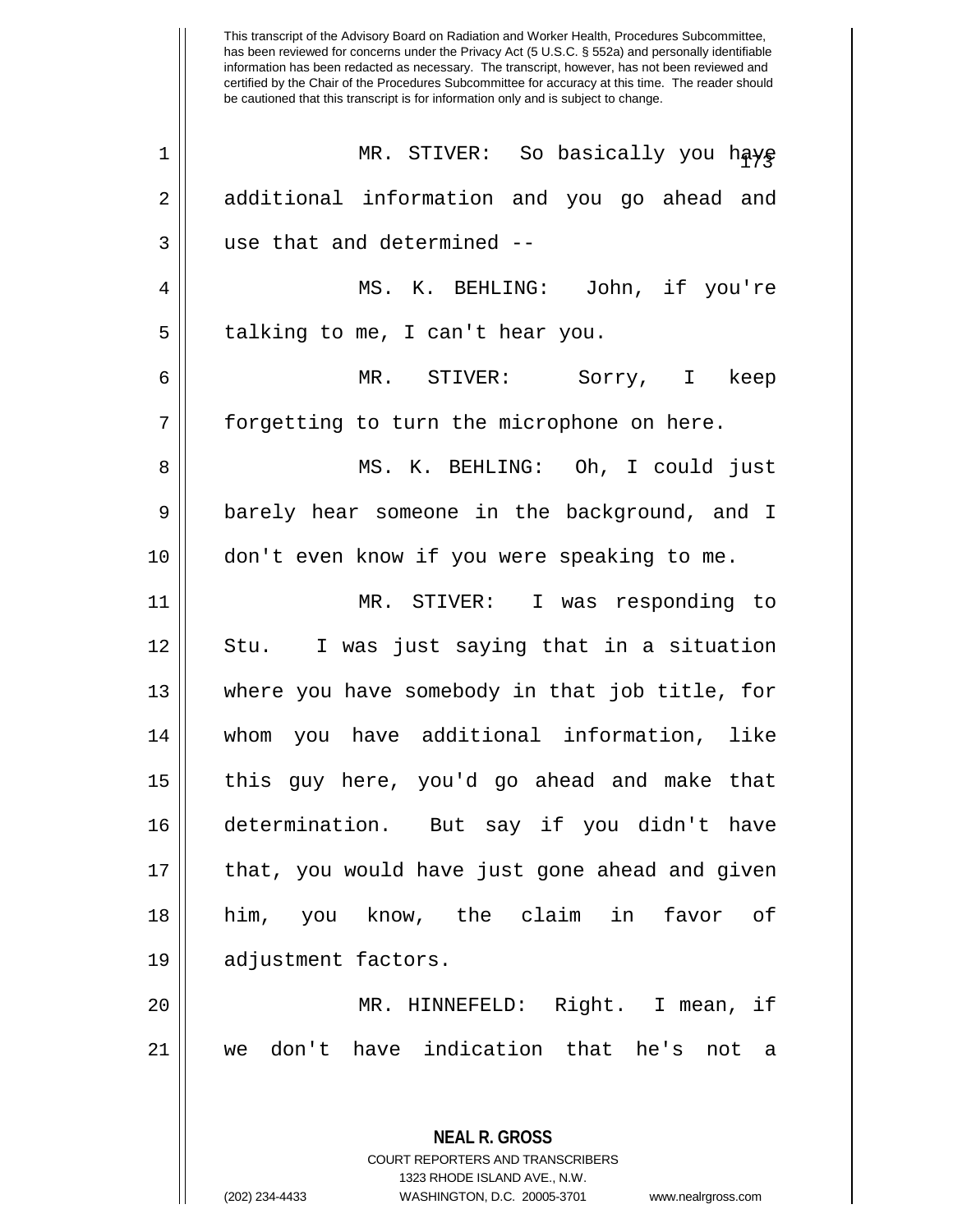This transcript of the Advisory Board on Radiation and Worker Health, Procedures Subcommittee, has been reviewed for concerns under the Privacy Act (5 U.S.C. § 552a) and personally identifiable information has been redacted as necessary. The transcript, however, has not been reviewed and certified by the Chair of the Procedures Subcommittee for accuracy at this time. The reader should be cautioned that this transcript is for information only and is subject to change. **NEAL R. GROSS** COURT REPORTERS AND TRANSCRIBERS 1323 RHODE ISLAND AVE., N.W. (202) 234-4433 WASHINGTON, D.C. 20005-3701 www.nealrgross.com  $1 \parallel$  construction worker --  $174$ 2 MR. STIVER: Yes, then he falls  $3 \parallel$  back in  $-$ 4 MR. HINNEFELD: -- then he would  $5 \parallel$  be a construction worker, right. 6 MR. STIVER: Yeah. I see nothing 7 wrong with that. I think we can close that 8 || particular finding out. 9 CHAIR MUNN: We will, when we 10 upload this, indicate that the response has 11 been acceptable and it was closed on this  $12 \parallel$  date. 13 Finding 14? 14 || MR. HINNEFELD: Finding 14, we 15 have not prepared a response for yet. We will 16 | provide a response at a later date. 17 CHAIR MUNN: Carried over. 18 Finding 15? 19 MR. HINNEFELD: Okay. I'm going 20 || to try to remember this one. 21 || This is a finding about the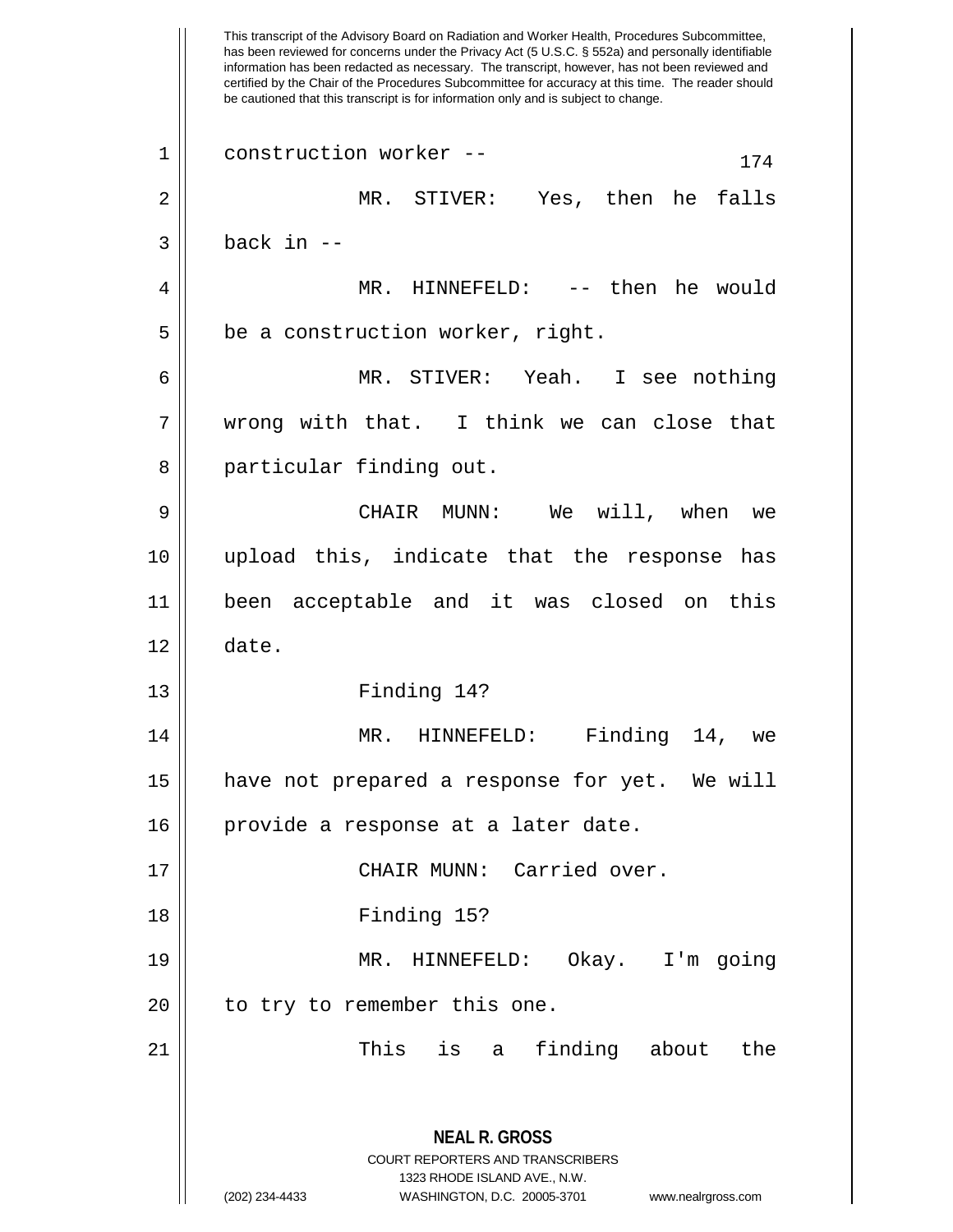| $\mathbf 1$    | medical dose. And a 30 percent uncertainty <sub>R</sub>                                                                                                                |
|----------------|------------------------------------------------------------------------------------------------------------------------------------------------------------------------|
| $\overline{2}$ | The finding was that there should have been a                                                                                                                          |
| 3              | 30 percent multiplier on the medical dose, and                                                                                                                         |
| 4              | then -- as part of the rework. The addition                                                                                                                            |
| 5              | of 30 percent to medical doses is a technique                                                                                                                          |
| 6              | that has been used at some time as essentially                                                                                                                         |
| 7              | a way to avoid using the distribution. You                                                                                                                             |
| 8              | add 30 percent to the medical dose and enter                                                                                                                           |
| 9              | that value as a constant. So that's used on                                                                                                                            |
| 10             | occasion.                                                                                                                                                              |
| 11             | But the best estimate is to enter                                                                                                                                      |
| 12             | the medical dose, as it's determined, as a                                                                                                                             |
| 13             | normal distribution with the 30 percent                                                                                                                                |
| 14             | standard deviation. So the addition of the 30                                                                                                                          |
| 15             | percent is not a required part of doing                                                                                                                                |
| 16             | medical dose. It's a shortcut if you're                                                                                                                                |
| 17             | entering it as a constant, which I don't                                                                                                                               |
| 18             | believe was done in this case.                                                                                                                                         |
| 19             | That<br>MR. STIVER:<br>sounds                                                                                                                                          |
| 20             | reasonable.                                                                                                                                                            |
| 21             | Kathy?                                                                                                                                                                 |
|                | <b>NEAL R. GROSS</b><br><b>COURT REPORTERS AND TRANSCRIBERS</b><br>1323 RHODE ISLAND AVE., N.W.<br>(202) 234-4433<br>WASHINGTON, D.C. 20005-3701<br>www.nealrgross.com |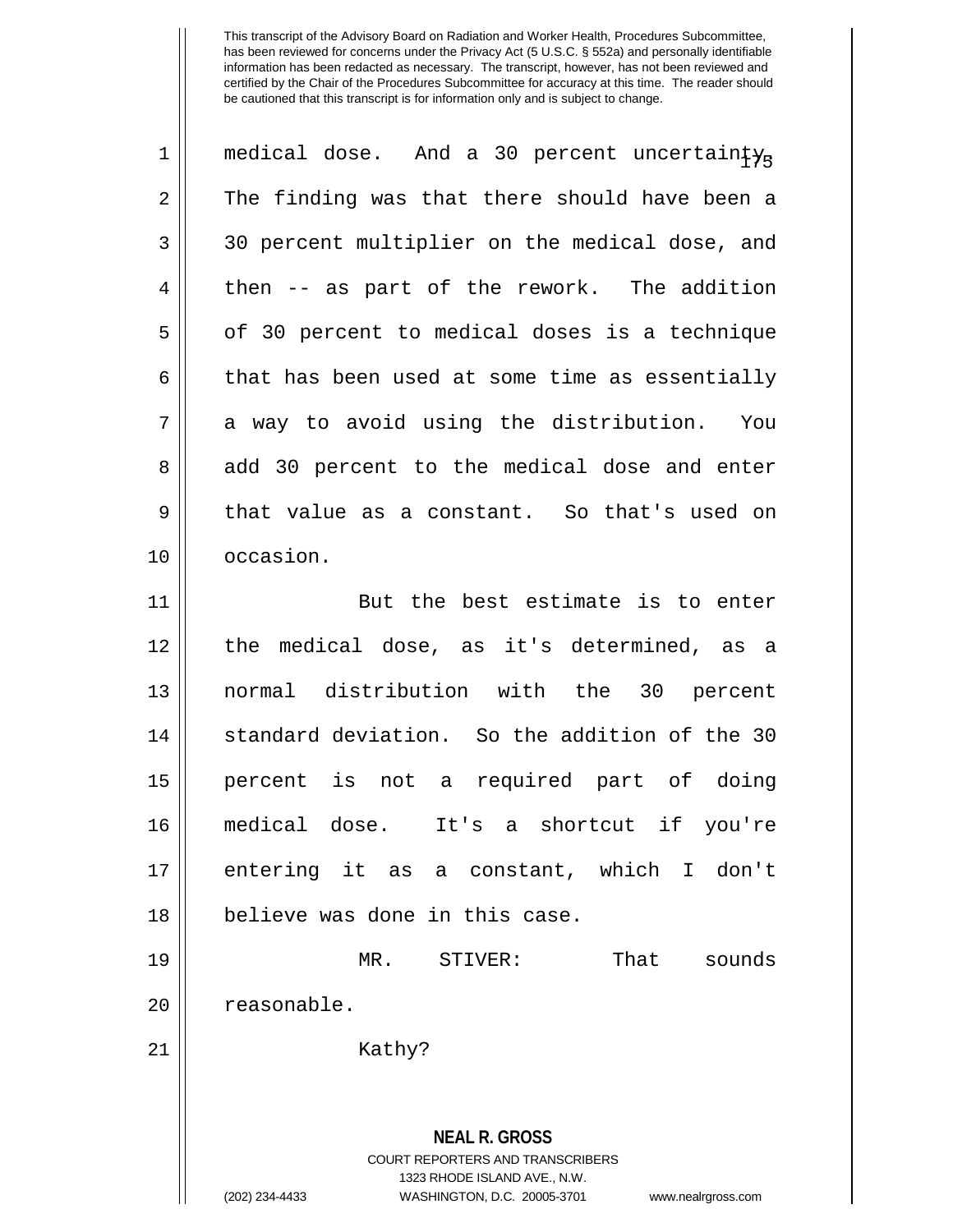This transcript of the Advisory Board on Radiation and Worker Health, Procedures Subcommittee, has been reviewed for concerns under the Privacy Act (5 U.S.C. § 552a) and personally identifiable information has been redacted as necessary. The transcript, however, has not been reviewed and certified by the Chair of the Procedures Subcommittee for accuracy at this time. The reader should be cautioned that this transcript is for information only and is subject to change. **NEAL R. GROSS** COURT REPORTERS AND TRANSCRIBERS 1323 RHODE ISLAND AVE., N.W. <sup>176</sup> <sup>1</sup> MS. K. BEHLING: And maybe, Rose, 2 || you could help me out here. For some reason I  $3 \parallel$  thought this -- I didn't think this finding 4 || had to do with medical dose. 5 MS. GOGLIOTTI: I completely agree  $6 \parallel$  with you, Kathy, I'm very confused. 7 MS. K. BEHLING: Yeah. I keep 8 || Iooking at this finding, and, no, this had to 9 do with an uncertainty not being applied to a 10 coworker dose, a construction trade worker 11 coworker dose, not a medical. 12 MR. HINNEFELD: Well, that's -- 13  $\parallel$  1et me see what I can find out about it. Hang  $14$  on a minute. 15 (Pause.) 16 MR. HINNEFELD: It will take me a  $17$  | while to chase this down, so --18 || CHAIR MUNN: All right. 19 MR. HINNEFELD: -- I'll have to -- 20 unless someone on the phone can correct my 21 mistake there?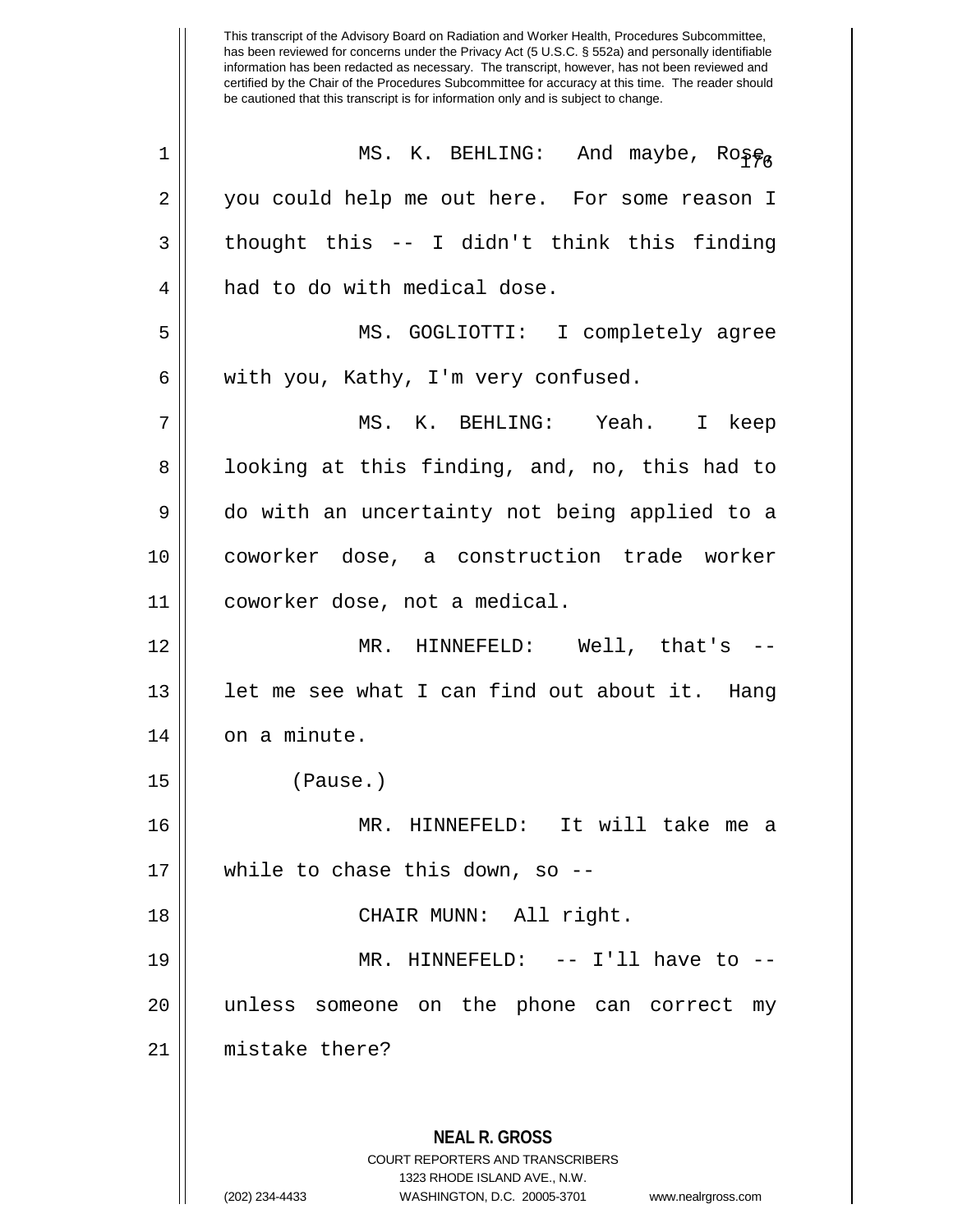| $\mathbf 1$ | CHAIR MUNN: Very good.<br>$We\{\frac{1}{4}\}$            |
|-------------|----------------------------------------------------------|
| 2           | talk about this one after lunch? Or not?                 |
| 3           | MR. HINNEFELD: Oh, I'm sorry, this                       |
| 4           | one wasn't medical. Thirty percent is the                |
| 5           | uncertainly on a badge reading. It's<br>not              |
| 6           | medical. The 30 percent uncertainty is the               |
| 7           | standard uncertainty on the badge reading. And           |
| 8           | so it would be the badge reading that would --           |
| 9           | is being suggested by the findings should have           |
| 10          | been multiplied by one-point-three.                      |
| 11          | Our view is that it's not, you                           |
| 12          | don't do that. The 30 percent uncertainty is             |
| 13          | the standard deviation around the central                |
| 14          | value. So it's entered as -- it's treated as             |
| 15          | normal distribution. Yeah, it's not a<br>a               |
| 16          | medical dose, it's the badge measured dose               |
| 17          | has that 30 percent uncertainty<br>that                  |
| 18          | associated with it.                                      |
| 19          | MR. STIVER: So in IREP you just                          |
| 20          | put in the adjusted reading and then the                 |
| 21          | normal distribution --                                   |
|             |                                                          |
|             | <b>NEAL R. GROSS</b><br>COURT REPORTERS AND TRANSCRIBERS |

1323 RHODE ISLAND AVE., N.W.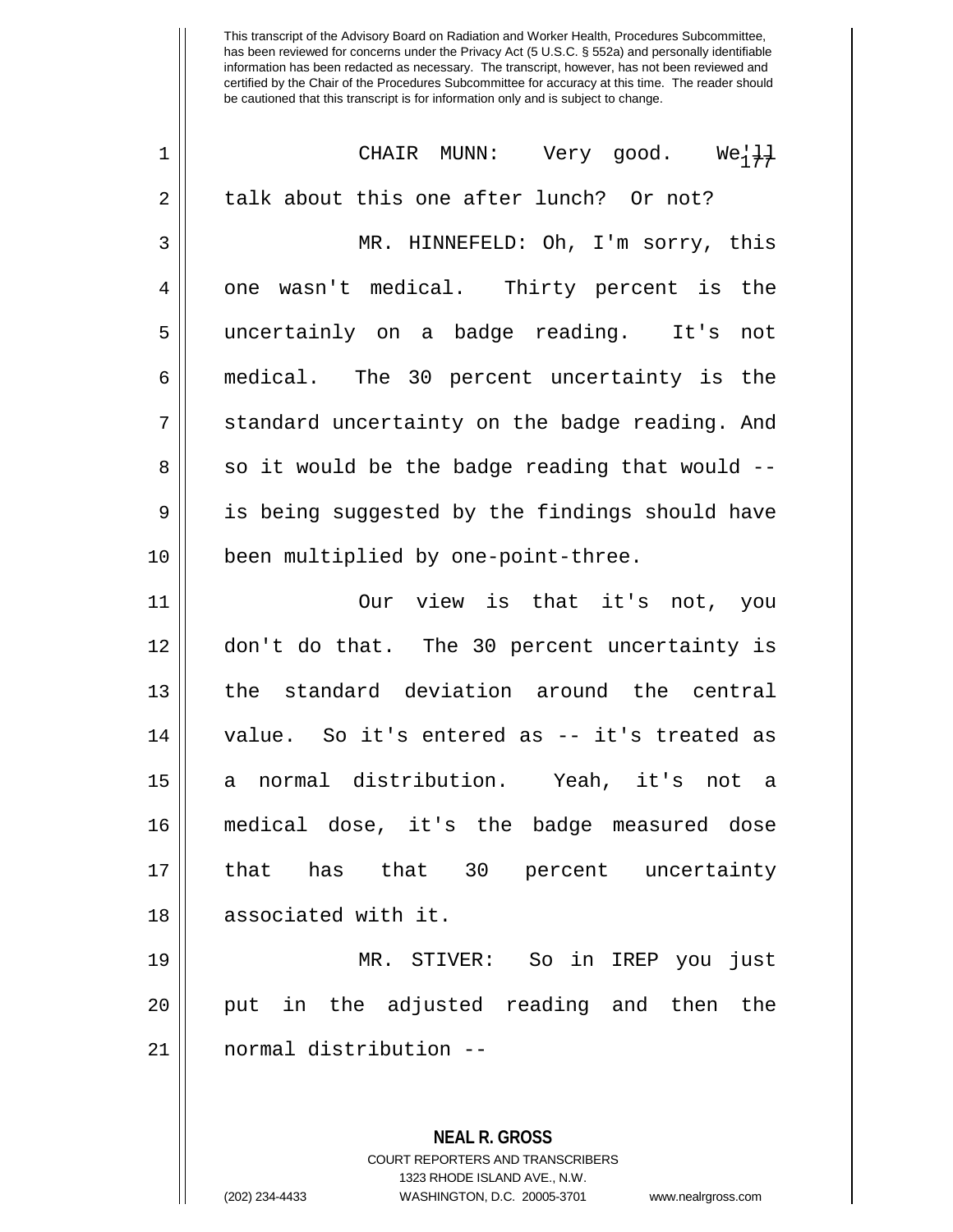This transcript of the Advisory Board on Radiation and Worker Health, Procedures Subcommittee, has been reviewed for concerns under the Privacy Act (5 U.S.C. § 552a) and personally identifiable information has been redacted as necessary. The transcript, however, has not been reviewed and certified by the Chair of the Procedures Subcommittee for accuracy at this time. The reader should be cautioned that this transcript is for information only and is subject to change. **NEAL R. GROSS** COURT REPORTERS AND TRANSCRIBERS 1323 RHODE ISLAND AVE., N.W. 1 || MR. HINNEFELD: And the 2 || uncertainty value around it. You don't  $3 \parallel$  multiply the  $-$ 4 || MR. STIVER: Yeah, right. Okay. 5 MS. K. BEHLING: I agree. I just  $6 \parallel$  -- can we keep this open so we can go back and 7 just look at this? 8 MR. HINNEFELD: Okay. 9 CHAIR MUNN: All right. 10 MS. K. BEHLING: Thank you, Wanda. 11 CHAIR MUNN: You bet. We'll leave 12 || 15 open and carry over. 13 || The Contract And finding 17? 14 MR. HINNEFELD: Okay, 17. This 15 || one is less familiar to me. Apparently the 16 1944 Hanford intakes -- interesting because 17 that's now a Class -- are based on Battelle 18 TBD-6000 rather than the coworker data set, 19 because we don't think we had enough data for 20 || a coworker data set in 1944. 21 CHAIR MUNN: I'm reading through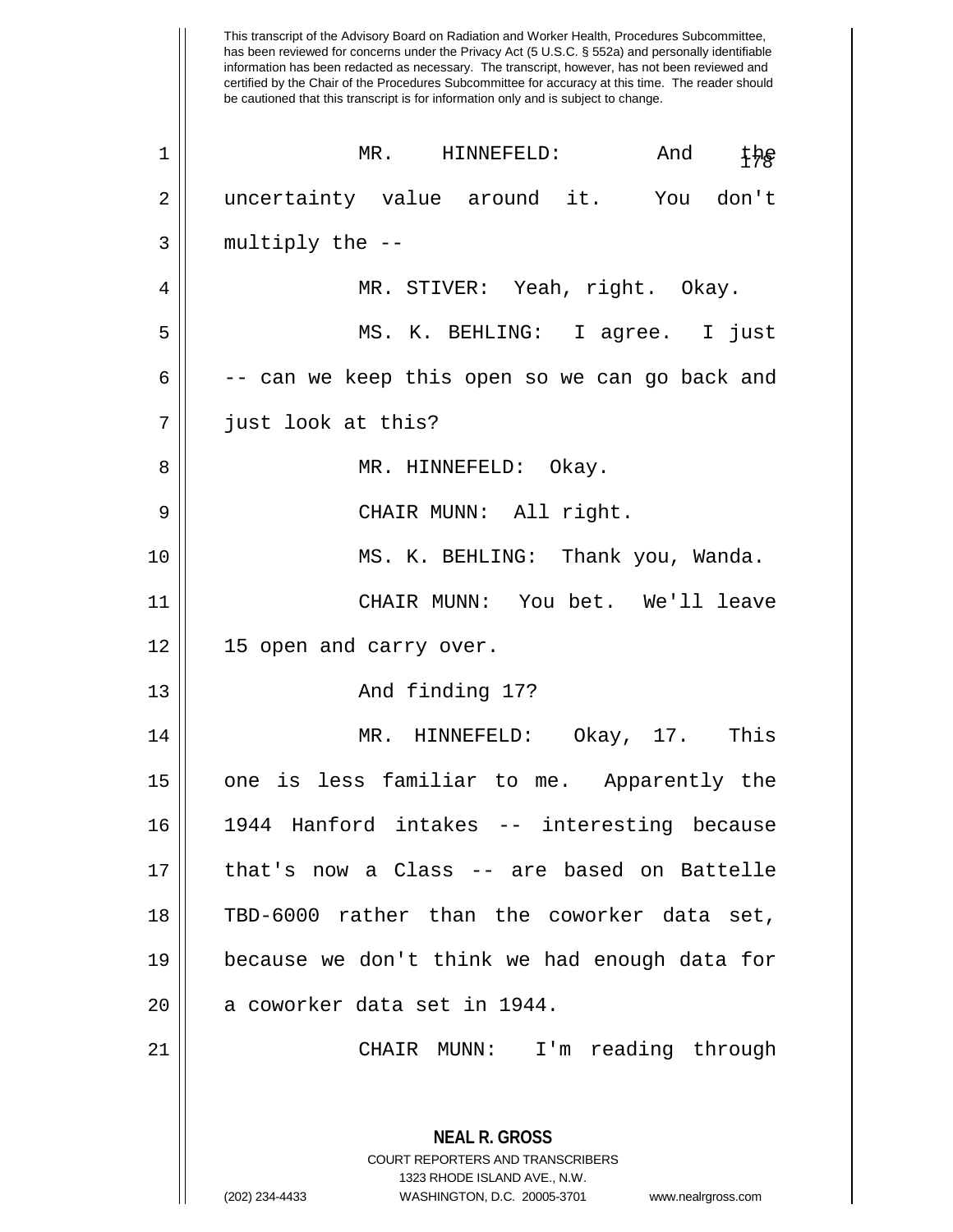This transcript of the Advisory Board on Radiation and Worker Health, Procedures Subcommittee, has been reviewed for concerns under the Privacy Act (5 U.S.C. § 552a) and personally identifiable information has been redacted as necessary. The transcript, however, has not been reviewed and certified by the Chair of the Procedures Subcommittee for accuracy at this time. The reader should be cautioned that this transcript is for information only and is subject to change. **NEAL R. GROSS** COURT REPORTERS AND TRANSCRIBERS 1323 RHODE ISLAND AVE., N.W.  $1 \parallel$  the response here that we haven't absorbed  $2 \parallel$  yet. 3 MR. STIVER: Kathy, have you 4 encountered this type of thing before? 5 MS. K. BEHLING: I'm not sure that 6 | I have. Rose, do you have any comments? 7 MS. GOGLIOTTI: I think that when 8 we looked at this we weren't sure what should 9 have been done because it was somewhat 10 ambiguous in the text. 11 MR. HINNEFELD: Okay. Well, I 12 would propose that we enter our response, you 13 || know, the findings will be entered, our 14 || response entered, in another -- you know, I 15 || think maybe I'd take another look at it. Like 16 I said, I got briefed on this before the Board 17 meeting, and I can't retain things that long. 18 CHAIR MUNN: Very good. Let's 19 || enter the response and it will remain open. 20 Findings 18, 19, 20 and 21? 21 MR. HINNEFELD: And this is,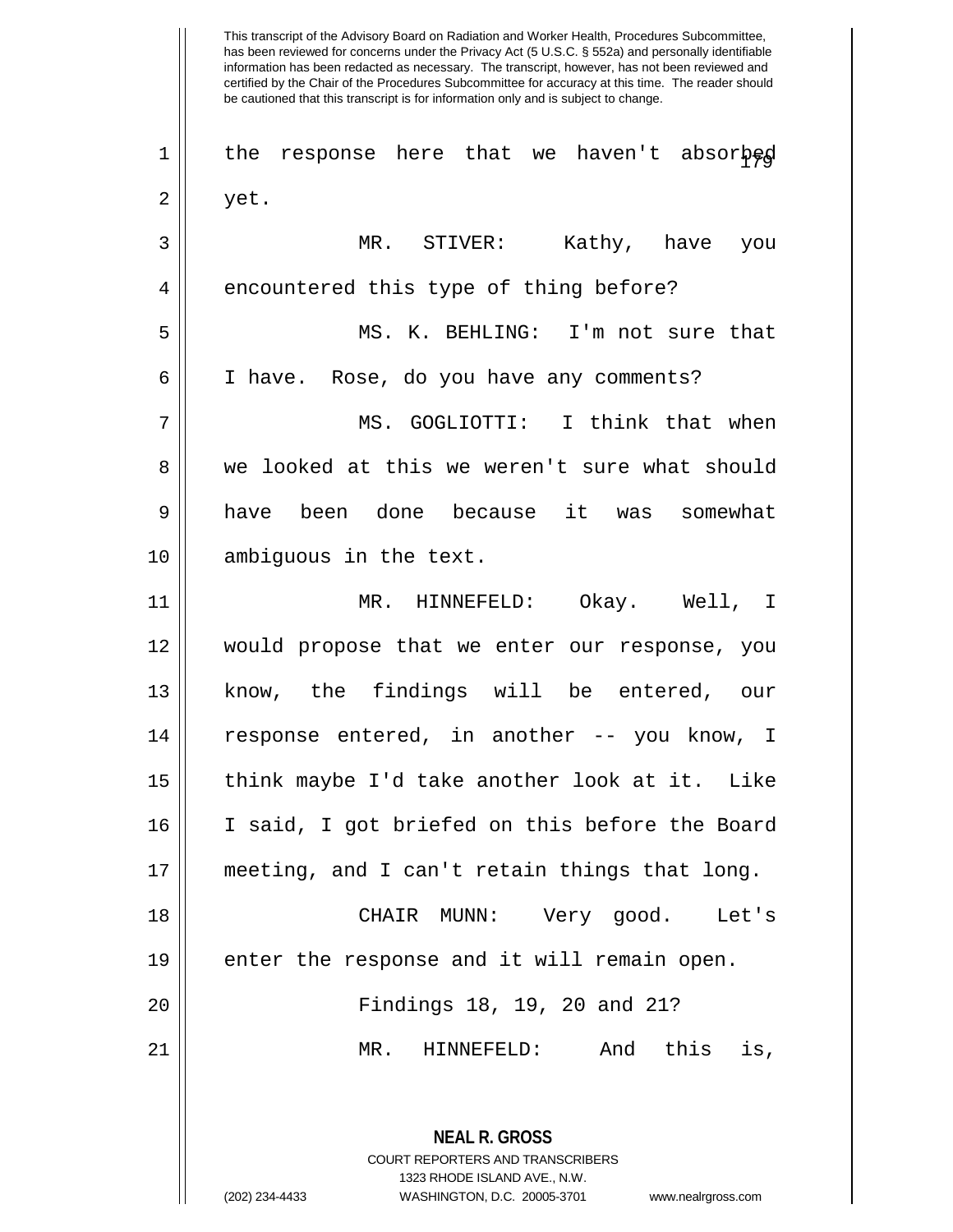| $\mathbf 1$    | again, multiple. It's site specific.<br>1 F &  |
|----------------|------------------------------------------------|
| $\overline{2}$ | relates to the four different sites that were  |
| 3              | caught up in this, included in the PER, claims |
| 4              | from those four different sites.               |
| 5              | And so in each case the finding                |
| 6              | was that it would be -- you know, the Site     |
| 7              | Profile would be pretty -- it would be helpful |
| 8              | if the Site Profile pointed you to the         |
| $\mathsf 9$    | construction worker TIB while you were going   |
| 10             | through the Site Profile. Yeah, that's true.   |
| 11             | dose reconstructors, though,<br>Our            |
| 12             | typically work from tools rather than from the |
| 13             | Site Profile. You know, the DR tools. And      |
| 14             | those are built and put in place for the dose  |
| 15             | reconstructor to use on the construction.      |
| 16             | So rather than embark on a path of             |
| 17             | revising all those Site Profiles to point      |
| 18             | people to OTIB-52, the OTIB-52 requirements    |
| 19             | are built into the dose reconstruction tool    |
| 20             | the dose reconstructor uses.                   |
| 21             | MR. STIVER: It makes sense to me.              |
|                |                                                |

**NEAL R. GROSS** COURT REPORTERS AND TRANSCRIBERS

1323 RHODE ISLAND AVE., N.W. (202) 234-4433 WASHINGTON, D.C. 20005-3701 www.nealrgross.com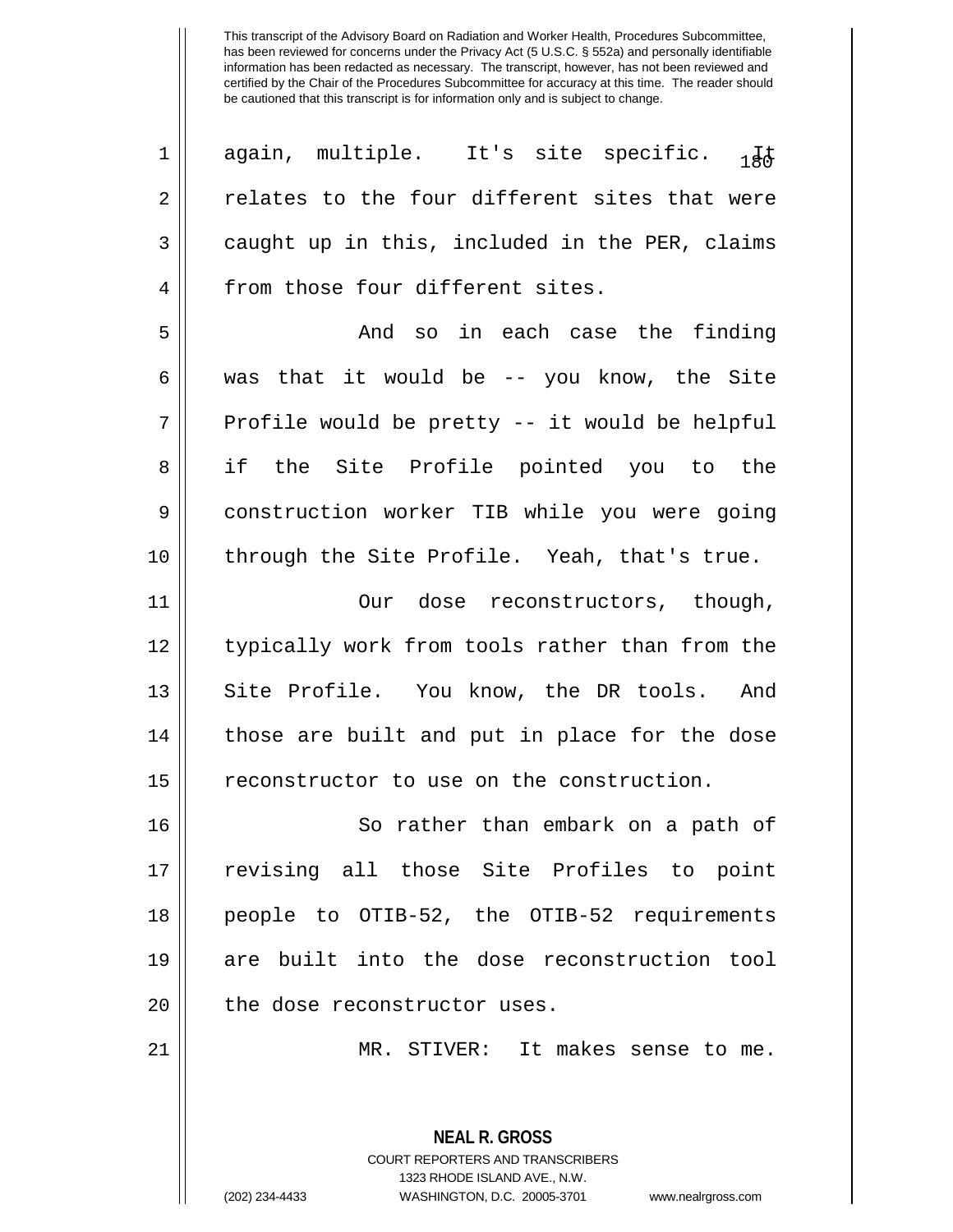This transcript of the Advisory Board on Radiation and Worker Health, Procedures Subcommittee, has been reviewed for concerns under the Privacy Act (5 U.S.C. § 552a) and personally identifiable information has been redacted as necessary. The transcript, however, has not been reviewed and certified by the Chair of the Procedures Subcommittee for accuracy at this time. The reader should be cautioned that this transcript is for information only and is subject to change.  $1 \parallel$  I'm fine with that.  $181$ 2 CHAIR MUNN: Accepted -- 3 MS. K. BEHLING: This is Kathy. 4 | I'm sorry to interrupt. 5 I guess that our task was, if we 6 didn't have a case to look at, and I believe 7 || in these four findings we did not actually 8 have a case to look at. And what we were  $9 \parallel$  tasked to do is to find out if the technical 10 documentation had any discussion about the 11 OTIB-52. Although I guess we were going to 12 || look at the workbooks also. 13 And so I agree, if the data is in 14 the workbook and that's how it's being 15 implemented, I would say that's fine, as long 16 || as it's not being missed. 17 CHAIR MUNN: Acceptable by SC&A. 18 MR. STIVER: Yes, it is. 19 MS. GOGLIOTTI: The point on this  $20$  || one, though, was that it was internal dose, 21 and Hanford is the only place that has that

> **NEAL R. GROSS** COURT REPORTERS AND TRANSCRIBERS 1323 RHODE ISLAND AVE., N.W.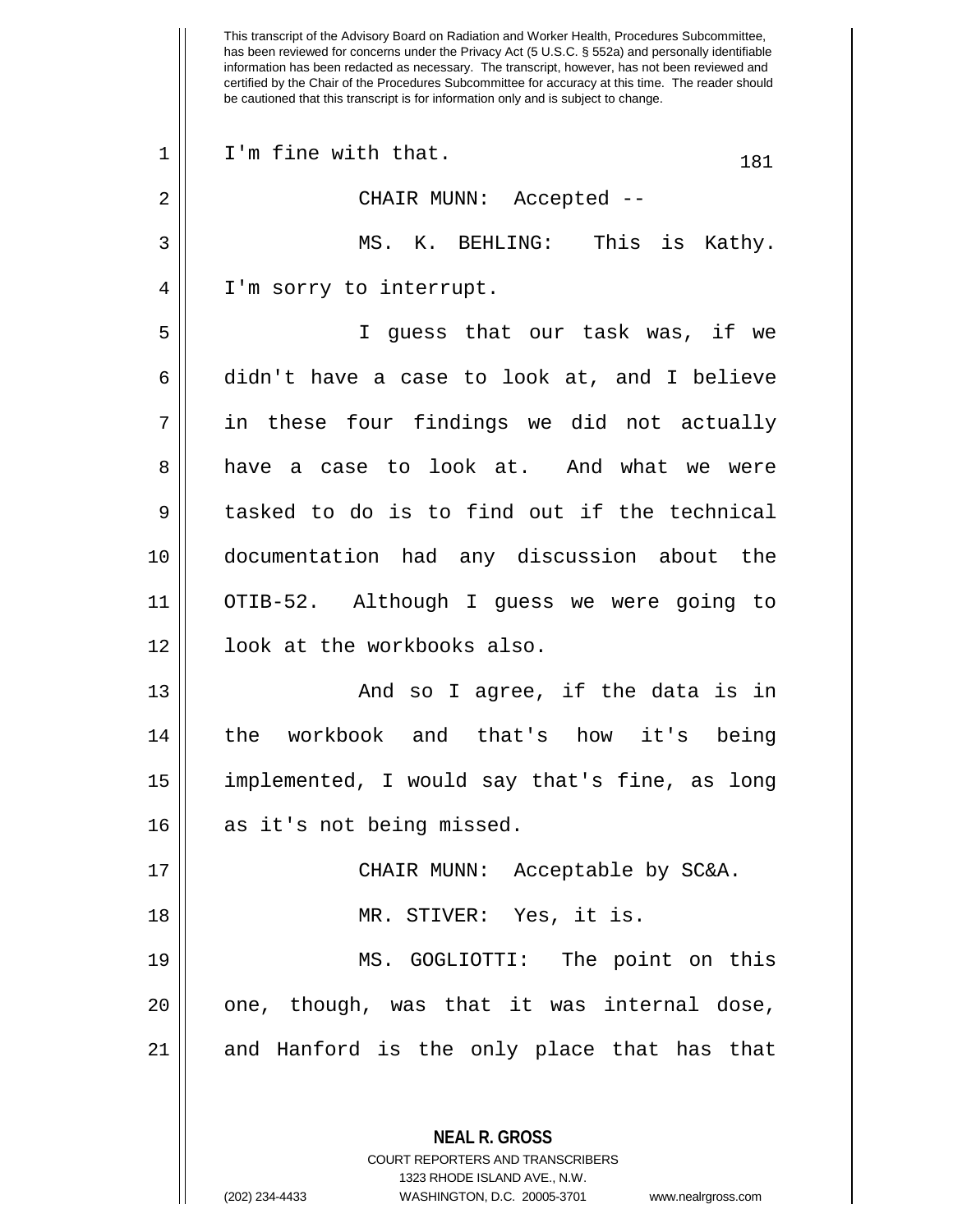| 1  | internal dose correction for trade workers. 182                                          |
|----|------------------------------------------------------------------------------------------|
| 2  | MR. STIVER: That's correct.                                                              |
| 3  | MS. K. BEHLING: That's on 18, and                                                        |
| 4  | I think the remainder are for the -- that's                                              |
| 5  | true, there is no documentation for the                                                  |
| 6  | internal at Hanford unless it's, again, in the                                           |
| 7  | workbook.                                                                                |
| 8  | CHAIR MUNN: Excuse me. So we're                                                          |
| 9  | agreed that SC&A is accepting the response?                                              |
| 10 | MR. STIVER: Yes, SC&A accepts the                                                        |
| 11 | response.                                                                                |
| 12 | CHAIR MUNN: We will show it as                                                           |
| 13 | accepted and closed as of this date.                                                     |
| 14 | MS. K. BEHLING: I think that --                                                          |
| 15 | let's go back to that one just one more time.                                            |
| 16 | Because this is an internal, and the external,                                           |
| 17 | I can understand it being built into the                                                 |
| 18 | workbook.                                                                                |
| 19 | Now, is there something built into                                                       |
| 20 | a workbook for it, the very first one, 18 that                                           |
| 21 | we discussed?<br>Rather than grouping them                                               |
|    |                                                                                          |
|    | <b>NEAL R. GROSS</b><br>COURT REPORTERS AND TRANSCRIBERS<br>1323 RHODE ISLAND AVE., N.W. |

 $\mathbf{\mathcal{H}}$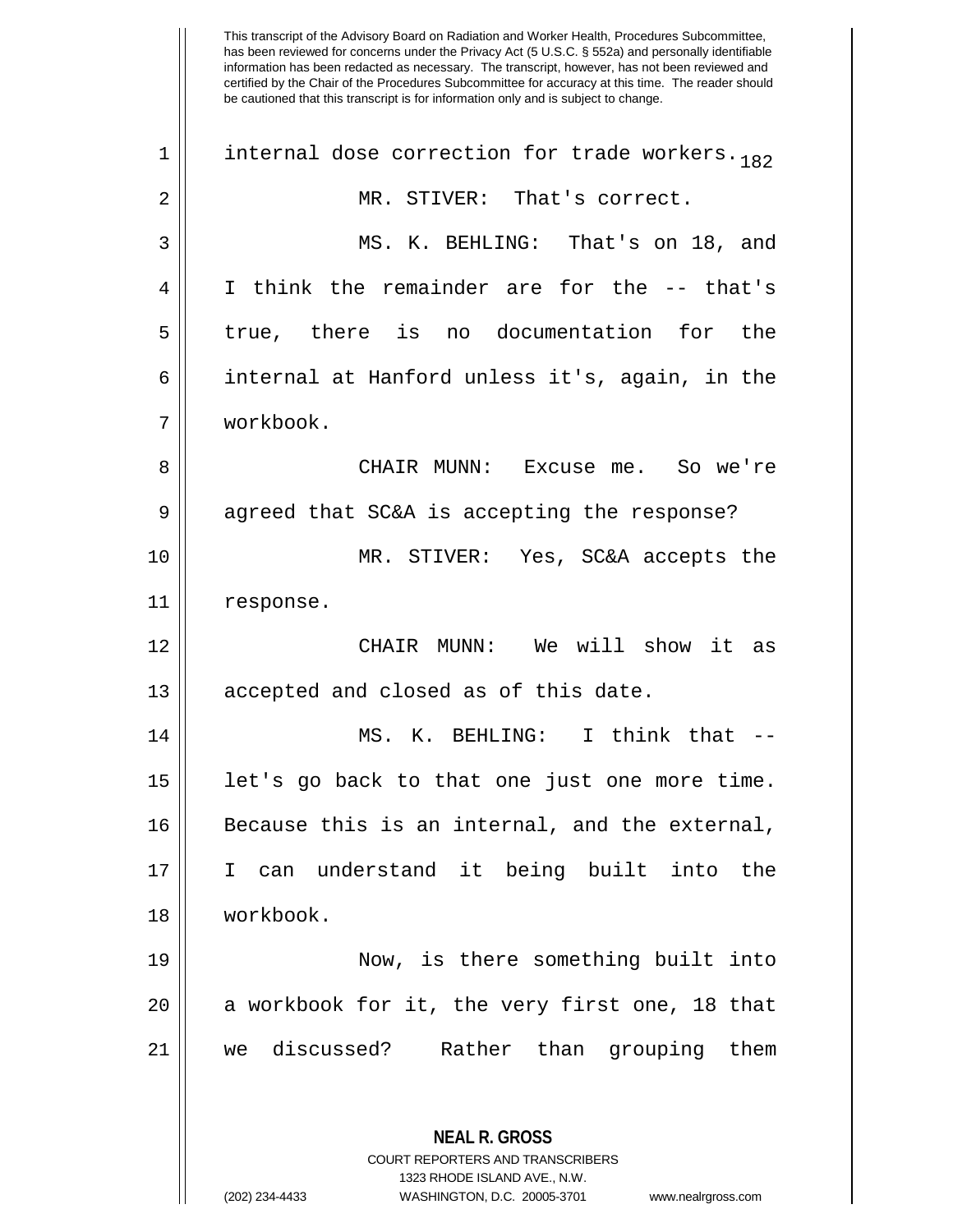**NEAL R. GROSS** COURT REPORTERS AND TRANSCRIBERS 1 || together, let's just -- I just want to veri $\frac{1}{2}$  $2 \parallel$  what Rose is pointing out here. 3 Is there something in place for  $4 \parallel$  the Hanford internal guidance that the dose 5 | reconstructor will know to apply this to OTIB-6 | 52 coworker dose, or correction factor? 7 MR. HINNEFELD: I think I'll defer 8|| to Scott, since I don't do dose  $9 \parallel$  reconstruction. Maybe he can fill in or -- I 10 don't know if he's a Hanford guy or not. Or 11 somebody else on the phone? 12 MS. K. BEHLING: Because -- 13 MR. SIEBERT: Sorry. I'm just 14 | fighting with my new keys. 15 I don't recall whether it's 16 || specifically in any of the Hanford-specific 17 guidance. But as you say, OTIB-52 was clear 18 about it, and trust me, everybody knows that 19 that's the issue that they need to be working  $20$  || through. 21 || I'd have to check the tools to see

1323 RHODE ISLAND AVE., N.W.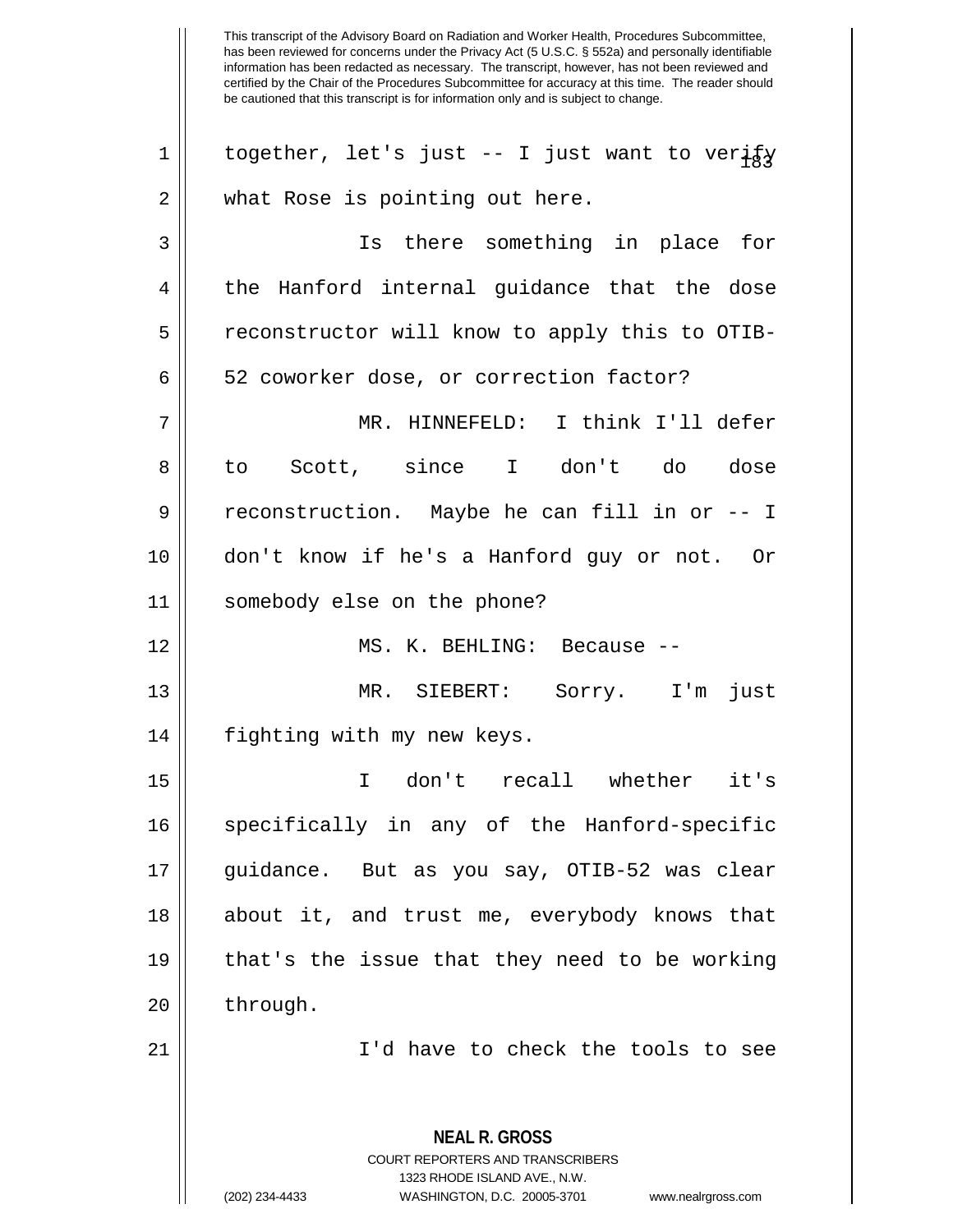| 1  | if it's specifically implemented in the tools                                                                                                                          |
|----|------------------------------------------------------------------------------------------------------------------------------------------------------------------------|
| 2  | or not. But, I mean, the bottom line still is                                                                                                                          |
| 3  | that OTIB-54 is the operative document, and                                                                                                                            |
| 4  | dose reconstructors know that.                                                                                                                                         |
| 5  | MS. K. BEHLING: I guess my                                                                                                                                             |
| 6  | feeling would be I'd be willing to close 19,                                                                                                                           |
| 7  | 20 and 21, I guess. But 18, I think, this                                                                                                                              |
| 8  | Hanford internal one, let's look a little                                                                                                                              |
| 9  | further at that.                                                                                                                                                       |
| 10 | CHAIR MUNN: Is that agreeable                                                                                                                                          |
| 11 | with the Subcommittee?                                                                                                                                                 |
| 12 | MEMBER BEACH: Yes.                                                                                                                                                     |
| 13 | CHAIR MUNN: We'll carry over 18.                                                                                                                                       |
| 14 | MEMBER ZIEMER: Yeah, that's fine                                                                                                                                       |
| 15 | with me.                                                                                                                                                               |
| 16 | CHAIR MUNN: SC&A has the action                                                                                                                                        |
| 17 | to look further.                                                                                                                                                       |
| 18 | MR. STIVER: Okay.                                                                                                                                                      |
| 19 | CHAIR MUNN: Any other items that                                                                                                                                       |
| 20 | need to be addressed on PER 14?                                                                                                                                        |
| 21 | MS. MARION-MOSS:<br>Wanda, this is                                                                                                                                     |
|    | <b>NEAL R. GROSS</b><br><b>COURT REPORTERS AND TRANSCRIBERS</b><br>1323 RHODE ISLAND AVE., N.W.<br>(202) 234-4433<br>WASHINGTON, D.C. 20005-3701<br>www.nealrgross.com |
|    |                                                                                                                                                                        |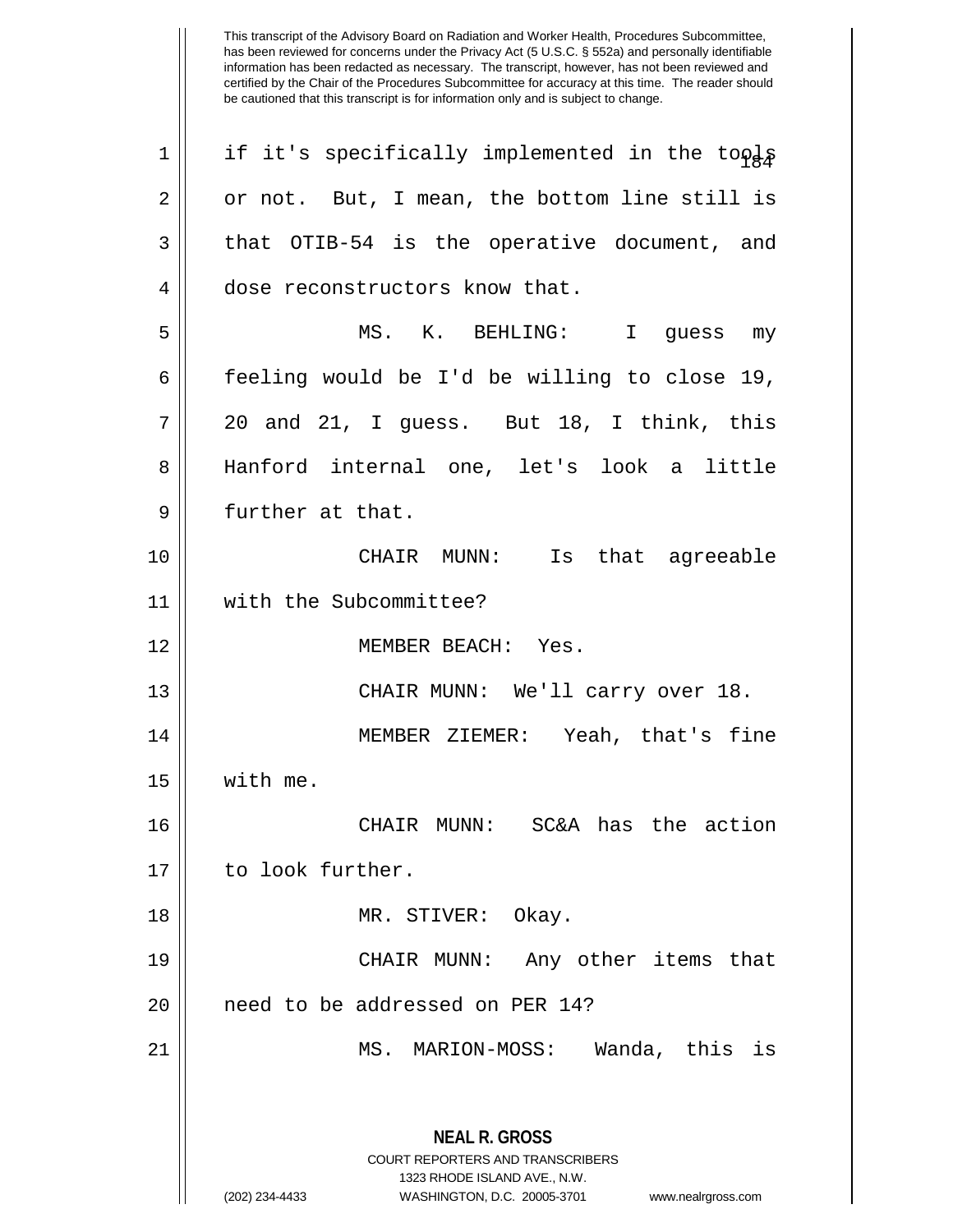has been reviewed for concerns under the Privacy Act (5 U.S.C. § 552a) and personally identifiable information has been redacted as necessary. The transcript, however, has not been reviewed and certified by the Chair of the Procedures Subcommittee for accuracy at this time. The reader should be cautioned that this transcript is for information only and is subject to change. **NEAL R. GROSS** COURT REPORTERS AND TRANSCRIBERS 1323 RHODE ISLAND AVE., N.W. 1 || Lori. 185 2 CHAIR MUNN: Yes, Lori? 3 MS. MARION-MOSS: I'm looking  $4 \parallel$  through OTIB-52, and it states apply a factor 5 | | of two for Hanford claims. 6 CHAIR MUNN: Yes. 7 MS. MARION-MOSS: On the internal 8 || section 6.2. 9 CHAIR MUNN: Yes. 10 MR. STIVER: Yeah, Lori, the 11 comment was about how is that carried into the 12 || specific direction to Hanford? You know, the 13 Hanford Site Profile, does it point to TIB-52 14 or does the tool or -- you know, Scott has 15 || told us, look, everybody knows that. So it's 16 || not a question of whether it's in TIB-52, it's 17 || a question of, does something about Hanford 18 make sure you know that you have to look at 19 TIB-52? So the fact that it's in 52 doesn't 20 | really matter. 21 MS. MARION-MOSS: Okay. I

This transcript of the Advisory Board on Radiation and Worker Health, Procedures Subcommittee,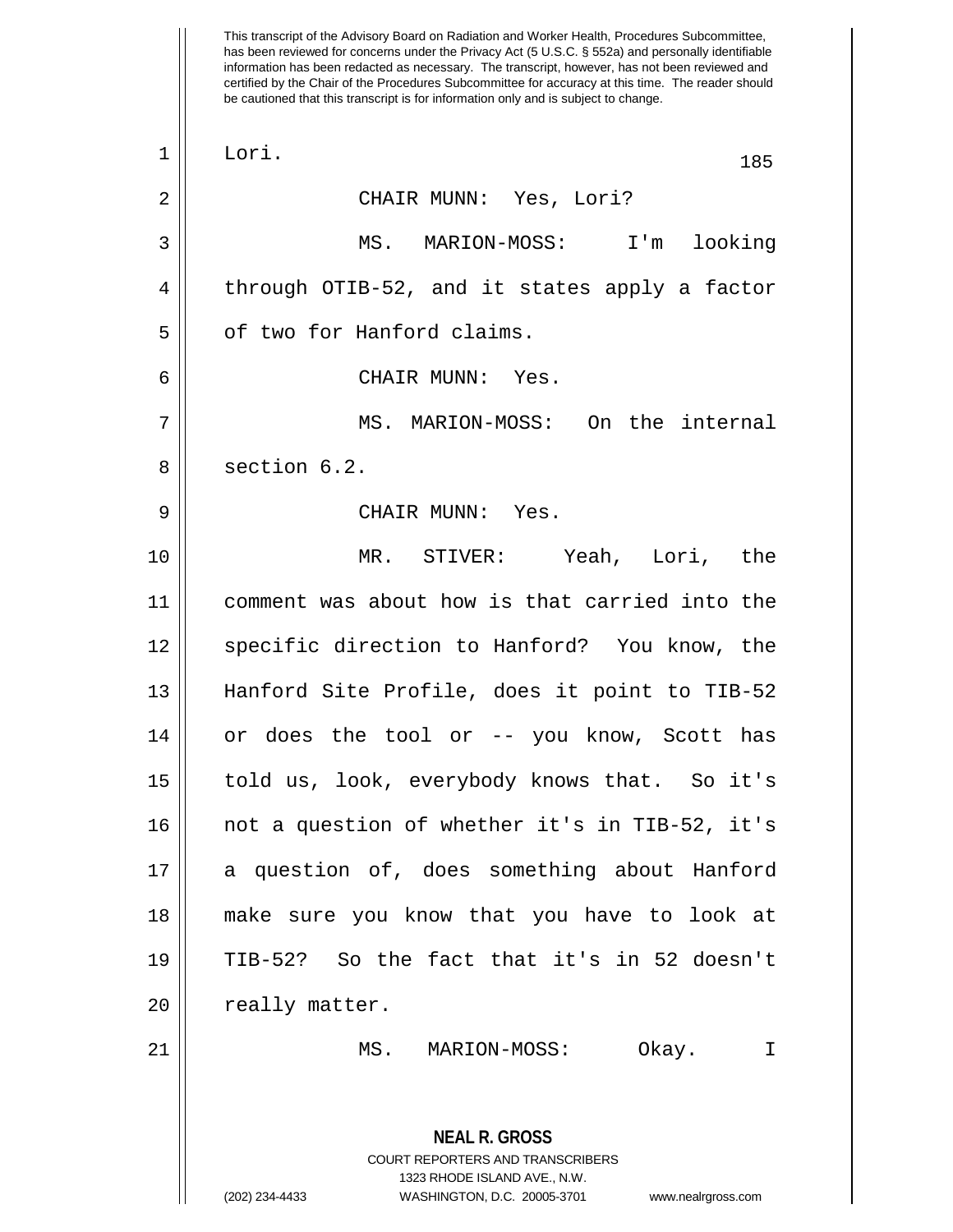This transcript of the Advisory Board on Radiation and Worker Health, Procedures Subcommittee, has been reviewed for concerns under the Privacy Act (5 U.S.C. § 552a) and personally identifiable information has been redacted as necessary. The transcript, however, has not been reviewed and certified by the Chair of the Procedures Subcommittee for accuracy at this time. The reader should be cautioned that this transcript is for information only and is subject to change. **NEAL R. GROSS** COURT REPORTERS AND TRANSCRIBERS 1323 RHODE ISLAND AVE., N.W. (202) 234-4433 WASHINGTON, D.C. 20005-3701 www.nealrgross.com  $1$  || misunderstood what Kathy stated.  $186$ 2 CHAIR MUNN: Anyone else? 3 (No response.) 4 CHAIR MUNN: If not, then let's 5 move on to our next agenda item, which is  $6 \parallel$  PROC-44. 7 MS. MARION-MOSS: One other thing. 8 || This is Lori. Do we want to go back and visit  $9 \parallel$  the in-progress findings we had in the BRS for 10 PER 0014? 11 CHAIR MUNN: Yes, PER 0014 will 12 || show up as a specific item on our next agenda.  $13$  | Are you asking whether we intend to cover them  $14$  today? 15 MS. MARION-MOSS: Correct. I 16 mean, what we just looked at what as PER 0014,  $17 \parallel$  right? 18 CHAIR MUNN: That's correct. We 19 did. 20 MS. MARION-MOSS: And we have two 21 other findings in the BRS if you want to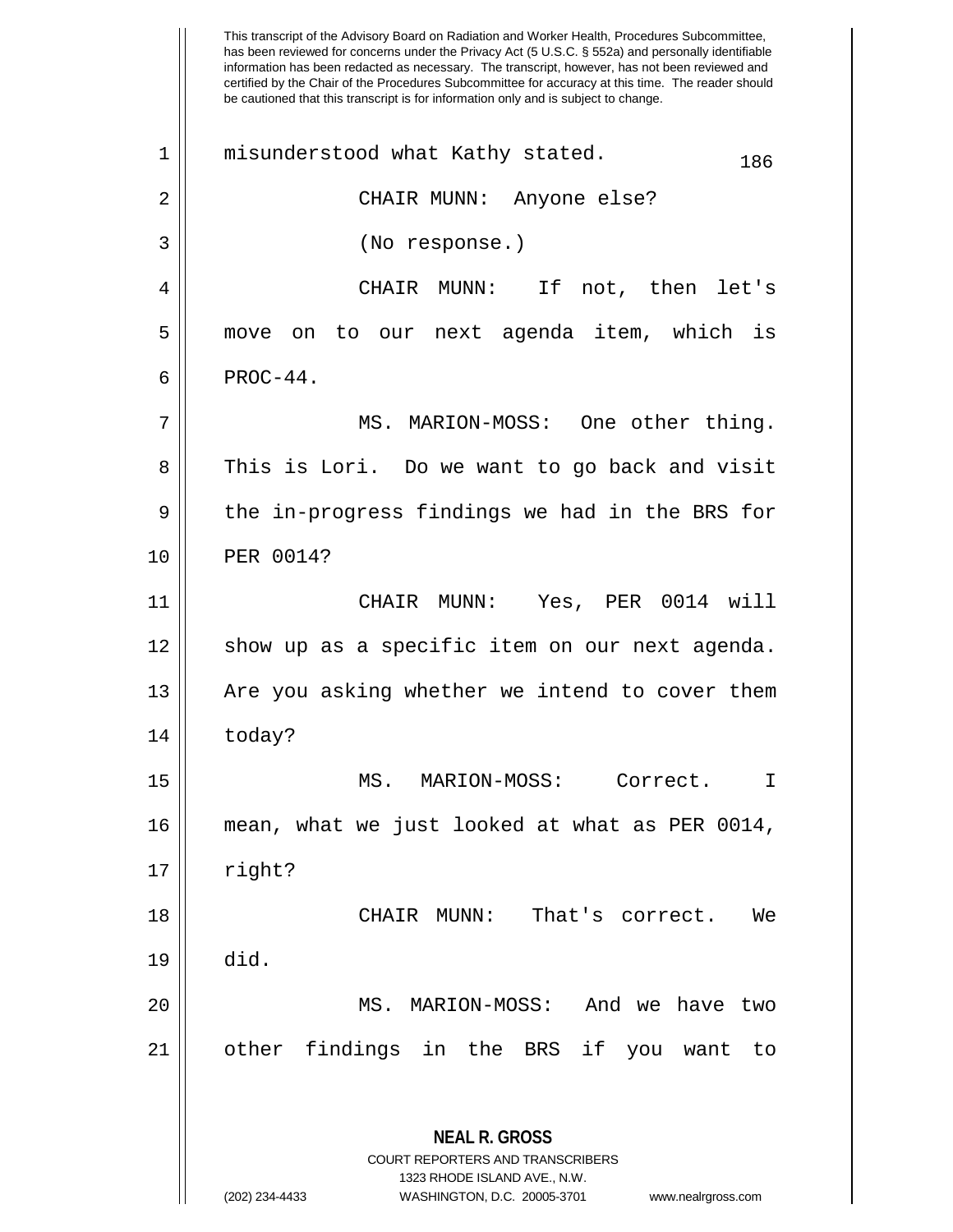This transcript of the Advisory Board on Radiation and Worker Health, Procedures Subcommittee, has been reviewed for concerns under the Privacy Act (5 U.S.C. § 552a) and personally identifiable information has been redacted as necessary. The transcript, however, has not been reviewed and certified by the Chair of the Procedures Subcommittee for accuracy at this time. The reader should be cautioned that this transcript is for information only and is subject to change.  $1 \parallel$  address those today.  $187$ 2 CHAIR MUNN: Are they currently  $3 \parallel$  open? Do we have responses to them? 4 || MS. MARION-MOSS: Yes, we do. 5 CHAIR MUNN: All right. Then we 6 certainly should address them. I'm sorry, I 7 || thought all of the information was on that 8 || list that we just received. Sorry about that, 9 Lori. Why don't you take us to the first such 10 item, and we'll address that finding. Which 11 finding are we looking at for PER 0014? 12 MS. MARION-MOSS: We have finding  $13 \parallel 1$  and it's in progress. 14 CHAIR MUNN: And our response to 15 it? 16 MS. MARION-MOSS: It's entered 17 into the BRS and we have Matt on the line to 18 | respond to it. 19 CHAIR MUNN: That's good. Matt? 20 || MR. SMITH: Repeat all that one 21 more time, which one are we on?

> **NEAL R. GROSS** COURT REPORTERS AND TRANSCRIBERS 1323 RHODE ISLAND AVE., N.W. (202) 234-4433 WASHINGTON, D.C. 20005-3701 www.nealrgross.com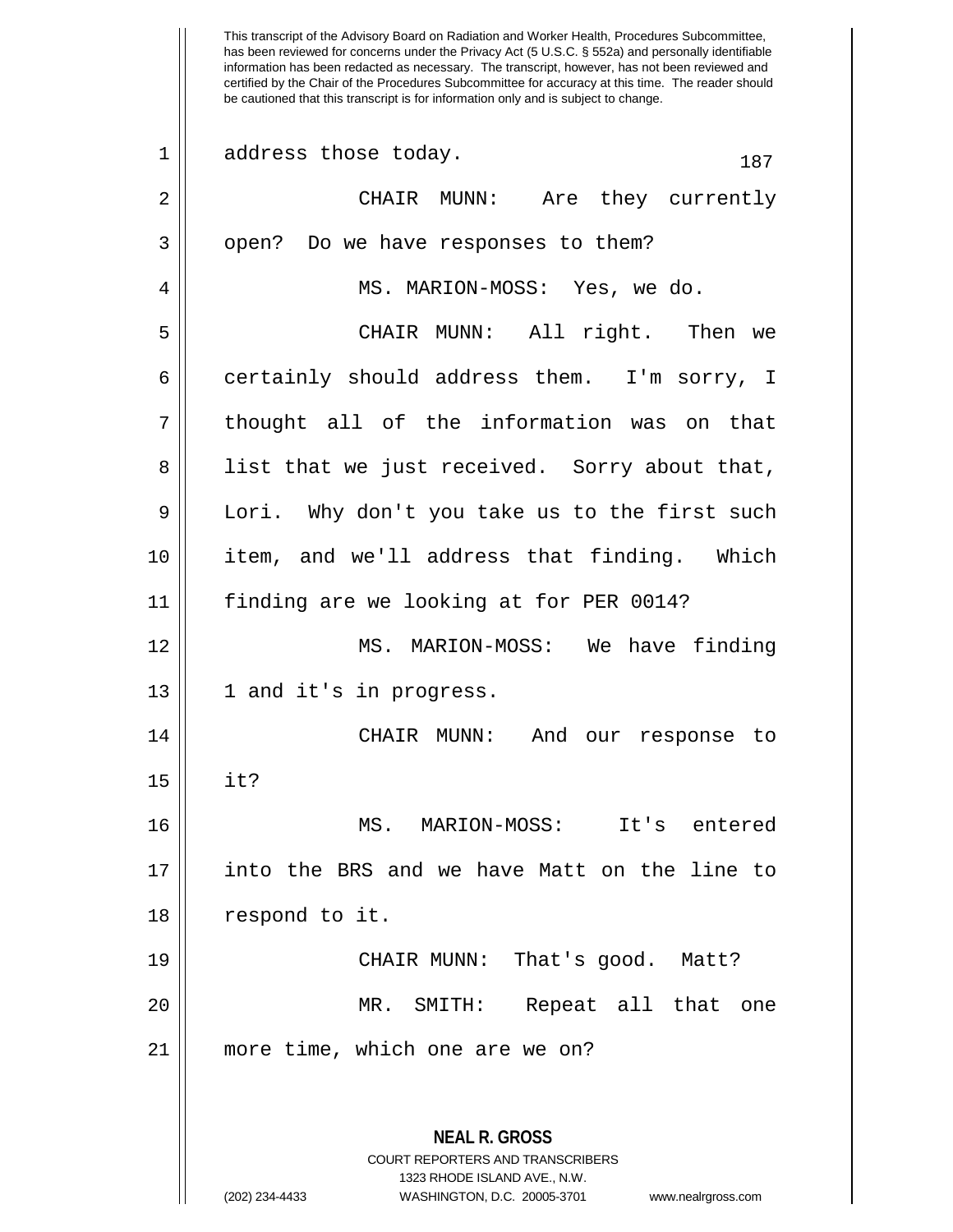This transcript of the Advisory Board on Radiation and Worker Health, Procedures Subcommittee, has been reviewed for concerns under the Privacy Act (5 U.S.C. § 552a) and personally identifiable information has been redacted as necessary. The transcript, however, has not been reviewed and certified by the Chair of the Procedures Subcommittee for accuracy at this time. The reader should be cautioned that this transcript is for information only and is subject to change. **NEAL R. GROSS** <sup>188</sup> <sup>1</sup> CHAIR MUNN: PER 0014, item 1, 2 finding 1. 3 MR. SMITH: This was the item I 4 believe where there were questions about 5 | prorating, correct? 6 CHAIR MUNN: I have been trying 7 for five minutes to get the proper thing on my 8 || screen. And I'm not getting it there. But, 9 yes, it's deep dose adjustment factor may not 10 be claimant-favorable. That's the finding. 11 MR. STIVER: Yes, that's it, Matt. 12 MR. SMITH: On this one we went 13 back into the raw data for the Rocky Flats  $14$  analysis. That was one of the data set where 15 prorating was possible. On the other data 16 || sets, there was not sufficient data in those 17 || to accomplish any kind of prorating, but with 18 || Rocky Flats we were able to. 19 And when we looked at the 20 || comparison between what we saw with the other 21 || sites, the prorating did not result in us

> COURT REPORTERS AND TRANSCRIBERS 1323 RHODE ISLAND AVE., N.W.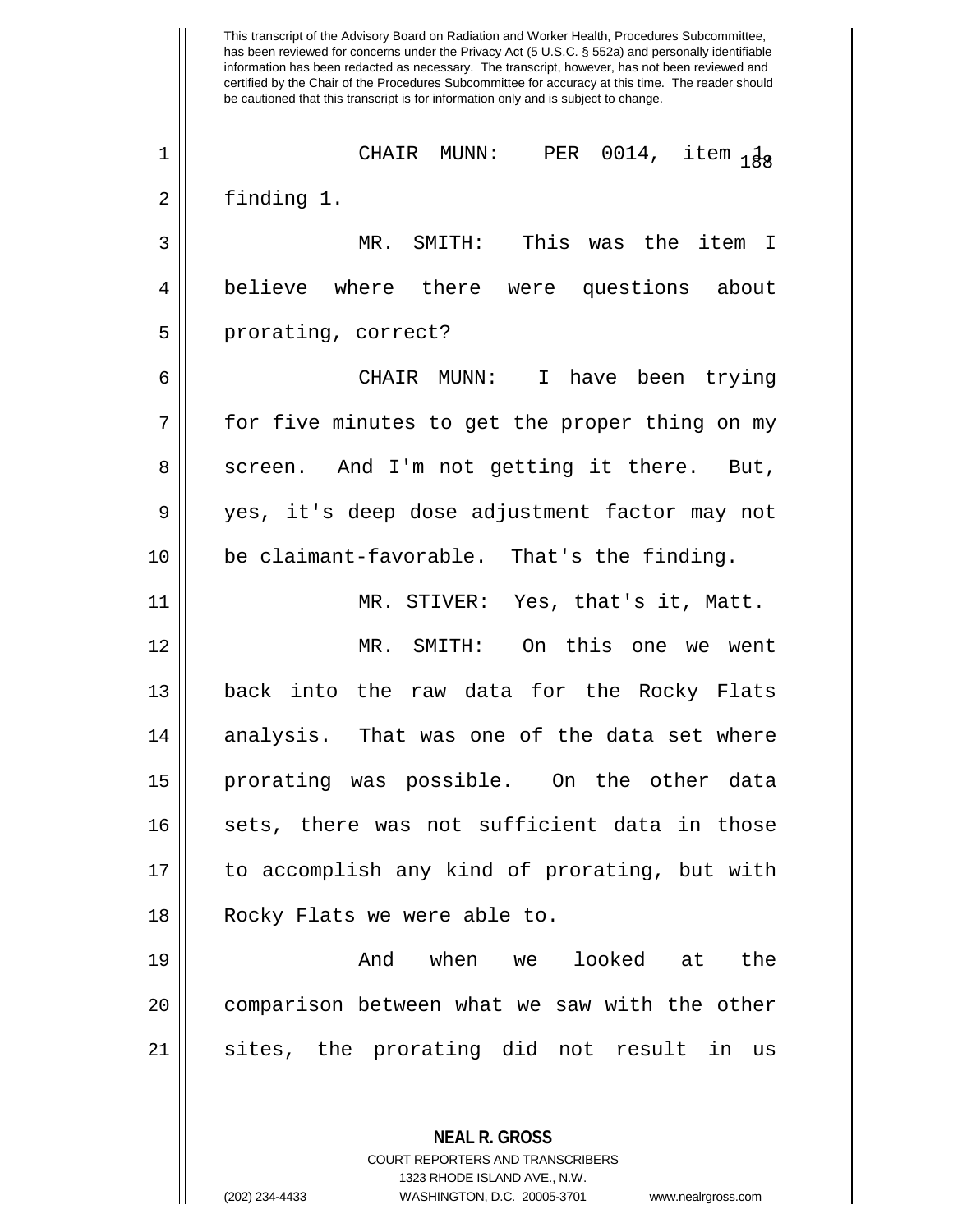This transcript of the Advisory Board on Radiation and Worker Health, Procedures Subcommittee, has been reviewed for concerns under the Privacy Act (5 U.S.C. § 552a) and personally identifiable information has been redacted as necessary. The transcript, however, has not been reviewed and certified by the Chair of the Procedures Subcommittee for accuracy at this time. The reader should be cautioned that this transcript is for information only and is subject to change. **NEAL R. GROSS** COURT REPORTERS AND TRANSCRIBERS 1323 RHODE ISLAND AVE., N.W. (202) 234-4433 WASHINGTON, D.C. 20005-3701 www.nealrgross.com 1 | seeing that the 1.4 factor was not sufficiento  $2 \parallel$  The bottom line is the Rocky Flats is prorated  $3 \parallel$  per the concerns that came up, but 1.4 turned  $4 \parallel$  out to be actually a bounding result. 5 And, there, Wanda has brought up 6 the spreadsheet where we went back and looked 7 at that. 8 CHAIR MUNN: Thank you, Matt. 9 MR. SMITH: Yeah, this is 10 something we did a while ago. 11 CHAIR MUNN: Any reaction from 12 || SC&A? 13 MR. SMITH: I recall we discussed  $14$  | this a meeting or two ago. 15 CHAIR MUNN: Yeah, I recall it. 16 MR. STIVER: This is John Stiver. 17 || I recall that discussion. 18 CHAIR MUNN: Yeah, I do, too. Bits 19 and pieces of it. Do we find that answer 20 | acceptable? 21 MR. HINNEFELD: There is a lot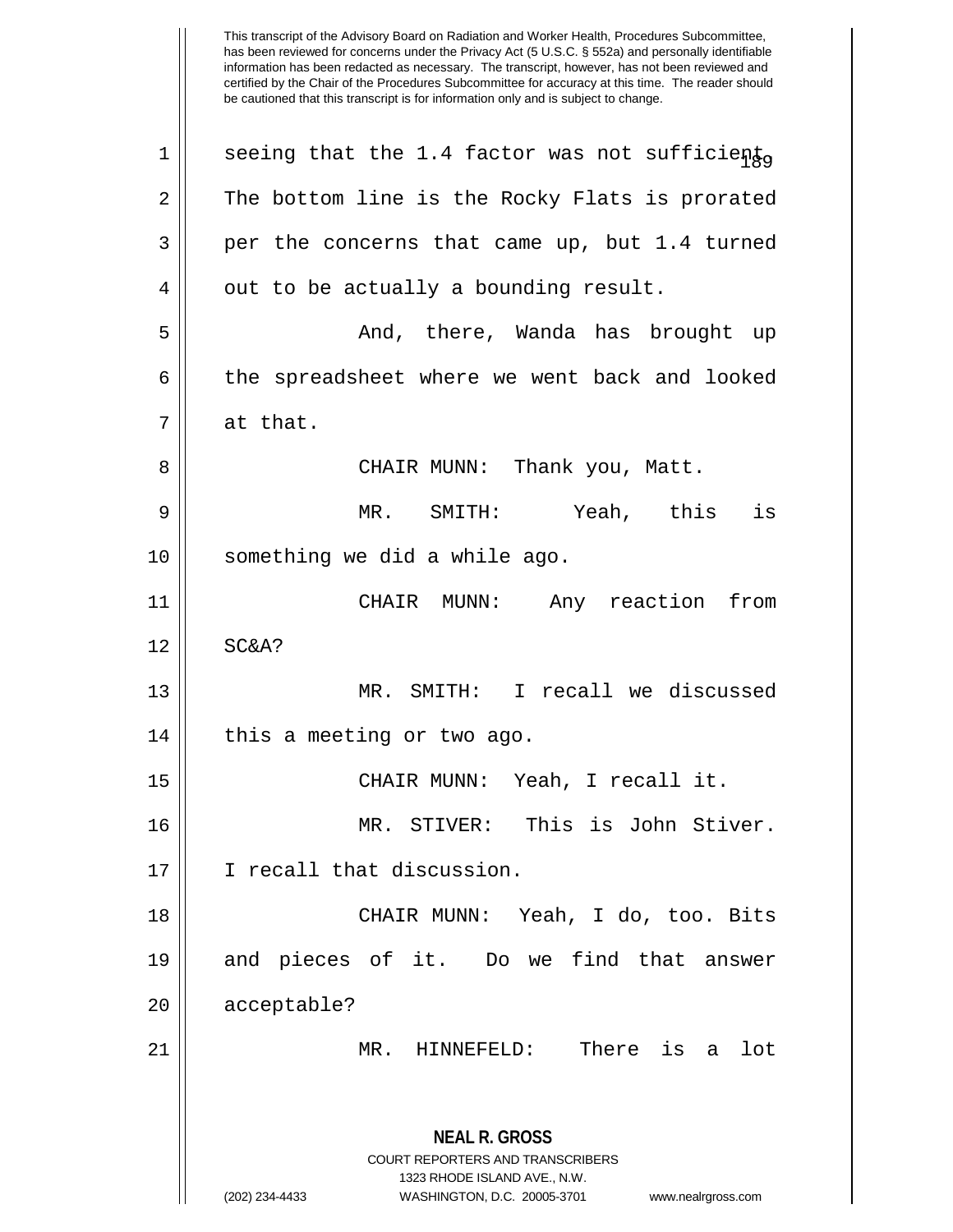| $\mathbf 1$ | here. I mean, if SC&A would -- you know, they    |
|-------------|--------------------------------------------------|
| 2           | might need a little key to the spreadsheet.      |
| 3           | You know, how to interpret this spreadsheet,     |
| 4           | and how this spreadsheet supports it. And        |
| 5           | although maybe it's apparent, there's a lot of   |
| 6           | data on that spreadsheet. So maybe if you did    |
| 7           | have a chance to look at it. I think you're      |
| 8           | asking them a lot to ask them to recommend a     |
| 9           | closure here, because there's a lot.             |
| 10          | MR. STIVER: Yeah, I kind of                      |
| 11          | missed a little bit of the discussion.           |
| 12          | MR. HINNEFELD: Yeah, I think                     |
| 13          | there's $a$ -- the spreadsheet is -- probably if |
| 14          | you spend some time looking at it, I think you   |
| 15          | can probably understand it. I've just glanced    |
| 16          | at it and kind of intimidated by its size. But   |
| 17          | if you need any help, let us know. If you        |
| 18          | need some interpretation, let us know.<br>And    |
| 19          | because that's supposed to contain the           |
| 20          | supporting information that allows us to         |
| 21          | conclude that partial year doses don't require   |

**NEAL R. GROSS**

COURT REPORTERS AND TRANSCRIBERS 1323 RHODE ISLAND AVE., N.W. (202) 234-4433 WASHINGTON, D.C. 20005-3701 www.nealrgross.com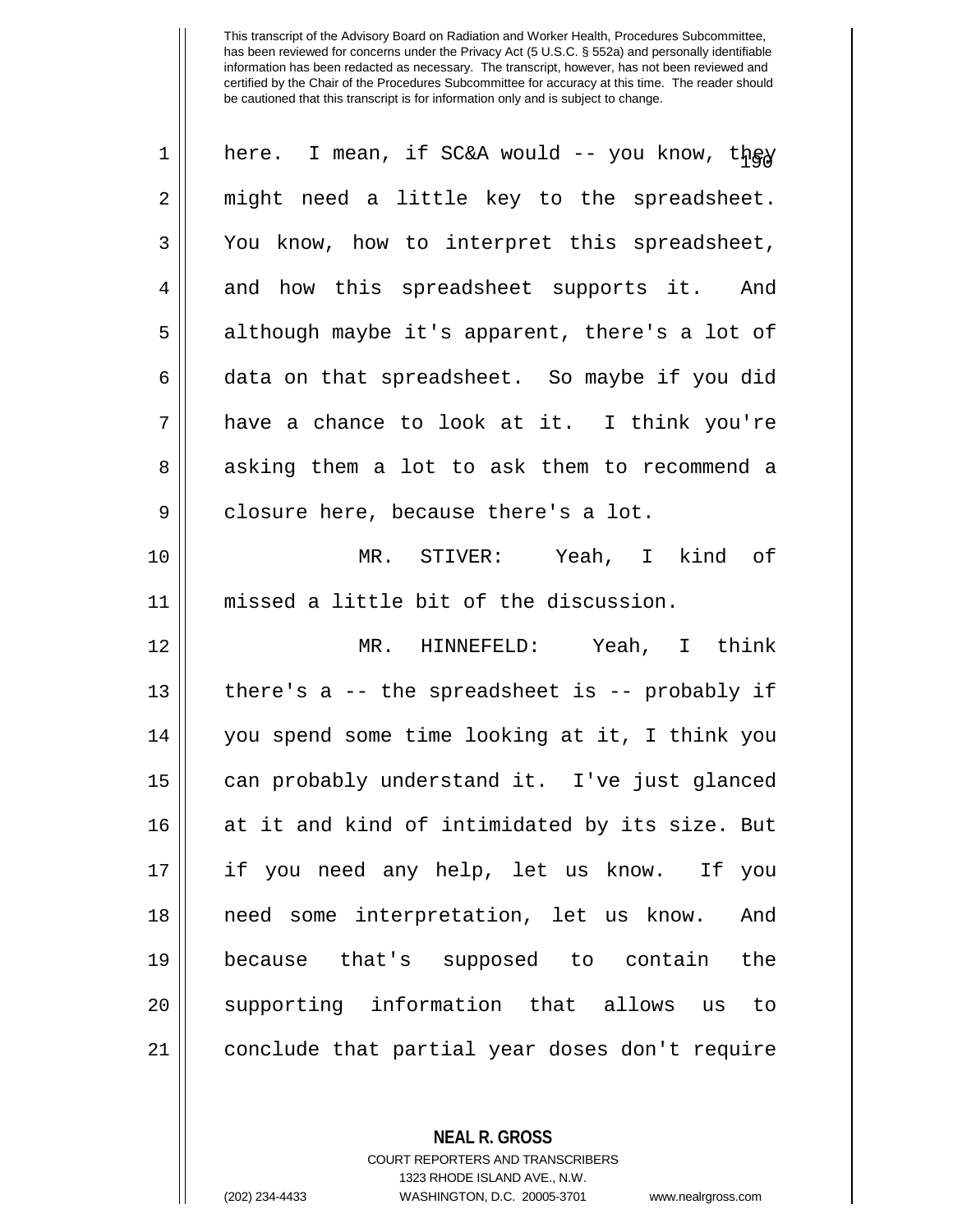This transcript of the Advisory Board on Radiation and Worker Health, Procedures Subcommittee, has been reviewed for concerns under the Privacy Act (5 U.S.C. § 552a) and personally identifiable information has been redacted as necessary. The transcript, however, has not been reviewed and certified by the Chair of the Procedures Subcommittee for accuracy at this time. The reader should be cautioned that this transcript is for information only and is subject to change.  $1 \parallel$  a different adjustment factor.  $191$ 2 MR. STIVER: Yeah. Let's go ahead  $3 \parallel$  and keep that open for now, and we'll go ahead 4 || and look through it and make any 5 | recommendations if we think that it needs some  $6 \parallel$  sort of a key. 7 CHAIR MUNN: Finding 1 will remain 8 || open in progress. Action next time is SC&A's. 9 Then we have -- am I correct, Lori 10 -- finding 3? 11 MS. MARION-MOSS: Right. And 12 finding 3 says a shallow dose adjustment 13 | factor may be required. Annual shallow doses, 14 || like penetrating doses received by CTWs, may 15 have been understated. In the event NIOSH -- 16 I don't need to read that. 17 And, Matt? Do you want to -- the 18 last item that I show with finding 3 is a 19 response from Matt last October. So since we 20 || are carrying over finding 1, we can assume  $21$  || that finding 3 also will be addressed in the

> COURT REPORTERS AND TRANSCRIBERS 1323 RHODE ISLAND AVE., N.W. (202) 234-4433 WASHINGTON, D.C. 20005-3701 www.nealrgross.com

**NEAL R. GROSS**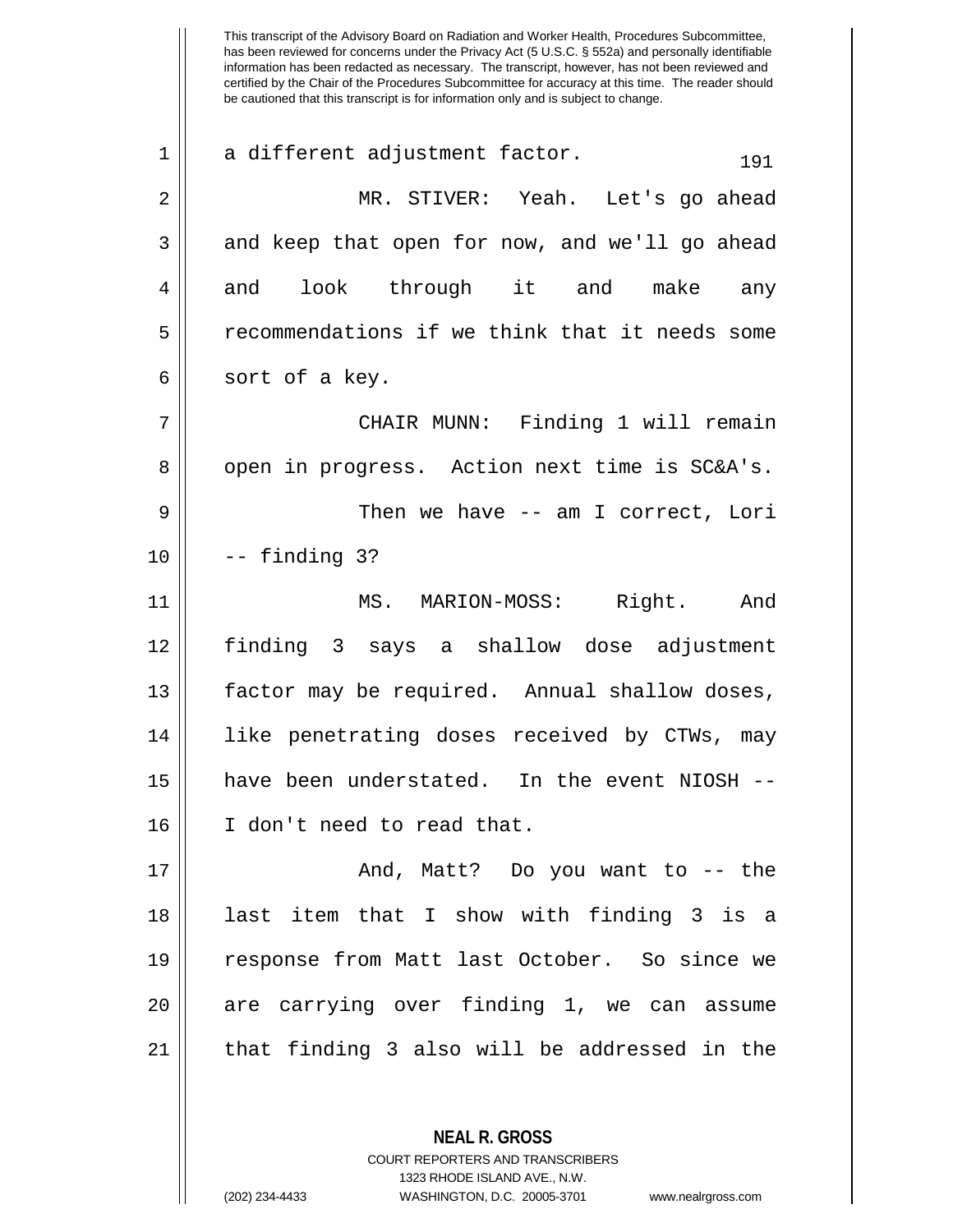This transcript of the Advisory Board on Radiation and Worker Health, Procedures Subcommittee, has been reviewed for concerns under the Privacy Act (5 U.S.C. § 552a) and personally identifiable information has been redacted as necessary. The transcript, however, has not been reviewed and certified by the Chair of the Procedures Subcommittee for accuracy at this time. The reader should be cautioned that this transcript is for information only and is subject to change. **NEAL R. GROSS** COURT REPORTERS AND TRANSCRIBERS 1323 RHODE ISLAND AVE., N.W. (202) 234-4433 WASHINGTON, D.C. 20005-3701 www.nealrgross.com  $1$  | response to finding 1. Is that correct, John? 2 || MR. STIVER: That is correct. 3 CHAIR MUNN: All right. Three is 4 a carryover, action SC&A. 5 And then is that all of them? 6 MS. MARION-MOSS: That's it, 7 Wanda. 8 CHAIR MUNN: All right. Very 9 || good. Thank you, Lori. 10 MR. SIEBERT: Wanda? 11 || CHAIR MUNN: Yes. 12 MR. SIEBERT: This is Scott 13 | Siebert. 14 | CHAIR MUNN: Yes. 15 MR. SIEBERT: I just wanted to 16 point out, on number 18, which was back in 17 Hanford, while you were doing this I was 18 || frantically doing some searching. 19 CHAIR MUNN: Yes. 20 MR. SIEBERT: The internal 21 dosimetry coworker tool for Hanford does have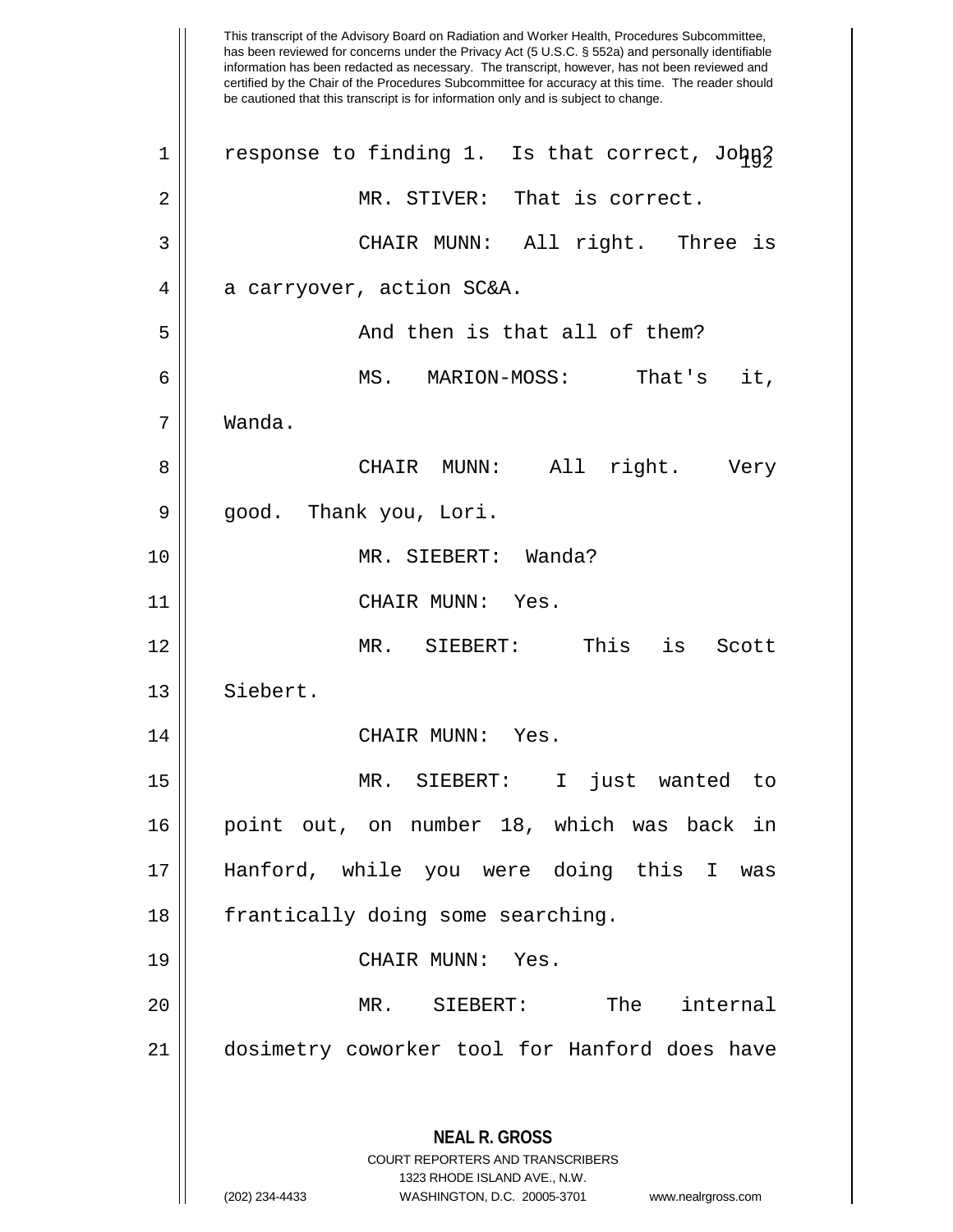has been reviewed for concerns under the Privacy Act (5 U.S.C. § 552a) and personally identifiable information has been redacted as necessary. The transcript, however, has not been reviewed and certified by the Chair of the Procedures Subcommittee for accuracy at this time. The reader should be cautioned that this transcript is for information only and is subject to change. **NEAL R. GROSS** COURT REPORTERS AND TRANSCRIBERS 1323 RHODE ISLAND AVE., N.W. (202) 234-4433 WASHINGTON, D.C. 20005-3701 www.nealrgross.com 1 | the construction trade worker information  $\frac{1}{4}$  $2 \parallel$  it, and it actually defaults to assuming that 3 the employee is a CTW unless the dose 4 Feconstructor changes the toggle to a non-CTW 5 individual. 6 So we do have that information 7 directly in the tool itself. 8 CHAIR MUNN: Oh, good. Does that 9 | make everybody feel better? 10 || MS. K. BEHLING: Yes. 11 CHAIR MUNN: Does that, in fact, 12 make it possible for us to close this? 13 || MS. K. BEHLING: Yes. 14 || CHAIR MUNN: Good. 15 MR. STIVER: SC&A agrees, go ahead 16 || and close it. 17 CHAIR MUNN: Thank you, John. When 18 we post item 18, we'll show as it was accepted 19 and closed as of this date. 20 || Anything else on PER 0014? 21 (No response.)

This transcript of the Advisory Board on Radiation and Worker Health, Procedures Subcommittee,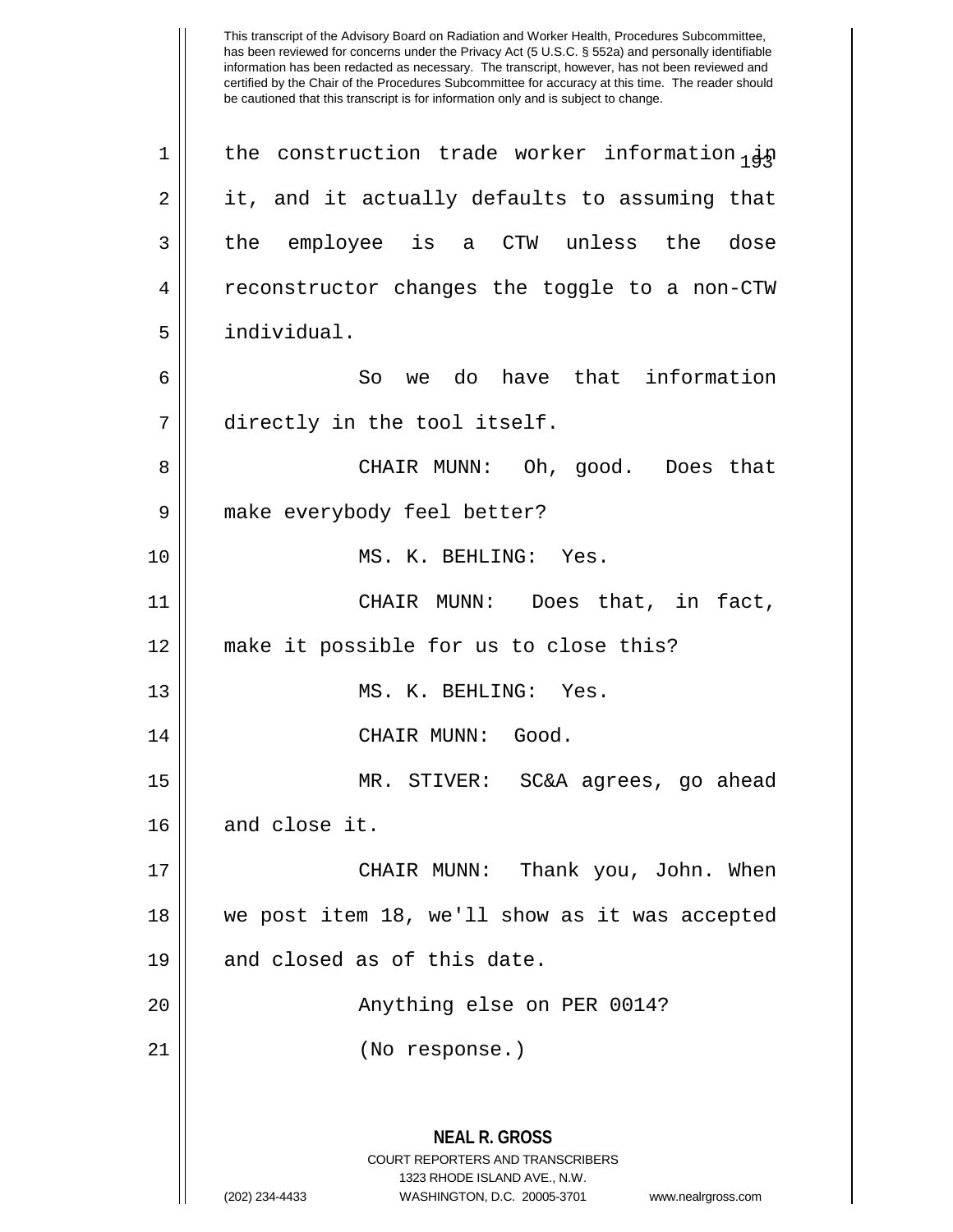has been reviewed for concerns under the Privacy Act (5 U.S.C. § 552a) and personally identifiable information has been redacted as necessary. The transcript, however, has not been reviewed and certified by the Chair of the Procedures Subcommittee for accuracy at this time. The reader should be cautioned that this transcript is for information only and is subject to change. <sup>194</sup> <sup>1</sup> CHAIR MUNN: Thank you for calling 2 || the in-progress items to my attention, Lori, I 3 || appreciate that. 4 | MS. MARION-MOSS: No problem. 5 CHAIR MUNN: If not, then we'll 6 move on to PROC-44. Status is, I believe John 7 Mauro is going to give us that. John? 8 DR. MAURO: Yes, I'm here. And  $9 \parallel$  the PROC-44 report, I have a copy of it here, 10 I don't know if you folks have it in front of 11 you. But basically we already prepared a 12 procedure, it's called the original PROC-44 13 || Special Exposure Cohort. It basically is  $14$  || guidance that ORAU gives to its -- well, to 15 its SEC petition reviewers on the process to 16 use. That effectively is done to comply with 17 || the requirements of Part 83. And we were 18 tasked to review that procedure, and the 19 report that you have in your hand is dated 20 | October 15th, 2012. 21 What our report really boils down

This transcript of the Advisory Board on Radiation and Worker Health, Procedures Subcommittee,

**NEAL R. GROSS** COURT REPORTERS AND TRANSCRIBERS 1323 RHODE ISLAND AVE., N.W. (202) 234-4433 WASHINGTON, D.C. 20005-3701 www.nealrgross.com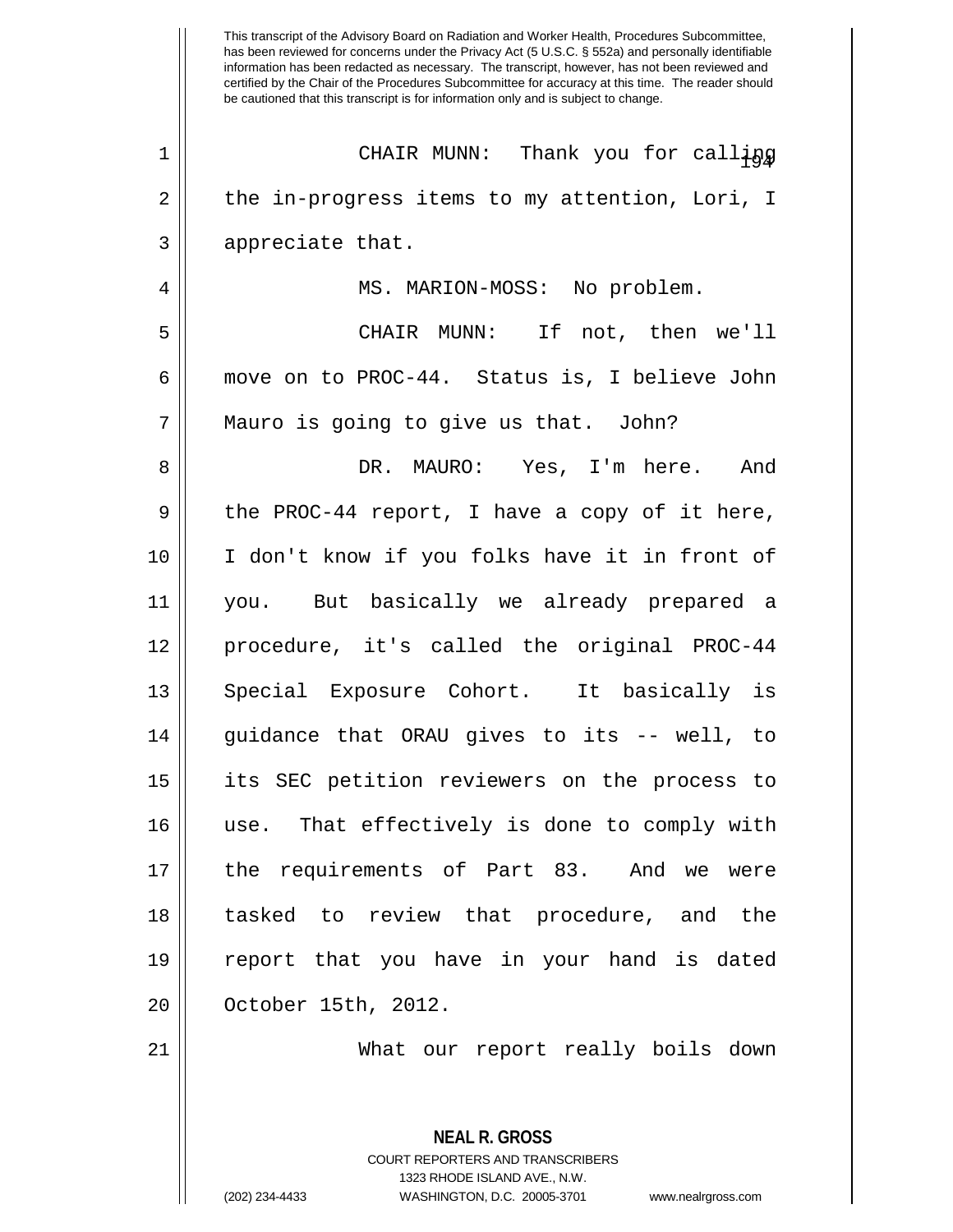| $\mathbf 1$    | to, it has three elements to it. They'rega     |
|----------------|------------------------------------------------|
| $\overline{2}$ | bunch of findings, but I think it's better we  |
| 3              | start with the macro. The three classes of     |
| 4              | investigations that we did that resulted in    |
| 5              | these findings are -- the first one is, there  |
| 6              | -- it turns out that NIOSH issued their own    |
| 7              | procedure relatively recently, more recently   |
| 8              | than this original PROC-44. I think it was     |
| $\mathsf 9$    | called 004, it's a DCAS procedure. So which    |
| 10             | basically -- so you can always think of it     |
| 11             | like there's like a hierarchy of documents.    |
| 12             | There is Part 83, which is the regulations for |
| 13             | what needs to be done to evaluate and make a   |
| 14             | decision regarding sufficient accuracy         |
| 15             | ultimately for an SEC.                         |
| 16             | Then underneath that are --                    |
| 17             | feeding into that, implementing that           |
| 18             | regulation is a DCAS-PR-004. Yes, DCAS-PR-     |
| 19             | 004. And then below that is a hierarchy of     |
| 20             | guidance. ORAU has its procedure that it       |
| 21             | follows.                                       |

**NEAL R. GROSS** COURT REPORTERS AND TRANSCRIBERS 1323 RHODE ISLAND AVE., N.W.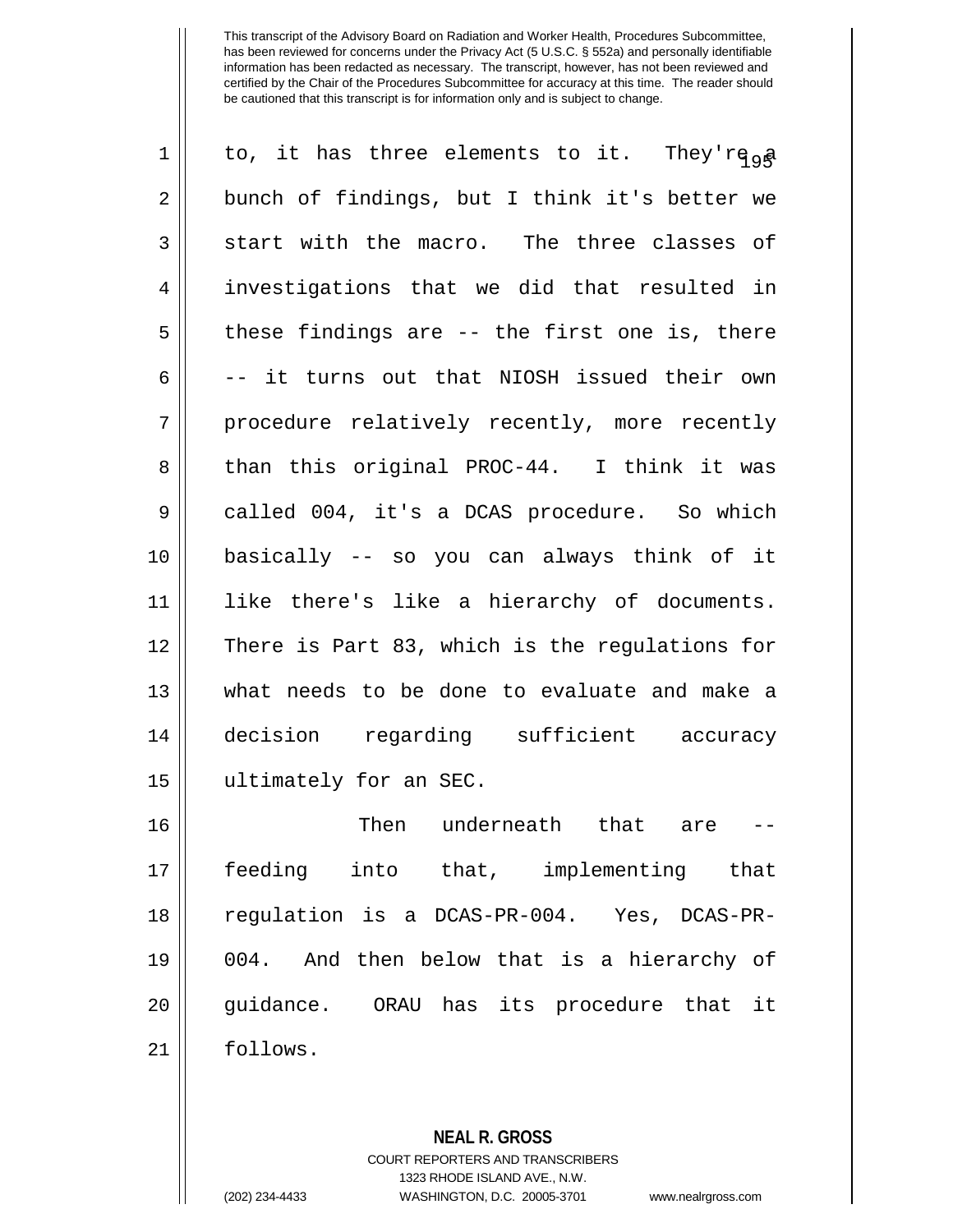| $\mathbf 1$ | Now, what happened here is that $_{1}\psi_{\beta}$                                              |
|-------------|-------------------------------------------------------------------------------------------------|
| 2           | were asked to review the ORAU PROC-44, which                                                    |
| 3           | was written a while ago before DCAS-PR-004 was                                                  |
| 4           | written. So one of our first classes of                                                         |
| 5           | findings is what I would call<br>more                                                           |
| 6           | administrative, in that we had six findings                                                     |
| 7           | that there seems to be incompatibilities                                                        |
| 8           | between the flow of direction and instruction                                                   |
| 9           | given. Starting with the Part 83, flowing to                                                    |
| 10          | DCAS-PR-004 and then flowing down to PROC-44.                                                   |
| 11          | And there were six of those.                                                                    |
| 12          | So let's first see if we can --                                                                 |
| 13          | and there was a response that was provided in                                                   |
| 14          | writing by NIOSH related to the first -- well,                                                  |
| 15          | I'll call it six findings which deal with this                                                  |
| 16          | administrative incongruity. So I'll call it                                                     |
| 17          | that. And there was a response to each of                                                       |
| 18          | those.                                                                                          |
| 19          | And Steve Ostrow, who I believe is                                                              |
| 20          | on the line --                                                                                  |
| 21          | DR. OSTROW: Yeah, I'm here.                                                                     |
|             | <b>NEAL R. GROSS</b><br><b>COURT REPORTERS AND TRANSCRIBERS</b><br>1323 RHODE ISLAND AVE., N.W. |
|             | (202) 234-4433<br>WASHINGTON, D.C. 20005-3701<br>www.nealrgross.com                             |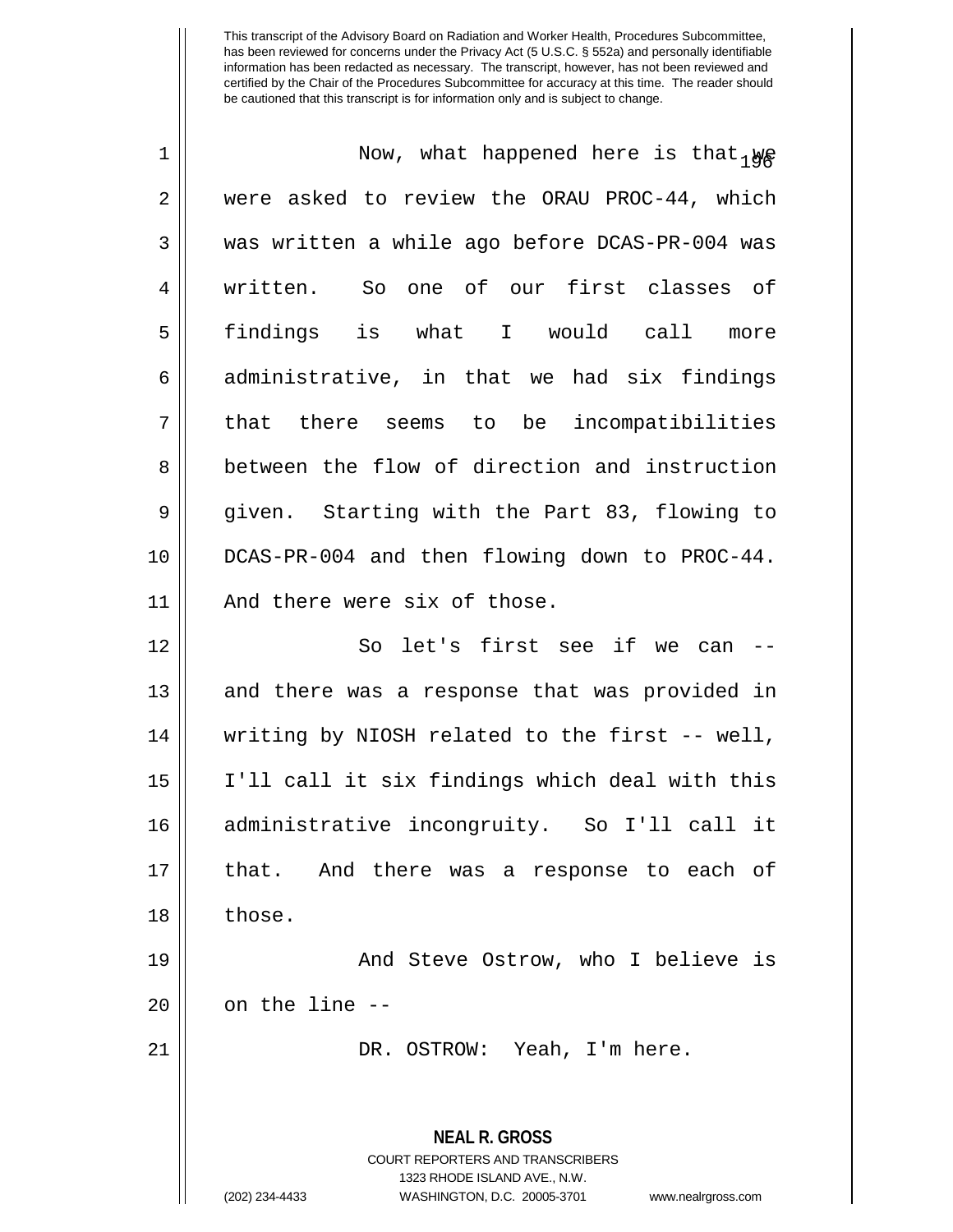| $\mathbf 1$ | DR. MAURO: Great, thanks, Steve <sub>197</sub> |
|-------------|------------------------------------------------|
| 2           | He could relate to you -- he                   |
| 3           | looked at those responses and what the plans   |
| 4           | are to deal with the concerns we raised.       |
| 5           | And, Steve, if you could summarize             |
| 6           | our recommendations regarding closure of one   |
| 7           | through six?                                   |
| 8           | DR. OSTROW: Well, the                          |
| 9           | recommendations basically on NIOSH, the last   |
| 10          | time I looked at the Board Review System, all  |
| 11          | of them begin "ORAU is currently revising      |
| 12          | ORAU-PROC-44 to match the applicable content   |
| 13          | in DCAS-PR-004, Rev 1." So it's basically      |
| 14          | that their revised procedure, the ORAU-PROC-   |
| 15          | 44, the revised one when it comes out, will    |
| 16          | address all of these issues.                   |
| 17          | lot of those issues arose<br>$\mathbf{A}$      |
| 18          | because there was mismatch between the ORAU    |
| 19          | PROC and the DCAS-PR-004. And, of course,      |
| 20          | there's five or six years' difference in the   |
| 21          | issue date between the two.                    |

COURT REPORTERS AND TRANSCRIBERS 1323 RHODE ISLAND AVE., N.W. (202) 234-4433 WASHINGTON, D.C. 20005-3701 www.nealrgross.com

**NEAL R. GROSS**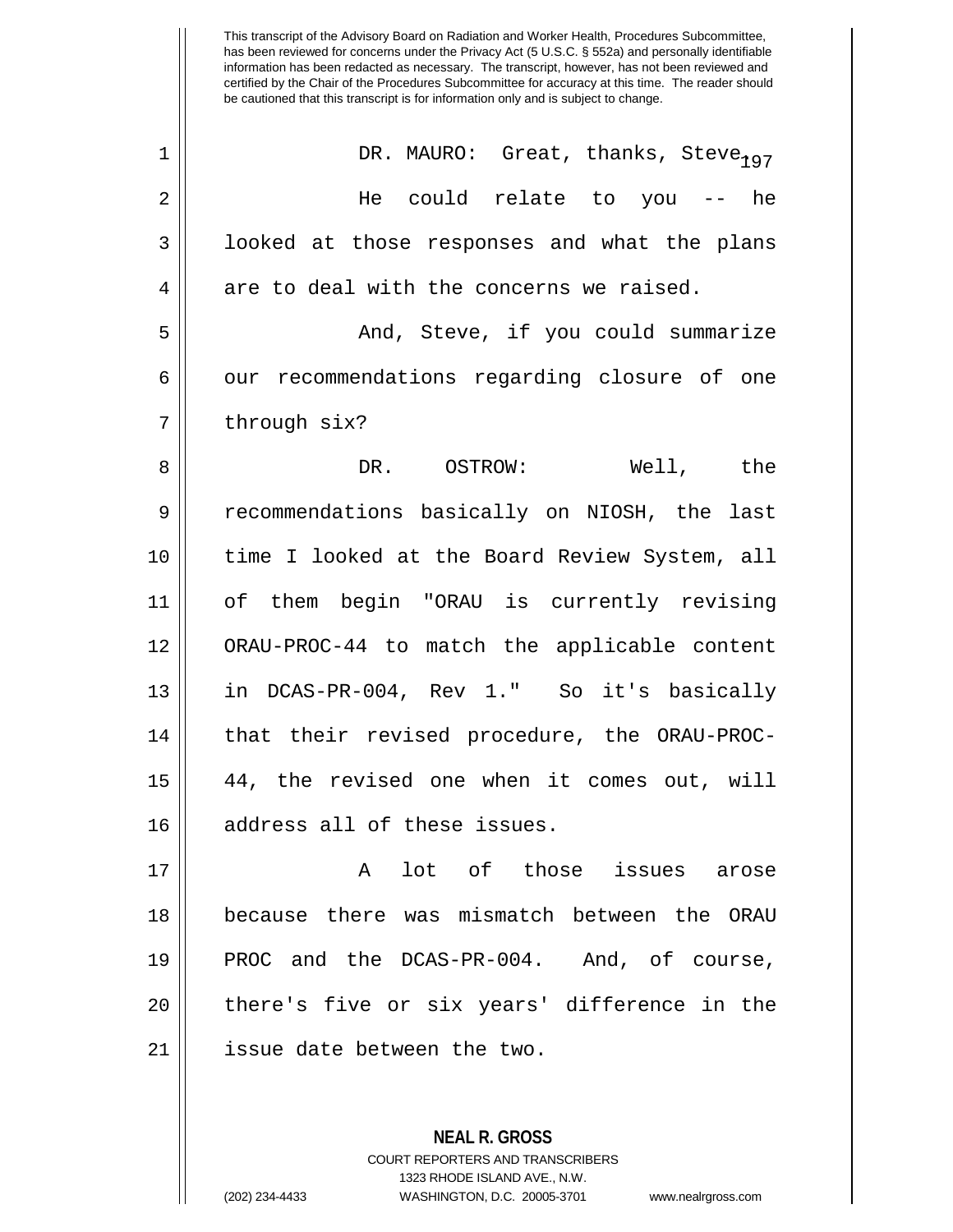has been reviewed for concerns under the Privacy Act (5 U.S.C. § 552a) and personally identifiable information has been redacted as necessary. The transcript, however, has not been reviewed and certified by the Chair of the Procedures Subcommittee for accuracy at this time. The reader should be cautioned that this transcript is for information only and is subject to change. **NEAL R. GROSS** 1 || So the first -- all six of the  $\frac{1}{108}$  $2 \parallel$  the first six of the findings are all, I 3 guess, in abeyance until we see the new 4 | procedure. 5 MR. MARSCHKE: Well, wait a 6 minute. This is Steve Marschke. 7 We recommended they be put in 8 || abeyance. The Subcommittee hasn't put them in 9 | abeyance. 10 DR. OSTROW: Okay, yes. And can 11 we recommend the six going in -- the one 12 through six go in abeyance until we actually 13 || see the revised PROC-44? 14 CHAIR MUNN: If we put this into 15 abeyance, then from our standpoint, SC&A has 16 accepted the proposals that have been made 17 || with respect to changes. 18 DR. OSTROW: Well, Wanda, the 19 proposals, at least if I'm reading it 20 || correctly, that NIOSH has made is basically 21 || they're saying they're going to incorporate,

> COURT REPORTERS AND TRANSCRIBERS 1323 RHODE ISLAND AVE., N.W.

This transcript of the Advisory Board on Radiation and Worker Health, Procedures Subcommittee,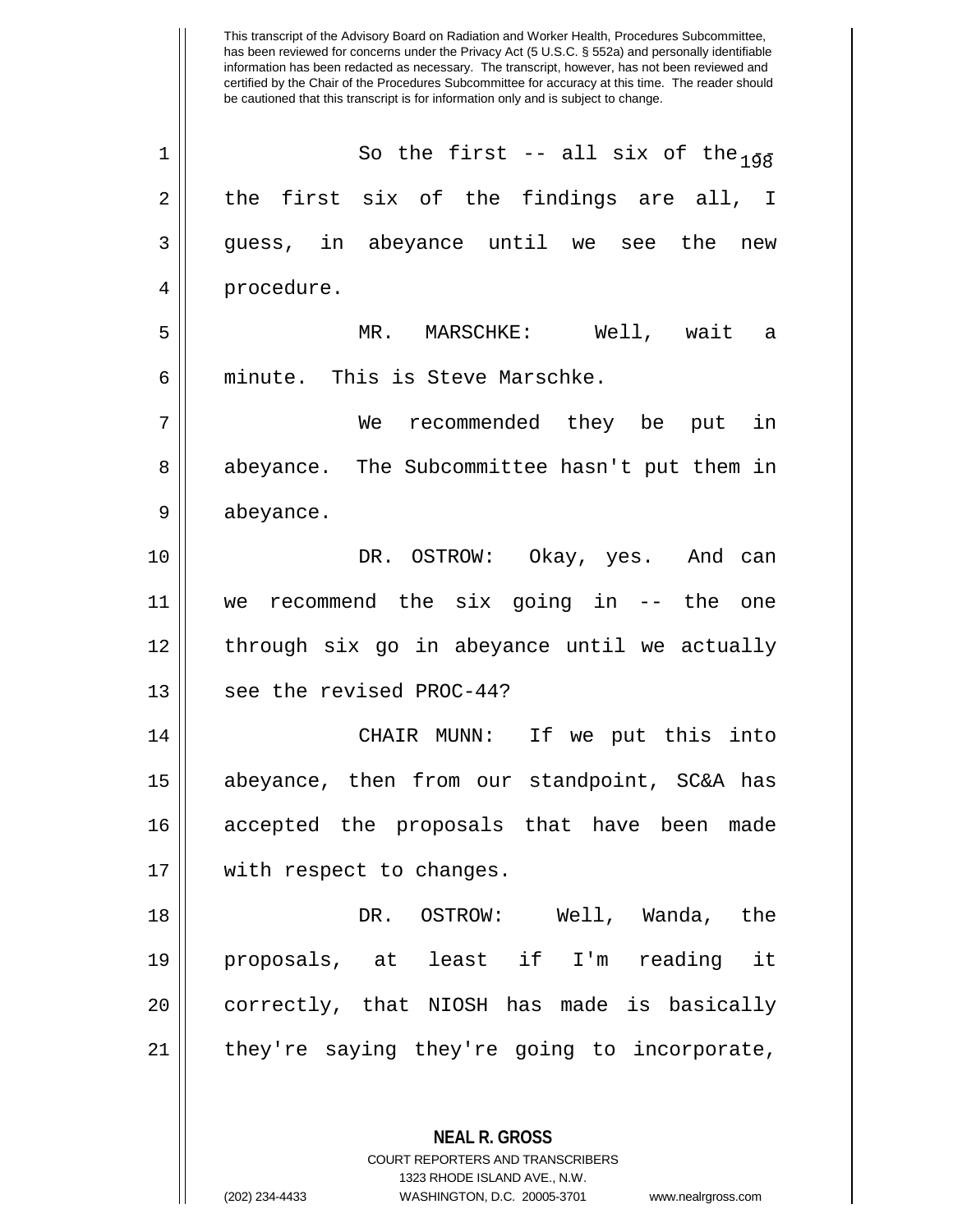This transcript of the Advisory Board on Radiation and Worker Health, Procedures Subcommittee, has been reviewed for concerns under the Privacy Act (5 U.S.C. § 552a) and personally identifiable information has been redacted as necessary. The transcript, however, has not been reviewed and certified by the Chair of the Procedures Subcommittee for accuracy at this time. The reader should be cautioned that this transcript is for information only and is subject to change. **NEAL R. GROSS** COURT REPORTERS AND TRANSCRIBERS 1323 RHODE ISLAND AVE., N.W.  $1 \parallel$  you know, in the revised PROC.  $199$ 2 CHAIR MUNN: Yes. 3 DR. OSTROW: Until we see it,  $4 \parallel$  though, we can't actually comment on it, at 5 || least not detailed. They're saying, yeah,  $6 \parallel$  we're agreeing that we'll take care of it. 7 I mean, does NIOSH disagree with 8 ll that assessment? 9 MR. HINNEFELD: Yeah, when the 10 || review came up, we recognized that the ORAU 11 procedure was badly out of date and needs to 12 be revised. And so it will be revised to make 13 || it consistent. I mean, I don't see the issue. 14 || I mean, almost every other time when we've put 15 something in abeyance, before we end up 16 closing it, you know, the Subcommittee takes 17 || another look at how the change was actually 18 made. And did we make the change in 19 || accordance with what was expected. 20 DR. OSTROW: Yeah. 21 MR. HINNEFELD: So I don't see the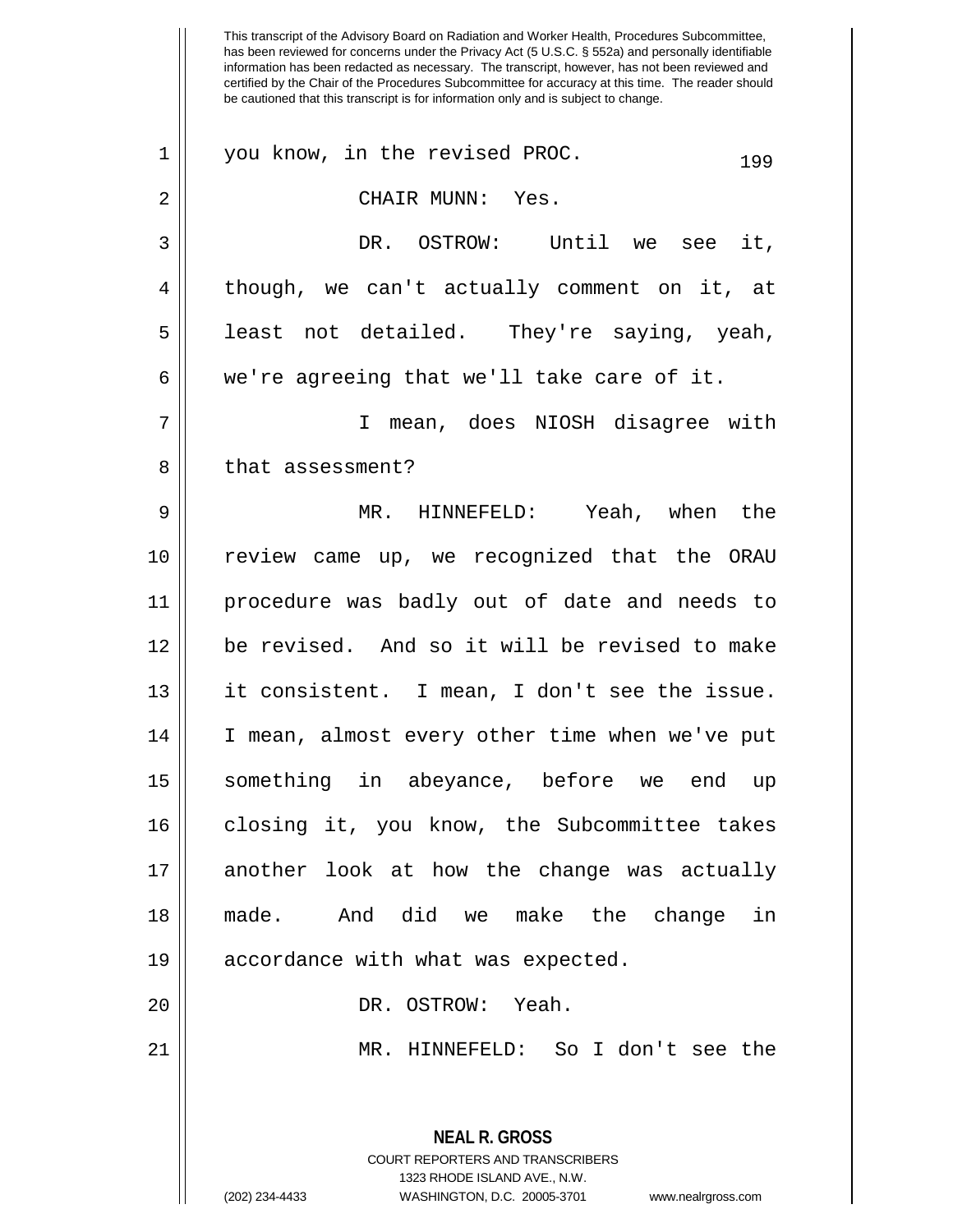**NEAL R. GROSS** COURT REPORTERS AND TRANSCRIBERS  $\begin{array}{c|c|c|c|c} 1 & \text{issue here.} \end{array}$  200 2 DR. OSTROW: I think we agree with  $3 \mid y$ ou. 4 DR. MAURO: I think this is really 5 a matter of catch-up. Making sure that 6 || everything lines up. And there's really  $7 \parallel$  nothing -- certainly it would be good for --8 certainly an abeyance. When the new version  $9 \parallel$  comes out, we can just tick off, oh, yeah, 10 they revised it. Revised it. But we have no 11 doubt that it's a straightforward process, 12 just to update PROC-44. 13 CHAIR MUNN: I'm glad this 14 | encompasses all six findings. 15 || DR. OSTROW: Yes, the first six. 16 MR. HINNEFELD: The first six. 17 CHAIR MUNN: Then we'll make that 18 notation and place it in abeyance, if that's 19 in conjunction with -- 20 MR. STIVER: Yes, we'll go ahead  $21$  || and place it in abeyance, the first six.

1323 RHODE ISLAND AVE., N.W.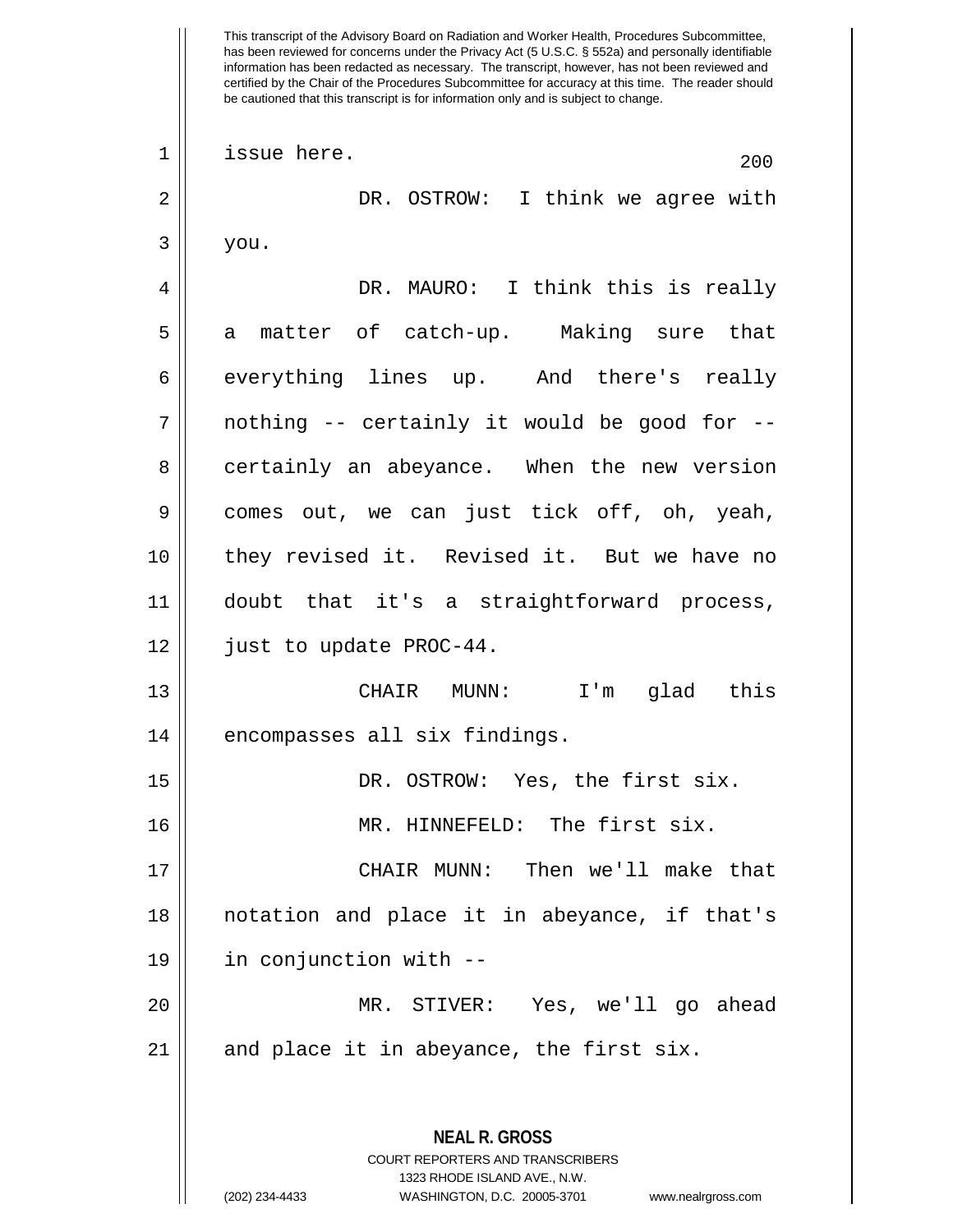| $\mathbf 1$ | CHAIR MUNN: Yes. Ted?<br>201                                                                                                                                           |
|-------------|------------------------------------------------------------------------------------------------------------------------------------------------------------------------|
| 2           | MR. KATZ: Yeah. Just -- and I                                                                                                                                          |
| 3           | think we talked about this, but the slip-up                                                                                                                            |
| 4           | here was just, as a whole, everybody, however                                                                                                                          |
| 5           | it worked out, which we want to do better is                                                                                                                           |
| 6           | that, if we had understood better the                                                                                                                                  |
| 7           | situation with PROC-44, we would never have                                                                                                                            |
| 8           | assigned this. Because it was silly to assign                                                                                                                          |
| 9           | SC&A to spend their time doing something when                                                                                                                          |
| 10          | it was really just an out of date document                                                                                                                             |
| 11          | that was recognized already was out of date.                                                                                                                           |
| 12          | CHAIR MUNN: Any objection or any                                                                                                                                       |
| 13          | comment from the Committee Members? Josie?                                                                                                                             |
| 14          | MEMBER BEACH: I agree.                                                                                                                                                 |
| 15          | CHAIR MUNN: Paul?                                                                                                                                                      |
| 16          | MEMBER ZIEMER: No objection.                                                                                                                                           |
| 17          | DR. OSTROW: This is Steve Ostrow.                                                                                                                                      |
| 18          | Can I just ask a question of NIOSH?                                                                                                                                    |
| 19          | What's your schedule? When do you                                                                                                                                      |
| 20          | think you'll actually issue the Rev 1?                                                                                                                                 |
| 21          | MR. HINNEFELD: I don't think we                                                                                                                                        |
|             | <b>NEAL R. GROSS</b><br><b>COURT REPORTERS AND TRANSCRIBERS</b><br>1323 RHODE ISLAND AVE., N.W.<br>(202) 234-4433<br>WASHINGTON, D.C. 20005-3701<br>www.nealrgross.com |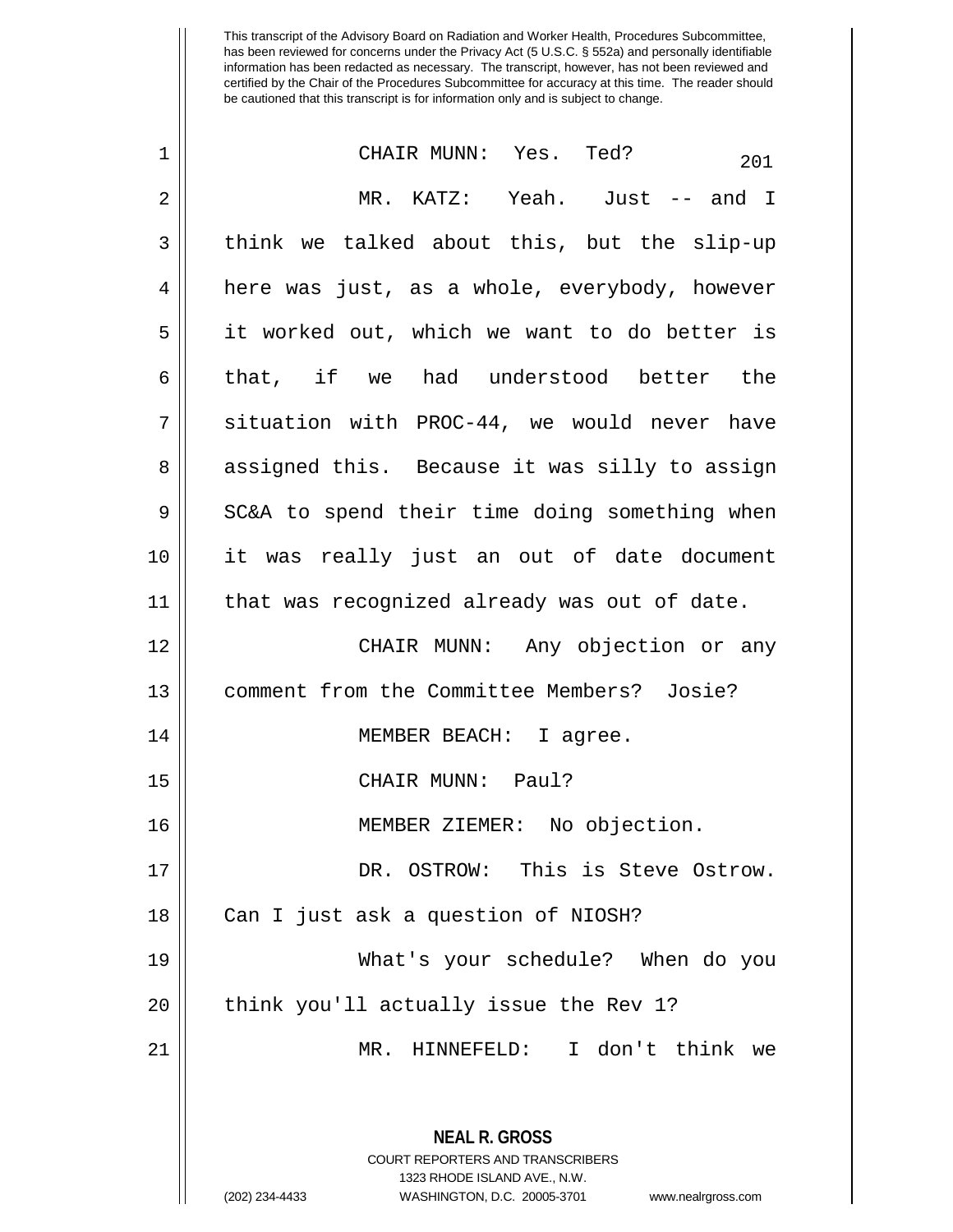has been reviewed for concerns under the Privacy Act (5 U.S.C. § 552a) and personally identifiable information has been redacted as necessary. The transcript, however, has not been reviewed and certified by the Chair of the Procedures Subcommittee for accuracy at this time. The reader should be cautioned that this transcript is for information only and is subject to change. 1 || have that on a schedule, unless ORAU wants, to  $2 \parallel$  offer anything. I don't know of a schedule 3 date for it. 4 DR. OSTROW: Okay. 5 DR. MAURO: I could -- should I  $6 \parallel$  continue now going on to the -- what I would 7 || call now the more technical comments? 8 CHAIR MUNN: I believe so. Please. 9 DR. MAURO: Okay. Now, there are, 10 I believe, three technical comments that have 11 come out. And I think it's 7, 8, 9, maybe a  $12 \parallel 10 - -7$ , 8, 9 and 10. And, again, we need to 13  $\parallel$  group these -- and, Ted, in this case, I would 14 || agree regarding the fact that we maybe jumped 15  $\parallel$  the gun on 44, except that I think that some 16 || of the things that we had to say in findings 7 17 || through 10 add some value and are timely. And  $18$  || the reason I say that is  $-5$  I'll explain. 19 You know, we could go through each  $20$  || one, but it's more important to talk about it 21 conceptually. The way in which PROC-44 reads

This transcript of the Advisory Board on Radiation and Worker Health, Procedures Subcommittee,

COURT REPORTERS AND TRANSCRIBERS 1323 RHODE ISLAND AVE., N.W. (202) 234-4433 WASHINGTON, D.C. 20005-3701 www.nealrgross.com

**NEAL R. GROSS**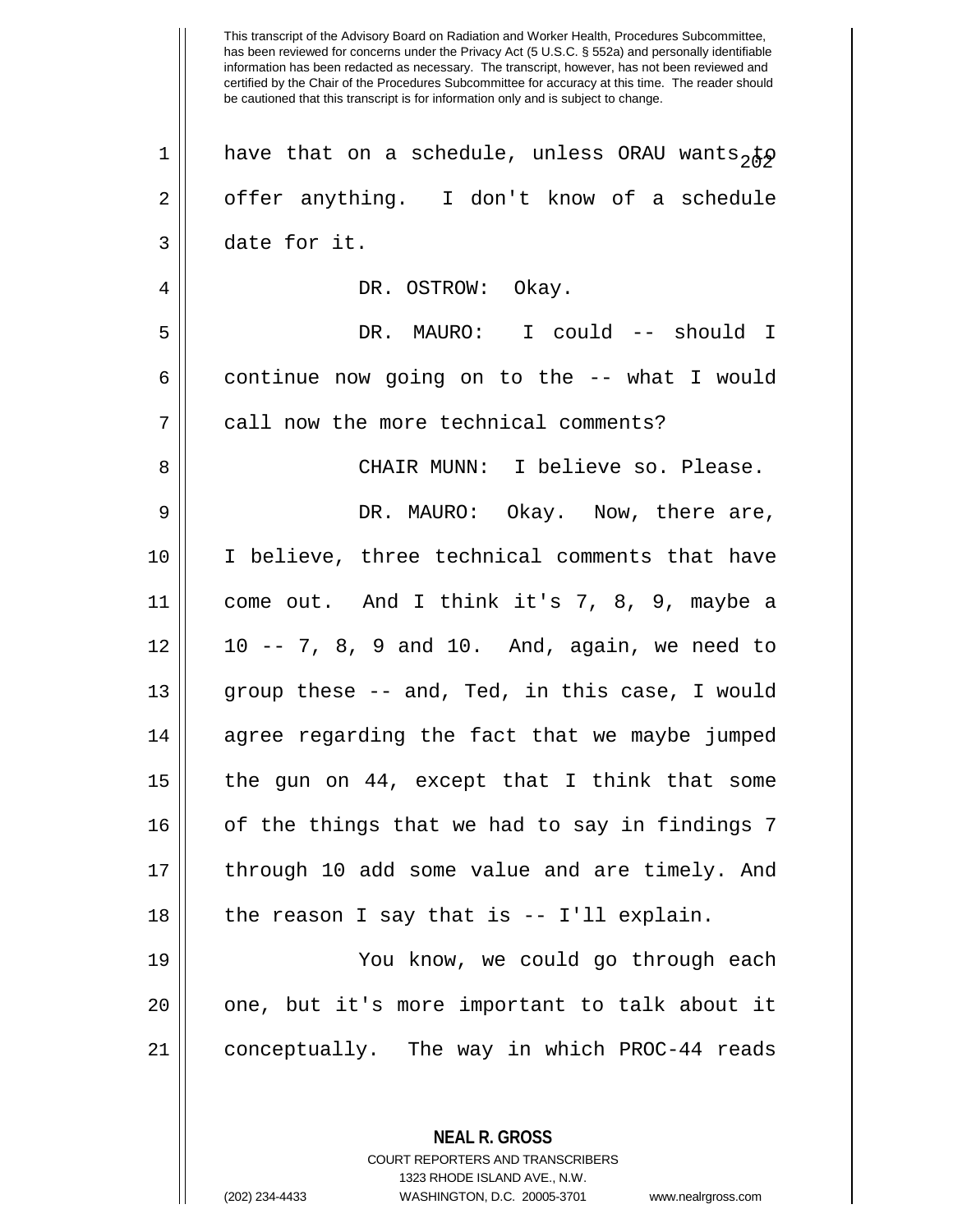| $\mathbf 1$ | is the emphasis -- and this is staring with    |
|-------------|------------------------------------------------|
| 2           | finding 7, but they also pull together -- the  |
| 3           | emphasis is on going back to Site Profile.     |
| 4           | And, in effect, the Site profile becomes the   |
| 5           | prime document that's used to evaluate the SEC |
| 6           | petition and prepare the Petition Evaluation   |
| 7           | Report.                                        |
| 8           | And, in addition, the way that                 |
| 9           | PROC-44 is written, it emphasizes that the     |
| 10          | dose reconstructions that already were         |
| 11          | performed as this is how you -- where you      |
| 12          | start.                                         |
| 13          | Our concern is really on<br>two                |
| 14          | levels. One, I think the place that you start  |
| 15          | your review of an SEC petition is not with the |
| 16          | Site Profile or previously performed cases. It |
| 17          | should go back to the original data. And I     |
| 18          | don't think the Site Profile, the kind of      |
| 19          | words that are used in the write-up, was never |
| 20          | intended to be the protocol for reviewing SEC  |
| 21          | petitions. And the kind of information that's  |

**NEAL R. GROSS** COURT REPORTERS AND TRANSCRIBERS

1323 RHODE ISLAND AVE., N.W. (202) 234-4433 WASHINGTON, D.C. 20005-3701 www.nealrgross.com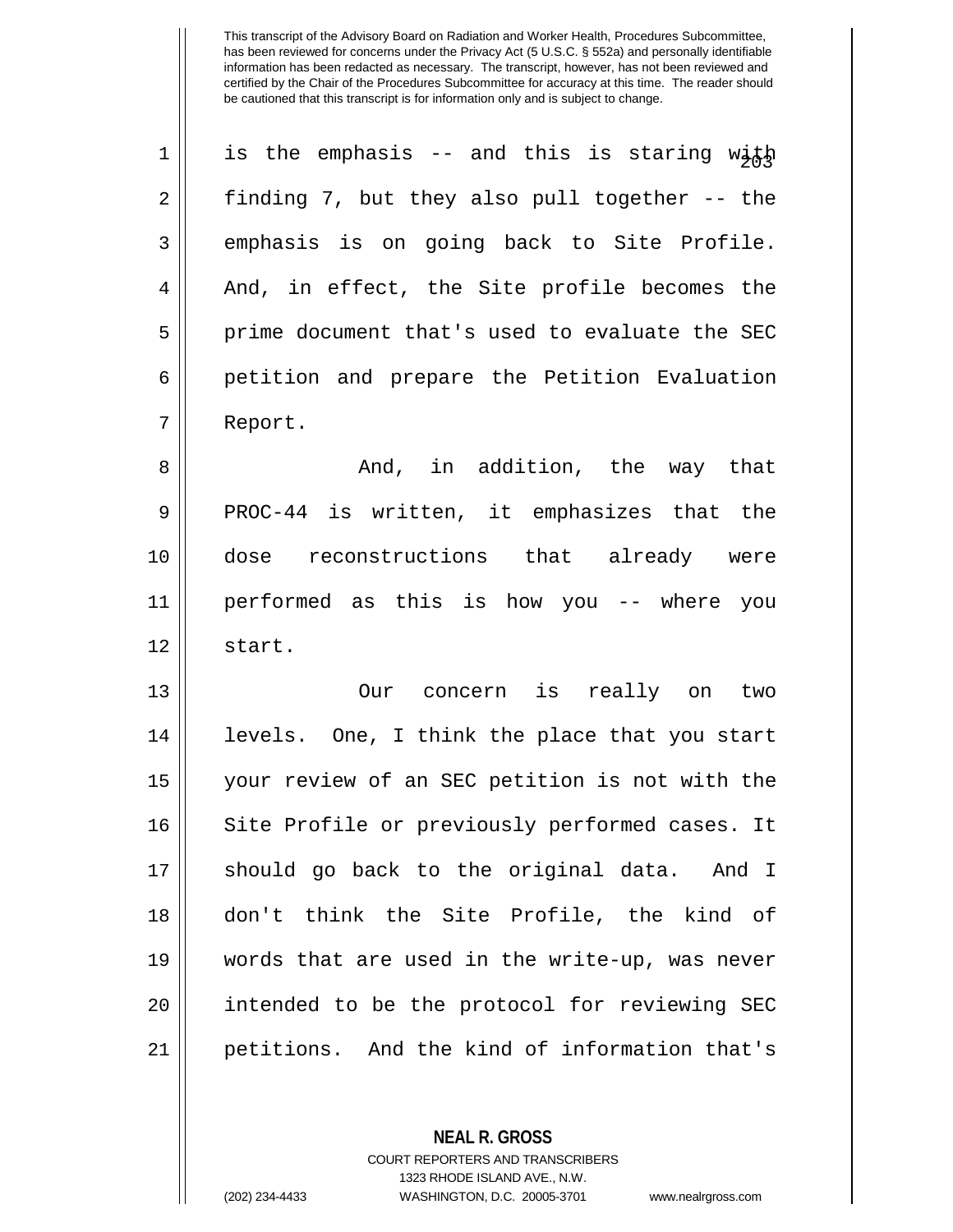| $\mathbf 1$ | there were developed as works in progress and  |
|-------------|------------------------------------------------|
| 2           | are useful to the dose reconstructor.          |
| 3           | But it really doesn't go to the                |
| 4           | issues related to data completeness, data      |
| 5           | inaccuracy and data sufficiency. And so I      |
| 6           | would -- one of our findings is that there's a |
| 7           | need to give more explicit direction to the    |
| 8           | people doing the SEC Petition Evaluation       |
| 9           | Report on the process you go through to check  |
| 10          | data completeness, data accuracy and           |
| 11          | sufficiency. And in a funny sort of way,       |
| 12          | that's exactly what SC&A does when we are      |
| 13          | asked to review an SEC.                        |
| 14          | We go in and we dive into the                  |
| 15          | data. Do you have measurements of this and     |
| 16          | of that by different categories of workers, et |
| 17          | cetera, et cetera, it goes on. And to a        |
| 18          | certain degree, the current version of PROC-   |
| 19          | 44, the old version we reviewed, has some of   |
| 20          | that language, but that sort of comes toward   |
| 21          | the end.                                       |
|             |                                                |

**NEAL R. GROSS** COURT REPORTERS AND TRANSCRIBERS

1323 RHODE ISLAND AVE., N.W. (202) 234-4433 WASHINGTON, D.C. 20005-3701 www.nealrgross.com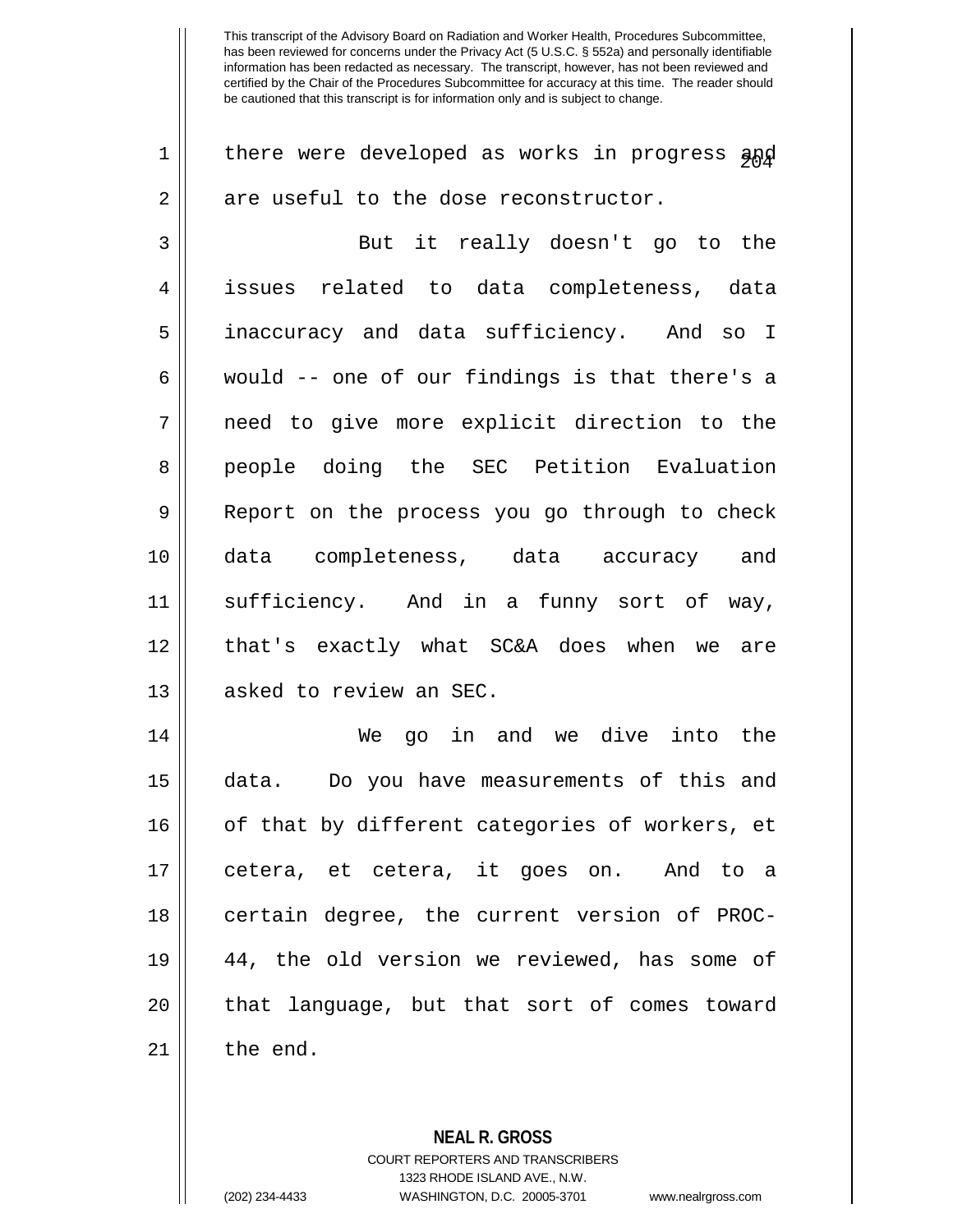| $\mathbf 1$    | And so the findings we have <sub>20</sub> E    |
|----------------|------------------------------------------------|
| $\overline{2}$ | would say are more along the lines of          |
| 3              | suggestions. The finding is something where    |
| 4              | we found something that was incorrect. And     |
| 5              | I'm not saying there's anything incorrect      |
| 6              | here. There's nothing about what was written   |
| 7              | here that it could really be said is           |
| 8              | incorrect.                                     |
| 9              | What we are really, quite frankly,             |
| 10             | trying to do is that, SC&A has benefitted from |
| 11             | ten years of reviewing -- well, yeah, ten      |
| 12             | years of reviewing about 34 SEC petition and   |
| 13             | Petition Evaluation Reports. And we've         |
| 14             | encountered so many different kinds of         |
| 15             | circumstances, each one is unique. There's no  |
| 16             | doubt about it.                                |
| 17             | it always goes toward the<br>But               |
| 18             | completeness of the data, the accuracy of the  |
| 19             | data, the adequacy of the data, and whether or |
| 20             | there's<br>issue-related<br>an<br>data<br>not  |
| 21             | falsification. You know, if the data upon      |

**NEAL R. GROSS** COURT REPORTERS AND TRANSCRIBERS 1323 RHODE ISLAND AVE., N.W.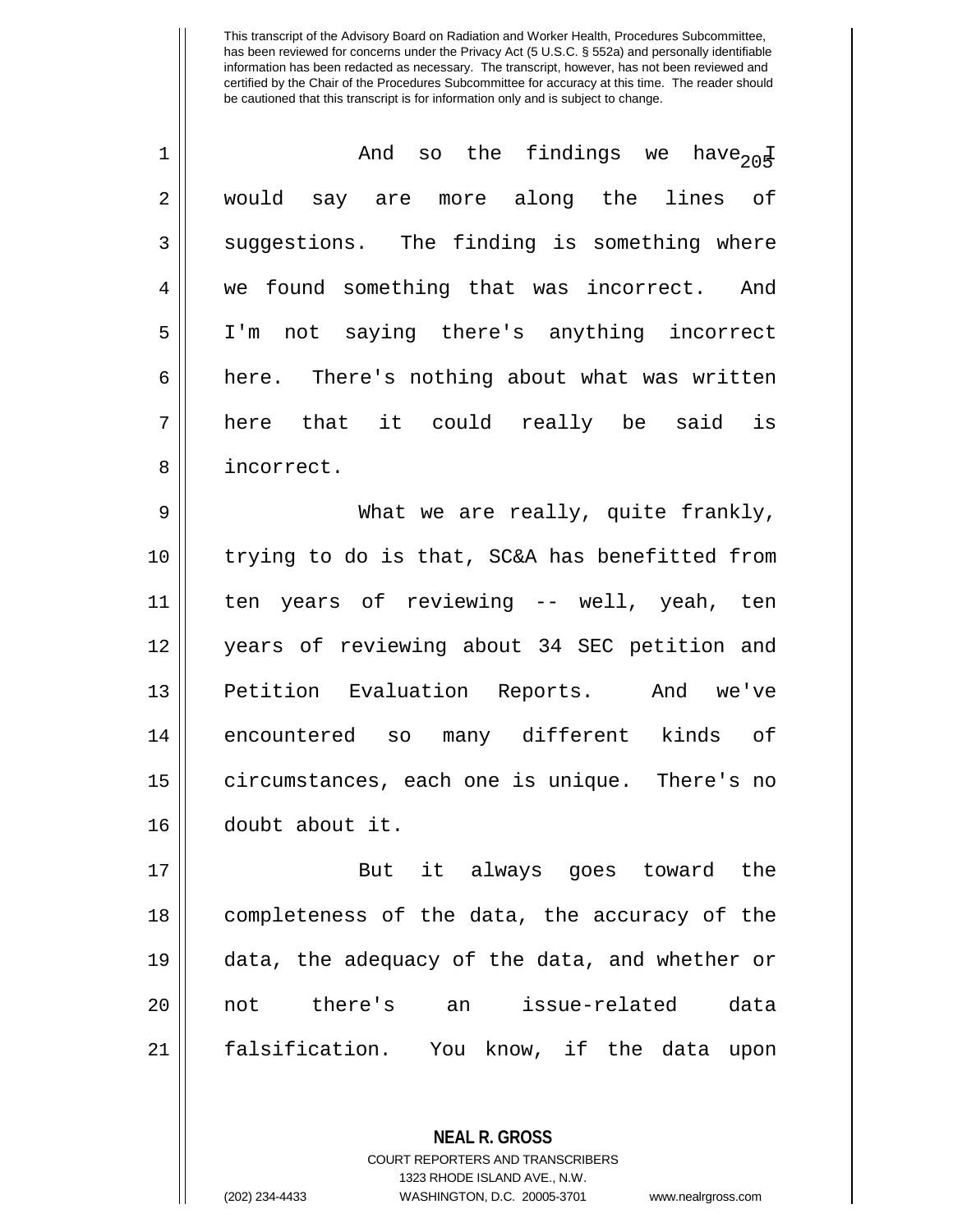1 || which everything is based can pass the testa  $2 \parallel$  those tests, and we come out of this  $-$  SC&A 3 comes out of it saying I think you've got  $4 \parallel$  solid data and is complete and accurate and so 5 | forth.

6 || But you see that the emphasis goes 7 toward the data. And in each case what we do 8 || is really creative. We sit down with the data  $9 \parallel$  and we say, what do we have to do to convince 10 ourselves that you have enough trade worker 11 data, that you have -- you know, I would say, 12 the flagship of lessons learned in terms of 13 || process would be Fernald. In terms of what we 14 || just went through, as everyone's experienced  $15$  | over the last couple of days.

16 || So I guess all I'm really saying here with my comment is that to get to data completeness, data accuracy, and it turns out I was listening to -- I was part of the group listening to the original sufficient accuracy Work Group meeting a week or so ago. And then

**NEAL R. GROSS**

COURT REPORTERS AND TRANSCRIBERS 1323 RHODE ISLAND AVE., N.W.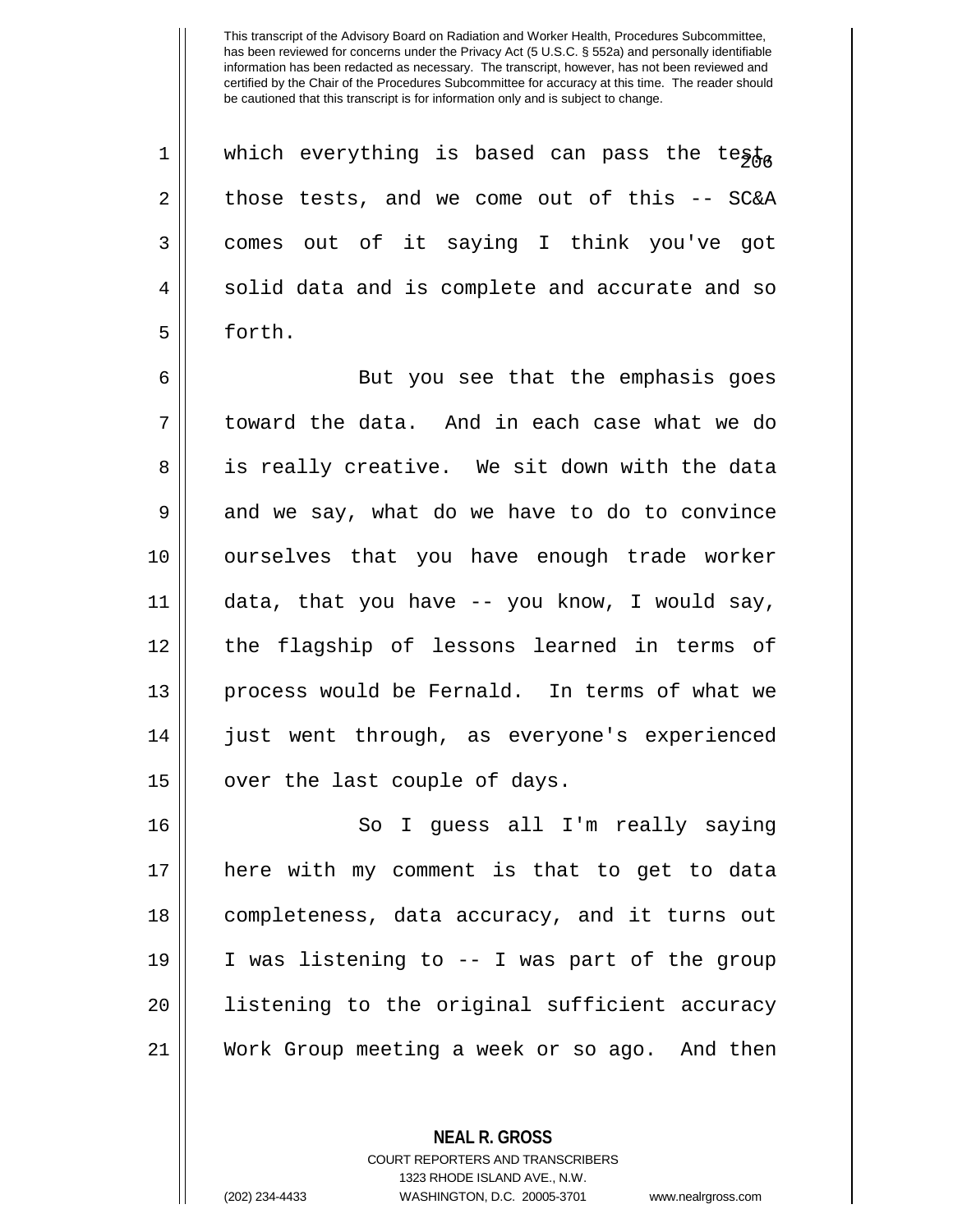| $\mathbf{1}$   | again I listened to the discussion, and the    |
|----------------|------------------------------------------------|
| $\overline{2}$ | slides that were, you know, put up that NIOSH  |
| 3              | prepared. It was yesterday or day before       |
| $\overline{4}$ | yesterday. And I would say that those, the     |
| 5              | slides, those three pages of slides were right |
| б              | on target.                                     |

 So I guess where I'm headed is 8 || some of the concept suggestions concerns that I wrote up and we wrote up in findings 7 through 10 are answered. They're answered primarily with the three-page checklist or outline that -- when I looked at it I said, || bingo, that's it. That's what -- that's the answer. And it was the checklist or outline -  $\vert$  - and maybe Stu could address, you know, what 16 || the intent was of that.

17 || But what I saw there was exactly 18 || the direction that I felt PROC-44 should be 19 || based on. That type of approach.

20 So, in my mind, I think that a lot 21 of my concerns that were raised in 7 through

> **NEAL R. GROSS** COURT REPORTERS AND TRANSCRIBERS 1323 RHODE ISLAND AVE., N.W. (202) 234-4433 WASHINGTON, D.C. 20005-3701 www.nealrgross.com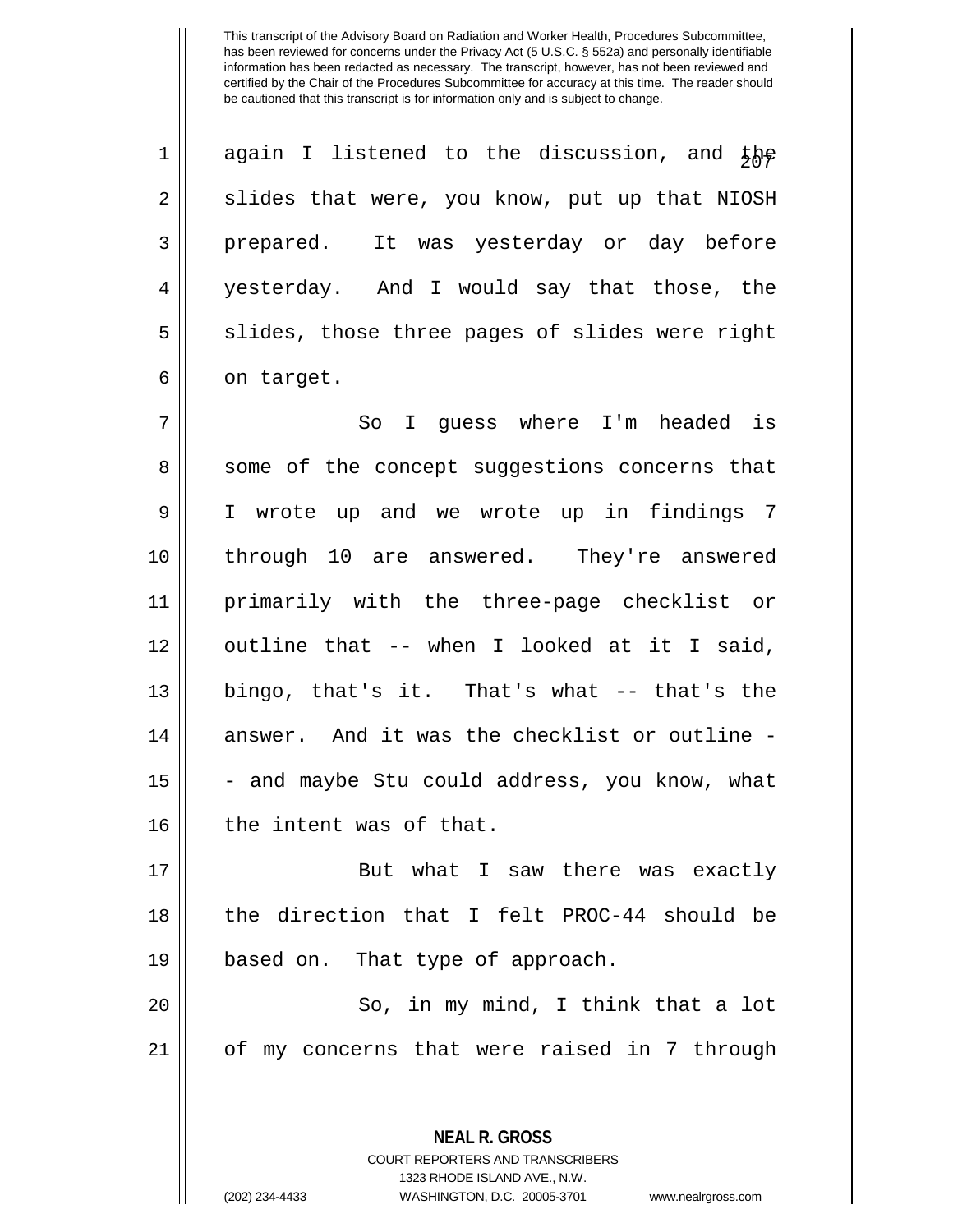**NEAL R. GROSS** COURT REPORTERS AND TRANSCRIBERS 1 | 10 have been resolved with regard -- by just 2 || looking at that three-page checklist. That is  $3 \parallel$  exactly the direction that I feel needs to be 4 l taken. 5 || So these are kind of funny, these 6 findings 7 through 10, because they're more 7 like suggestions as opposed to findings. And 8 || I think you folks are already working PROC-44, 9 you just heard. And the extent to which you 10 expect PROC-44, the next version, to start to 11 look a little bit more like that outline that 12 was presented during the full Board meeting, I  $13$  | think these issues can be put in abeyance. 14 || We'd like to see them, of course, 15 when they come out. I think those findings -- 16 || that goes a long way toward resolving some of  $17$  | the concerns I have. 18 CHAIR MUNN: Any thoughts or 19 comments with regard to those three or four -- 20 || no, just three, right? 21 MEMBER BEACH: Seven, eight, nine,

1323 RHODE ISLAND AVE., N.W.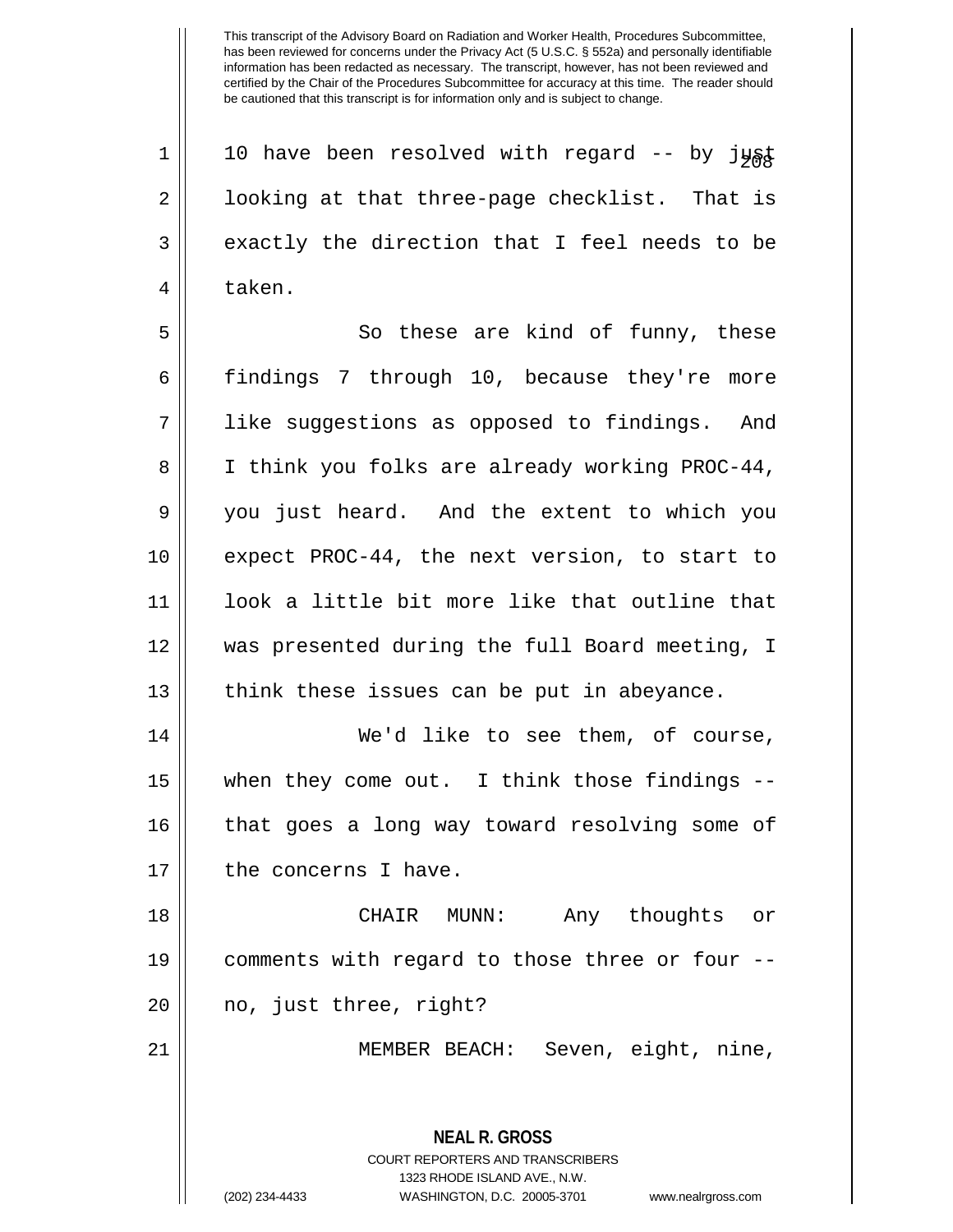has been reviewed for concerns under the Privacy Act (5 U.S.C. § 552a) and personally identifiable information has been redacted as necessary. The transcript, however, has not been reviewed and certified by the Chair of the Procedures Subcommittee for accuracy at this time. The reader should be cautioned that this transcript is for information only and is subject to change. **NEAL R. GROSS** COURT REPORTERS AND TRANSCRIBERS 1323 RHODE ISLAND AVE., N.W.  $1 \parallel$  ten. I think they were --  $209$ 2 || (Simultaneous speaking.) 3 MR. MARSCHKE: Ten is a little bit 4 different, I think. Ten -- you had 5 | recommended ten be put in abeyance. 6 DR. MAURO: Oh, okay. Let's do-- 7 MR. MARSCHKE: Seven, eight and 8 || nine, you had recommended they remain in 9 | progress. 10 DR. MAURO: Oh, yeah, 10 was 11 | referring to surrogate data. 12 || MR. MARSCHKE: Yes. 13 DR. MAURO: Oh, yes. And I think 14 || that that was one of the items in your 15 checklist. I don't know, Stu, if you're 16 there, if I recall, when I was looking at your 17 || checklist, I think surrogate data was one of 18 l the items in it. 19 DR. NETON: Yeah, this is Jim. 20 It is in the list. That checklist, by the 21 way, is going to be developed, eventually, I

(202) 234-4433 WASHINGTON, D.C. 20005-3701 www.nealrgross.com

This transcript of the Advisory Board on Radiation and Worker Health, Procedures Subcommittee,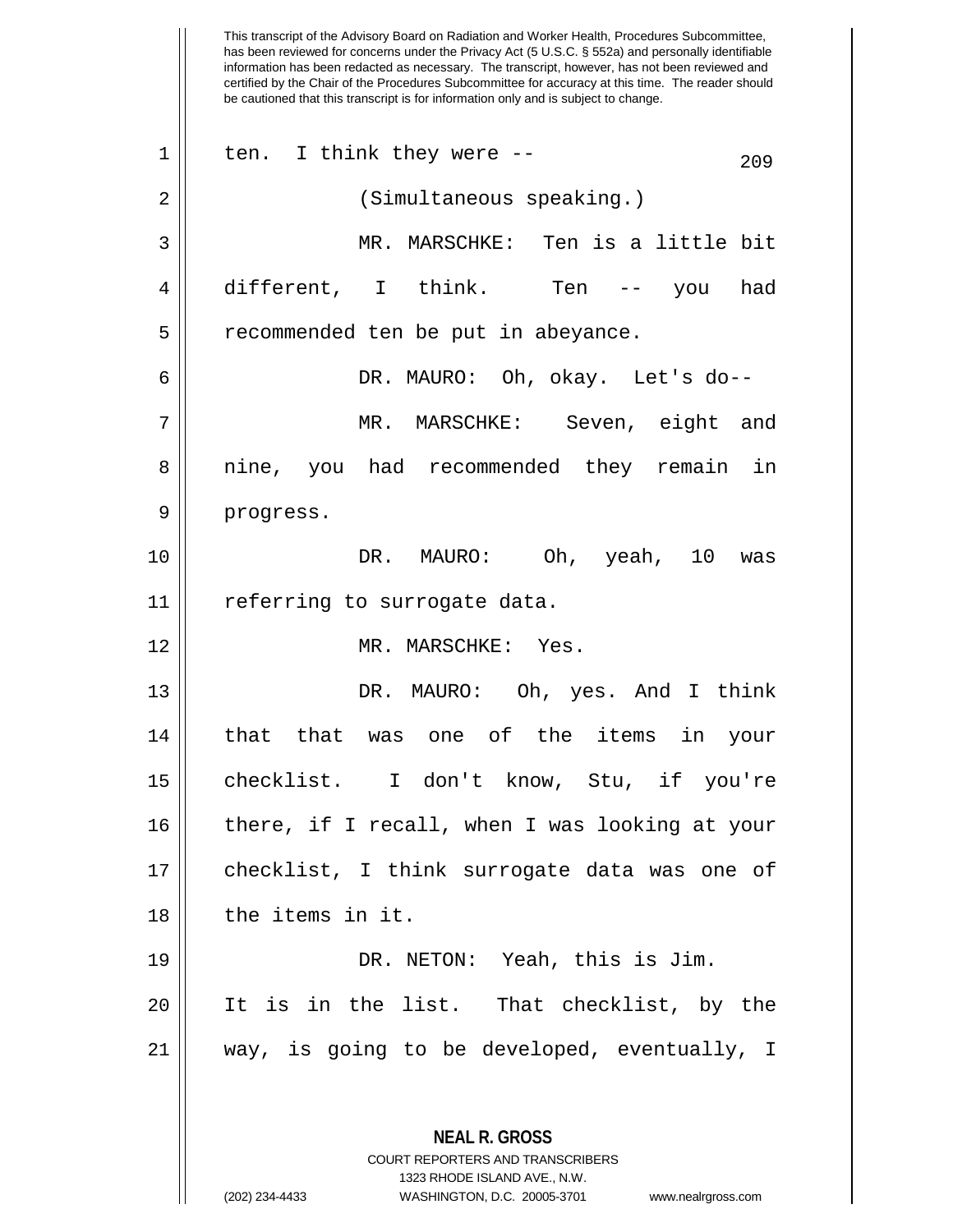| think the concept is sort of an implementation 2 guide of sorts. That was really presented to  $3 \parallel$  the Board as a concept as to what might go in 4 | such a document. DR. MAURO: Yeah. Well, I mean, 6 | to me, that is exactly what PROC-44 is about. The guidance on what do you -- you know, how 8 do you go about evaluating data and records, you know, to determine the degree to which you meet the test of sufficient accuracy. And you've laid it out, the elements of it. And so I guess all I have to say || is that those elements were what I was looking for in PROC-44. Which I felt really weren't 15 || there, and are not developed the way they were developed and maybe will be developed as you 17 || work through the sufficient accuracy process. CHAIR MUNN: And that's -- DR. MAURO: This is another || example of trying to break down the stovepipe. It sounds like some great things going on, on

> COURT REPORTERS AND TRANSCRIBERS 1323 RHODE ISLAND AVE., N.W.

**NEAL R. GROSS**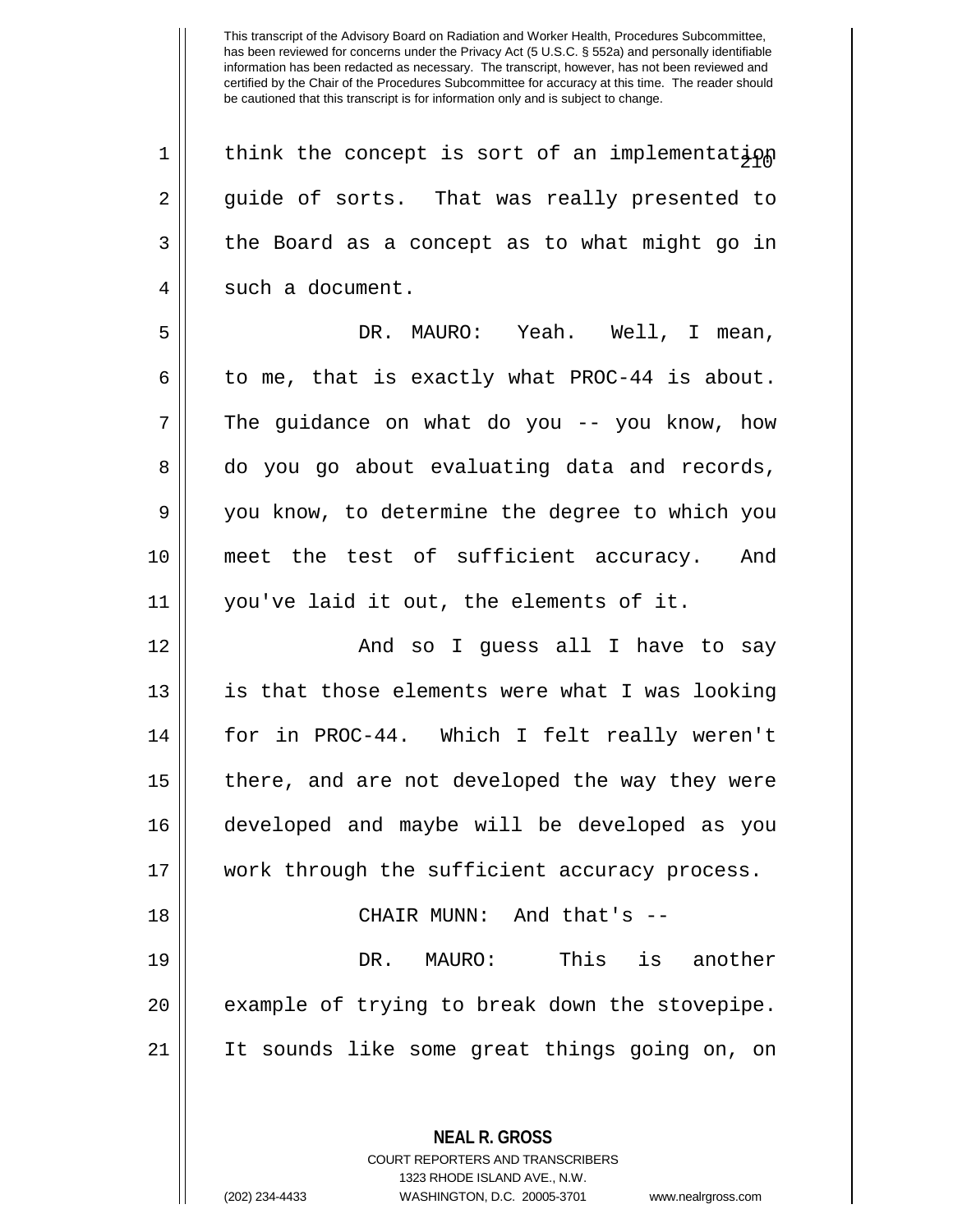This transcript of the Advisory Board on Radiation and Worker Health, Procedures Subcommittee, has been reviewed for concerns under the Privacy Act (5 U.S.C. § 552a) and personally identifiable information has been redacted as necessary. The transcript, however, has not been reviewed and certified by the Chair of the Procedures Subcommittee for accuracy at this time. The reader should be cautioned that this transcript is for information only and is subject to change. **NEAL R. GROSS** COURT REPORTERS AND TRANSCRIBERS 1323 RHODE ISLAND AVE., N.W. 1 || sufficient accuracy, which has a direct 2 || applicability to a procedure review. 3 CHAIR MUNN: True. So the bottom 4 line is we are carrying over 7, 8, 10, 5 correct? 6 DR. MAURO: Well, let me ask -- 7 MR. MARSCHKE: No. 8 CHAIR MUNN: No? 9 DR. MAURO: Let me ask the 10 Subcommittee. As far as I'm concerned, given 11 what I saw the other day related to sufficient 12 accuracy presentation to the Board, I think  $13$  || all these findings are in abeyance if that, in 14 fact, is a commitment that NIOSH is prepared 15 | to make when they revise PROC-44. 16 MR. HINNEFELD: Yeah, sure, we'll 17 do that. 18 CHAIR MUNN: So that means they 19 are all in abeyance? 20 MR. MARSCHKE: We haven't got that 21 commitment from NIOSH at this point, have we?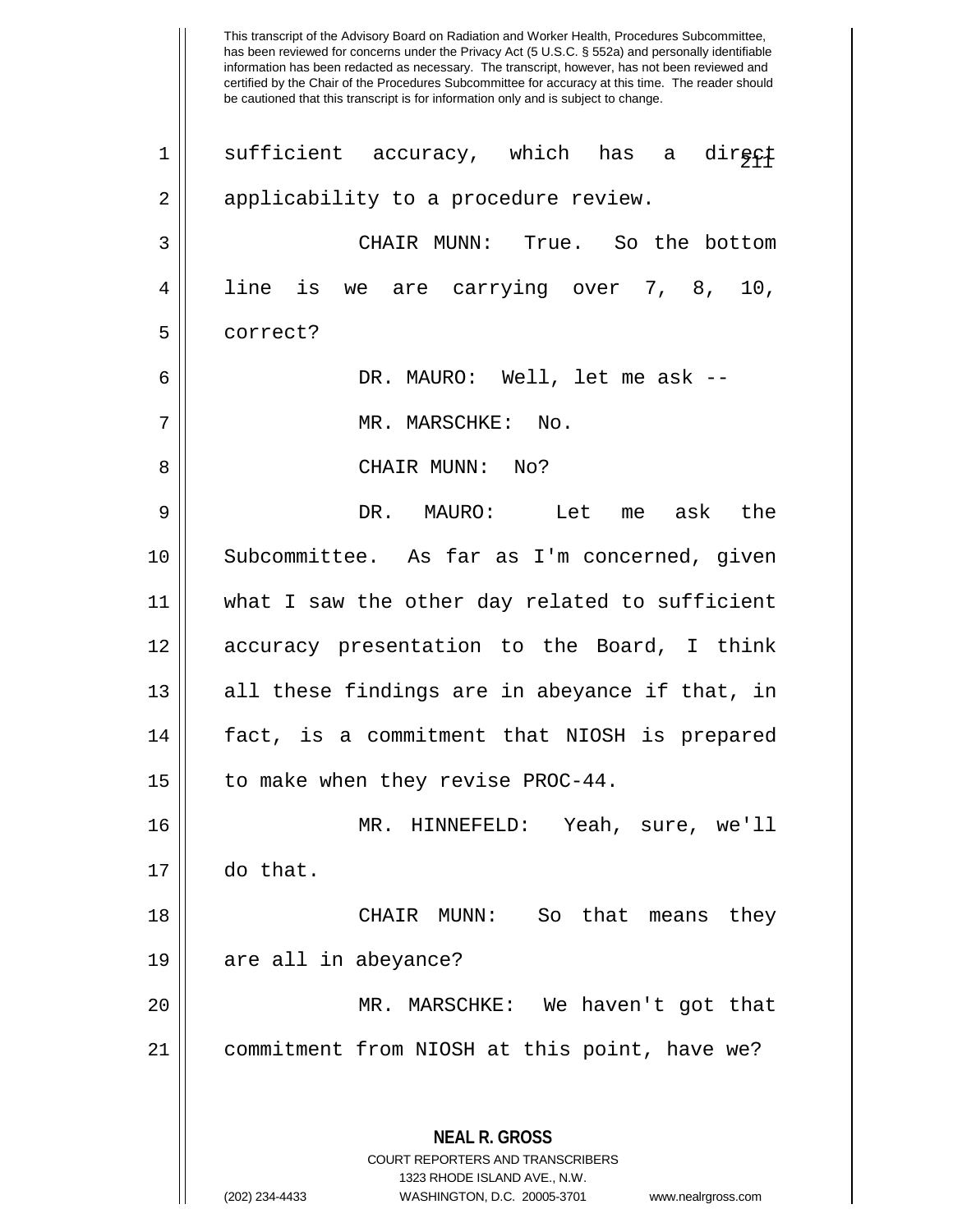This transcript of the Advisory Board on Radiation and Worker Health, Procedures Subcommittee, has been reviewed for concerns under the Privacy Act (5 U.S.C. § 552a) and personally identifiable information has been redacted as necessary. The transcript, however, has not been reviewed and certified by the Chair of the Procedures Subcommittee for accuracy at this time. The reader should be cautioned that this transcript is for information only and is subject to change.  $\begin{array}{ccc} \hbox{\small\it 1}\end{array}$  CHAIR MUNN: They just d $\begin{array}{ccc} \hbox{\small\it 2} \hbox{\small\it 1}\end{array}$ 2 | verbally. 3 DR. MAURO: And I have to say, I'd 4 || really like to see it when it's done, because  $5 \parallel$  this is about as tough as they come, you know, 6 | to try to give these kinds of guidance. But, 7 yeah, as far as my recommendation, given that 8 commitment, I think you should put it in 9 | abeyance. 10 CHAIR MUNN: Any comment from any 11 Subcommittee Members? 12 || MEMBER BEACH: No, I agree. 13 MEMBER ZIEMER: This is Ziemer. I 14  $\parallel$  do also question whether we would really call 15 them findings. I think that we certainly 16 would like NIOSH to respond to the 17 || recommendation in terms of if they are -- $18$  || they're not --19 CHAIR MUNN: You're breaking up,  $20$  | Paul. 21 DR. MAURO: You're breaking up,

> COURT REPORTERS AND TRANSCRIBERS 1323 RHODE ISLAND AVE., N.W. (202) 234-4433 WASHINGTON, D.C. 20005-3701 www.nealrgross.com

**NEAL R. GROSS**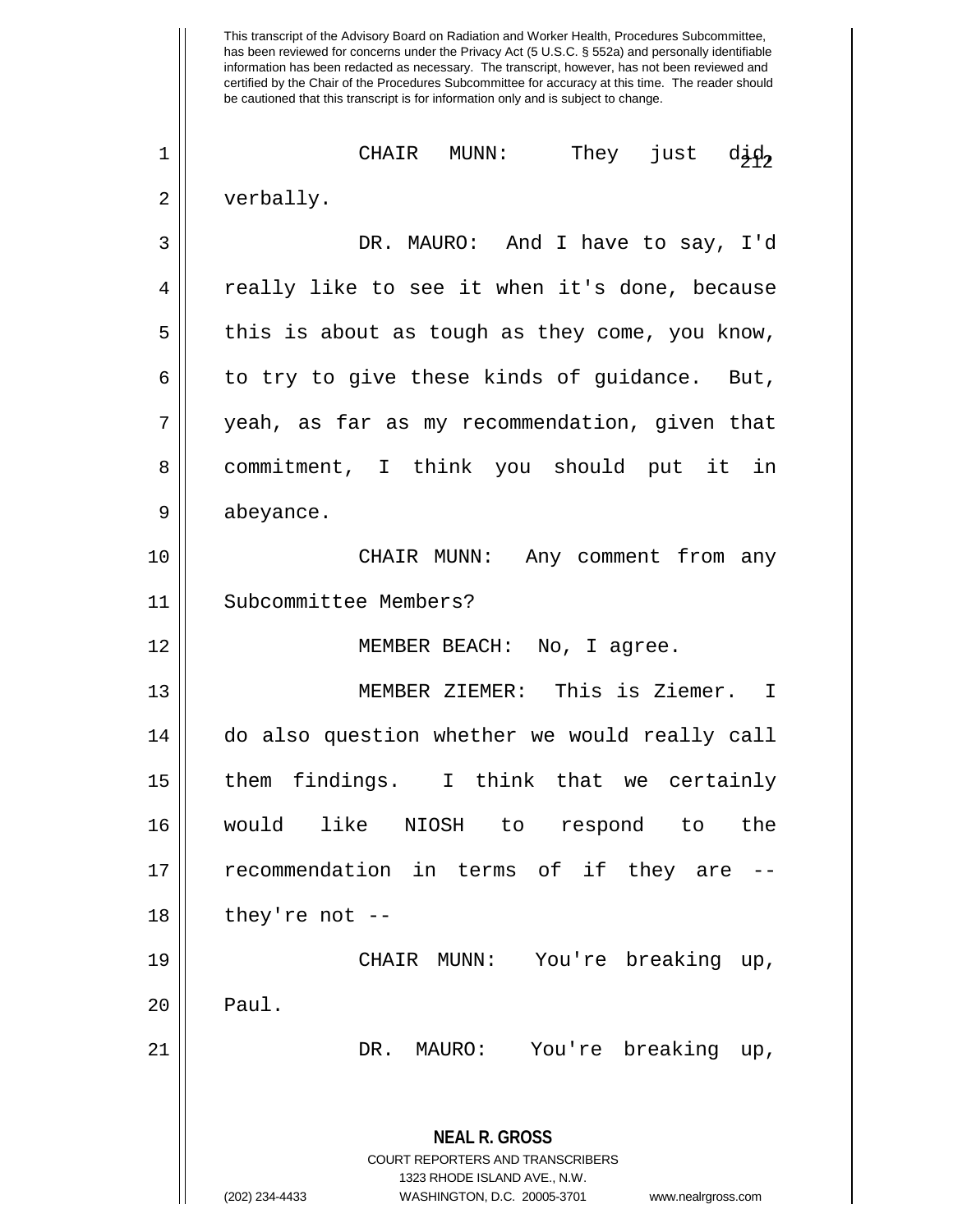This transcript of the Advisory Board on Radiation and Worker Health, Procedures Subcommittee, has been reviewed for concerns under the Privacy Act (5 U.S.C. § 552a) and personally identifiable information has been redacted as necessary. The transcript, however, has not been reviewed and certified by the Chair of the Procedures Subcommittee for accuracy at this time. The reader should be cautioned that this transcript is for information only and is subject to change. **NEAL R. GROSS** COURT REPORTERS AND TRANSCRIBERS 1323 RHODE ISLAND AVE., N.W. 1 || Paul. Yeah. 213 2 MEMBER ZIEMER: Yeah, I'm on a 3 cell phone, that's part of the problem. But,  $4 \parallel$  anyway, I think they are recommendations, is 5 | what they are. 6 DR. MAURO: Yeah. 7 MEMBER ZIEMER: Because, as you 8 say, you're not identifying errors or not even 9 || really identifying shortcomings so much as 10 identifying ways to improve and expand what's 11 being done. 12 DR. MAURO: Exactly. 13 MEMBER ZIEMER: But I think it has 14 to be tracked, and I think it's important. 15 || That may just be a technical thing. Maybe 16 it's just as easy to call it a finding and 17 || track it that way. But the implication is 18 there's an error that's made, that's what 19 concerns me. 20 CHAIR MUNN: No, it's really more  $21$  | of an observation than a finding  $-$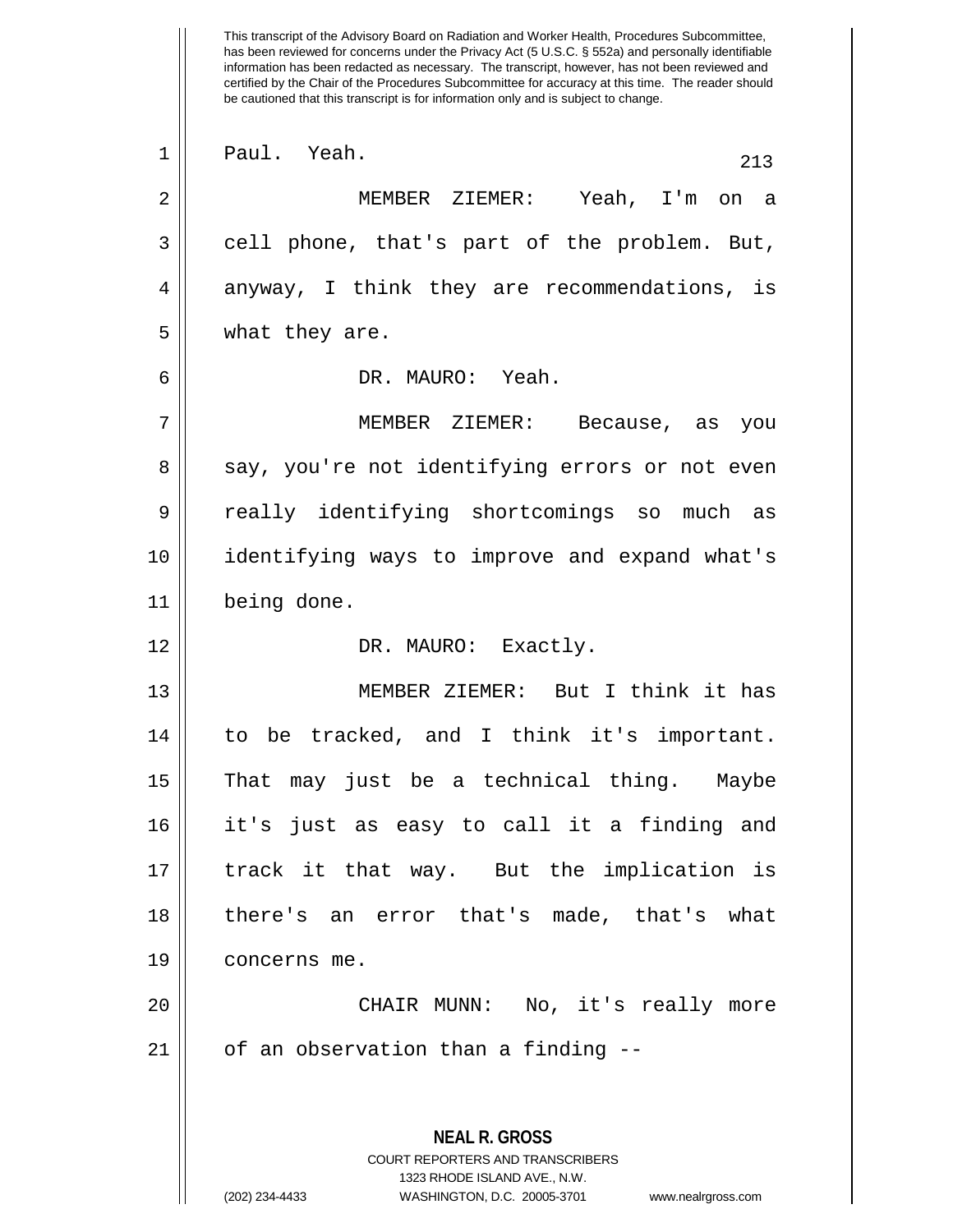| $\mathbf 1$ | DR. MAURO: Yeah.<br>214                        |
|-------------|------------------------------------------------|
| 2           | CHAIR MUNN: -- as we've treated                |
| 3           | things in the past. But if we want to          |
| 4           | continue to have them appear as we have them   |
| 5           | already loaded on the database, then that's    |
| 6           | fine. Or we can change them to observations,   |
| 7           | if that's -- I think either way they'll be     |
| 8           | tracked.                                       |
| 9           | MEMBER ZIEMER: And I'm not sure -              |
| 10          | - it's not as clear at this point exactly what |
| 11          | NIOSH is committing to in this case, except as |
| 12          | a general concept. I think we all kind of      |
| 13          | what to see what it looks like at the other    |
| 14          | end.                                           |
| 15          | MR. HINNEFELD: Yeah, that's                    |
| 16          | understood. And in fact, if in fact the        |
| 17          | sufficient accuracy guidance gets written into |
| 18          | an IG, you know, that would be essentially --  |
| 19          | that could be incorporated by reference to the |
| 20          | procedure. The procedure could just refer to   |
| 21          | the IG.                                        |
|             |                                                |

**NEAL R. GROSS** COURT REPORTERS AND TRANSCRIBERS 1323 RHODE ISLAND AVE., N.W.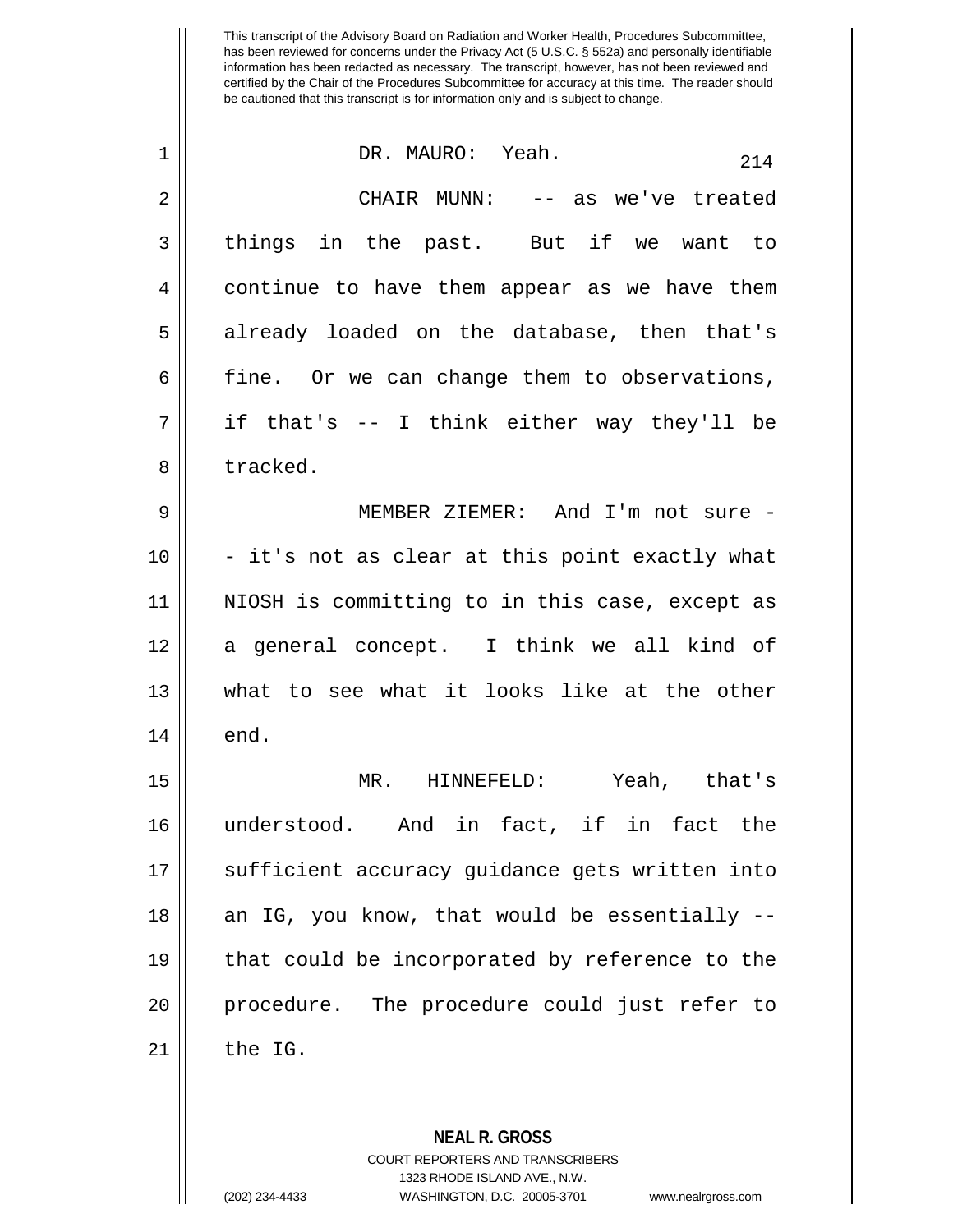This transcript of the Advisory Board on Radiation and Worker Health, Procedures Subcommittee, has been reviewed for concerns under the Privacy Act (5 U.S.C. § 552a) and personally identifiable information has been redacted as necessary. The transcript, however, has not been reviewed and certified by the Chair of the Procedures Subcommittee for accuracy at this time. The reader should be cautioned that this transcript is for information only and is subject to change. <sup>215</sup> <sup>1</sup> MEMBER ZIEMER: Right. 2 MR. HINNEFELD: I mean, it's an  $3 \parallel$  evolving -- the sufficient accuracy discussion 4 is evolving process and so we can't commit  $5 \parallel$  today to what we're going to say. 6 CHAIR MUNN: Yeah. We will place 7 it in abeyance. 8 DR. MAURO: Before we leave the  $9 \parallel$  subject, there is a third element regarding 10 our report that I just wanted to alert 11 everyone to. 12 One of the things we did here is 13 included in an attachment. And this is 14 || certainly again another suggestion; it's 15 || certainly not a finding by any means. What we 16 found was -- in fact, we've done a lot of  $17$  | this, in light of -- you know, on the program. 18 Every time we encounter an SEC 19 that becomes a struggle, such as Fernald and 20 Mound and General Steel, and every one of 21 these poses a unique problem. Nevada Test

> **NEAL R. GROSS** COURT REPORTERS AND TRANSCRIBERS

> > 1323 RHODE ISLAND AVE., N.W.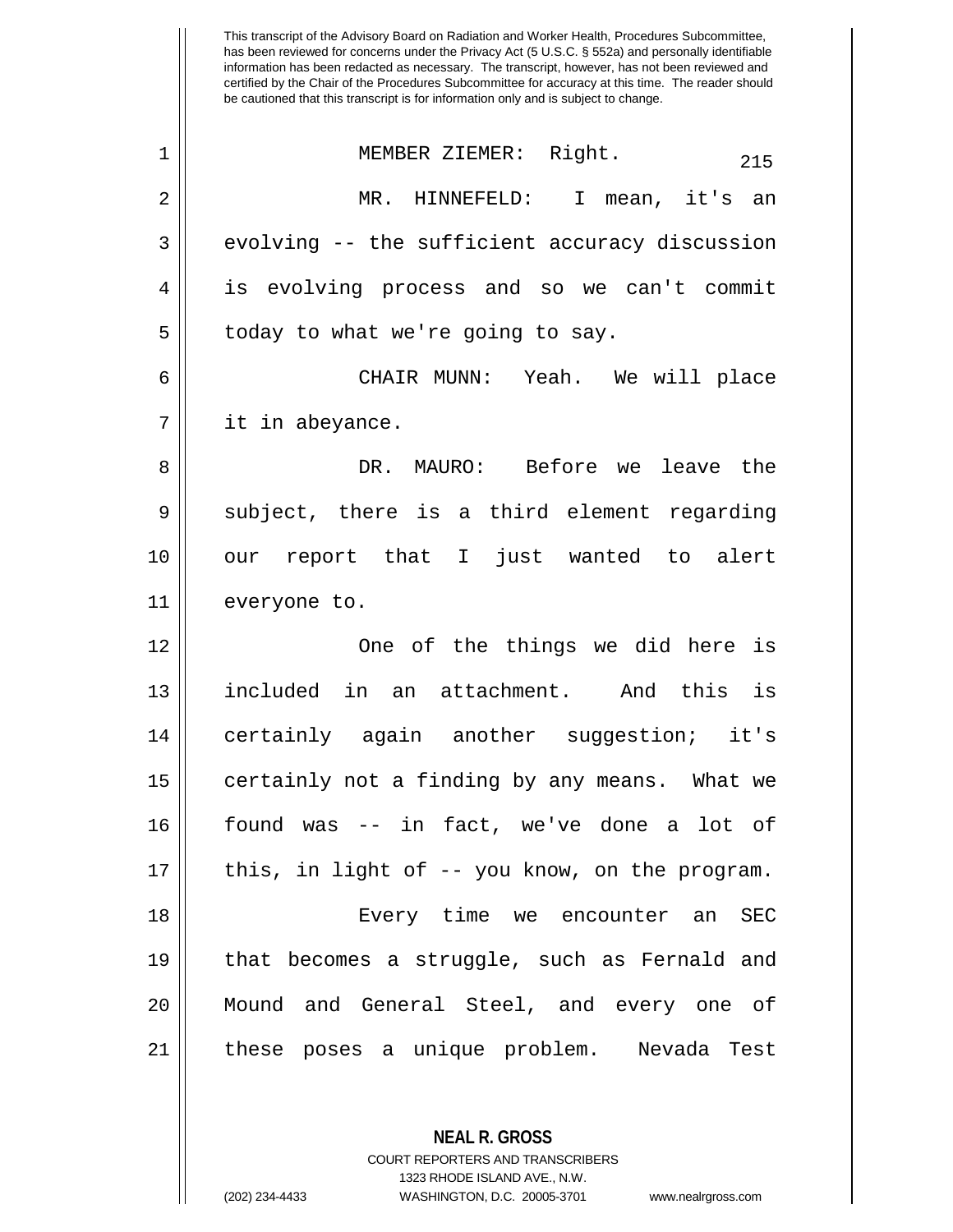| Site. But they start to fall into classes <sub>2Pa</sub> |
|----------------------------------------------------------|
| problems. They almost like self-organize. And            |
| you can actually start with examples.                    |
| What I mean by that is, here's an                        |
| example of a place where we did not have                 |
| enough data on tritium. Here's another place             |
| where the actual data we had, the tritium                |
| might be something like the tritide issue that           |
| we encountered on Mound and how it was solved            |
| or not solved.                                           |
| Another case may be where there is                       |
| -- the data you do have, chest count data for            |
| thorium, where you have lots of data, or DWE             |
| data, you know, beautiful example there. What            |
| I'm getting at is we collectively have been              |
| through the wars, so to speak, for ten years,            |
| you know, dealing with the most difficult of             |
| problems that you could possibly deal with,              |
|                                                          |
| and did a lot of examples.                               |
| Now, we included in a few examples                       |
| Attachment A of strategies that we have<br>an            |
|                                                          |

**NEAL R. GROSS** COURT REPORTERS AND TRANSCRIBERS 1323 RHODE ISLAND AVE., N.W.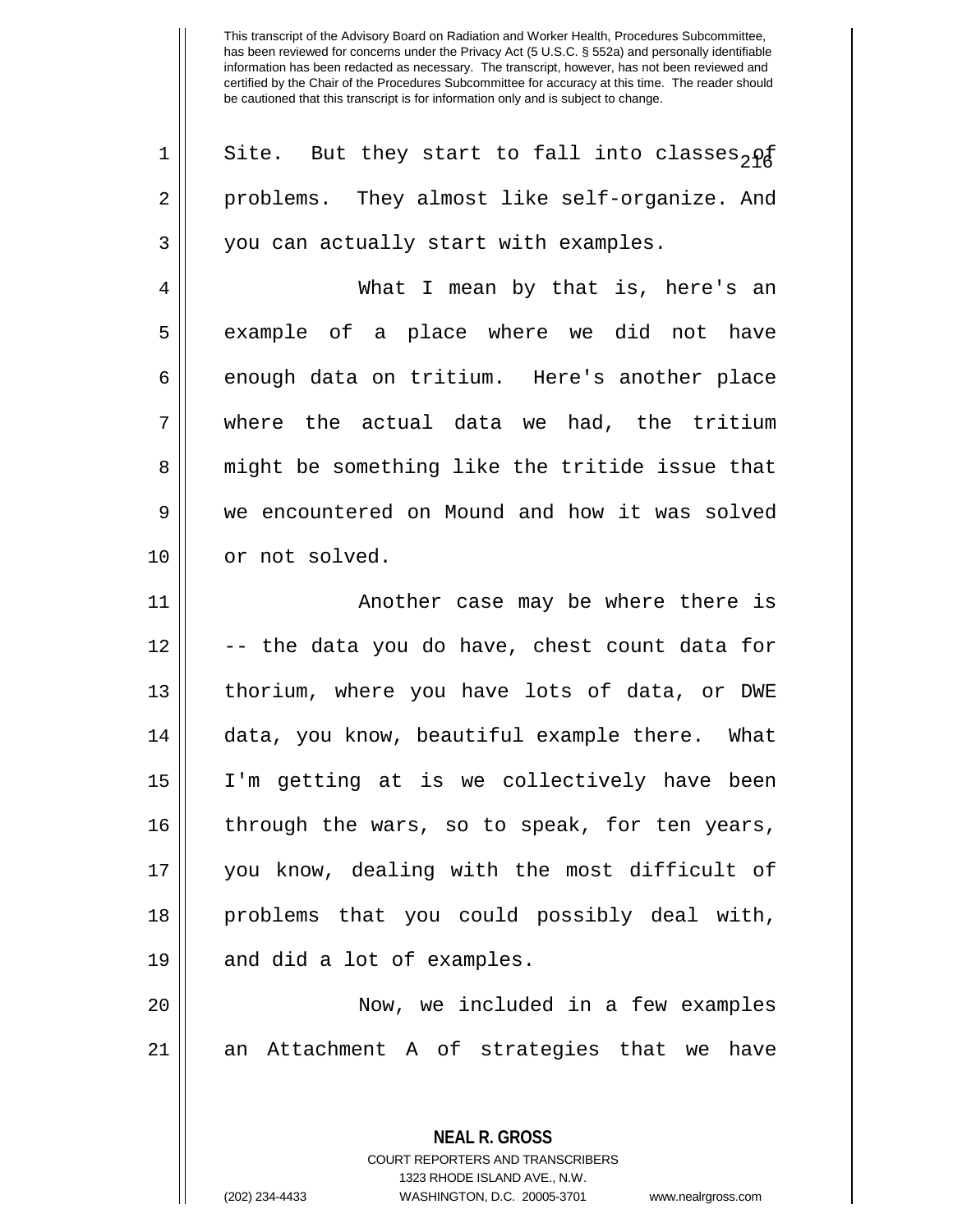| $\mathbf{1}$   | used to try to make a judgment and $_{21}$    |
|----------------|-----------------------------------------------|
| $\overline{2}$ | recommendation to the Board related to        |
| $\mathsf{3}$   | sufficient accuracy. You know, I didn't call  |
| $\overline{4}$ | it -- whether we think we have complete data  |
| 5              | or adequate data.                             |
| $\overline{6}$ | I think that -- and we have a lot             |
| $\mathbf{r}$   | of this already europlyca, and Ilm gure NIOCH |

7 || ot this already ourselves, and I'm sure NIOSH 8 and their contract have it also. But these 9 examples could be collected and almost be 10 tutorial in nature for someone that is 11 || struggling with coming up with a strategy that 12 would meet -- where we would agree when we see  $13$  || it -- the test of sufficient accuracy. And I  $14$  | think examples could be helpful.

15 || So all I'm doing now is making the 16 suggestion that a compendium of that sort 17 || trying to capture how issues were dealt with 18 || in the past could very well be an attachment 19 to a procedure like this. But it would be 20 helpful. And I think -- and the reason I've 21 given a lot of thought to this is we recognize

> **NEAL R. GROSS** COURT REPORTERS AND TRANSCRIBERS 1323 RHODE ISLAND AVE., N.W.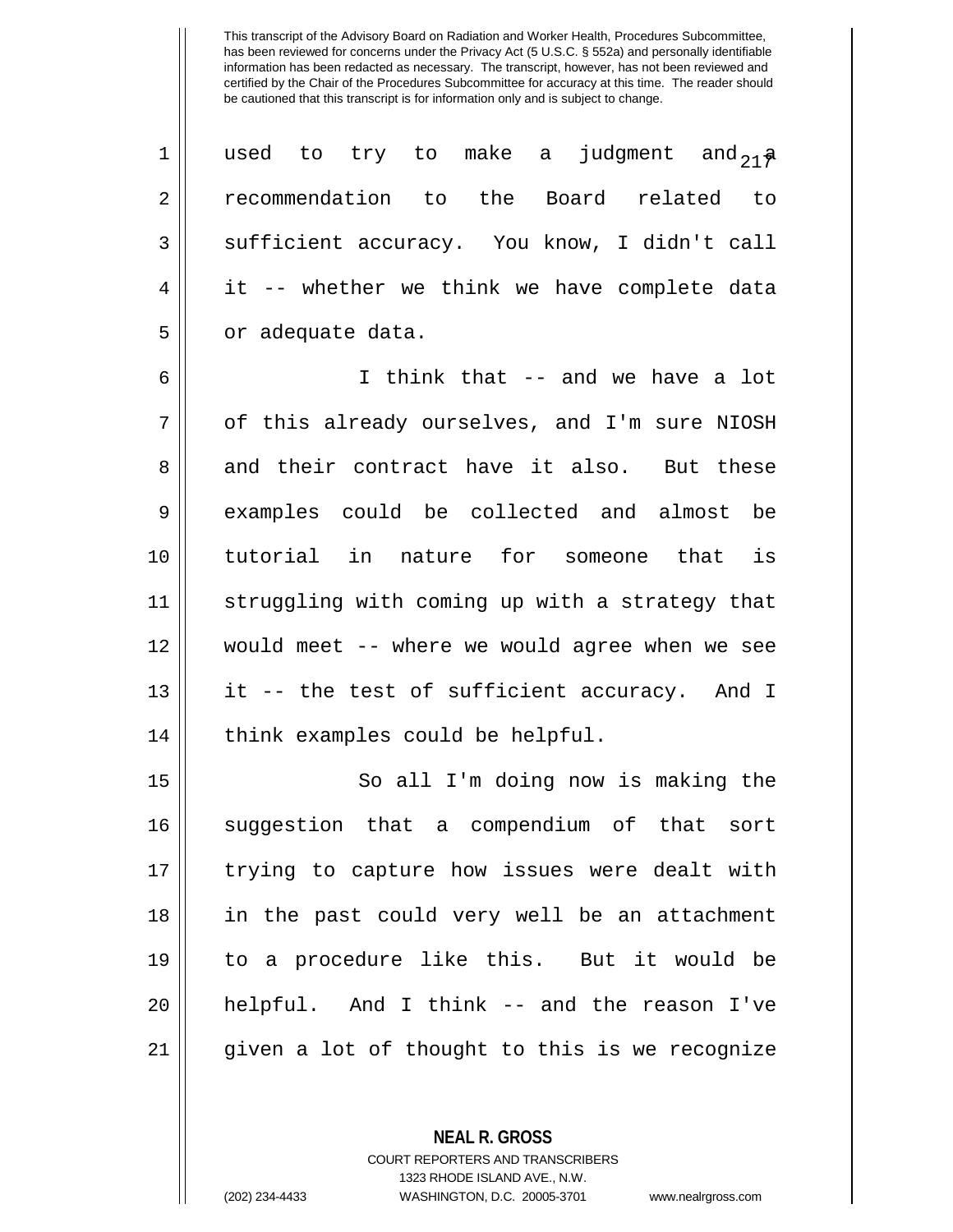| $\mathbf 1$ | that the cost and the time that this program   |
|-------------|------------------------------------------------|
| 2           | has been burdened with -- and rightly so --    |
| 3           | has to do with issues resolution related to    |
| 4           | complex SEC Petition Evaluation Reports.       |
| 5           | I think a<br>lot of the<br>And                 |
| 6           | disagreements and the site visits and the data |
| 7           | captures and the interviews went toward        |
| 8           | filling in what we felt were apparent gaps.    |
| 9           | Not in all cases did we agree, certainly, but  |
| 10          | there was a process we went through.           |
| 11          | I think if somehow that process,               |
| 12          | with examples, could be captured and written   |
| 13          | up, it would shorten the issues resolution     |
| 14          | process. That is, your SEC Petition            |
| 15          | Evaluation Reports, in my opinion, would be    |
| 16          | improved. The ones that we found that were     |
| 17          | problematic, there are others that were fine,  |
| 18          | but some we at SC&A found problematic.         |
| 19          | think, you know, by having<br>I.               |
| 20          | examples like that, we may be able to clear    |
| 21          | SEC Petition Evaluation Report reviews much    |
|             |                                                |
|             |                                                |

**NEAL R. GROSS** COURT REPORTERS AND TRANSCRIBERS 1323 RHODE ISLAND AVE., N.W.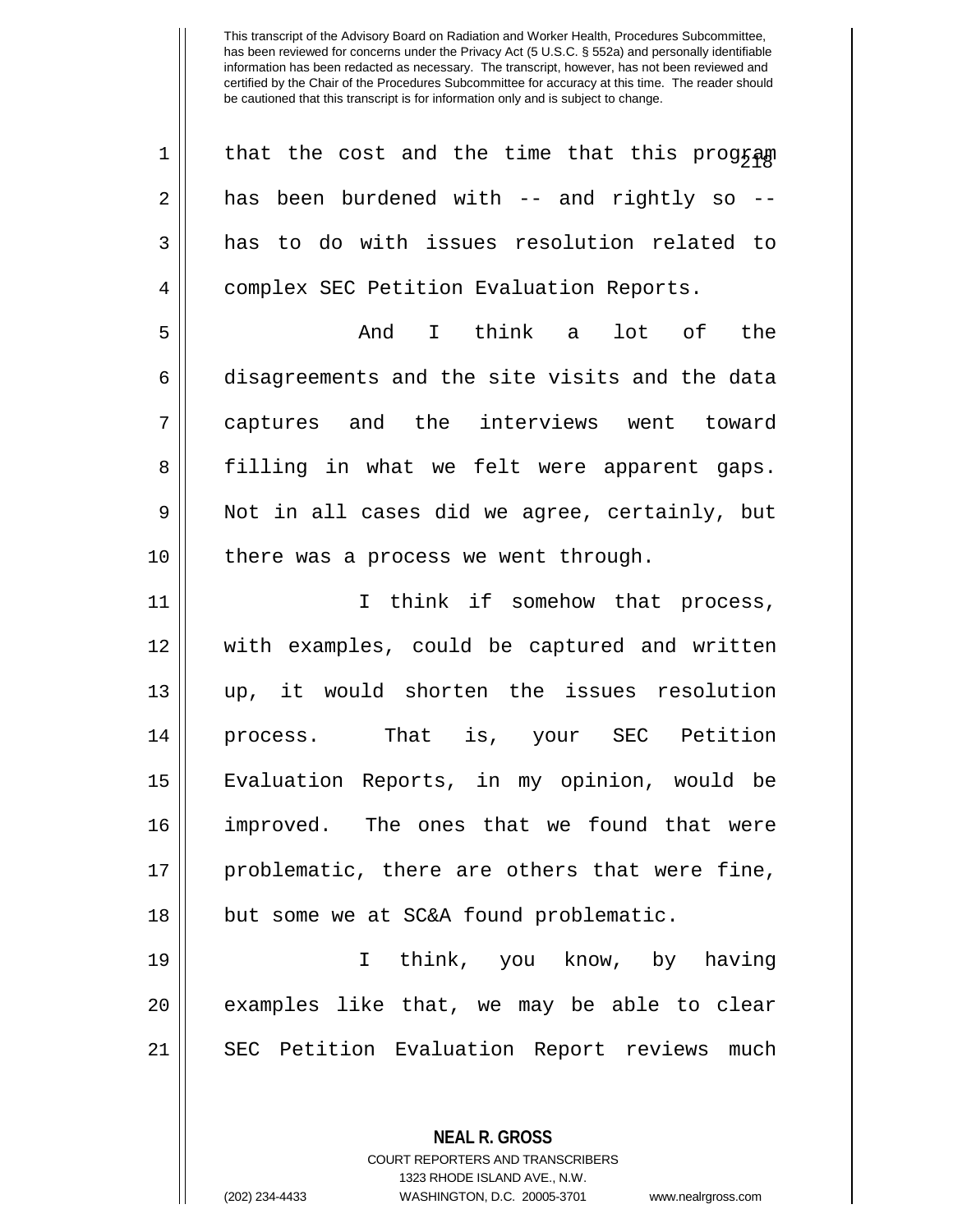| $\mathbf 1$    | more quickly if some of -- you know, if <sub>18</sub>                                                                                                                  |
|----------------|------------------------------------------------------------------------------------------------------------------------------------------------------------------------|
| $\overline{2}$ | little more thought -- it sounds like I'm                                                                                                                              |
| 3              | being critical of you guys, but I don't mean                                                                                                                           |
| 4              | to be. I'm just trying to say, I stand back                                                                                                                            |
| 5              | and I look at the ten years, I say, gee, look                                                                                                                          |
| 6              | at what we learned. Look at what we learned                                                                                                                            |
| 7              | on Fernald, for example.                                                                                                                                               |
| 8              | The last time, and I'll stop                                                                                                                                           |
| 9              | talking, is you may want to think about                                                                                                                                |
| 10             | putting together a compendium of examples that                                                                                                                         |
| 11             | would be helpful to your reviewers to draw                                                                                                                             |
| 12             | upon. And part of your training program, like                                                                                                                          |
| 13             | when you put people through training, and when                                                                                                                         |
| 14             | you put your people through training for SEC                                                                                                                           |
| 15             | Petition Evaluation Report reviews, examples                                                                                                                           |
| 16             | of precedent established through ten years of                                                                                                                          |
| 17             | experience might be very helpful.                                                                                                                                      |
| 18             | CHAIR MUNN: Thank you, John. Any                                                                                                                                       |
| 19             | comments with respect to those observations?                                                                                                                           |
| 20             | (No response.)                                                                                                                                                         |
| 21             | CHAIR MUNN: If not, then we're at                                                                                                                                      |
|                | <b>NEAL R. GROSS</b><br><b>COURT REPORTERS AND TRANSCRIBERS</b><br>1323 RHODE ISLAND AVE., N.W.<br>(202) 234-4433<br>WASHINGTON, D.C. 20005-3701<br>www.nealrgross.com |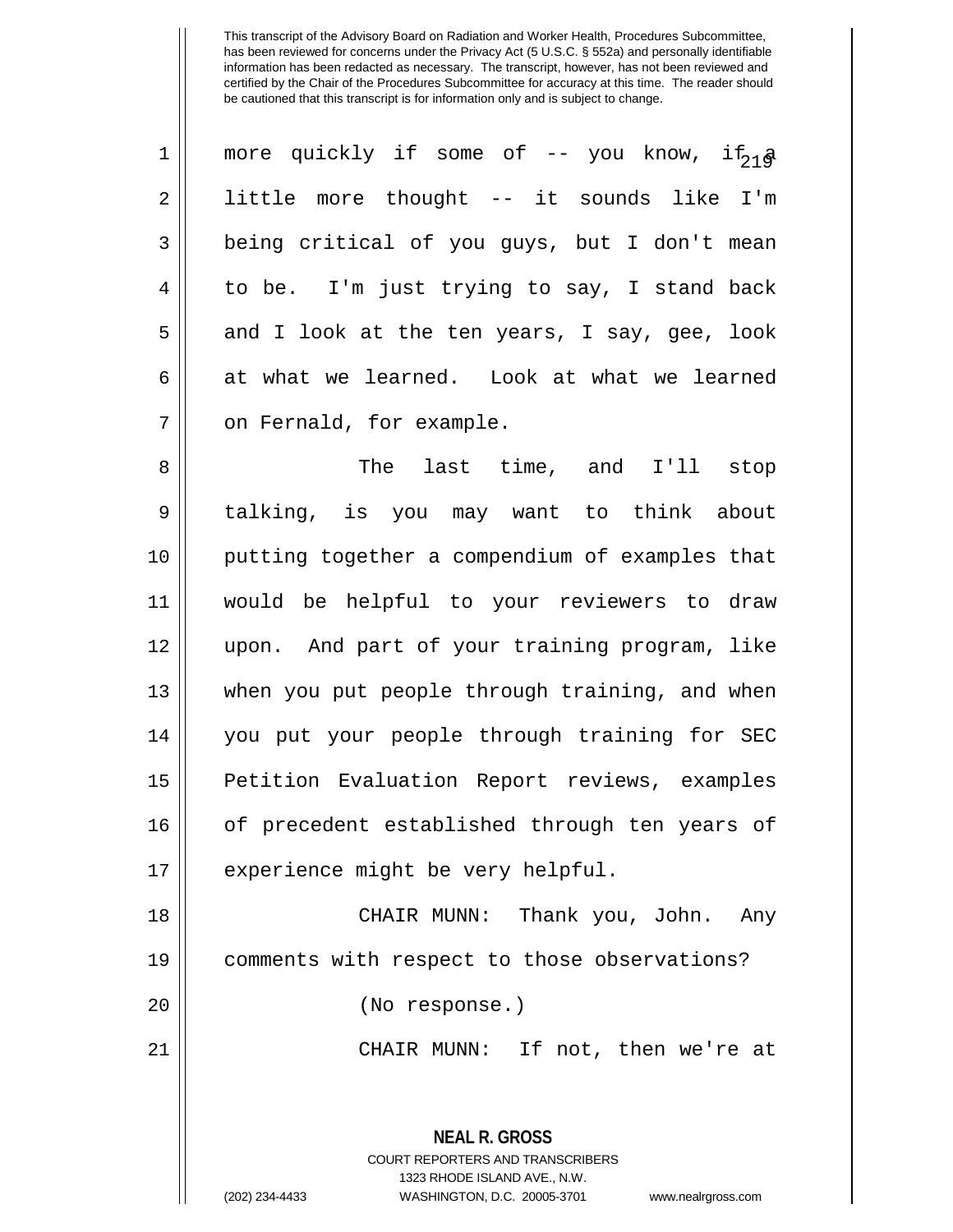| $\mathbf 1$  | a point where we're a little past due<br>48£                                                        |
|--------------|-----------------------------------------------------------------------------------------------------|
| $\sqrt{2}$   | lunch. I think we need to break now. We had                                                         |
| $\mathbf{3}$ | originally programmed our lunch for 45                                                              |
| 4            | minutes. I'd like for us to try to stick to                                                         |
| 5            | that if we possibly can, but I don't know if                                                        |
| 6            | we can. We'll make an effort to be back at a                                                        |
| 7            | quarter after the hour, if that's adequate,                                                         |
| 8            | and we'll see what the best thing is that we                                                        |
| 9            | can do in 45 minutes. We'll be back online at                                                       |
| 10           | a quarter after.                                                                                    |
| 11           | (Whereupon, the above-entitled                                                                      |
| 12           | matter went off the record at 2:31 p.m. and                                                         |
| 13           | resumed at $3:37$ p.m.)                                                                             |
| 14           |                                                                                                     |
| 15           |                                                                                                     |
| 16           |                                                                                                     |
| 17           |                                                                                                     |
| 18           |                                                                                                     |
|              |                                                                                                     |
|              |                                                                                                     |
|              |                                                                                                     |
|              |                                                                                                     |
|              | <b>NEAL R. GROSS</b><br><b>COURT REPORTERS AND TRANSCRIBERS</b>                                     |
|              | 1323 RHODE ISLAND AVE., N.W.<br>WASHINGTON, D.C. 20005-3701<br>(202) 234-4433<br>www.nealrgross.com |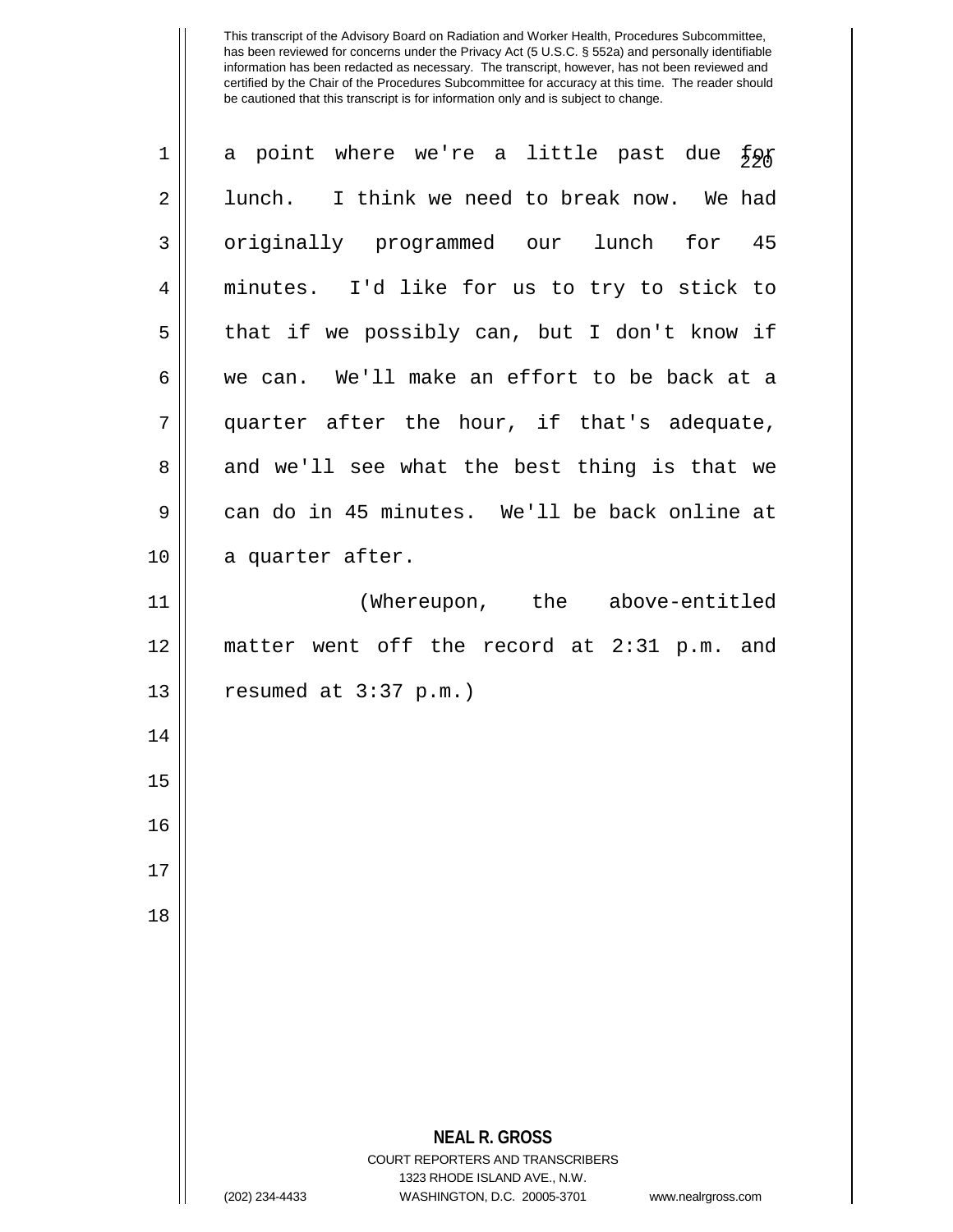This transcript of the Advisory Board on Radiation and Worker Health, Procedures Subcommittee, has been reviewed for concerns under the Privacy Act (5 U.S.C. § 552a) and personally identifiable information has been redacted as necessary. The transcript, however, has not been reviewed and certified by the Chair of the Procedures Subcommittee for accuracy at this time. The reader should be cautioned that this transcript is for information only and is subject to change. **NEAL R. GROSS** COURT REPORTERS AND TRANSCRIBERS 1323 RHODE ISLAND AVE., N.W. (202) 234-4433 WASHINGTON, D.C. 20005-3701 www.nealrgross.com  $1$  |  $\overline{A-F-T-E-R-N-O-O-N}$  S-E-S-S-I-O-N  $221$  $2 \parallel$  (3:37 p.m.) 3 CHAIR MUNN: We now have our three 4 Subcommittee Members available and we're ready  $5 \parallel$  to take up where we left off on our agenda, 6 which is PER 20. 7 || Kathy? 8 MS. K. BEHLING: Yes. PER 20 is  $9 \parallel$  Blockson. And we are at the process of sub- $10$  || task 4 which is  $-$ 11 MR. KATZ: Kathy, we're having a 12 hard time hearing you. 13 || MS. K. BEHLING: Can you hear me? 14 CHAIR MUNN: Yeah. 15 MR. KATZ: That's a little better. 16 || CHAIR MUNN: Come closer. 17 MS. K. BEHLING: Okay. 18 CHAIR MUNN: Oh, much better.  $19$  | Thank you. 20 || MS. K. BEHLING: I'm sorry. 21 Let me start over. PER 20 is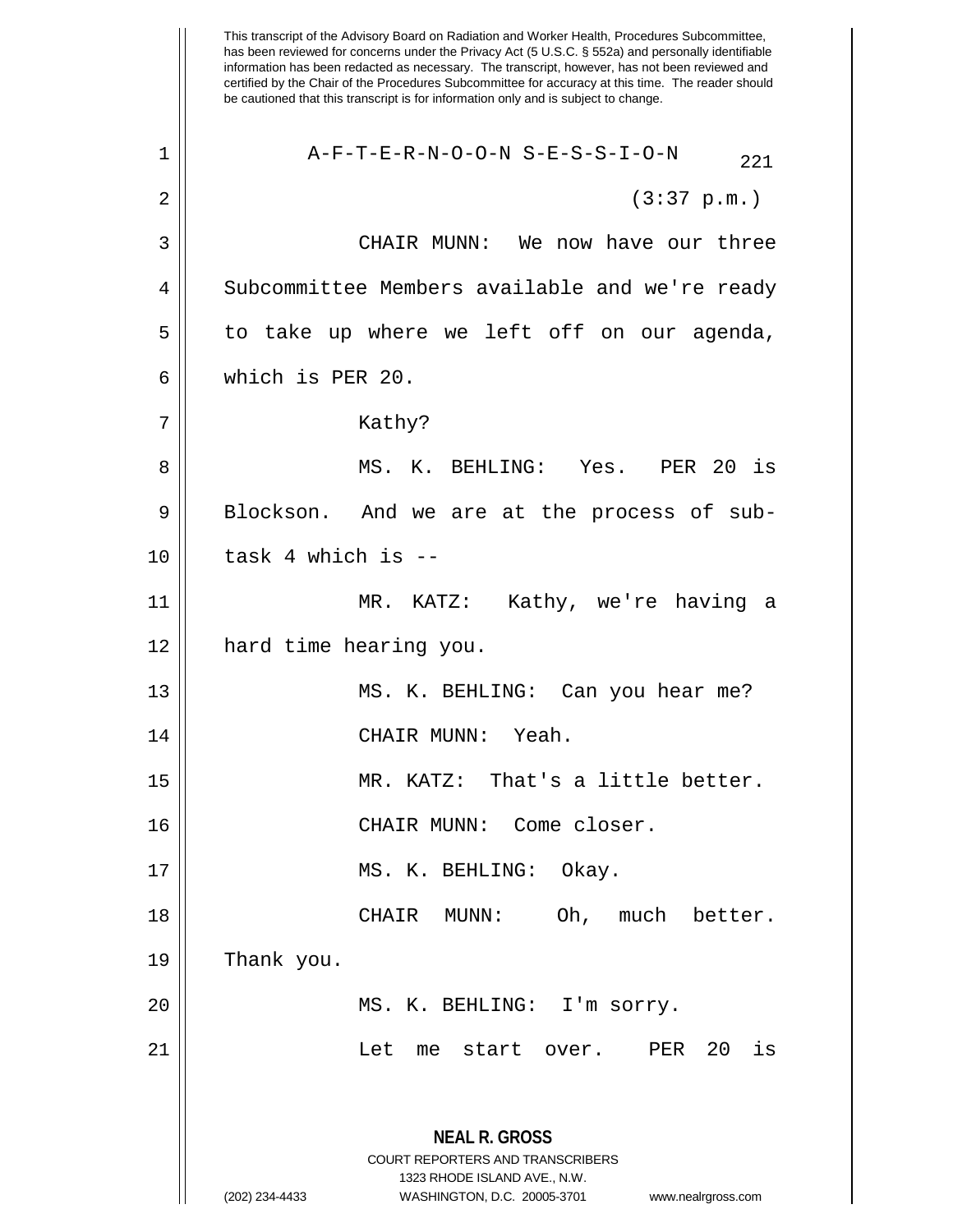**NEAL R. GROSS** COURT REPORTERS AND TRANSCRIBERS 1323 RHODE ISLAND AVE., N.W. 1 || Blockson, and we are now at the process  $_2$ 9 $\sharp$  $2 \parallel$  sub-task 4, which is the review of two cases  $3 \parallel$  that were selected by the Subcommittee back in 4 | February. 5 I had thought that I was going to  $6 \parallel$  have that report completed by this meeting,  $7 ||$  but unfortunately I was not able to do that, 8 and I apologize. So I really don't have  $9 \parallel$  anything to report, and I will promise to have 10 || that report ready for the next meeting. 11 CHAIR MUNN: All right. Fine, 12 || thank you, Kathy. Appreciate it. 13 || PER 11 response? NIOSH? 14 MR. HINNEFELD: Yeah, this is Stu, 15 || and I am struggling to get my computer going 16 so I can read our response. It was 17 distributed on the same email that I mentioned 18 a while ago with PER 14, it was sent 19 yesterday. And there is an attachment. 20 MS. MARION-MOSS: This is Lori. 21 Steve, I just sent you and Stu an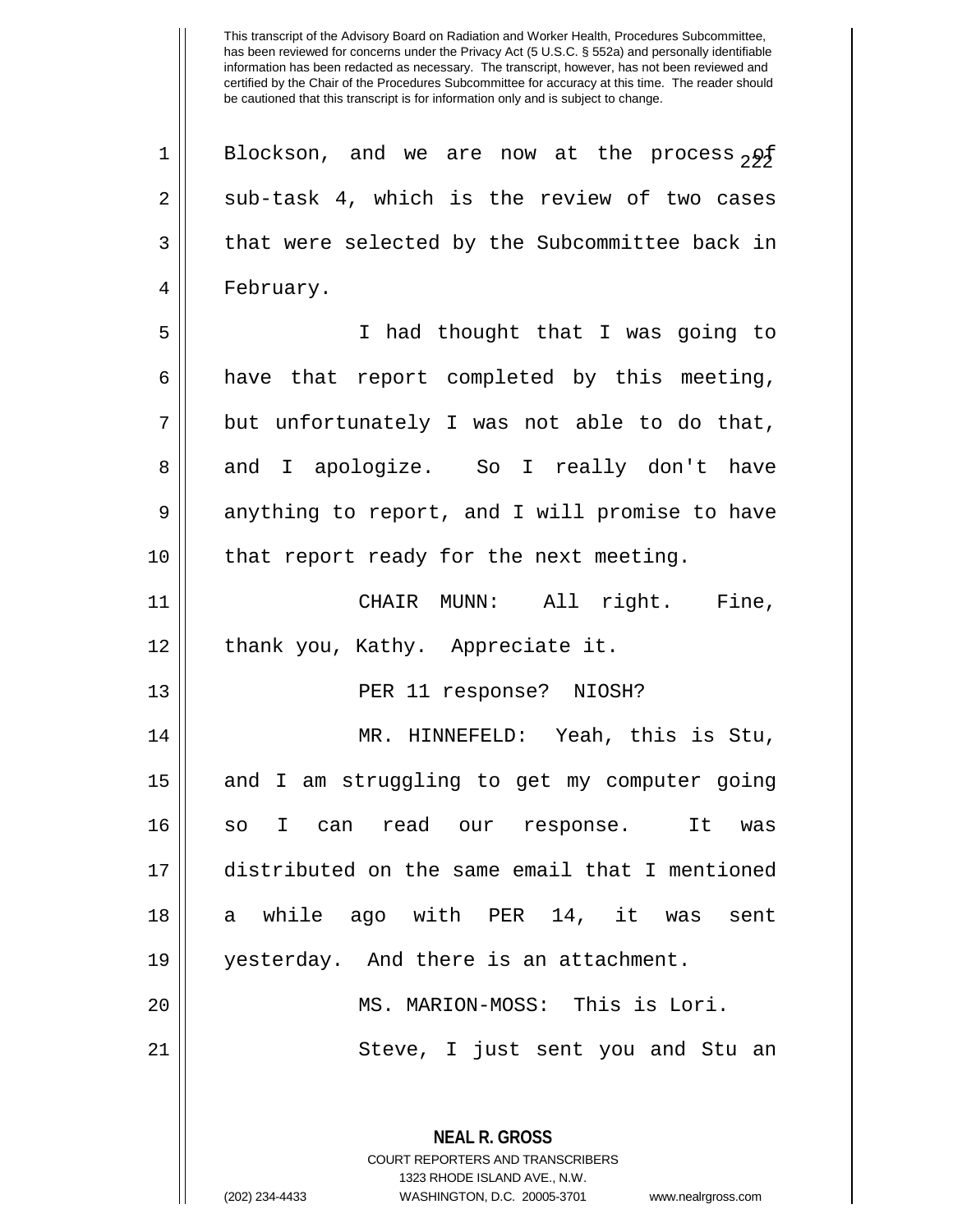| $\mathbf 1$    | update to the PER 11, because the findings are                                                                                                                         |
|----------------|------------------------------------------------------------------------------------------------------------------------------------------------------------------------|
| $\overline{2}$ | not in the BRS I've sent a version of that, of                                                                                                                         |
| 3              | our responses with the findings attached.                                                                                                                              |
| 4              | MR. MARSCHKE: Yeah, I got that                                                                                                                                         |
| 5              | note that you sent out at 2:26 this afternoon?                                                                                                                         |
| 6              | MS. MARION-MOSS: Correct.                                                                                                                                              |
| 7              | MR. MARSCHKE: Yeah. That's what                                                                                                                                        |
| 8              | I have up on my LiveMeeting now, the one that                                                                                                                          |
| 9              | you sent today.                                                                                                                                                        |
| 10             | CHAIR MUNN: Yeah, we see it now,                                                                                                                                       |
| 11             | Steve. Thank you. Stu is just getting his                                                                                                                              |
| 12             | electronic equipment in the right place at the                                                                                                                         |
| 13             | right niche.                                                                                                                                                           |
| 14             | If you want to trust my screen,                                                                                                                                        |
| 15             | Stu, I'd be glad to give it to you here.                                                                                                                               |
| 16             | MR. HINNEFELD: Let me try one                                                                                                                                          |
| 17             | more thing here.                                                                                                                                                       |
| 18             | CHAIR MUNN: Okay. Just come join                                                                                                                                       |
| 19             | me. You can even have the chair, since you're                                                                                                                          |
| 20             | going to be the speaker.                                                                                                                                               |
| 21             | MR. HINNEFELD: Thanks.                                                                                                                                                 |
|                | <b>NEAL R. GROSS</b><br><b>COURT REPORTERS AND TRANSCRIBERS</b><br>1323 RHODE ISLAND AVE., N.W.<br>WASHINGTON, D.C. 20005-3701<br>(202) 234-4433<br>www.nealrgross.com |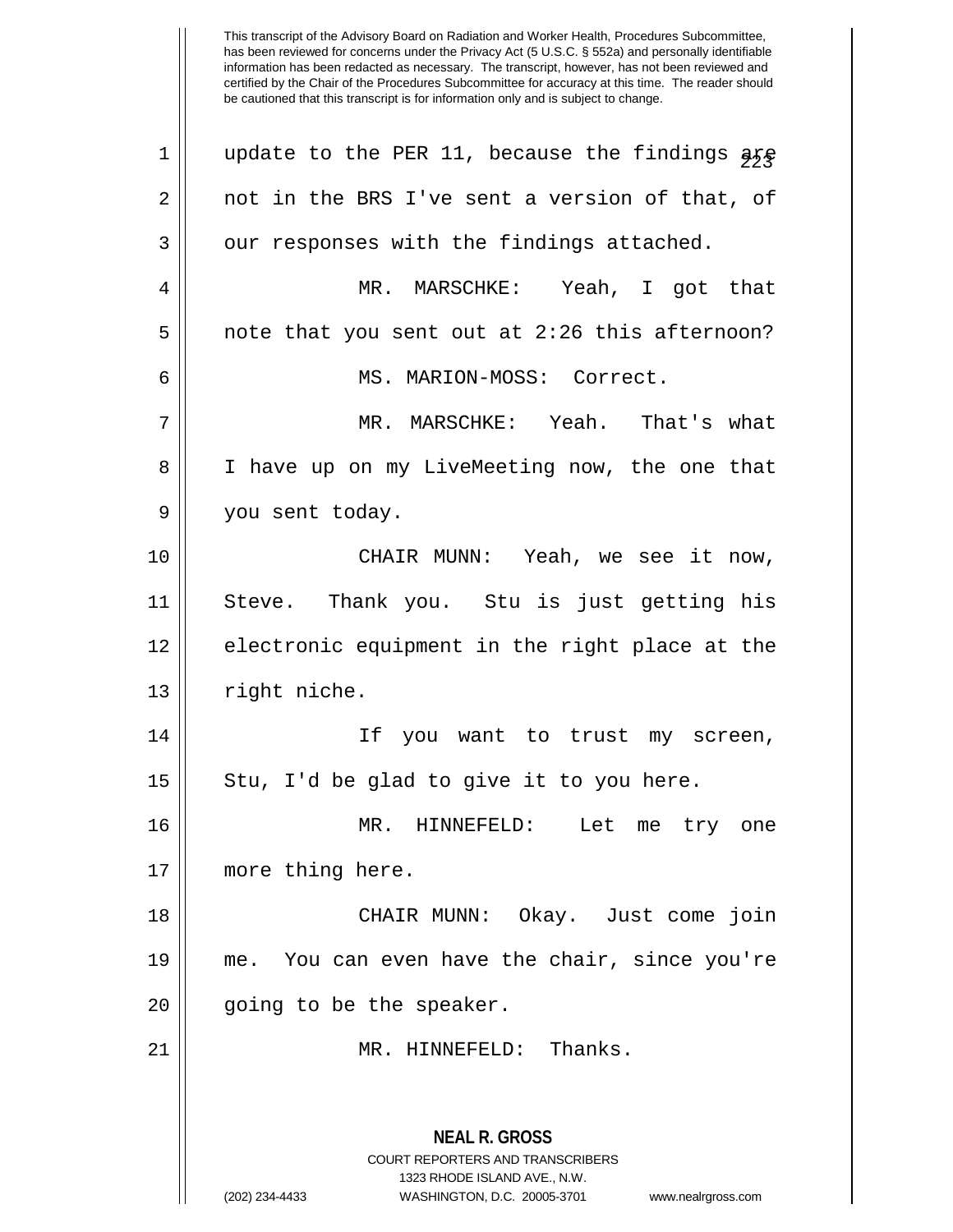| $\mathbf 1$ | Okay. This is Stu, if -- other                                                                  |
|-------------|-------------------------------------------------------------------------------------------------|
| 2           | people, I think, can see LiveMeeting and the                                                    |
| 3           | response that Steve is, I guess, displaying.                                                    |
| 4           | This is a fairly extensive response, and so I                                                   |
| 5           | think we have an explanation for the cases,                                                     |
| 6           | and the particular issue of the finding.                                                        |
| 7           | I don't know that I need to -- I                                                                |
| 8           | think I can explain more than what's written                                                    |
| 9           | there, so I'd just say that, you know, this                                                     |
| 10          | response which we just provided, there's                                                        |
| 11          | really not much point in a discussion of it. I                                                  |
| 12          | think we'll get it in the system and then                                                       |
| 13          | SC&A, after this, can go ahead and follow up,                                                   |
| 14          | okay?                                                                                           |
| 15          | CHAIR MUNN: Has SC&A even had an                                                                |
| 16          | opportunity to take a look at what the finding                                                  |
| 17          | is?                                                                                             |
| 18          | MR. STIVER: Excuse me, I couldn't                                                               |
| 19          | hear you, Wanda.                                                                                |
| 20          | inquiring<br>CHAIR MUNN:<br>I.<br>was                                                           |
| 21          | whether SC&A has even had an opportunity to                                                     |
|             |                                                                                                 |
|             | <b>NEAL R. GROSS</b><br><b>COURT REPORTERS AND TRANSCRIBERS</b><br>1323 RHODE ISLAND AVE., N.W. |

 $\mathbb{I}$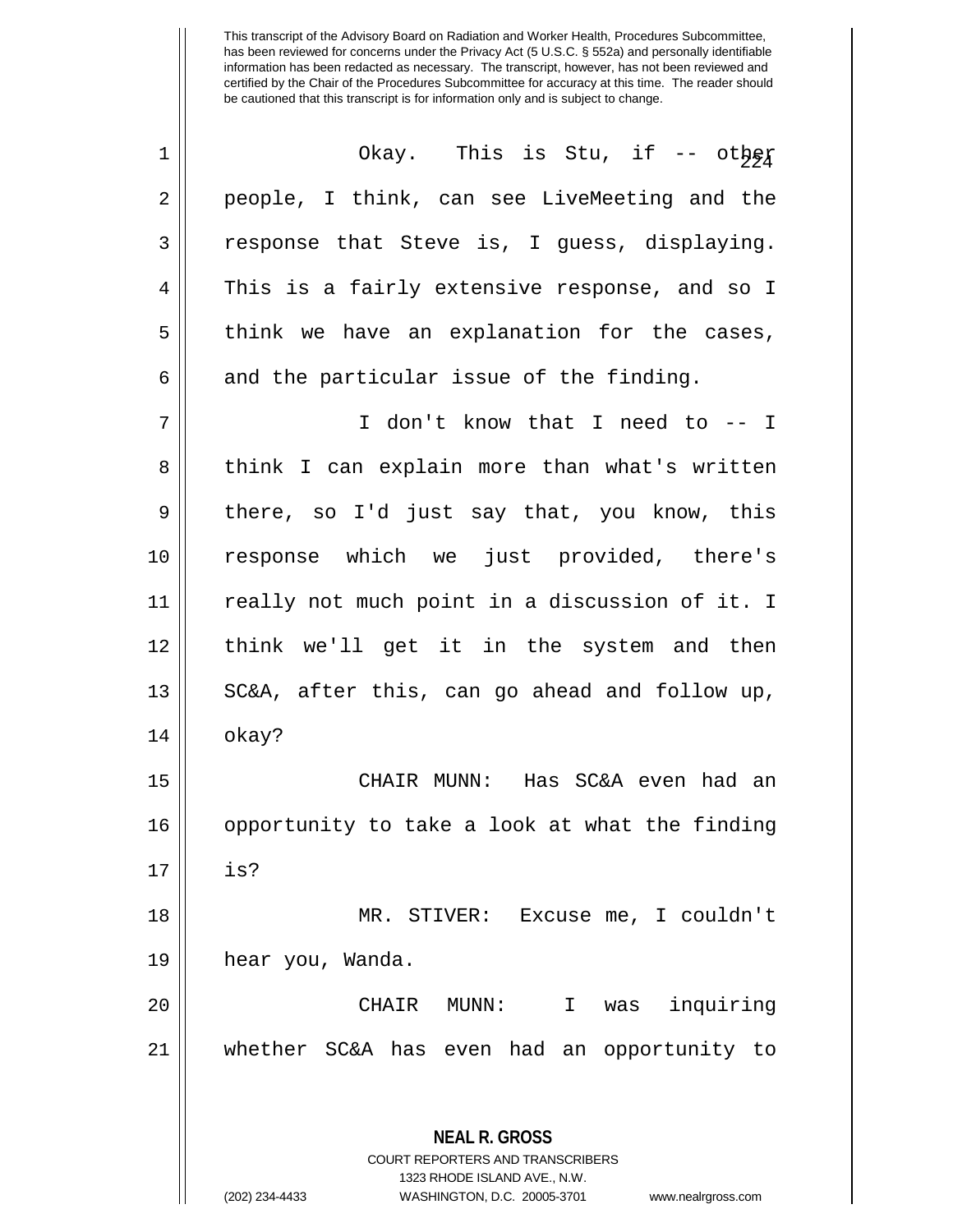This transcript of the Advisory Board on Radiation and Worker Health, Procedures Subcommittee, has been reviewed for concerns under the Privacy Act (5 U.S.C. § 552a) and personally identifiable information has been redacted as necessary. The transcript, however, has not been reviewed and certified by the Chair of the Procedures Subcommittee for accuracy at this time. The reader should be cautioned that this transcript is for information only and is subject to change. **NEAL R. GROSS** COURT REPORTERS AND TRANSCRIBERS 1323 RHODE ISLAND AVE., N.W.  $1 \parallel$  look at this --2 || MR. STIVER: No, we haven't. 3 CHAIR MUNN: -- at these 4 | responses. 5 MR. STIVER: This is the first 6 we've seen them. 7 CHAIR MUNN: Okay. Very good. 8 || So at a -- just a quick reading, 9 || any comments or just prepare a response next  $10 \parallel$  time? 11 MR. STIVER: I feel more 12 comfortable getting a more in-depth look at it 13 || and preparing responses. 14 || CHAIR MUNN: All right. Very  $15$  || good. For each of the findings or  $-$ -16 MR. STIVER: Well, I haven't read  $17 \parallel$  it, so I can't really --18 CHAIR MUNN: Oh, okay. 19 MR. HINNEFELD: Yeah, I mean, some  $20$  || of these things are  $-$  I mean, they just got  $21$  || it. I mean, the second one is a typographical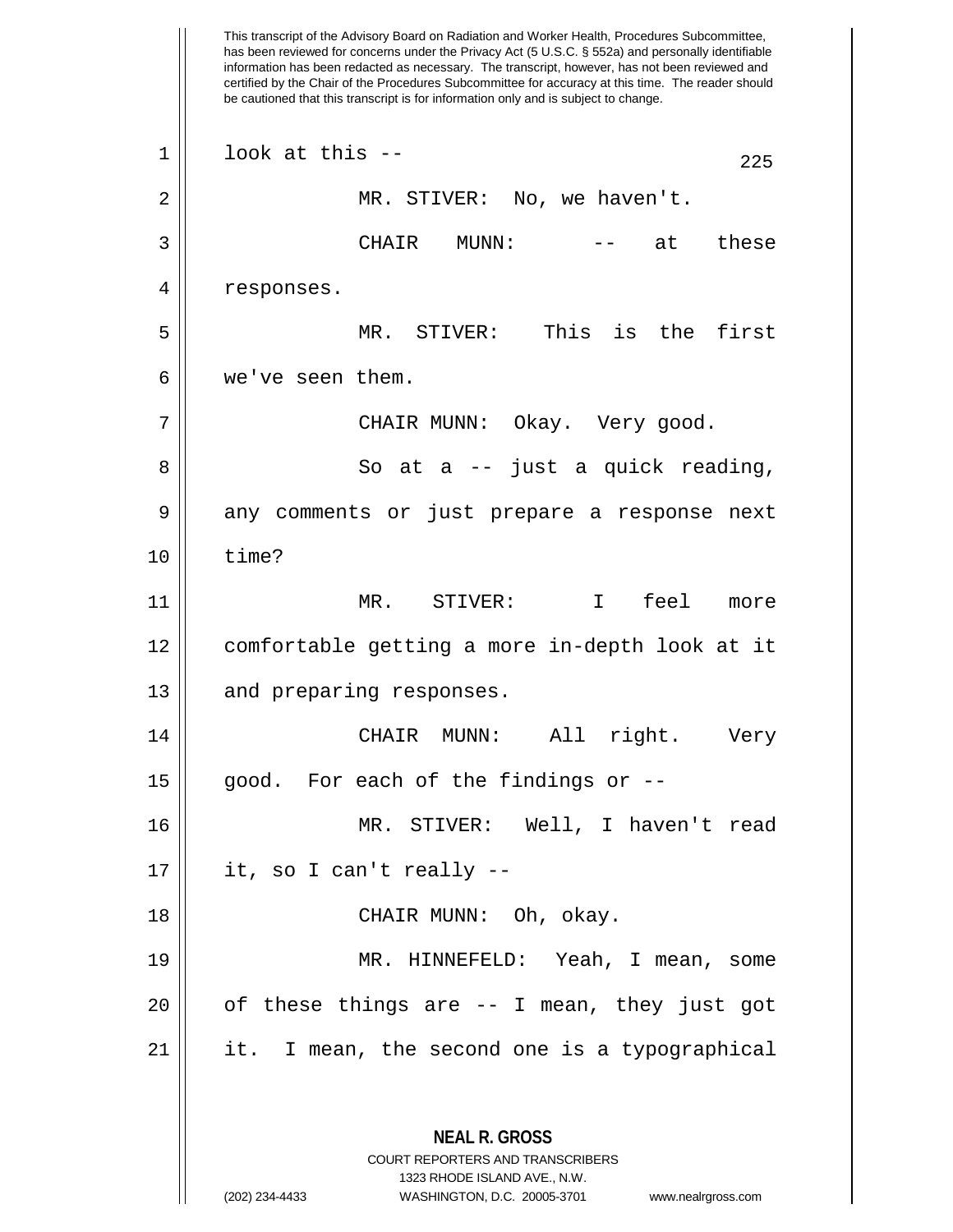| $\mathbf 1$    | error that was made in a couple of places,     |
|----------------|------------------------------------------------|
| $\overline{2}$ | it's supposed to say "May 31st" instead of     |
| 3              | "May 21st," or the other way around. It made   |
|                |                                                |
| 4              | it look as if there were a ten-day gap that    |
| 5              | may not have been considered. But in fact,     |
| 6              | the actual decisions were made based on the    |
| 7              | correct date. So the typographical error       |
| 8              | didn't affect the selection in cases.          |
| $\mathsf 9$    | We've looked at those but, you                 |
| 10             | know, if you want to take an additional look   |
| 11             | and verify that, that would be something --    |
| 12             | CHAIR MUNN: That's fine. The                   |
| 13             | total number of responses we have here is, for |
| 14             | finding four. And further than that.           |
| 15             | MR. HINNEFELD: Okay. Finding 4                 |
| 16             | was the finding that we talked about earlier   |
| 17             | that, you know, we may ask for a claim back    |
| 18             | that we don't get back. Everything we get      |
| 19             | back, we do. But sometimes we ask for claims,  |
| 20             | we don't get them back. I talked about that    |
| 21             | and the reasons why, when we were talking      |

COURT REPORTERS AND TRANSCRIBERS

**NEAL R. GROSS**

1323 RHODE ISLAND AVE., N.W.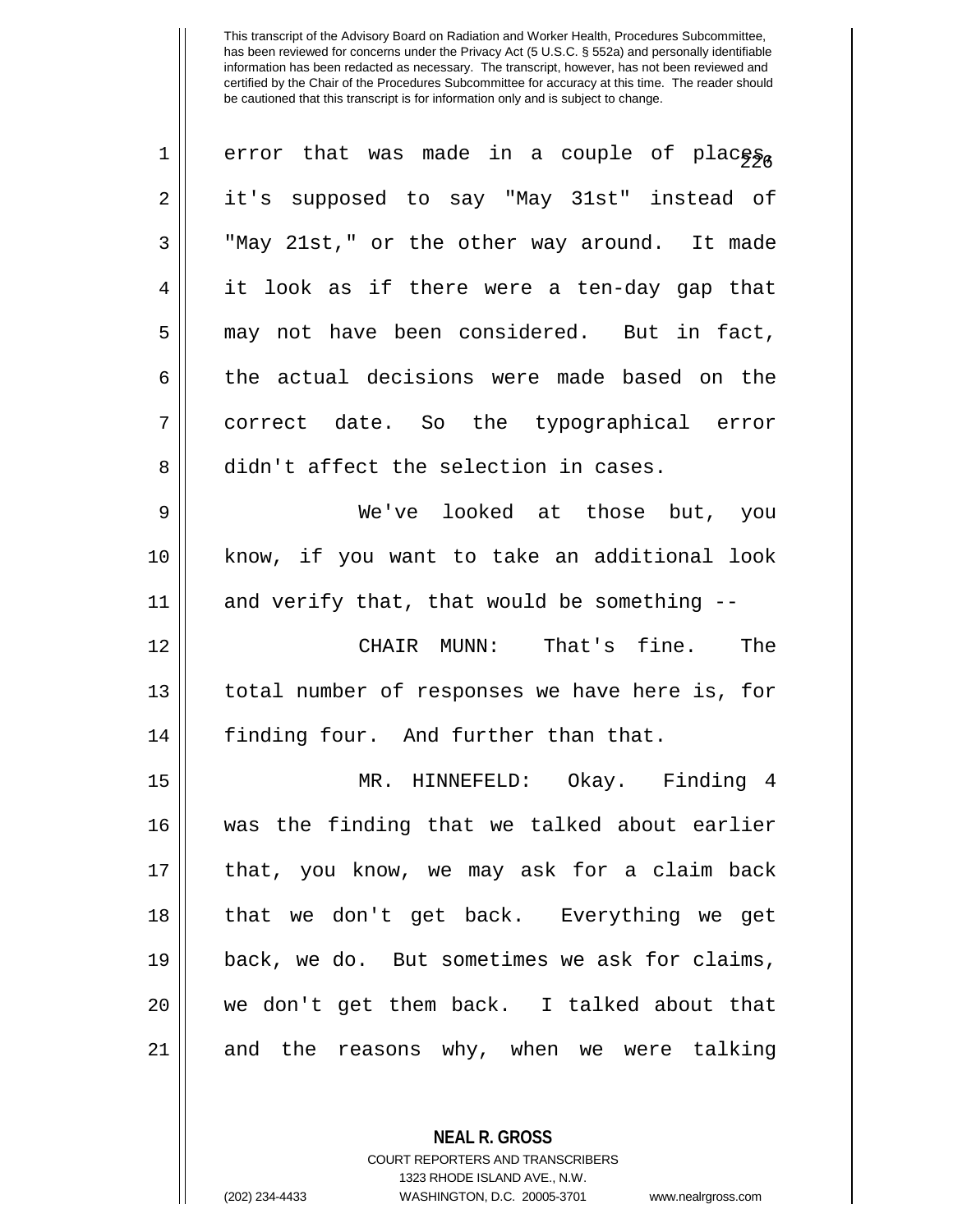This transcript of the Advisory Board on Radiation and Worker Health, Procedures Subcommittee, has been reviewed for concerns under the Privacy Act (5 U.S.C. § 552a) and personally identifiable information has been redacted as necessary. The transcript, however, has not been reviewed and certified by the Chair of the Procedures Subcommittee for accuracy at this time. The reader should be cautioned that this transcript is for information only and is subject to change.  $\begin{array}{|c|c|c|c|c|}\n1 & \text{about PER 14.} & & & & & & & 227 \\
\end{array}$ 2 MR. STIVER: Yeah, that's similar  $3 \parallel$  to the previous finding. I think we can 4 || probably close that one. 5 MR. KATZ: I have a question. 6 CHAIR MUNN: Yes? 7 MR. KATZ: I was just wondering, I 8 || mean, I know Kathy wants to review these. But 9 I wonder if the Subcommittee can't just take 10 it on faith that they do all -- that they do 11 all the reworks that they receive, and that 12 not be an issue for having -- 13 CHAIR MUNN: We will probably be 14 able to do that once we are assured that 15 SC&A's had an opportunity to even see the 16 responses. The responses probably will be 17 || self-explanatory in most cases. But --18 MR. KATZ: No, I just mean on this 19 issue of this specific question of, did DCAS 20 do all the reworks that they were supposed to  $21 \parallel$  do? I think -- I don't know --

> **NEAL R. GROSS** COURT REPORTERS AND TRANSCRIBERS 1323 RHODE ISLAND AVE., N.W. (202) 234-4433 WASHINGTON, D.C. 20005-3701 www.nealrgross.com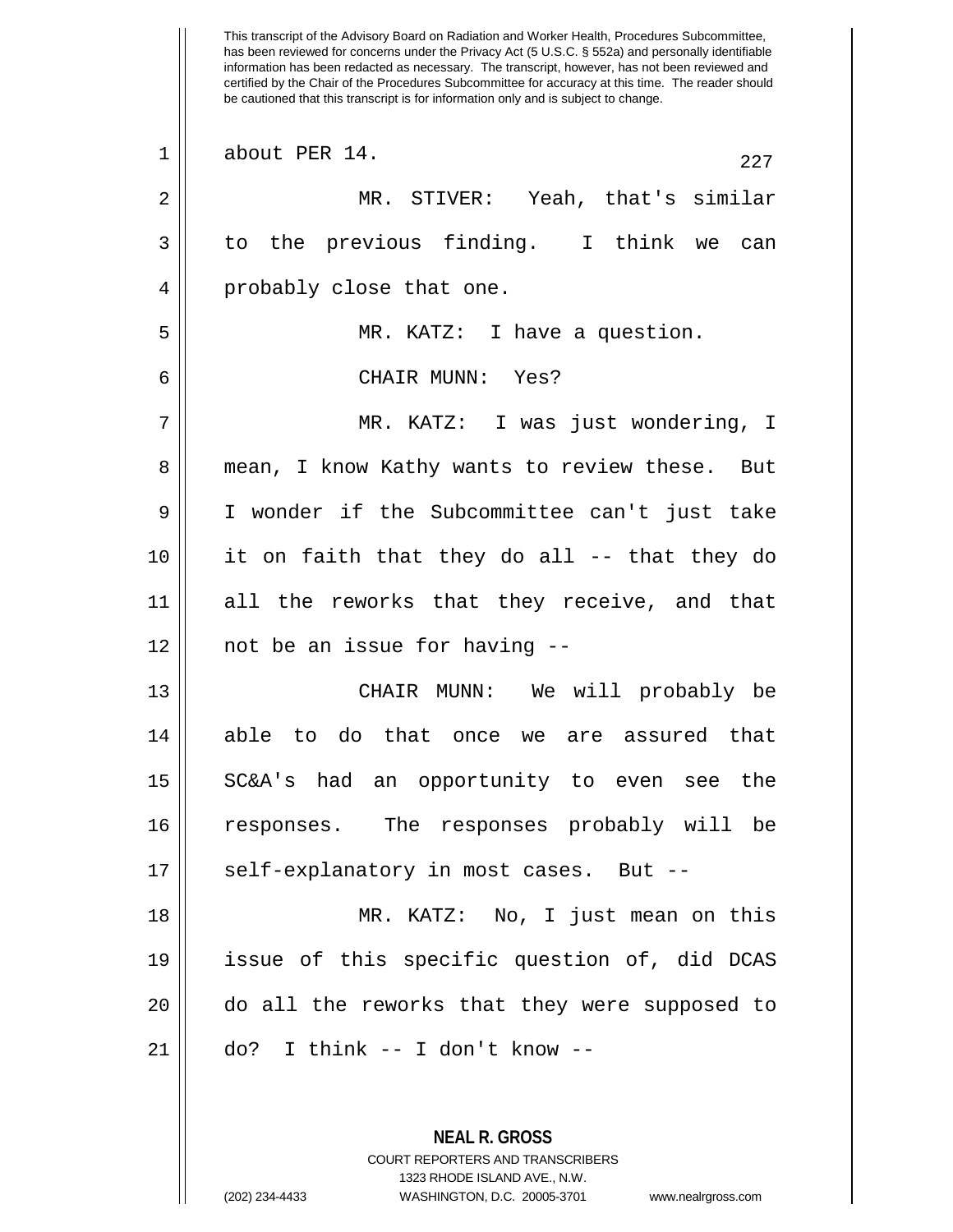| $\mathbf 1$ | Finding $22\frac{4}{3}$<br>CHAIR MUNN:                                                                                                                                 |
|-------------|------------------------------------------------------------------------------------------------------------------------------------------------------------------------|
| 2           | specifically, let's take a moment --                                                                                                                                   |
| 3           | MR. KATZ: This came up elsewhere,                                                                                                                                      |
| 4           | and again we have a problem with -- I mean,                                                                                                                            |
| 5           | SC&A's in a bad position to be able to                                                                                                                                 |
| 6           | actually identify. And then the answer, of                                                                                                                             |
| 7           | course, ends up being that, yeah, they've done                                                                                                                         |
| 8           | -- they did everything they got, but they                                                                                                                              |
| 9           | didn't get everything that they asked for                                                                                                                              |
| 10          | because of -- we all understand those reasons.                                                                                                                         |
| 11          | So I'm just wondering whether it's worth SC&A                                                                                                                          |
| 12          | spending time looking at that question, even.                                                                                                                          |
| 13          | CHAIR MUNN: Well, SC&A posed the                                                                                                                                       |
| 14          | question, and so they may --                                                                                                                                           |
| 15          | (Laughter.)                                                                                                                                                            |
| 16          | HINNEFELD: This is for<br>MR.<br>an                                                                                                                                    |
| 17          | action going forward. I mean, this is -- Ted                                                                                                                           |
| 18          | is talking about going forward, there is no                                                                                                                            |
| 19          | need to bring this up again.                                                                                                                                           |
| 20          | CHAIR MUNN: No, no.                                                                                                                                                    |
| 21          | MR. HINNEFELD: All these things                                                                                                                                        |
|             | <b>NEAL R. GROSS</b><br><b>COURT REPORTERS AND TRANSCRIBERS</b><br>1323 RHODE ISLAND AVE., N.W.<br>(202) 234-4433<br>WASHINGTON, D.C. 20005-3701<br>www.nealrgross.com |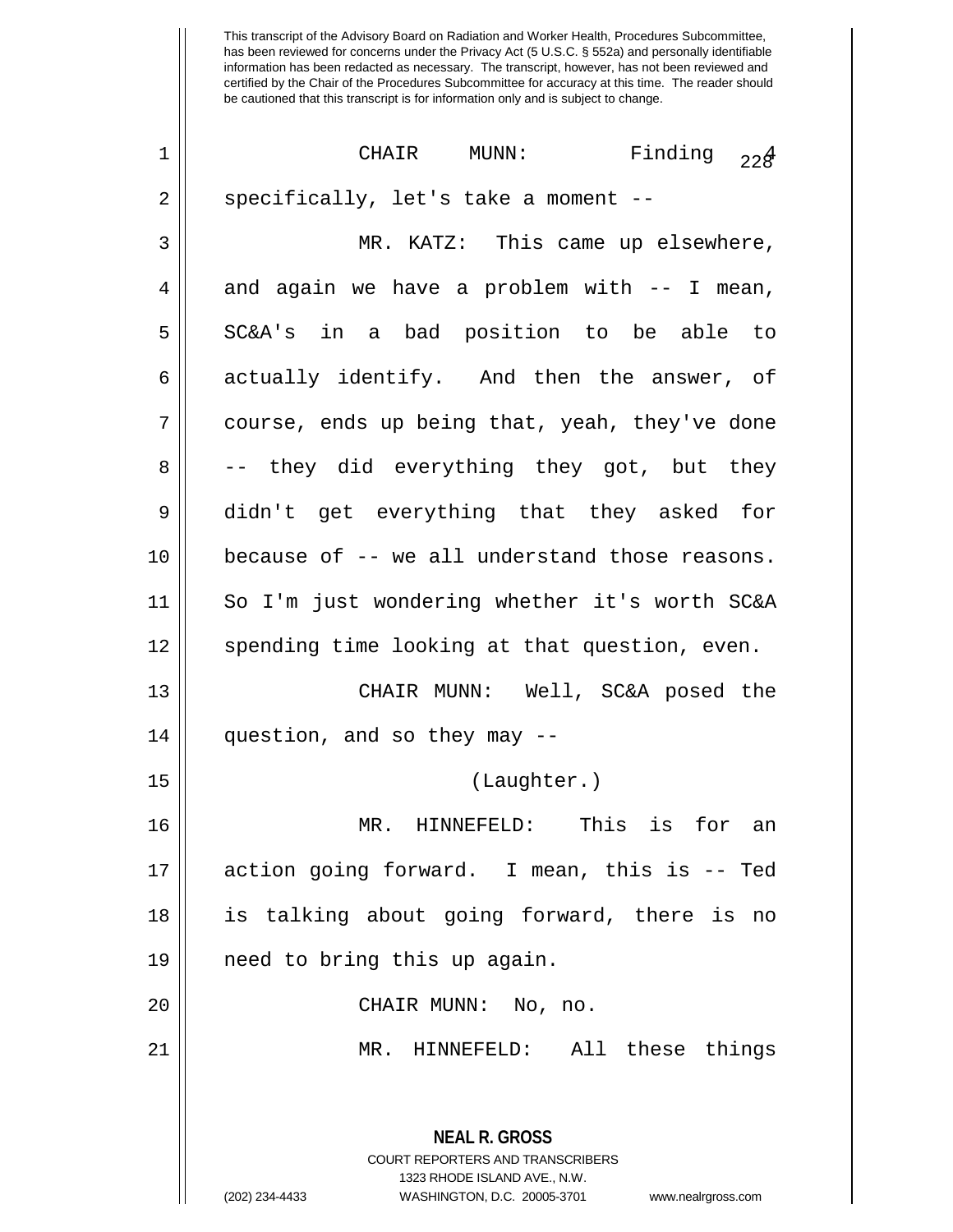1 that we've talked about so far were written  $2 \parallel$  before we had any discussion about it. MR. STIVER: Exactly. So we're 4 || going to see the same kind of finding pop up 5 || again, and you know, we've cleared it. In the  $\parallel$  future we won't -- we have an explanation now,  $7 ||$  and I think that's satisfactory. CHAIR MUNN: That's fine. It's 9 || probably all you need -- MS. K. BEHLING: I think there's one thing that we haven't addressed, though, is that in future files or PER cases, it says 13 || that the claim was reworked in the main documentation, and that's not actually the  $15 \parallel$  case. MR. HINNEFELD: Now, I think what's happening is that there is the invitation. If the claim came back, it's been reworked, I'm absolutely confident of that. 20 || And so there may be a statement that this should be reworked or it will be reworked, or

> **NEAL R. GROSS** COURT REPORTERS AND TRANSCRIBERS 1323 RHODE ISLAND AVE., N.W.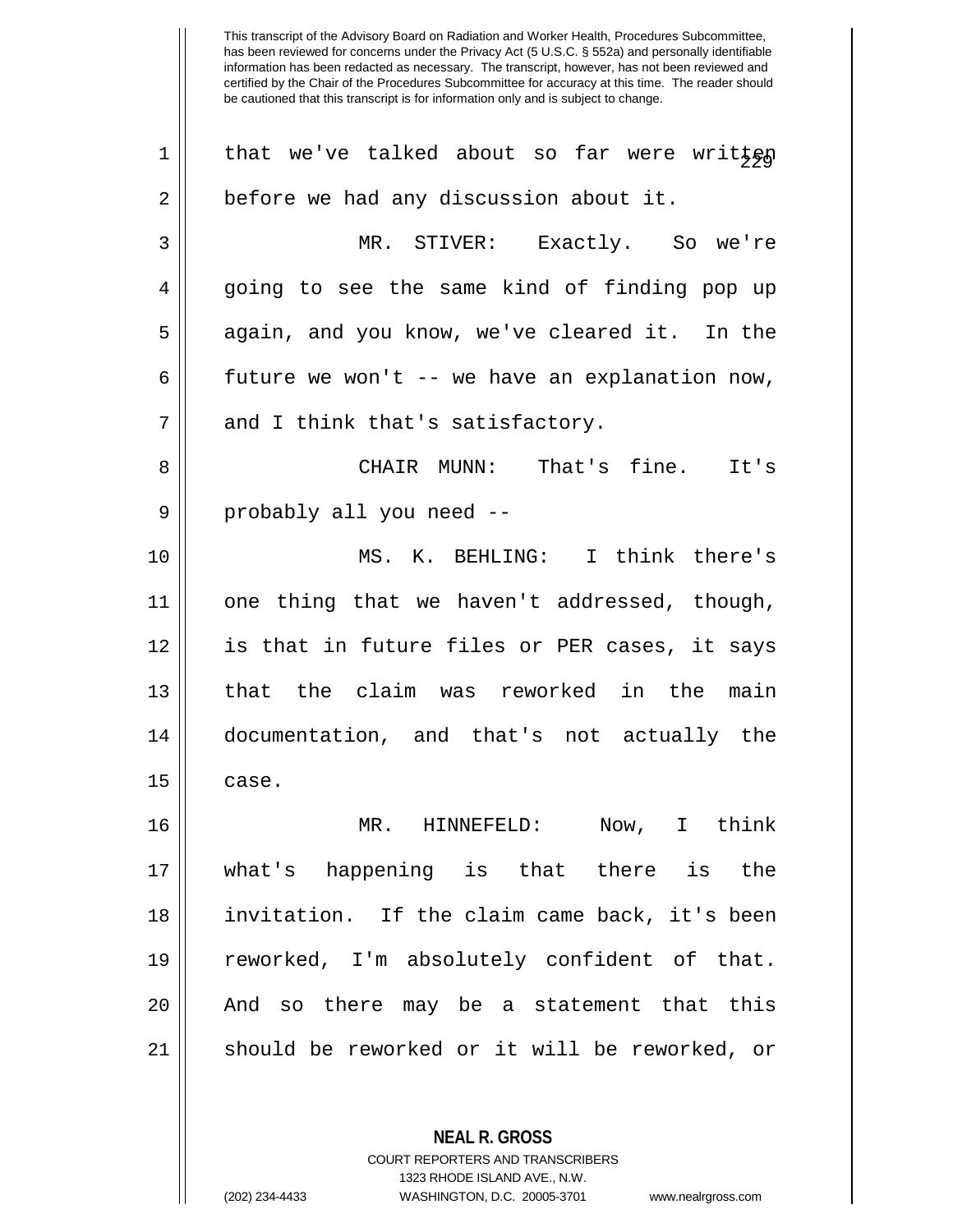| $\mathbf 1$ | there are -- sometimes in the PER process,        |
|-------------|---------------------------------------------------|
| 2           | there will be statements that this claim was      |
| 3           | reevaluated. And for some reason -- you know,     |
| 4           | and part of that reevaluation has to do -- you    |
| 5           | know, the reevaluation indicated that there's     |
| 6           | no need to give it back.                          |
| 7           | And so that's one of the items I                  |
| 8           | was going to check on from our discussion         |
| 9           | earlier is, exactly what is that process and      |
| 10          | where is that information kept? Because the       |
| 11          | way that SECs $-$ - or the PERs work now is that, |
| 12          | DOL does not return the claim unless the          |
| 13          | decision, the compensation decision is going      |
| 14          | to change. And we evaluate it beforehand. We      |
| 15          | apply the -- you know, we take the PER, we        |
| 16          | reevaluate the claim with respect -- you know,    |
| 17          | in light of the new technical direction that      |
| 18          | gave rise to the PER. And if the outcome does     |
| 19          | not claim -- does not change, if the              |
| 20          | compensability outcome does not change, then      |
| 21          | DOL does not send it back, okay?                  |

**NEAL R. GROSS** COURT REPORTERS AND TRANSCRIBERS 1323 RHODE ISLAND AVE., N.W. (202) 234-4433 WASHINGTON, D.C. 20005-3701 www.nealrgross.com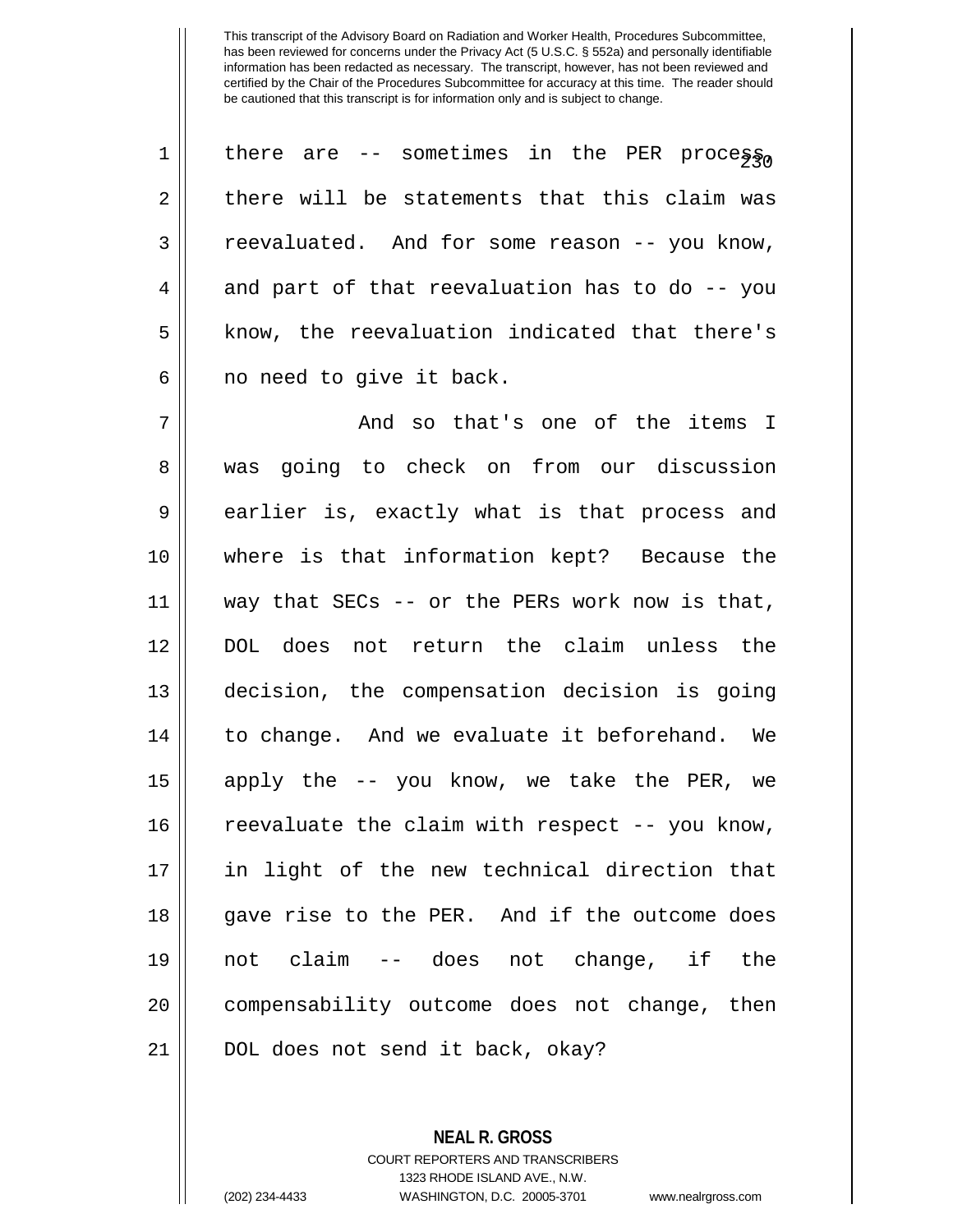| 1  | So a claim can -- we might say <sub>3</sub> a                                                   |
|----|-------------------------------------------------------------------------------------------------|
| 2  | claim was reevaluated. That doesn't mean                                                        |
| 3  | another dose construction was done. It means                                                    |
| 4  | it was evaluated, given the new technical                                                       |
| 5  | direction and it didn't change. And so -- but                                                   |
| 6  | I'm going to have to see what those forms say,                                                  |
| 7  | because I kind of lost track of the process                                                     |
| 8  | and what's actually being written on those                                                      |
| 9  | forms.                                                                                          |
| 10 | CHAIR MUNN: So as I suggested                                                                   |
| 11 | originally, do we have any problem with                                                         |
| 12 | placing all of these as an action item for                                                      |
| 13 | SC&A review next time?                                                                          |
| 14 | MEMBER BEACH:<br>No.                                                                            |
| 15 | CHAIR MUNN:<br>you have<br>Do<br>any                                                            |
| 16 | problem with that, Paul?                                                                        |
| 17 | No problem with<br>MEMBER ZIEMER:                                                               |
| 18 | that.                                                                                           |
| 19 | CHAIR MUNN: All right, very good.                                                               |
| 20 | Responses for SC&A next time.                                                                   |
| 21 | MR. STIVER: We will take that as                                                                |
|    | <b>NEAL R. GROSS</b><br><b>COURT REPORTERS AND TRANSCRIBERS</b><br>1323 RHODE ISLAND AVE., N.W. |
|    | WASHINGTON, D.C. 20005-3701<br>(202) 234-4433<br>www.nealrgross.com                             |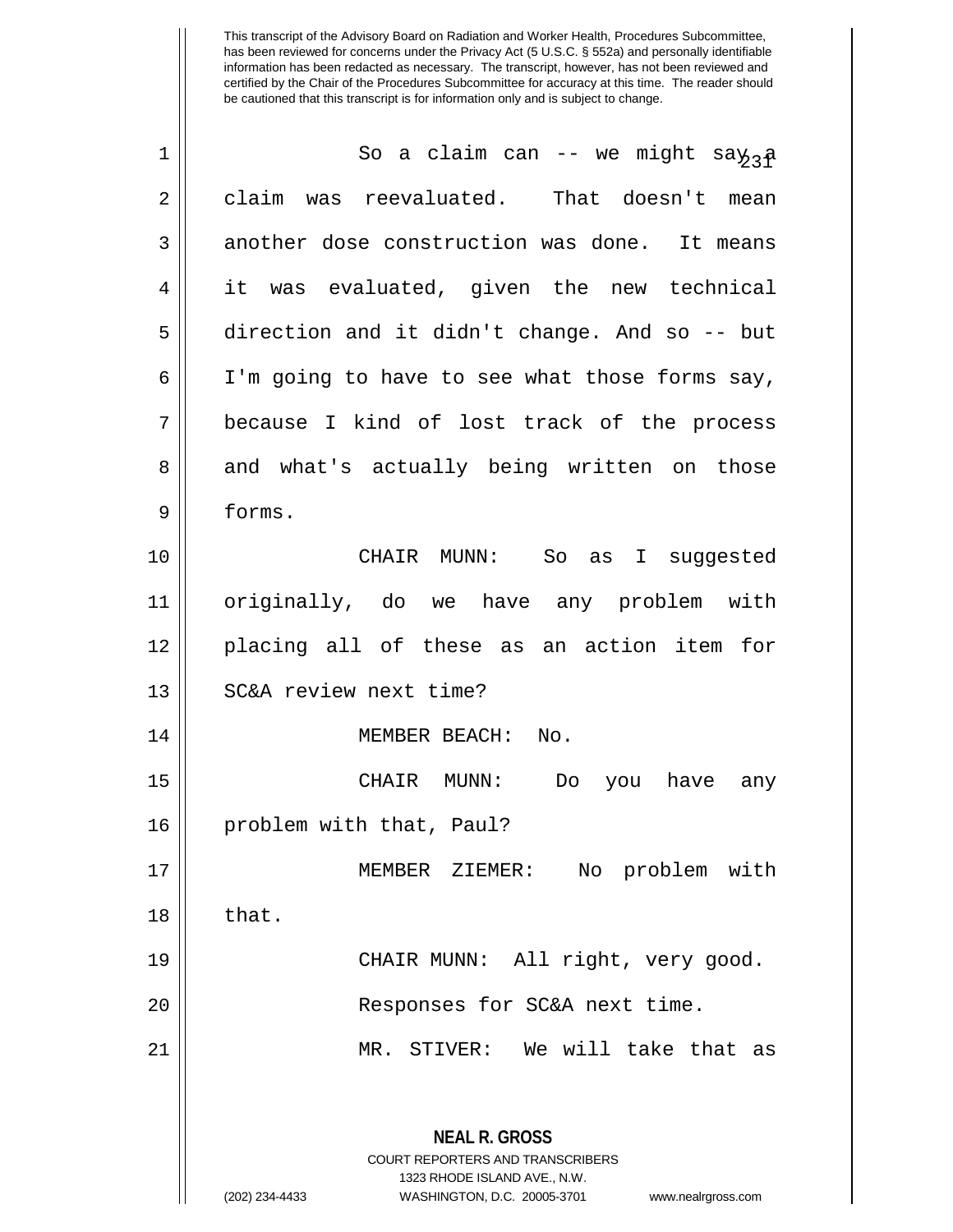This transcript of the Advisory Board on Radiation and Worker Health, Procedures Subcommittee, has been reviewed for concerns under the Privacy Act (5 U.S.C. § 552a) and personally identifiable information has been redacted as necessary. The transcript, however, has not been reviewed and certified by the Chair of the Procedures Subcommittee for accuracy at this time. The reader should be cautioned that this transcript is for information only and is subject to change. **NEAL R. GROSS** COURT REPORTERS AND TRANSCRIBERS 1323 RHODE ISLAND AVE., N.W. (202) 234-4433 WASHINGTON, D.C. 20005-3701 www.nealrgross.com  $\begin{array}{|c|c|c|c|c|}\n1 & \text{an action.} & & & & & & & 232 \\
\end{array}$ 2 CHAIR MUNN: Thank you, John. 3 Let's move on to the next agenda 4 | item which is PER 11. 5 MEMBER BEACH: That's what we just  $6 \parallel$  did. 7 CHAIR MUNN: Yeah, that's what we 8 did. RPRT-53, I did see that. NIOSH. 9 MR. HINNEFELD: Well, give me a 10 minute. 11 CHAIR MUNN: Again, if you want to 12 be here, that's fine. 13 MR. HINNEFELD: I'd rather get 14 | this one going. 15 Report 53, Jim, is that you? 16 || DR. NETON: Report 53? 17 || MR. HINNEFELD: Uh-huh. 18 DR. NETON: Yeah, that's the one 19 we just talked about at the Board meeting,  $20$  || right? 21 CHAIR MUNN: Yes. The stratified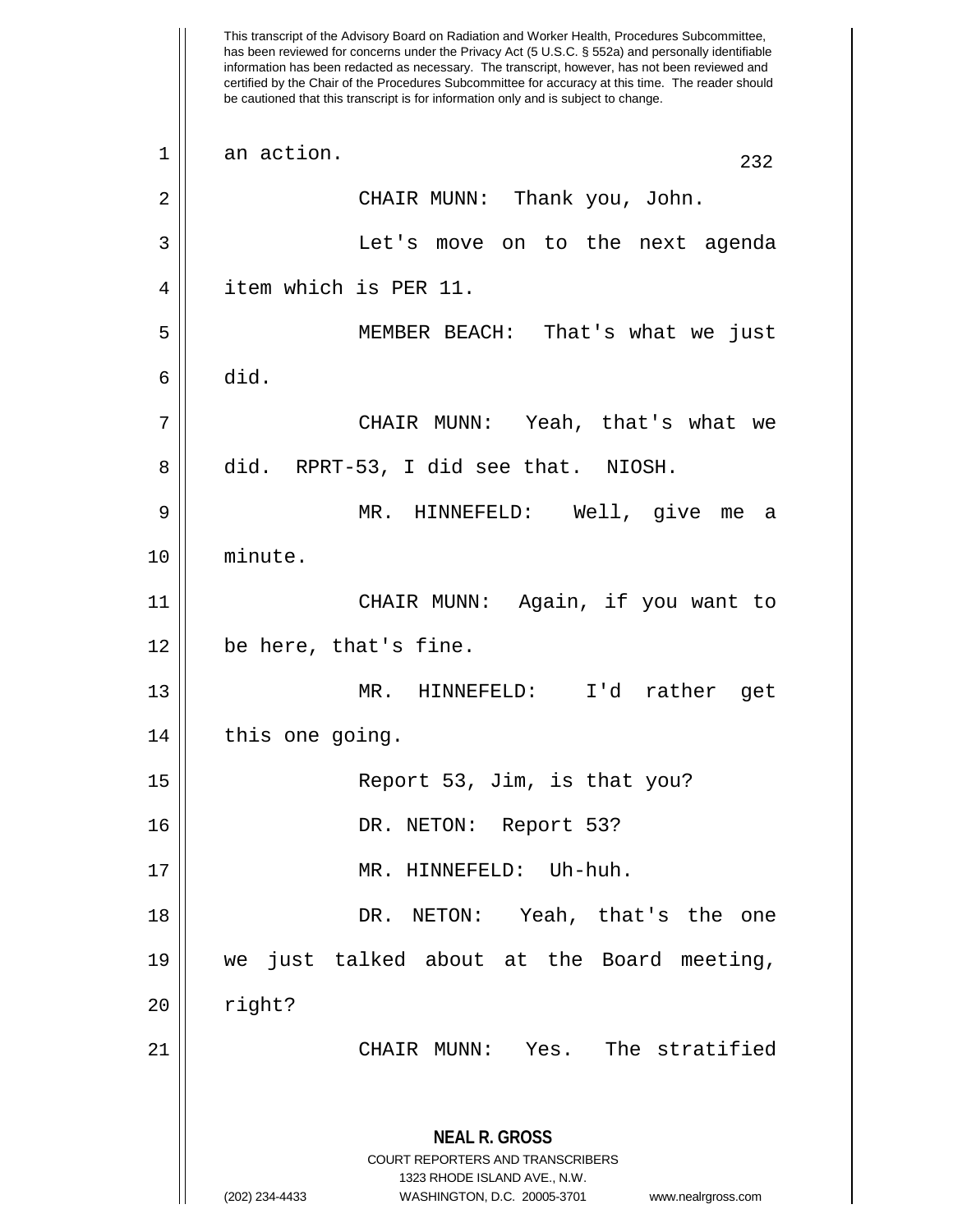This transcript of the Advisory Board on Radiation and Worker Health, Procedures Subcommittee, has been reviewed for concerns under the Privacy Act (5 U.S.C. § 552a) and personally identifiable information has been redacted as necessary. The transcript, however, has not been reviewed and certified by the Chair of the Procedures Subcommittee for accuracy at this time. The reader should be cautioned that this transcript is for information only and is subject to change. **NEAL R. GROSS** 1 coworkers. 233 2 DR. NETON: Yeah. Well, I'm not -  $3 \parallel - I$  don't know what's more to say about it,  $4 \parallel$  other than what we discussed at the meeting.  $5 \parallel$  And Dr. Melius has decided that the --6 MS. MARION-MOSS: Jim, I can't 7 || hear you. 8 DR. NETON: All right, I didn't 9 | have my microphone on. 10 I'm not sure what more to say, 11 other than what I presented at the Board 12 meeting, or we discussed at the Board meeting, 13 and that Dr. Melius has decided that the 14 || issues are going to be discussed at a SEC Work 15 || Group meeting in the near future. 16 CHAIR MUNN: Shall we compose such 17 || a response for at least Item 1? 18 || DR. NETON: What's item 1? 19 CHAIR MUNN: We have -- 20 DR. NETON: My computer's locked 21 down, I can't get into it.

> COURT REPORTERS AND TRANSCRIBERS 1323 RHODE ISLAND AVE., N.W.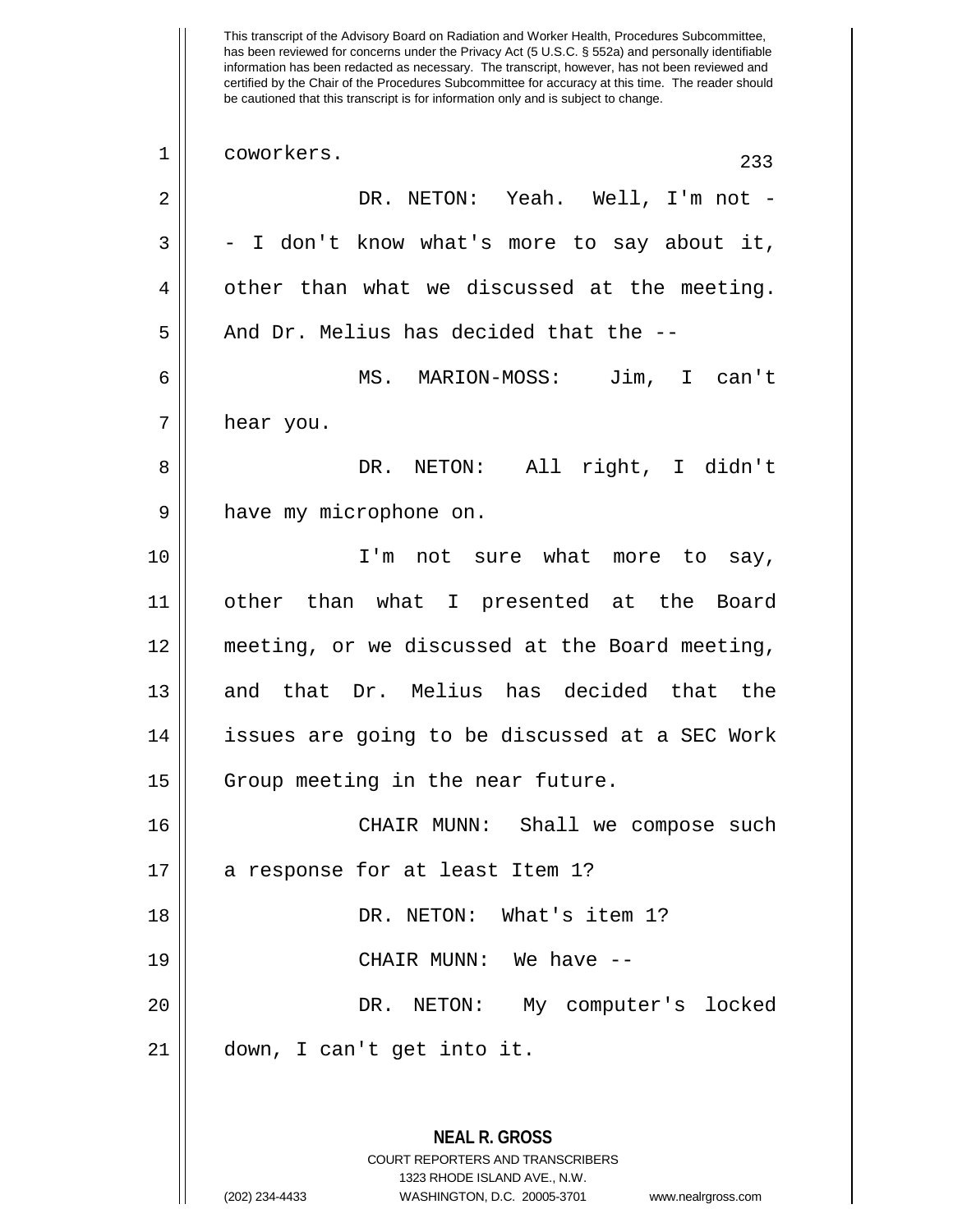This transcript of the Advisory Board on Radiation and Worker Health, Procedures Subcommittee, has been reviewed for concerns under the Privacy Act (5 U.S.C. § 552a) and personally identifiable information has been redacted as necessary. The transcript, however, has not been reviewed and certified by the Chair of the Procedures Subcommittee for accuracy at this time. The reader should be cautioned that this transcript is for information only and is subject to change. **NEAL R. GROSS** COURT REPORTERS AND TRANSCRIBERS 1323 RHODE ISLAND AVE., N.W. (202) 234-4433 WASHINGTON, D.C. 20005-3701 www.nealrgross.com  $\begin{array}{ccc} 1 & \vert & \vert & \end{array}$  CHAIR MUNN: Oh, I'm sorry.  $\begin{array}{ccc} 234 & \vert & \vert \end{array}$ 2 DR. NETON: That's okay. 3 MR. STIVER: Can you scroll us 4 down a little bit so we can be on LiveMeeting  $5 \parallel$  so we can see Item 1? 6 CHAIR MUNN: Let us know -- 7 MR. HINNEFELD: Steve, can you 8 scroll us down a little bit so that we can see  $9 \parallel 53-1$  on LiveMeeting, the text of it? 10 || MR. MARSCHKE: Sure. 11 || CHAIR MUNN: That's all there is. 12 DR. NETON: Item 1, our square 13 doesn't appear anywhere in report 53. So I'm 14 not sure where that's coming from. It's not 15 mentioned at all. 16 It has been a convention that has 17 been used in -- it has been used in other 18 datasets and other reports, but it's not used 19 in 53. 20 CHAIR MUNN: And it's hard for us 21 to define where -- how the finding was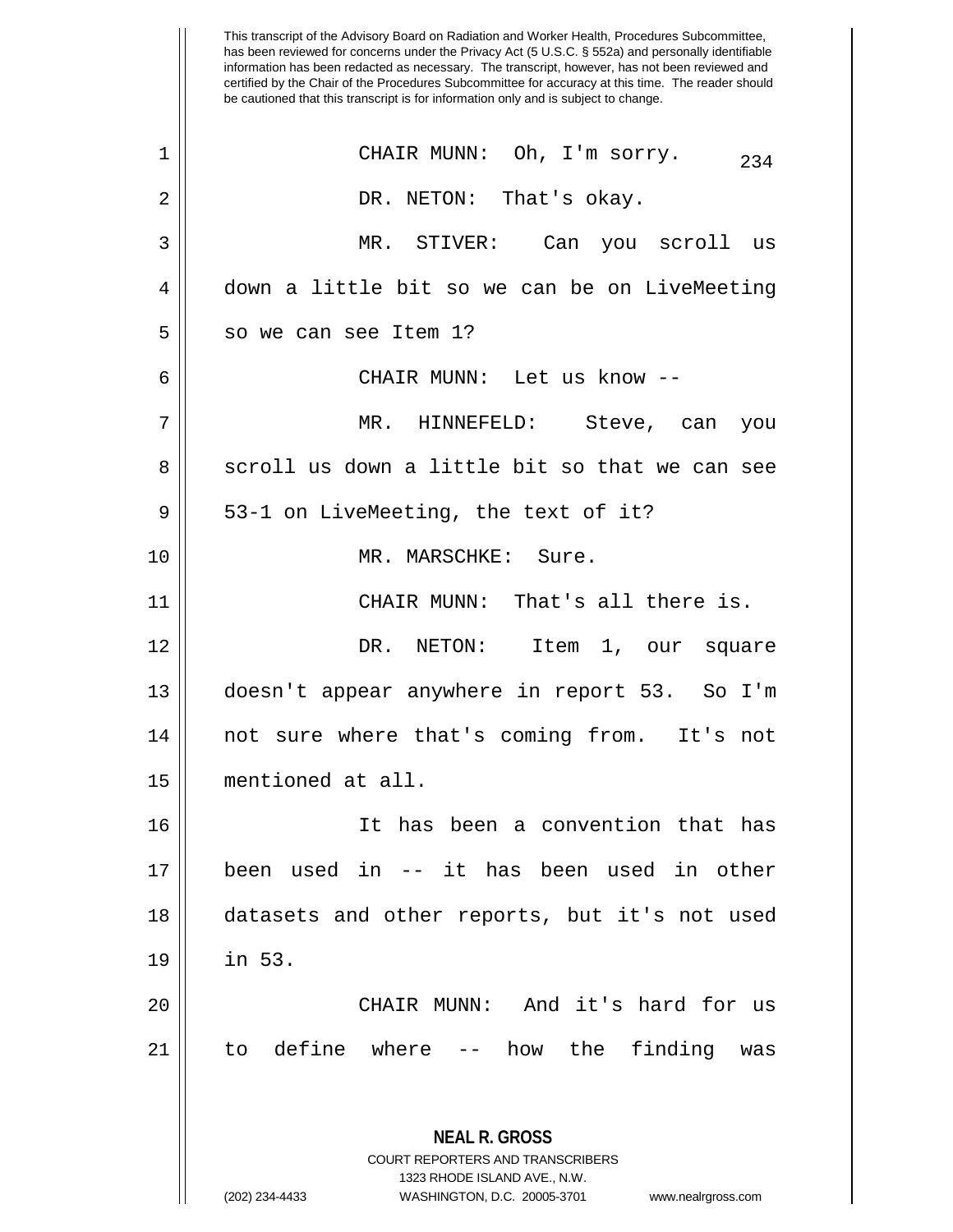This transcript of the Advisory Board on Radiation and Worker Health, Procedures Subcommittee, has been reviewed for concerns under the Privacy Act (5 U.S.C. § 552a) and personally identifiable information has been redacted as necessary. The transcript, however, has not been reviewed and certified by the Chair of the Procedures Subcommittee for accuracy at this time. The reader should be cautioned that this transcript is for information only and is subject to change. **NEAL R. GROSS** COURT REPORTERS AND TRANSCRIBERS  $1 \parallel$  identified. Does SC&A have any --  $235$ 2 MR. STIVER: This is John. 3 I'd asked Harry to call in. He is 4 || the reviewer of this report, and our  $5 \parallel$  statistician who is in the best position to 6 l comment on this. 7 Harry, are you online? 8 DR. CHMELYNSKI: Yes, I am. 9 MR. STIVER: Okay, great. Could 10 you kind of lead us through finding 1? 11 CHAIR MUNN: Tell us where that 12 came from? 13 DR. CHMELYNSKI: Yeah. The -- 14 basically it comes out of the report, the 15 || PROC-0095, and then again in report 44, both 16 | of which are incorporated by report 005. 17 MR. STIVER: Yeah. 18 DR. CHMELYNSKI: And I have to 19 admit, yes, I don't see where ours was quoted 20 || on any of the graphs. We used to always be on 21 the graphs. They don't provide much

1323 RHODE ISLAND AVE., N.W.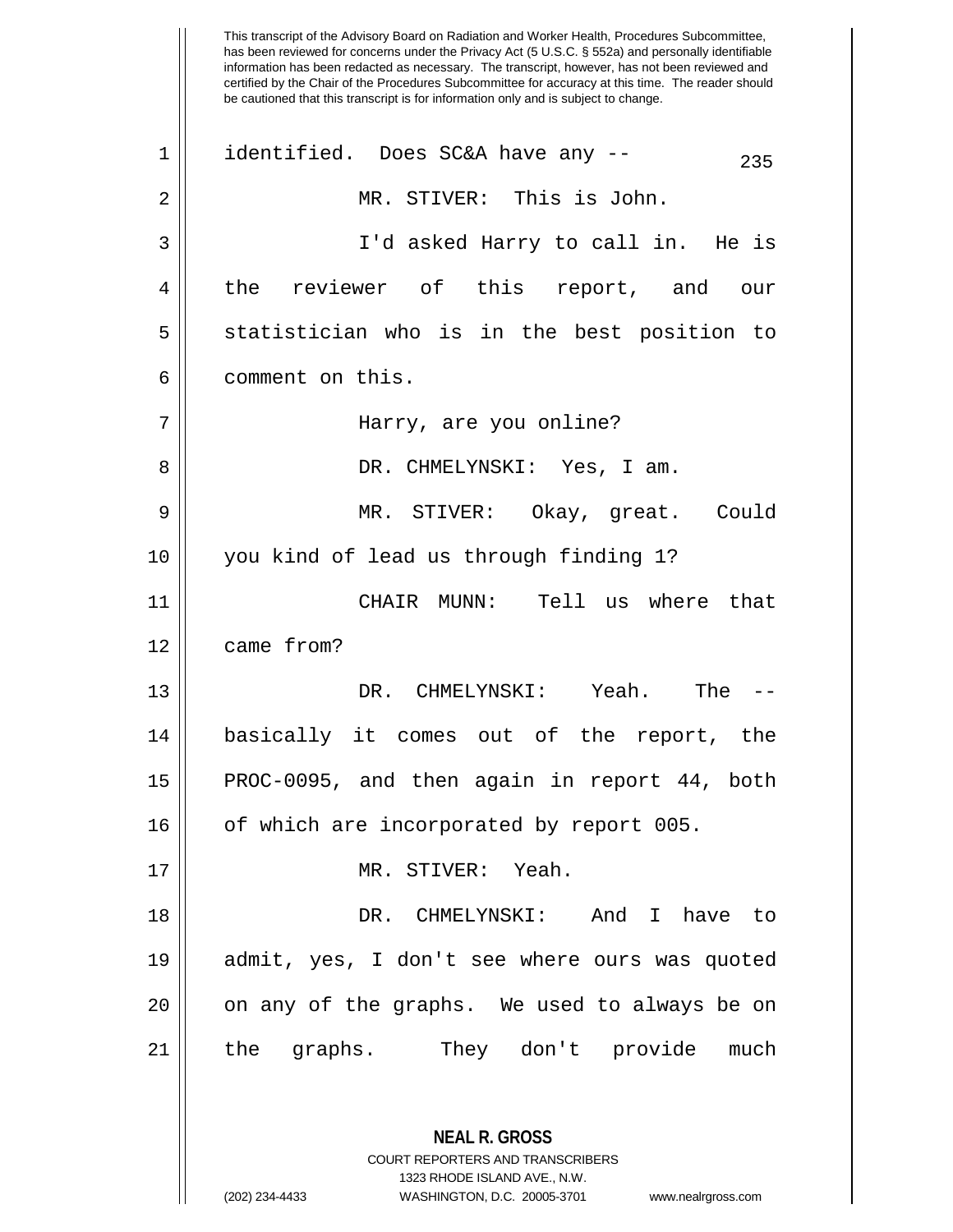| $\mathbf 1$ | information in the way it fits. And I -- $_{236}$ |
|-------------|---------------------------------------------------|
| 2           | MR. STIVER: And this --                           |
| 3           | DR. CHMELYNSKI: I know what we're                 |
| 4           | asking for here is, we'd like to know how you     |
| 5           | intend to measure the degree of it.               |
| 6           | DR. NETON: It's really a matter                   |
| 7           | of professional judgment, a person looking at     |
| 8           | the curve. I mean we -- this has been a           |
| 9           | finding before, I think when 95 was reviewed.     |
| 10          | And we went around and around about this, and     |
| 11          | we acknowledged that the R-square value is        |
| 12          | biased towards higher correlation because it's    |
| 13          | ranked. But you know, it comes down to just       |
| 14          | reviewing the dataset, looking at it and          |
| 15          | getting a judgment call, professional judgment    |
| 16          | that the data are adequately represented by       |
| 17          | that fit.                                         |
| 18          | CHAIR MUNN: Well, in view of the                  |
| 19          | fact that this particular report does<br>not      |
| 20          | specifically refer<br>the<br>to<br>R-square       |
|             |                                                   |

21 || application, then is this still an appropriate

**NEAL R. GROSS**

COURT REPORTERS AND TRANSCRIBERS 1323 RHODE ISLAND AVE., N.W. (202) 234-4433 WASHINGTON, D.C. 20005-3701 www.nealrgross.com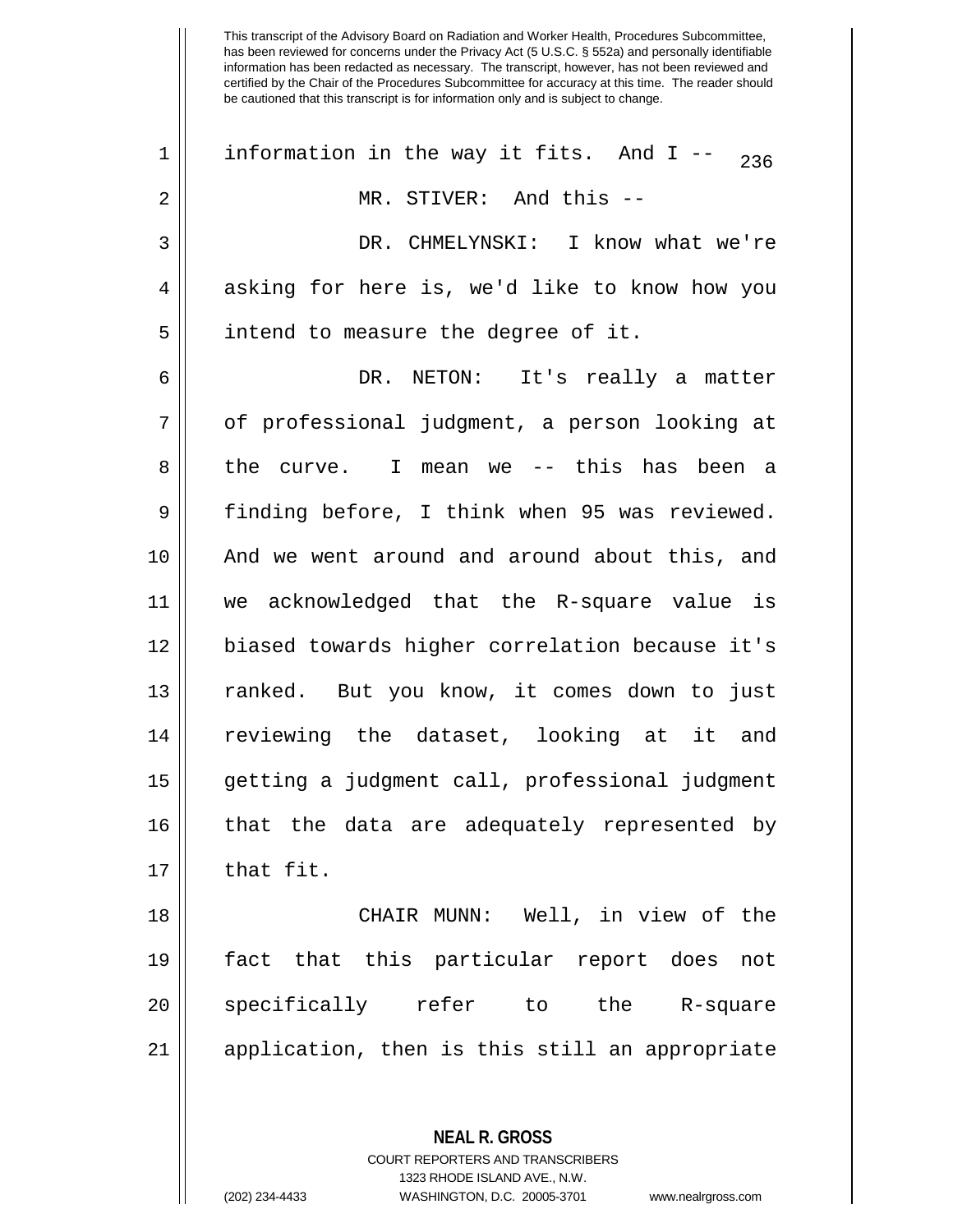| $\mathbf 1$ | finding for this report? John?<br>237                                                               |
|-------------|-----------------------------------------------------------------------------------------------------|
| 2           | MR. STIVER: I'll have to defer to                                                                   |
| 3           | Harry on this. What do you think, Harry?                                                            |
| 4           | DR. CHMELYNSKI: Well, I don't                                                                       |
| 5           | think this is that at all. The earlier                                                              |
| 6           | reports were -- it was included, and now it's                                                       |
| 7           | not included in this, but nothing has replaced                                                      |
| 8           | it.                                                                                                 |
| 9           | CHAIR MUNN: Well, I personally am                                                                   |
| 10          | hard pressed to try to identify how we can --                                                       |
| 11          | at least given the current wording, I don't                                                         |
| 12          | see how we can apply the finding to the                                                             |
| 13          | existing report.                                                                                    |
| 14          | There is a question in my mind                                                                      |
| 15          | whether it's appropriate for this particular                                                        |
| 16          | report review.                                                                                      |
| 17          | Could possibly<br>MR. STIVER:                                                                       |
| 18          | consider transferring it to one of the other                                                        |
| 19          | reviews and -- I'm not completely -- it sounds                                                      |
| 20          | like we've talked about this before.                                                                |
| 21          | DR. NETON: I'll tell you what                                                                       |
|             |                                                                                                     |
|             | <b>NEAL R. GROSS</b>                                                                                |
|             | COURT REPORTERS AND TRANSCRIBERS                                                                    |
|             | 1323 RHODE ISLAND AVE., N.W.<br>(202) 234-4433<br>WASHINGTON, D.C. 20005-3701<br>www.nealrgross.com |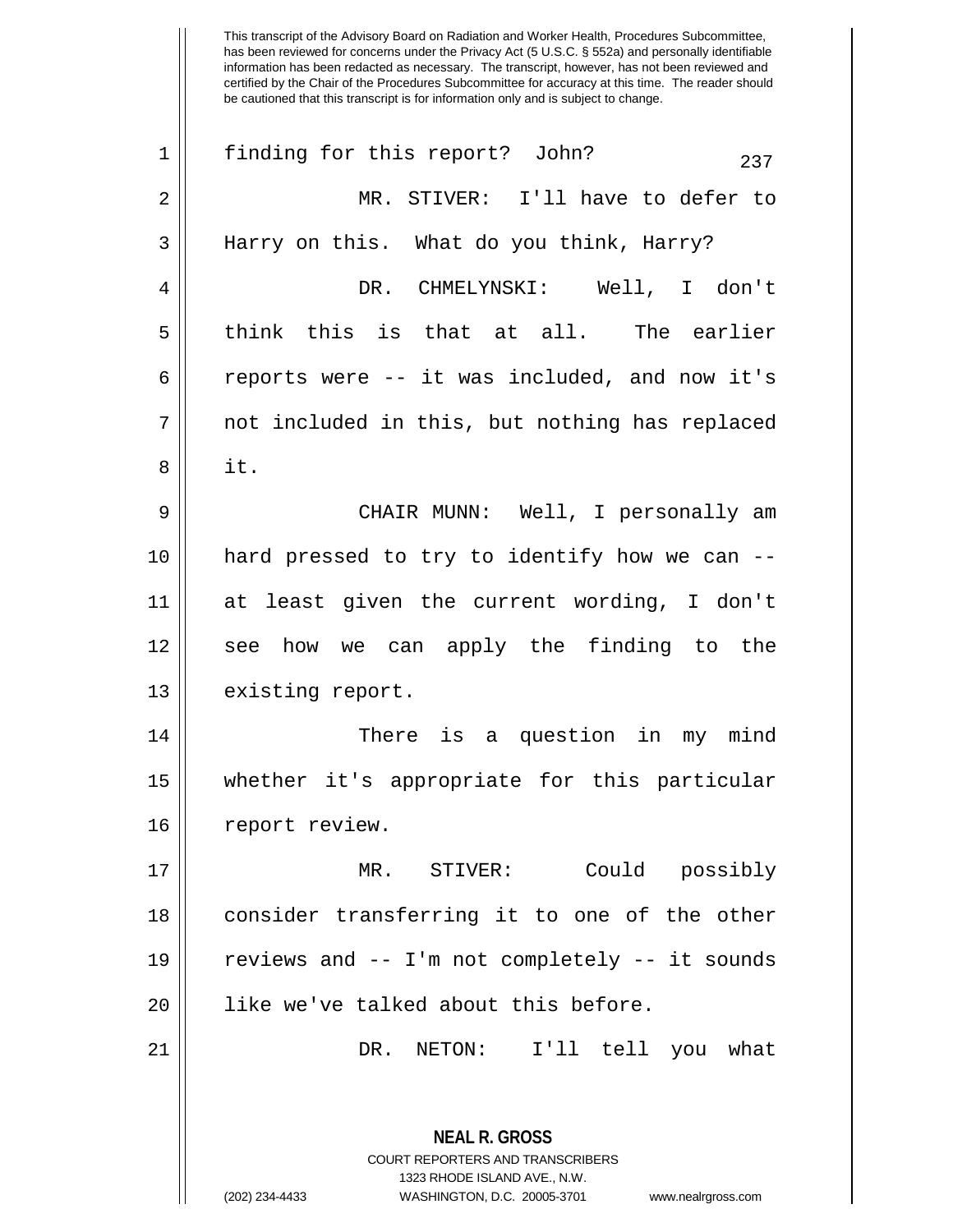| 1  | I'll do. I'll go back and resurrect the $_{238}$         |
|----|----------------------------------------------------------|
| 2  | how this issue was discussed in reviews of the           |
| 3  | other documents. We put this issue to bed, I             |
| 4  | mean, this is not a new finding. We continued            |
| 5  | to use 95, it's been reviewed, and we                    |
| 6  | definitely acknowledge that the R-square value           |
| 7  | was biased toward high correlation.                      |
| 8  | So I'll take that on as an action                        |
| 9  | for NIOSH, to find out how that was eventually           |
| 10 | resolved in the other reviews.                           |
| 11 | CHAIR MUNN: And perhaps all we                           |
| 12 | need is just a statement that it was resolved            |
| 13 | in the other reviews, and it is now --                   |
| 14 | DR. NETON: Yeah, I'll verify                             |
| 15 | that. I mean, I'm pretty clear on this was a             |
| 16 | long time ago, but I was very involved in                |
| 17 | those discussions.                                       |
| 18 | CHAIR MUNN: Yeah, if we could                            |
| 19 | have a clarification, where and when it was              |
| 20 | resolved, then we can close it here for that             |
| 21 | purpose.                                                 |
|    |                                                          |
|    | <b>NEAL R. GROSS</b><br>COURT REPORTERS AND TRANSCRIBERS |

1323 RHODE ISLAND AVE., N.W.

 $\mathsf{I}$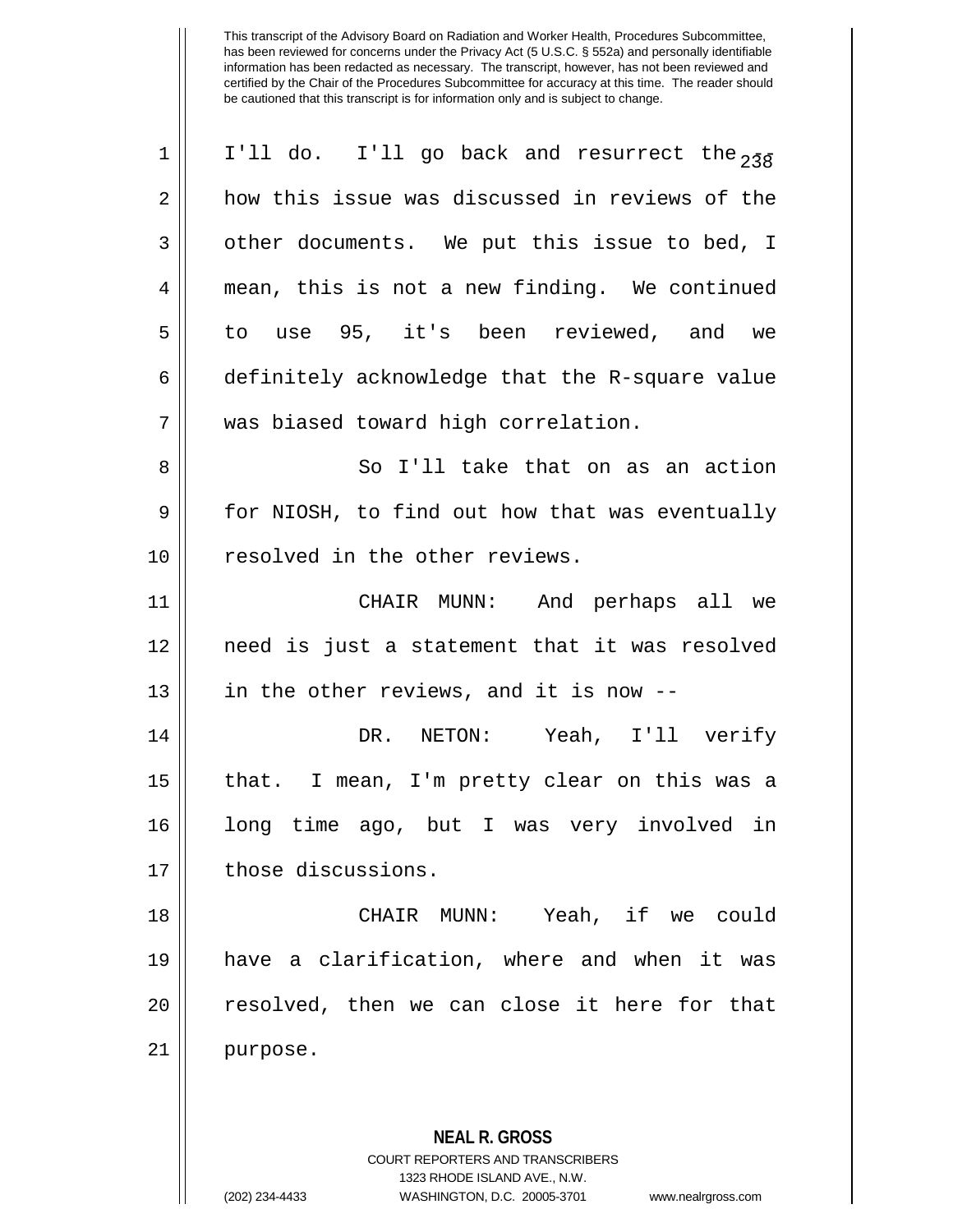| 1  | DR. NETON: Yeah. With regard, $\frac{1}{2}\sqrt{9}$                     |
|----|-------------------------------------------------------------------------|
| 2  | the remainder findings, I'm not sure at this                            |
| 3  | point I really would -- it would be beneficial                          |
| 4  | to get involved in a point/counterpoint                                 |
| 5  | discussion of these very detailed technical                             |
| 6  | issues. We have prepared a draft response                               |
| 7  | that I am reviewing that we will provide. And                           |
| 8  | it would be better, I think, to speak from                              |
| 9  | that once SC&A has the draft response.                                  |
| 10 | Although again, I'm a little bit concerned                              |
| 11 | because we're going to be discussing these                              |
| 12 | outside of this Work Group at the SEC Work                              |
| 13 | Group level. So I'm not sure how we really                              |
| 14 | want to proceed.                                                        |
| 15 | MR. STIVER: Yeah, this is John.                                         |
| 16 | It appears that there's going to                                        |
| 17 | be some duplication of effort here.                                     |
| 18 | DR. NETON: Yeah. So I don't --                                          |
| 19 | Can we simply defer<br>CHAIR MUNN:                                      |
| 20 | it? Let's defer it.                                                     |
| 21 | DR. NETON: I think it might be                                          |
|    |                                                                         |
|    | <b>NEAL R. GROSS</b>                                                    |
|    | <b>COURT REPORTERS AND TRANSCRIBERS</b><br>1323 RHODE ISLAND AVE., N.W. |
|    | (202) 234-4433<br>WASHINGTON, D.C. 20005-3701<br>www.nealrgross.com     |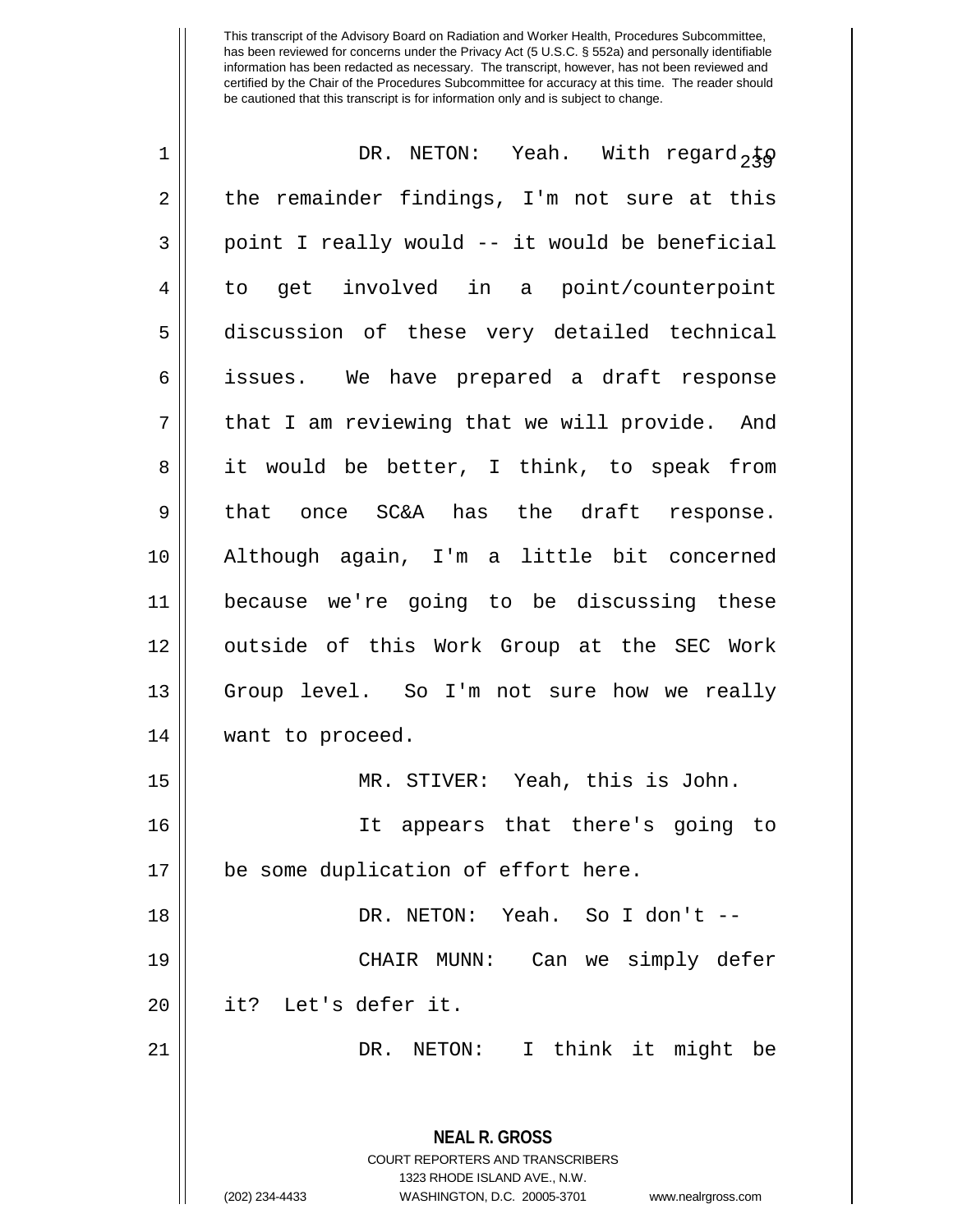| $\mathbf 1$ | best. Because I don't -- having had $\frac{1}{2}$                       |
|-------------|-------------------------------------------------------------------------|
| 2           | discussion at the working -- at the Board                               |
| 3           | meeting, yesterday, I talked to our                                     |
| 4           | statisticians, and they already want to revise                          |
| 5           | some of our responses based on what they're                             |
| 6           | heard. And so I think -- yeah --                                        |
| 7           | MR. STIVER: Maybe deferral is the                                       |
| 8           | best option until we see how this all plays                             |
| 9           | out, and then we can decide what to do.                                 |
| 10          | Because I think --                                                      |
| 11          | DR. NETON: We'll be meeting                                             |
| 12          | within the next several months at the SEC Work                          |
| 13          | Group level to convene this.                                            |
| 14          | As much as I'd like to engage in a                                      |
| 15          | spirited discussion here --                                             |
| 16          | (Laughter.)                                                             |
| 17          | DR. NETON: -- I think it would be                                       |
| 18          | -- I would be better served to --                                       |
| 19          | CHAIR MUNN: That's just as well.                                        |
| 20          | We can defer that for -- do we have any --                              |
| 21          | when is the Work Group going to convene?                                |
|             |                                                                         |
|             | <b>NEAL R. GROSS</b>                                                    |
|             | <b>COURT REPORTERS AND TRANSCRIBERS</b><br>1323 RHODE ISLAND AVE., N.W. |
|             | (202) 234-4433<br>WASHINGTON, D.C. 20005-3701<br>www.nealrgross.com     |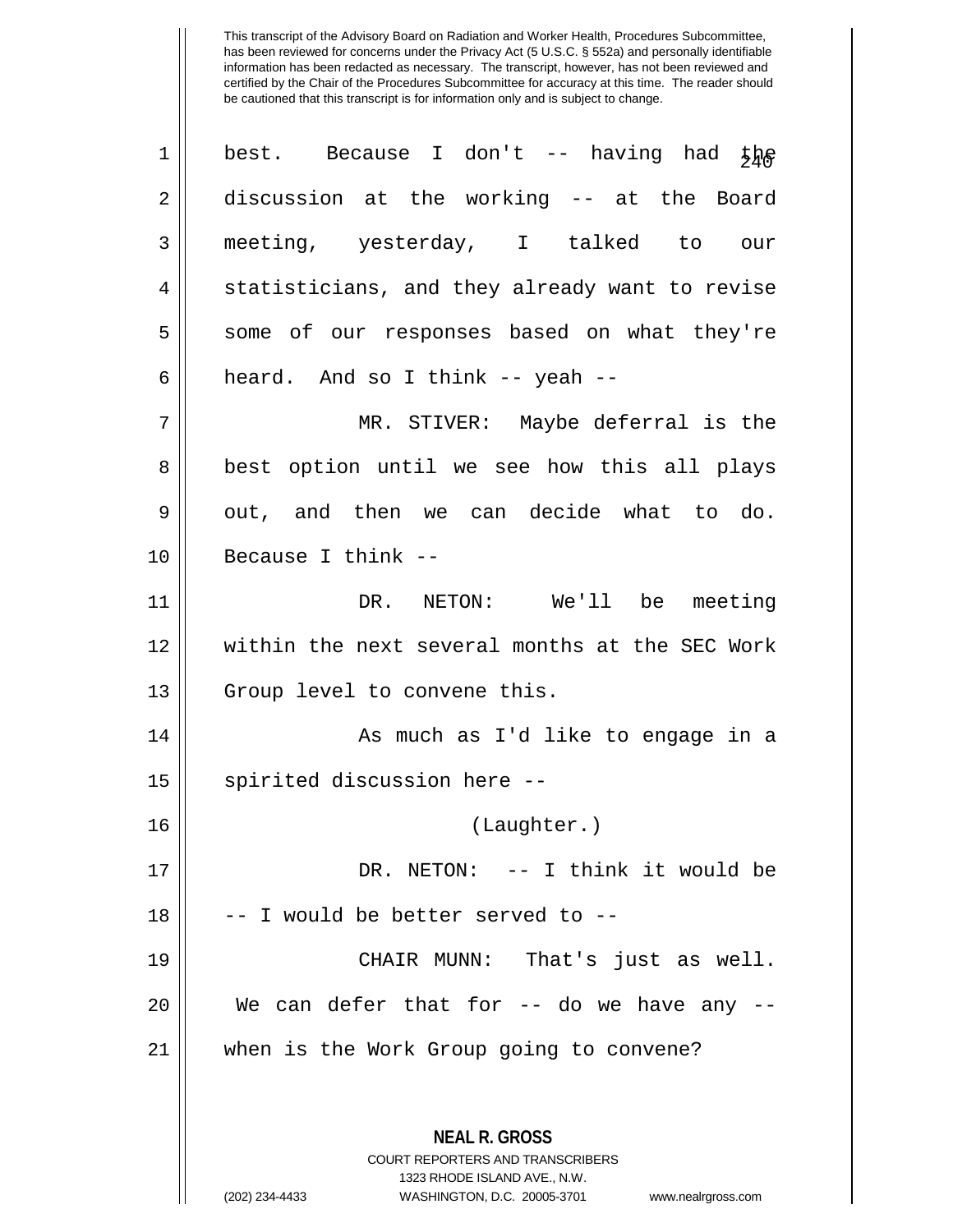| $\mathbf 1$ | NETON: That hasn't begp<br>DR.                                                           |
|-------------|------------------------------------------------------------------------------------------|
| 2           | scheduled. But it will certainly be before                                               |
| 3           | the next -- the Board's conference call in --                                            |
| 4           | no, not the conference call, the Rocky Flats                                             |
| 5           | meeting in October. So I suspect it would be                                             |
| 6           | either late August, early September.                                                     |
| 7           | MR. KATZ: Although it's going to                                                         |
| 8           | take more than one meeting to resolve it --                                              |
| 9           | DR. NETON: It may, yeah.                                                                 |
| 10          | MR. KATZ: -- at that level. It                                                           |
| 11          | does make sense to have this revised issue                                               |
| 12          | addressed first before we plow through the                                               |
| 13          | details at this level.                                                                   |
| 14          | CHAIR MUNN: Yeah, it does. Good.                                                         |
| 15          | We'll defer it with the hope that we might                                               |
| 16          | have some report next -- at our next meeting.                                            |
| 17          | But since we don't know when that is yet,                                                |
| 18          | we'll just say it's deferred.                                                            |
| 19          | Next item on the agenda is OTIB-                                                         |
| 20          | 55, specifically finding 4. We're going to                                               |
| 21          | have a status report from SC&A.                                                          |
|             |                                                                                          |
|             | <b>NEAL R. GROSS</b><br>COURT REPORTERS AND TRANSCRIBERS<br>1323 RHODE ISLAND AVE., N.W. |

 $\mathbb{I}$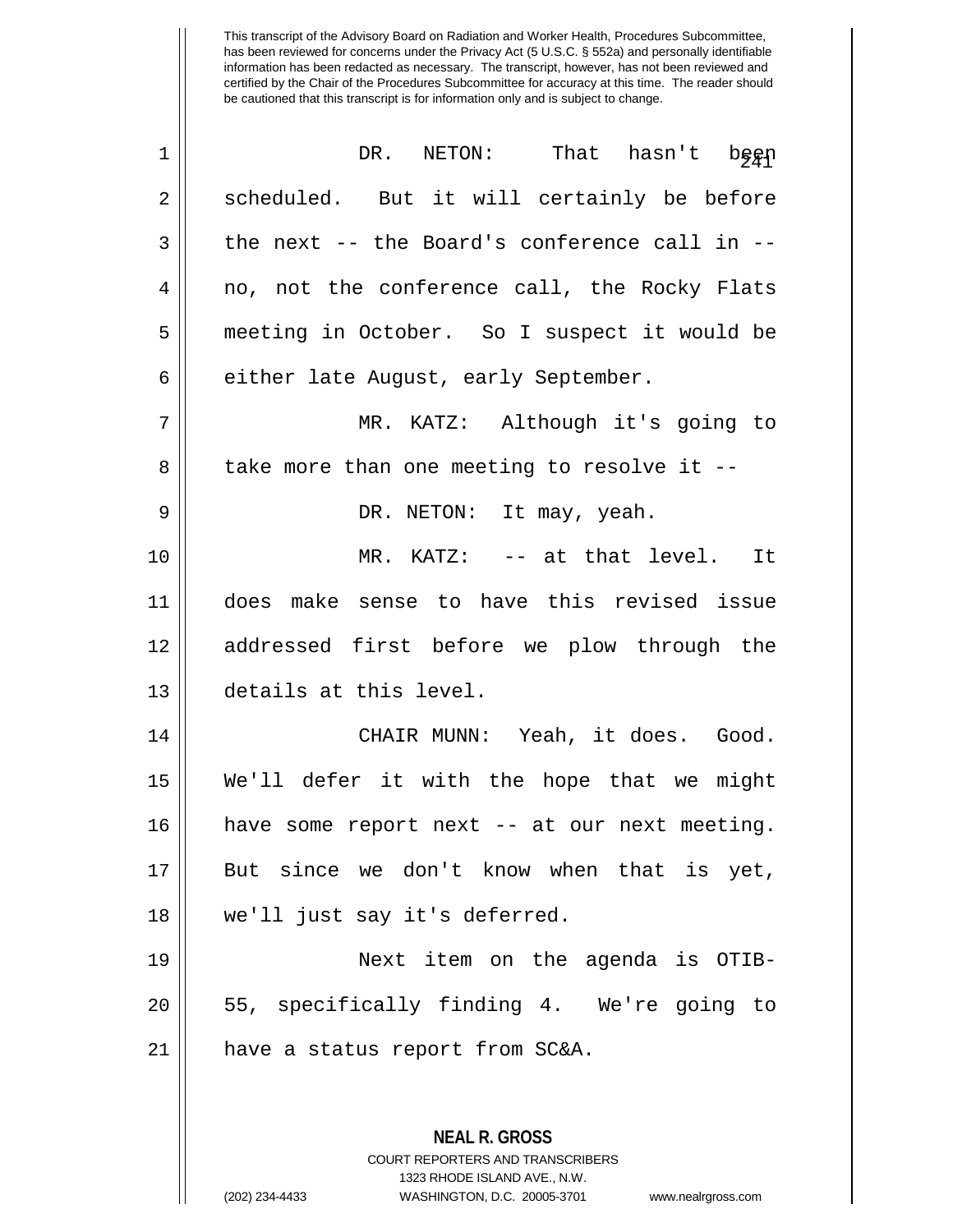| $\mathbf 1$ | MR. MARSCHKE: Yeah, we looked $2a\frac{1}{2}$  |
|-------------|------------------------------------------------|
| 2           | that. That was -- I'm trying to pull it up     |
| 3           | here now. That was about the conversion        |
| 4           | factor or quality factor. And it was just      |
| 5           | basically they were going to -- NIOSH was      |
| 6           | going to change a reference on a historical    |
| 7           | quality factor to a different document. And    |
| 8           | at the last meeting of SC&A, we wanted to go   |
| 9           | back and check and make sure that, you know,   |
| 10          | that we could find in that reference the       |
| 11          | appropriate number. And I did that.            |
| 12          | And BRS does not seem to be timing             |
| 13          | here, but -- and so we're ready. Our           |
| 14          | recommendation has been put into the BRS, that |
| 15          | finding 4 will be changed to "in abeyance."    |
| 16          | CHAIR MUNN: Well --                            |
| 17          | MR. SMITH: This is Scott. ORAU                 |
| 18          | team, that sounds good, and we'll go ahead and |
| 19          | do that update, then.                          |
| 20          | CHAIR MUNN: And you tell me, did               |
| 21          | you Steve, that it's already been uploaded?    |
|             |                                                |
|             | <b>NEAL R. GROSS</b>                           |

COURT REPORTERS AND TRANSCRIBERS 1323 RHODE ISLAND AVE., N.W.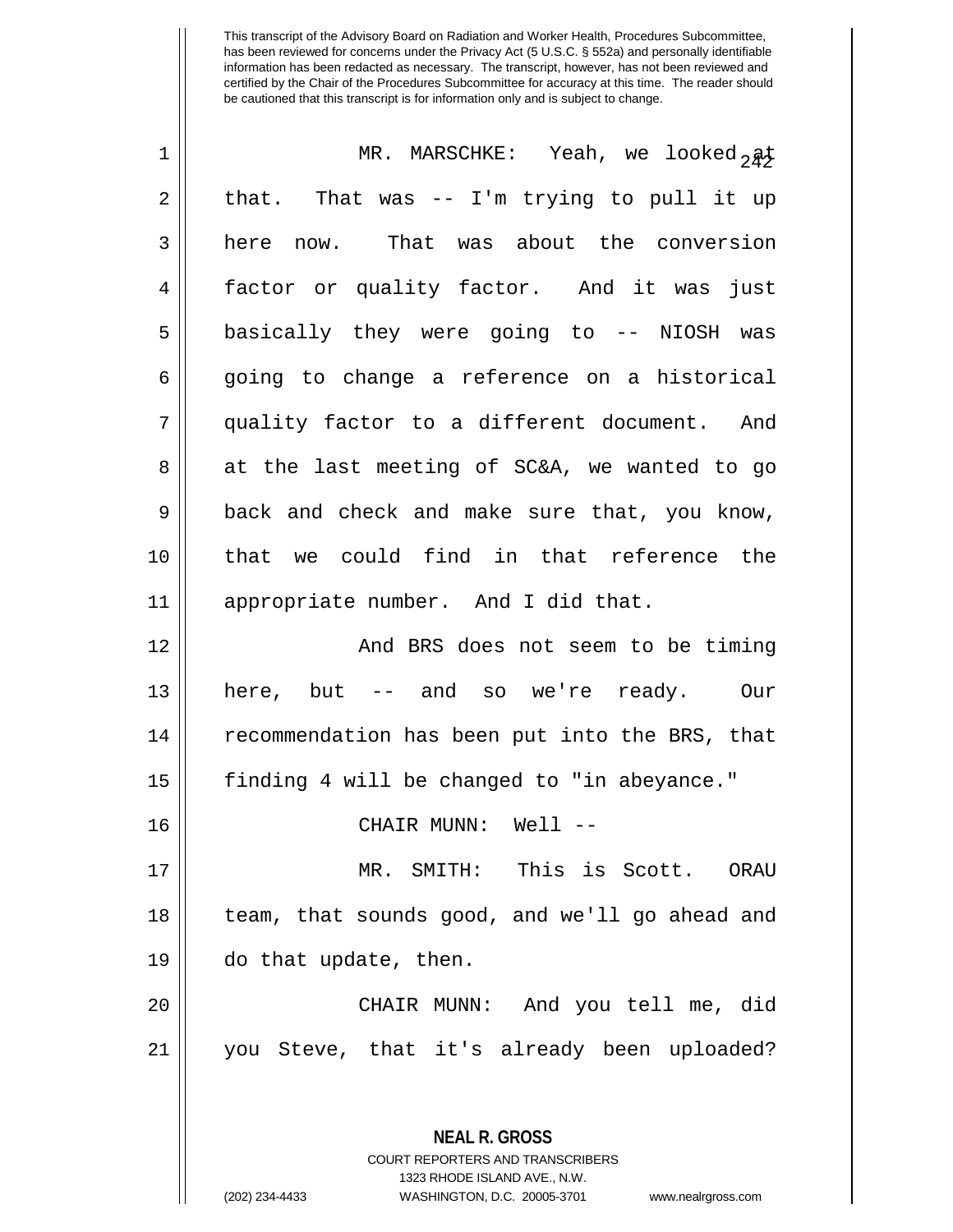This transcript of the Advisory Board on Radiation and Worker Health, Procedures Subcommittee, has been reviewed for concerns under the Privacy Act (5 U.S.C. § 552a) and personally identifiable information has been redacted as necessary. The transcript, however, has not been reviewed and certified by the Chair of the Procedures Subcommittee for accuracy at this time. The reader should be cautioned that this transcript is for information only and is subject to change. **NEAL R. GROSS** COURT REPORTERS AND TRANSCRIBERS 1323 RHODE ISLAND AVE., N.W. (202) 234-4433 WASHINGTON, D.C. 20005-3701 www.nealrgross.com 1 || Since we're not seeing it on the screen,  $_{2}$ ye 2 don't know. 3 MR. MARSCHKE: It's been uploaded  $4 \parallel$  and -- yes, it has been uploaded. 5 CHAIR MUNN: All right. I guess - 6 | | 7 MR. MARSCHKE: It would seem the 8 || computer has let me down here. 9 MEMBER BEACH: Steve, we're having 10 || the same trouble here. 11 MR. HINNEFELD: Yeah, ditto that. 12 I can get online laboriously. CITGO seems 13 like it's going to take me there but it 14 doesn't. You can open CITGO, you click on 15 virtual desktop, and you don't go anywhere. Or 16 I got a failure. 17 MR. MARSCHKE: Yeah. 18 MR. HINNEFELD: Jim hasn't been 19 || able to get on since after lunch. 20 MR. MARSCHKE: Yeah. I'm in the 21 in the BRS, but it won't go off of report --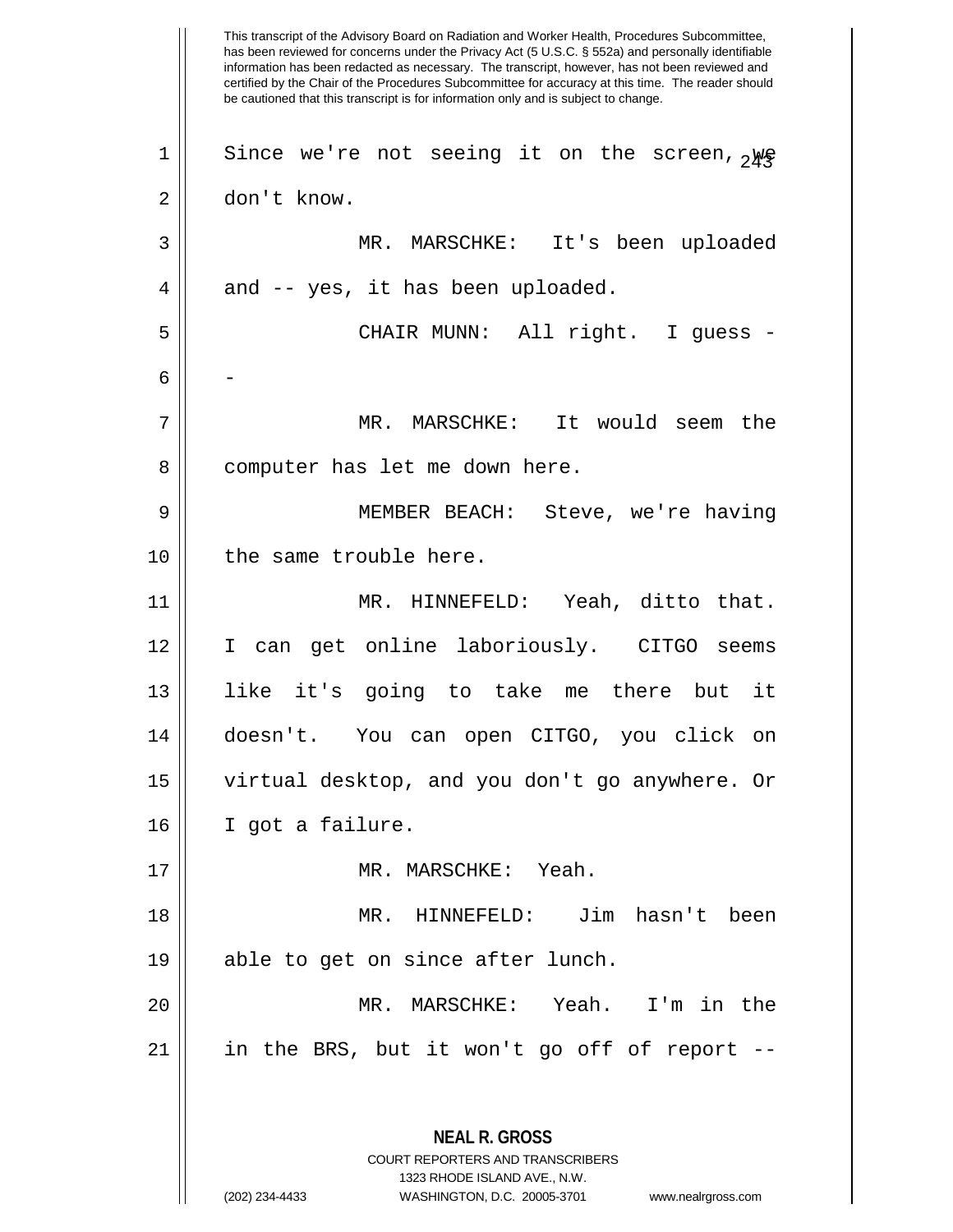| 1  | it just won't move on from report 53.<br>244                                             |
|----|------------------------------------------------------------------------------------------|
| 2  | CHAIR MUNN: Okay.                                                                        |
| 3  | MR. MARSCHKE: So but it is in                                                            |
| 4  | there, and basically we do recommend that it                                             |
| 5  | be changed to "in abeyance." And that, you                                               |
| 6  | know -- so I guess it's up to the Subcommittee                                           |
| 7  | if they accept our recommendation. And then                                              |
| 8  | we can change it to "in abeyance" when we get                                            |
| 9  | a chance.                                                                                |
| 10 | CHAIR MUNN: Of course, it is our                                                         |
| 11 | tendency to agree with you when you say it's                                             |
| 12 | in abeyance. It's a little difficult to be                                               |
| 13 | happy about not being able to see what we're                                             |
| 14 | agreeing to.                                                                             |
| 15 | MR. MARSCHKE: Yeah. Well you                                                             |
| 16 | know                                                                                     |
| 17 | CHAIR MUNN:<br>There's nothing we                                                        |
| 18 | can do if the system is behaving as it is.                                               |
| 19 | Assuming -- can I ask my other                                                           |
| 20 | Subcommittee Members if you could make a                                                 |
| 21 | notation to check the database yourself                                                  |
|    | <b>NEAL R. GROSS</b><br>COURT REPORTERS AND TRANSCRIBERS<br>1323 RHODE ISLAND AVE., N.W. |

 $\frac{1}{2}$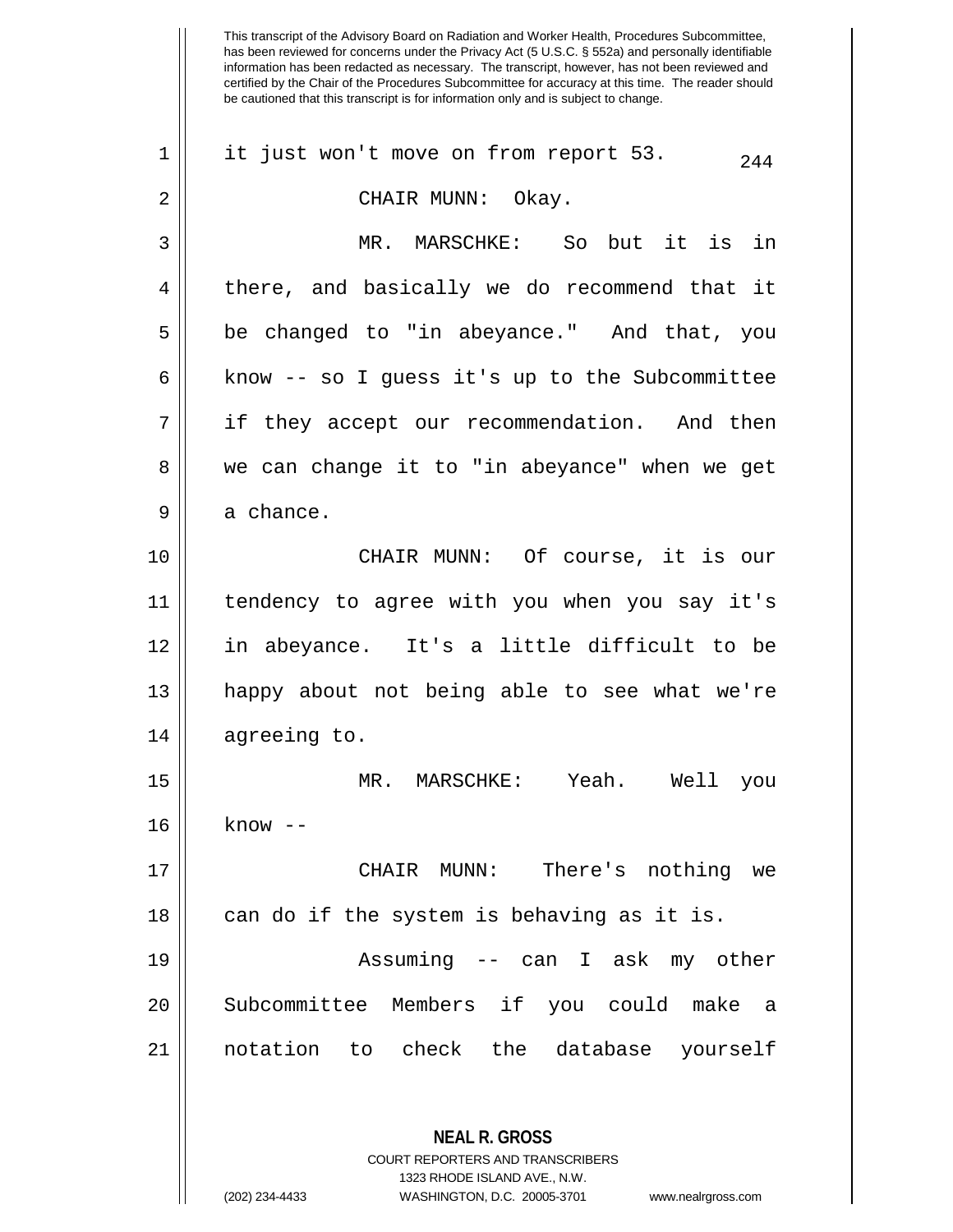| $\mathbf 1$    | offline when we have an opportunity to 240                                                      |
|----------------|-------------------------------------------------------------------------------------------------|
| $\overline{2}$ | that? And look at the specific item to see if                                                   |
| 3              | you have any problem with it. And barring                                                       |
| 4              | that there's no problem with it, can we assume                                                  |
| 5              | that it's going to be closed $-$ I mean, in                                                     |
| 6              | abeyance as suggested?                                                                          |
| 7              | MEMBER BEACH: I agree with that.                                                                |
| 8              | CHAIR MUNN: Paul? Unless we hear                                                                |
| 9              | from you to the contrary, we're going to                                                        |
| 10             | assume that we're -- that the response is                                                       |
| 11             | acceptable to all and that it's going to be in                                                  |
| 12             | abeyance pending the expected action.                                                           |
| 13             | Paul, okay with you?                                                                            |
| 14             | MEMBER ZIEMER: Yeah.                                                                            |
| 15             | CHAIR MUNN: Fine.                                                                               |
| 16             | MEMBER ZIEMER: I was on mute                                                                    |
| 17             | there. Very good.                                                                               |
| 18             | CHAIR MUNN: Okay. If we don't                                                                   |
| 19             | hear from you, then it will remain as is                                                        |
| 20             | currently on the database that we can't see.                                                    |
| 21             | The next $-$                                                                                    |
|                |                                                                                                 |
|                | <b>NEAL R. GROSS</b><br><b>COURT REPORTERS AND TRANSCRIBERS</b><br>1323 RHODE ISLAND AVE., N.W. |

 $\mathbf{\mathcal{H}}$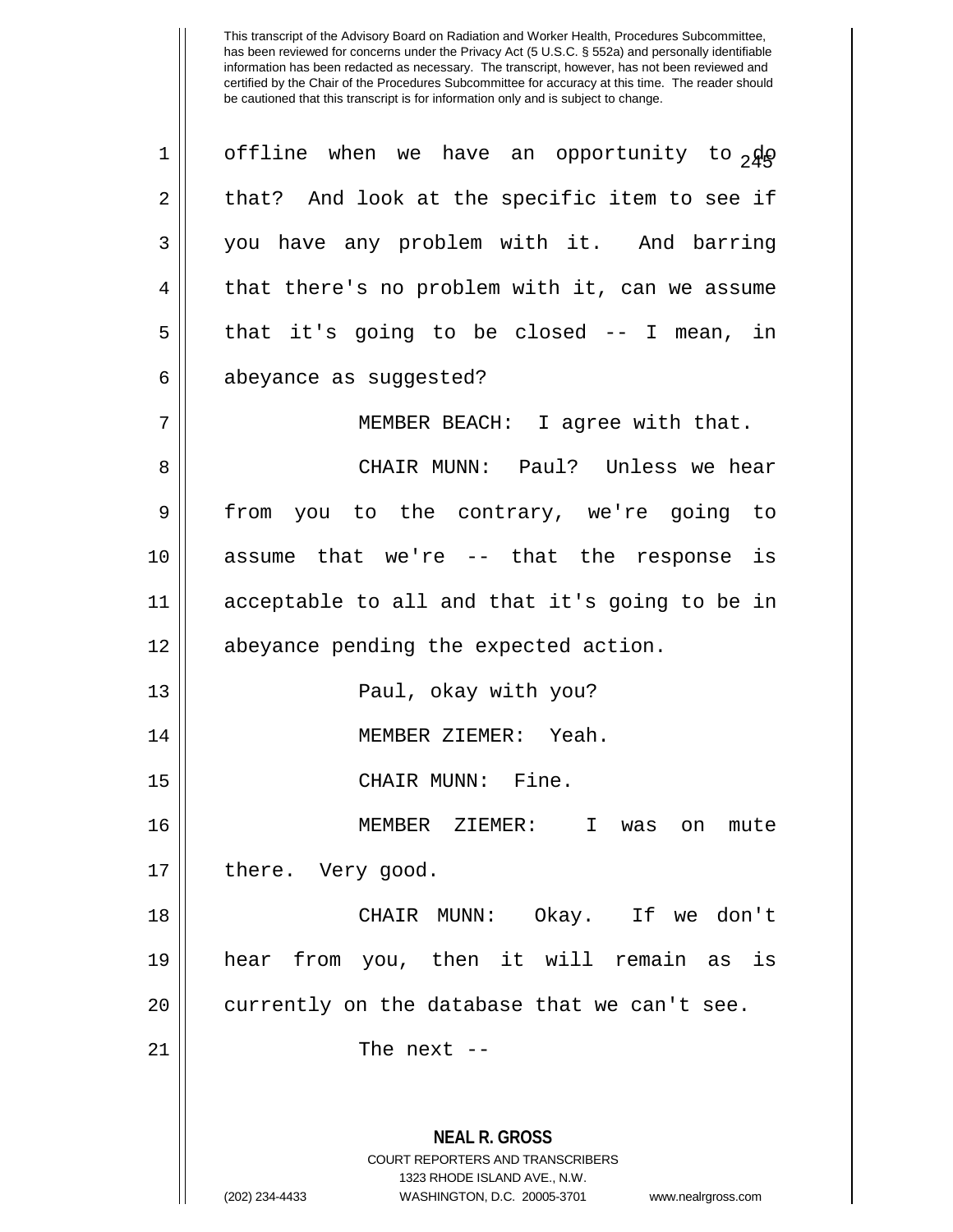This transcript of the Advisory Board on Radiation and Worker Health, Procedures Subcommittee, has been reviewed for concerns under the Privacy Act (5 U.S.C. § 552a) and personally identifiable information has been redacted as necessary. The transcript, however, has not been reviewed and certified by the Chair of the Procedures Subcommittee for accuracy at this time. The reader should be cautioned that this transcript is for information only and is subject to change. 1 || MR. MARSCHKE: It will remain  $_{2\bar{4}\bar{6}}$ 2 || right now it's in progress. 3 CHAIR MUNN: Then it will be  $4 \parallel$  changed to "in abeyance" as of this meeting,  $5 \parallel$  okay? 6 || MR. MARSCHKE: As of this meeting? 7 CHAIR MUNN: Yes. 8 MR. MARSCHKE: Okay. 9 CHAIR MUNN: Thanks, Steve. 10 || OTIB-37, TBD closure status, SC&A? 11 MR. MARSCHKE: We recommend that 12 all three of them be closed. The other day, 13 Tuesday I sent an email to Wanda and the 14 || Subcommittee. It was a little couple sheets 15 of paper that Joyce sent to me. And in it, it 16 || contained -- there were three open findings,  $17 \parallel 2$ , 3 and 4. And it -- if you -- under each 18 finding, Joyce has a little blurb at the end 19 where she says, you know, basically that we 20 || recommend that the item be closed. The 21 information that was in OTIB-37 has now been

> **NEAL R. GROSS** COURT REPORTERS AND TRANSCRIBERS 1323 RHODE ISLAND AVE., N.W.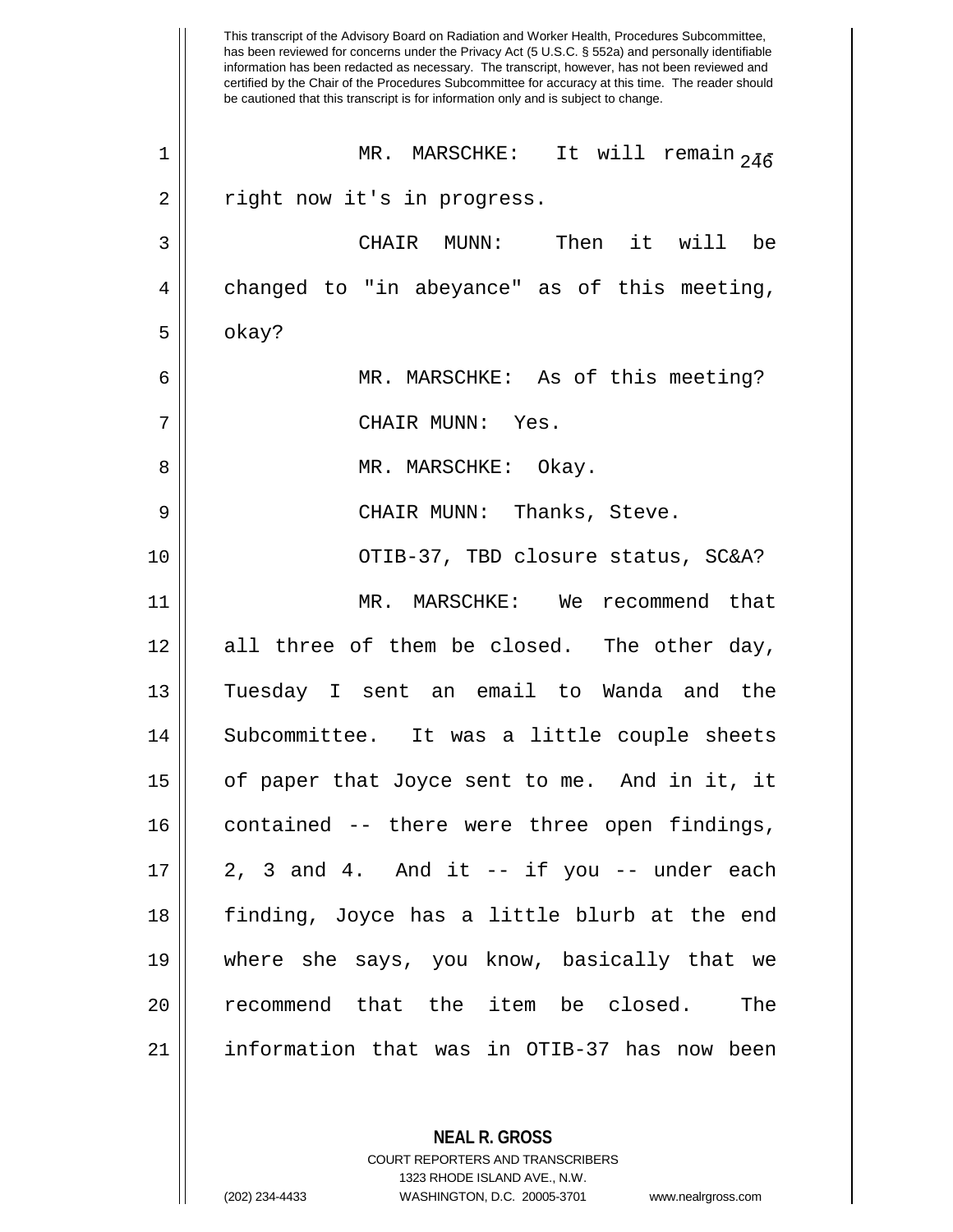This transcript of the Advisory Board on Radiation and Worker Health, Procedures Subcommittee, has been reviewed for concerns under the Privacy Act (5 U.S.C. § 552a) and personally identifiable information has been redacted as necessary. The transcript, however, has not been reviewed and certified by the Chair of the Procedures Subcommittee for accuracy at this time. The reader should be cautioned that this transcript is for information only and is subject to change. **NEAL R. GROSS** COURT REPORTERS AND TRANSCRIBERS 1323 RHODE ISLAND AVE., N.W. (202) 234-4433 WASHINGTON, D.C. 20005-3701 www.nealrgross.com 1 || moved, I think, into the Site Profile.  $\frac{1}{2}$ 2 Joyce went back and looked in the Site  $3 \parallel$  Profile, and she says that that has taken care 4 || of her concerns. 5 CHAIR MUNN: So SC&A concedes that 6 | the concerns voiced in the findings 2, 3 and 4 7 have been met, and recommends closure. Is 8 || that acceptable to my Subcommittee Members? 9 Josie? 10 MEMBER BEACH: Wanda, this is 11 Josie. 12 I thought -- Steve, didn't you 13 || just say that that paragraph had been to the 14 BRS system? Because the last response I see 15 was from Wanda last year, July 31st. I don't 16 || see Joyce's in there. 17 MR. MARSCHKE: It's not in the BRS  $18 \parallel$  system. I tried --19 MEMBER BEACH: Oh, okay. 20 MR. MARSCHKE: -- we had a problem 21 with the BRS when I tried to put them in. And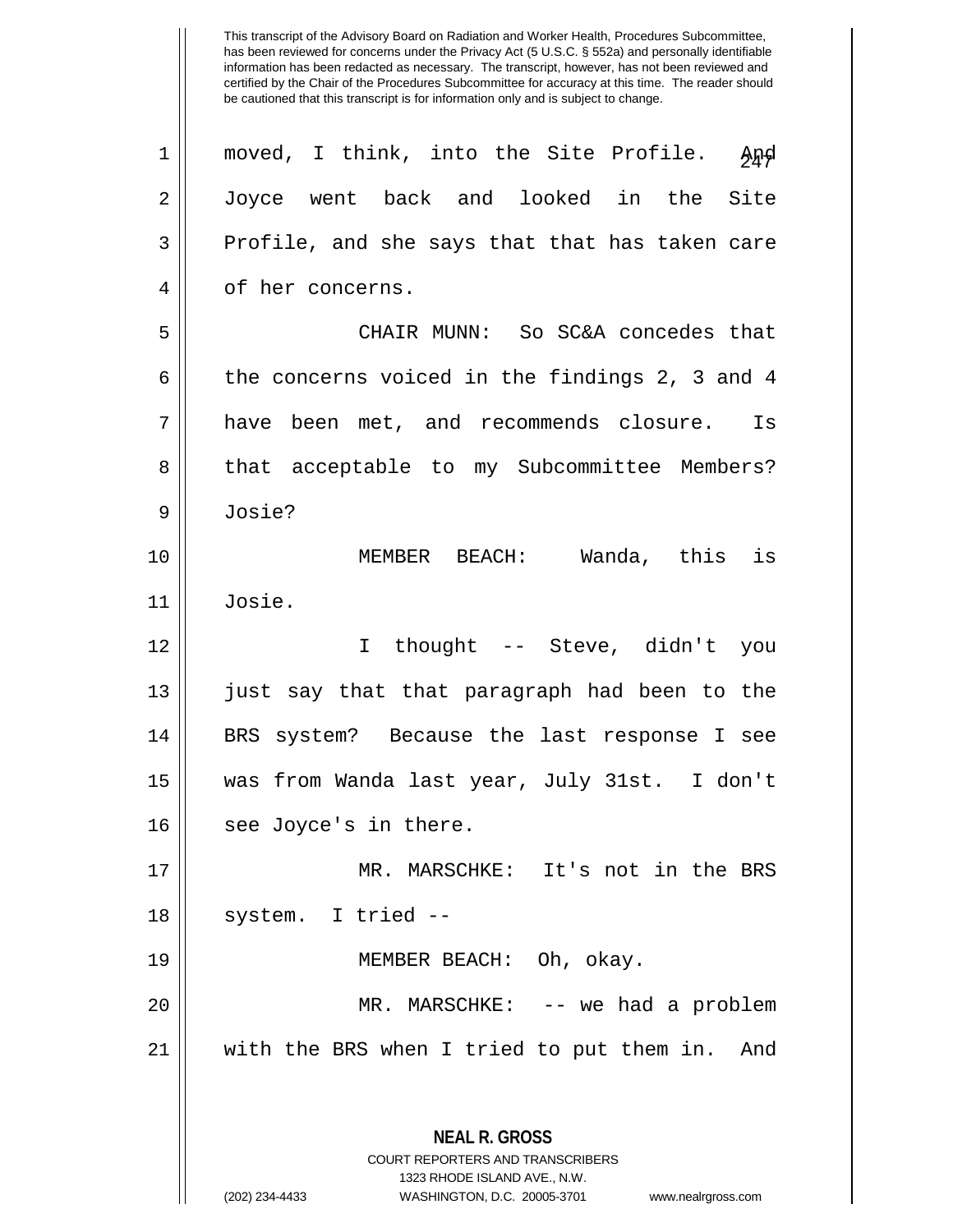This transcript of the Advisory Board on Radiation and Worker Health, Procedures Subcommittee, has been reviewed for concerns under the Privacy Act (5 U.S.C. § 552a) and personally identifiable information has been redacted as necessary. The transcript, however, has not been reviewed and certified by the Chair of the Procedures Subcommittee for accuracy at this time. The reader should be cautioned that this transcript is for information only and is subject to change. **NEAL R. GROSS** COURT REPORTERS AND TRANSCRIBERS 1323 RHODE ISLAND AVE., N.W. (202) 234-4433 WASHINGTON, D.C. 20005-3701 www.nealrgross.com 1 || I think it's been taken care of at this points 2 3 MEMBER BEACH: Okay. I 4 misunderstood. 5 MR. MARSCHKE: So when I get a  $6 \parallel$  chance, I will put them in, I'll put Joyce's 7 responses in. But when I tried to do it the 8 || other day, it -- there was a hiccup and it 9 wouldn't work. 10 MEMBER BEACH: Okay, thank you. I 11 just misunderstood you. 12 CHAIR MUNN: Very good. You okay  $13 \parallel$  then, Josie? 14 MEMBER BEACH: Yes. 15 CHAIR MUNN: Paul? 16 MEMBER ZIEMER: Okay by me, yes. 17 CHAIR MUNN: Accept closure? Very  $18 \parallel$  good. 19 And Steve's going to make sure  $20$  || that the database reflects --21 MR. MARSCHKE: I'll do -- yeah.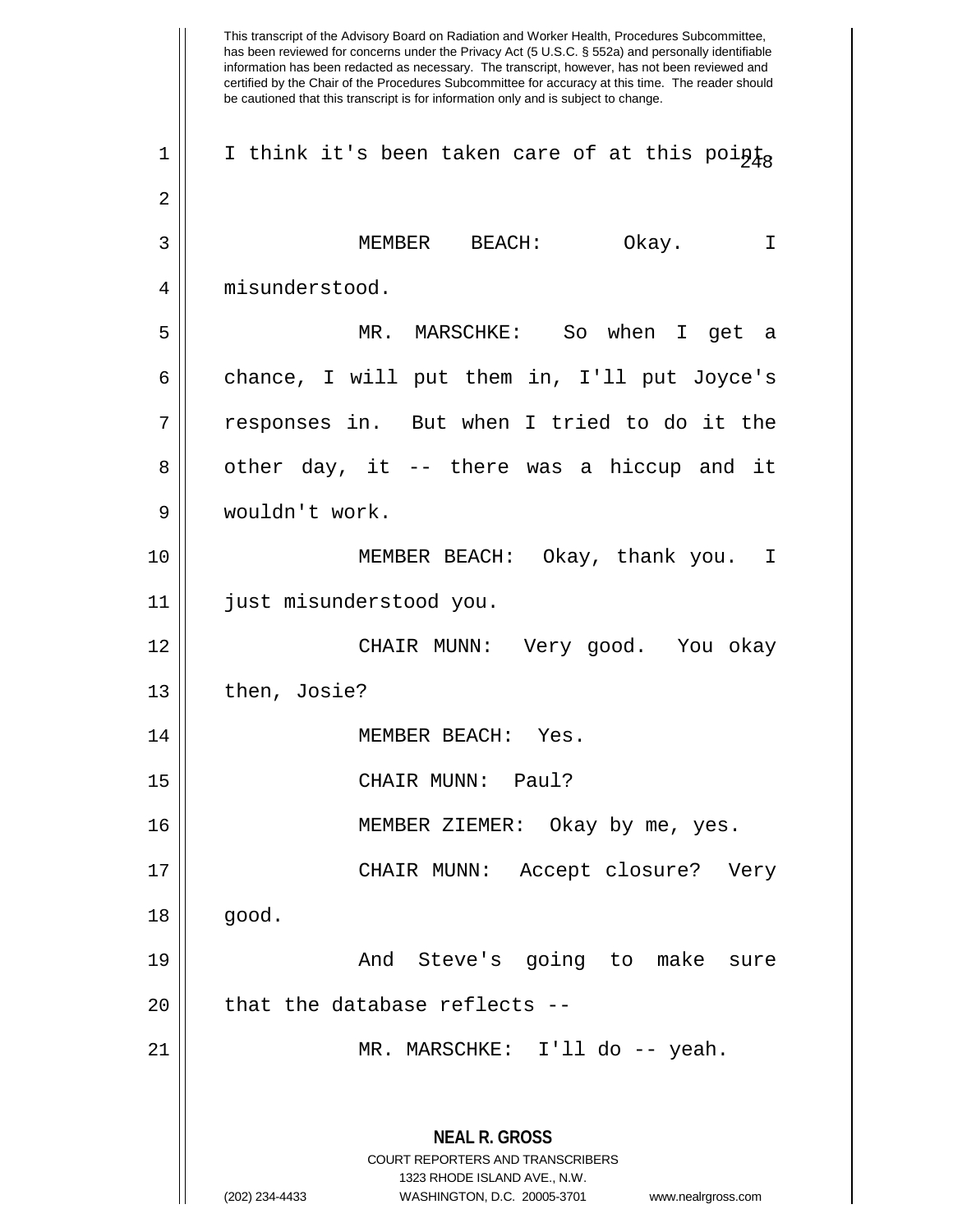| $\mathbf 1$    | CHAIR MUNN: Yeah.<br>249                                                                                                                                               |
|----------------|------------------------------------------------------------------------------------------------------------------------------------------------------------------------|
| 2              | MR. MARSCHKE: what I will do on                                                                                                                                        |
| 3              | the database is I will incorporate Joyce's                                                                                                                             |
| $\overline{4}$ | responses, and then I will make a note that,                                                                                                                           |
| 5              | if you're in the meeting today, the                                                                                                                                    |
| 6              | Subcommittee has closed these three findings.                                                                                                                          |
| 7              | CHAIR MUNN: Good. Thank you.                                                                                                                                           |
| 8              | Next item on the agenda is status                                                                                                                                      |
| 9              | reports for four of the PERs that are working.                                                                                                                         |
| 10             | Begin with PER 33, please?                                                                                                                                             |
| 11             | MR. STIVER: It's John Stiver. I                                                                                                                                        |
| 12             | can give you an update on that.                                                                                                                                        |
| 13             | Combined PER 33/25 for Huntington                                                                                                                                      |
| 14             | Pilot Plant was delivered I believe this                                                                                                                               |
| 15             | morning. We just finished it up and so we                                                                                                                              |
| 16             | will prepare a presentation for the next                                                                                                                               |
| 17             | meeting.                                                                                                                                                               |
| 18             | CHAIR MUNN: Both 33 and 25?                                                                                                                                            |
| 19             | STIVER:<br>Thirty-three<br>MR.<br>and                                                                                                                                  |
| 20             | twenty-five are both for the Huntington Pilot                                                                                                                          |
| 21             | Plant, so we combined them into one review.                                                                                                                            |
|                | <b>NEAL R. GROSS</b><br><b>COURT REPORTERS AND TRANSCRIBERS</b><br>1323 RHODE ISLAND AVE., N.W.<br>(202) 234-4433<br>WASHINGTON, D.C. 20005-3701<br>www.nealrgross.com |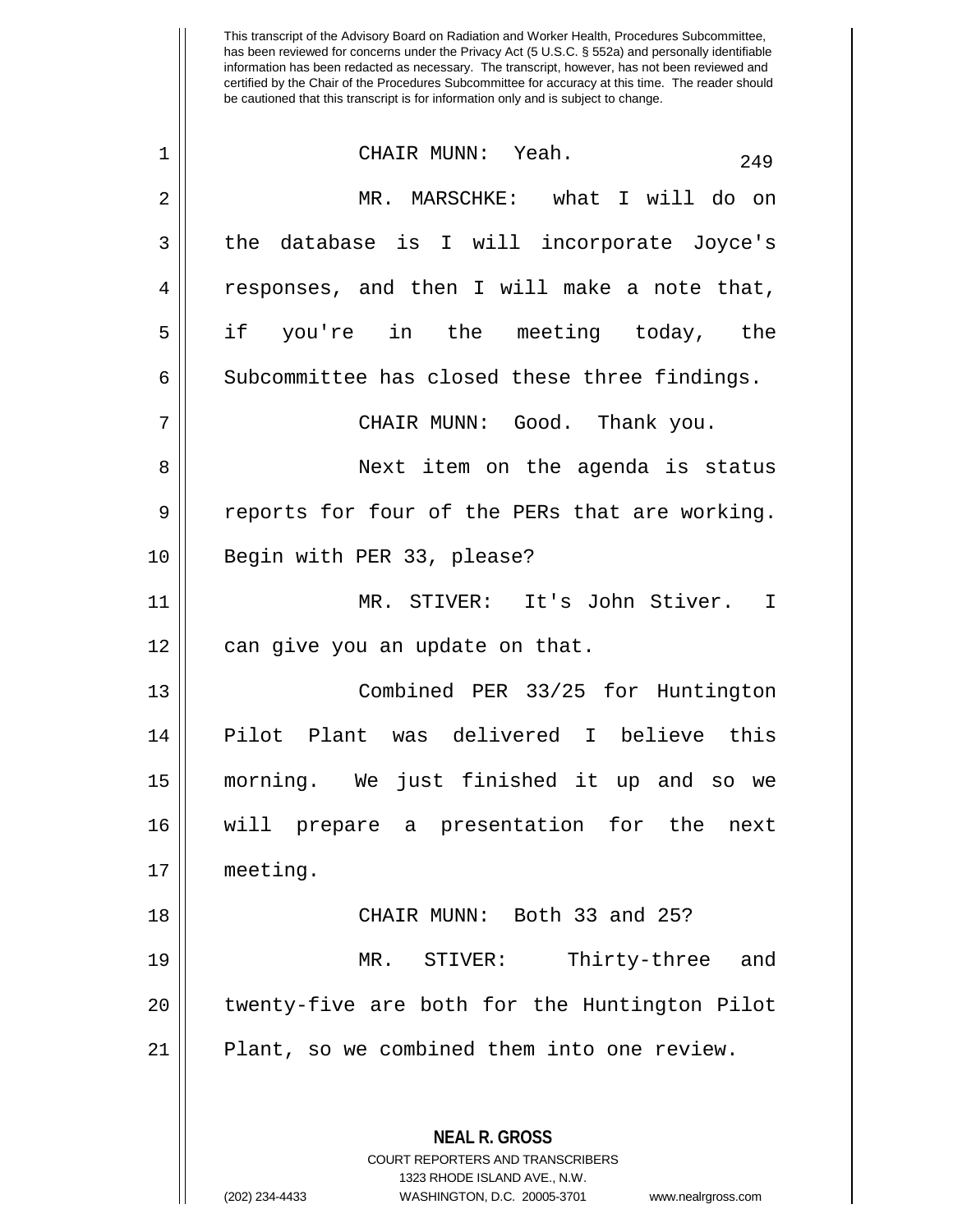| $\mathbf 1$ | CHAIR MUNN: Right.<br>250                                |
|-------------|----------------------------------------------------------|
| 2           | MR. STIVER: PER 37 is Ames. We                           |
| 3           | have -- it was continued upon review of the              |
| 4           | latest Site Profile, and that has been                   |
| 5           | completed. And I believe Hans is in the                  |
| 6           | process of working on PER 37.                            |
| 7           | MR. KATZ: For Ames the deal was,                         |
| 8           | until we -- can't hear you, Kathy. But --                |
| 9           | MS. K. BEHLING: Okay, I'm sorry.                         |
| 10          | All I'm saying is that the Ames                          |
| 11          | review has been completed. And Nancy has sent            |
| 12          | it off to DOE to accept, so you should be                |
| 13          | receiving that shortly.                                  |
| 14          | MR. KATZ: Right. And all I'm                             |
| 15          | saying is that the agreement at the Board                |
| 16          | level was that we would not proceed with the             |
| 17          | PER review until the Ames TBD review, the Site           |
| 18          | Profile review, was reviewed by the Work                 |
| 19          | Group.                                                   |
| 20          | MS. K. BEHLING: Yes, that's                              |
| 21          | correct. Yes. I'm sorry if I interrupted                 |
|             |                                                          |
|             | <b>NEAL R. GROSS</b><br>COURT REPORTERS AND TRANSCRIBERS |

1323 RHODE ISLAND AVE., N.W.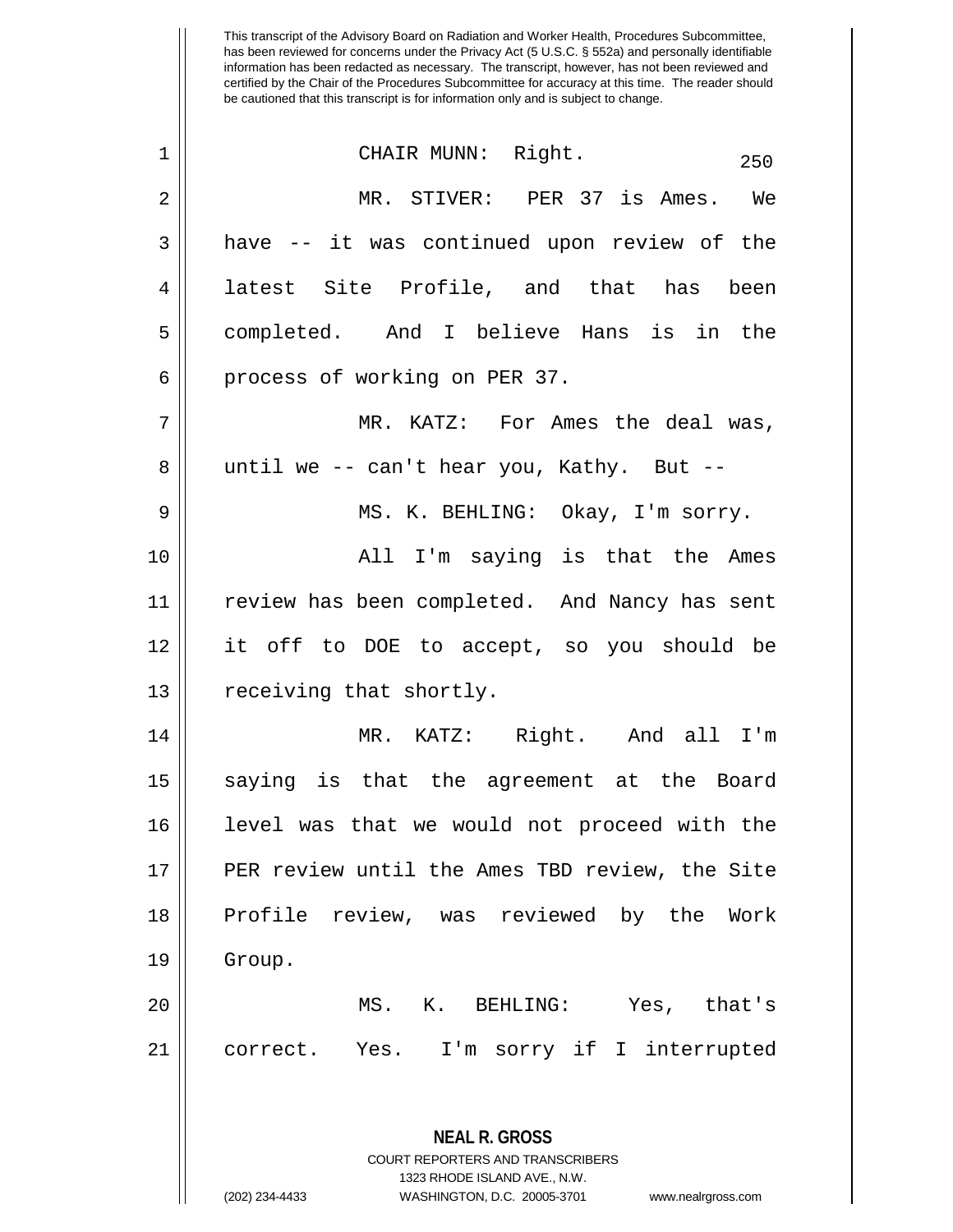This transcript of the Advisory Board on Radiation and Worker Health, Procedures Subcommittee, has been reviewed for concerns under the Privacy Act (5 U.S.C. § 552a) and personally identifiable information has been redacted as necessary. The transcript, however, has not been reviewed and certified by the Chair of the Procedures Subcommittee for accuracy at this time. The reader should be cautioned that this transcript is for information only and is subject to change. **NEAL R. GROSS** COURT REPORTERS AND TRANSCRIBERS 1323 RHODE ISLAND AVE., N.W. (202) 234-4433 WASHINGTON, D.C. 20005-3701 www.nealrgross.com  $\begin{array}{|c|c|c|c|c|}\n1 & \text{you.} & & & & & & 251 \\
\end{array}$ 2 MR. KATZ: It's okay. I just 3 wanted to make sure that was clear. That's  $4 \parallel$  all. 5 MS. K. BEHLING: Yeah, that's 6 | correct. 7 CHAIR MUNN: So for our purposes, 8 do we need to identify on the review that this 9 || is in abeyance pending action by the Work 10 Group? 11 MR. KATZ: Or it's really just all 12 deferred. 13 || CHAIR MUNN: Okay. 14 MR. KATZ: I mean, SC&A is not 15 || going to proceed with doing it until the TBD 16 has been resolved. 17 || MS. K. BEHLING: Oh, I cannot hear  $18$   $\parallel$  Ted. 19 MR. KATZ: I'm sorry. I'm just  $20$  || answering -- Wanda and I are sharing a mic. 21 || But anyway, I was just explaining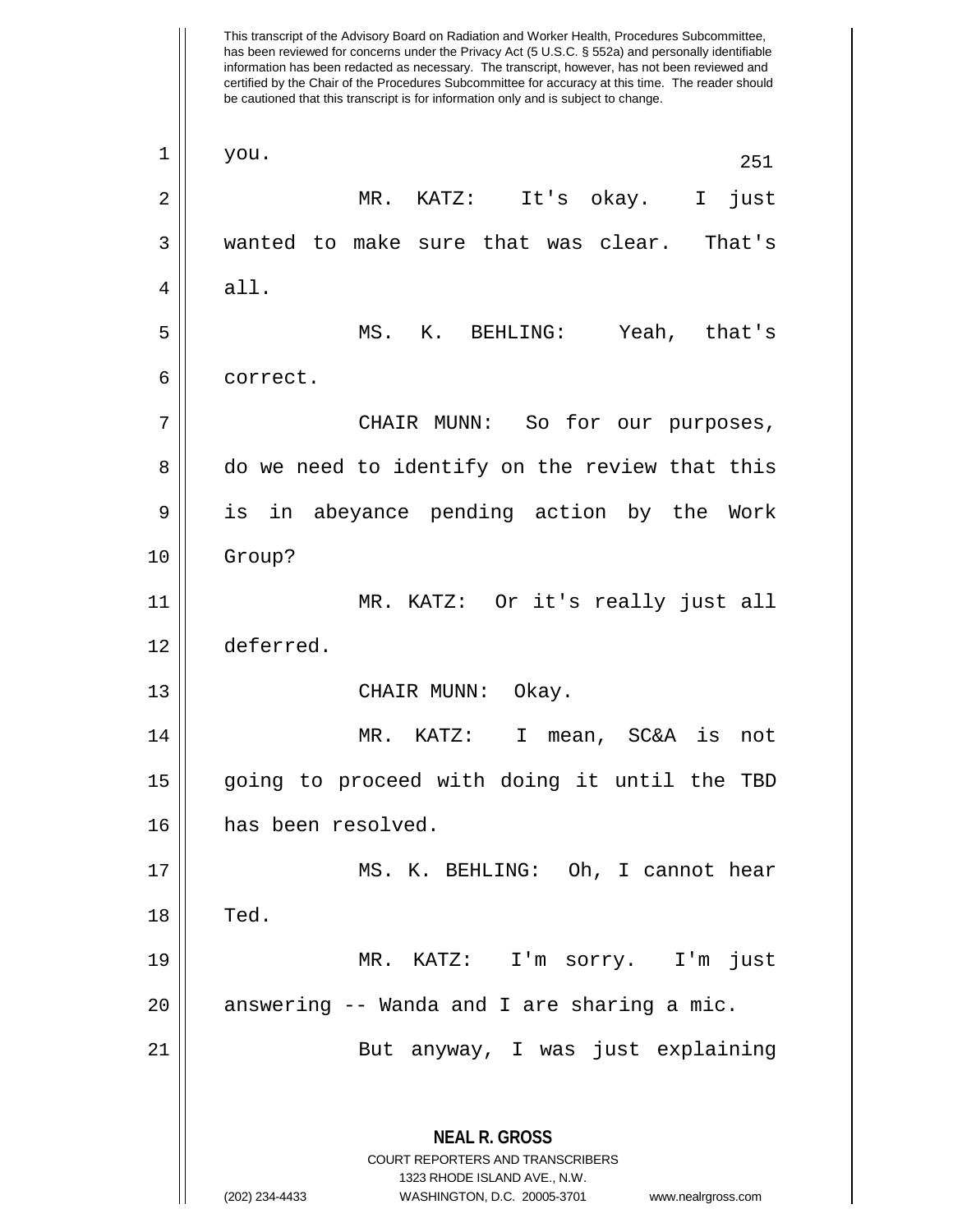1 What you already know, which is that the Site 2 Profile will get resolved, and we'll just defer SC&A doing this until the Site Profile is resolved. MS. K. BEHLING: Okay. But that | leads to a question that I have. Now the Site Profile review was 8 || initiated because of this PER. When -- now it's my understanding that there is -- has been an Ames Work Group established. Am I 11 correct? MR. KATZ: Yes, you are correct, | there is one. It hasn't actually been peopled yet, but there is -- I mean, there is a decision that we'll have one. MS. K. BEHLING: Okay. Because we  $17 \parallel$  -- I was trying to make a decision as to who 18 || should be getting a copy of this, and I thought that there was already an Ames Work 20 || Group established. But when we know who that is, we'll -- Nancy will certainly forward

> **NEAL R. GROSS** COURT REPORTERS AND TRANSCRIBERS 1323 RHODE ISLAND AVE., N.W.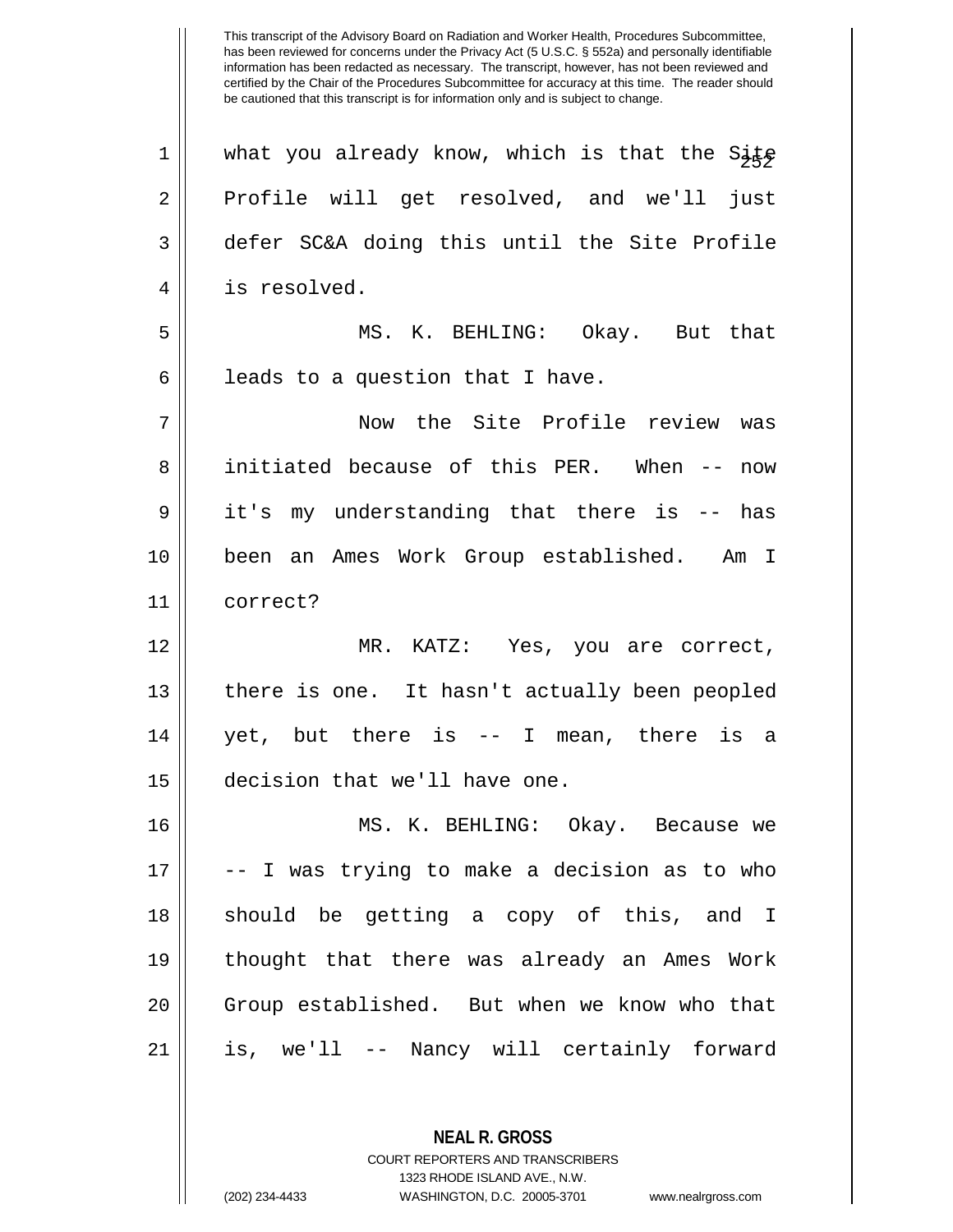This transcript of the Advisory Board on Radiation and Worker Health, Procedures Subcommittee, has been reviewed for concerns under the Privacy Act (5 U.S.C. § 552a) and personally identifiable information has been redacted as necessary. The transcript, however, has not been reviewed and certified by the Chair of the Procedures Subcommittee for accuracy at this time. The reader should be cautioned that this transcript is for information only and is subject to change. **NEAL R. GROSS** COURT REPORTERS AND TRANSCRIBERS 1323 RHODE ISLAND AVE., N.W.  $\begin{array}{|c|c|c|c|c|}\n1 & \text{this.} & & & & & & & 253 \\
\hline\n\end{array}$ 2 MR. KATZ: Right. Well the Site  $3 \parallel$  Profile review goes to the whole Board anyway. 4 MS. K. BEHLING: Okay. 5 || MR. KATZ: So that will be fine. 6 MS. K. BEHLING: Very good. I'm 7 | sorry. 8 MR. KATZ: No, that's good. 9 | Thanks. 10 CHAIR MUNN: All right. We're 11 likely to hold that for a little while. 12 PER 38? 13 MR. STIVER: This is John. 14 || Per 38 is Hooker. It was recently 15 delivered. We will prepare a presentation 16 along with Huntington for the next 17 || Subcommittee meeting. 18 || CHAIR MUNN: All righty. And in 19 the meantime, I'm assuming that magic is going 20 || to happen with the BRS, and that these items  $21$  || are -- these PERs are going to be peopled,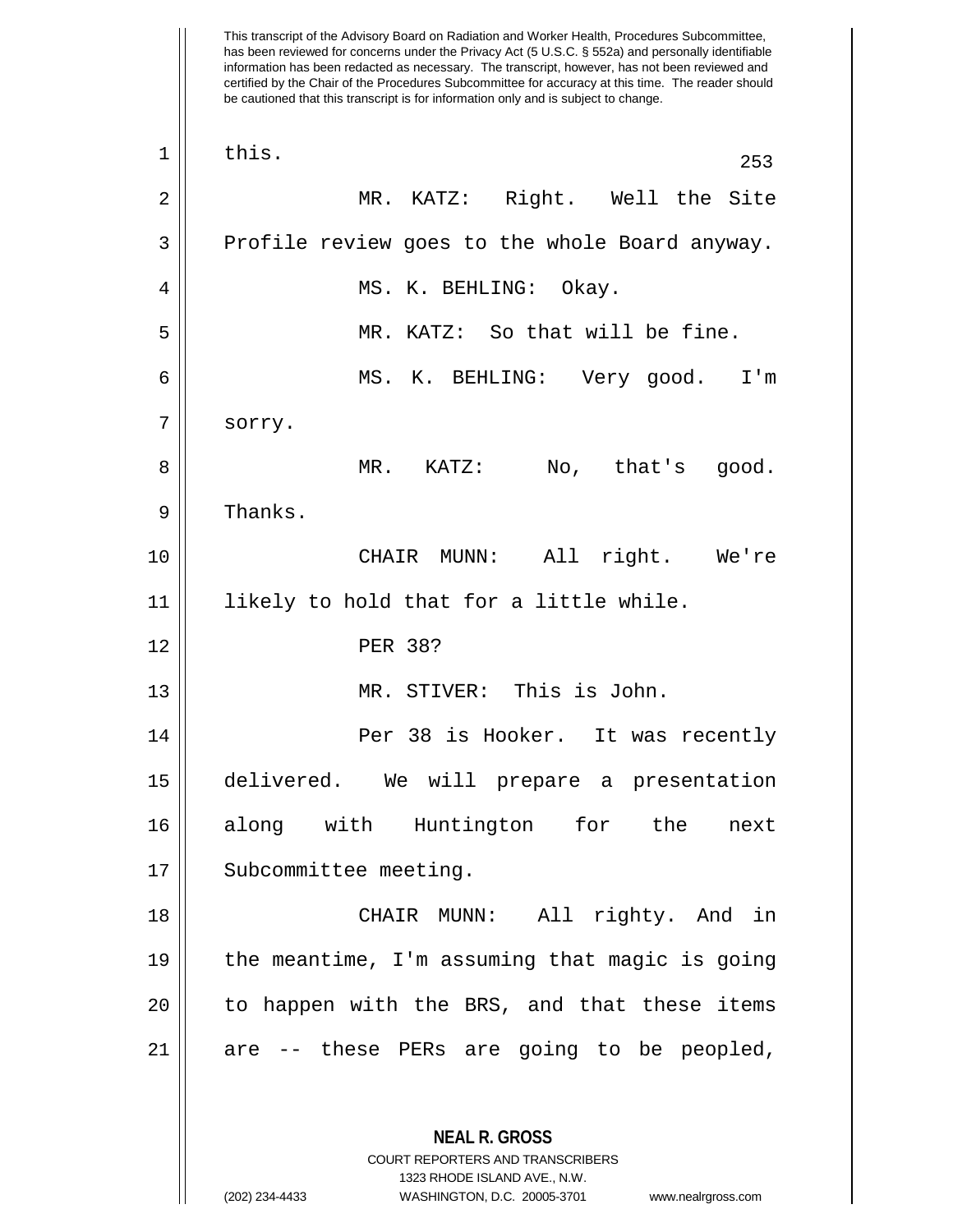This transcript of the Advisory Board on Radiation and Worker Health, Procedures Subcommittee, has been reviewed for concerns under the Privacy Act (5 U.S.C. § 552a) and personally identifiable information has been redacted as necessary. The transcript, however, has not been reviewed and certified by the Chair of the Procedures Subcommittee for accuracy at this time. The reader should be cautioned that this transcript is for information only and is subject to change. **NEAL R. GROSS** COURT REPORTERS AND TRANSCRIBERS 1323 RHODE ISLAND AVE., N.W. 1 || right? Someone reassure me? 254 2 MR. HINNEFELD: Yes, the BRS will 3 || be working and we'll keep talking to Steve and 4 make sure that it works and that he is able to 5 | enter findings. 6 CHAIR MUNN: That's very good. 7 Next time, SC&A. 8 The next item on our agenda is  $9 \parallel$  OTIB-54. The status report on the revision. 10 MR. HINNEFELD: The revision was 11 published on the K: drive on June 25th. 12 CHAIR MUNN: Do we need to do 13 || anything other than to just close out the item 14 | on the BRS? 15 MR. HINNEFELD: Well, I suspect 16 || there are findings in abeyance, correct? 17 || CHAIR MUNN: I would imagine. 18 MR. HINNEFELD: I haven't looked  $19 \parallel$  at BRS. 20 MS. MARION-MOSS: Yes, they are. 21 We've put in our responses and waiting SC&A's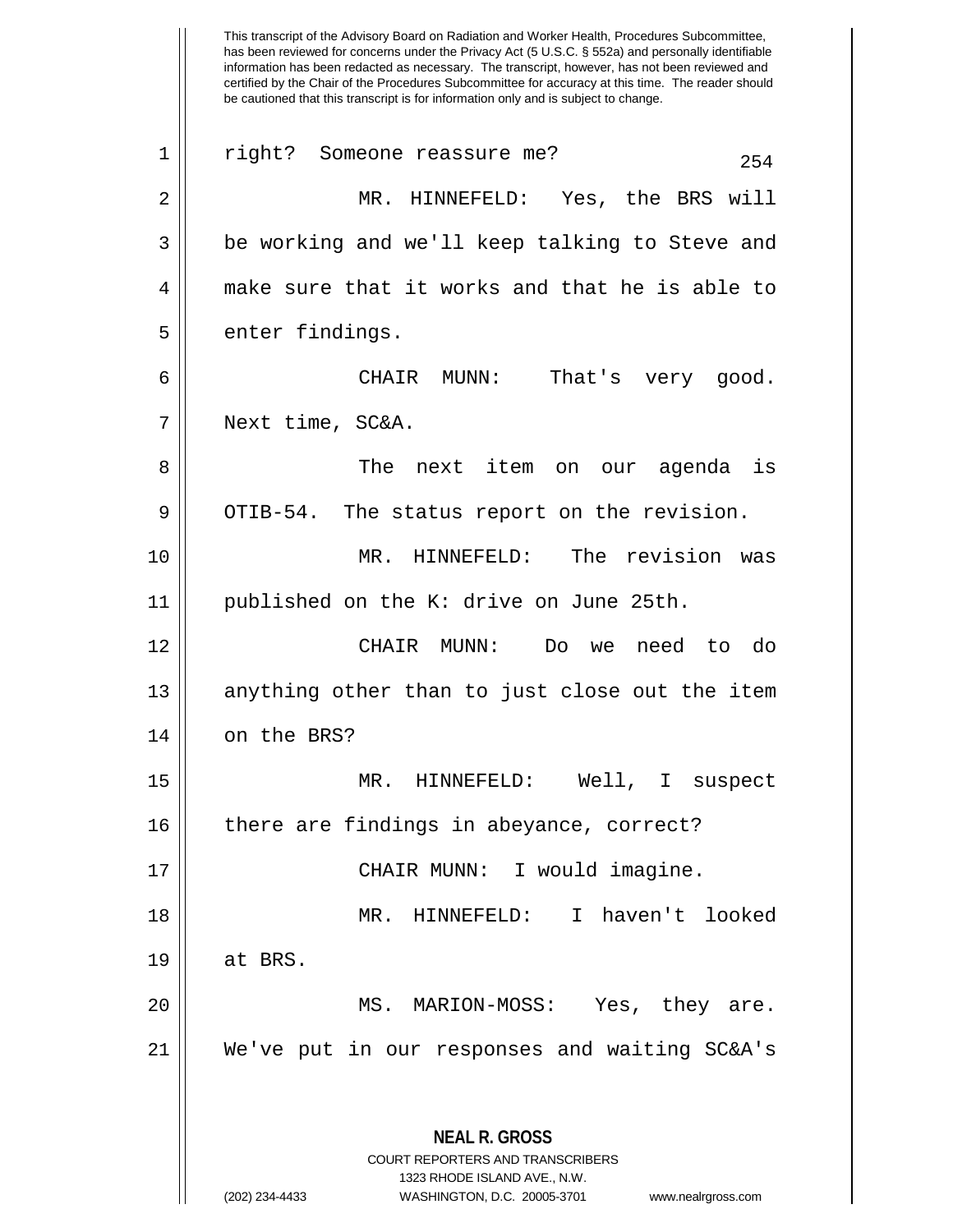This transcript of the Advisory Board on Radiation and Worker Health, Procedures Subcommittee, has been reviewed for concerns under the Privacy Act (5 U.S.C. § 552a) and personally identifiable information has been redacted as necessary. The transcript, however, has not been reviewed and certified by the Chair of the Procedures Subcommittee for accuracy at this time. The reader should be cautioned that this transcript is for information only and is subject to change. **NEAL R. GROSS** COURT REPORTERS AND TRANSCRIBERS 1323 RHODE ISLAND AVE., N.W.  $\begin{array}{|c|c|c|c|c|}\n1 & \text{review.} & & & & & & & & & 255 \\
\hline\n\end{array}$ 2 MR. MARSCHKE: Yes, this is Steve 3 || Marschke again. 4 When we saw that OTIB was -- had 5 || been revised, I asked Steve Ostrow if he was 6 the primary reviewer of it. And I had asked  $7 \parallel$  him to actually take a look at it and see how 8 || well it responded to our open findings or 9 findings that hadn't been closed yet. And 10 Steve put together a little information on  $11$   $\parallel$  that. 12 And what he hasn't -- he didn't 13 || have the benefit at that time of what Lori has 14 | just updated on Monday on the NIOSH responses. 15 But if -- Steve, if you want to kind of 16 summarize? 17 DR. OSTROW: Oh, yeah, I just got 18 || on the phone, I see we reached up ahead in the 19 agenda. 20 MR. MARSCHKE: No, we've been 21 || going -- working our way through.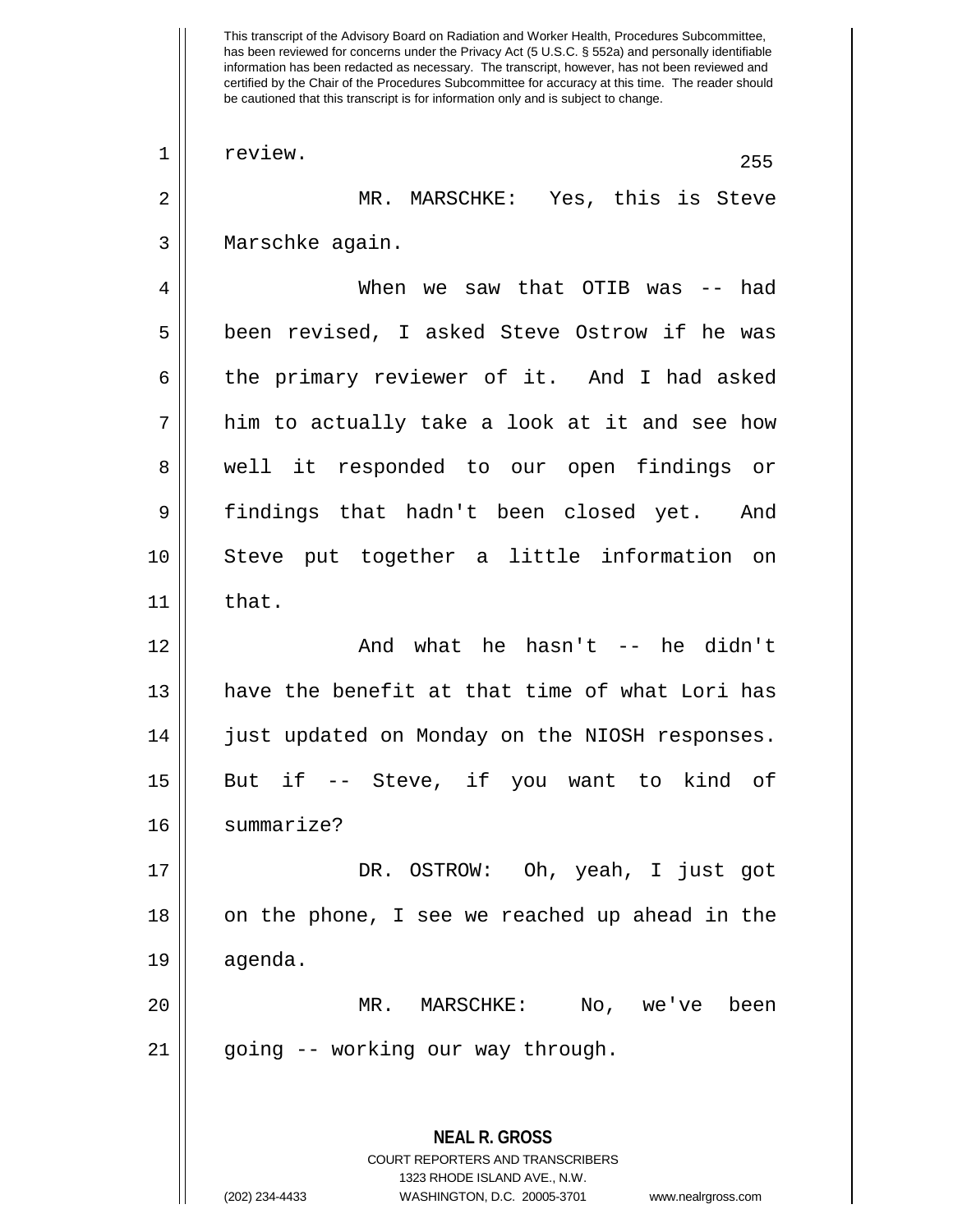This transcript of the Advisory Board on Radiation and Worker Health, Procedures Subcommittee, has been reviewed for concerns under the Privacy Act (5 U.S.C. § 552a) and personally identifiable information has been redacted as necessary. The transcript, however, has not been reviewed and certified by the Chair of the Procedures Subcommittee for accuracy at this time. The reader should be cautioned that this transcript is for information only and is subject to change.  $\begin{array}{ccc} 1 & \vert & \vert & \end{array}$  DR. OSTROW: Really?  $\begin{array}{ccc} 256 & \vert & \vert \end{array}$ 2 CHAIR MUNN: Oh, yeah. But you're  $3 \parallel$  next. Yes, we are further along than the time  $4 \parallel$  shows on the agenda. My apology, Steve. We  $5 \parallel$  consider that a good thing. 6 DR. OSTROW: Quite all right. 7 Quite all right. 8 MR. MARSCHKE: I was just  $9 \parallel$  explaining -- I don't know how much you heard,  $10$  || but I was just --11 DR. OSTROW: I just dialed in. 12 MR. MARSCHKE: All right. I was 13 || just explaining that when we found out that 14 || Revision 1 had been issued, I had asked you to 15 take a look at it to see how well it addressed  $16$  any of the outstanding findings that we had, 17 || or findings that hadn't already been closed. 18 And you have done that, but without the 19 benefit of the NIOSH responses that Lori had 20 || put up on the BRS on Monday. So I don't know  $21 \parallel$  -- you know, we would take a look at those and

> **NEAL R. GROSS** COURT REPORTERS AND TRANSCRIBERS

> > 1323 RHODE ISLAND AVE., N.W.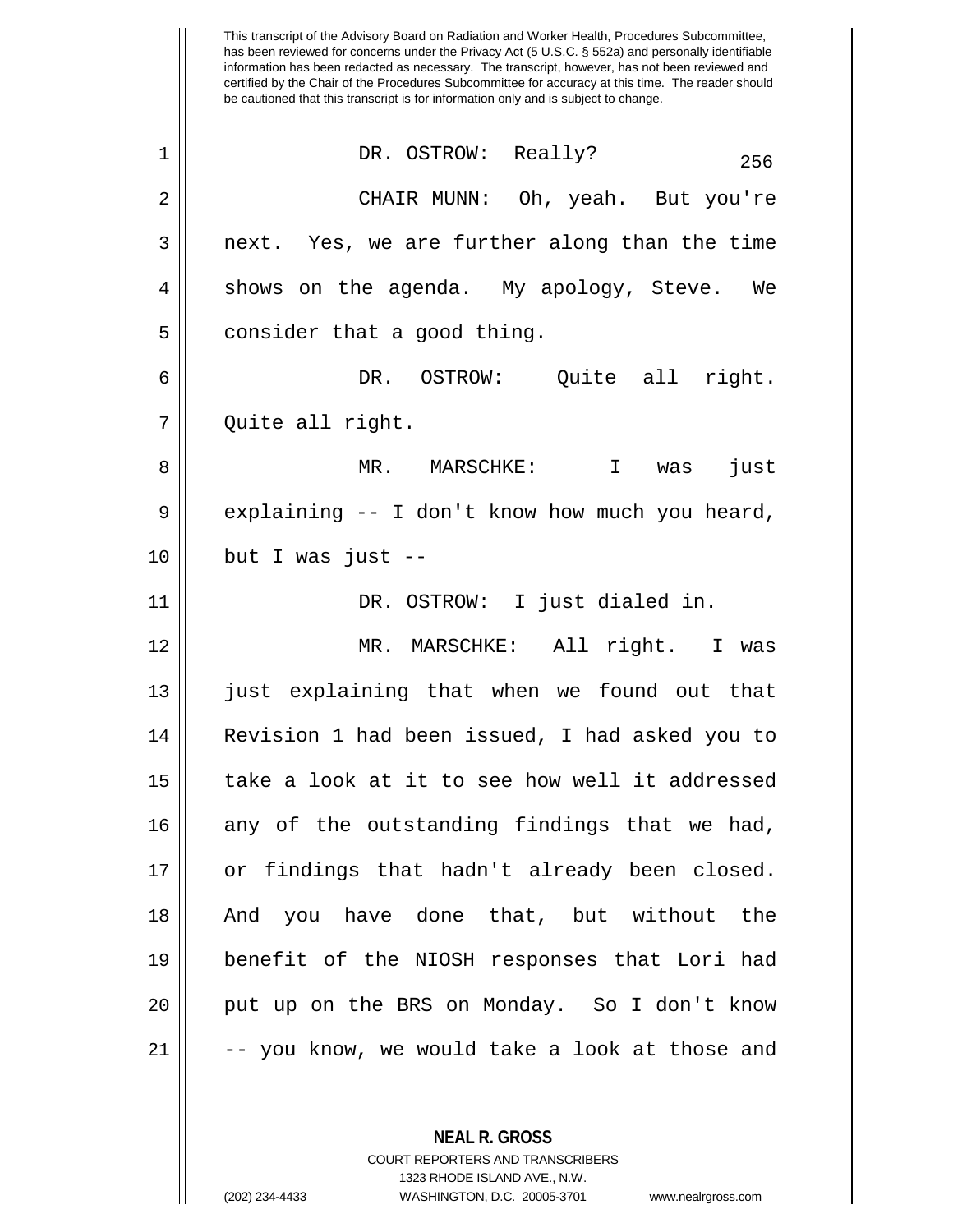This transcript of the Advisory Board on Radiation and Worker Health, Procedures Subcommittee, has been reviewed for concerns under the Privacy Act (5 U.S.C. § 552a) and personally identifiable information has been redacted as necessary. The transcript, however, has not been reviewed and certified by the Chair of the Procedures Subcommittee for accuracy at this time. The reader should be cautioned that this transcript is for information only and is subject to change. **NEAL R. GROSS** COURT REPORTERS AND TRANSCRIBERS 1323 RHODE ISLAND AVE., N.W. 1 || see how they would influence, I guess, what 2 | you've determined. 3 And so if you want to go through, 4 I guess, and brief the Subcommittee on, you 5 || know, what -- how you think Revision 1  $6 \parallel$  addresses the -- I guess mostly "in abeyance" 7 findings. And I guess there were a couple 8 || that were still in progress. 9 DR. OSTROW: Okay. Just hang on 10 || one second. 11 || Chay. This is Steve Ostrow. 12 We had originally -- hang on. 13 Okay. This OTIB-54 was originally 14 issued in 2007. 2008 SC&A -- March 2008, SC&A 15 did a review and made 26 comments. Of the 26 16 || original comments, 10 -- there's a subsequent 17 Work Group meeting on January 5th, 2011. And 18 || right now there -- of the original 26 19 comments, 10 have been closed. Seven are 20 || stayed, and nine are in progress. 21 NIOSH issued Rev 1 of the OTIB on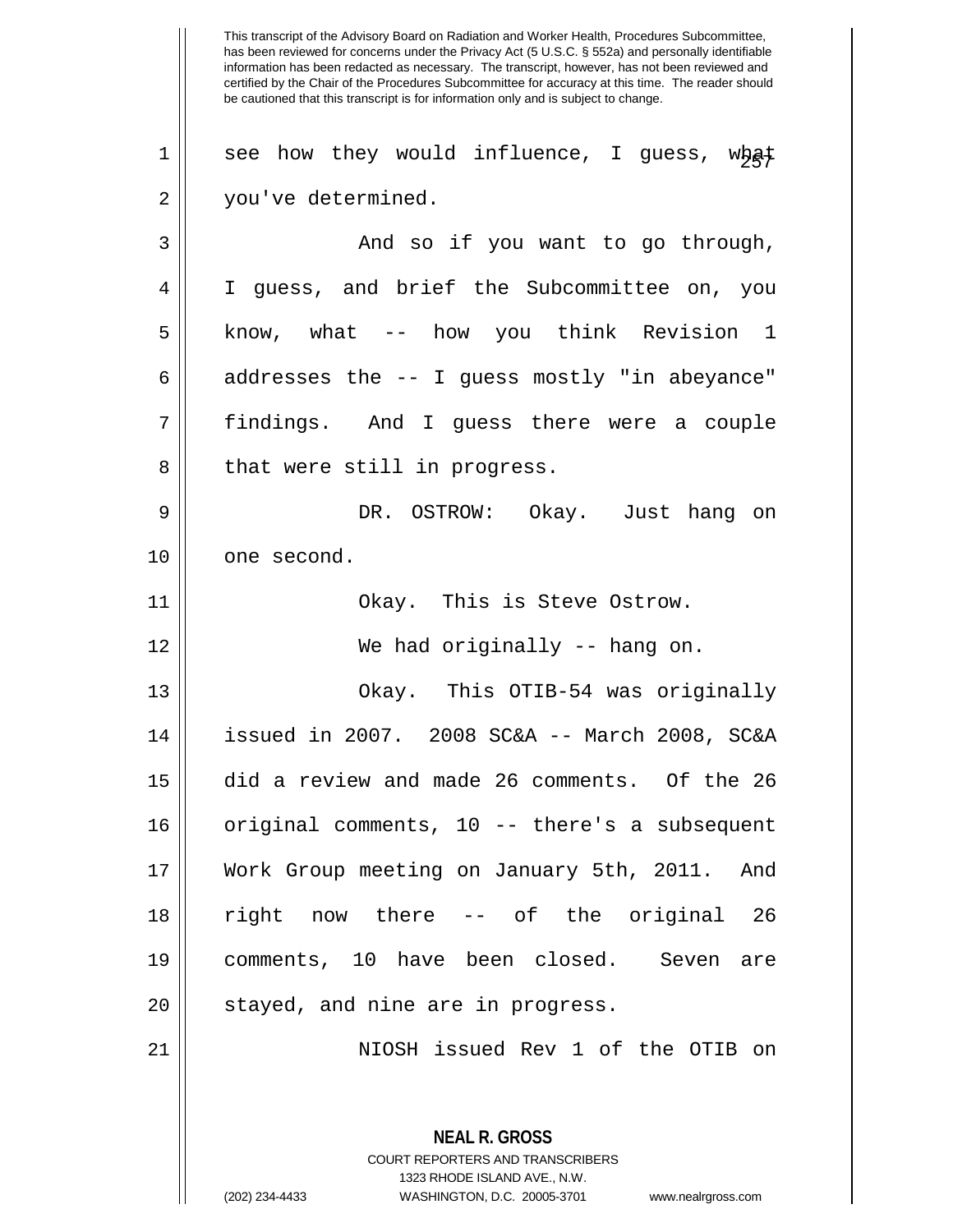| $\mathbf 1$    | June 13th, 2013, just a month ago. And SG&A    |
|----------------|------------------------------------------------|
| $\overline{a}$ | was told not to do a complete review of it,    |
| $\overline{3}$ | but to do a -- just a quick look to see if any |
| $\overline{4}$ | of the items could be dealt with at this       |
| 5              | point.                                         |
| 6              | So we did do a quick look, and                 |
| 7              | primarily at the end of the items, first I'll  |

8 note that the revision of the OTIB was a 9 || complete revision. And NIOSH felt that the 10 revision log at the beginning of the 11 procedure, they basically rewrote the whole 12 || thing, read -- they created new models. And 13 || have new tables and new results.

14 || We haven't reviewed any of that at 15 || this point, but we looked at the "in abeyance" 16 || ones, which are comments number 1, 8, 11, 12,  $17 \parallel 13$ , 20 and 22. And our feeling of that was 18 that the -- since the OTIB underwent the 19 complete rewrite from Rev 0 to Rev 1, most of  $20 \parallel$  our -- in fact, I think all of our original 21 || "in abeyance" comments are now moot. They no

**NEAL R. GROSS**

COURT REPORTERS AND TRANSCRIBERS 1323 RHODE ISLAND AVE., N.W. (202) 234-4433 WASHINGTON, D.C. 20005-3701 www.nealrgross.com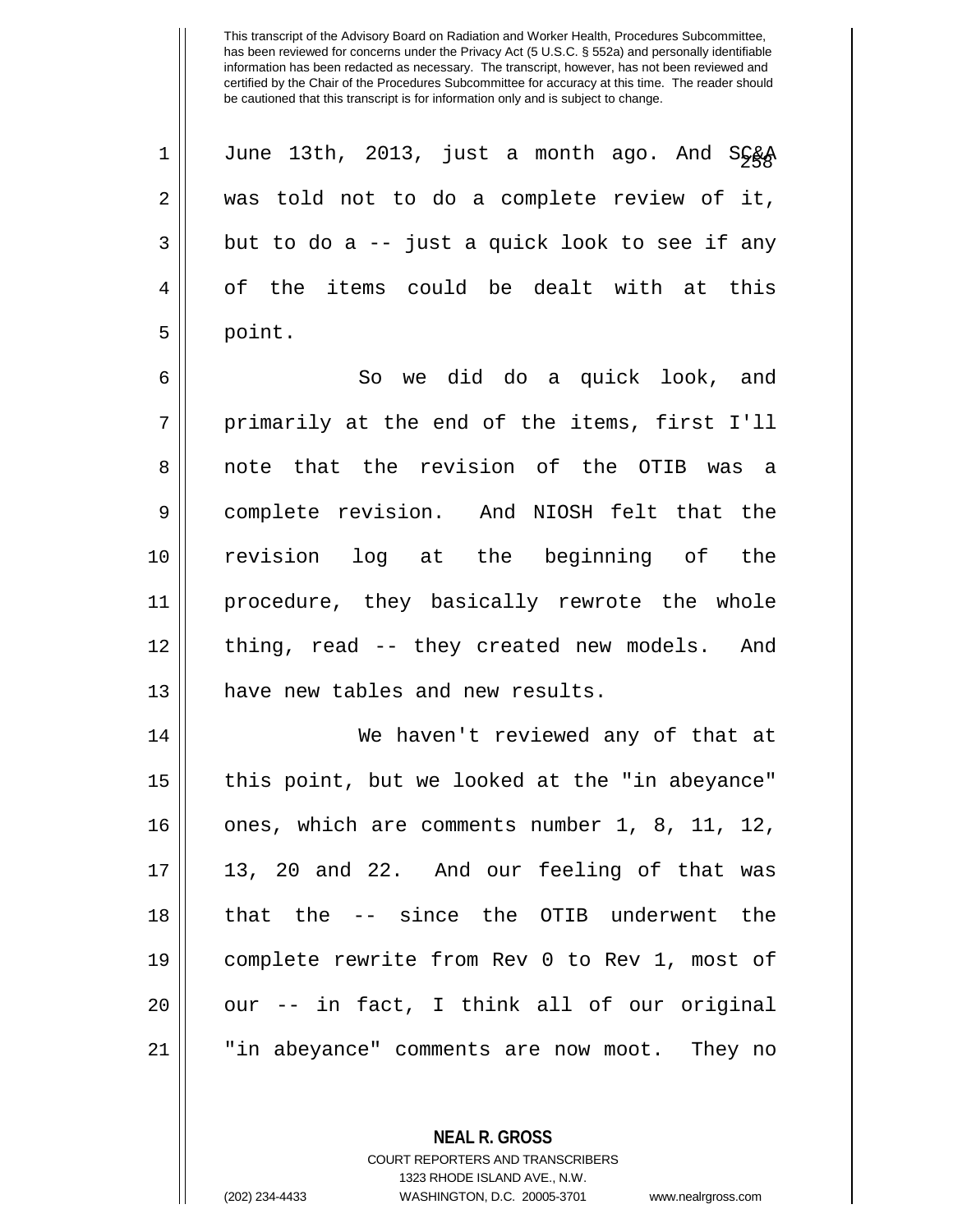**NEAL R. GROSS** COURT REPORTERS AND TRANSCRIBERS 1323 RHODE ISLAND AVE., N.W. 1 || longer apply. We made comments, but t $\frac{1}{2}$ 2 | don't apply to the new revision. 3 || So that basically summarizes what 4 we did in just a couple of days' time. 5 CHAIR MUNN: So am I interpreting  $6 \parallel$  correctly that your -- it appears from your 7 current position that the findings are, as you 8 said, moot, due to the new version of the  $9 \parallel$  OTIB? 10 DR. OSTROW: Yeah, NIOSH 11 fundamentally rewrote the OTIB. They didn't 12 rewrite the English, but they actually changed  $13$  | the model, did new computer work, et cetera. 14 || And we feel -- as discussed with John Mauro 15 who also looked at it, at this point, that 16 || SC&A really has to do a relook at the Rev 1 17 || OTIB and make new comments. Go through it  $18 \parallel$  again. 19 CHAIR MUNN: Okay. So I'm -- if 20 I'm interpreting again, correctly, then we're 21 || -- we anticipate that these probably will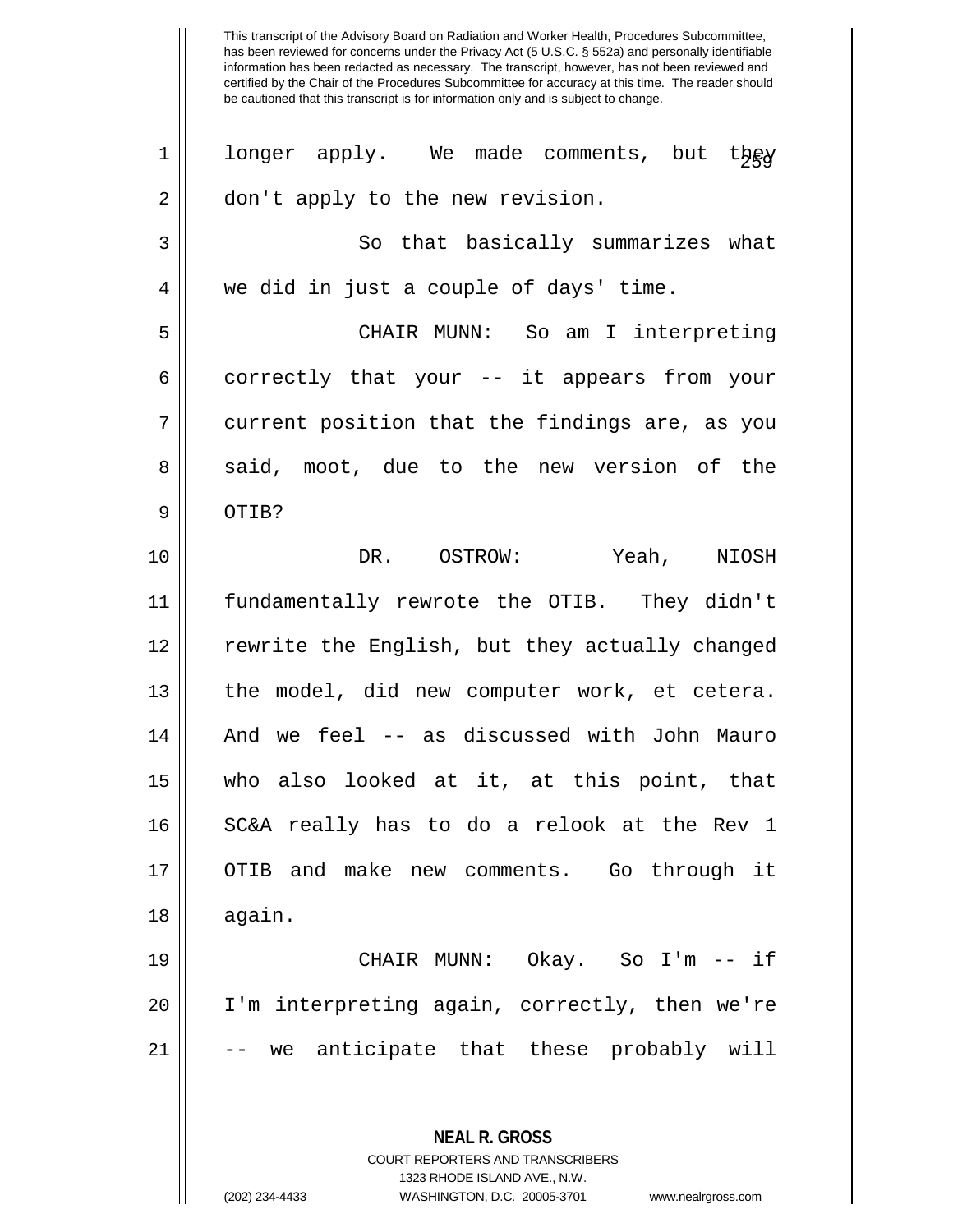This transcript of the Advisory Board on Radiation and Worker Health, Procedures Subcommittee, has been reviewed for concerns under the Privacy Act (5 U.S.C. § 552a) and personally identifiable information has been redacted as necessary. The transcript, however, has not been reviewed and certified by the Chair of the Procedures Subcommittee for accuracy at this time. The reader should be cautioned that this transcript is for information only and is subject to change. 1 || close automatically. But SC&A is taking<sub>26</sub>a  $2 \parallel$  look to make sure that's the case, is that 3 || correct? No? I'm hearing something wrong? 4 DR. OSTROW: We want to actually  $5 \parallel$  re-review the --6 CHAIR MUNN: Yes, you're re-7 || reviewing it. 8 DR. OSTROW: -- OTIB. 9 MR. STIVER: I think the issue 10 here is -- Stiver -- that we would like to re-11 review the revision, but we haven't been 12 || tasked to do that at this point. 13 || CHAIR MUNN: Right. 14 || MR. STIVER: But for the findings 15 that were in abeyance that Steve looked at, 16 || they're essentially closed. They're no longer  $17 \parallel$  relevant. 18 CHAIR MUNN: Yes. 19 DR. OSTROW: They're not relevant 20 || anymore. 21 CHAIR MUNN: All right. And we

> **NEAL R. GROSS** COURT REPORTERS AND TRANSCRIBERS 1323 RHODE ISLAND AVE., N.W. (202) 234-4433 WASHINGTON, D.C. 20005-3701 www.nealrgross.com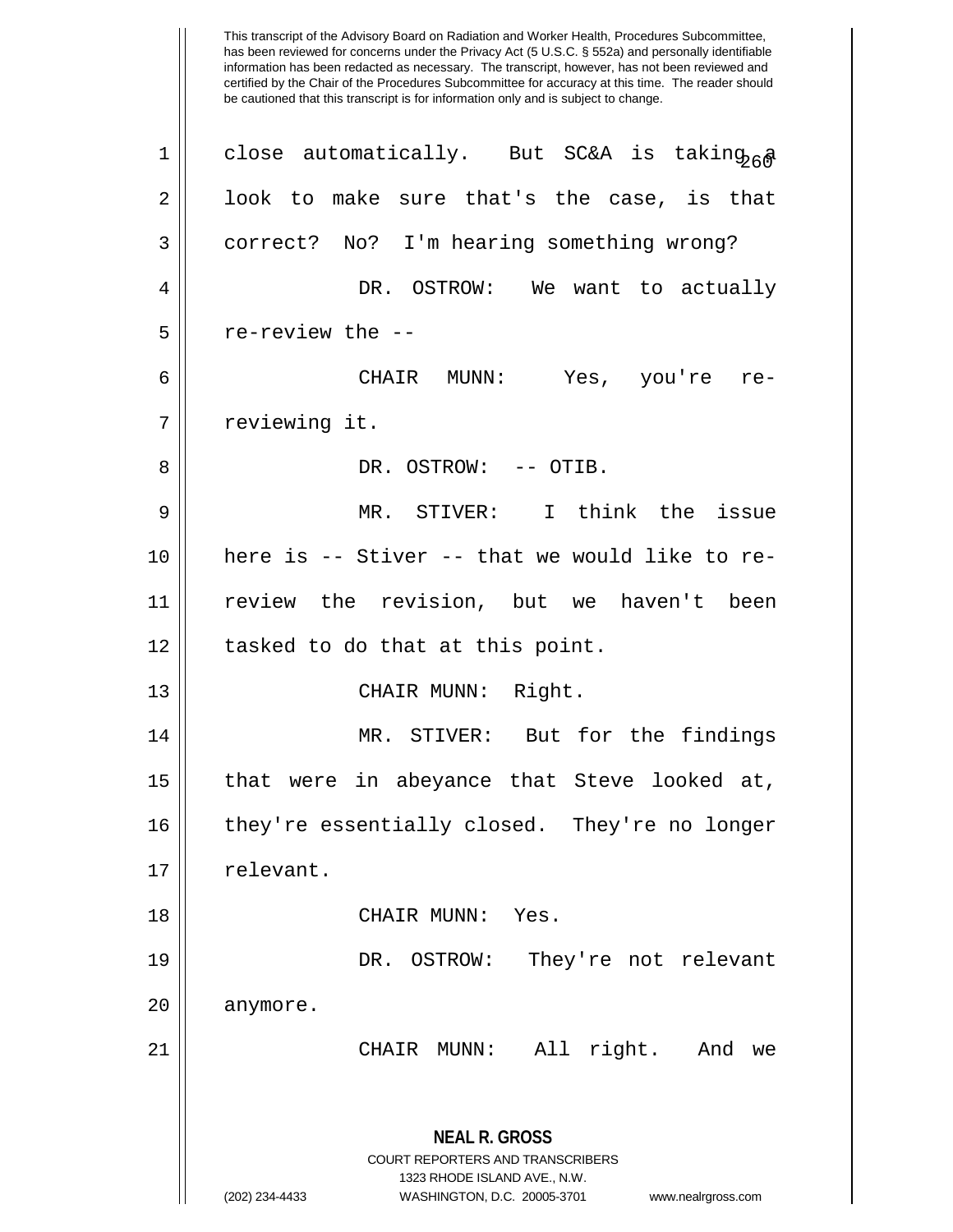This transcript of the Advisory Board on Radiation and Worker Health, Procedures Subcommittee, has been reviewed for concerns under the Privacy Act (5 U.S.C. § 552a) and personally identifiable information has been redacted as necessary. The transcript, however, has not been reviewed and certified by the Chair of the Procedures Subcommittee for accuracy at this time. The reader should be cautioned that this transcript is for information only and is subject to change. **NEAL R. GROSS** COURT REPORTERS AND TRANSCRIBERS 1323 RHODE ISLAND AVE., N.W. (202) 234-4433 WASHINGTON, D.C. 20005-3701 www.nealrgross.com 1 || are going to close these, or are we going, to  $2 \parallel$  hold this in abeyance until you --3 MR. KATZ: Close them. They're  $4 \parallel$  not  $-$ 5 CHAIR MUNN: They're done. And  $6 \parallel$  the only remaining question then is, are you 7 || going to be given a request to review the new 8 || revision? Is that --9 MR. STIVER: That is correct, yes. 10 CHAIR MUNN: All right. Thank 11 you. 12 Steve, can we close the 13 | outstanding finding then? 14 MR. MARSCHKE: Well, okay. I just 15 had a question, I was looking at the -- Steve 16 || talked about the "in abeyance" findings being 17 || moot. The question comes, there were a number 18 of "in progress" findings. Are they also 19 considered to be moot, and should we close  $20$  | them as well? 21 DR. OSTROW: This is Steve Ostrow.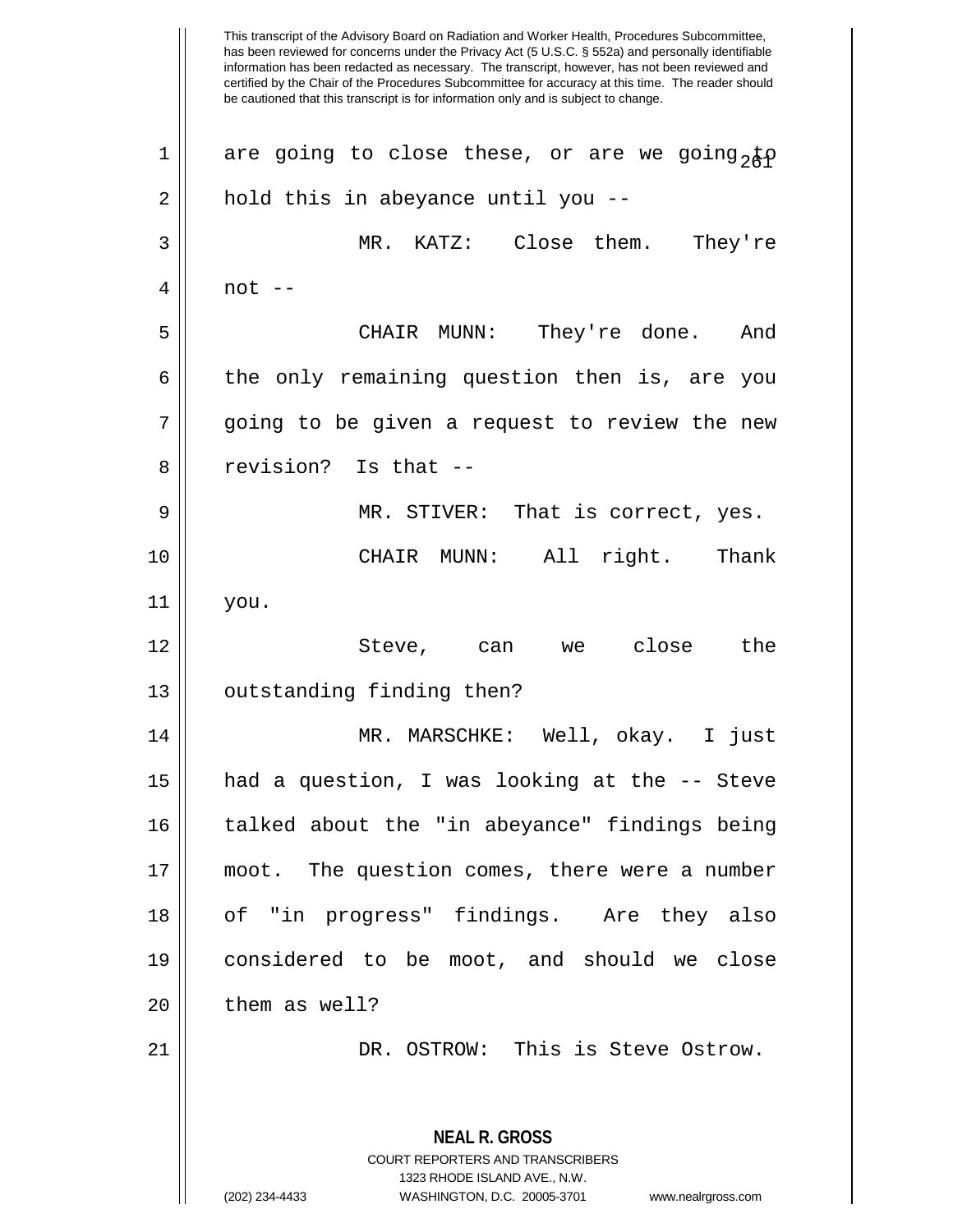This transcript of the Advisory Board on Radiation and Worker Health, Procedures Subcommittee, has been reviewed for concerns under the Privacy Act (5 U.S.C. § 552a) and personally identifiable information has been redacted as necessary. The transcript, however, has not been reviewed and certified by the Chair of the Procedures Subcommittee for accuracy at this time. The reader should be cautioned that this transcript is for information only and is subject to change. **NEAL R. GROSS** <sup>262</sup> <sup>1</sup> We didn't look into that at this 2 || point. 3 || MR. MARSCHKE: So what we're --4 | DR. OSTROW: Because they require  $5 \parallel$  -- the in-progress ones require us to do by 6 ceview of the Rev 1. 7 || MEMBER ZIEMER: Well, Wanda, I 8 would suggest we close the "in abeyance" ones 9 since they apparently are moot anyway. And 10 then the rest of them which are in progress 11 can be consumed by whatever we decide to do, 12 whether to continue the review or to review 13 | the revision. 14 CHAIR MUNN: Yes, we have quite a 15 number still. If I am reading what I think 16 I'm reading on my screen, we have a number of  $17$  || the 26 that are still in progress. Which  $-$ 18 DR. OSTROW: Yeah, we have nine 19 that are in progress, seven that are in 20 || abeyance, ten that have been closed already. 21 || But the point is, though, in

> COURT REPORTERS AND TRANSCRIBERS 1323 RHODE ISLAND AVE., N.W.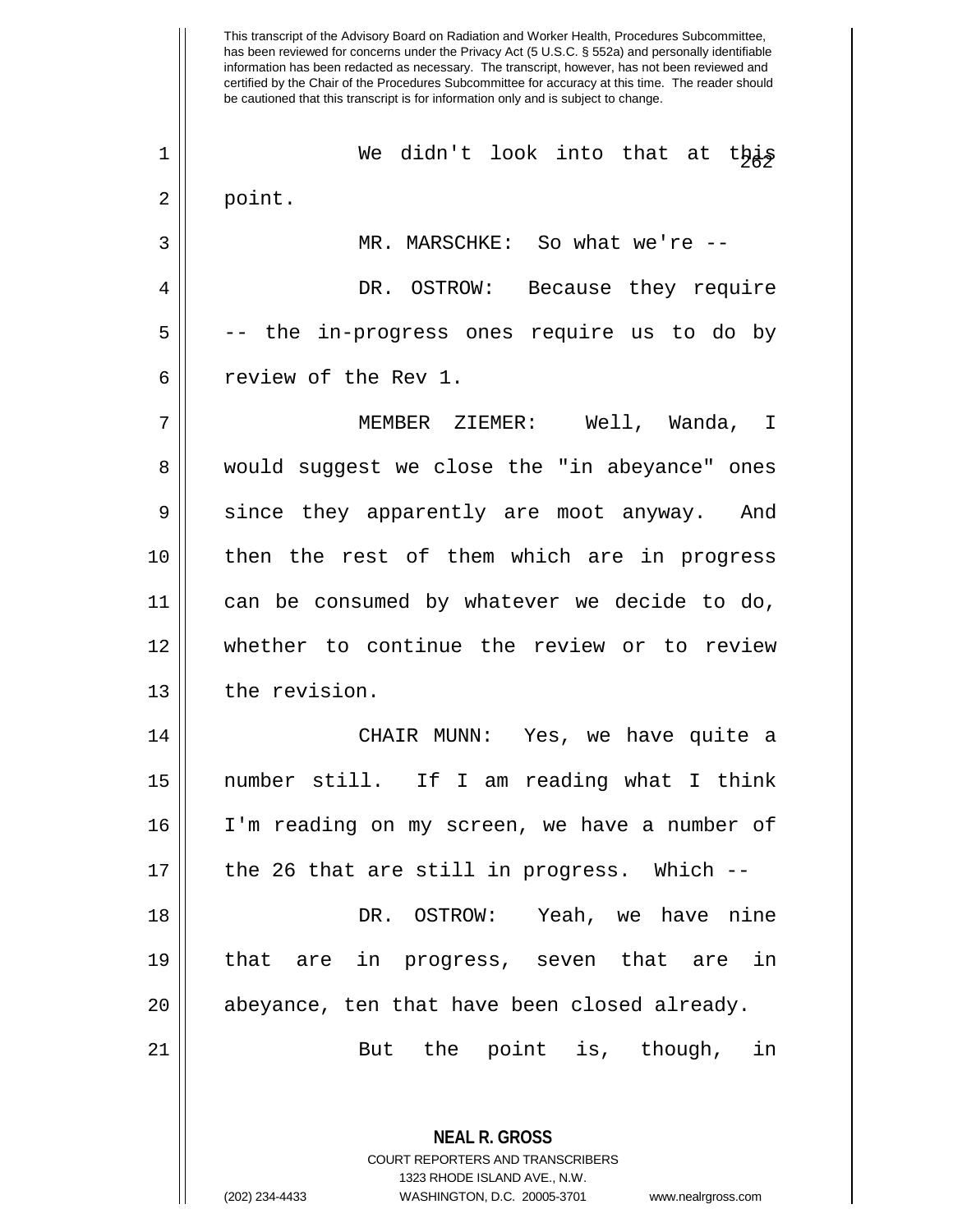| 1  | addition to looking at the in-progress ongg3   |
|----|------------------------------------------------|
| 2  | since NIOSH went ahead and changed the model   |
| 3  | for the better, we assume, and did<br>new      |
| 4  | computer runs, we -- in looking at the         |
| 5  | Revision 1, we may find that a number of the   |
| 6  | in-progress ones no longer apply, because      |
| 7  | they're not using that model anymore. That we  |
| 8  | originally commented on.                       |
| 9  | In addition, when they find                    |
| 10 | additional items to comment on, since there's  |
| 11 | new material.                                  |
| 12 | CHAIR MUNN: All right, thank you,              |
| 13 | Steve.                                         |
| 14 | Just at random, I went down to                 |
| 15 | select the last of those findings, finding 26, |
| 16 | and I see that it reads, to this reader,       |
| 17 | almost as though it falls in the same category |
| 18 | as others, as the "in abeyance" group that you |
| 19 | were looking at. It still looks like the       |
| 20 | revision is going to cover it. So --           |
| 21 | DR. OSTROW: It's possible.                     |
|    |                                                |
|    | <b>NEAL R. GROSS</b>                           |

COURT REPORTERS AND TRANSCRIBERS 1323 RHODE ISLAND AVE., N.W.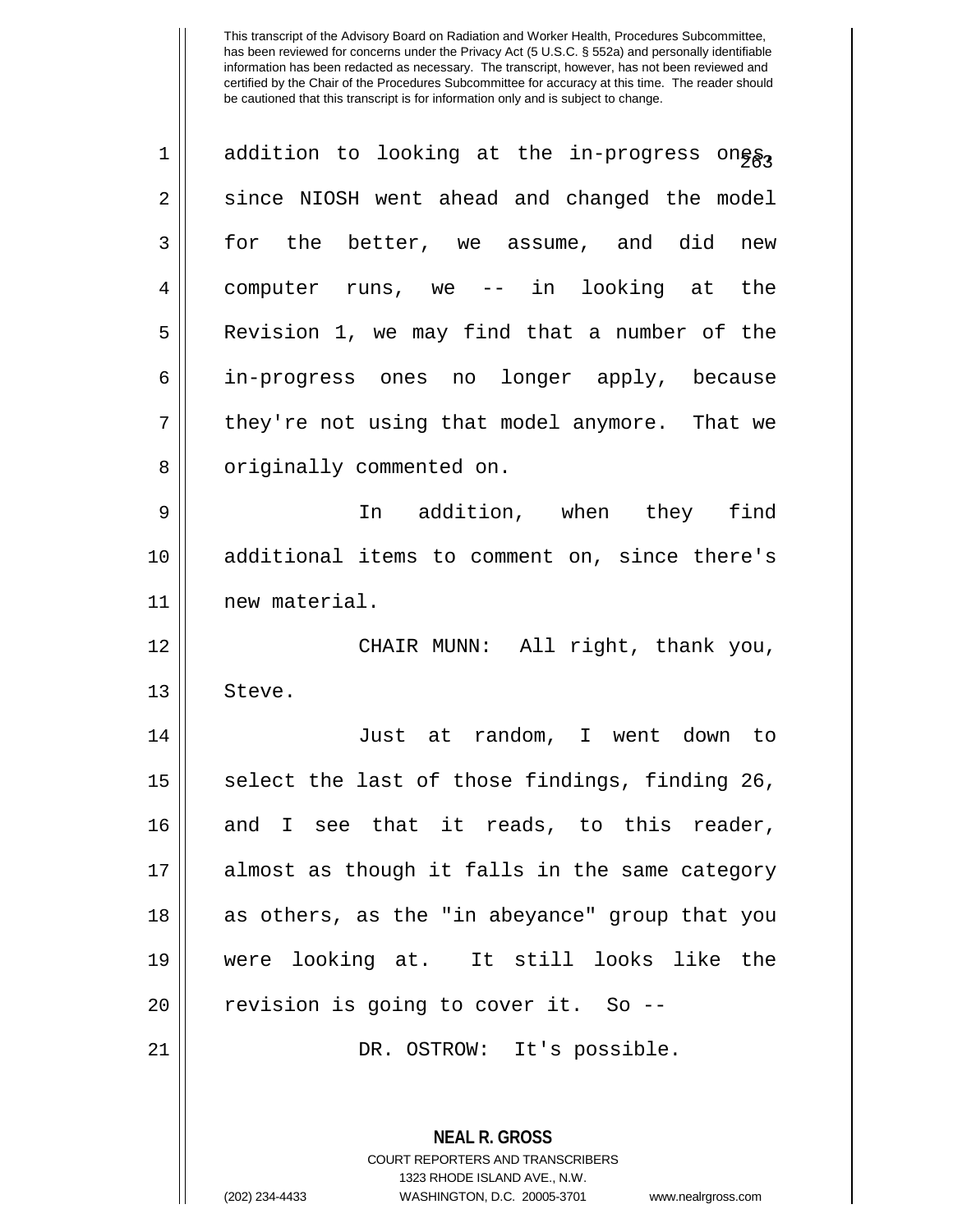| $\mathbf 1$ | CHAIR MUNN: I guess the questign                |
|-------------|-------------------------------------------------|
| 2           | is, are we -- do we as a Subcommittee need to   |
| 3           | look at each of these "in progress" findings    |
| 4           | to see where we are with them? Because since    |
| 5           | they're not covered under the review that's     |
| 6           | taken place so far, if we don't check them --   |
| 7           | I'm unsure of even who has the action with      |
| 8           | respect to each of those findings.              |
| 9           | MR. MARSCHKE: This is Steve                     |
| 10          | Marschke.                                       |
| 11          | I guess if -- I think if I'm                    |
| 12          | hearing Steve Ostrow correctly, what we would   |
| 13          | do is, if you give us the green light to go     |
| 14          | ahead and do a thorough review of Revision 1,   |
| 15          | we would probably include as part of that       |
| 16          | thorough revision of -- review of Revision 1,   |
| 17          | we would include a recommendation as to the     |
| 18          | findings that are currently in progress.<br>But |
| 19          | and in all likeliness, like you just pointed    |
| 20          | out, Wanda, the -- we would probably find that  |
| 21          | a number of them are also moot and could be     |

**NEAL R. GROSS**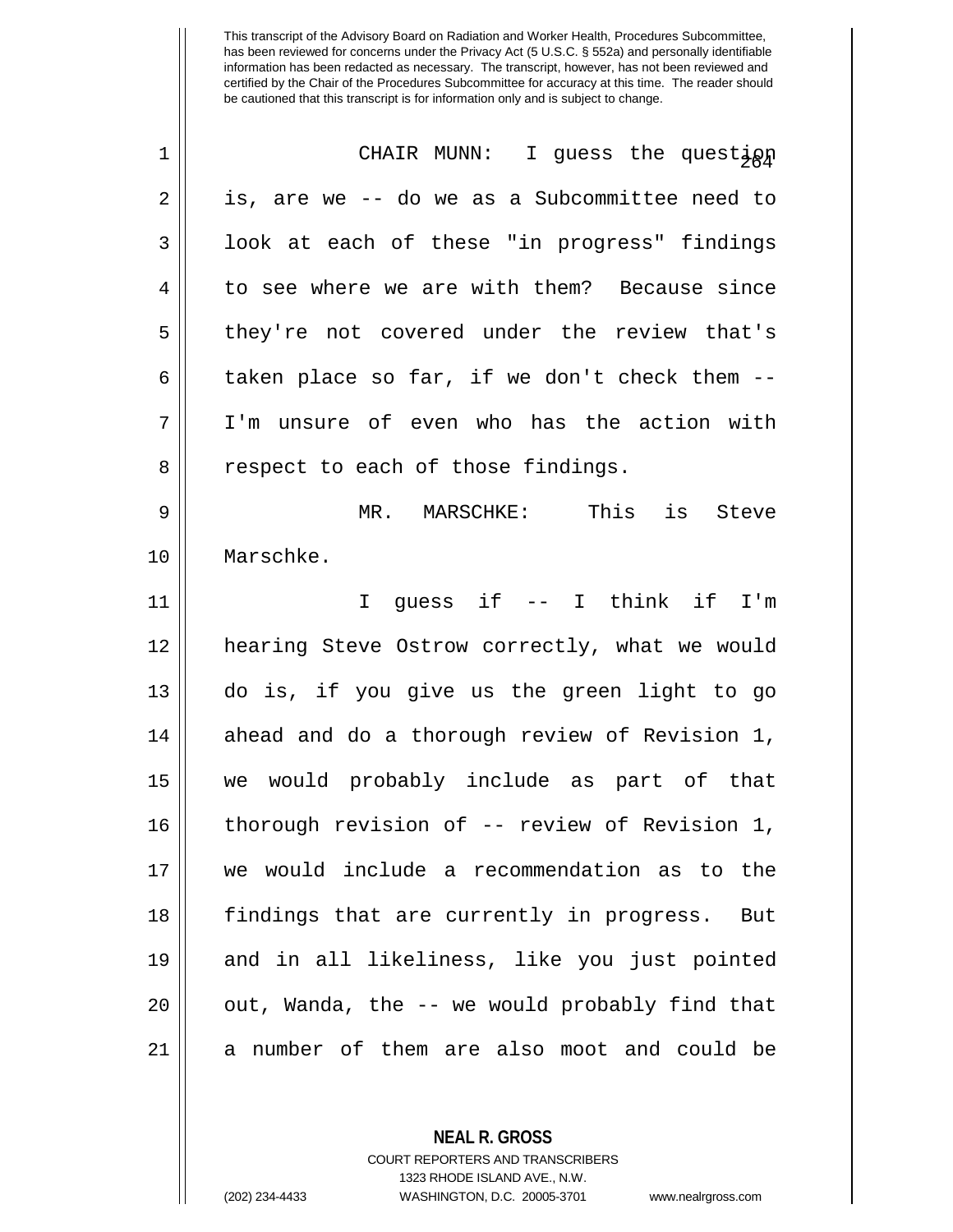**NEAL R. GROSS** COURT REPORTERS AND TRANSCRIBERS 1323 RHODE ISLAND AVE., N.W. (202) 234-4433 WASHINGTON, D.C. 20005-3701 www.nealrgross.com 1 || closed. But we really haven't gone through  $2 \parallel$  that exercise at this point in time. 3 CHAIR MUNN: So the only thing I'm 4 | hearing from SC&A is that, absent authority to  $5 \parallel$  review the new revision, we don't have a clear 6 || path forward with respect to our in-progress 7 || findings? 8 DR. OSTROW: That's correct. 9 DR. MAURO: This is John. 10 Would it be fair to say if, for 11 some reason, NIOSH said, well, we're replacing 12 || the old one with the new one, with a different 13 || number, let's say write out 54, let's say they 14 | withdrew 54 and added a new number, what would  $15$  | we do? I mean, in effect that's  $-$ 16 MR. MARSCHKE: We would do the 17 || same thing, John. 18 DR. MAURO: We'd do the same 19 | thing. Okay. 20 MR. MARSCHKE: Basically they've 21 done that before. They've replaced -- like on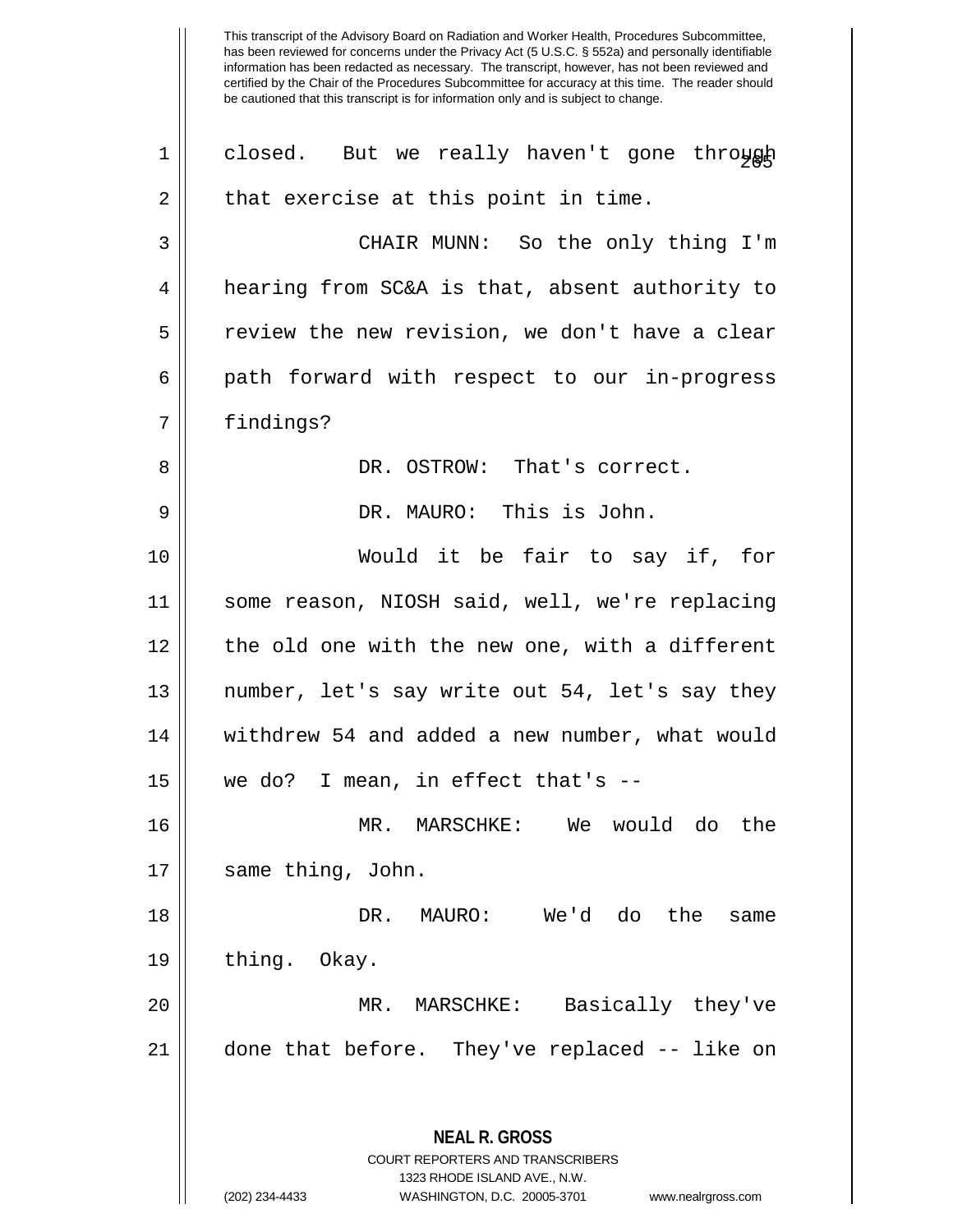This transcript of the Advisory Board on Radiation and Worker Health, Procedures Subcommittee, has been reviewed for concerns under the Privacy Act (5 U.S.C. § 552a) and personally identifiable information has been redacted as necessary. The transcript, however, has not been reviewed and certified by the Chair of the Procedures Subcommittee for accuracy at this time. The reader should be cautioned that this transcript is for information only and is subject to change. **NEAL R. GROSS** COURT REPORTERS AND TRANSCRIBERS 1323 RHODE ISLAND AVE., N.W. (202) 234-4433 WASHINGTON, D.C. 20005-3701 www.nealrgross.com 1 || OTIB-37, they replaced the OTIB, not with  $a \in \mathbb{R}$ 2 | new OTIB but with a Site Profile, as a part of 3 || the Site Profile. 4 || DR. MAURO: Oh, I get you. 5 MR. MARSCHKE: So I mean, we've  $6 \parallel$  always interpreted our charge to follow the 7 || finding wherever it may go. 8 DR. MAURO: All right. 9 CHAIR MUNN: All right, thank you. 10 What's the feeling of the 11 Subcommittee Members with respect to 12 requesting SC&A to review the current revision  $13$  | of OTIB-54? 14 MEMBER ZIEMER: I think that was  $15$  | one simple -- of the ones "in abeyance" --16 CHAIR MUNN: You're breaking up 17 || again, Paul. We're not hearing you. 18 MEMBER ZIEMER: Okay, let me try 19 || again. Are you hearing me now? 20 CHAIR MUNN: Yes, I am. 21 MEMBER ZIEMER: Okay. I think as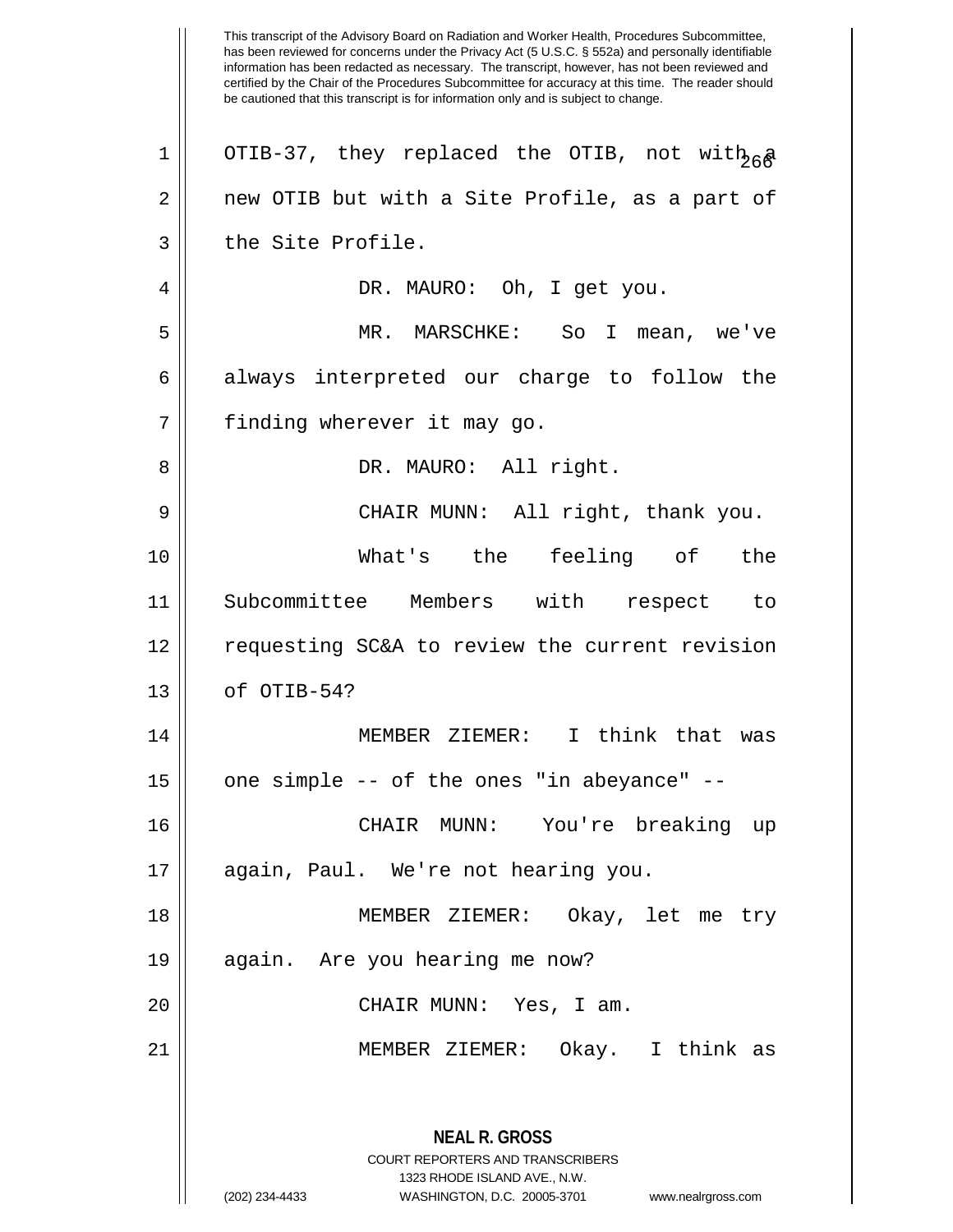| $\mathbf 1$ | a first step, why don't we just go ahead apd                                             |
|-------------|------------------------------------------------------------------------------------------|
| 2           | close the ones that were in abeyance. They've                                            |
| 3           | already looked at them, they agree that                                                  |
| 4           | they're all moot, let's get them out of the                                              |
| 5           | way. They haven't looked at the in-progress                                              |
| 6           | ones, and that has to be done as part of an                                              |
| 7           | ongoing review if we want to do that as a                                                |
| 8           | second step. I'd just like to see the other                                              |
| 9           | ones moved out of the way.                                                               |
| 10          | CHAIR MUNN: Yes. I don't think                                                           |
| 11          | we have any problem closing the "in abeyance"                                            |
| 12          | But the question that we have posed<br>ones.                                             |
| 13          | before us right now is, are we authorizing                                               |
| 14          | SC&A to proceed with the review of the new                                               |
| 15          | revision?                                                                                |
| 16          | MEMBER BEACH: Yes                                                                        |
| 17          | CHAIR MUNN: Josie says yes.                                                              |
| 18          | MEMBER ZIEMER: Yeah, I think                                                             |
| 19          | that's appropriate.                                                                      |
| 20          | CHAIR MUNN: Very good. Without                                                           |
| 21          | any comment to the contrary, we will request                                             |
|             | <b>NEAL R. GROSS</b><br>COURT REPORTERS AND TRANSCRIBERS<br>1323 RHODE ISLAND AVE., N.W. |

 $\parallel$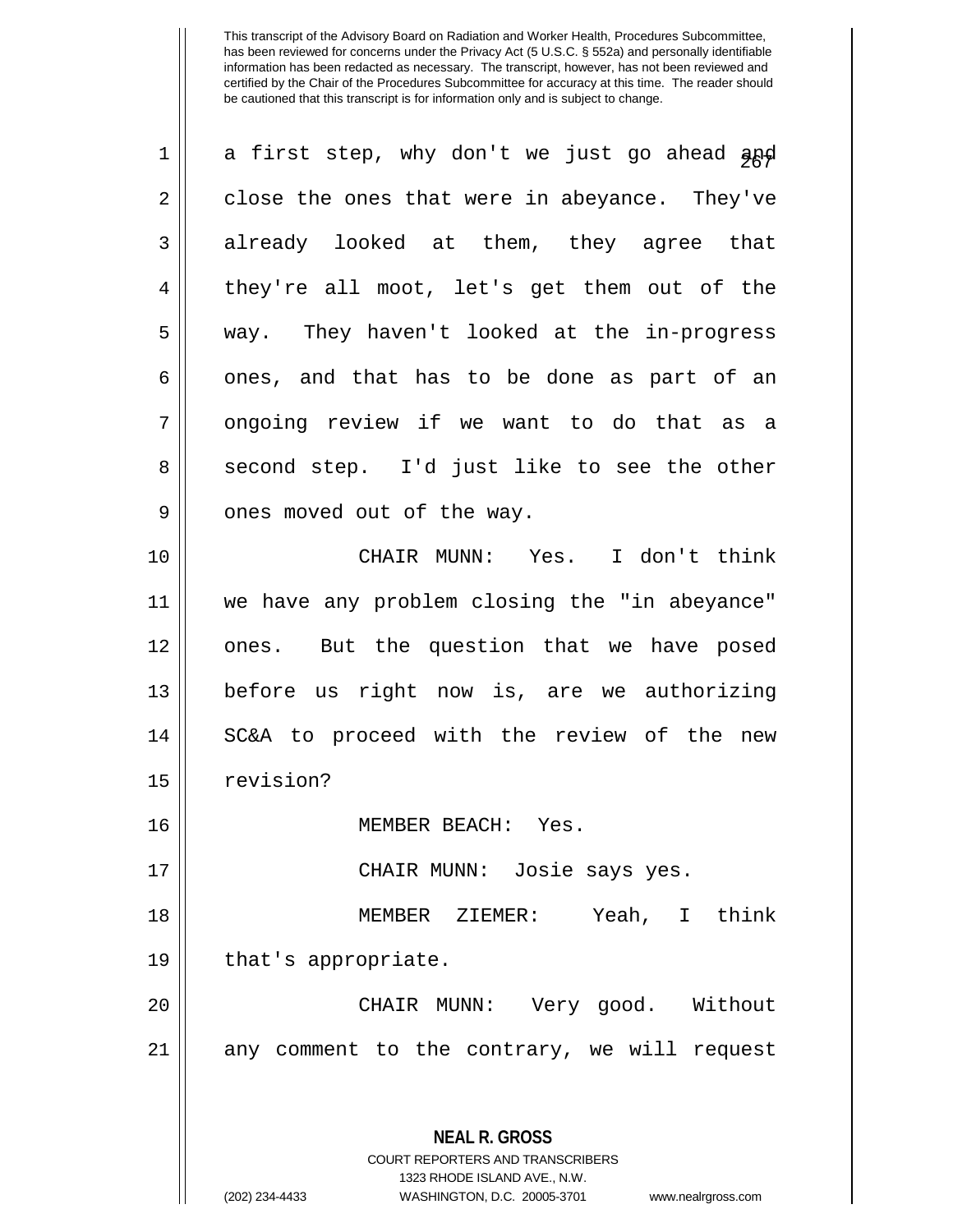| $\mathbf 1$ | SC&A to proceed with that review. And pleage   |
|-------------|------------------------------------------------|
| 2           | do keep in mind that we would like you to      |
| 3           | specifically look at the findings that are     |
| 4           | still showing on our reports as "in progress"  |
| 5           | to assure yourselves that the new revision is  |
| 6           | adequate to address them.                      |
| 7           | DR. OSTROW: Yes. And we'll                     |
| 8           | address the old -- the existing old comments   |
| 9           | that we have now.                              |
| 10          | CHAIR MUNN: Good. Then this will               |
| 11          | carry forward with SC&A responses anticipated. |
| 12          | item that we've been looking<br>The            |
| 13          | at for quite a while is where did the IG-003   |
| 14          | Rev 1, how did that get on our BRS? And I      |
| 15          | have done a considerable amount of looking to  |
| 16          | try to identify in previous transcripts where  |
| 17          | this might have come from. And in view of the  |
| 18          | fact that I don't see any evidence of an SC&A  |
| 19          | review where any findings would have appeared. |
| 20          | So I'm not sure exactly -- I'm wondering if it |
| 21          | might have been a typographical error in my    |

**NEAL R. GROSS**

COURT REPORTERS AND TRANSCRIBERS 1323 RHODE ISLAND AVE., N.W. (202) 234-4433 WASHINGTON, D.C. 20005-3701 www.nealrgross.com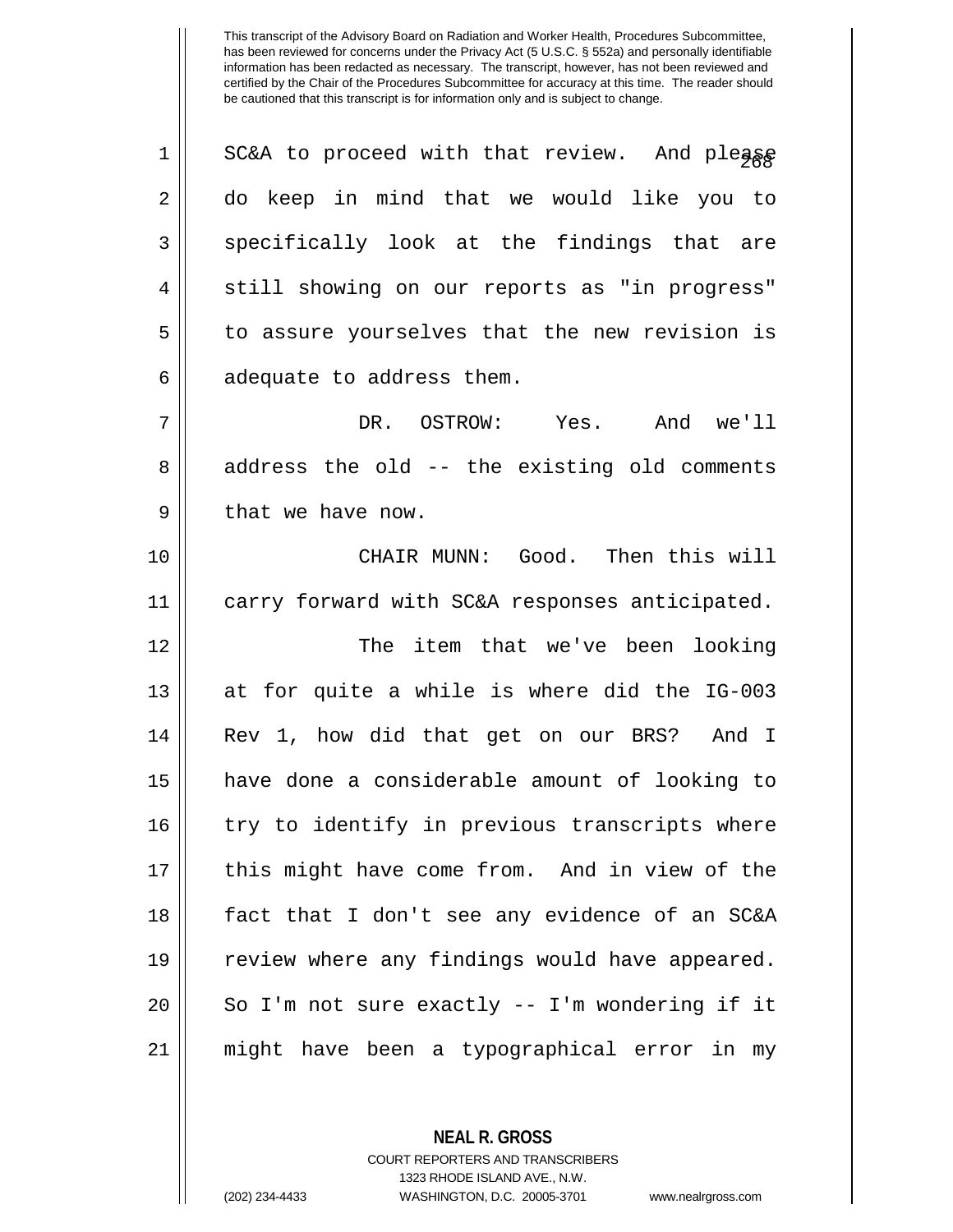This transcript of the Advisory Board on Radiation and Worker Health, Procedures Subcommittee, has been reviewed for concerns under the Privacy Act (5 U.S.C. § 552a) and personally identifiable information has been redacted as necessary. The transcript, however, has not been reviewed and certified by the Chair of the Procedures Subcommittee for accuracy at this time. The reader should be cautioned that this transcript is for information only and is subject to change. **NEAL R. GROSS** 1 || transposition of some of the old,  $960$ 2 | activities from five years ago. Nothing else 3 || seems to make sense. 4 I've been -- bottom line, I've 5 || been unsuccessful in identifying how we came  $6 \parallel$  to begin to carry that on our BRS. And if 7 || anyone has any light to shine on that, I would 8 || be delighted to hear it. 9 I have never seen any indication 10 of findings, and so that being the case, it is 11 my expectation that we will remove that item 12 from the BRS. I don't see any basis for 13 | carrying it. 14 Any comment? 15 MR. MARSCHKE: One, I'm just -- 16 it's just kind of -- does this fall into the 17 || same category we kind of talked about this 18 morning, when Kathy brought up how do the -- 19 how do the documents that are in the BRS get 20 in the BRS? 21 CHAIR MUNN: Well, yes, that's one

> COURT REPORTERS AND TRANSCRIBERS 1323 RHODE ISLAND AVE., N.W.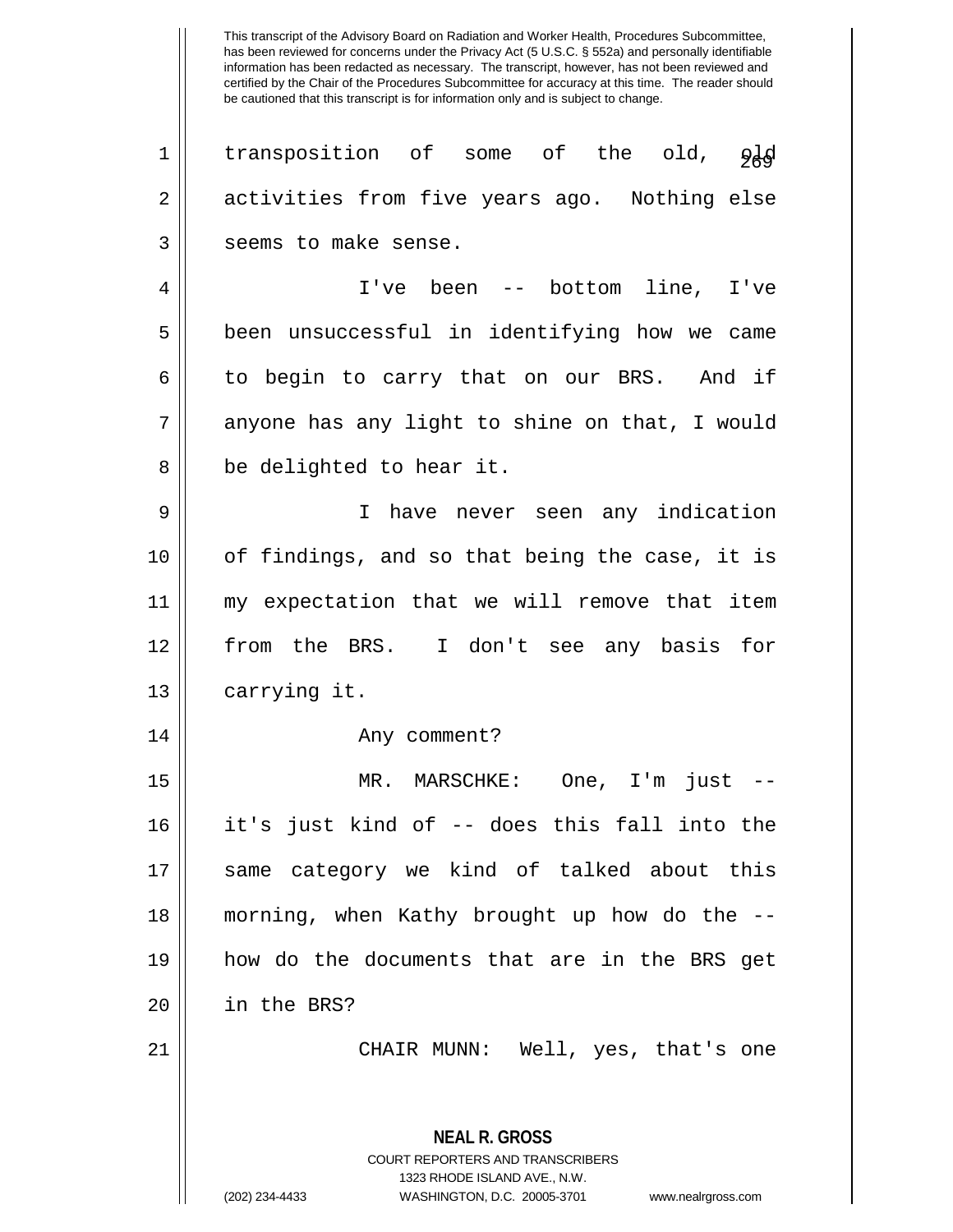| $\mathbf 1$ | of the things. But you see, we've<br>beep      |
|-------------|------------------------------------------------|
| 2           | carrying this since before the BRS<br>was      |
| 3           | established. We had this on our carrying list  |
| 4           | as a placeholder.                              |
| 5           | MR. MARSCHKE: Okay.                            |
| 6           | CHAIR MUNN: And I'm very fearful               |
| 7           | that I just simply made a typo when I was in   |
| 8           | the process of putting together some of the    |
| 9           | early lists that we used for the<br>BRS        |
| 10          | groundwork.                                    |
| 11          | So since I can't find<br>any                   |
| 12          | indication of any findings from you folks,     |
| 13          | then $--$                                      |
| 14          | DR. MAURO: This is John.                       |
| 15          | Boy, I've got to tell<br>you,                  |
| 16          | reaching back now, and I seem to remember 003  |
| 17          | being something that was maybe asked for. And  |
| 18          | we then went back and said, there is no reason |
| 19          | for us to review it. And I haven't seen it on  |
| 20          | a list. It may turn out that this is one that  |
| 21          | we were asked to review, and once we started   |
|             |                                                |

**NEAL R. GROSS** COURT REPORTERS AND TRANSCRIBERS

1323 RHODE ISLAND AVE., N.W.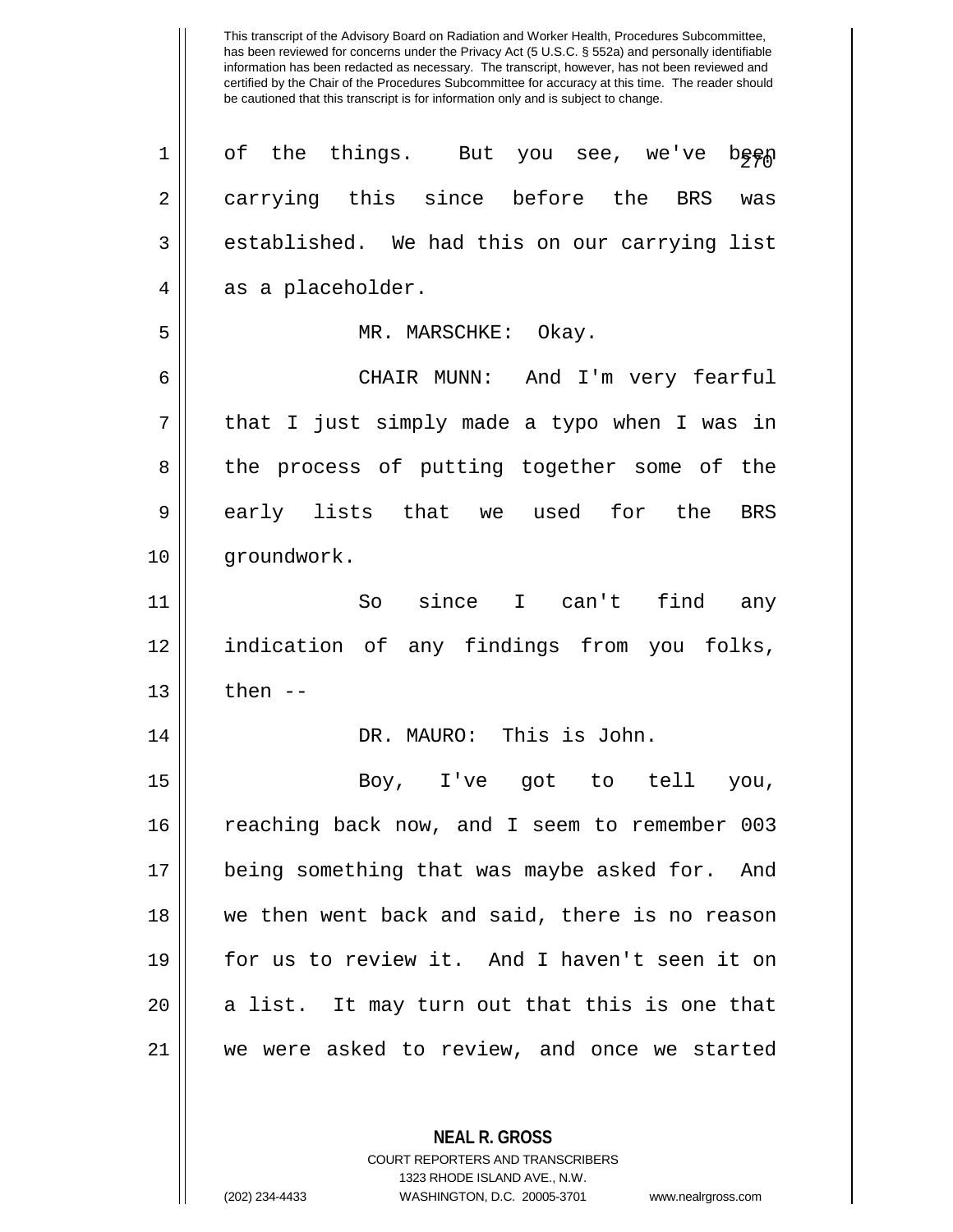This transcript of the Advisory Board on Radiation and Worker Health, Procedures Subcommittee, has been reviewed for concerns under the Privacy Act (5 U.S.C. § 552a) and personally identifiable information has been redacted as necessary. The transcript, however, has not been reviewed and certified by the Chair of the Procedures Subcommittee for accuracy at this time. The reader should be cautioned that this transcript is for information only and is subject to change. **NEAL R. GROSS**  $1$ | our review, we realized it's not something  $2 \parallel$  that we should be reviewing. 3 CHAIR MUNN: Yeah, I think that's 4 || possibly the case. Because --5 MR. KATZ: It is. 6 CHAIR MUNN: Oh, now, Ted says 7 that is the case. Because I could find no 8 || indication of any findings that would give us  $9 \parallel$  a reason to continue to carry this on the BRS. 10 || So if I may request that we remove 11 IG-003. I would appreciate it. I have done, 12 I think, a fairly thorough search of any -- 13 || looked for any findings. Thanks. 14 We have surprisingly covered the 15 information on the agenda. I had indicated 16 || that there was a request from SC&A with regard 17 to potential reviews that we might be looking 18 at for them in the future. John, are you  $19$  | qoing to address that for us? 20 MR. STIVER: I'm going to have to 21 defer to Steve on this. I've spent the last

> COURT REPORTERS AND TRANSCRIBERS 1323 RHODE ISLAND AVE., N.W.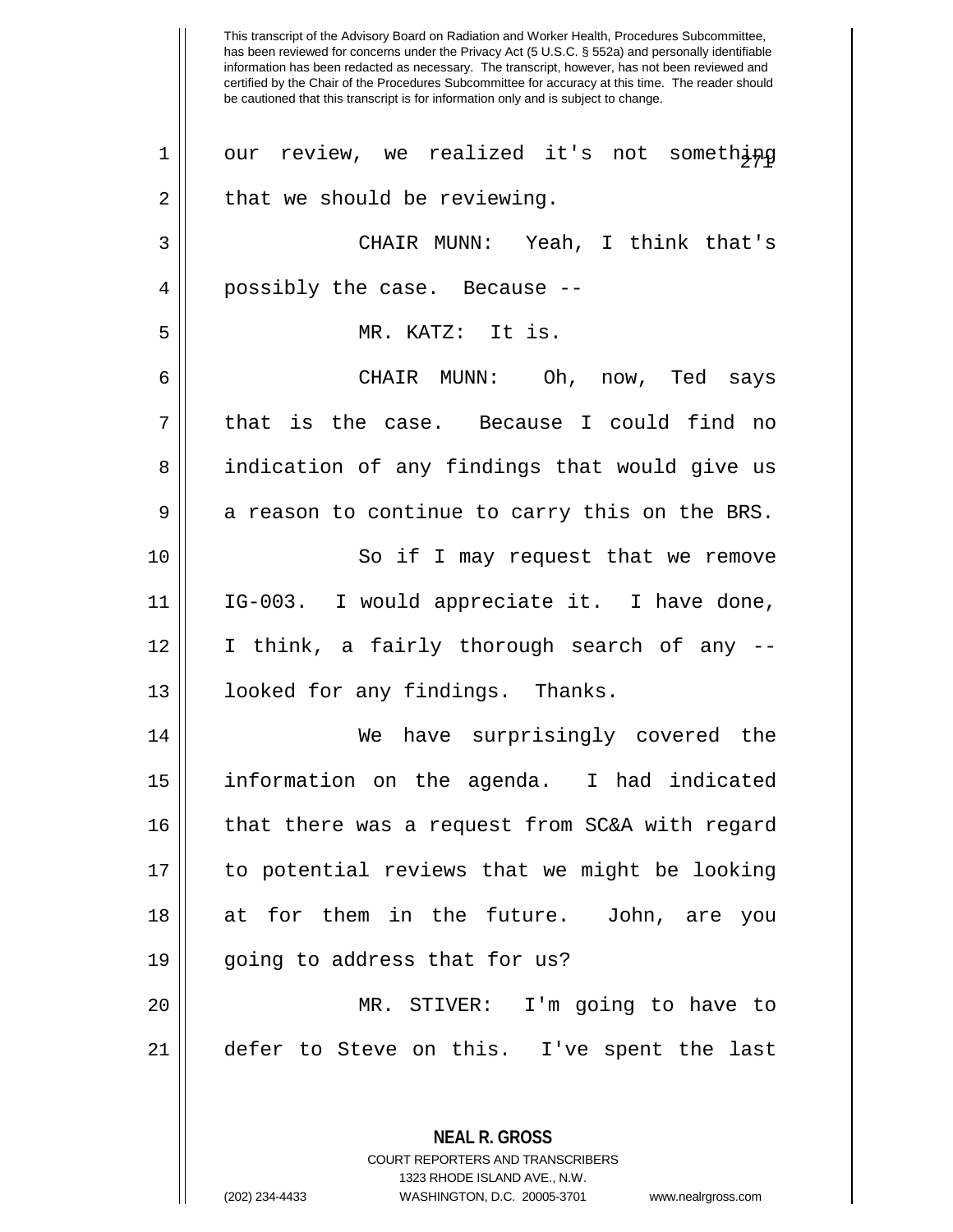1 || three weeks immersed in the proposal, and  $\frac{1}{7}$ 2 did not have time to make any substantive 3 || reviews of the basis documents.

4 || So Steve put together a list of 5 || prospective documents that he thought SC&A  $6 \parallel$  might review and might benefit from a review,  $7 \parallel$  but as is usually the case, what we'd like to 8 do is kind of a high-level pre-review to begin  $9 \parallel$  with just to see if it really merits a full 10 review. That would be the first step that 11 we'd want to take.

12 CHAIR MUNN: Very good. That was 13 | on your CDC mail on Tuesday, I guess. Anyhow, 14 || the Subcommittee Members should have a copy of 15 it, if you want to pull it up. And Steve, 16 would you like to go through it for us?

17 MR. MARSCHKE: Okay. Before I do 18 || that, I do want to point out one thing. BRS 19 has decided to work with us now, and if you 20 wanted to go back to 55-04, OTIB-55, finding 4 21 || and see that little statement that I added

> **NEAL R. GROSS** COURT REPORTERS AND TRANSCRIBERS 1323 RHODE ISLAND AVE., N.W. (202) 234-4433 WASHINGTON, D.C. 20005-3701 www.nealrgross.com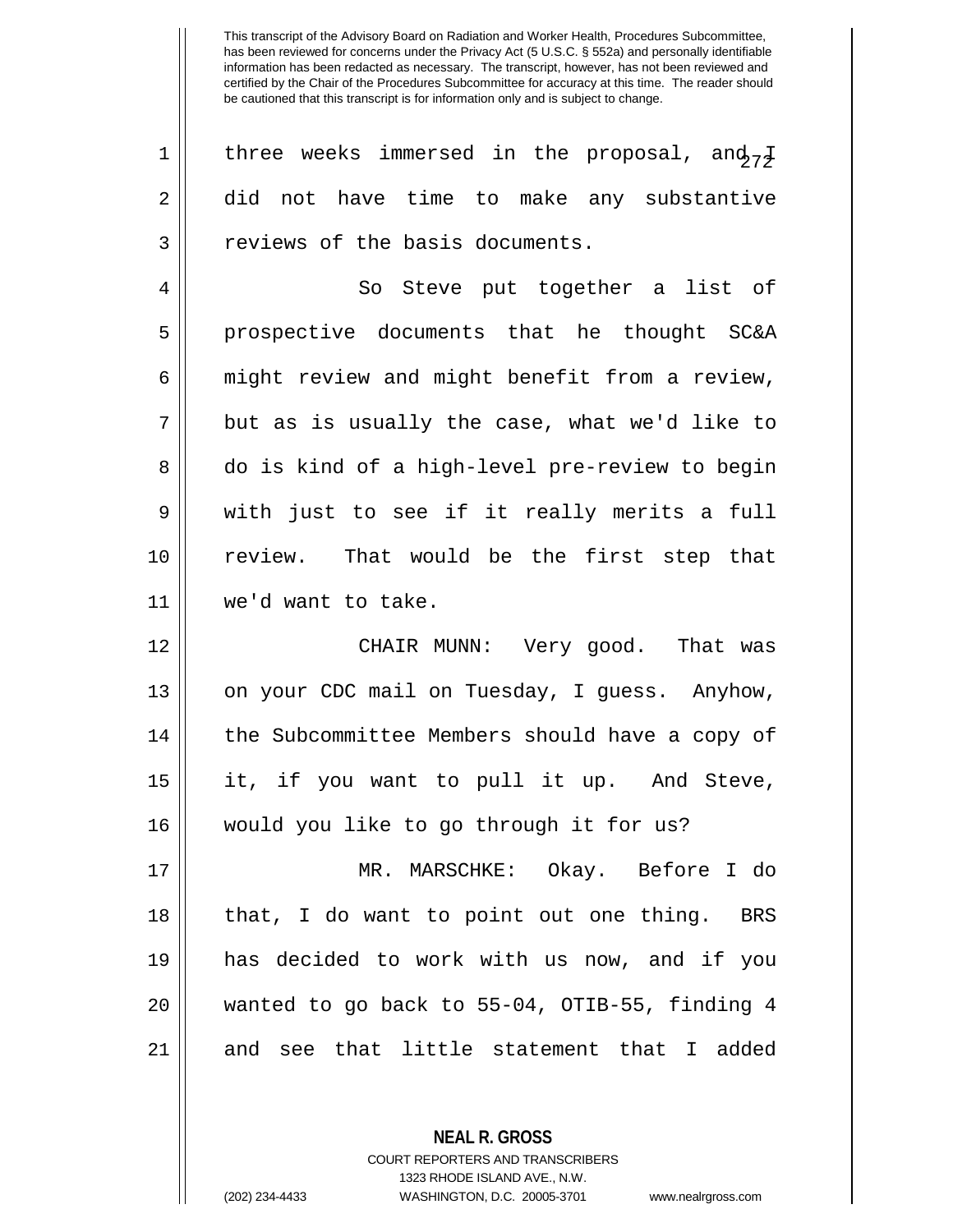| $\mathbf 1$ | basically saying "SC&A has confirmed that NGRP                                                                                                                  |
|-------------|-----------------------------------------------------------------------------------------------------------------------------------------------------------------|
| 2           | 20, table 2 provides the RBE of three                                                                                                                           |
| 3           | different thermal neutrons and recommends the                                                                                                                   |
| 4           | status of this item be changed to in abeyance                                                                                                                   |
| 5           | until such time as NIOSH modifies TIB-55,                                                                                                                       |
| 6           | table 3-1."                                                                                                                                                     |
| 7           | So that was just to finish up that                                                                                                                              |
| 8           | little piece of outstanding thing there, when                                                                                                                   |
| 9           | we couldn't get the BRS to work.                                                                                                                                |
| 10          | CHAIR MUNN: Thank you, Steve. And                                                                                                                               |
| 11          | thank you for getting it up on the screen.                                                                                                                      |
| 12          | That certainly is reasonable to me. Josie?                                                                                                                      |
| 13          | MEMBER BEACH: I'm fine with that.                                                                                                                               |
| 14          |                                                                                                                                                                 |
|             | Is that acceptable,<br>CHAIR MUNN:                                                                                                                              |
| 15          | Paul?                                                                                                                                                           |
| 16          | MEMBER ZIEMER: Yes                                                                                                                                              |
| 17          | CHAIR MUNN: Very good. And if                                                                                                                                   |
| 18          | you will make that change to "abeyance" then                                                                                                                    |
| 19          | we would appreciate it. Thanks, Steve.                                                                                                                          |
| 20          | MR. MARSCHKE: I will do that.                                                                                                                                   |
| 21          | CHAIR MUNN: Very good.                                                                                                                                          |
|             |                                                                                                                                                                 |
|             | <b>NEAL R. GROSS</b><br>COURT REPORTERS AND TRANSCRIBERS<br>1323 RHODE ISLAND AVE., N.W.<br>(202) 234-4433<br>WASHINGTON, D.C. 20005-3701<br>www.nealrgross.com |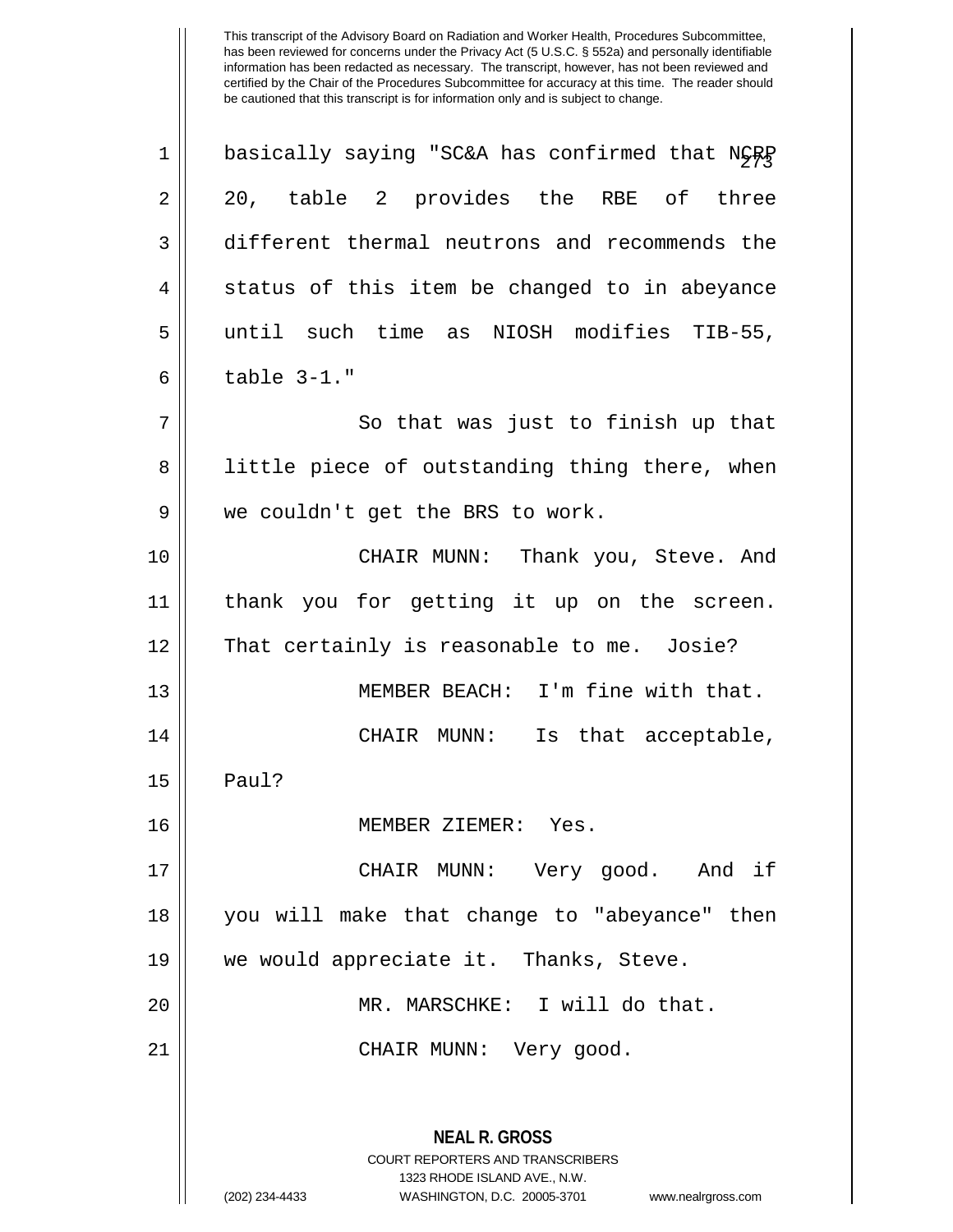| $\mathbf 1$ | MR. MARSCHKE: I put up on $\frac{1}{2}$                                                  |
|-------------|------------------------------------------------------------------------------------------|
| 2           | screen now, I guess this is the attachment                                               |
| 3           | from my email. I notice that the formatting                                              |
| 4           | is not very well, I don't know what's going on                                           |
| 5           | with the formatting here. I can't even see --                                            |
| 6           | CHAIR MUNN: Well, it looks like                                                          |
| 7           | everything else on my screen. So we'll read                                              |
| 8           | through it if you will.                                                                  |
| 9           | MR. MARSCHKE: Well, I can't even                                                         |
| 10          | see what $--$                                                                            |
| 11          | CHAIR MUNN: Two, It looks like.                                                          |
| 12          | Well, there's a report 2.                                                                |
| 13          | MR. MARSCHKE: DCAS report 4, yeah,                                                       |
| 14          | I don't know what's going on. Hang on just a                                             |
| 15          | sec.                                                                                     |
| 16          | Well, it's not really on the                                                             |
| 17          | original email, that's what's on your little                                             |
| 18          | I have this whole email,<br>it's<br>screen.                                              |
| 19          | supposed to look like that. It's all --                                                  |
| 20          | CHAIR MUNN: Over-printing.                                                               |
| 21          | MR. MARSCHKE: -- over-printing.                                                          |
|             | <b>NEAL R. GROSS</b><br>COURT REPORTERS AND TRANSCRIBERS<br>1323 RHODE ISLAND AVE., N.W. |
|             | (202) 234-4433<br>WASHINGTON, D.C. 20005-3701<br>www.nealrgross.com                      |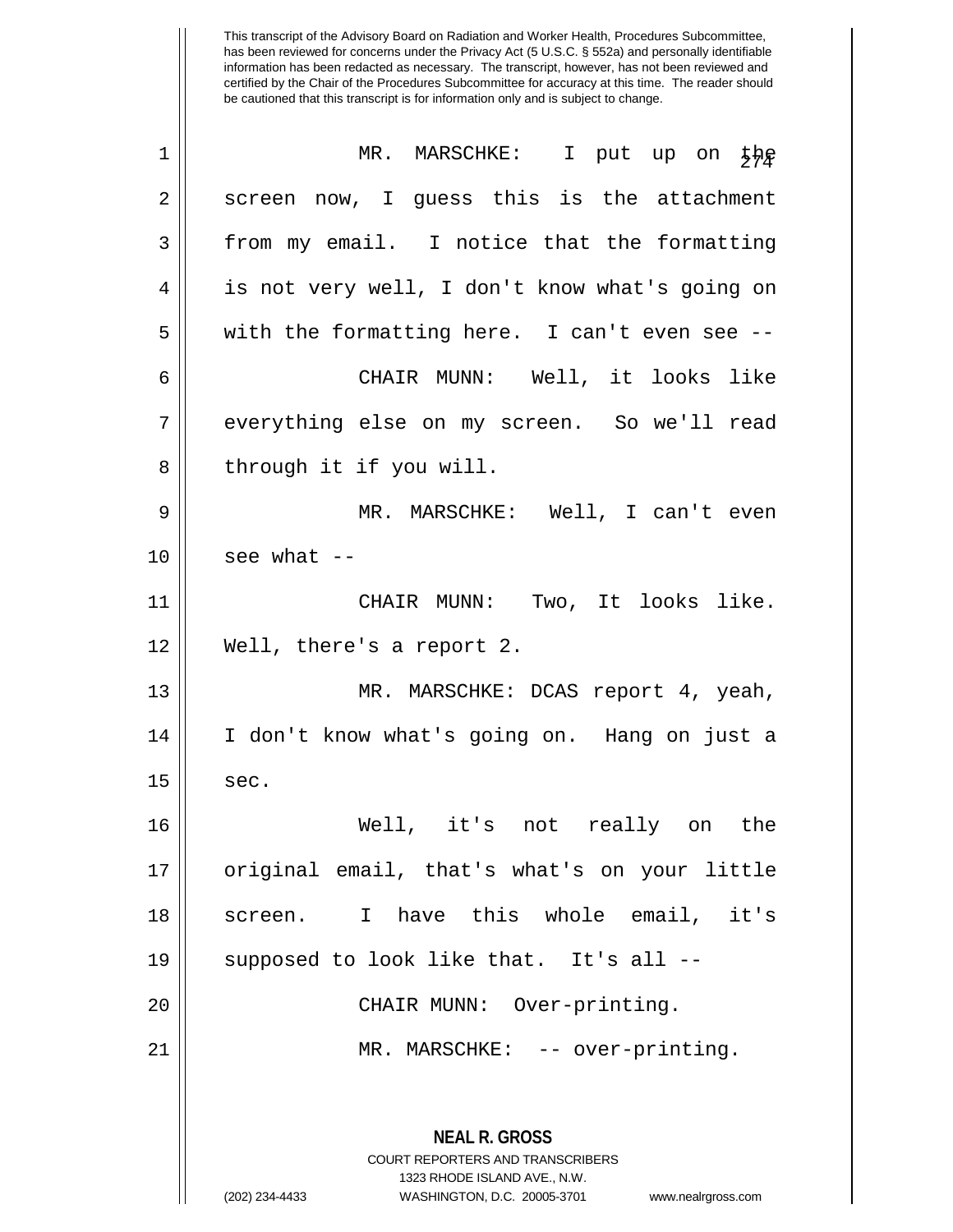| $\mathbf 1$ | CHAIR MUNN: Yeah.<br>275                                                                                                                                               |
|-------------|------------------------------------------------------------------------------------------------------------------------------------------------------------------------|
| 2           | MR. MARSCHKE: Basically it's a                                                                                                                                         |
| 3           | DCAS report 4, and we thought that this was a                                                                                                                          |
| 4           | potential candidate. It's chronic lymphoma,                                                                                                                            |
| 5           | leukemia, those conversion factors. What I                                                                                                                             |
| 6           | think is one -- NIOSH has developed some of                                                                                                                            |
| 7           | those conversion factors for lymphoma,                                                                                                                                 |
| 8           | leukemia, CLL. And that is a very technical                                                                                                                            |
| 9           | one. It's a potential, it probably should be                                                                                                                           |
| 10          | reviewed.                                                                                                                                                              |
| 11          | I guess the problem we see, as we                                                                                                                                      |
| 12          | see it is that, to do a full review on that                                                                                                                            |
| 13          | would probably take beyond the end of the                                                                                                                              |
| 14          | contract. So but we could do a pre-review on                                                                                                                           |
| 15          | it and look at it. But that's what the first                                                                                                                           |
| 16          | one was.                                                                                                                                                               |
| 17          | DR. MAURO: Steve, this is John.                                                                                                                                        |
| 18          | I don't know if Jim, is he there                                                                                                                                       |
| 19          | with you folks in the room?                                                                                                                                            |
| 20          | CHAIR MUNN: Yes, he is.                                                                                                                                                |
| 21          | This was<br>a major<br>DR. MAURO:                                                                                                                                      |
|             | <b>NEAL R. GROSS</b><br><b>COURT REPORTERS AND TRANSCRIBERS</b><br>1323 RHODE ISLAND AVE., N.W.<br>(202) 234-4433<br>WASHINGTON, D.C. 20005-3701<br>www.nealrgross.com |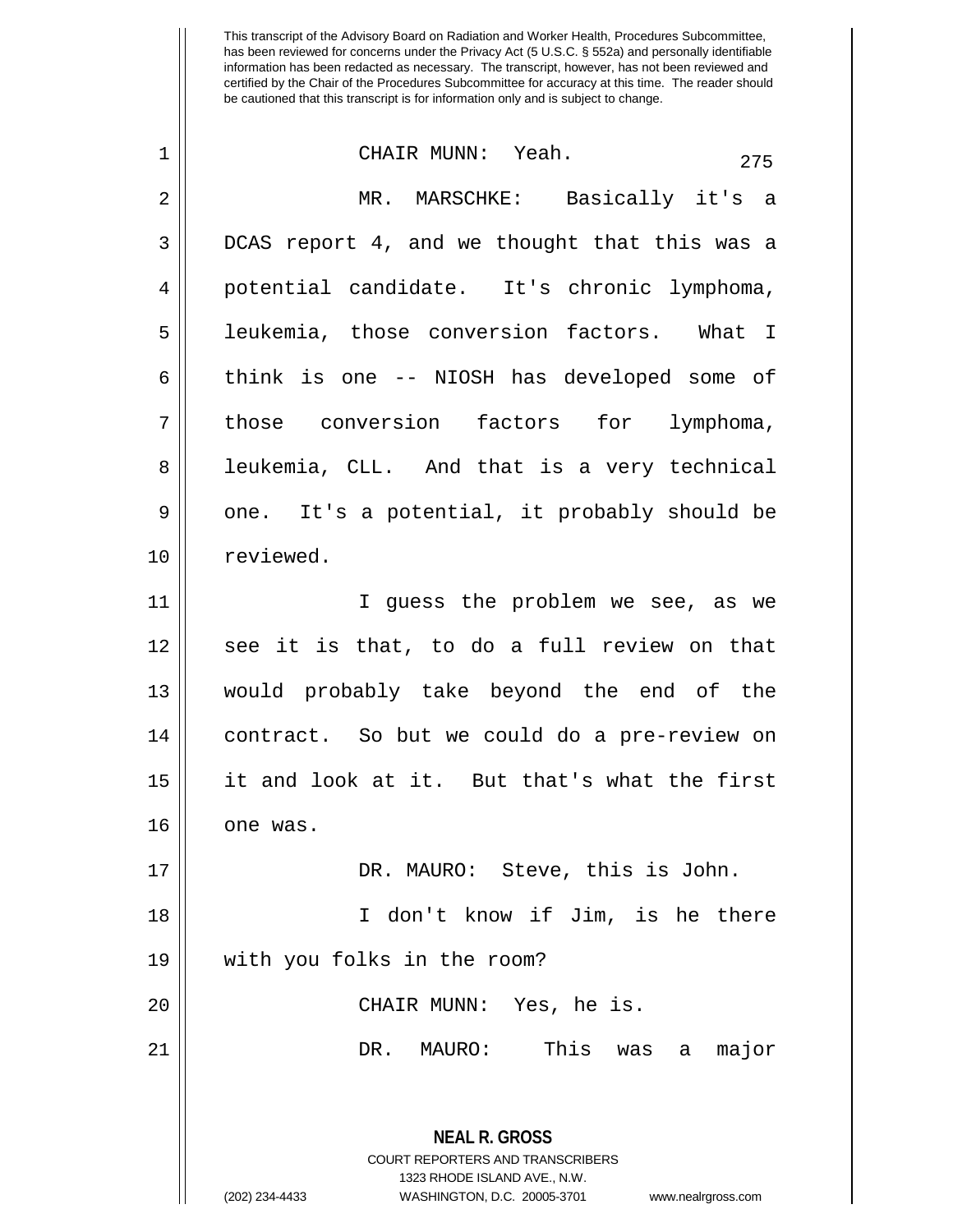This transcript of the Advisory Board on Radiation and Worker Health, Procedures Subcommittee, has been reviewed for concerns under the Privacy Act (5 U.S.C. § 552a) and personally identifiable information has been redacted as necessary. The transcript, however, has not been reviewed and certified by the Chair of the Procedures Subcommittee for accuracy at this time. The reader should be cautioned that this transcript is for information only and is subject to change. 1 || undertaking by NIOSH. They reported on it,  $\frac{1}{2}$ 2 you recall, during the full Board meeting -- 3 CHAIR MUNN: Yes. 4 DR. MAURO: -- where I believe 5 || they actually finished the work then had a 6 review done by six individual really world 7 class, internationally recognized scientists, 8 on how they came to this particular problem, 9 || and how they reconstructed those in to the 10 complex set of organs that would be embraced 11 by chronic lymphocytic leukemia. And as a 12 result, this would be one of those big ones. 13 || MR. MARSCHKE: Yeah. 14 || DR. MAURO: And actually, it might 15 transcend again largely into the medical 16 field. It could be that -- I know it's all in 17 discussions, the Science Group, on matters. So 18 just keep in mind that we're talking about a 19 very unusual, unique and major new addition by 20 || NIOSH that took quite some time to do. 21 MR. MARSCHKE: That's what we just

> **NEAL R. GROSS** COURT REPORTERS AND TRANSCRIBERS 1323 RHODE ISLAND AVE., N.W. (202) 234-4433 WASHINGTON, D.C. 20005-3701 www.nealrgross.com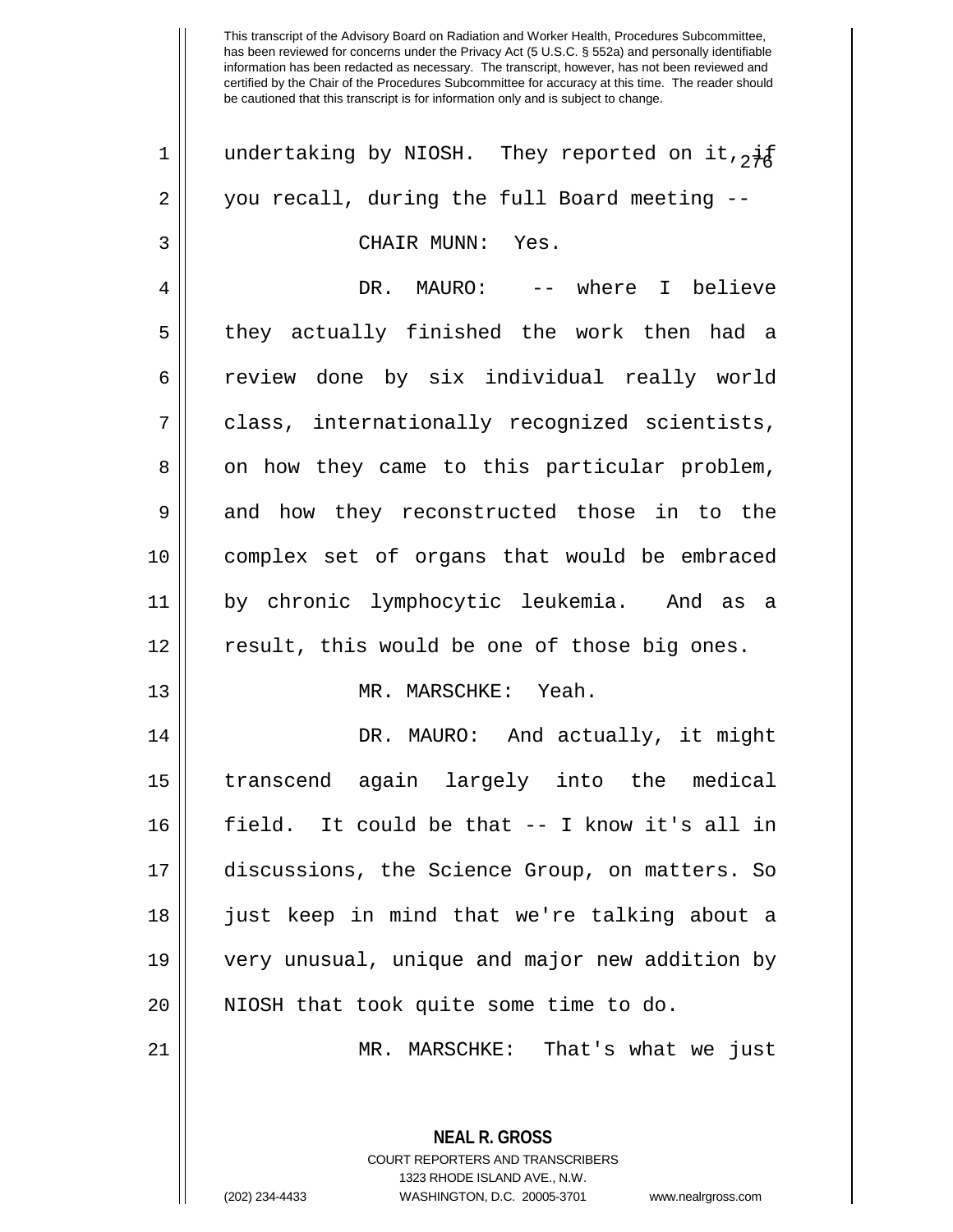| 1  | said, yeah.<br>277                             |
|----|------------------------------------------------|
| 2  | I mean, it is a document that is               |
| 3  | out there, it's very technical in nature. It's |
| 4  | -- you know, I don't know. You say it's been   |
| 5  | reviewed by outside peers. But whether the     |
| 6  | Board wants their contractors also to do a     |
| 7  | review on it, but it's probably not something  |
| 8  | -- you know, it's not something we would       |
| 9  | probably want to -- you know, we have to keep  |
| 10 | in mind that we have a limited timeframe, I    |
| 11 | guess, at this point, with the contract coming |
| 12 | to an end at the end of the year, I guess, is  |
| 13 | my understanding.                              |
| 14 | NETON: I<br>might want to<br>DR.               |
| 15 | correct -- this is Jim. I might want to        |
| 16 | correct something.                             |
| 17 | The concept and the methodology                |
| 18 | that we adopted was certainly reviewed by a    |
| 19 | bunch of our -- a series of -- a number of     |
| 20 | peer scientific experts. But I think -- I      |
| 21 | don't have my computer, but report 4 is really |
|    |                                                |
|    | <b>NEAL R. GROSS</b>                           |

COURT REPORTERS AND TRANSCRIBERS 1323 RHODE ISLAND AVE., N.W.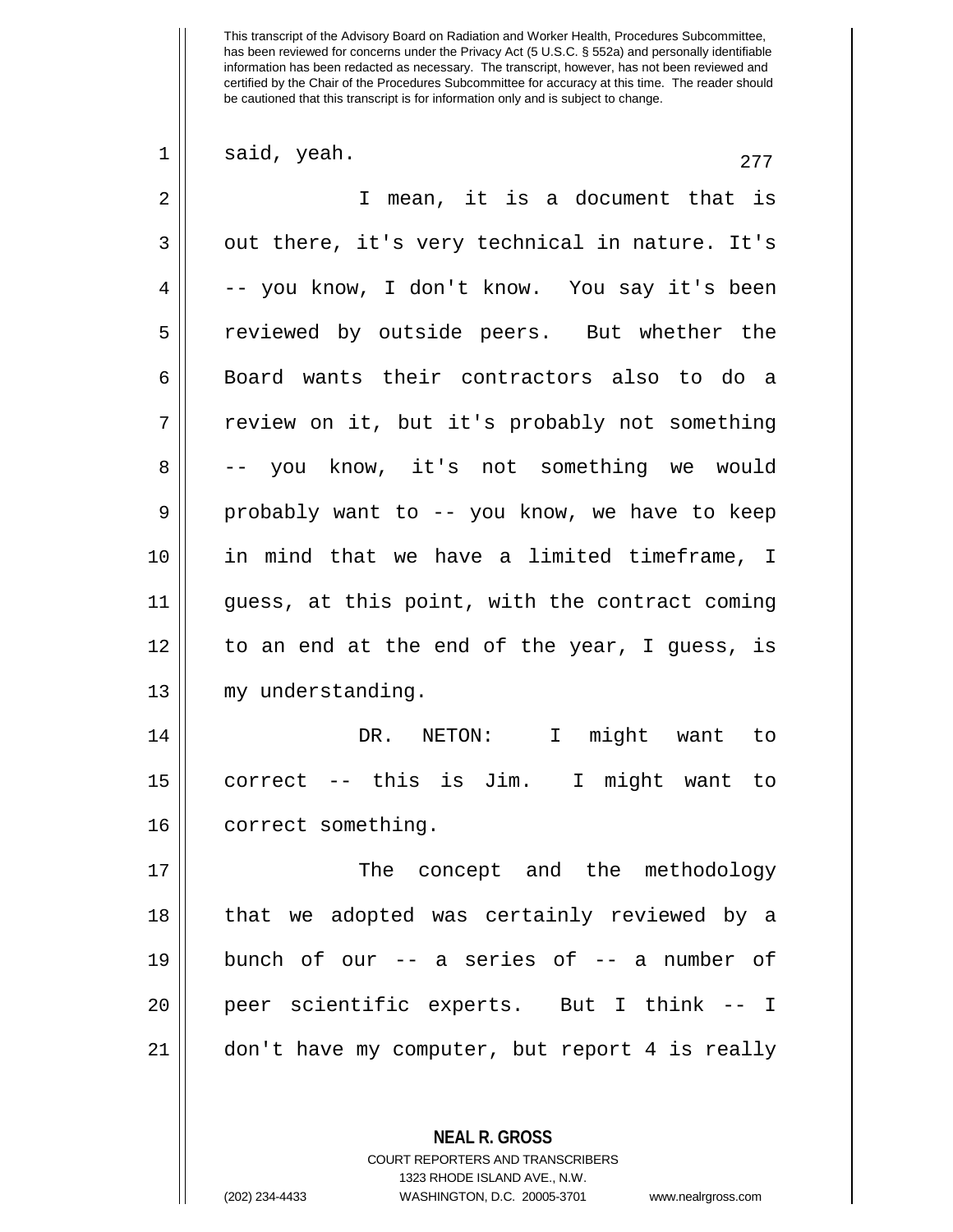1 || sort of the technical implementation of those 2 || concepts. You know, it's to take the 3 calculation and mechanize it, essentially, and 4 | how you actually do this in principle based on  $5 \parallel$  the concepts that we vetted with the 6 | scientific experts.

7 And you're right, it was a 8 || tremendous amount of work, and it would be --9 it would take some time to review how we 10 || approached that.

 CHAIR MUNN: Well, the initial reaction to the information is that this particular report is of a quality and of a magnitude that that type of authorization would need to come from the Board rather than from this Subcommittee. That's just my first 17 | blush reaction.

18 Paul, what do you think? Do you  $19$  | have a thought? 20 MEMBER ZIEMER: Yeah. Well, first

 $21$  || of all, I don't think we want to estimate  $-$ 

**NEAL R. GROSS** COURT REPORTERS AND TRANSCRIBERS

1323 RHODE ISLAND AVE., N.W.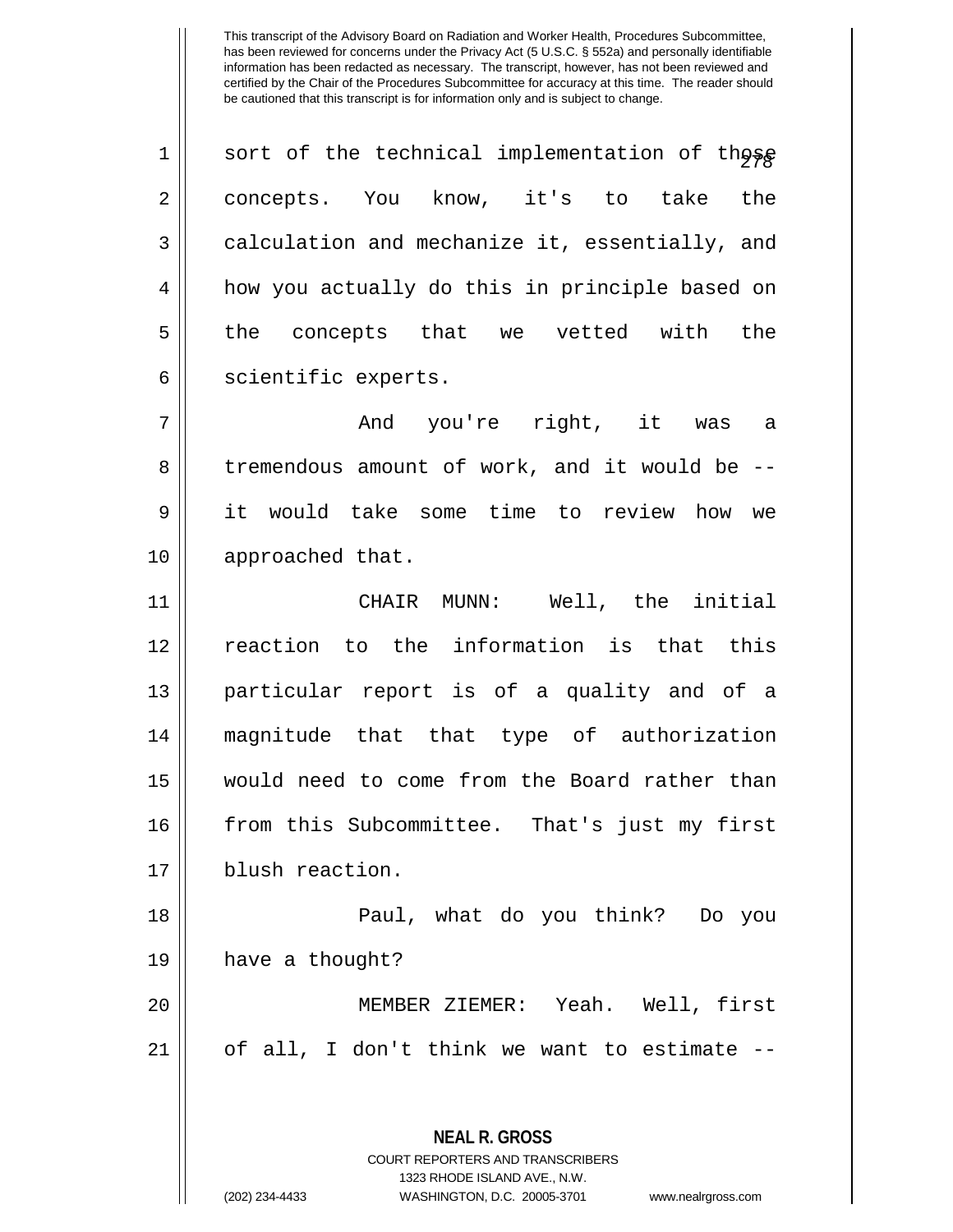| $\mathbf 1$    | or review the science of it.<br>279            |
|----------------|------------------------------------------------|
| $\overline{2}$ | So, as Jim suggested, the                      |
| 3              | implementation part of it could be part of     |
| 4              | what is $-$ I quess is what's in this          |
| 5              | particular document, is that correct?          |
| 6              | DR. NETON: I believe that's the                |
| 7              | case, although I have not looked at this most  |
|                |                                                |
| 8              | recently. I know that we were writing it, I    |
| $\mathsf 9$    | don't recall -- Stu's bringing it up so I can  |
| 10             | take a look at it. My computer is blocked.     |
| 11             | It's getting there, I think.                   |
| 12             | MR. KATZ: Well, while they're                  |
| 13             | looking this up, Paul, can you hear me? I      |
| 14             | think this is working.                         |
| 15             | I mean, generally our procedure                |
| 16             | is, we've tasked Procedures anew at the Board  |
| 17             | level and not at the Subcommittee level.<br>So |
| 18             | the Subcommittee $-$ - I mean, the Board has   |
| 19             | sometimes said, for example, take this set of  |
| 20             | PERs and decide which ones to do, for example. |
| 21             | They've done that. But I don't think we've     |

**NEAL R. GROSS** COURT REPORTERS AND TRANSCRIBERS 1323 RHODE ISLAND AVE., N.W.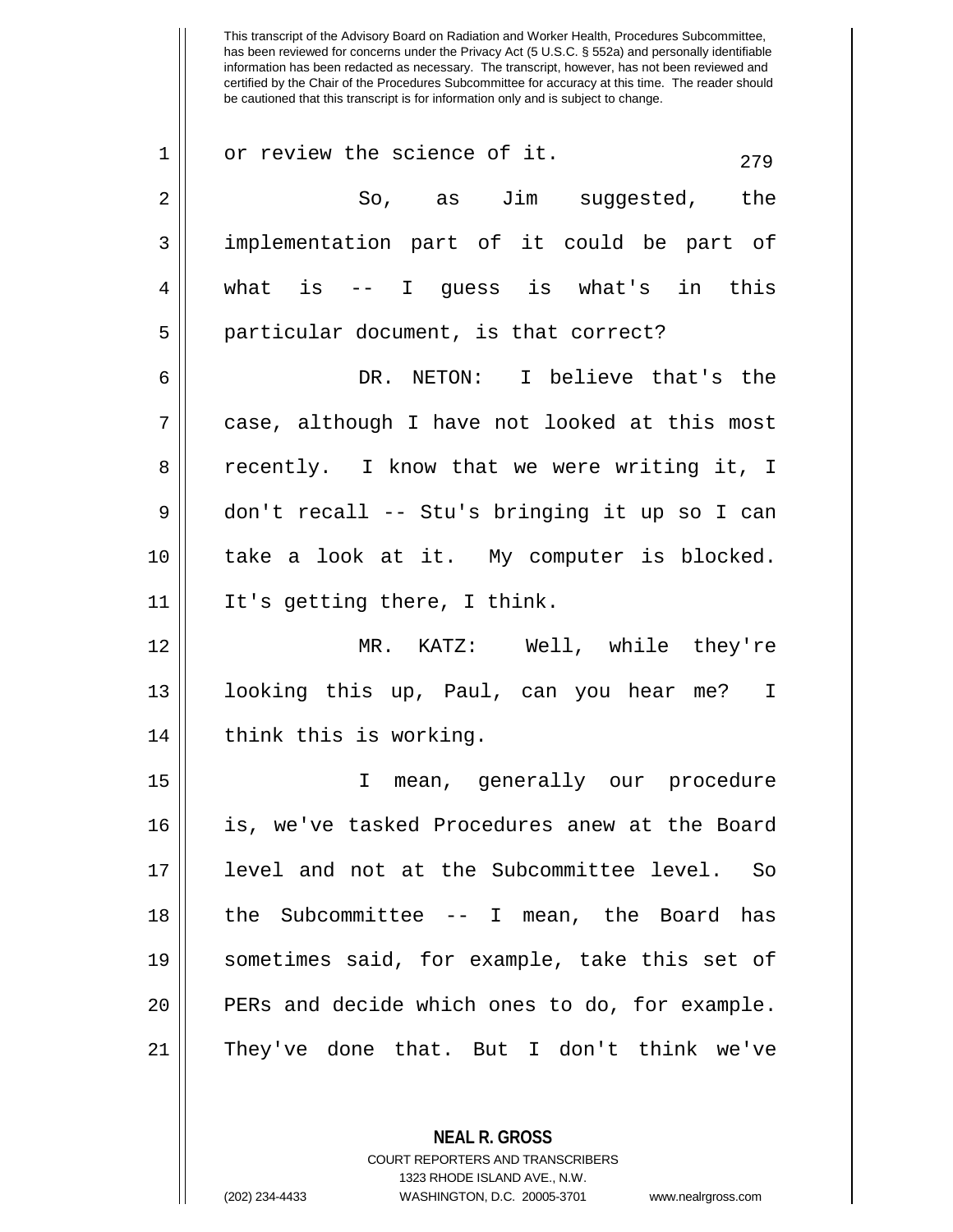has been reviewed for concerns under the Privacy Act (5 U.S.C. § 552a) and personally identifiable information has been redacted as necessary. The transcript, however, has not been reviewed and certified by the Chair of the Procedures Subcommittee for accuracy at this time. The reader should be cautioned that this transcript is for information only and is subject to change. **NEAL R. GROSS** COURT REPORTERS AND TRANSCRIBERS 1323 RHODE ISLAND AVE., N.W. (202) 234-4433 WASHINGTON, D.C. 20005-3701 www.nealrgross.com  $1 \parallel$  done a lot of original, you know, de n $\frac{1}{2}$ 2 tasking of procedure reviews at the 3 || Subcommittee level. 4 || MEMBER ZIEMER: Right. 5 MR. KATZ: So I'm a little 6 concerned about sort of taking over that 7 function without the Board's authorizing the 8 || Subcommittee to do so. 9 CHAIR MUNN: Regardless of the 10 content of this particular report, which I 11 think everyone who's been involved -- 12 MEMBER ZIEMER: I think maybe what 13 we've done in the past is bring to the Board 14 | our recommendations from the list or something 15 like that. 16 CHAIR MUNN: Yes, that is what 17 we've done. Yes. 18 MEMBER ZIEMER: Rather than task 19 it outright. 20 CHAIR MUNN: Yeah, I don't think  $21$  | that  $-$  I've never felt  $-$  yeah, I think so,

This transcript of the Advisory Board on Radiation and Worker Health, Procedures Subcommittee,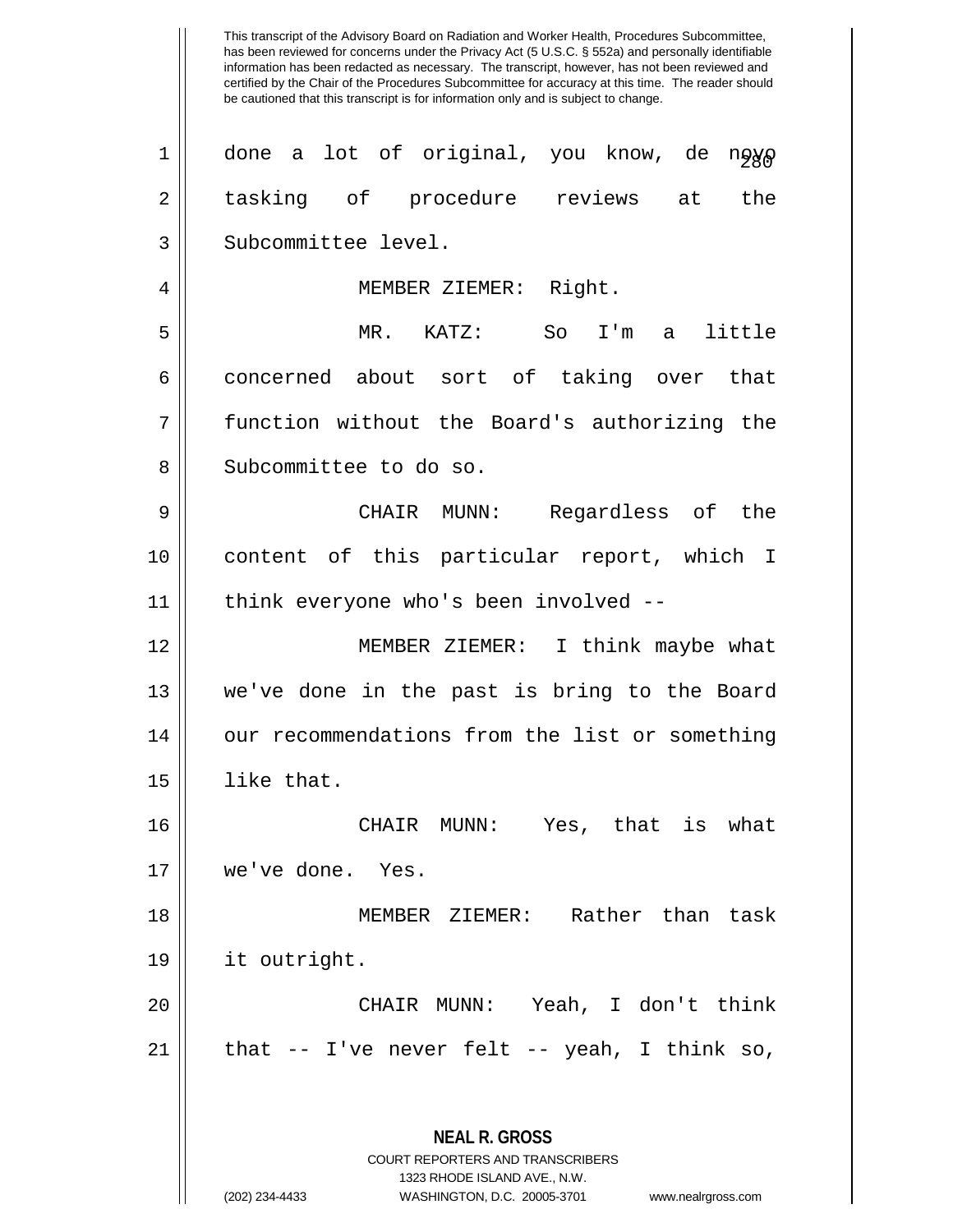This transcript of the Advisory Board on Radiation and Worker Health, Procedures Subcommittee, has been reviewed for concerns under the Privacy Act (5 U.S.C. § 552a) and personally identifiable information has been redacted as necessary. The transcript, however, has not been reviewed and certified by the Chair of the Procedures Subcommittee for accuracy at this time. The reader should be cautioned that this transcript is for information only and is subject to change.  $\begin{array}{|c|c|c|c|c|}\n1 & \text{too.} & & & & & 281 \\
\hline\n\end{array}$ 2 MR. STIVER: This is John. 3 So this would be something that 4 would be tasked at the earliest in the Denver 5 || Board meeting or the teleconference 6 beforehand? Yeah, so it would be September? 7 CHAIR MUNN: It would -- 8 MR. STIVER: So we have to be 9 mindful that we'll have a task which would 10 have to be complete within three months? 11 CHAIR MUNN: Yeah. 12 MEMBER ZIEMER: So Wanda, what I'm 13 wondering, because I haven't had a chance to 14 absorb this, I think I just got this a day or 15 | two ago. 16 CHAIR MUNN: Yes, you did. 17 MEMBER ZIEMER: But I'm wondering 18 if we could have a chance to go through it and 19 then feedback to you sort of our priorities. 20 || And then we could probably do this by email 21 || even, between the three of us or the four Work

> **NEAL R. GROSS** COURT REPORTERS AND TRANSCRIBERS

1323 RHODE ISLAND AVE., N.W.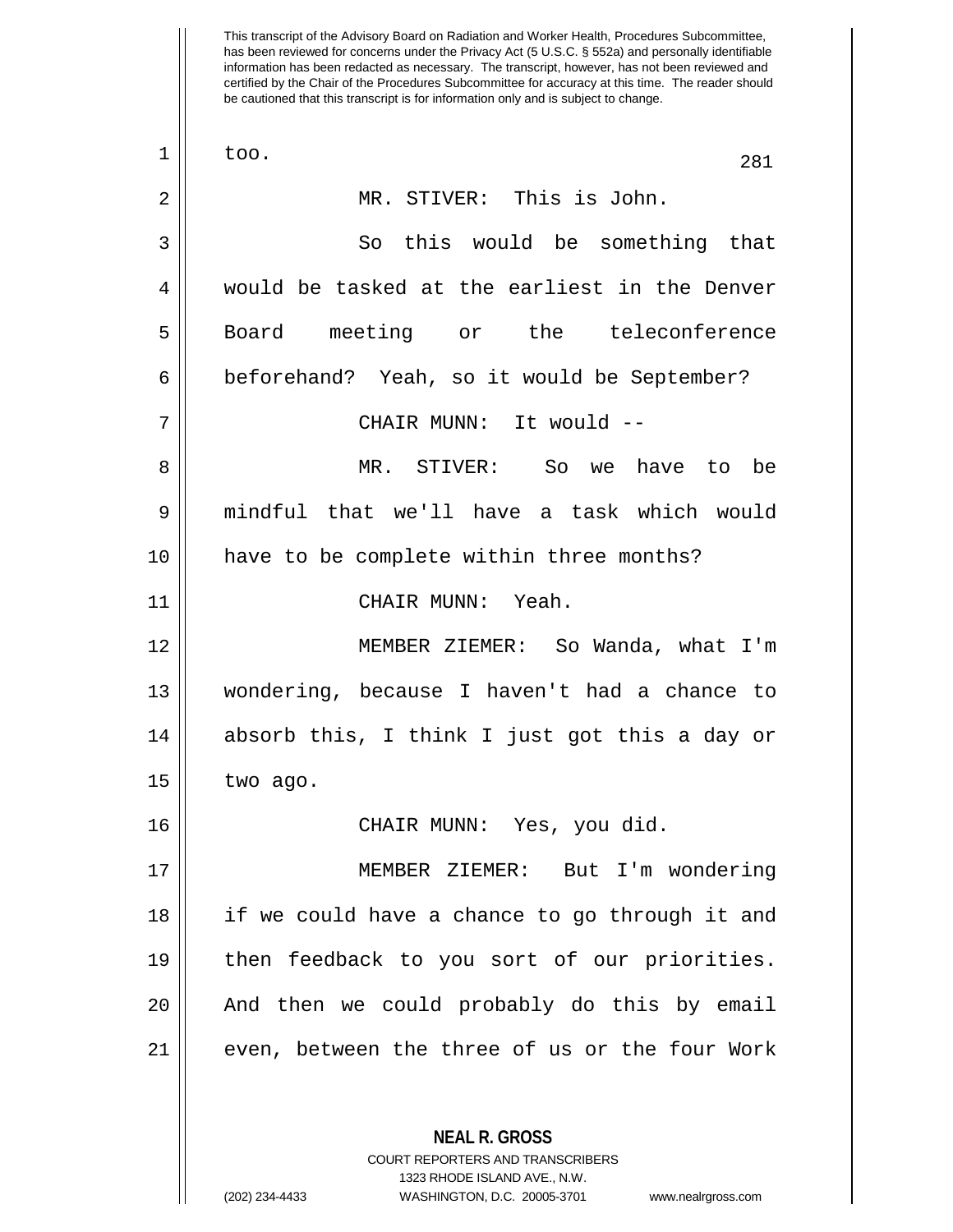**NEAL R. GROSS** 1 || Group Members, and compile a list of the ones  $2 \parallel$  that we think are the ones that should be 3 | looked at provisionally. And then the Board 4 || can take action maybe at the phone call 5 meeting. 6 CHAIR MUNN: I think that's  $7 \parallel$  probably true. This is not a long list that 8 SC&A has provided for us, and I think that 9 || perhaps I might schedule --10 MEMBER ZIEMER: Are they all 11 doable or just the list from -- I don't have a 12 feel for it. 13 CHAIR MUNN: Well, they -- there's 14 quite a gamut. But there's also very 15 technical documents here that are being 16 || suggested. And certainly a great deal to do 17 with -- there's a suggestion for OTIB-82, 18 which is dose reconstruction for chronic -- 19 || that's not what I wanted to see. That's what 20 || we were just talking about. 21 But yes, they are highly

> COURT REPORTERS AND TRANSCRIBERS 1323 RHODE ISLAND AVE., N.W.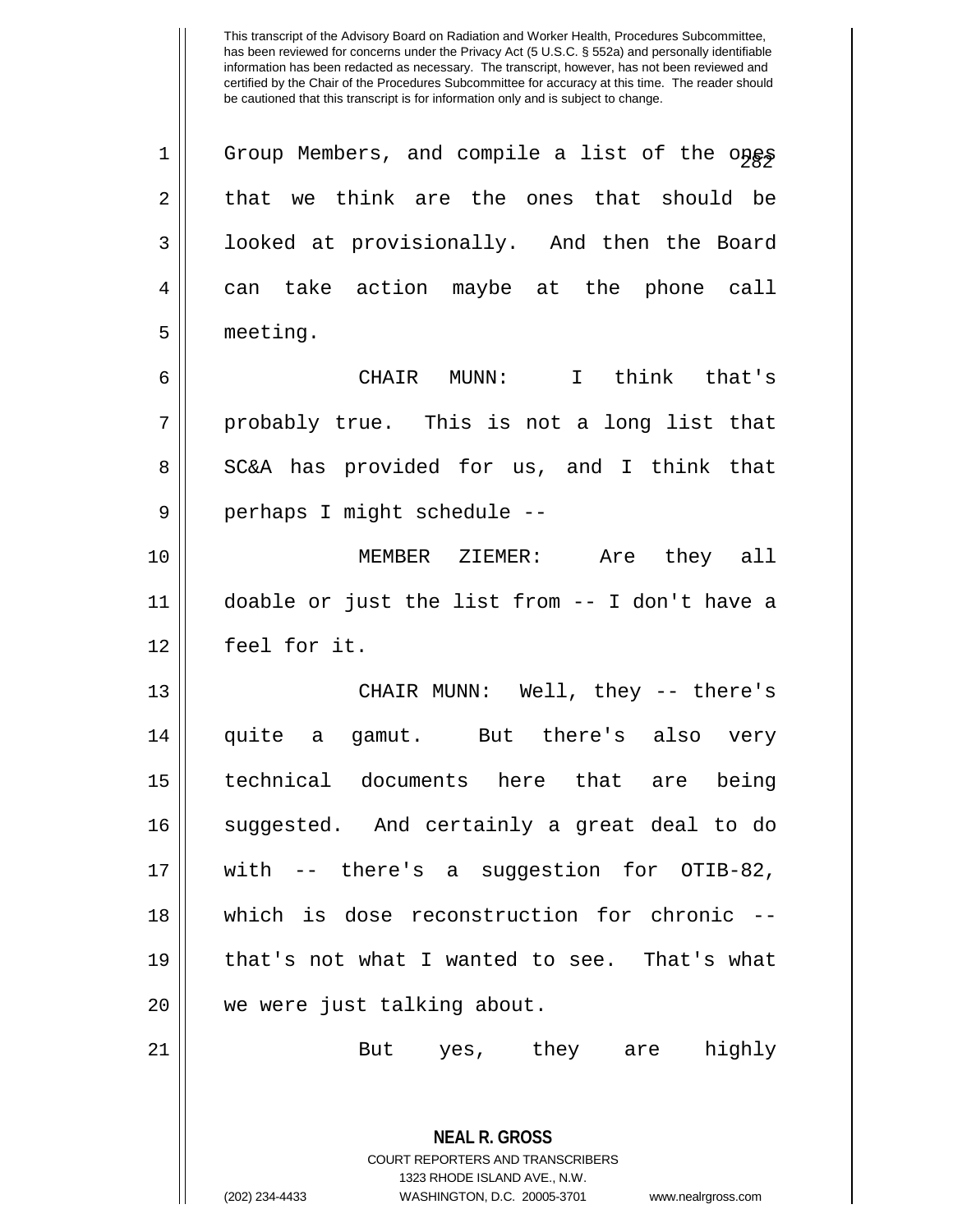| 1  | technical, and perhaps -- I will suggest that                           |
|----|-------------------------------------------------------------------------|
| 2  | what I will do is make sure that we've cleaned                          |
| 3  | this format up a little bit so that you can                             |
| 4  | read it when you download it from your email.                           |
| 5  | And I will contact the Subcommittee Members                             |
| 6  | with -- we will transmit this cleaned-up list                           |
| 7  | to you when SC&A provides that to us. And I                             |
| 8  | can get your comments by email as to whether                            |
| 9  | or not you think each of these individually                             |
| 10 | should be presented to the Board as                                     |
| 11 | possibilities for future work.                                          |
| 12 | If that's amenable -- is that okay                                      |
| 13 | with you, Paul?                                                         |
| 14 | MEMBER ZIEMER:<br>Yes.<br>I'm                                           |
| 15 | wondering, aside from the first one which was                           |
| 16 | suggested, that would be a really extensive                             |
| 17 | Are the others doable within the<br>effort.                             |
| 18 | existing contract timeframe, if they were all                           |
| 19 | passed?                                                                 |
| 20 | MR. STIVER: Dr. Ziemer, this is                                         |
| 21 | John Stiver.                                                            |
|    |                                                                         |
|    | <b>NEAL R. GROSS</b>                                                    |
|    | <b>COURT REPORTERS AND TRANSCRIBERS</b><br>1323 RHODE ISLAND AVE., N.W. |
|    | (202) 234-4433<br>WASHINGTON, D.C. 20005-3701<br>www.nealrgross.com     |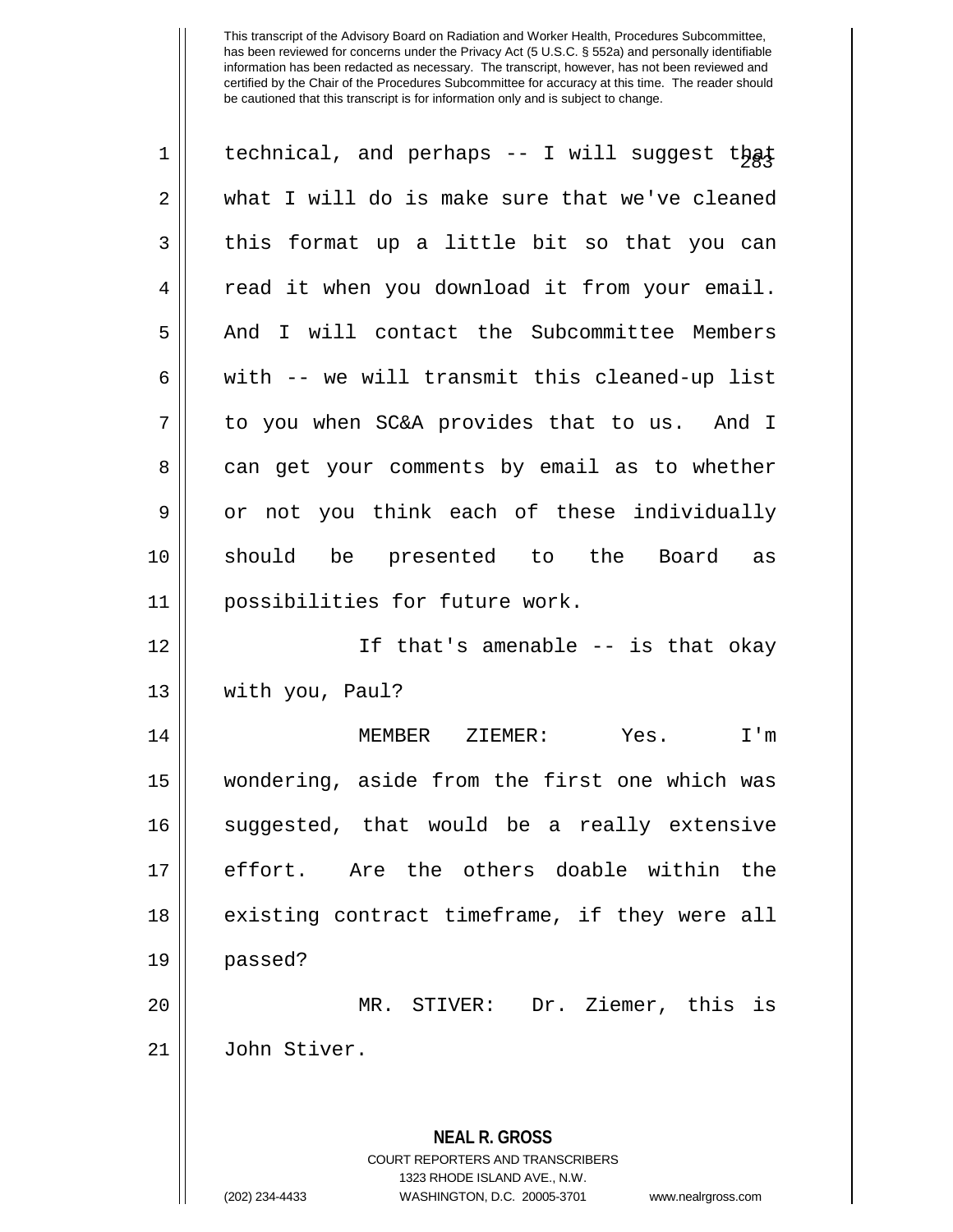| $\mathbf 1$ | I think we would need to do <sub>28</sub> a    |
|-------------|------------------------------------------------|
| 2           | cursory kind of very high-level pre-review of  |
| 3           | them to see if we could get them done in three |
| 4           | months. And then we'll have a revised list.    |
| 5           | Obviously, the first, the really big on here   |
| 6           | is going to be off that list. But then we'll   |
| 7           | submit that to Wanda who can then distribute   |
| 8           | that among the Subcommittee Members.           |
| 9           | CHAIR MUNN: Yes, I think that                  |
| 10          | would be appropriate.                          |
| 11          | have others that<br>We<br>look                 |
| 12          | technical, but not that -- not that involved.  |
| 13          | There's some internal dosimetry data, and      |
| 14          | there's dissolution models for insoluble       |
| 15          | plutonium. It's one of those that was          |
| 16          | requested.                                     |
| 17          | So yes, John, if you will clean                |
| 18          | this up so that we have a revised list, then I |
| 19          | will circulate it. That okay with you, Josie?  |
| 20          | MEMBER BEACH: Yeah, that<br>was                |
| 21          | going to be my suggestion as well.             |
|             |                                                |
|             | <b>NEAL R. GROSS</b>                           |

COURT REPORTERS AND TRANSCRIBERS 1323 RHODE ISLAND AVE., N.W.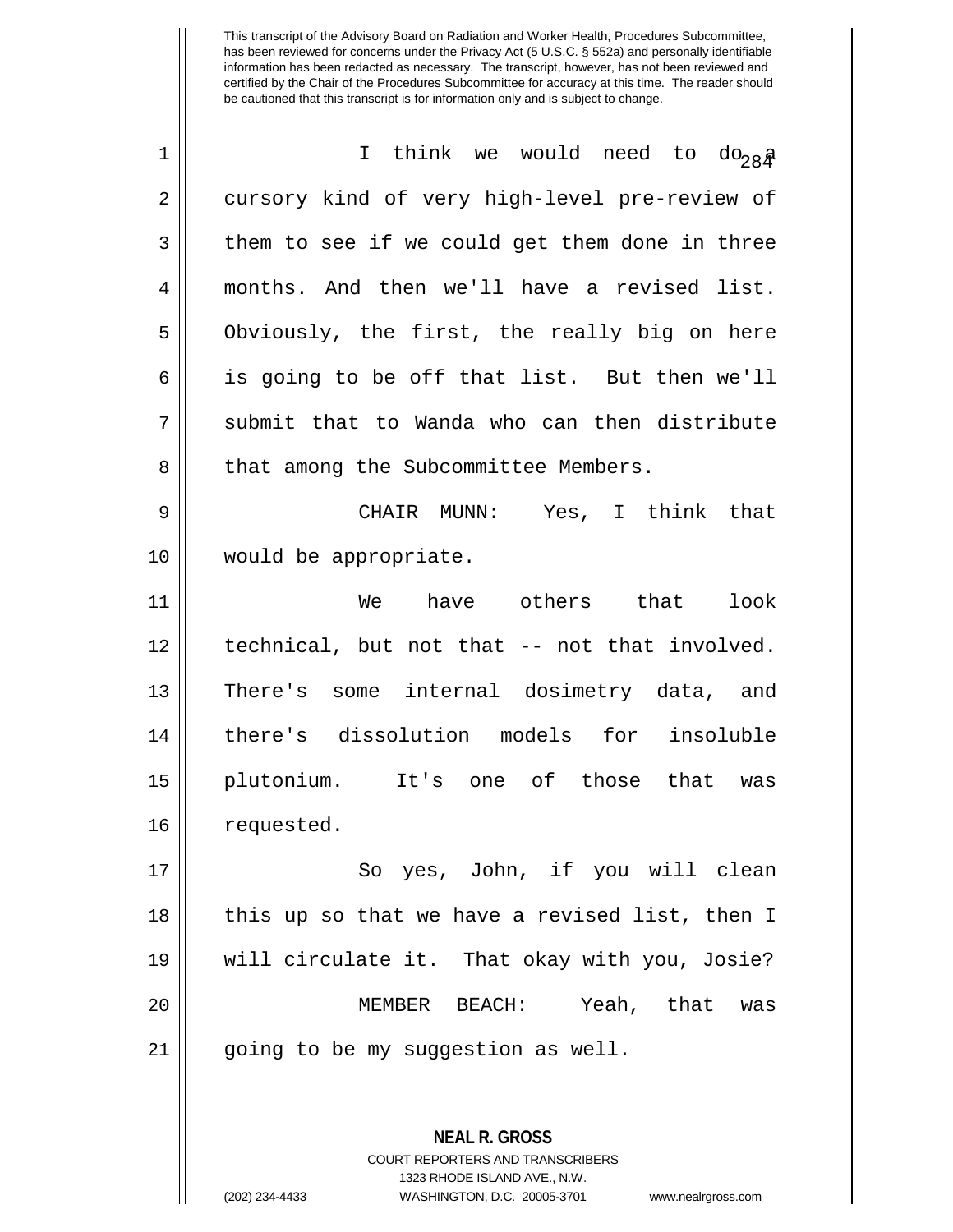has been reviewed for concerns under the Privacy Act (5 U.S.C. § 552a) and personally identifiable information has been redacted as necessary. The transcript, however, has not been reviewed and certified by the Chair of the Procedures Subcommittee for accuracy at this time. The reader should be cautioned that this transcript is for information only and is subject to change. **NEAL R. GROSS** COURT REPORTERS AND TRANSCRIBERS 1323 RHODE ISLAND AVE., N.W. <sup>285</sup> <sup>1</sup> CHAIR MUNN: And we'll take 2 || opinion of the Members of the Subcommittee as  $3 \parallel$  an action to present -- suggest that we 4 present this to the Board at -- during the 5 | teleconference meeting. 6 MEMBER BEACH: And how many are we 7 || looking at, Wanda? Just two? Are we decided? 8 || Or more? 9 CHAIR MUNN: There are about four. 10 || **MEMBER BEACH:** Four. 11 CHAIR MUNN: Four, five on this 12 list. 13 MR. MARSCHKE: I think there's  $14$  six. 15 MR. STIVER: Yeah, there are six, 16 but we're going to have to review them for the 17 | time attention. 18 CHAIR MUNN: Yeah, they'll clean 19 | them up. So good. 20 MR. MARSCHKE: I apologize about 21 || that, Wanda. It looked okay when I sent it,

This transcript of the Advisory Board on Radiation and Worker Health, Procedures Subcommittee,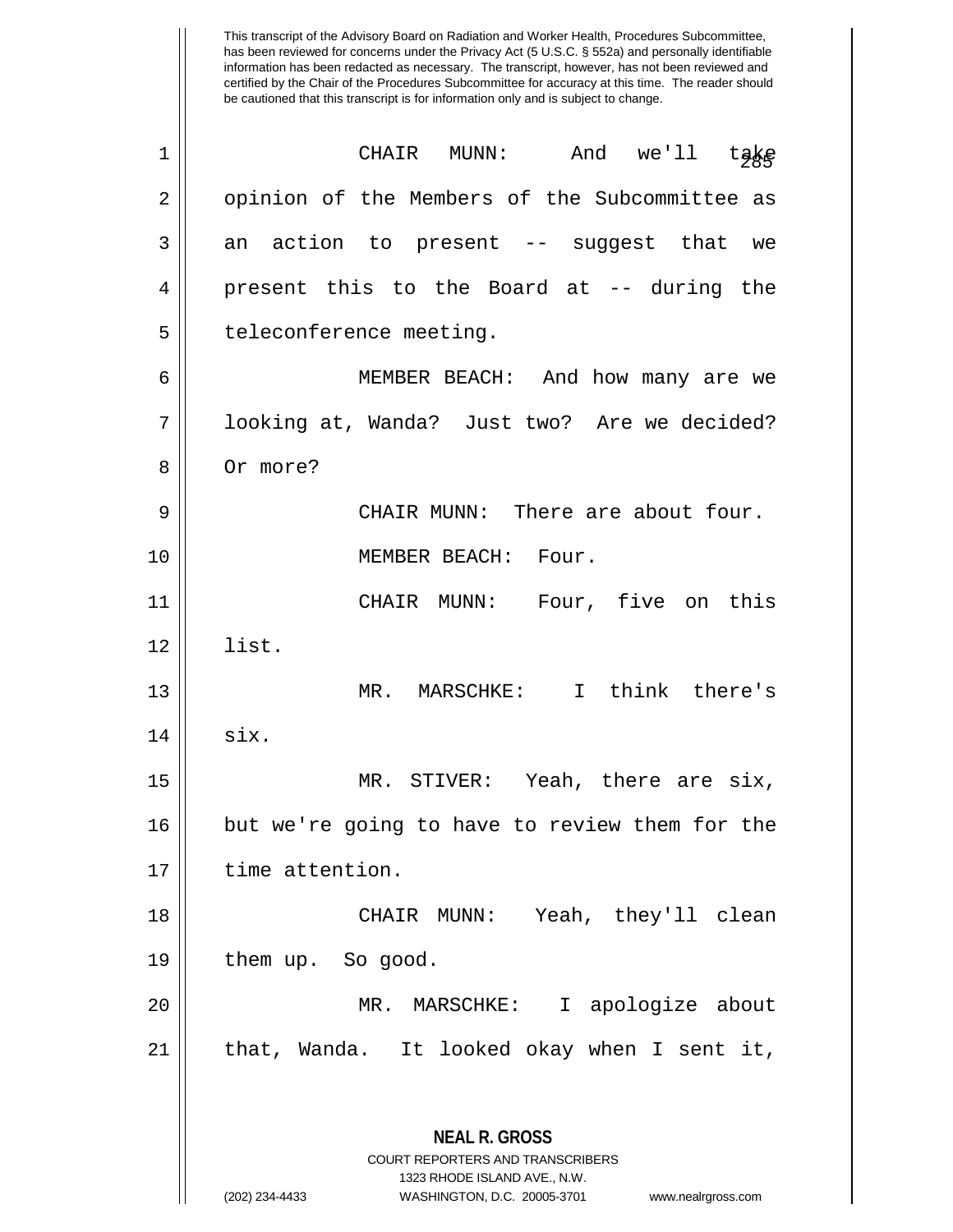This transcript of the Advisory Board on Radiation and Worker Health, Procedures Subcommittee, has been reviewed for concerns under the Privacy Act (5 U.S.C. § 552a) and personally identifiable information has been redacted as necessary. The transcript, however, has not been reviewed and certified by the Chair of the Procedures Subcommittee for accuracy at this time. The reader should be cautioned that this transcript is for information only and is subject to change.  $\begin{array}{r} 1 \parallel \end{array}$  but then it didn't look so good when  $_{28} \bar{\rm g}$ 2 | received it. 3 CHAIR MUNN: Well, there's 4 || something that happens when it comes through 5 || my computer, regardless of source, that seems  $6 \parallel$  to turn it to mush half the time. 7 MR. HINNEFELD: Steve, on that 8 Word file, if you can try highlighting like  $9 \parallel$  the top two rows, it will only highlight the 10 overwritten part, and then cut that and paste 11 it down below. I think you'll be able to read  $12 \parallel$  it. 13 || MR. MARSCHKE: Okay, thank you. 14 CHAIR MUNN: Good. Our next 15 meeting, we need to take a look at when we're 16 || going to see this next -- if you have 17 calendars, given what we've just heard in 18 terms of what's on the plates already, it 19 seems unlikely to me that we're going to have 20 a great deal of opportunity to pursue 21 || outstanding issues prior to the September

> COURT REPORTERS AND TRANSCRIBERS 1323 RHODE ISLAND AVE., N.W.

**NEAL R. GROSS**

<sup>(202) 234-4433</sup> WASHINGTON, D.C. 20005-3701 www.nealrgross.com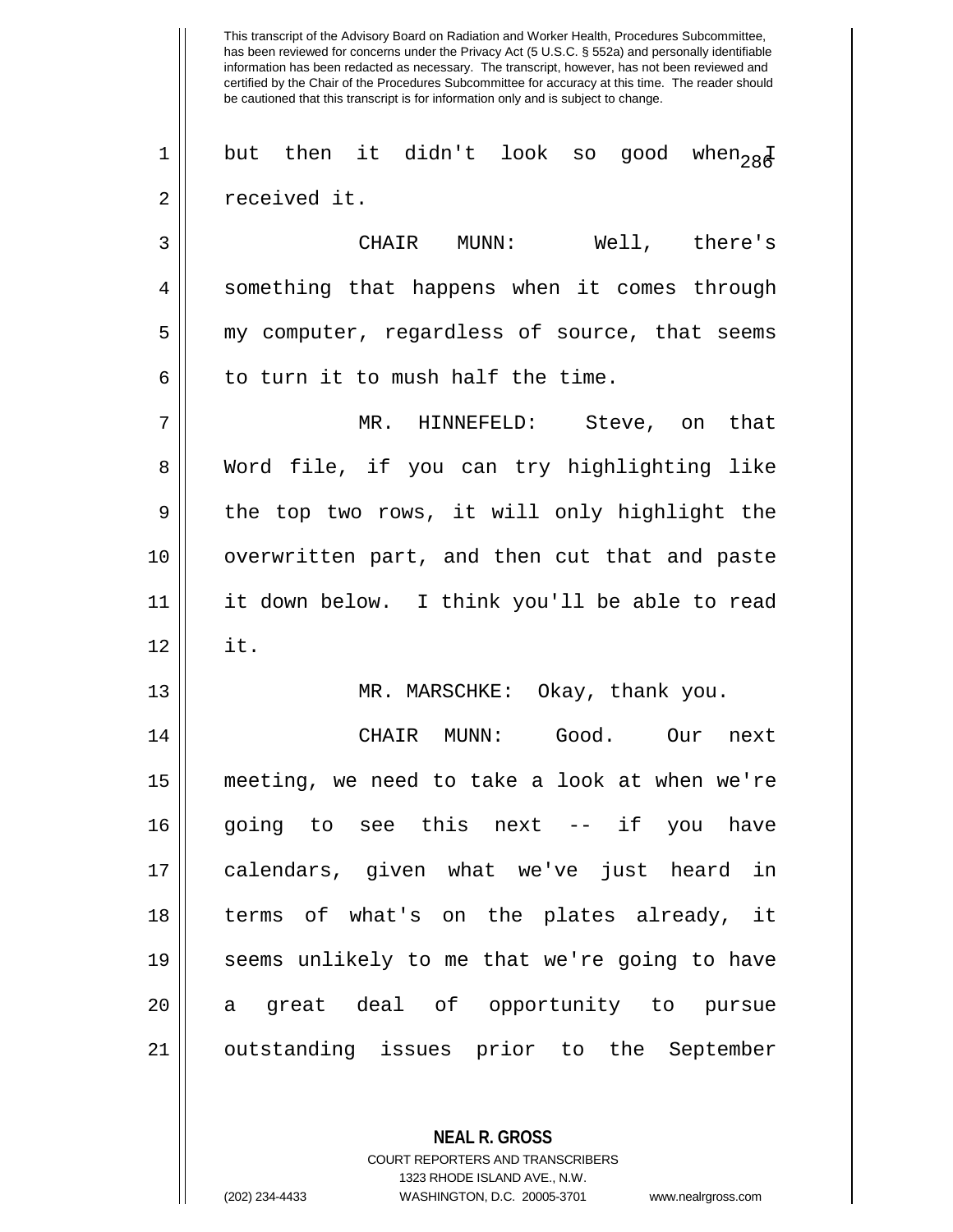This transcript of the Advisory Board on Radiation and Worker Health, Procedures Subcommittee, has been reviewed for concerns under the Privacy Act (5 U.S.C. § 552a) and personally identifiable information has been redacted as necessary. The transcript, however, has not been reviewed and certified by the Chair of the Procedures Subcommittee for accuracy at this time. The reader should be cautioned that this transcript is for information only and is subject to change. **NEAL R. GROSS** COURT REPORTERS AND TRANSCRIBERS 1323 RHODE ISLAND AVE., N.W. (202) 234-4433 WASHINGTON, D.C. 20005-3701 www.nealrgross.com 1 || Board meeting. Although -- yeah, I know.  $28\frac{1}{4}$  $2 \parallel$  know.  $3 \parallel$  So October is -- how is the first 4 full week of November for our next meeting?  $5 \parallel$  Say something like Thursday the 7th? 6 MR. KATZ: That's clear on my 7 || schedule. I don't have any -- there are no 8 || holidays then. 9 CHAIR MUNN: No, not that week. 10 It's election day that week, but no holidays. 11 MR. KATZ: So November 7. How 12 does that work for you, Paul? 13 MEMBER ZIEMER: That will work for 14 me. 15 || CHAIR MUNN: Josie? 16 MEMBER BEACH: That's okay for me. 17 MR. KATZ: Okay, Josie. And we'll 18 let Dr. Lemen know that. 19 CHAIR MUNN: Yes, very good. 20 MR. KATZ: Is that good for NIOSH? 21 MR. HINNEFELD: Right now it looks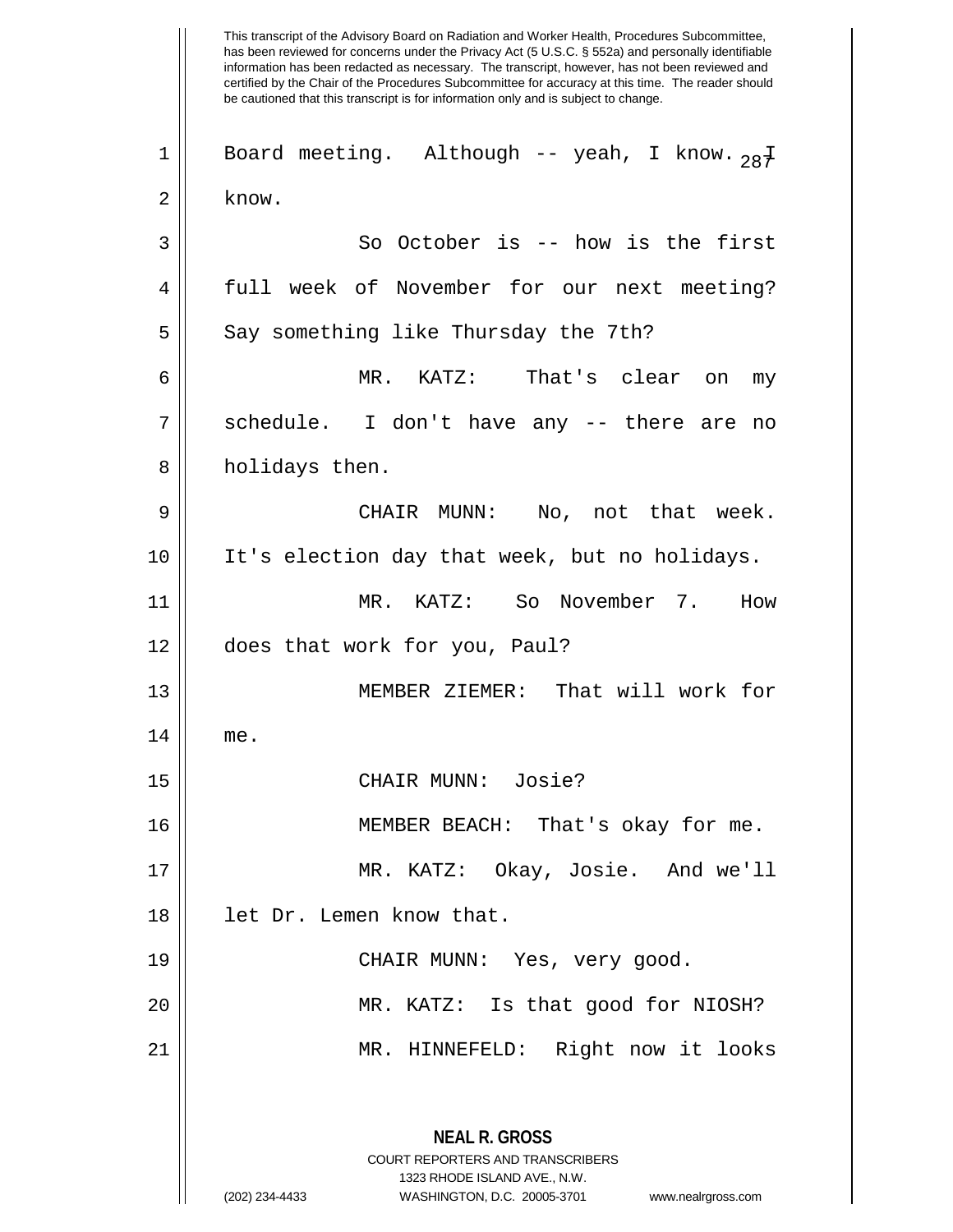This transcript of the Advisory Board on Radiation and Worker Health, Procedures Subcommittee, has been reviewed for concerns under the Privacy Act (5 U.S.C. § 552a) and personally identifiable information has been redacted as necessary. The transcript, however, has not been reviewed and certified by the Chair of the Procedures Subcommittee for accuracy at this time. The reader should be cautioned that this transcript is for information only and is subject to change. **NEAL R. GROSS** COURT REPORTERS AND TRANSCRIBERS 1323 RHODE ISLAND AVE., N.W. (202) 234-4433 WASHINGTON, D.C. 20005-3701 www.nealrgross.com 1 || okay. 288 2 MR. KATZ: And SC&A, that's good? 3 MR. STIVER: As far as I can see  $4 \parallel$  into the future, that's --5 MR. KATZ: Okay. November 7 it  $6 \parallel$  is, then. 7 CHAIR MUNN: Very good. We'll 8 send you the details with respect to that 9 | meeting. 10 MR. KATZ: Yes. 11 CHAIR MUNN: And after we've 12 | talked with Dr. Lemen. 13 || **Does anyone else have anything for** 14 | the good of the order? 15 (No response.) 16 CHAIR MUNN: Any suggestions, 17 complaints? 18 (No response.) 19 CHAIR MUNN: Openings for the 20 Hallelujah Chorus? 21 (No response.)